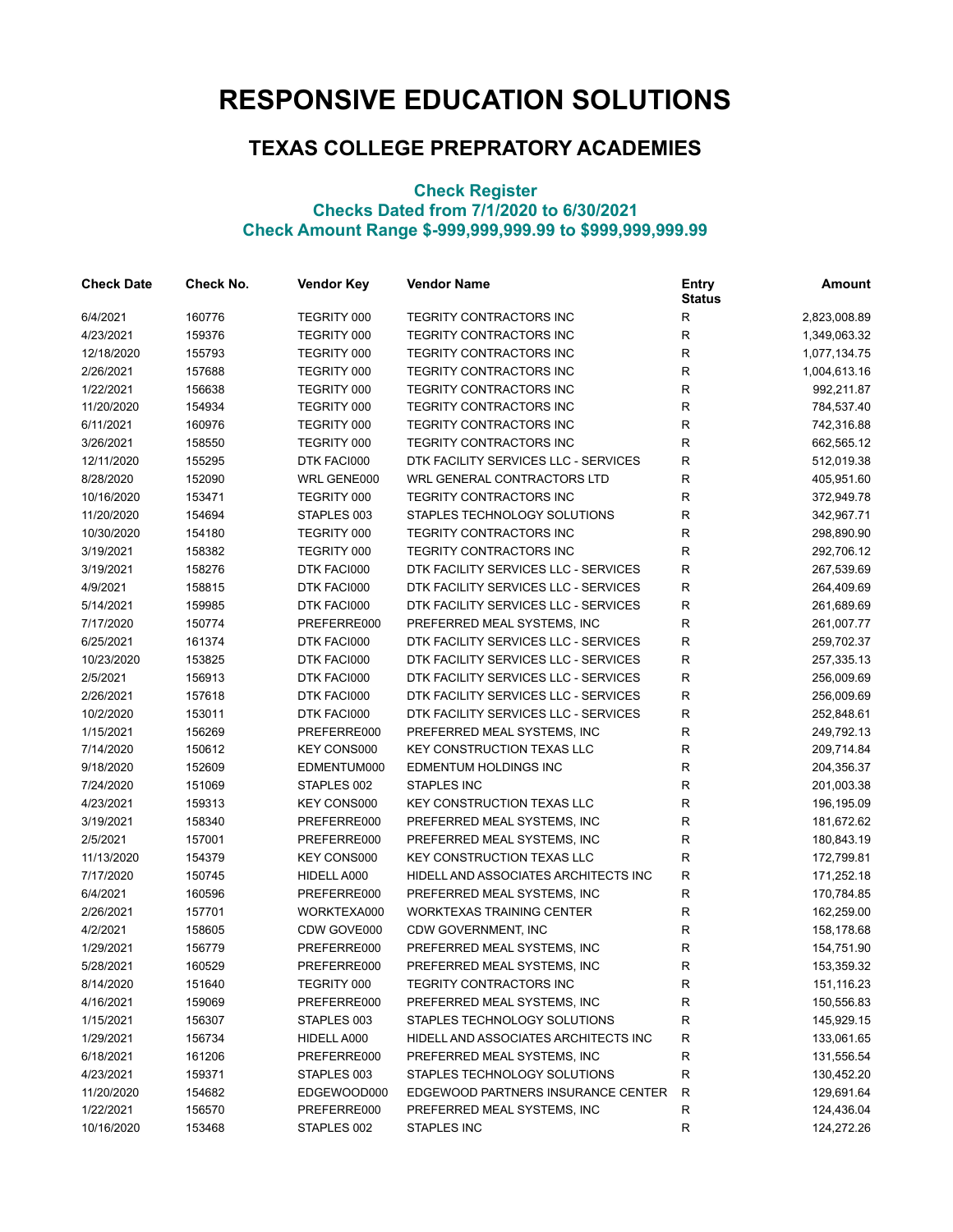| 10/16/2020 | 153458 | HIDELL A000        | HIDELL AND ASSOCIATES ARCHITECTS INC | R            | 122,858.28 |
|------------|--------|--------------------|--------------------------------------|--------------|------------|
| 5/14/2021  | 160138 | WORKTEXA000        | <b>WORKTEXAS TRAINING CENTER</b>     | R            | 120,686.31 |
| 9/25/2020  | 152924 | NORTHWES004        | NORTHWEST EVALUATION ASSOCIATION     | $\mathsf{R}$ | 116,550.51 |
| 4/9/2021   | 158936 | WORKTEXA000        | <b>WORKTEXAS TRAINING CENTER</b>     | $\mathsf{R}$ | 115,917.00 |
| 9/25/2020  | 152842 | CDW GOVE000        | CDW GOVERNMENT, INC                  | R            | 112,079.07 |
| 12/4/2020  | 155104 | PREFERRE000        | PREFERRED MEAL SYSTEMS, INC          | R            | 110,563.04 |
| 4/16/2021  | 159088 | STAPLES 003        | STAPLES TECHNOLOGY SOLUTIONS         | $\mathsf{R}$ | 106,818.31 |
| 11/6/2020  | 154334 | TEXAS CH002        | TEXAS CHARTER SCHOOLS ASSOCIATION    | R            | 105,078.40 |
| 9/18/2020  | 152637 | GOOGLE L000        | GOOGLE LLC                           | $\mathsf{R}$ | 103,620.07 |
| 7/31/2020  | 151211 | HERTZ FU000        | <b>HERTZ FURNITURE SYSTEMS</b>       | ${\sf R}$    | 100,730.00 |
| 8/14/2020  | 151595 | <b>KEY CONS000</b> | <b>KEY CONSTRUCTION TEXAS LLC</b>    | ${\sf R}$    | 100,086.00 |
| 12/18/2020 | 155718 | TEXAS SE000        | TEXAS SECURE TITLE COMPANY LLC       | R            | 100,000.00 |
| 9/18/2020  | 152644 | HOUGHTON001        | <b>HOUGHTON MIFFLIN HARCOURT</b>     | R            | 97,889.30  |
| 3/26/2021  | 158520 | PREFERRE000        | PREFERRED MEAL SYSTEMS, INC          | R            | 96,872.36  |
| 11/20/2020 | 154926 | GOOGLE L000        | GOOGLE LLC                           | R            | 95,442.64  |
| 5/21/2021  | 160374 | TXU ENER000        | <b>TXU ENERGY</b>                    | R            | 95,032.26  |
| 7/17/2020  | 150803 | STAPLES 003        | STAPLES TECHNOLOGY SOLUTIONS         | R            | 91,332.52  |
| 5/21/2021  | 160342 | PREFERRE000        | PREFERRED MEAL SYSTEMS, INC          | R            | 91,303.41  |
| 4/2/2021   | 158721 | STAPLES 003        | STAPLES TECHNOLOGY SOLUTIONS         | R            | 88,812.07  |
| 2/26/2021  | 157669 | REGIONS 006        | REGIONS COMMERCIAL EQUIPMENT FINANCE | R            | 87,681.31  |
| 10/2/2020  | 153018 | STAPLES 002        | <b>STAPLES INC</b>                   | R            | 87,231.67  |
| 3/26/2021  | 158528 | REGIONS 006        | REGIONS COMMERCIAL EQUIPMENT FINANCE | R            | 83,651.71  |
| 4/23/2021  | 159356 | REGIONS 006        | REGIONS COMMERCIAL EQUIPMENT FINANCE | R            | 83,195.71  |
| 11/13/2020 | 154372 | CDW GOVE000        | CDW GOVERNMENT, INC                  | R            | 83,008.48  |
| 1/22/2021  | 156574 | REGIONS 006        | REGIONS COMMERCIAL EQUIPMENT FINANCE | $\mathsf{R}$ | 83,001.29  |
| 1/29/2021  | 156794 | STAPLES 003        | STAPLES TECHNOLOGY SOLUTIONS         | $\mathsf{R}$ | 81,664.66  |
| 10/30/2020 | 154106 | REGIONS 006        | REGIONS COMMERCIAL EQUIPMENT FINANCE | R            | 81,476.35  |
| 5/28/2021  | 160500 | HIDELL A000        | HIDELL AND ASSOCIATES ARCHITECTS INC | R            | 80,969.17  |
| 11/20/2020 | 154689 | PREFERRE000        | PREFERRED MEAL SYSTEMS, INC          | ${\sf R}$    | 80,140.82  |
| 11/6/2020  | 154266 | JUPITER 000        | JUPITER ED, INC.                     | $\mathsf{R}$ | 76,850.00  |
| 11/20/2020 | 154917 | REGIONS 006        | REGIONS COMMERCIAL EQUIPMENT FINANCE | $\mathsf{R}$ | 76,631.80  |
| 8/28/2020  | 152089 | REGIONS 006        | REGIONS COMMERCIAL EQUIPMENT FINANCE | $\mathsf{R}$ | 75,278.48  |
| 12/4/2020  | 155067 | IMPERIAL001        | <b>IMPERIAL CREDIT CORP</b>          | ${\sf R}$    | 74,842.60  |
| 5/14/2021  | 159937 | <b>BLUE LEA000</b> | <b>BLUE LEARNING</b>                 | R            | 74,830.87  |
| 1/8/2021   | 156092 | REGIONS 006        | REGIONS COMMERCIAL EQUIPMENT FINANCE | $\mathsf{R}$ | 74,280.10  |
| 10/2/2020  | 153015 | IMPERIAL001        | <b>IMPERIAL CREDIT CORP</b>          | $\mathsf{R}$ | 74,072.74  |
| 6/18/2021  | 161229 | STAPLES 003        | STAPLES TECHNOLOGY SOLUTIONS         | R            | 72,813.99  |
| 7/28/2020  | 151110 | REGIONS 006        | REGIONS COMMERCIAL EQUIPMENT FINANCE | R            | 72,812.20  |
| 9/25/2020  | 152940 | REGIONS 006        | REGIONS COMMERCIAL EQUIPMENT FINANCE | R            | 72,114.39  |
| 10/2/2020  | 153017 | PARENTSQ000        | PARENTSQUARE INC                     | ${\sf R}$    | 71,250.00  |
| 7/20/2020  | 150900 | RPR CONS000        | RPR CONSTRUCTION CO INC              | R            | 70,273.56  |
| 7/24/2020  | 151019 | IMPERIAL001        | <b>IMPERIAL CREDIT CORP</b>          | $\mathsf{R}$ | 69,834.91  |
| 12/18/2020 | 155617 | HANOVER 000        | HANOVER INSURANCE CO                 | R            | 68,741.40  |
| 7/1/2020   | 150158 | LONE STA002        | LONE STAR COLLEGE SYSTEM             | R            | 68,168.03  |
| 4/9/2021   | 158904 | STAPLES 003        | STAPLES TECHNOLOGY SOLUTIONS         | R            | 68,059.89  |
| 12/18/2020 | 155651 | METLIFE 000        | <b>METLIFE</b>                       | R            | 67,487.25  |
| 12/1/2020  | 154664 | LONE STA002        | LONE STAR COLLEGE SYSTEM             | $\mathsf{R}$ | 66,902.70  |
| 1/1/2021   | 155772 | LONE STA002        | LONE STAR COLLEGE SYSTEM             | R            | 66,902.70  |
| 2/1/2021   | 156391 | LONE STA002        | LONE STAR COLLEGE SYSTEM             | R            | 66,902.70  |
| 3/1/2021   | 157550 | LONE STA002        | LONE STAR COLLEGE SYSTEM             | R            | 66,902.70  |
| 4/1/2021   | 158162 | LONE STA002        | LONE STAR COLLEGE SYSTEM             | R            | 66,902.70  |
| 5/1/2021   | 159157 | LONE STA002        | LONE STAR COLLEGE SYSTEM             | R            | 66,902.70  |
| 6/1/2021   | 160170 | LONE STA002        | LONE STAR COLLEGE SYSTEM             | $\mathsf{R}$ | 66,902.70  |
| 8/28/2020  | 152086 | LONE STA002        | LONE STAR COLLEGE SYSTEM             | ${\sf R}$    | 66,782.70  |
| 10/1/2020  | 152789 | LONE STA002        | LONE STAR COLLEGE SYSTEM             | ${\sf R}$    | 66,782.70  |
| 9/25/2020  | 152913 | LONE STA002        | LONE STAR COLLEGE SYSTEM             | ${\sf R}$    | 66,782.70  |
| 11/1/2020  | 153730 | LONE STA002        | LONE STAR COLLEGE SYSTEM             | R            | 66,782.70  |
| 10/23/2020 | 153843 | FLIPPEN 000        | THE FLIPPEN GROUP, LLC               | $\mathsf R$  | 66,400.00  |
|            |        |                    |                                      |              |            |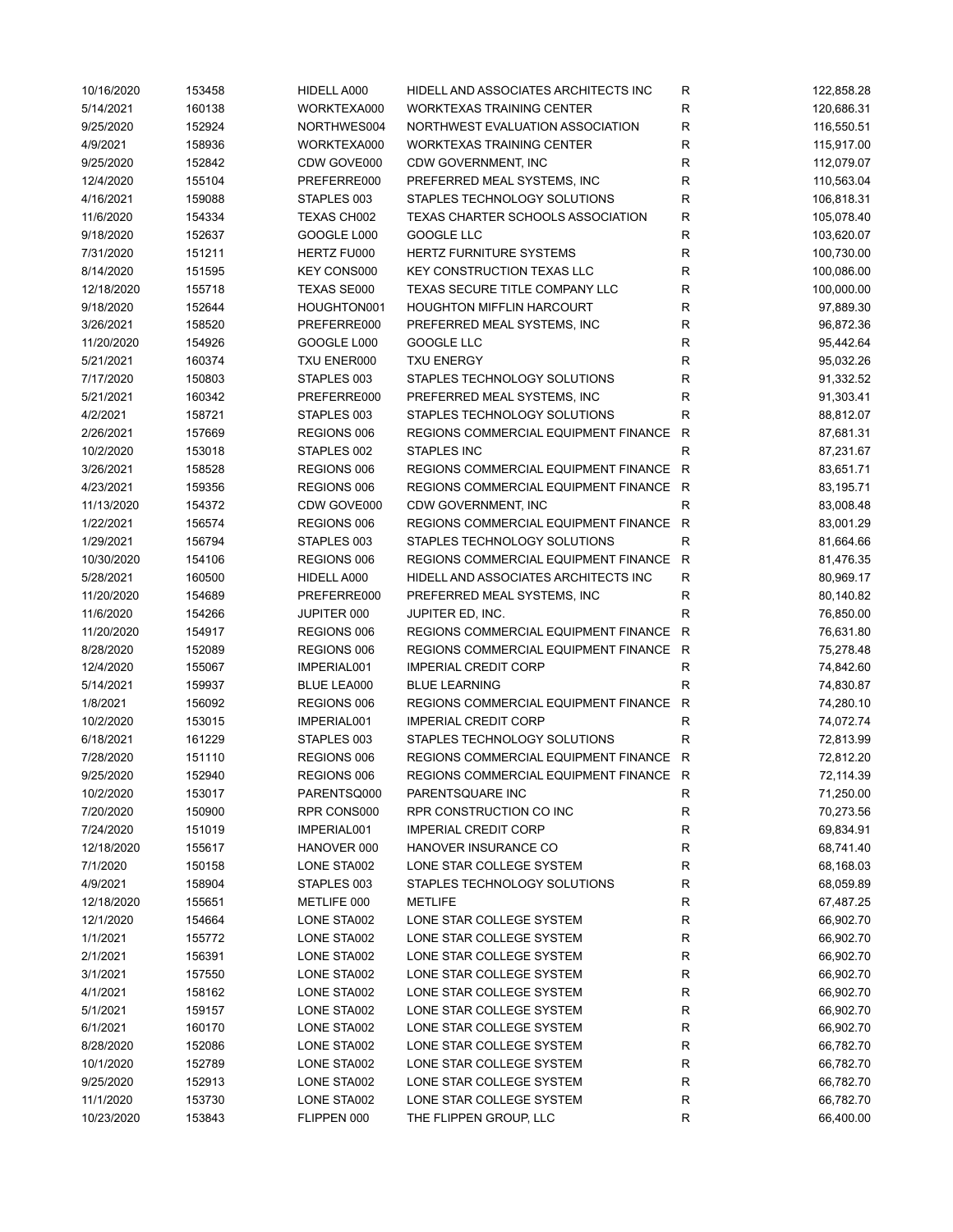| 6/18/2021  | 161183 | LEARNING000        | LEARNING A-Z, LLC                         | R            | 66,389.76 |
|------------|--------|--------------------|-------------------------------------------|--------------|-----------|
| 7/28/2020  | 151109 | HIDELL A000        | HIDELL AND ASSOCIATES ARCHITECTS INC      | R            | 66,321.10 |
| 7/17/2020  | 150719 | DTK FACI000        | DTK FACILITY SERVICES LLC - SERVICES      | R            | 65,061.79 |
| 4/23/2021  | 159297 | HIDELL A000        | HIDELL AND ASSOCIATES ARCHITECTS INC      | R            | 65,052.81 |
| 7/10/2020  | 150479 | IMPERIAL001        | <b>IMPERIAL CREDIT CORP</b>               | $\mathsf R$  | 64,475.84 |
| 7/17/2020  | 150755 | <b>KEY CONS000</b> | <b>KEY CONSTRUCTION TEXAS LLC</b>         | R            | 63,959.49 |
| 3/12/2021  | 158072 | PREFERRE000        | PREFERRED MEAL SYSTEMS, INC               | $\mathsf R$  | 63,847.19 |
| 8/21/2020  | 151826 | STAPLES 002        | <b>STAPLES INC</b>                        | $\mathsf R$  | 62,629.16 |
| 1/8/2021   | 156031 | GLENN EN000        | <b>GLENN ENGINEERING CORP</b>             | $\mathsf R$  | 62,375.00 |
| 11/20/2020 | 154932 | STAPLES 003        | STAPLES TECHNOLOGY SOLUTIONS              | ${\sf R}$    | 61,398.00 |
| 10/23/2020 | 153856 | GOOGLE L000        | GOOGLE LLC                                | ${\sf R}$    | 59,909.63 |
| 7/24/2020  | 151070 | STAPLES 003        | STAPLES TECHNOLOGY SOLUTIONS              | ${\sf R}$    | 59,201.27 |
| 11/13/2020 | 154385 | STAPLES 003        | STAPLES TECHNOLOGY SOLUTIONS              | $\mathsf R$  | 58,752.07 |
| 11/13/2020 | 154375 | HIDELL A000        | HIDELL AND ASSOCIATES ARCHITECTS INC      | R            | 58,144.10 |
| 12/18/2020 | 155454 | AIR COND000        | AIR CONDITIONING INNOVATIVE SOLUTIONS, II | $\mathsf{R}$ | 56,983.42 |
| 2/12/2021  | 157261 | STAPLES 003        | STAPLES TECHNOLOGY SOLUTIONS              | R            | 56,847.73 |
| 8/21/2020  | 151777 | IMPERIAL001        | <b>IMPERIAL CREDIT CORP</b>               | ${\sf R}$    | 56,771.70 |
| 1/8/2021   | 156116 | STAPLES 002        | STAPLES INC                               | $\mathsf R$  | 56,559.80 |
| 12/4/2020  | 154985 | BARNES &002        | BARNES & NOBLE COLLEGE BOOKSELLERS        | $\mathsf R$  | 56,516.14 |
| 4/23/2021  | 159214 | CDW GOVE000        | CDW GOVERNMENT, INC                       | $\mathsf R$  | 55,893.56 |
| 4/30/2021  | 159481 | CDW GOVE000        | CDW GOVERNMENT, INC                       | R            | 55,274.55 |
| 7/17/2020  | 150817 | TEGRITY 000        | TEGRITY CONTRACTORS INC                   | R            | 54,454.78 |
| 9/11/2020  | 152424 | GOOGLE L000        | <b>GOOGLE LLC</b>                         | $\mathsf R$  | 54,128.20 |
| 10/9/2020  |        |                    | LEARNING A-Z, LLC                         | $\mathsf R$  |           |
|            | 153226 | LEARNING000        |                                           |              | 52,940.00 |
| 8/7/2020   | 151437 | REGION 1005        | <b>REGION 14 EDUC SERV CENTER</b>         | ${\sf R}$    | 51,500.00 |
| 7/20/2020  | 150902 | RPR CONS000        | RPR CONSTRUCTION CO INC                   | ${\sf R}$    | 50,985.00 |
| 4/30/2021  | 159537 | EP REMOD000        | EP REMODELING SERVICES LLC                | $\mathsf R$  | 50,525.00 |
| 11/20/2020 | 154696 | TEXTBOOK001        | <b>TEXTBOOK WAREHOUSE LLC</b>             | $\mathsf R$  | 50,110.61 |
| 1/22/2021  | 156409 | 7 MINDSE000        | 7 MINDSETS ACADEMY, LLC                   | $\mathsf R$  | 50,000.00 |
| 11/6/2020  | 154249 | EP REMOD000        | EP REMODELING SERVICES LLC                | $\mathsf R$  | 49,954.00 |
| 9/25/2020  | 152975 | TXU ENER000        | <b>TXU ENERGY</b>                         | $\mathsf R$  | 49,671.80 |
| 10/30/2020 | 154121 | STAPLES 002        | <b>STAPLES INC</b>                        | $\mathsf R$  | 49,611.70 |
| 10/16/2020 | 153456 | EP REMOD000        | EP REMODELING SERVICES LLC                | $\mathsf R$  | 49,500.00 |
| 5/21/2021  | 160356 | STAPLES 003        | STAPLES TECHNOLOGY SOLUTIONS              | $\mathsf R$  | 49,001.16 |
| 5/14/2021  | 160141 | METLIFE 000        | <b>METLIFE</b>                            | $\mathsf R$  | 48,950.36 |
| 9/4/2020   | 152119 | BLUE LEA000        | <b>BLUE LEARNING</b>                      | R            | 48,394.62 |
| 5/14/2021  | 160051 | PREFERRE000        | PREFERRED MEAL SYSTEMS, INC               | $\mathsf R$  | 48,113.79 |
| 6/18/2021  | 161230 | STEWART 001        | THE STEWART ORGANIZATION, INC.            | $\mathsf R$  | 48,085.12 |
| 7/1/2020   | 150148 | FAMILY C000        | FAMILY CATHEDRAL OF PRAISE                | R            | 47,938.80 |
| 8/28/2020  | 151998 | FLORIDA 002        | FLORIDA VIRTUAL SCHOOL                    | R            | 47,772.00 |
| 1/15/2021  | 156363 | HIDELL A000        | HIDELL AND ASSOCIATES ARCHITECTS INC      | R            | 47,687.35 |
| 10/23/2020 | 153932 | TXU ENER000        | <b>TXU ENERGY</b>                         | R            | 47,320.60 |
| 11/20/2020 | 154933 | STEWART 001        | THE STEWART ORGANIZATION, INC.            | R            | 46,909.25 |
| 2/22/2021  | 157434 | <b>IPFS COR001</b> | <b>IPFS CORPORATION</b>                   | R            | 46,399.25 |
| 3/26/2021  | 158489 | <b>IPFS COR001</b> | <b>IPFS CORPORATION</b>                   | R            | 46,399.25 |
| 4/23/2021  | 159305 | <b>IPFS COR001</b> | <b>IPFS CORPORATION</b>                   | R            | 46,399.25 |
| 5/21/2021  | 160310 | IPFS COR001        | <b>IPFS CORPORATION</b>                   | R            | 46,399.25 |
| 6/25/2021  | 161401 | IPFS COR001        | <b>IPFS CORPORATION</b>                   | R            | 46,399.25 |
| 10/9/2020  | 153231 | STAPLES 002        | STAPLES INC                               | R            | 46,109.56 |
| 1/8/2021   | 156133 | TXU ENER000        | <b>TXU ENERGY</b>                         | R            | 45,860.99 |
| 1/29/2021  | 156739 | <b>IPFS COR001</b> | <b>IPFS CORPORATION</b>                   | R            | 45,836.91 |
| 8/28/2020  | 152054 | STAPLES 002        | STAPLES INC                               | R            | 45,496.73 |
| 6/11/2021  | 160811 | CDW GOVE000        | CDW GOVERNMENT, INC                       | R            | 45,315.90 |
| 11/20/2020 | 154698 | TXU ENER000        | <b>TXU ENERGY</b>                         | R            | 45,059.79 |
| 2/12/2021  | 157217 | PREFERRE000        | PREFERRED MEAL SYSTEMS, INC               | R            | 44,876.28 |
| 4/30/2021  | 159580 | PREFERRE000        | PREFERRED MEAL SYSTEMS, INC               | R            | 44,749.61 |
| 8/28/2020  | 152064 | TXU ENER000        | <b>TXU ENERGY</b>                         | R            | 44,744.97 |
| 12/4/2020  | 154952 | AGILIX 000         | <b>AGILIX</b>                             | R            | 44,460.00 |
|            |        |                    |                                           |              |           |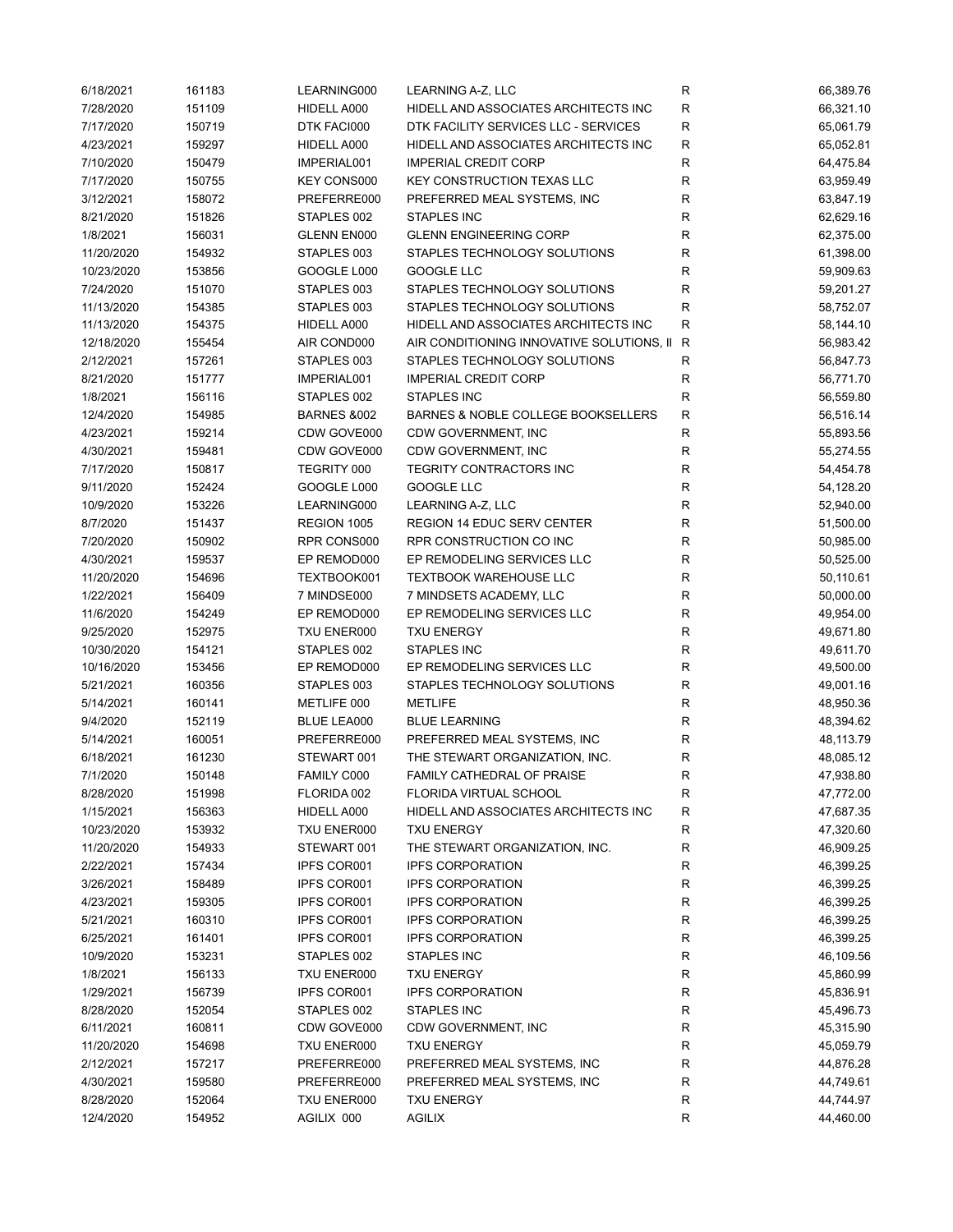| 11/20/2020 | 154681 | BRIDGEFI000            | BRIDGEFIELD CASUALTY INSURANCE CO     | ${\sf R}$    | 43,934.06 |
|------------|--------|------------------------|---------------------------------------|--------------|-----------|
| 10/9/2020  | 153224 | HOUGHTON001            | <b>HOUGHTON MIFFLIN HARCOURT</b>      | $\mathsf R$  | 43,678.68 |
| 10/2/2020  | 153008 | <b>BLUE LEA000</b>     | <b>BLUE LEARNING</b>                  | R            | 43,200.00 |
| 1/22/2021  | 156600 | TEXTBOOK001            | <b>TEXTBOOK WAREHOUSE LLC</b>         | R            | 42,922.09 |
| 12/18/2020 | 155792 | STEWART 001            | THE STEWART ORGANIZATION, INC.        | $\mathsf R$  | 42,322.24 |
| 6/4/2021   | 160600 | STAPLES 003            | STAPLES TECHNOLOGY SOLUTIONS          | R            | 42,098.17 |
| 12/1/2020  | 154639 | ABUNDANT001            | ABUNDANT LIVING FAITH CENTER          | R            | 41,940.00 |
| 7/24/2020  | 151074 | TEGRITY 000            | TEGRITY CONTRACTORS INC               | $\mathsf{R}$ | 41,561.31 |
| 5/28/2021  | 160553 | STAPLES 003            | STAPLES TECHNOLOGY SOLUTIONS          | $\mathsf R$  | 41,091.53 |
| 10/30/2020 | 154123 | STEWART 001            | THE STEWART ORGANIZATION, INC.        | $\mathsf{R}$ | 40,906.74 |
| 3/26/2021  | 158545 | STEWART 001            | THE STEWART ORGANIZATION, INC.        | $\mathsf R$  | 40,769.26 |
| 5/28/2021  | 160411 | <b>BARNES &amp;002</b> | BARNES & NOBLE COLLEGE BOOKSELLERS    | $\mathsf{R}$ | 40,596.83 |
| 1/8/2021   | 155993 | BRIDGEFI000            | BRIDGEFIELD CASUALTY INSURANCE CO     | $\mathsf{R}$ | 40,235.37 |
| 7/10/2020  | 150487 | JJ RED C000            | JJ RED COMMERCIAL ROOFING LLC         | R            | 40,014.00 |
| 11/11/2020 | 154369 | TEXAS SE000            | TEXAS SECURE TITLE COMPANY LLC        | $\mathsf R$  | 40,000.00 |
| 11/1/2020  | 153704 | ABUNDANT001            | ABUNDANT LIVING FAITH CENTER          | $\mathsf R$  | 39,814.50 |
| 10/9/2020  | 153225 | ISTATION000            | <b>ISTATION</b>                       | R            | 39,700.00 |
| 10/16/2020 | 153469 | STAPLES 003            | STAPLES TECHNOLOGY SOLUTIONS          | R            | 39,676.85 |
| 7/24/2020  | 151085 | TXU ENER000            | <b>TXU ENERGY</b>                     | $\mathsf R$  | 39,546.87 |
| 4/30/2021  | 159566 | NORTH CE000            | NORTH CENTRAL TEXAS COLLEGE           | $\mathsf R$  | 39,483.00 |
| 9/1/2020   | 151896 | EMB TEXA002            | EMB TEXAS VENTURES, LLC               | R            | 39,359.10 |
| 11/6/2020  | 154278 | NORTH CE000            | NORTH CENTRAL TEXAS COLLEGE           | R            | 39,309.60 |
| 7/20/2020  | 150918 | RPR CONS000            | RPR CONSTRUCTION CO INC               | $\mathsf{R}$ | 38,500.00 |
| 7/17/2020  | 150613 | STAPLES 002            | <b>STAPLES INC</b>                    | $\mathsf{R}$ | 38,465.50 |
| 2/12/2021  | 157228 | REGION 7000            | <b>REGION 7 EDUC SERV CENTER</b>      | $\mathsf{R}$ | 38,433.40 |
| 5/7/2021   | 159865 | STEWART 001            | THE STEWART ORGANIZATION, INC.        | ${\sf R}$    | 38,250.88 |
| 5/28/2021  | 160543 | SCHOLAST000            | <b>SCHOLASTIC INC</b>                 | $\mathsf R$  | 37,995.50 |
| 1/29/2021  | 156807 | TXU ENER000            | <b>TXU ENERGY</b>                     | $\mathsf R$  | 37,681.37 |
| 9/25/2020  | 152965 | TEXTBOOK001            | <b>TEXTBOOK WAREHOUSE LLC</b>         | $\mathsf R$  | 37,642.54 |
|            |        |                        |                                       |              |           |
| 4/23/2021  | 159350 | PREFERRE000            | PREFERRED MEAL SYSTEMS, INC           | $\mathsf R$  | 36,927.25 |
| 2/26/2021  | 157692 | TXU ENER000            | <b>TXU ENERGY</b>                     | $\mathsf R$  | 36,834.87 |
| 10/30/2020 | 154133 | TEXAS FI001            | <b>TEXAS FIRE ALARM, INC</b>          | $\mathsf R$  | 36,548.85 |
| 8/21/2020  | 151746 | DESTIN D000            | DESTIN DRYWALL & PAINT INC            | $\mathsf R$  | 35,886.00 |
| 6/11/2021  | 160928 | PREFERRE000            | PREFERRED MEAL SYSTEMS, INC           | $\mathsf R$  | 35,282.32 |
| 1/8/2021   | 155996 | CDW GOVE000            | CDW GOVERNMENT, INC                   | R            | 35,236.36 |
| 10/9/2020  | 153230 | SINGAPOR000            | SINGAPORE MATH, INC                   | R            | 35,208.00 |
| 10/30/2020 | 154115 | SCIENTIF001            | SCIENTIFIC LEARNING CORPORATION       | $\mathsf R$  | 35,050.00 |
| 9/4/2020   | 152194 | HOUGHTON001            | <b>HOUGHTON MIFFLIN HARCOURT</b>      | R            | 34,602.50 |
| 12/4/2020  | 155156 | TEXTBOOK001            | TEXTBOOK WAREHOUSE LLC                | R            | 34,369.56 |
| 12/4/2020  | 155131 | SCHULMAN000            | SCHULMAN LOPEZ HOFFER & ADELSTEIN LLP | R            | 34,292.78 |
| 10/23/2020 | 153900 | ROI TELE000            | ROI TELEPHONY LLC                     | ${\sf R}$    | 34,171.28 |
| 2/12/2021  | 157262 | STEWART 001            | THE STEWART ORGANIZATION, INC.        | R            | 33,941.16 |
| 2/5/2021   | 157080 | STEWART 001            | THE STEWART ORGANIZATION, INC.        | R            | 33,889.24 |
| 9/4/2020   | 152117 | <b>BEST QUA000</b>     | <b>BEST QUALITY ELECTRIC</b>          | R            | 33,858.16 |
| 7/24/2020  | 151046 | PREFERRE000            | PREFERRED MEAL SYSTEMS, INC           | R            | 33,808.01 |
| 10/16/2020 | 153464 | PREFERRE000            | PREFERRED MEAL SYSTEMS, INC           | R            | 33,722.40 |
| 8/14/2020  | 151654 | WRIGHT G000            | WRIGHT GROUP ARCHITECTS PLANNERS, PLL | R            | 33,614.10 |
| 4/2/2021   | 158649 | DTK FACI001            | DTK FACILITY SERVICES LLC - SUPPLIES  | $\mathsf{R}$ | 33,509.61 |
| 10/2/2020  | 153014 | HOUGHTON001            | <b>HOUGHTON MIFFLIN HARCOURT</b>      | R            | 33,419.30 |
| 9/4/2020   | 152287 | STAPLES 002            | STAPLES INC                           | R            | 33,094.77 |
| 4/16/2021  | 159078 | ROI TELE000            | ROI TELEPHONY LLC                     | R            | 32,861.00 |
| 1/8/2021   | 156085 | PREFERRE000            | PREFERRED MEAL SYSTEMS, INC           | R            | 32,810.66 |
| 10/30/2020 | 153953 | AMAZON C000            | AMAZON CAPITAL SERVICES INC           | R            | 32,539.78 |
| 9/4/2020   | 152153 | COLONIAL002            | COLONIAL ROOFING AND CONSTRUCTION LLC | R            | 32,447.40 |
| 6/11/2021  | 160969 | STAPLES 003            | STAPLES TECHNOLOGY SOLUTIONS          | R            | 32,393.34 |
| 11/20/2020 | 154683 | EDUTHING000            | <b>EDUTHINGS LLC</b>                  | ${\sf R}$    | 32,120.00 |
| 3/5/2021   | 157713 | TEXAS WO002            | <b>TEXAS WOMAN'S UNIVERSITY</b>       | R            | 31,980.00 |
| 7/10/2020  | 150568 | STEPHENS001            | STEPHENS PAINTING INC                 | R            | 31,964.10 |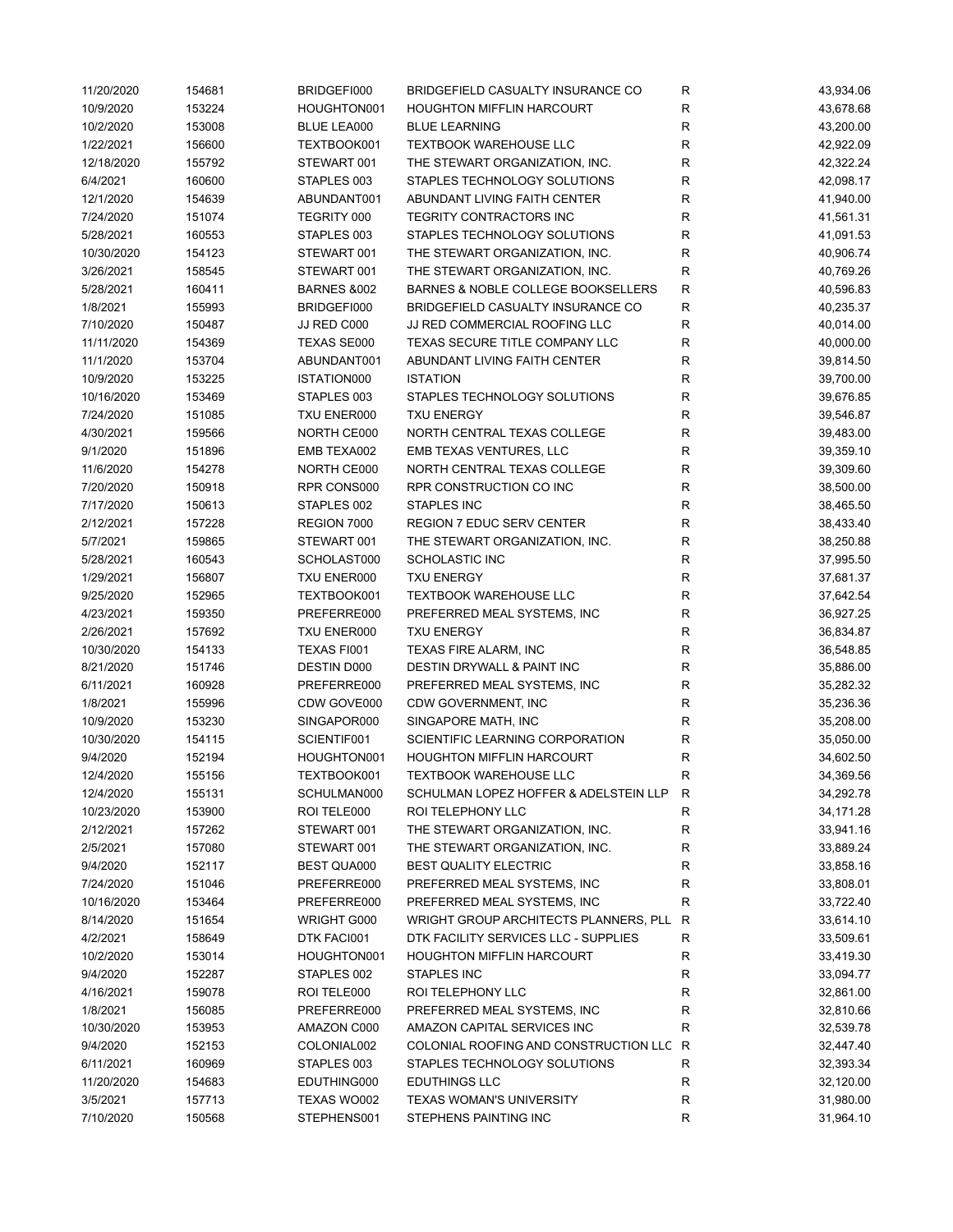| 6/4/2021   | 160737 | SCHOOL S000            | SCHOOL SPECIALTY LLC                  | R            | 31,941.66 |
|------------|--------|------------------------|---------------------------------------|--------------|-----------|
| 1/22/2021  | 156541 | HIDELL A000            | HIDELL AND ASSOCIATES ARCHITECTS INC  | R            | 31,788.50 |
| 4/30/2021  | 159608 | STAPLES 003            | STAPLES TECHNOLOGY SOLUTIONS          | R            | 31,550.90 |
| 12/18/2020 | 155789 | HIDELL A000            | HIDELL AND ASSOCIATES ARCHITECTS INC  | R            | 31,336.53 |
| 7/31/2020  | 151151 | CELEBRAT000            | <b>CELEBRATION CHURCH</b>             | $\mathsf R$  | 31,314.48 |
| 11/6/2020  | 154336 | TEXAS FI001            | TEXAS FIRE ALARM, INC                 | R            | 31,305.50 |
| 6/25/2021  | 161340 | CDW GOVE000            | CDW GOVERNMENT, INC                   | $\mathsf R$  | 31,234.62 |
| 6/11/2021  | 160906 | LONE STA002            | LONE STAR COLLEGE SYSTEM              | $\mathsf R$  | 31,122.00 |
| 11/13/2020 | 154381 | PREFERRE000            | PREFERRED MEAL SYSTEMS, INC           | $\mathsf R$  | 31,093.79 |
| 3/19/2021  | 158327 | METLIFE 000            | <b>METLIFE</b>                        | ${\sf R}$    | 31,093.11 |
| 1/22/2021  | 156559 | METLIFE 000            | <b>METLIFE</b>                        | ${\sf R}$    | 30,890.43 |
| 5/28/2021  | 160539 | ROI TELE000            | ROI TELEPHONY LLC                     | ${\sf R}$    | 30,889.00 |
| 10/30/2020 | 154096 | PREFERRE000            | PREFERRED MEAL SYSTEMS, INC           | $\mathsf R$  | 30,817.70 |
| 2/26/2021  | 157645 | METLIFE 000            | <b>METLIFE</b>                        | R            | 30,799.73 |
| 10/30/2020 | 154089 | NEIGHBOR002            | NEIGHBORHOOD SCHOOLS COMMUNITY DEVI R |              | 30,728.16 |
| 8/10/2020  | 151492 | TEXAS SE000            | TEXAS SECURE TITLE COMPANY LLC        | $\mathsf R$  | 30,483.12 |
| 8/7/2020   | 151452 | SCHULMAN000            | SCHULMAN LOPEZ HOFFER & ADELSTEIN LLP | $\mathsf{R}$ | 30,385.31 |
| 9/4/2020   | 152245 | PREFERRE000            | PREFERRED MEAL SYSTEMS, INC           | $\mathsf R$  | 30,165.18 |
| 3/5/2021   | 157706 | HOUGHTON001            | <b>HOUGHTON MIFFLIN HARCOURT</b>      | $\mathsf R$  | 30,044.00 |
| 8/1/2020   | 150863 | CELEBRAT000            | <b>CELEBRATION CHURCH</b>             | $\mathsf R$  | 30,030.00 |
| 9/1/2020   | 151888 | CELEBRAT000            | <b>CELEBRATION CHURCH</b>             | $\mathsf R$  | 30,030.00 |
| 10/1/2020  | 152768 | CELEBRAT000            | <b>CELEBRATION CHURCH</b>             | $\mathsf R$  | 30,030.00 |
| 11/1/2020  | 153709 | CELEBRAT000            | <b>CELEBRATION CHURCH</b>             | ${\sf R}$    | 30,030.00 |
| 12/1/2020  | 154644 | CELEBRAT000            | <b>CELEBRATION CHURCH</b>             | $\mathsf R$  | 30,030.00 |
| 1/1/2021   | 155752 | CELEBRAT000            | <b>CELEBRATION CHURCH</b>             | ${\sf R}$    | 30,030.00 |
| 2/1/2021   | 156372 | CELEBRAT000            | <b>CELEBRATION CHURCH</b>             | ${\sf R}$    | 30,030.00 |
| 3/1/2021   | 157531 | CELEBRAT000            | <b>CELEBRATION CHURCH</b>             | ${\sf R}$    | 30,030.00 |
|            |        |                        |                                       |              |           |
| 4/1/2021   | 158143 | CELEBRAT000            | <b>CELEBRATION CHURCH</b>             | R            | 30,030.00 |
| 5/1/2021   | 159138 | CELEBRAT000            | <b>CELEBRATION CHURCH</b>             | $\mathsf R$  | 30,030.00 |
| 6/1/2021   | 160151 | CELEBRAT000            | <b>CELEBRATION CHURCH</b>             | $\mathsf R$  | 30,030.00 |
| 10/30/2020 | 154122 | STAPLES 003            | STAPLES TECHNOLOGY SOLUTIONS          | $\mathsf R$  | 29,804.12 |
| 4/23/2021  | 159332 | METLIFE 000            | <b>METLIFE</b>                        | $\mathsf R$  | 29,800.74 |
| 10/30/2020 | 154138 | TEXAS WO002            | TEXAS WOMAN'S UNIVERSITY              | $\mathsf R$  | 29,640.00 |
| 7/10/2020  | 150383 | <b>BARNES &amp;002</b> | BARNES & NOBLE COLLEGE BOOKSELLERS    | $\mathsf R$  | 29,435.81 |
| 1/22/2021  | 156457 | BRIDGEFI000            | BRIDGEFIELD CASUALTY INSURANCE CO     | $\mathsf R$  | 29,110.64 |
| 10/2/2020  | 153020 | STEWART 001            | THE STEWART ORGANIZATION, INC.        | R            | 29,066.36 |
| 9/1/2020   | 151911 | NEIGHBOR002            | NEIGHBORHOOD SCHOOLS COMMUNITY DEVI R |              | 29,000.00 |
| 10/1/2020  | 152791 | NEIGHBOR002            | NEIGHBORHOOD SCHOOLS COMMUNITY DEVI R |              | 29,000.00 |
| 11/1/2020  | 153732 | NEIGHBOR002            | NEIGHBORHOOD SCHOOLS COMMUNITY DEVI R |              | 29,000.00 |
| 12/1/2020  | 154666 | NEIGHBOR002            | NEIGHBORHOOD SCHOOLS COMMUNITY DEVI R |              | 29,000.00 |
| 1/1/2021   | 155774 | NEIGHBOR002            | NEIGHBORHOOD SCHOOLS COMMUNITY DEVI R |              | 29,000.00 |
| 2/1/2021   | 156393 | NEIGHBOR002            | NEIGHBORHOOD SCHOOLS COMMUNITY DEVI R |              | 29,000.00 |
| 3/1/2021   | 157552 | NEIGHBOR002            | NEIGHBORHOOD SCHOOLS COMMUNITY DEV    | R            | 29,000.00 |
| 4/1/2021   | 158164 | NEIGHBOR002            | NEIGHBORHOOD SCHOOLS COMMUNITY DEV    | R            | 29,000.00 |
| 5/1/2021   | 159159 | NEIGHBOR002            | NEIGHBORHOOD SCHOOLS COMMUNITY DEV    | R            | 29,000.00 |
| 6/1/2021   | 160172 | NEIGHBOR002            | NEIGHBORHOOD SCHOOLS COMMUNITY DEV    | R            | 29,000.00 |
| 10/9/2020  | 153229 | SAVVAS L000            | SAVVAS LEARNING COMPANY LLC           | $\mathsf{R}$ | 28,979.03 |
| 4/16/2021  | 159060 | NEIGHBOR002            | NEIGHBORHOOD SCHOOLS COMMUNITY DEV    | $\mathsf{R}$ | 28,763.17 |
| 2/12/2021  | 157204 | NEIGHBOR002            | NEIGHBORHOOD SCHOOLS COMMUNITY DEV    | R            | 28,698.40 |
| 4/23/2021  | 159208 | <b>BEST QUA000</b>     | <b>BEST QUALITY ELECTRIC</b>          | R            | 28,594.00 |
| 10/2/2020  | 153010 | COLONIAL002            | COLONIAL ROOFING AND CONSTRUCTION LLC | R            | 27,964.98 |
| 3/19/2021  | 158219 | <b>BEST QUA000</b>     | <b>BEST QUALITY ELECTRIC</b>          | R            | 27,953.21 |
| 10/30/2020 | 154139 | TEXTBOOK001            | <b>TEXTBOOK WAREHOUSE LLC</b>         | R            | 27,674.23 |
| 5/7/2021   | 159864 | STAPLES 003            | STAPLES TECHNOLOGY SOLUTIONS          | R            | 27,650.74 |
| 9/11/2020  | 152487 | TEGRITY 000            | TEGRITY CONTRACTORS INC               | R            | 27,561.90 |
| 12/14/2020 | 155430 | <b>KEY CONS000</b>     | <b>KEY CONSTRUCTION TEXAS LLC</b>     | $\mathsf{R}$ | 27,409.70 |
| 9/11/2020  | 152478 | SCHULMAN000            | SCHULMAN LOPEZ HOFFER & ADELSTEIN LLP | R            | 27,209.69 |
| 7/20/2020  | 150905 | RPR CONS000            | RPR CONSTRUCTION CO INC               | R            | 27,126.80 |
|            |        |                        |                                       |              |           |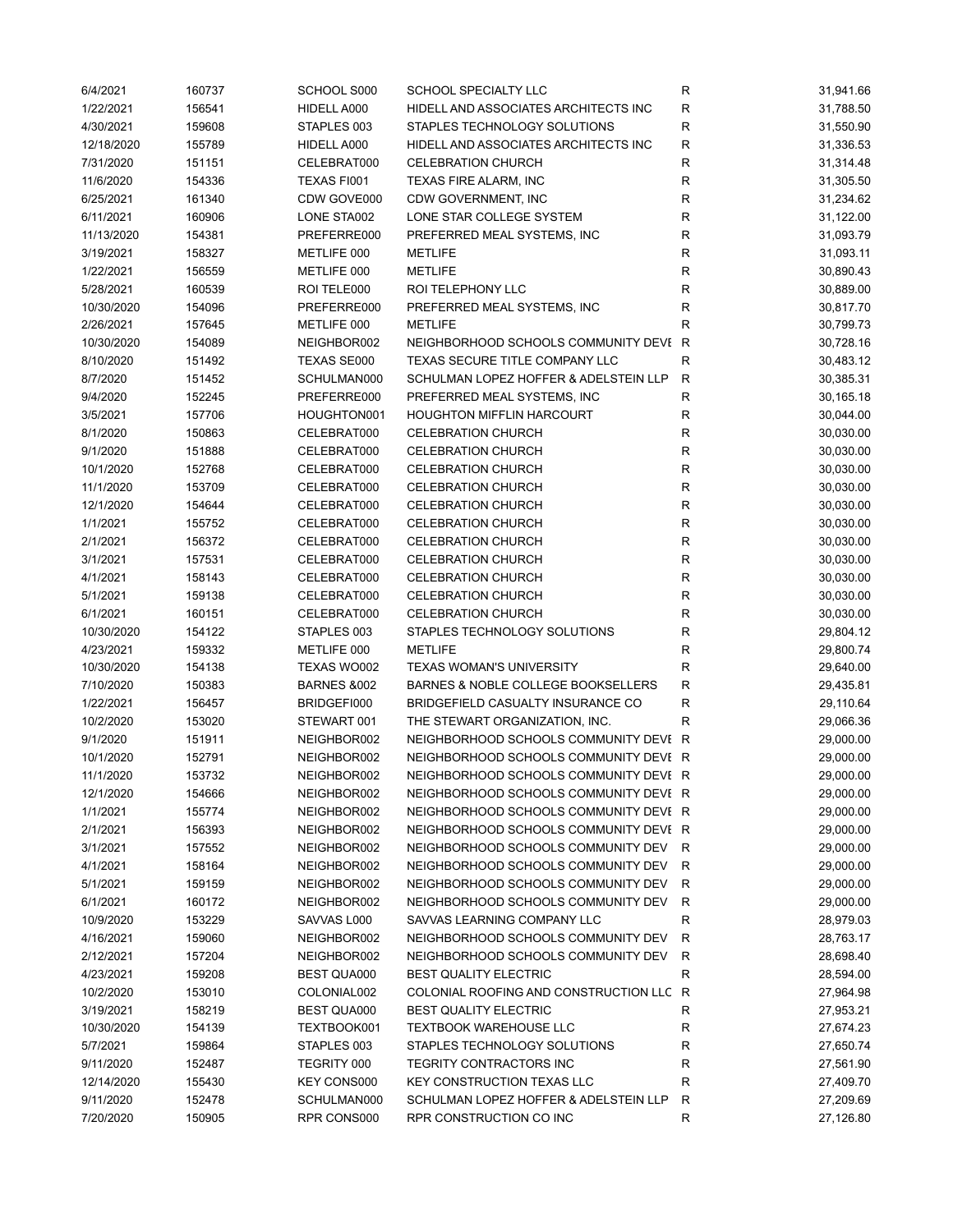| 4/9/2021   | 158795 | CDW GOVE000 | CDW GOVERNMENT, INC                         | R            | 27,030.30 |
|------------|--------|-------------|---------------------------------------------|--------------|-----------|
| 4/16/2021  | 159011 | EDGEWOOD000 | EDGEWOOD PARTNERS INSURANCE CENTER          | $\mathsf{R}$ | 27,004.95 |
| 9/11/2020  | 152395 | CONSTELL001 | CONSTELLATION NEWENERGY INC                 | $\mathsf R$  | 26,938.59 |
| 8/14/2020  | 151589 | HIDELL A000 | HIDELL AND ASSOCIATES ARCHITECTS INC        | R            | 26,907.68 |
| 6/18/2021  | 161131 | CORE KNO000 | <b>CORE KNOWLEDGE</b>                       | $\mathsf R$  | 26,859.19 |
| 9/18/2020  | 152598 | CORE KNO000 | <b>CORE KNOWLEDGE</b>                       | $\mathsf{R}$ | 26,831.85 |
| 2/12/2021  | 157184 | HIDELL A000 | HIDELL AND ASSOCIATES ARCHITECTS INC        | $\mathsf R$  | 26,805.01 |
| 8/21/2020  | 151797 | METLIFE 000 | <b>METLIFE</b>                              | $\mathsf R$  | 26,739.10 |
| 6/25/2021  | 161336 | BRIDGEFI000 | BRIDGEFIELD CASUALTY INSURANCE CO           | $\mathsf R$  | 26,699.37 |
| 1/22/2021  | 156590 | STAPLES 003 | STAPLES TECHNOLOGY SOLUTIONS                | ${\sf R}$    | 26,623.56 |
| 7/31/2020  | 151238 | POPE PLU000 | POPE PLUMBING, INC                          | ${\sf R}$    | 26,617.64 |
| 9/18/2020  | 152704 | SCHOOL S000 | <b>SCHOOL SPECIALTY</b>                     | ${\sf R}$    | 26,596.50 |
| 7/20/2020  | 150906 | RPR CONS000 | RPR CONSTRUCTION CO INC                     | ${\sf R}$    | 26,578.66 |
| 12/1/2020  | 154654 | FALLBROO000 | <b>FALLBROOK BAPTIST CHURCH</b>             | $\mathsf R$  | 26,564.70 |
| 12/1/2020  | 154667 | NEW COVE000 | NEW COVENANT CHURCH OF HUMBLE               | $\mathsf R$  | 26,544.50 |
| 8/14/2020  | 151607 | PELOTON 000 | PELOTON LAND SOLUTIONS INC                  | $\mathsf R$  | 26,525.00 |
| 12/14/2020 | 155428 | KEY CONS000 | <b>KEY CONSTRUCTION TEXAS LLC</b>           | $\mathsf R$  | 26,500.00 |
| 10/16/2020 | 153450 | CDW GOVE000 | CDW GOVERNMENT, INC                         | $\mathsf R$  | 26,496.00 |
| 7/10/2020  | 150566 | STAPLES 003 | STAPLES TECHNOLOGY SOLUTIONS                | $\mathsf R$  | 26,418.26 |
| 2/26/2021  | 157664 | PREFERRE000 | PREFERRED MEAL SYSTEMS, INC                 | $\mathsf R$  | 26,349.62 |
| 6/18/2021  | 161258 | EP REMOD000 | EP REMODELING SERVICES LLC                  | $\mathsf R$  | 26,268.00 |
| 10/16/2020 | 153451 | CONSTELL001 | CONSTELLATION NEWENERGY INC                 | $\mathsf R$  | 26,257.02 |
| 12/11/2020 | 155266 | CDW GOVE000 | CDW GOVERNMENT, INC                         | $\mathsf R$  | 26,183.56 |
| 10/16/2020 | 153462 | MANGUM L000 | MANGUM LANDSCAPE, INC                       | $\mathsf R$  | 26,020.83 |
| 11/20/2020 |        | MANGUM L000 |                                             | ${\sf R}$    |           |
|            | 154687 |             | MANGUM LANDSCAPE, INC                       | ${\sf R}$    | 26,020.83 |
| 12/18/2020 | 155648 | MANGUM L000 | MANGUM LANDSCAPE, INC                       |              | 26,020.83 |
| 1/22/2021  | 156556 | MANGUM L000 | MANGUM LANDSCAPE, INC                       | ${\sf R}$    | 26,020.83 |
| 3/5/2021   | 157709 | MANGUM L000 | MANGUM LANDSCAPE, INC                       | $\mathsf R$  | 26,020.83 |
| 3/26/2021  | 158498 | MANGUM L000 | MANGUM LANDSCAPE, INC                       | $\mathsf R$  | 26,020.83 |
| 11/13/2020 | 154387 | TEXTBOOK001 | <b>TEXTBOOK WAREHOUSE LLC</b>               | ${\sf R}$    | 25,836.75 |
| 11/20/2020 | 154928 | REGIONS 006 | REGIONS COMMERCIAL EQUIPMENT FINANCE        | $\mathsf{R}$ | 25,644.10 |
| 10/30/2020 | 154077 | MANGUM L000 | MANGUM LANDSCAPE, INC                       | $\mathsf R$  | 25,620.83 |
| 9/11/2020  | 152435 | KEY CONS000 | <b>KEY CONSTRUCTION TEXAS LLC</b>           | R            | 25,609.05 |
| 5/7/2021   | 159830 | PREFERRE000 | PREFERRED MEAL SYSTEMS, INC                 | $\mathsf R$  | 25,446.50 |
| 4/9/2021   | 158816 | DTK FACI001 | DTK FACILITY SERVICES LLC - SUPPLIES        | $\mathsf R$  | 25,429.37 |
| 12/4/2020  | 154988 | BEST QUA000 | <b>BEST QUALITY ELECTRIC</b>                | R            | 25,321.97 |
| 3/26/2021  | 158513 | NEIGHBOR002 | NEIGHBORHOOD SCHOOLS COMMUNITY DEV          | $\mathsf R$  | 25,158.57 |
| 5/28/2021  | 160421 | CDW GOVE000 | CDW GOVERNMENT, INC                         | $\mathsf R$  | 25,011.72 |
| 10/30/2020 | 154047 | FIRST AM003 | FIRST AMERICAN TITLE INSURANCE COMPANY      | R            | 25,000.00 |
| 9/4/2020   | 152152 | CLASSICA001 | <b>CLASSICAL ACADEMIC PRESS</b>             | R            | 24,818.10 |
| 10/2/2020  | 153013 | HIDELL A000 | HIDELL AND ASSOCIATES ARCHITECTS INC        | R            | 24,700.75 |
| 10/2/2020  | 153019 | STAPLES 003 | STAPLES TECHNOLOGY SOLUTIONS                | R            | 24,687.52 |
| 11/1/2020  | 153719 | FALLBROO000 | <b>FALLBROOK BAPTIST CHURCH</b>             | R            | 24,652.10 |
| 7/1/2020   | 150146 | ETHIOPIA000 | ETHIOPIAN EVANGELICAL BAPTIST CHURCH        | R            | 24,550.00 |
| 8/1/2020   | 150873 | ETHIOPIA000 | ETHIOPIAN EVANGELICAL BAPTIST CHURCH        | $\mathsf R$  | 24,550.00 |
| 9/1/2020   | 151897 | ETHIOPIA000 | ETHIOPIAN EVANGELICAL BAPTIST CHURCH        | R            | 24,550.00 |
| 10/1/2020  | 152777 | ETHIOPIA000 | ETHIOPIAN EVANGELICAL BAPTIST CHURCH        | R            | 24,550.00 |
| 11/1/2020  | 153718 | ETHIOPIA000 | ETHIOPIAN EVANGELICAL BAPTIST CHURCH        | ${\sf R}$    | 24,550.00 |
| 12/1/2020  | 154653 | ETHIOPIA000 | ETHIOPIAN EVANGELICAL BAPTIST CHURCH        | R            | 24,550.00 |
| 1/1/2021   | 155761 | ETHIOPIA000 | ETHIOPIAN EVANGELICAL BAPTIST CHURCH        | R            | 24,550.00 |
| 2/1/2021   | 156381 | ETHIOPIA000 | ETHIOPIAN EVANGELICAL BAPTIST CHURCH        | R            | 24,550.00 |
| 3/1/2021   | 157540 | ETHIOPIA000 | ETHIOPIAN EVANGELICAL BAPTIST CHURCH        | R            | 24,550.00 |
| 4/1/2021   | 158152 | ETHIOPIA000 | ETHIOPIAN EVANGELICAL BAPTIST CHURCH        | R            | 24,550.00 |
| 5/1/2021   | 159147 | ETHIOPIA000 | ETHIOPIAN EVANGELICAL BAPTIST CHURCH        | R            | 24,550.00 |
| 6/1/2021   | 160160 | ETHIOPIA000 | ETHIOPIAN EVANGELICAL BAPTIST CHURCH        | $\mathsf{R}$ | 24,550.00 |
| 2/26/2021  | 157699 | AIR COND000 | AIR CONDITIONING INNOVATIVE SOLUTIONS, II R |              | 24,489.84 |
| 11/1/2020  | 153733 | NEW COVE000 | NEW COVENANT CHURCH OF HUMBLE               | R            | 24,357.30 |
| 2/26/2021  | 157639 | KLEEN AI000 | KLEEN AIR FILTER SERVICE & SALES            | R            | 24,310.20 |
|            |        |             |                                             |              |           |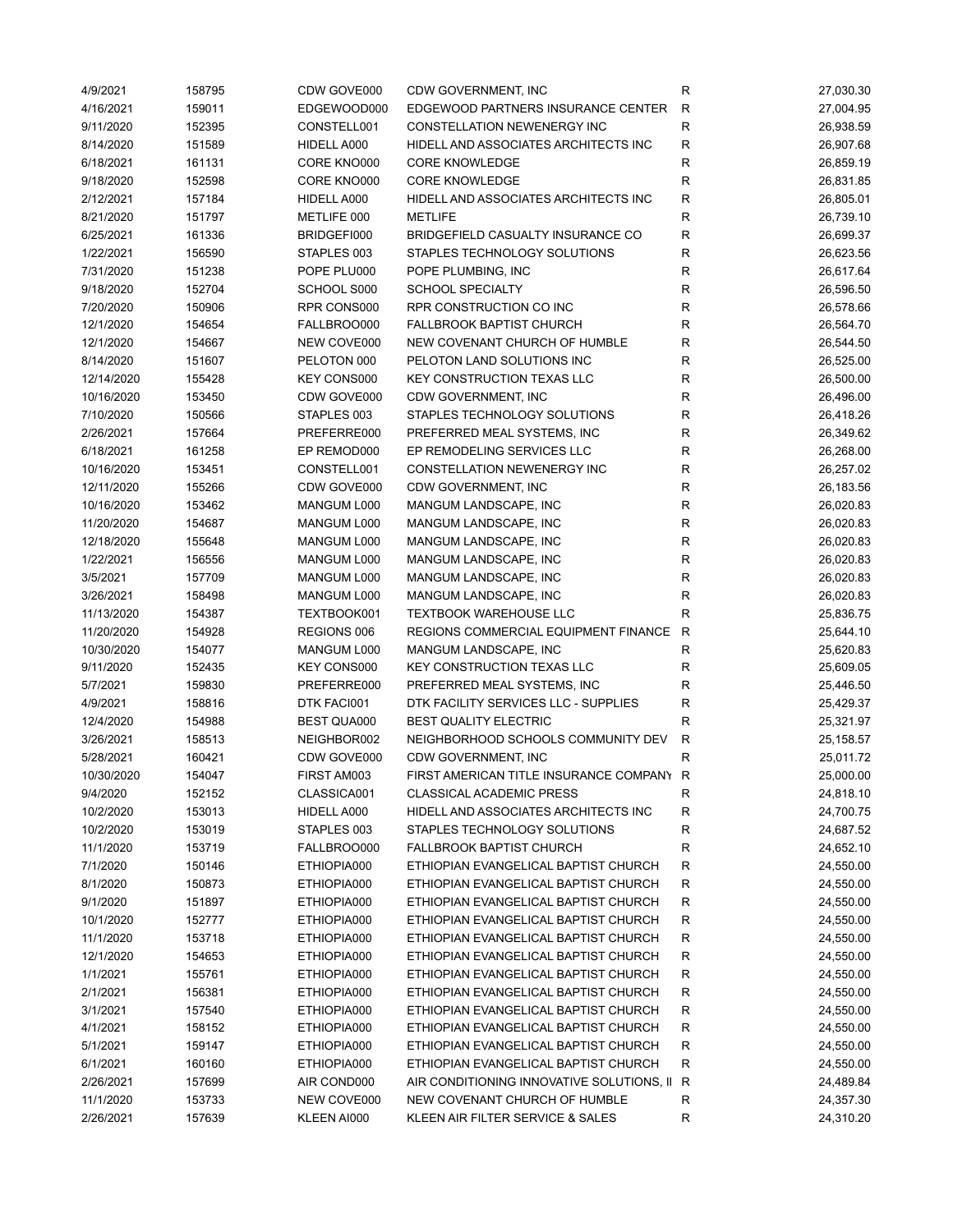| 5/14/2021  | 160020 | HIDELL A000 | HIDELL AND ASSOCIATES ARCHITECTS INC      | R            | 24,253.97 |
|------------|--------|-------------|-------------------------------------------|--------------|-----------|
| 8/21/2020  | 151764 | FRONTLIN000 | <b>FRONTLINE EDUCATION</b>                | R            | 24,250.83 |
| 7/31/2020  | 151118 | ALTO VIS000 | ALTO VISTA ROOFING INC                    | R            | 24,177.50 |
| 3/26/2021  | 158514 | NEIGHBOR002 | NEIGHBORHOOD SCHOOLS COMMUNITY DEV        | $\mathsf R$  | 24,050.55 |
| 7/1/2020   | 150141 | CLAY ACA002 | CLAY ACADEMY, INC                         | R            | 24,000.00 |
| 8/1/2020   | 150867 | CLAY ACA002 | CLAY ACADEMY, INC                         | $\mathsf R$  | 24,000.00 |
| 9/1/2020   | 151892 | CLAY ACA002 | CLAY ACADEMY, INC                         | $\mathsf R$  | 24,000.00 |
| 10/1/2020  | 152772 | CLAY ACA002 | CLAY ACADEMY, INC                         | R            | 24,000.00 |
| 10/5/2020  | 153213 | SANDEJOL000 | <b>JOLENE SANDERS</b>                     | ${\sf R}$    | 24,000.00 |
| 11/1/2020  | 153713 | CLAY ACA002 | CLAY ACADEMY, INC                         | ${\sf R}$    | 24,000.00 |
| 12/1/2020  | 154648 | CLAY ACA002 | CLAY ACADEMY, INC                         | ${\sf R}$    | 24,000.00 |
| 1/1/2021   | 155756 | CLAY ACA002 | CLAY ACADEMY, INC                         | ${\sf R}$    | 24,000.00 |
| 2/1/2021   | 156376 | CLAY ACA002 | CLAY ACADEMY, INC                         | $\mathsf R$  | 24,000.00 |
| 3/1/2021   | 157535 | CLAY ACA002 | CLAY ACADEMY, INC                         | $\mathsf R$  | 24,000.00 |
| 4/1/2021   | 158147 | CLAY ACA002 | CLAY ACADEMY, INC                         | R            | 24,000.00 |
| 5/1/2021   | 159142 | CLAY ACA002 | CLAY ACADEMY, INC                         | R            | 24,000.00 |
| 6/1/2021   | 160155 | CLAY ACA002 | CLAY ACADEMY, INC                         | $\mathsf R$  | 24,000.00 |
| 7/10/2020  | 150392 | CDW GOVE000 | CDW GOVERNMENT, INC                       | $\mathsf R$  | 23,844.65 |
| 3/5/2021   | 157702 | AMAZON C000 | AMAZON CAPITAL SERVICES INC               | R            | 23,486.00 |
| 6/11/2021  | 160841 | DTK FACI001 | DTK FACILITY SERVICES LLC - SUPPLIES      | R            | 23,454.25 |
| 10/16/2020 | 153448 | AIR COND000 | AIR CONDITIONING INNOVATIVE SOLUTIONS, II | R            | 23,446.63 |
| 6/18/2021  | 161083 | AT&T MOB000 | <b>AT&amp;T MOBILITY</b>                  | $\mathsf R$  | 23,400.11 |
| 6/1/2021   | 160145 | ABUNDANT001 | ABUNDANT LIVING FAITH CENTER              | $\mathsf R$  | 23,289.50 |
| 9/11/2020  | 152484 | STAPLES 003 | STAPLES TECHNOLOGY SOLUTIONS              | $\mathsf R$  | 23,254.65 |
| 8/1/2020   | 150871 | EMB TEXA002 | EMB TEXAS VENTURES, LLC                   | ${\sf R}$    | 23,219.10 |
| 10/1/2020  | 152776 | EMB TEXA000 | EMB TEXAS VENTURE, LLC                    | ${\sf R}$    | 23,219.10 |
| 11/1/2020  | 153717 | EMB TEXA000 | EMB TEXAS VENTURE, LLC                    | $\mathsf R$  | 23,219.10 |
|            |        |             |                                           | $\mathsf R$  |           |
| 12/1/2020  | 154652 | EMB TEXA000 | EMB TEXAS VENTURE, LLC                    |              | 23,219.10 |
| 1/1/2021   | 155760 | EMB TEXA000 | EMB TEXAS VENTURE, LLC                    | $\mathsf R$  | 23,219.10 |
| 2/1/2021   | 156380 | EMB TEXA000 | EMB TEXAS VENTURE, LLC                    | $\mathsf R$  | 23,219.10 |
| 3/1/2021   | 157539 | EMB TEXA000 | EMB TEXAS VENTURE, LLC                    | $\mathsf R$  | 23,219.10 |
| 4/1/2021   | 158151 | EMB TEXA000 | EMB TEXAS VENTURE, LLC                    | $\mathsf R$  | 23,219.10 |
| 5/1/2021   | 159146 | EMB TEXA000 | EMB TEXAS VENTURE, LLC                    | $\mathsf R$  | 23,219.10 |
| 6/1/2021   | 160159 | EMB TEXA000 | EMB TEXAS VENTURE, LLC                    | R            | 23,219.10 |
| 4/30/2021  | 159453 | AIR COND000 | AIR CONDITIONING INNOVATIVE SOLUTIONS, II | R            | 23,084.35 |
| 2/12/2021  | 157245 | ROI TELE000 | ROI TELEPHONY LLC                         | R            | 23,002.00 |
| 12/4/2020  | 155083 | METLIFE 000 | <b>METLIFE</b>                            | R            | 22,712.65 |
| 10/30/2020 | 154049 | FLIPPEN 000 | THE FLIPPEN GROUP, LLC                    | ${\sf R}$    | 22,700.00 |
| 7/1/2020   | 150164 | PROMISEL000 | PROMISELAND CHURCH                        | $\mathsf{R}$ | 22,675.45 |
| 8/1/2020   | 150890 | PROMISEL000 | PROMISELAND CHURCH                        | ${\sf R}$    | 22,675.45 |
| 9/1/2020   | 151915 | PROMISEL000 | PROMISELAND CHURCH                        | R            | 22,675.45 |
| 10/1/2020  | 152795 | PROMISEL000 | PROMISELAND CHURCH                        | ${\sf R}$    | 22,675.45 |
| 11/1/2020  | 153736 | PROMISEL000 | PROMISELAND CHURCH                        | R            | 22,675.45 |
| 12/1/2020  | 154669 | PROMISEL000 | PROMISELAND CHURCH                        | R            | 22,675.45 |
| 1/1/2021   | 155777 | PROMISEL000 | PROMISELAND CHURCH                        | R            | 22,675.45 |
| 2/1/2021   | 156396 | PROMISEL000 | PROMISELAND CHURCH                        | R            | 22,675.45 |
| 3/1/2021   | 157555 | PROMISEL000 | PROMISELAND CHURCH                        | ${\sf R}$    | 22,675.45 |
| 4/1/2021   | 158167 | PROMISEL000 | PROMISELAND CHURCH                        | R            | 22,675.45 |
| 5/1/2021   | 159162 | PROMISEL000 | PROMISELAND CHURCH                        | R            | 22,675.45 |
| 6/1/2021   | 160176 | PROMISEL000 | PROMISELAND CHURCH                        | R            | 22,675.45 |
| 11/6/2020  | 154269 | LETSGOLE000 | LETSGOLEARN INC                           | R            | 22,500.00 |
| 11/20/2020 | 154684 | FLIPPEN 000 | THE FLIPPEN GROUP, LLC                    | R            | 22,500.00 |
| 4/16/2021  | 159024 | FLIPPEN 000 | THE FLIPPEN GROUP, LLC                    | ${\sf R}$    | 22,500.00 |
| 1/1/2021   | 155762 | FALLBROO000 | <b>FALLBROOK BAPTIST CHURCH</b>           | ${\sf R}$    | 22,476.70 |
| 2/1/2021   | 156382 | FALLBROO000 | <b>FALLBROOK BAPTIST CHURCH</b>           | R            | 22,476.70 |
| 3/5/2021   | 157704 | DTK FACI001 | DTK FACILITY SERVICES LLC - SUPPLIES      | R            | 22,475.59 |
| 11/6/2020  | 154189 | AMAZON C000 | AMAZON CAPITAL SERVICES INC               | R            | 22,395.73 |
| 3/1/2021   | 157541 | FALLBROO000 | FALLBROOK BAPTIST CHURCH                  | R            | 22,345.30 |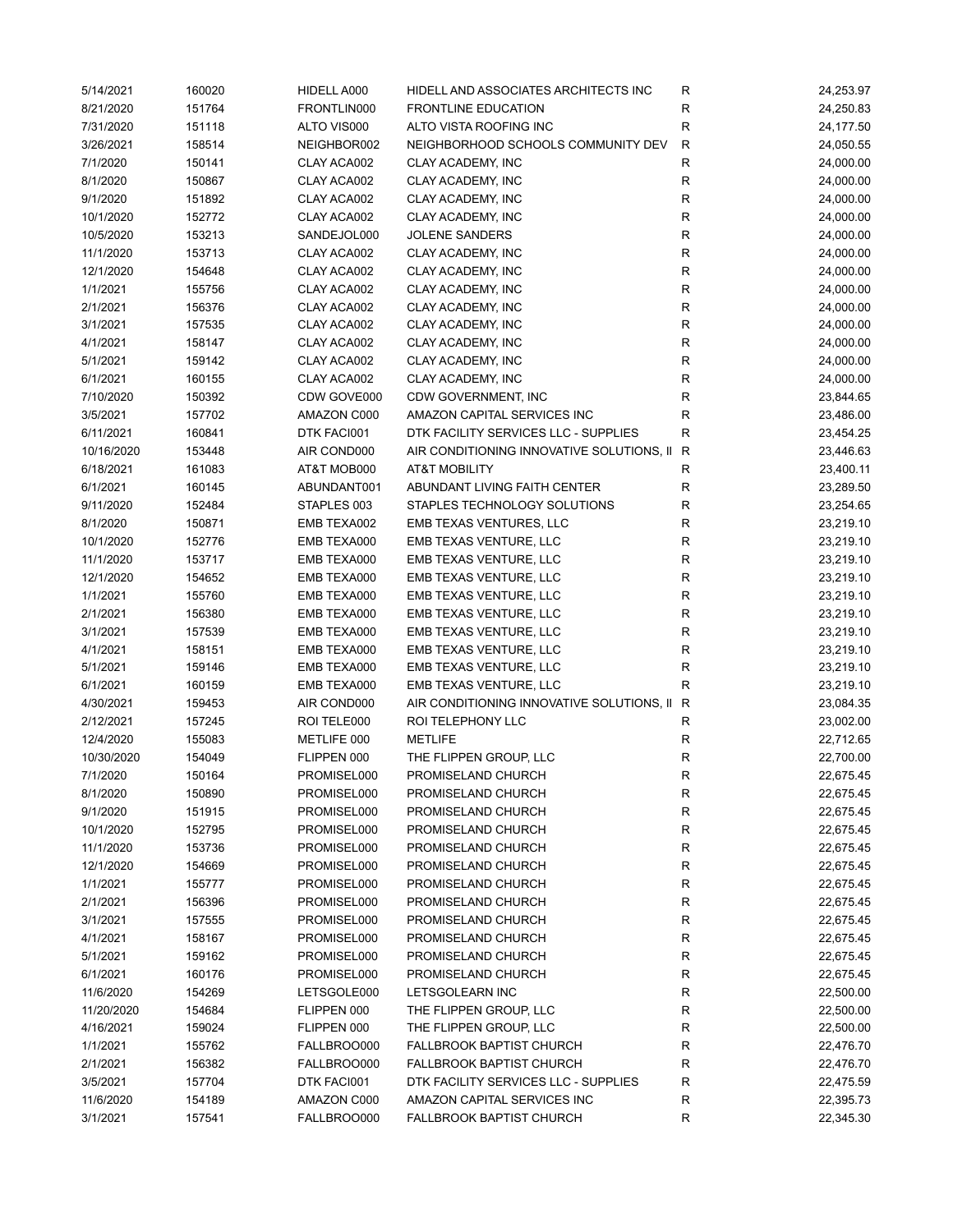| 4/16/2021  | 159087 | STAPLES 002            | <b>STAPLES INC</b>                          | R            | 22,334.40 |
|------------|--------|------------------------|---------------------------------------------|--------------|-----------|
| 5/28/2021  | 160403 | AT&T MOB000            | <b>AT&amp;T MOBILITY</b>                    | $\mathsf{R}$ | 22,316.94 |
| 6/25/2021  | 161423 | NEIGHBOR002            | NEIGHBORHOOD SCHOOLS COMMUNITY DEV          | $\mathsf{R}$ | 22,289.24 |
| 4/30/2021  | 159544 | HIGGINBO002            | HIGGINBOTHAM INSURANCE AGENCY               | $\mathsf R$  | 22,220.55 |
| 10/9/2020  | 153232 | TEXTBOOK001            | <b>TEXTBOOK WAREHOUSE LLC</b>               | R            | 22,122.62 |
| 10/23/2020 | 153844 | FROG STR000            | <b>FROG STREET PRESS LLC</b>                | R            | 21,999.90 |
| 4/16/2021  | 159094 | TEGRITY 000            | TEGRITY CONTRACTORS INC                     | $\mathsf{R}$ | 21,993.93 |
| 2/26/2021  | 157684 | STAPLES 003            | STAPLES TECHNOLOGY SOLUTIONS                | R            | 21,992.79 |
| 11/6/2020  | 154294 | PREFERRE000            | PREFERRED MEAL SYSTEMS, INC                 | $\mathsf{R}$ | 21,954.90 |
| 9/18/2020  | 152640 | HIDELL A000            | HIDELL AND ASSOCIATES ARCHITECTS INC        | $\mathsf{R}$ | 21,946.87 |
| 9/18/2020  | 152677 | PELOTON 000            | PELOTON LAND SOLUTIONS INC                  | $\mathsf{R}$ | 21,892.67 |
| 11/13/2020 | 154373 | CONSTELL001            | CONSTELLATION NEWENERGY INC                 | R            | 21,869.73 |
| 5/1/2021   | 159148 | FALLBROO000            | <b>FALLBROOK BAPTIST CHURCH</b>             | R            | 21,863.50 |
| 12/18/2020 | 155703 | STAPLES 002            | STAPLES INC                                 | R            | 21,781.35 |
| 2/5/2021   | 156842 | AT&T MOB000            | <b>AT&amp;T MOBILITY</b>                    | R            | 21,724.84 |
| 12/11/2020 | 155388 | TEXTBOOK001            | <b>TEXTBOOK WAREHOUSE LLC</b>               | R            | 21,706.49 |
| 2/12/2021  | 157306 | PREFERRE000            | PREFERRED MEAL SYSTEMS, INC                 | R            | 21,671.00 |
| 3/19/2021  | 158201 | AT&T MOB000            | <b>AT&amp;T MOBILITY</b>                    | R            | 21,601.80 |
| 3/5/2021   | 157703 | AT&T MOB000            | <b>AT&amp;T MOBILITY</b>                    | R            | 21,587.94 |
| 5/14/2021  | 159976 | CONSTELL001            | <b>CONSTELLATION NEWENERGY INC</b>          | R            | 21,506.53 |
| 6/11/2021  | 160876 | HIDELL A000            | HIDELL AND ASSOCIATES ARCHITECTS INC        | R            | 21,471.89 |
| 4/16/2021  | 158955 | AT&T MOB000            | <b>AT&amp;T MOBILITY</b>                    | $\mathsf{R}$ | 21,383.37 |
| 7/14/2020  | 150611 | ALTO VIS000            | ALTO VISTA ROOFING INC                      | $\mathsf{R}$ | 21,375.00 |
| 2/22/2021  | 157429 | HIDELL A000            | HIDELL AND ASSOCIATES ARCHITECTS INC        | $\mathsf{R}$ | 21,362.93 |
| 9/4/2020   | 152213 | METLIFE 000            | <b>METLIFE</b>                              | $\mathsf{R}$ | 21,360.15 |
| 6/18/2021  | 161237 | TEXAS TH000            | <b>TEXAS THERAPY SPECIALISTS</b>            | $\mathsf{R}$ | 21,281.25 |
| 5/7/2021   | 159697 | <b>BARNES &amp;002</b> | BARNES & NOBLE COLLEGE BOOKSELLERS          | R            | 21,251.37 |
| 4/1/2021   | 158153 | FALLBROO000            | <b>FALLBROOK BAPTIST CHURCH</b>             | R            | 21,250.30 |
| 10/2/2020  | 153005 | AIR COND000            | AIR CONDITIONING INNOVATIVE SOLUTIONS, II   | R            | 21,220.88 |
| 4/1/2021   | 158137 | ABUNDANT001            | ABUNDANT LIVING FAITH CENTER                | R            | 21,138.00 |
| 1/15/2021  | 156323 | TEXTBOOK001            | <b>TEXTBOOK WAREHOUSE LLC</b>               | R            | 21,037.48 |
| 7/1/2020   | 150160 | NEIGHBOR002            | NEIGHBORHOOD SCHOOLS COMMUNITY DEVI R       |              | 21,000.00 |
| 8/1/2020   | 150886 | NEIGHBOR002            | NEIGHBORHOOD SCHOOLS COMMUNITY DEVI R       |              | 21,000.00 |
| 5/28/2021  | 160569 | TIME WAR008            | TIME WARNER CABLE                           | R            | 20,945.64 |
| 5/7/2021   | 159805 | M & H SO000            | M & H SOLUTIONS                             | R            | 20,885.00 |
| 9/4/2020   | 152175 | EP REMOD000            | EP REMODELING SERVICES LLC                  | R            | 20,850.00 |
| 4/2/2021   | 158744 | WRIGHT G000            | WRIGHT GROUP ARCHITECTS PLANNERS, PLL       | R            | 20,732.18 |
| 1/22/2021  | 156527 | EP REMOD000            | EP REMODELING SERVICES LLC                  | R            | 20,725.00 |
| 12/11/2020 | 155292 | CONSTELL001            | CONSTELLATION NEWENERGY INC                 | R            | 20,696.91 |
| 9/18/2020  | 152723 | TEXTBOOK001            | <b>TEXTBOOK WAREHOUSE LLC</b>               | R            | 20,696.68 |
| 1/15/2021  | 156341 | AIR COND000            | AIR CONDITIONING INNOVATIVE SOLUTIONS, II R |              | 20,656.89 |
| 5/28/2021  | 160392 | AMAZON C000            | AMAZON CAPITAL SERVICES INC                 | R            | 20,581.21 |
| 6/11/2021  | 160911 | MOBILE M000            | MOBILE MODULAR MANAGEMENT CORP              | R            | 20,561.80 |
| 4/30/2021  | 159543 | HEIGHTS 000            | <b>HEIGHTS VENTURE</b>                      | R            | 20,557.62 |
| 4/23/2021  | 159329 | MANGUM L000            | MANGUM LANDSCAPE, INC                       | R            | 20,520.83 |
| 5/21/2021  | 160327 | MANGUM L000            | MANGUM LANDSCAPE, INC                       | R            | 20,520.83 |
| 3/1/2021   | 157526 | ABUNDANT001            | ABUNDANT LIVING FAITH CENTER                | $\mathsf R$  | 20,449.00 |
| 7/17/2020  | 150684 | COLONIAL002            | COLONIAL ROOFING AND CONSTRUCTION LLC R     |              | 20,440.00 |
| 7/1/2020   | 150147 | FALLBROO000            | <b>FALLBROOK BAPTIST CHURCH</b>             | R            | 20,432.70 |
| 8/1/2020   | 150874 | FALLBROO000            | <b>FALLBROOK BAPTIST CHURCH</b>             | R            | 20,432.70 |
| 9/1/2020   | 151898 | FALLBROO000            | <b>FALLBROOK BAPTIST CHURCH</b>             | R            | 20,432.70 |
| 10/1/2020  | 152778 | FALLBROO000            | <b>FALLBROOK BAPTIST CHURCH</b>             | R            | 20,432.70 |
| 4/30/2021  | 159625 | TIME WAR008            | TIME WARNER CABLE                           | R            | 20,401.45 |
| 9/4/2020   | 152191 | HIDELL A000            | HIDELL AND ASSOCIATES ARCHITECTS INC        | R            | 20,396.40 |
| 11/6/2020  | 154320 | STAPLES 003            | STAPLES TECHNOLOGY SOLUTIONS                | ${\sf R}$    | 20,354.07 |
| 6/11/2021  | 160833 | CONSTELL001            | CONSTELLATION NEWENERGY INC                 | R            | 20,219.93 |
| 9/11/2020  | 152430 | HIGGINBO002            | HIGGINBOTHAM INSURANCE AGENCY               | R            | 20,218.00 |
| 10/16/2020 | 153467 | SCHULMAN000            | SCHULMAN LOPEZ HOFFER & ADELSTEIN LLP       | R            | 20,185.68 |
|            |        |                        |                                             |              |           |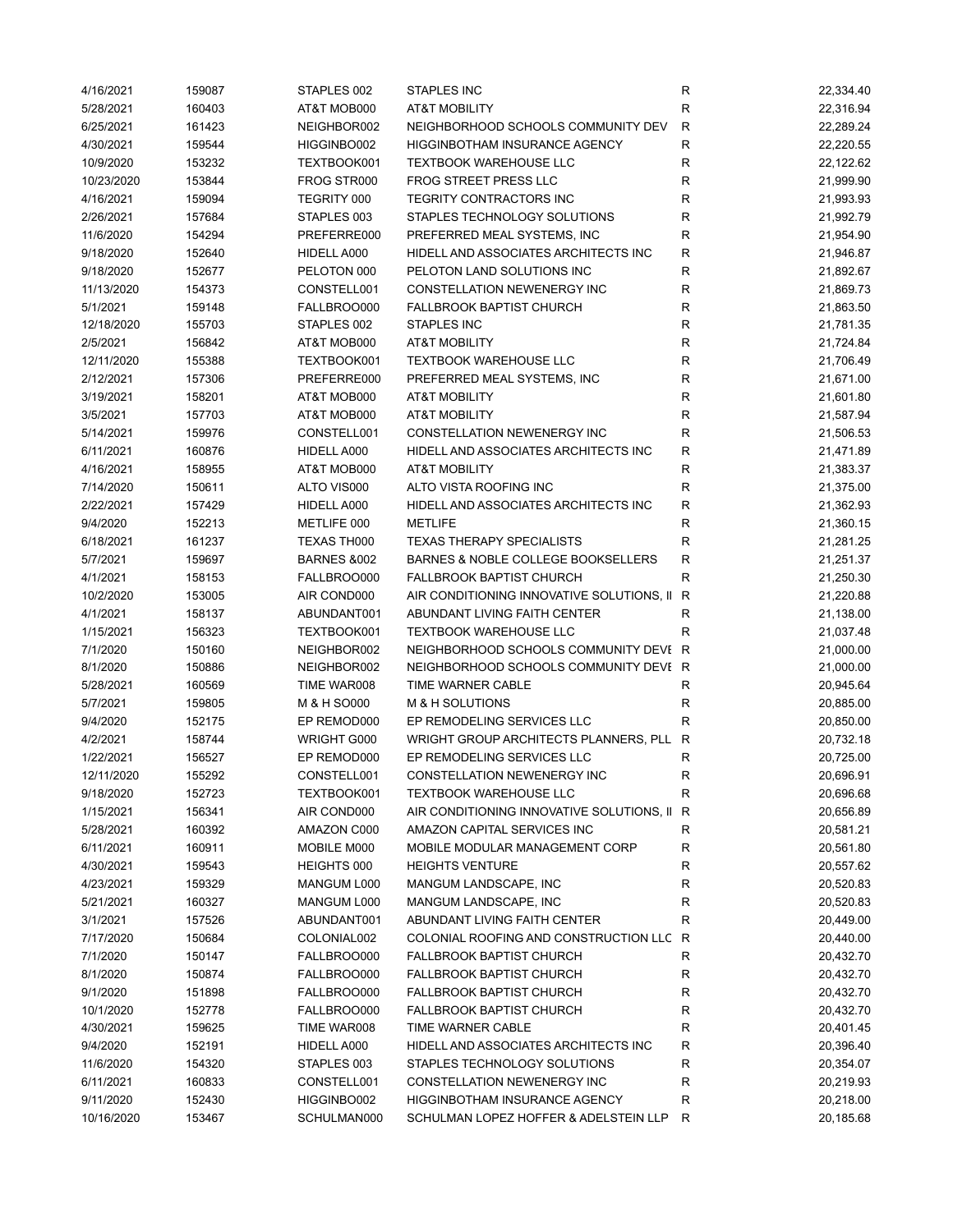| 1/1/2021   | 155775 | NEW COVE000        | NEW COVENANT CHURCH OF HUMBLE           | R            | 20,126.10 |
|------------|--------|--------------------|-----------------------------------------|--------------|-----------|
| 2/1/2021   | 156394 | NEW COVE000        | NEW COVENANT CHURCH OF HUMBLE           | R            | 20,126.10 |
| 12/18/2020 | 155704 | STAPLES 003        | STAPLES TECHNOLOGY SOLUTIONS            | R            | 20,105.70 |
| 5/1/2021   | 159132 | ABUNDANT001        | ABUNDANT LIVING FAITH CENTER            | $\mathsf R$  | 20,059.00 |
| 12/18/2020 | 155787 | LAW FIRM000        | LAW FIRM OF MCLAREN & ASSOCIATES        | R            | 20,000.00 |
| 5/1/2021   | 159160 | NEW COVE000        | NEW COVENANT CHURCH OF HUMBLE           | R            | 19,958.20 |
| 3/26/2021  | 158544 | STAPLES 003        | STAPLES TECHNOLOGY SOLUTIONS            | $\mathsf R$  | 19,957.29 |
| 8/7/2020   | 151460 | STAPLES 003        | STAPLES TECHNOLOGY SOLUTIONS            | $\mathsf R$  | 19,925.61 |
| 12/4/2020  | 154954 | AMAZON C000        | AMAZON CAPITAL SERVICES INC             | $\mathsf R$  | 19,905.29 |
| 1/15/2021  | 156298 | SCHULMAN000        | SCHULMAN LOPEZ HOFFER & ADELSTEIN LLP   | $\mathsf{R}$ | 19,877.53 |
| 4/1/2021   | 158165 | NEW COVE000        | NEW COVENANT CHURCH OF HUMBLE           | $\mathsf R$  | 19,790.30 |
| 9/25/2020  | 152933 | PREFERRE000        | PREFERRED MEAL SYSTEMS, INC             | $\mathsf R$  | 19,749.56 |
| 6/18/2021  | 161189 | MANGUM L000        | MANGUM LANDSCAPE, INC                   | $\mathsf R$  | 19,675.02 |
| 6/25/2021  | 161449 | STAPLES 002        | STAPLES INC                             | $\mathsf R$  | 19,555.33 |
| 12/23/2020 | 155844 | EP REMOD000        | EP REMODELING SERVICES LLC              | R            | 19,450.00 |
| 10/30/2020 | 153978 | <b>BEST QUA000</b> | <b>BEST QUALITY ELECTRIC</b>            | $\mathsf R$  | 19,390.91 |
| 6/18/2021  | 161057 | AGILIX 000         | <b>AGILIX</b>                           | $\mathsf R$  | 19,380.00 |
| 1/8/2021   |        | ASSOCIAT003        |                                         | $\mathsf R$  |           |
|            | 155976 |                    | ASSOCIATION FOR TALENT DEVELOPMENT      |              | 19,350.00 |
| 6/4/2021   | 160592 | BLUE LEA000        | <b>BLUE LEARNING</b>                    | $\mathsf R$  | 19,236.00 |
| 11/20/2020 | 154693 | ROI TELE000        | <b>ROI TELEPHONY LLC</b>                | R            | 19,057.64 |
| 1/1/2021   | 155747 | ABUNDANT001        | ABUNDANT LIVING FAITH CENTER            | R            | 18,980.00 |
| 2/1/2021   | 156367 | ABUNDANT001        | ABUNDANT LIVING FAITH CENTER            | $\mathsf R$  | 18,980.00 |
| 11/6/2020  | 154331 | TEGRITY 000        | <b>TEGRITY CONTRACTORS INC</b>          | $\mathsf R$  | 18,967.67 |
| 6/18/2021  | 161243 | TIME WAR008        | TIME WARNER CABLE                       | $\mathsf R$  | 18,901.03 |
| 10/23/2020 | 153902 | SAVVAS L000        | SAVVAS LEARNING COMPANY LLC             | ${\sf R}$    | 18,899.97 |
| 7/10/2020  | 150384 | <b>BEST QUA000</b> | <b>BEST QUALITY ELECTRIC</b>            | $\mathsf R$  | 18,884.68 |
| 10/30/2020 | 153990 | CDW GOVE000        | CDW GOVERNMENT, INC                     | $\mathsf R$  | 18,846.30 |
| 3/1/2021   | 157553 | NEW COVE000        | NEW COVENANT CHURCH OF HUMBLE           | $\mathsf R$  | 18,804.80 |
| 6/1/2021   | 160173 | NEW COVE000        | NEW COVENANT CHURCH OF HUMBLE           | $\mathsf R$  | 18,753.70 |
| 6/25/2021  | 161412 | LEARNING000        | LEARNING A-Z, LLC                       | R            | 18,672.13 |
| 6/4/2021   | 160595 | NEIGHBOR002        | NEIGHBORHOOD SCHOOLS COMMUNITY DEV      | $\mathsf{R}$ | 18,638.54 |
| 5/21/2021  | 160275 | DRYTEC M000        | DRYTEC MOISTURE PROTECTION TECHNOLO(    | $\mathsf{R}$ | 18,636.29 |
| 6/18/2021  | 161217 | SAVVAS L000        | SAVVAS LEARNING COMPANY LLC             | R            | 18,619.43 |
| 6/1/2021   | 160161 | FALLBROO000        | FALLBROOK BAPTIST CHURCH                | R            | 18,534.70 |
| 9/11/2020  | 152483 | STAPLES 002        | STAPLES INC                             | R            | 18,531.35 |
| 2/5/2021   | 157039 | STAPLES 002        | STAPLES INC                             | $\mathsf R$  | 18,272.60 |
| 10/30/2020 | 154179 | ECS SOUT000        | <b>ECS SOUTHWEST LLP</b>                | $\mathsf R$  | 18,100.25 |
| 12/11/2020 | 155330 | NORTHWES004        | NORTHWEST EVALUATION ASSOCIATION        | ${\sf R}$    | 18,000.00 |
| 5/28/2021  | 160547 | SHIELDS 000        | SHIELDS LAW FIRM LLP                    | R            | 18,000.00 |
| 6/18/2021  | 161188 | LONE STA002        | LONE STAR COLLEGE SYSTEM                | R            | 17,936.00 |
| 8/7/2020   | 151377 | DTK FACI000        | DTK FACILITY SERVICES LLC - SERVICES    | R            | 17,906.73 |
| 7/1/2020   | 150145 | EMB TEXA002        | EMB TEXAS VENTURES, LLC                 | $\mathsf{R}$ | 17,873.85 |
| 4/16/2021  | 159035 | HIDELL A000        | HIDELL AND ASSOCIATES ARCHITECTS INC    | $\mathsf{R}$ | 17,868.73 |
| 2/12/2021  | 157302 | HIDELL A000        | HIDELL AND ASSOCIATES ARCHITECTS INC    | R            | 17,744.58 |
| 5/21/2021  |        |                    | <b>TXU ENERGY</b>                       |              | 17,716.79 |
|            | 160375 | TXU ENER000        |                                         | R            |           |
| 8/21/2020  | 151774 | HIDELL A000        | HIDELL AND ASSOCIATES ARCHITECTS INC    | $\mathsf{R}$ | 17,689.18 |
| 10/2/2020  | 153009 | CDW GOVE000        | CDW GOVERNMENT, INC                     | ${\sf R}$    | 17,664.00 |
| 6/18/2021  | 161051 | ABILITIE000        | ABILITIES THERAPY AND CONSULTING, LLC   | $\mathsf{R}$ | 17,519.90 |
| 6/25/2021  | 161450 | STAPLES 003        | STAPLES TECHNOLOGY SOLUTIONS            | R            | 17,469.40 |
| 12/18/2020 | 155555 | COLONIAL002        | COLONIAL ROOFING AND CONSTRUCTION LLC R |              | 17,353.84 |
| 6/4/2021   | 160604 | WRIGHT G000        | WRIGHT GROUP ARCHITECTS PLANNERS, PLL   | R            | 17,229.89 |
| 4/9/2021   | 158810 | CONSTELL001        | CONSTELLATION NEWENERGY INC             | R            | 17,192.57 |
| 1/15/2021  | 156180 | AT&T MOB000        | <b>AT&amp;T MOBILITY</b>                | $\mathsf{R}$ | 17,176.00 |
| 6/11/2021  | 160978 | TEXAS FI001        | TEXAS FIRE ALARM, INC                   | $\mathsf{R}$ | 17,170.00 |
| 7/1/2020   | 150139 | CHRISTIA002        | CHRISTIAN TEMPLE CHURCH ASSEMBLY OF G   | R            | 17,000.00 |
| 8/1/2020   | 150865 | CHRISTIA002        | CHRISTIAN TEMPLE CHURCH ASSEMBLY OF G R |              | 17,000.00 |
| 9/1/2020   | 151890 | CHRISTIA002        | CHRISTIAN TEMPLE CHURCH ASSEMBLY OF G R |              | 17,000.00 |
| 10/1/2020  | 152770 | CHRISTIA002        | CHRISTIAN TEMPLE CHURCH ASSEMBLY OF G R |              | 17,000.00 |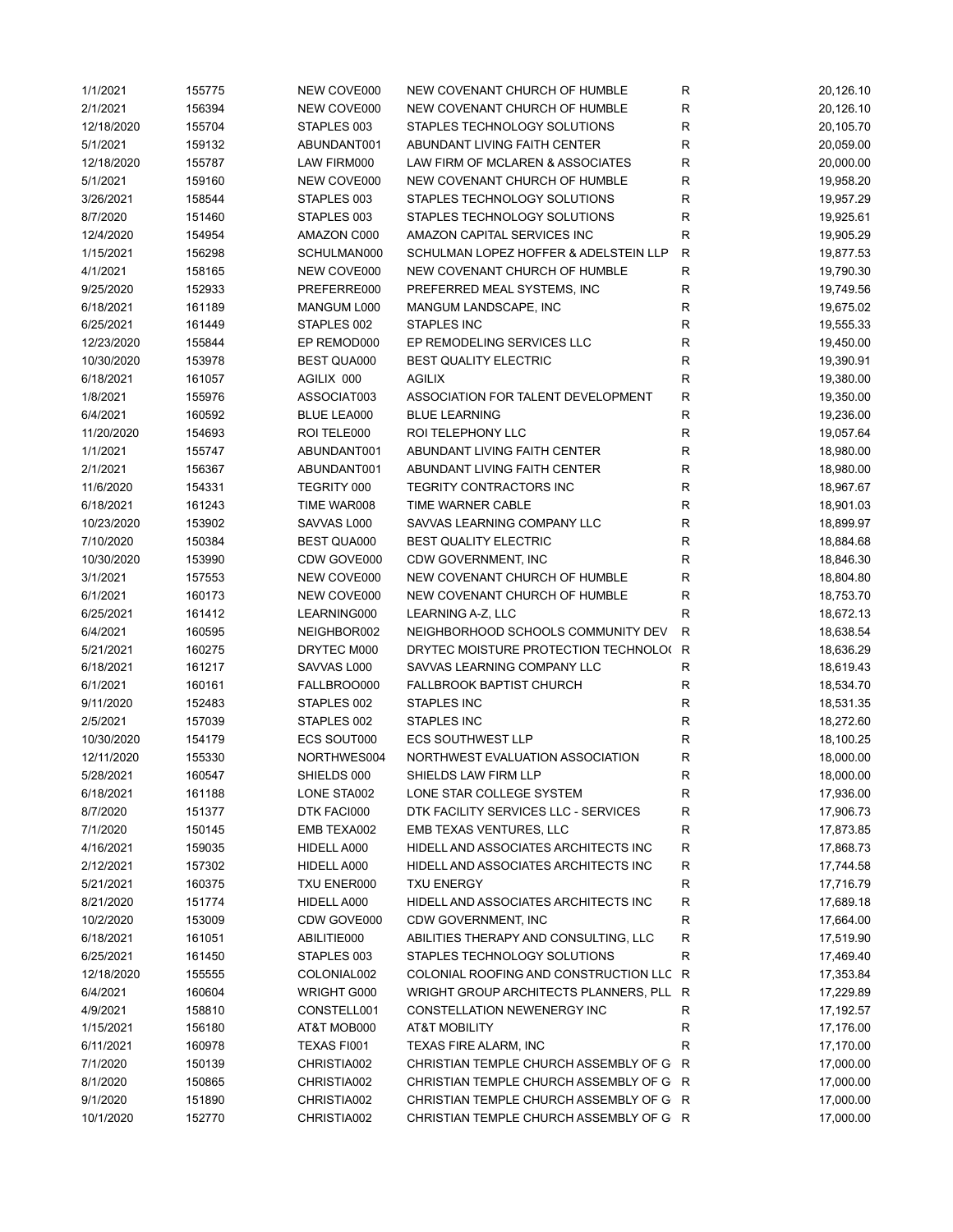| 11/1/2020  | 153711 | CHRISTIA002        | CHRISTIAN TEMPLE CHURCH ASSEMBLY OF G R     |              | 17,000.00 |
|------------|--------|--------------------|---------------------------------------------|--------------|-----------|
| 12/1/2020  | 154646 | CHRISTIA002        | CHRISTIAN TEMPLE CHURCH ASSEMBLY OF G R     |              | 17,000.00 |
| 1/1/2021   | 155754 | CHRISTIA002        | CHRISTIAN TEMPLE CHURCH ASSEMBLY OF G R     |              | 17,000.00 |
| 2/1/2021   | 156374 | CHRISTIA002        | CHRISTIAN TEMPLE CHURCH ASSEMBLY OF G R     |              | 17,000.00 |
| 3/1/2021   | 157533 | CHRISTIA002        | CHRISTIAN TEMPLE CHURCH ASSEMBLY OF G R     |              | 17,000.00 |
| 4/1/2021   | 158145 | CHRISTIA002        | CHRISTIAN TEMPLE CHURCH ASSEMBLY OF G R     |              | 17,000.00 |
| 5/1/2021   | 159140 | CHRISTIA002        | CHRISTIAN TEMPLE CHURCH ASSEMBLY OF G R     |              | 17,000.00 |
| 6/1/2021   | 160153 | CHRISTIA002        | CHRISTIAN TEMPLE CHURCH ASSEMBLY OF G       | $\mathsf{R}$ | 17,000.00 |
| 7/1/2020   | 150161 | NEW COVE000        | NEW COVENANT CHURCH OF HUMBLE               | R            | 16,916.90 |
| 8/1/2020   | 150887 | NEW COVE000        | NEW COVENANT CHURCH OF HUMBLE               | R            | 16,916.90 |
| 9/1/2020   | 151912 | NEW COVE000        | NEW COVENANT CHURCH OF HUMBLE               | $\mathsf R$  | 16,916.90 |
| 10/1/2020  | 152792 | NEW COVE000        | NEW COVENANT CHURCH OF HUMBLE               | ${\sf R}$    | 16,916.90 |
| 6/11/2021  | 160957 | SAVVAS L000        | SAVVAS LEARNING COMPANY LLC                 | $\mathsf R$  | 16,819.96 |
| 10/16/2020 | 153452 | CORE KNO000        | <b>CORE KNOWLEDGE</b>                       | $\mathsf R$  | 16,769.38 |
| 7/20/2020  | 150901 | RPR CONS000        | RPR CONSTRUCTION CO INC                     | R            | 16,718.50 |
| 12/18/2020 | 155456 | AMAZON C000        | AMAZON CAPITAL SERVICES INC                 | R            | 16,644.11 |
| 11/6/2020  | 154337 | TEXTBOOK001        | <b>TEXTBOOK WAREHOUSE LLC</b>               | R            | 16,636.84 |
| 4/23/2021  |        |                    | BRIDGEFIELD CASUALTY INSURANCE CO           |              |           |
|            | 159412 | BRIDGEFI000        |                                             | R            | 16,560.48 |
| 12/11/2020 | 155394 | WRIGHT G000        | WRIGHT GROUP ARCHITECTS PLANNERS, PLL       | R            | 16,437.25 |
| 5/21/2021  | 160224 | BRIDGEFI000        | BRIDGEFIELD CASUALTY INSURANCE CO           | $\mathsf R$  | 16,434.79 |
| 1/15/2021  | 156223 | CONSTELL001        | CONSTELLATION NEWENERGY INC                 | R            | 16,426.11 |
| 6/25/2021  | 161331 | <b>BEST QUA000</b> | <b>BEST QUALITY ELECTRIC</b>                | R            | 16,424.51 |
| 10/30/2020 | 154109 | ROI TELE000        | ROI TELEPHONY LLC                           | R            | 16,393.71 |
| 4/30/2021  | 159670 | WRIGHT G000        | WRIGHT GROUP ARCHITECTS PLANNERS, PLL       | R            | 16,309.85 |
| 8/21/2020  | 151661 | AIR COND000        | AIR CONDITIONING INNOVATIVE SOLUTIONS, II   | R            | 16,292.11 |
| 6/18/2021  | 161166 | HIDELL A000        | HIDELL AND ASSOCIATES ARCHITECTS INC        | $\mathsf R$  | 16,243.64 |
| 3/19/2021  | 158224 | BRIDGEFI000        | BRIDGEFIELD CASUALTY INSURANCE CO           | R            | 16,237.30 |
| 9/4/2020   | 152156 | CORE KNO000        | <b>CORE KNOWLEDGE</b>                       | $\mathsf{R}$ | 16,104.80 |
| 6/25/2021  | 161491 | CORPORAT000        | CORPORATE COMMUNICATIONS CENTER, INC.       | R            | 16,102.31 |
| 6/25/2021  | 161391 | HANOVER 000        | HANOVER INSURANCE CO                        | $\mathsf R$  | 16,066.47 |
| 6/18/2021  | 161228 | STAPLES 002        | <b>STAPLES INC</b>                          | $\mathsf R$  | 16,030.43 |
| 8/7/2020   | 151480 | TEXTBOOK001        | <b>TEXTBOOK WAREHOUSE LLC</b>               | R            | 15,843.28 |
| 1/22/2021  | 156528 | EXPRESS 001        | <b>EXPRESS ELECTRIC INC</b>                 | R            | 15,750.00 |
| 12/18/2020 | 155795 | WRIGHT G000        | WRIGHT GROUP ARCHITECTS PLANNERS, PLL       | $\mathsf{R}$ | 15,743.90 |
| 2/12/2021  | 157082 | BRIDGEFI000        | BRIDGEFIELD CASUALTY INSURANCE CO           | R            | 15,731.97 |
| 9/18/2020  | 152710 | STAPLES 002        | <b>STAPLES INC</b>                          | R            | 15,712.59 |
| 2/22/2021  | 157428 | HANOVER 000        | HANOVER INSURANCE CO                        | $\mathsf{R}$ | 15,679.60 |
| 3/26/2021  | 158484 | HANOVER 000        | HANOVER INSURANCE CO                        | R            | 15,679.60 |
| 5/28/2021  | 160388 | AIR COND000        | AIR CONDITIONING INNOVATIVE SOLUTIONS, II R |              | 15,659.98 |
| 10/9/2020  | 153216 | AIR COND000        | AIR CONDITIONING INNOVATIVE SOLUTIONS, II R |              | 15,588.35 |
| 10/30/2020 | 154048 | FLINN SC000        | FLINN SCIENTIFIC, INC                       | R            | 15,579.57 |
| 2/12/2021  | 157311 | WRIGHT G000        | WRIGHT GROUP ARCHITECTS PLANNERS, PLL R     |              | 15,480.38 |
| 2/12/2021  | 157260 | STAPLES 002        | STAPLES INC                                 | R            | 15,384.83 |
|            |        | <b>KEY CONS000</b> | <b>KEY CONSTRUCTION TEXAS LLC</b>           |              |           |
| 4/23/2021  | 159315 |                    |                                             | R            | 15,358.80 |
| 12/14/2020 | 155436 | KEY CONS000        | <b>KEY CONSTRUCTION TEXAS LLC</b>           | $\mathsf R$  | 15,356.65 |
| 5/14/2021  | 159977 | CORPORAT000        | CORPORATE COMMUNICATIONS CENTER, INC.       | R            | 15,314.10 |
| 2/12/2021  | 157147 | CONSTELL001        | CONSTELLATION NEWENERGY INC                 | R            | 15,286.70 |
| 9/18/2020  | 152673 | NOREDINK000        | NOREDINK CORP                               | $\mathsf R$  | 15,280.71 |
| 12/1/2020  | 154946 | NEIGHBOR002        | NEIGHBORHOOD SCHOOLS COMMUNITY DEVI R       |              | 15,232.85 |
| 1/15/2021  | 156270 | PREMIERE000        | PREMIERE INSTALL MOVERS, LLC                | R            | 15,130.80 |
| 6/25/2021  | 161410 | KLEEN AI000        | KLEEN AIR FILTER SERVICE & SALES            | R            | 15,022.35 |
| 7/17/2020  | 150822 | TEXAS SE000        | TEXAS SECURE TITLE COMPANY LLC              | R            | 15,000.00 |
| 9/1/2020   | 151883 | ABUNDANT001        | ABUNDANT LIVING FAITH CENTER                | R            | 15,000.00 |
| 10/16/2020 | 153459 | <b>IMAGINE 000</b> | <b>IMAGINE LEARNING INC</b>                 | R            | 15,000.00 |
| 5/28/2021  | 160413 | BOOSTER 000        | <b>BOOSTER DIGITAL DISPLAYS</b>             | R            | 14,999.00 |
| 9/18/2020  | 152751 | MANGUM L000        | MANGUM LANDSCAPE, INC                       | ${\sf R}$    | 14,920.83 |
| 6/4/2021   | 160591 | ATCO SVC000        | ATCO SVC                                    | R            | 14,843.11 |
| 1/29/2021  | 156715 | DTK FACI001        | DTK FACILITY SERVICES LLC - SUPPLIES        | R            | 14,821.24 |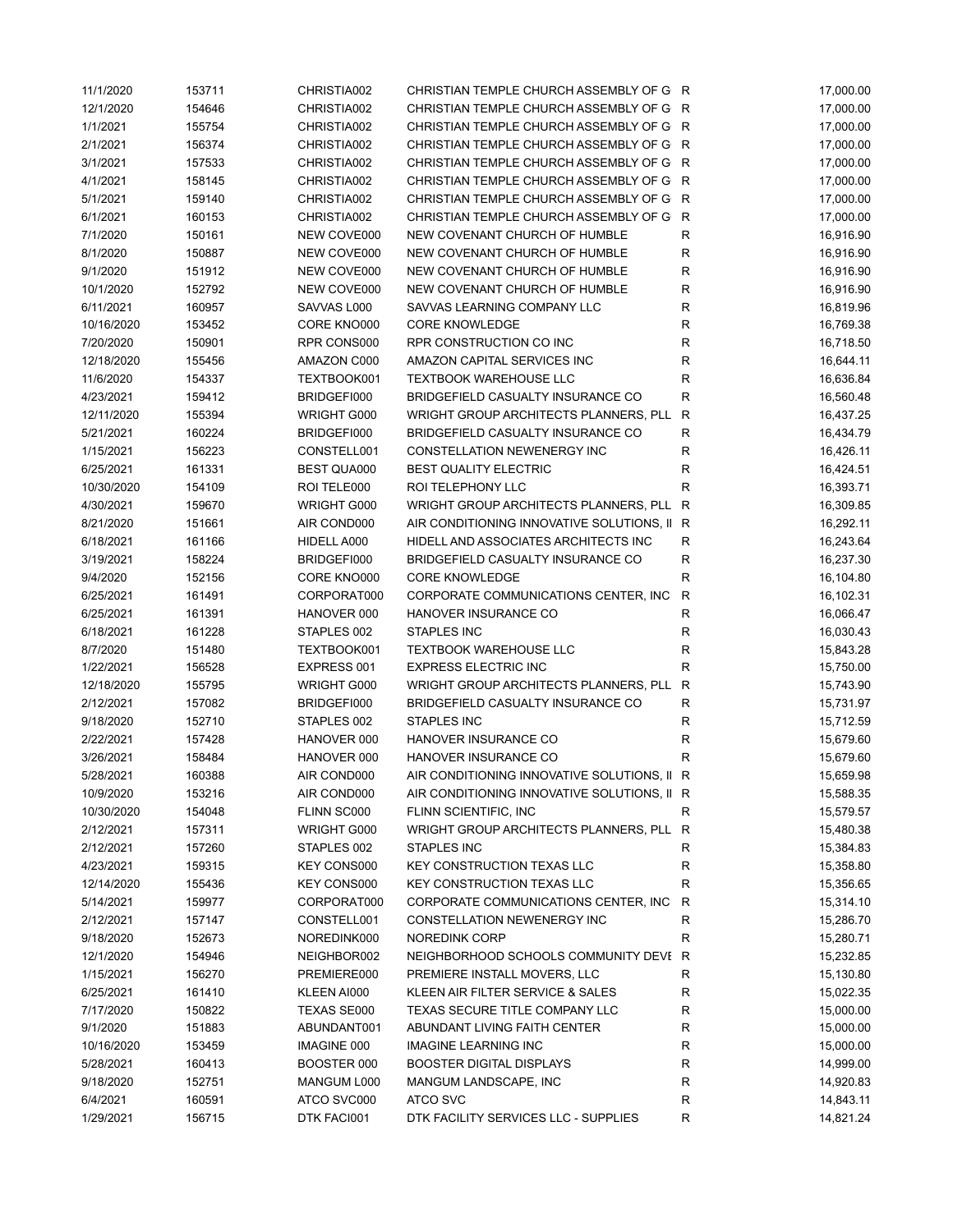| 5/7/2021   | 159801 | LONE STA002        | LONE STAR COLLEGE SYSTEM              | R            | 14,807.67 |
|------------|--------|--------------------|---------------------------------------|--------------|-----------|
| 11/13/2020 | 154383 | SCHULMAN000        | SCHULMAN LOPEZ HOFFER & ADELSTEIN LLP | $\mathsf{R}$ | 14,792.50 |
| 2/26/2021  | 157693 | TYLER JU000        | <b>TYLER JUNIOR COLLEGE</b>           | $\mathsf R$  | 14,673.00 |
| 9/18/2020  | 152520 | AMAZON C000        | AMAZON CAPITAL SERVICES INC           | R            | 14,665.52 |
| 6/11/2021  | 160871 | HANOVER 000        | HANOVER INSURANCE CO                  | $\mathsf R$  | 14,631.25 |
| 4/23/2021  | 159361 | SAVVAS L000        | SAVVAS LEARNING COMPANY LLC           | R            | 14,595.64 |
| 7/20/2020  | 150917 | RPR CONS000        | RPR CONSTRUCTION CO INC               | R            | 14,585.00 |
| 1/8/2021   | 156057 | NEIGHBOR002        | NEIGHBORHOOD SCHOOLS COMMUNITY DEVI   | $\mathsf{R}$ | 14,473.28 |
| 6/25/2021  | 161433 | PREFERRE000        | PREFERRED MEAL SYSTEMS, INC           | R            | 14,456.21 |
| 3/19/2021  | 158225 | CARPET T000        | <b>CARPET TECH LTD</b>                | R            | 14,388.51 |
| 7/24/2020  | 151034 | MANGUM L000        | MANGUM LANDSCAPE, INC                 | ${\sf R}$    | 14,300.00 |
| 8/14/2020  | 151600 | MANGUM L000        | MANGUM LANDSCAPE, INC                 | ${\sf R}$    | 14,300.00 |
| 7/20/2020  | 150903 | RPR CONS000        | RPR CONSTRUCTION CO INC               | $\mathsf R$  | 14,279.10 |
| 8/21/2020  | 151796 | MENTORIN000        | <b>MENTORING MINDS, L P</b>           | $\mathsf R$  | 14,245.00 |
| 6/11/2021  | 160887 | LAKESHOR000        | LAKESHORE LEARNING MATERIALS          | $\mathsf R$  | 14,238.43 |
| 8/28/2020  | 151954 | CAROLINA000        | CAROLINA BIOLOGICAL SUPPLY COMPANY    | $\mathsf R$  | 14,061.59 |
| 10/30/2020 | 154044 | EP REMOD000        | EP REMODELING SERVICES LLC            | $\mathsf R$  | 14,000.00 |
| 4/2/2021   | 158664 | HURT SHA000        | <b>SHAWN HURT</b>                     | $\mathsf R$  | 14,000.00 |
| 8/21/2020  | 151692 | BLEYL EN000        | <b>BLEYL ENGINEERING</b>              | $\mathsf R$  | 13,995.53 |
| 5/21/2021  | 160317 | KLEEN AI000        | KLEEN AIR FILTER SERVICE & SALES      | $\mathsf R$  | 13,933.10 |
| 1/22/2021  | 156515 | ECS SOUT000        | <b>ECS SOUTHWEST LLP</b>              | R            | 13,930.25 |
| 10/16/2020 | 153455 | EMS LINQ000        | EMS LINQ INC                          | $\mathsf R$  | 13,839.70 |
| 12/23/2020 | 155813 | BEST QUA000        | <b>BEST QUALITY ELECTRIC</b>          | $\mathsf R$  | 13,715.50 |
| 7/24/2020  | 151012 | GOOGLE L000        | GOOGLE LLC                            | $\mathsf R$  | 13,674.32 |
| 7/10/2020  | 150555 | SCHULMAN000        | SCHULMAN LOPEZ HOFFER & ADELSTEIN LLP | $\mathsf{R}$ | 13,665.37 |
| 2/26/2021  | 157672 | ROI TELE000        | ROI TELEPHONY LLC                     | ${\sf R}$    | 13,620.00 |
| 6/11/2021  | 161047 | COMMUNIT010        | COMMUNITY IMPACT NEWSPAPER            | $\mathsf R$  | 13,602.75 |
|            |        |                    |                                       | $\mathsf R$  |           |
| 5/14/2021  | 160019 | HANOVER 000        | HANOVER INSURANCE CO                  |              | 13,588.64 |
| 8/7/2020   | 151305 | BEST QUA000        | <b>BEST QUALITY ELECTRIC</b>          | $\mathsf R$  | 13,538.19 |
| 6/11/2021  | 160786 | AMAZON C000        | AMAZON CAPITAL SERVICES INC           | $\mathsf R$  | 13,424.06 |
| 12/4/2020  | 155080 | MAINTENA000        | MAINTENANCE UNLIMITED INC             | $\mathsf R$  | 13,381.50 |
| 10/9/2020  | 153221 | CDW GOVE000        | CDW GOVERNMENT, INC                   | $\mathsf R$  | 13,248.00 |
| 2/5/2021   | 156831 | AMAZON C000        | AMAZON CAPITAL SERVICES INC           | $\mathsf R$  | 13,198.61 |
| 11/13/2020 | 154384 | STAPLES 002        | <b>STAPLES INC</b>                    | $\mathsf R$  | 13,141.14 |
| 6/11/2021  | 160889 | LIFETOUC000        | LIFETOUCH NSS ACCTS RECEIVABLE        | $\mathsf R$  | 13,092.50 |
| 9/18/2020  | 152694 | REGION 1005        | REGION 14 EDUC SERV CENTER            | R            | 13,000.00 |
| 3/12/2021  | 158016 | CONSTELL001        | CONSTELLATION NEWENERGY INC           | $\mathsf R$  | 12,981.69 |
| 5/14/2021  | 160091 | STAPLES 003        | STAPLES TECHNOLOGY SOLUTIONS          | R            | 12,973.90 |
| 11/20/2020 | 154679 | ABILITIE000        | ABILITIES THERAPY AND CONSULTING, LLC | R            | 12,956.60 |
| 10/23/2020 | 153918 | STAPLES 002        | STAPLES INC                           | R            | 12,946.07 |
| 11/1/2020  | 153703 | ABUNDANT000        | ABUNDANT GRACE COMMUNITY CHURCH       | R            | 12,937.50 |
| 9/25/2020  | 152941 | REPUBLIC000        | REPUBLIC BUSINESS CREDIT, LLC         | $\mathsf R$  | 12,877.12 |
| 5/7/2021   | 159745 | DTK FACI001        | DTK FACILITY SERVICES LLC - SUPPLIES  | R            | 12,727.63 |
| 10/30/2020 | 154058 | HOUGHTON001        | <b>HOUGHTON MIFFLIN HARCOURT</b>      | R            | 12,633.70 |
| 9/25/2020  | 152834 | <b>BEST QUA000</b> | <b>BEST QUALITY ELECTRIC</b>          | R            | 12,633.59 |
| 12/11/2020 | 155364 | SAVVAS L000        | SAVVAS LEARNING COMPANY LLC           | R            | 12,609.47 |
| 6/4/2021   | 160598 | SCHULMAN000        | SCHULMAN LOPEZ HOFFER & ADELSTEIN LLP | R            | 12,608.99 |
| 3/12/2021  | 158017 | CORPORAT000        | CORPORATE COMMUNICATIONS CENTER, INC. | R            | 12,517.24 |
| 6/18/2021  | 161211 | REGIONS 006        | REGIONS COMMERCIAL EQUIPMENT FINANCE  | R            | 12,507.81 |
| 10/30/2020 | 154140 | THE HOME000        | THE HOME CENTERS LLC                  | R            | 12,500.00 |
| 5/28/2021  | 160387 | AHART SO000        | <b>AHART SOLUTIONS</b>                | R            | 12,500.00 |
| 7/31/2020  | 151239 | PREFERRE000        | PREFERRED MEAL SYSTEMS, INC           | R            | 12,484.65 |
| 7/10/2020  | 150578 | TNTP INC000        | TNTP INC                              | R            | 12,474.50 |
| 5/7/2021   | 159878 | TEXAS EN000        | TEXAS ENVIRONMENTAL SERVICES LLC      | R            | 12,450.00 |
| 6/18/2021  | 161099 | <b>BEST QUA000</b> | <b>BEST QUALITY ELECTRIC</b>          | $\mathsf{R}$ | 12,430.42 |
| 4/23/2021  | 159273 | EDU GAME000        | EDU GAME CHANGERS LLC                 | ${\sf R}$    | 12,425.00 |
| 10/23/2020 | 153746 | ABILITIE000        | ABILITIES THERAPY AND CONSULTING, LLC | R            | 12,409.49 |
| 7/20/2020  | 150921 | RPR CONS000        | RPR CONSTRUCTION CO INC               | R            | 12,407.50 |
|            |        |                    |                                       |              |           |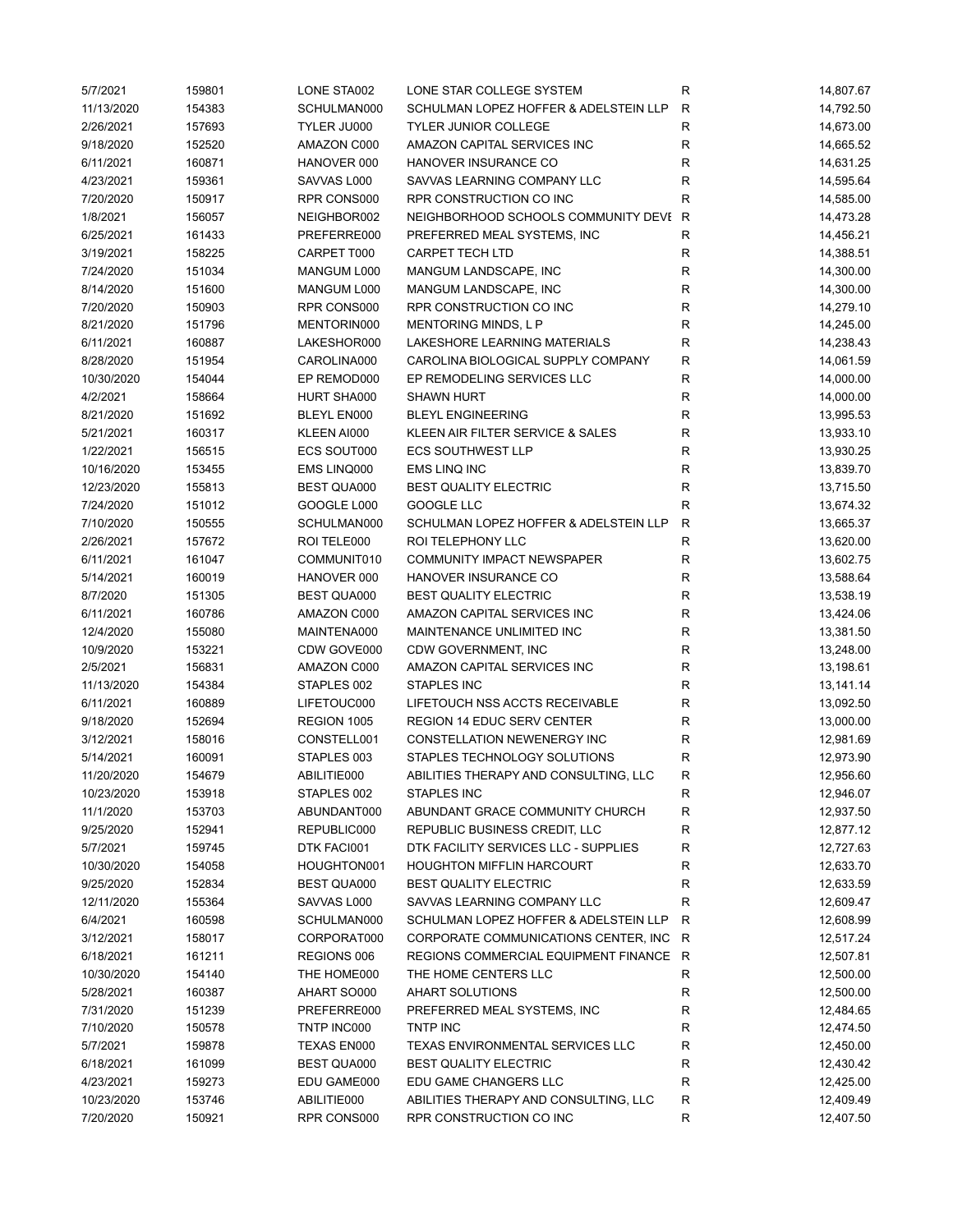| 4/23/2021            | 156250 | JOHNSON 001 | JOHNSON CONTROLS SECURITY SOLUTIONS       | R                         | 12,401.99              |
|----------------------|--------|-------------|-------------------------------------------|---------------------------|------------------------|
|                      | 159318 | KLEEN AI000 | KLEEN AIR FILTER SERVICE & SALES          | $\mathsf R$               | 12,393.35              |
| 1/22/2021            | 156589 | STAPLES 002 | <b>STAPLES INC</b>                        | R                         | 12,387.32              |
| 8/14/2020            | 151641 | TEXAS FI001 | <b>TEXAS FIRE ALARM, INC</b>              | R                         | 12,375.00              |
| 9/11/2020            | 152390 | CLOVER C000 | <b>CLOVER CONSTRUCTION TX</b>             | R                         | 12,310.87              |
| 6/18/2021            | 161184 | LOGMEIN 000 | <b>LOGMEIN COMMUNICATIONS INC</b>         | R                         | 12,275.23              |
| 8/21/2020            | 151822 | SCHOOL 0000 | <b>SCHOOL OUTFITTERS</b>                  | R                         | 12,266.92              |
| 6/11/2021            | 160834 | CORPORAT000 | CORPORATE COMMUNICATIONS CENTER, INC.     | $\mathsf{R}$              | 12,227.44              |
| 3/12/2021            | 158096 | STAPLES 003 | STAPLES TECHNOLOGY SOLUTIONS              | $\mathsf{R}$              | 12,194.40              |
| 10/9/2020            | 153217 | AMARILLO000 | AMARILLO COLLEGE                          | $\mathsf{R}$              | 12,191.00              |
| 10/2/2020            | 153016 | JOHNSON 001 | JOHNSON CONTROLS SECURITY SOLUTIONS       | $\mathsf{R}$              | 12,120.00              |
| 1/8/2021             | 156018 | DISCOUNT002 | DISCOUNT PC                               | ${\sf R}$                 | 12,098.75              |
| 12/14/2020           | 155441 | KEY CONS000 | <b>KEY CONSTRUCTION TEXAS LLC</b>         | ${\sf R}$                 | 12,073.05              |
| 6/25/2021            | 161334 | BLEYL EN000 | <b>BLEYL ENGINEERING</b>                  | R                         | 12,058.40              |
| 3/19/2021            | 158321 | KLEEN AI000 | KLEEN AIR FILTER SERVICE & SALES          | R                         | 12,031.10              |
| 3/5/2021             | 157863 | ROI TELE000 | ROI TELEPHONY LLC                         | $\mathsf R$               | 12,018.00              |
| 8/28/2020            | 151982 | CURRICUL000 | <b>CURRICULUM ASSOCIATES, LLC</b>         | R                         | 12,000.96              |
| 7/10/2020            | 150577 | THE VERT000 | THE VERTEX COMPANIES INC                  | R                         | 12,000.00              |
| 9/25/2020            | 152894 | GOING ME000 | <b>GOING MERRY INC</b>                    | R                         | 12,000.00              |
| 12/23/2020           | 155800 | AHART SO000 | <b>AHART SOLUTIONS</b>                    | $\mathsf{R}$              | 12,000.00              |
| 6/18/2021            | 161160 | GOOGLE L000 | GOOGLE LLC                                | R                         | 11,999.99              |
| 7/1/2020             | 150133 | ABUNDANT000 | ABUNDANT GRACE COMMUNITY CHURCH           | R                         | 11,992.50              |
| 8/1/2020             | 150858 | ABUNDANT000 | ABUNDANT GRACE COMMUNITY CHURCH           | R                         | 11,992.50              |
| 9/1/2020             | 151882 | ABUNDANT000 | ABUNDANT GRACE COMMUNITY CHURCH           | $\mathsf{R}$              | 11,992.50              |
| 10/1/2020            | 152762 | ABUNDANT000 | ABUNDANT GRACE COMMUNITY CHURCH           | $\mathsf{R}$              | 11,992.50              |
| 12/18/2020           | 155689 | REGIONS 006 | REGIONS COMMERCIAL EQUIPMENT FINANCE      | ${\sf R}$                 | 11,972.48              |
| 3/12/2021            | 158041 | HIDELL A000 | HIDELL AND ASSOCIATES ARCHITECTS INC      | $\mathsf{R}$              | 11,818.41              |
| 10/9/2020            | 153218 | AMAZON C000 | AMAZON CAPITAL SERVICES INC               | $\mathsf R$               | 11,761.78              |
| 9/18/2020            | 152648 | JIVE COM000 | JIVE COMMUNICATIONS, INC                  | $\mathsf{R}$              | 11,740.66              |
| 10/23/2020           | 153862 | JIVE COM000 | JIVE COMMUNICATIONS, INC                  | R                         | 11,740.58              |
| 3/19/2021            | 158290 | EP REMOD000 | EP REMODELING SERVICES LLC                | R                         | 11,700.00              |
| 12/11/2020           | 155323 | MAINTENA000 | MAINTENANCE UNLIMITED INC                 | $\mathsf R$               | 11,691.00              |
| 10/16/2020           | 153472 | TEXTBOOK001 | <b>TEXTBOOK WAREHOUSE LLC</b>             | R                         | 11,684.94              |
|                      |        |             |                                           |                           |                        |
| 2/5/2021             | 157027 | SCHULMAN000 | SCHULMAN LOPEZ HOFFER & ADELSTEIN LLP     | $\mathsf{R}$              |                        |
|                      | 155746 | ABUNDANT000 | ABUNDANT GRACE COMMUNITY CHURCH           | $\mathsf{R}$              | 11,662.79              |
| 1/1/2021<br>2/1/2021 | 156366 | ABUNDANT000 | ABUNDANT GRACE COMMUNITY CHURCH           | R                         | 11,662.50<br>11,662.50 |
| 9/25/2020            | 152865 | CORPORAT000 | CORPORATE COMMUNICATIONS CENTER, INC.     | ${\sf R}$                 | 11,653.72              |
| 11/20/2020           | 154686 | JIVE COM000 | JIVE COMMUNICATIONS, INC                  | $\mathsf{R}$              | 11,646.39              |
| 4/23/2021            | 159323 | LOGMEIN 000 | LOGMEIN COMMUNICATIONS INC                | R                         | 11,577.12              |
| 5/21/2021            | 160322 | LOGMEIN 000 | LOGMEIN COMMUNICATIONS INC                | R                         | 11,573.42              |
| 2/22/2021            | 157438 | JIVE COM000 | JIVE COMMUNICATIONS, INC.                 | R                         | 11,555.36              |
| 3/19/2021            | 158317 | JOHNSON 001 | JOHNSON CONTROLS SECURITY SOLUTIONS       |                           | 11,547.92              |
| 1/22/2021            | 156545 | JIVE COM000 | JIVE COMMUNICATIONS, INC                  | ${\sf R}$<br>$\mathsf{R}$ | 11,546.22              |
| 3/19/2021            | 158309 | JIVE COM000 | JIVE COMMUNICATIONS, INC                  | R                         | 11,543.98              |
| 12/18/2020           | 155628 | JIVE COM000 | JIVE COMMUNICATIONS, INC                  |                           |                        |
| 4/9/2021             | 158858 | MORSBACH000 | MORSBACH & COMPANY LLC                    | R<br>R                    | 11,511.87<br>11,500.00 |
| 4/2/2021             | 158701 | PREFERRE000 | PREFERRED MEAL SYSTEMS, INC               | R                         | 11,477.62              |
| 10/2/2020            | 153151 | PREFERRE000 | PREFERRED MEAL SYSTEMS, INC               | R                         | 11,390.59              |
| 5/1/2021             | 159131 | ABUNDANT000 | ABUNDANT GRACE COMMUNITY CHURCH           | $\mathsf{R}$              | 11,377.50              |
| 4/16/2021            | 159001 | COLONIAL002 | COLONIAL ROOFING AND CONSTRUCTION LLC     | R                         | 11,374.29              |
| 5/21/2021            | 160196 | ANIXTER 000 | ANIXTER, INC                              | R                         | 11,253.66              |
| 8/28/2020            | 151997 | FEV TUTO000 | FEV TUTOR INC                             | R                         | 11,250.00              |
| 3/5/2021             | 157889 | TEXAS FI001 | TEXAS FIRE ALARM, INC                     | R                         | 11,200.00              |
| 2/5/2021             | 156898 | COLONIAL002 | COLONIAL ROOFING AND CONSTRUCTION LLC     | R                         | 11,119.00              |
| 6/18/2021            | 161058 | AIR COND000 | AIR CONDITIONING INNOVATIVE SOLUTIONS, II | R                         | 11,100.91              |
| 4/1/2021             | 158136 | ABUNDANT000 | ABUNDANT GRACE COMMUNITY CHURCH           | R                         | 11,092.50              |
| 8/28/2020            | 152009 | HOUGHTON001 | HOUGHTON MIFFLIN HARCOURT                 | $\mathsf{R}$              | 11,056.50              |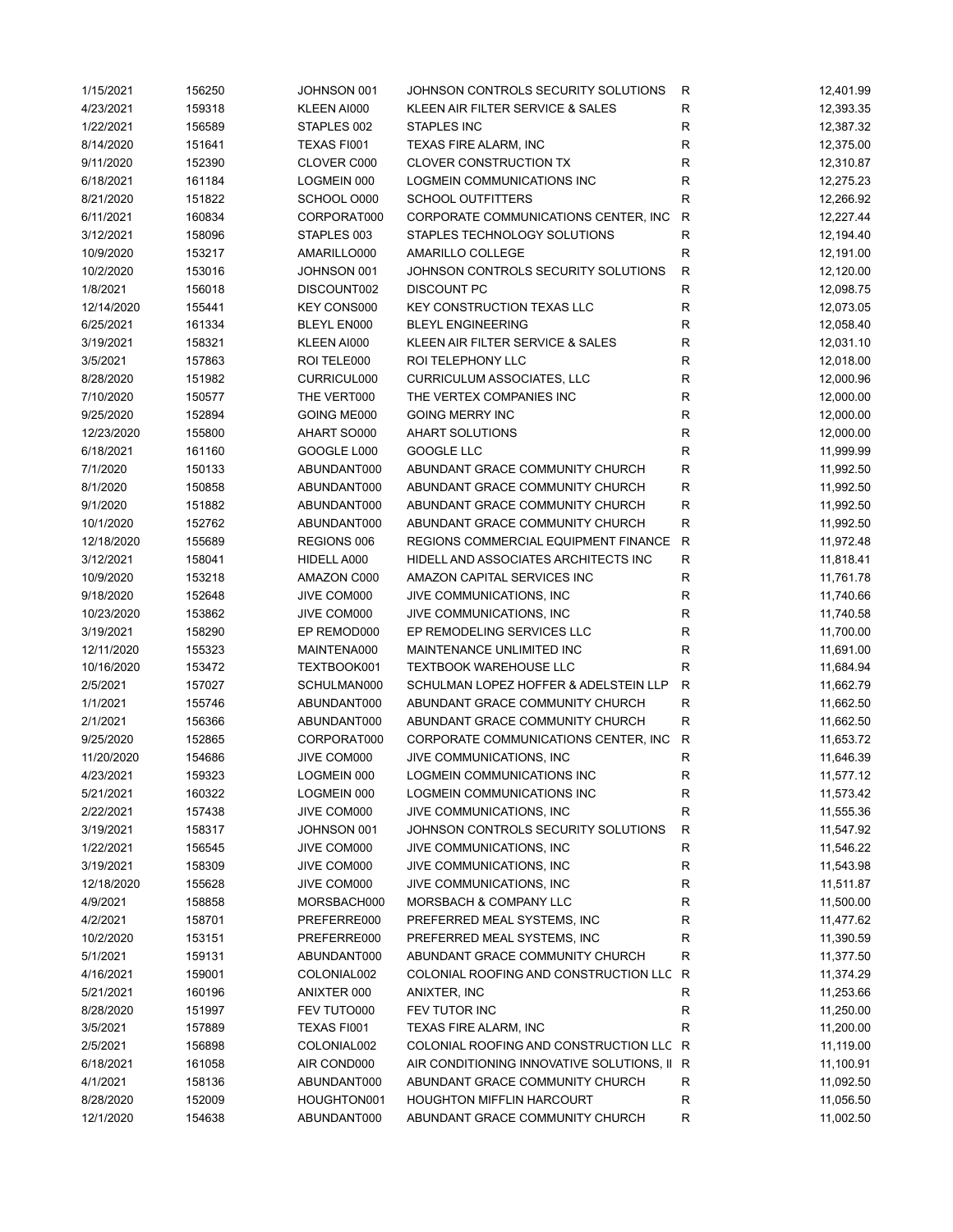| 9/11/2020  | 152505 | VPSRE LL000 | <b>VPSRE LLC</b>                        | R                | 11,000.00 |
|------------|--------|-------------|-----------------------------------------|------------------|-----------|
| 6/25/2021  | 161309 | AMAZON C000 | AMAZON CAPITAL SERVICES INC             | R                | 10,950.02 |
| 5/14/2021  | 160025 | JOHNSON 001 | JOHNSON CONTROLS SECURITY SOLUTIONS     | R                | 10,908.00 |
| 4/23/2021  | 159282 | EP REMOD000 | EP REMODELING SERVICES LLC              | $\mathsf R$      | 10,900.00 |
| 9/25/2020  | 152906 | JM LAWNC001 | <b>JM LAWNCARE &amp; SPRINKLER</b>      | R                | 10,887.94 |
| 10/16/2020 | 153463 | MR ELECT002 | MR ELECTRIC OF SAN ANTONIO              | R                | 10,848.45 |
| 2/12/2021  | 157141 | COLONIAL002 | COLONIAL ROOFING AND CONSTRUCTION LLC   | R                | 10,808.00 |
| 9/25/2020  | 152863 | CORE KNO000 | <b>CORE KNOWLEDGE</b>                   | R                | 10,779.97 |
| 12/4/2020  | 155126 | SAVVAS L000 | SAVVAS LEARNING COMPANY LLC             | R                | 10,751.50 |
| 3/1/2021   | 157525 | ABUNDANT000 | ABUNDANT GRACE COMMUNITY CHURCH         | ${\sf R}$        | 10,725.00 |
| 9/18/2020  | 152661 | MANGUM L000 | MANGUM LANDSCAPE, INC                   | ${\sf R}$        | 10,700.00 |
| 12/4/2020  | 155141 | STAPLES 002 | <b>STAPLES INC</b>                      | $\mathsf R$      | 10,671.88 |
| 7/10/2020  | 150427 | COLLEGE 002 | THE COLLEGE BOARD                       | $\mathsf R$      | 10,610.00 |
| 4/30/2021  | 159454 | AMAZON C000 | AMAZON CAPITAL SERVICES INC             | $\mathsf R$      | 10,551.74 |
| 12/11/2020 | 155259 | AT&T MOB000 | <b>AT&amp;T MOBILITY</b>                | $\mathsf R$      | 10,551.59 |
| 1/15/2021  | 156248 | HIDELL A000 | HIDELL AND ASSOCIATES ARCHITECTS INC    | $\mathsf R$      | 10,550.00 |
| 7/17/2020  | 150798 | SCHULMAN000 | SCHULMAN LOPEZ HOFFER & ADELSTEIN LLP   | $\mathsf{R}$     | 10,546.75 |
| 5/7/2021   | 159682 | AMAZON C000 | AMAZON CAPITAL SERVICES INC             | $\mathsf R$      | 10,541.32 |
| 3/26/2021  | 158529 | REPUBLIC000 | REPUBLIC BUSINESS CREDIT, LLC           | R                | 10,525.46 |
| 10/23/2020 | 153886 | PARKER C001 | PARKER CONSTRUCTION LLC                 | R                | 10,520.00 |
| 10/9/2020  | 153223 | FLIPPEN 000 | THE FLIPPEN GROUP, LLC                  | R                | 10,500.00 |
| 12/4/2020  | 155142 | STAPLES 003 | STAPLES TECHNOLOGY SOLUTIONS            | $\mathsf R$      | 10,499.93 |
| 5/7/2021   | 159733 | CORE KNO000 | <b>CORE KNOWLEDGE</b>                   | $\mathsf R$      | 10,471.64 |
| 1/15/2021  | 156189 | CDW GOVE000 | CDW GOVERNMENT, INC                     | $\mathsf R$      | 10,459.60 |
| 6/11/2021  | 160827 | COLONIAL002 | COLONIAL ROOFING AND CONSTRUCTION LLC   | $\mathsf R$      | 10,428.00 |
| 10/16/2020 | 153449 | AMAZON C000 | AMAZON CAPITAL SERVICES INC             | $\mathsf R$      | 10,425.56 |
|            |        |             | <b>FROG STREET PRESS LLC</b>            |                  |           |
| 6/25/2021  | 161385 | FROG STR000 |                                         | R<br>$\mathsf R$ | 10,357.96 |
| 1/22/2021  | 156603 | TIME WAR008 | TIME WARNER CABLE                       |                  | 10,321.53 |
| 6/25/2021  | 161355 | COLLEGE 002 | THE COLLEGE BOARD                       | $\mathsf R$      | 10,318.00 |
| 2/26/2021  | 157659 | PELOTON 000 | PELOTON LAND SOLUTIONS INC              | R                | 10,313.44 |
| 6/1/2021   | 160144 | ABUNDANT000 | ABUNDANT GRACE COMMUNITY CHURCH         | $\mathsf R$      | 10,290.00 |
| 3/19/2021  | 158392 | TIME WAR008 | TIME WARNER CABLE                       | $\mathsf R$      | 10,286.35 |
| 2/22/2021  | 157498 | TIME WAR008 | TIME WARNER CABLE                       | R                | 10,280.48 |
| 6/18/2021  | 161060 | AMAZON C000 | AMAZON CAPITAL SERVICES INC             | R                | 10,261.97 |
| 4/30/2021  | 159511 | COLONIAL002 | COLONIAL ROOFING AND CONSTRUCTION LLC R |                  | 10,242.00 |
| 7/28/2020  | 151108 | ECS SOUT000 | <b>ECS SOUTHWEST LLP</b>                | R                | 10,225.00 |
| 8/1/2020   | 150862 | BURCHRIC000 | <b>RICHARD L BURCH</b>                  | $\mathsf R$      | 10,182.00 |
| 9/1/2020   | 151886 | BURCHRIC000 | <b>RICHARD L BURCH</b>                  | ${\sf R}$        | 10,182.00 |
| 10/1/2020  | 152766 | BURCHRIC000 | RICHARD L BURCH                         | $\mathsf{R}$     | 10,182.00 |
| 11/1/2020  | 153707 | BURCHRIC000 | RICHARD L BURCH                         | ${\sf R}$        | 10,182.00 |
| 12/1/2020  | 154642 | BURCHRIC000 | RICHARD L BURCH                         | R                | 10,182.00 |
| 1/1/2021   | 155750 | BURCHRIC000 | RICHARD L BURCH                         | R                | 10,182.00 |
| 11/20/2020 | 154690 | REF EXPE000 | REF EXPERTS AND HVAC LLC                | R                | 10,174.41 |
| 9/11/2020  | 152426 | HALL PAS000 | <b>HALL PASS</b>                        | R                | 10,150.00 |
| 12/11/2020 | 155370 | STAPLES 002 | STAPLES INC                             | R                | 10,142.64 |
| 12/18/2020 | 155678 | PREFERRE000 | PREFERRED MEAL SYSTEMS, INC             | R                | 10,137.90 |
| 6/25/2021  | 161419 | MEMORIA 000 | MEMORIA PRESS, INC.                     | R                | 10,128.15 |
| 2/1/2021   | 156370 | BURCHRIC000 | RICHARD L BURCH                         | R                | 10,110.00 |
| 4/1/2021   | 158141 | BURCHRIC000 | RICHARD L BURCH                         | R                | 10,110.00 |
| 5/1/2021   | 159136 | BURCHRIC000 | RICHARD L BURCH                         | R                | 10,110.00 |
| 6/1/2021   | 160149 | BURCHRIC000 | RICHARD L BURCH                         | R                | 10,110.00 |
| 6/4/2021   | 160599 | STAPLES 002 | STAPLES INC                             | R                | 10,105.41 |
| 4/16/2021  | 158963 | BEST QUA000 | <b>BEST QUALITY ELECTRIC</b>            | R                | 10,078.75 |
| 9/4/2020   | 152273 | SAVVAS L000 | SAVVAS LEARNING COMPANY LLC             | R                | 10,022.16 |
| 7/24/2020  | 151072 | STRATACT000 | STRATACT MEDIA GROUP LLC                | $\mathsf R$      | 10,000.00 |
| 10/23/2020 | 153899 | REGION 1001 | <b>REGION 11 EDUC SERV CENTER</b>       | $\mathsf R$      | 10,000.00 |
| 1/6/2021   | 155967 | TEXAS SE000 | TEXAS SECURE TITLE COMPANY LLC          | R                | 10,000.00 |
| 5/14/2021  | 160139 | WRIGHT G000 | WRIGHT GROUP ARCHITECTS PLANNERS, PLL R |                  | 10,000.00 |
|            |        |             |                                         |                  |           |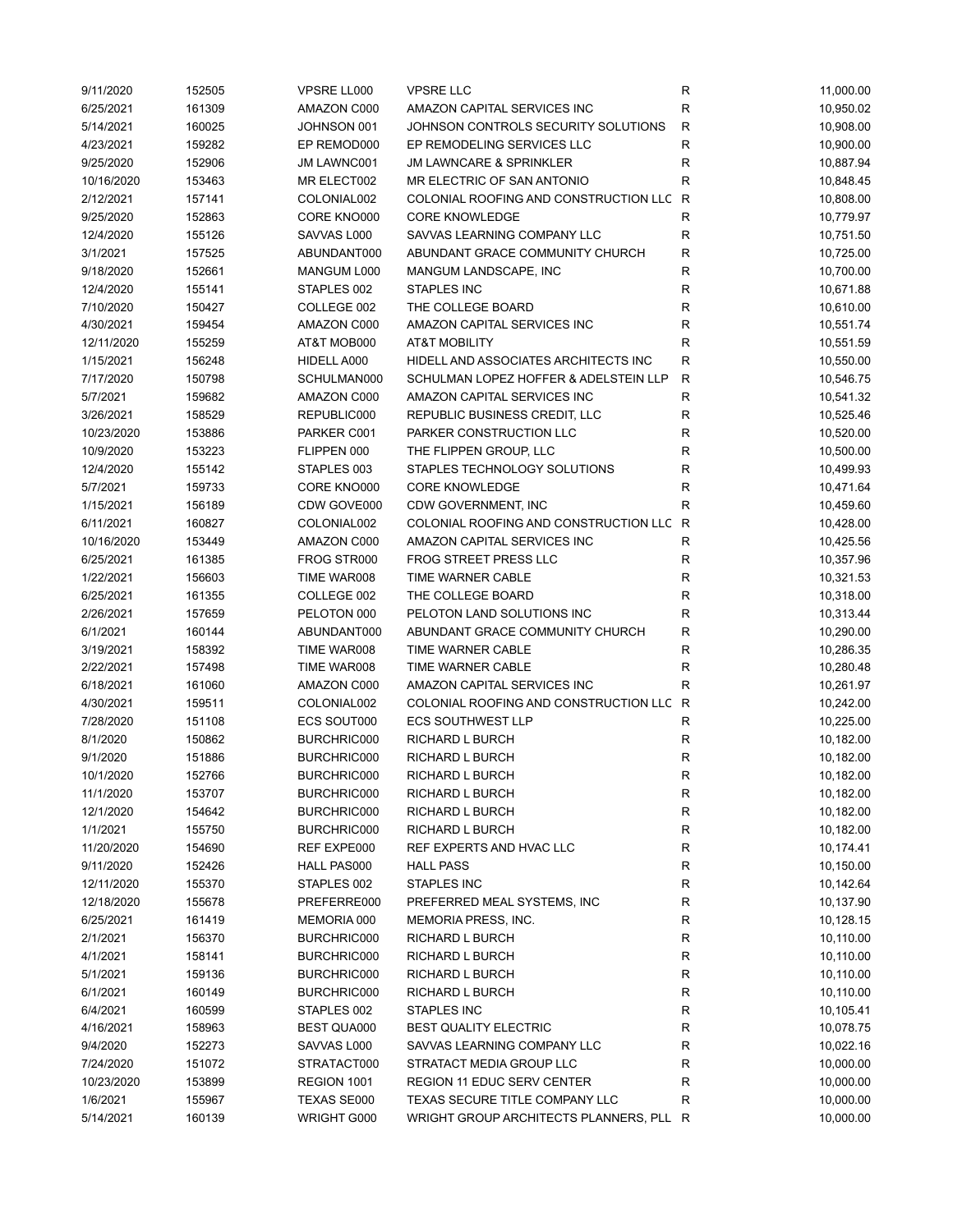| 10/2/2020  | 153006 | AMAZON C000            | AMAZON CAPITAL SERVICES INC                 | ${\sf R}$    | 9,991.21 |
|------------|--------|------------------------|---------------------------------------------|--------------|----------|
| 12/18/2020 | 155649 | MASTERY 000            | <b>MASTERY EDUCATION</b>                    | $\mathsf R$  | 9,988.91 |
| 7/24/2020  | 150948 | <b>BEST QUA000</b>     | <b>BEST QUALITY ELECTRIC</b>                | R            | 9,962.14 |
| 12/18/2020 | 155723 | TIME WAR008            | TIME WARNER CABLE                           | R            | 9,954.01 |
| 9/4/2020   | 152167 | DRAKE IN000            | DRAKE INTERIORS INC                         | R            | 9,950.00 |
| 5/7/2021   | 159782 | KLEEN AI000            | KLEEN AIR FILTER SERVICE & SALES            | R            | 9,939.50 |
| 5/21/2021  | 160260 | COLONIAL002            | COLONIAL ROOFING AND CONSTRUCTION LLC       | R            | 9,900.00 |
| 12/4/2020  | 155158 | TIME WAR008            | TIME WARNER CABLE                           | R            | 9,894.08 |
| 3/19/2021  | 158279 | <b>ECS SOUT000</b>     | <b>ECS SOUTHWEST LLP</b>                    | $\mathsf{R}$ | 9,881.50 |
| 9/4/2020   | 152192 | HIGGINBO002            | HIGGINBOTHAM INSURANCE AGENCY               | $\mathsf R$  | 9,820.00 |
| 7/1/2020   | 150136 | BURCHRIC000            | RICHARD L BURCH                             | $\mathsf{R}$ | 9,812.00 |
| 12/14/2020 | 155440 | KEY CONS000            | <b>KEY CONSTRUCTION TEXAS LLC</b>           | $\mathsf{R}$ | 9,793.50 |
| 1/22/2021  | 156413 | ACCELERA002            | ACCELERATE LEARNING, INC.                   | R            | 9,774.00 |
| 4/9/2021   | 158760 | AMAZON C000            | AMAZON CAPITAL SERVICES INC                 | R            | 9,772.03 |
| 6/18/2021  | 161238 | TEXAS WO002            | <b>TEXAS WOMAN'S UNIVERSITY</b>             | $\mathsf R$  | 9,752.50 |
| 2/22/2021  | 157316 | AMAZON C000            | AMAZON CAPITAL SERVICES INC                 | $\mathsf R$  | 9,726.86 |
| 7/10/2020  | 150390 | CAREER T000            | <b>CAREER TECH MEDIA LLC</b>                | R            | 9,710.00 |
| 10/23/2020 | 153929 | TIME WAR008            | TIME WARNER CABLE                           | R            | 9,705.75 |
| 11/1/2020  | 153722 | HARVEST 000            | HARVEST CHURCH OF SE TEXAS                  | R            | 9,702.00 |
| 7/24/2020  | 151023 | JIVE COM000            | JIVE COMMUNICATIONS, INC                    | R            | 9,679.63 |
| 7/10/2020  | 150358 | AIR COND000            | AIR CONDITIONING INNOVATIVE SOLUTIONS, II   | R            | 9,658.66 |
| 8/7/2020   | 151307 | BRACKETT000            | <b>BRACKETT &amp; ELLIS</b>                 | R            | 9,657.57 |
| 8/7/2020   | 151279 | AMAZON C000            | AMAZON CAPITAL SERVICES INC                 | R            | 9,570.38 |
| 1/22/2021  | 156411 | ABILITIE000            | ABILITIES THERAPY AND CONSULTING, LLC       | R            | 9,561.80 |
| 4/9/2021   | 158828 | HARRISON000            | HARRISON CONTRACTING CO INC                 | R            | 9,556.00 |
| 11/13/2020 | 154371 | AMAZON C000            | AMAZON CAPITAL SERVICES INC                 | R            | 9,534.98 |
|            |        |                        |                                             |              |          |
| 1/8/2021   | 155971 | AIR COND000            | AIR CONDITIONING INNOVATIVE SOLUTIONS, II   | R            | 9,511.56 |
| 8/21/2020  | 151781 | JIVE COM000            | JIVE COMMUNICATIONS, INC                    | R            | 9,505.88 |
| 12/23/2020 | 155856 | KLEEN AI000            | KLEEN AIR FILTER SERVICE & SALES            | R            | 9,437.45 |
| 10/30/2020 | 154092 | PELOTON 000            | PELOTON LAND SOLUTIONS INC                  | R            | 9,435.26 |
| 9/4/2020   | 152091 | ACCESS L000            | <b>ACCESS LITERACY</b>                      | R            | 9,383.72 |
| 5/28/2021  | 160464 | CORPORAT000            | CORPORATE COMMUNICATIONS CENTER, INC.       | R            | 9,361.26 |
| 7/24/2020  | 150981 | CORPORAT000            | CORPORATE COMMUNICATIONS CENTER, INC        | R            | 9,347.78 |
| 6/18/2021  | 161215 | ROI TELE000            | ROI TELEPHONY LLC                           | $\mathsf{R}$ | 9,305.00 |
| 3/26/2021  | 158464 | EDGEWOOD000            | EDGEWOOD PARTNERS INSURANCE CENTER          | R            | 9,290.17 |
| 5/21/2021  | 160220 | <b>BEST QUA000</b>     | <b>BEST QUALITY ELECTRIC</b>                | R            | 9,286.17 |
| 3/26/2021  | 158410 | AMAZON C000            | AMAZON CAPITAL SERVICES INC                 | R            | 9,273.91 |
| 8/28/2020  | 151943 | <b>BARNES &amp;001</b> | <b>BARNES &amp; NOBLE BOOKSELLERS INC</b>   | R            | 9,268.72 |
| 10/16/2020 | 153553 | CLASSICA001            | CLASSICAL ACADEMIC PRESS                    | R            | 9,259.48 |
| 5/14/2021  | 160132 | WFAA 000               | <b>WFAA</b>                                 | R            | 9,250.00 |
| 10/30/2020 | 154126 | STUDICA 000            | <b>STUDICA INC</b>                          | $\mathsf{R}$ | 9,238.00 |
| 5/7/2021   | 159677 | AIR COND000            | AIR CONDITIONING INNOVATIVE SOLUTIONS, II   | R            | 9,200.92 |
| 10/30/2020 | 153966 | ATCO SVC000            | ATCO SVC                                    | R            | 9,200.90 |
| 10/30/2020 | 153950 | AIR COND000            | AIR CONDITIONING INNOVATIVE SOLUTIONS, II R |              | 9,198.86 |
| 7/1/2020   | 150172 | TRIUMPH 000            | <b>TRIUMPH CHURCH</b>                       | R            | 9,178.00 |
| 8/1/2020   | 150898 | TRIUMPH 000            | <b>TRIUMPH CHURCH</b>                       | R            | 9,178.00 |
| 9/1/2020   | 151923 | TRIUMPH 000            | <b>TRIUMPH CHURCH</b>                       | R            | 9,178.00 |
| 10/1/2020  | 152802 | TRIUMPH 000            | <b>TRIUMPH CHURCH</b>                       | $\mathsf{R}$ | 9,178.00 |
| 5/21/2021  | 160190 | ABILITIE000            | ABILITIES THERAPY AND CONSULTING, LLC       | R            | 9,147.18 |
| 1/22/2021  | 156575 | REPUBLIC000            | REPUBLIC BUSINESS CREDIT, LLC               | R            | 9,123.84 |
| 6/25/2021  | 161375 | E-THERAP001            | E-THERAPY LLC                               | R            | 9,114.77 |
| 3/1/2021   | 157529 | BURCHRIC000            | RICHARD L BURCH                             | R            | 9,108.44 |
| 11/1/2020  | 153743 | TRIUMPH 000            | <b>TRIUMPH CHURCH</b>                       | R            | 9,100.00 |
| 12/18/2020 | 155554 | CLOVER C000            | <b>CLOVER CONSTRUCTION TX</b>               | $\mathsf{R}$ | 9,075.00 |
| 7/20/2020  | 150914 | RPR CONS000            | RPR CONSTRUCTION CO INC                     | $\mathsf{R}$ | 9,072.50 |
| 7/17/2020  | 150621 | AMAZON C000            | AMAZON CAPITAL SERVICES INC                 | $\mathsf{R}$ | 9,060.58 |
| 4/23/2021  | 159348 | POPE PLU000            | POPE PLUMBING, INC                          | R            | 9,042.50 |
| 4/23/2021  | 159259 | CORPORAT000            | CORPORATE COMMUNICATIONS CENTER, INC R      |              | 9,041.78 |
|            |        |                        |                                             |              |          |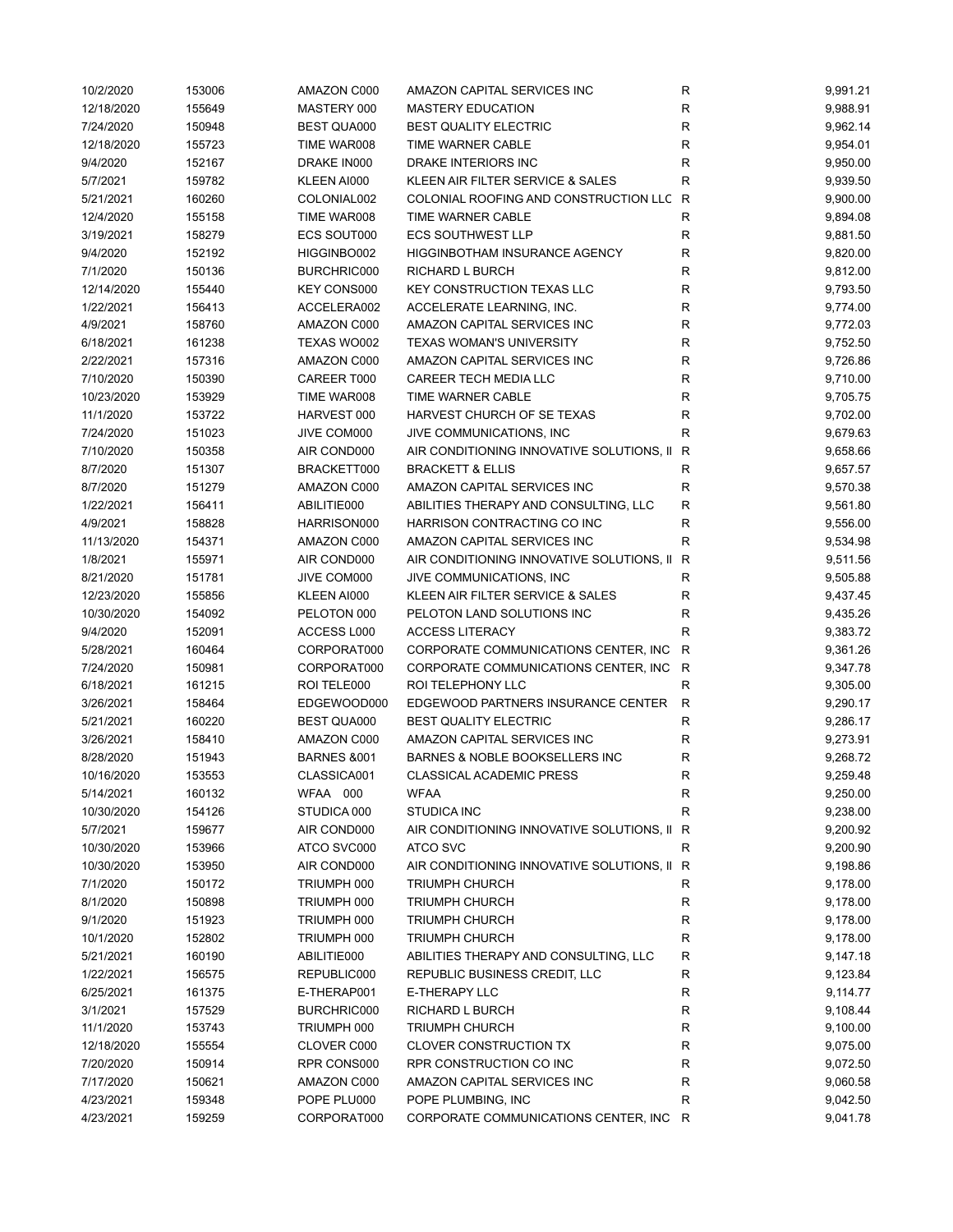| 6/11/2021  | 160939    | REPUBLIC000            | REPUBLIC BUSINESS CREDIT, LLC             | R            | 9,000.48 |
|------------|-----------|------------------------|-------------------------------------------|--------------|----------|
| 7/20/2020  | 150915    | RPR CONS000            | RPR CONSTRUCTION CO INC                   | R            | 9,000.00 |
| 8/28/2020  | 152081    | VPSRE LL000            | <b>VPSRE LLC</b>                          | R            | 9,000.00 |
| 12/18/2020 | 155602    | FLIPPEN 000            | THE FLIPPEN GROUP, LLC                    | $\mathsf R$  | 9,000.00 |
| 3/12/2021  | 158071    | PRECISIO003            | PRECISION FLOW ENGINEERING LLC            | R            | 9,000.00 |
| 10/16/2020 | 153640    | PROFORMA000            | PROFORMA GREEN MARKETING                  | R            | 8,990.46 |
| 11/20/2020 | 154923    | ECS SOUT000            | <b>ECS SOUTHWEST LLP</b>                  | $\mathsf R$  | 8,987.00 |
| 2/5/2021   | 157018    | ROI TELE000            | ROI TELEPHONY LLC                         | $\mathsf R$  | 8,982.90 |
| 8/28/2020  | 152062    | TRC STAF000            | TRC STAFFING SERVICES                     | $\mathsf R$  | 8,980.18 |
| 4/9/2021   | 158854    | MENTORIN000            | <b>MENTORING MINDS, L P</b>               | $\mathsf R$  | 8,976.00 |
| 9/25/2020  | 153001    | WRIGHT G000            | WRIGHT GROUP ARCHITECTS PLANNERS, PLL     | $\mathsf{R}$ | 8,939.93 |
| 4/23/2021  | 159271    | ECS SOUT000            | <b>ECS SOUTHWEST LLP</b>                  | $\mathsf R$  | 8,887.75 |
| 1/1/2021   | 155784    | TRIUMPH 000            | <b>TRIUMPH CHURCH</b>                     | R            | 8,885.50 |
| 2/1/2021   | 156403    | TRIUMPH 000            | <b>TRIUMPH CHURCH</b>                     | $\mathsf R$  | 8,885.50 |
| 10/16/2020 | 153695    | WRIGHT G000            | WRIGHT GROUP ARCHITECTS PLANNERS, PLL     | R            | 8,811.00 |
| 7/1/2020   | 150156    | JORDAN S000            | THE JORDAN SCHOOL                         | R            | 8,806.00 |
| 8/1/2020   | 150882    | JORDAN S000            | THE JORDAN SCHOOL                         | R            | 8,806.00 |
| 9/1/2020   | 151907    | JORDAN S000            | THE JORDAN SCHOOL                         | $\mathsf R$  | 8,806.00 |
| 11/13/2020 | 154423    | CAROLINA000            | CAROLINA BIOLOGICAL SUPPLY COMPANY        | R            | 8,802.92 |
| 12/4/2020  | 155132    | SINGAPOR000            | SINGAPORE MATH, INC                       | R            | 8,801.00 |
| 3/12/2021  | 157958    | AMARILLO000            | AMARILLO COLLEGE                          | R            | 8,790.10 |
| 11/20/2020 | 154709    | AMAZON C000            | AMAZON CAPITAL SERVICES INC               | $\mathsf R$  | 8,761.07 |
| 5/1/2021   | 159171    | TRIUMPH 000            | <b>TRIUMPH CHURCH</b>                     | $\mathsf R$  | 8,755.50 |
| 12/23/2020 | 155846    | GLENN EN000            | <b>GLENN ENGINEERING CORP</b>             | $\mathsf R$  | 8,750.00 |
| 6/4/2021   | 160610    | AMAZON C000            | AMAZON CAPITAL SERVICES INC               | $\mathsf R$  | 8,738.52 |
| 9/11/2020  | 152339    | AMAZON C000            | AMAZON CAPITAL SERVICES INC               | $\mathsf R$  | 8,718.15 |
| 12/23/2020 | 155858    | KLEEN AI000            | KLEEN AIR FILTER SERVICE & SALES          | R            | 8,666.85 |
| 10/23/2020 | 153828    | EDUCATIO008            | EDUCATIONAL THERAPY SERVICES LLC          | R            | 8,648.75 |
| 7/17/2020  | 150651    | <b>BARNES &amp;001</b> | BARNES & NOBLE BOOKSELLERS INC            | $\mathsf R$  | 8,647.60 |
| 4/1/2021   | 158176    | TRIUMPH 000            | <b>TRIUMPH CHURCH</b>                     | R            | 8,625.50 |
| 10/30/2020 | 154028    | CORPORAT000            | CORPORATE COMMUNICATIONS CENTER, INC.     | R            | 8,611.78 |
| 1/22/2021  | 156450    | BEST QUA000            | <b>BEST QUALITY ELECTRIC</b>              | R            | 8,598.01 |
| 10/16/2020 | 153606    | HOUGHTON001            | <b>HOUGHTON MIFFLIN HARCOURT</b>          | R            | 8,563.88 |
| 8/21/2020  | 151843    | TIME WAR008            | TIME WARNER CABLE                         | R            | 8,555.15 |
| 3/1/2021   | 157562    | TRIUMPH 000            | <b>TRIUMPH CHURCH</b>                     | R            | 8,534.50 |
| 4/9/2021   | 158878    | RADIO ON000            | RADIO ONE OF TEXAS II LLC                 | R            | 8,500.00 |
| 3/19/2021  | 158255    | COLONIAL002            | COLONIAL ROOFING AND CONSTRUCTION LLC R   |              | 8,478.57 |
| 10/30/2020 | 153957    | ARBOR SC000            | <b>ARBOR SCIENTIFIC</b>                   | R            | 8,418.66 |
| 2/12/2021  | 157212    |                        |                                           | R            | 8,403.44 |
|            |           | PELOTON 000            | PELOTON LAND SOLUTIONS INC                |              |          |
| 6/18/2021  | 161061    | AMPLIFIE000            | AMPLIFIED IT LLC                          | R            | 8,400.00 |
| 4/16/2021  | 159120    | VOYAGER 000            | <b>VOYAGER SOPRIS LEARNING INC</b>        | R            | 8,371.59 |
| 4/23/2021  | 159179    | AMAZON C000            | AMAZON CAPITAL SERVICES INC               | R            | 8,357.05 |
| 10/23/2020 | 153879    | NATIONAL003            | NATIONAL BUSINESS FURNITURE, LLC          | R            | 8,347.82 |
| 2/26/2021  | 202100571 | EP REMOD000            | EP REMOD000                               | А            | 8,342.00 |
| 2/26/2021  | 157619    | DTK FACI001            | DTK FACILITY SERVICES LLC - SUPPLIES      | R            | 8,331.28 |
| 8/21/2020  | 151812    | PREFERRE000            | PREFERRED MEAL SYSTEMS, INC               | R            | 8,321.76 |
| 6/11/2021  | 160968    | STAPLES 002            | <b>STAPLES INC</b>                        | R            | 8,321.38 |
| 12/1/2020  | 154676    | TRIUMPH 000            | <b>TRIUMPH CHURCH</b>                     | R            | 8,300.50 |
| 2/22/2021  | 157473    | PREFERRE000            | PREFERRED MEAL SYSTEMS, INC               | R            | 8,269.28 |
| 3/26/2021  | 158536    | SCHULMAN000            | SCHULMAN LOPEZ HOFFER & ADELSTEIN LLP     | R            | 8,266.88 |
| 10/16/2020 | 153670    | TEXAS TH000            | <b>TEXAS THERAPY SPECIALISTS</b>          | R            | 8,250.00 |
| 7/10/2020  | 150506    | PARKER C001            | PARKER CONSTRUCTION LLC                   | R            | 8,215.00 |
| 12/18/2020 | 155693    | ROI TELE000            | ROI TELEPHONY LLC                         | R            | 8,214.50 |
| 7/10/2020  | 150365    | APPLE IN000            | APPLE, INC                                | R            | 8,208.00 |
| 12/11/2020 | 155235    | AIR COND000            | AIR CONDITIONING INNOVATIVE SOLUTIONS, II | R            | 8,204.63 |
| 12/18/2020 | 155449    | ABILITIE000            | ABILITIES THERAPY AND CONSULTING, LLC     | R            | 8,196.53 |
| 6/11/2021  | 202101231 | FLOWER M001            | FLOWER M001                               | Α            | 8,193.00 |
| 10/9/2020  | 153257    | BEST QUA000            | <b>BEST QUALITY ELECTRIC</b>              | $\mathsf R$  | 8,169.99 |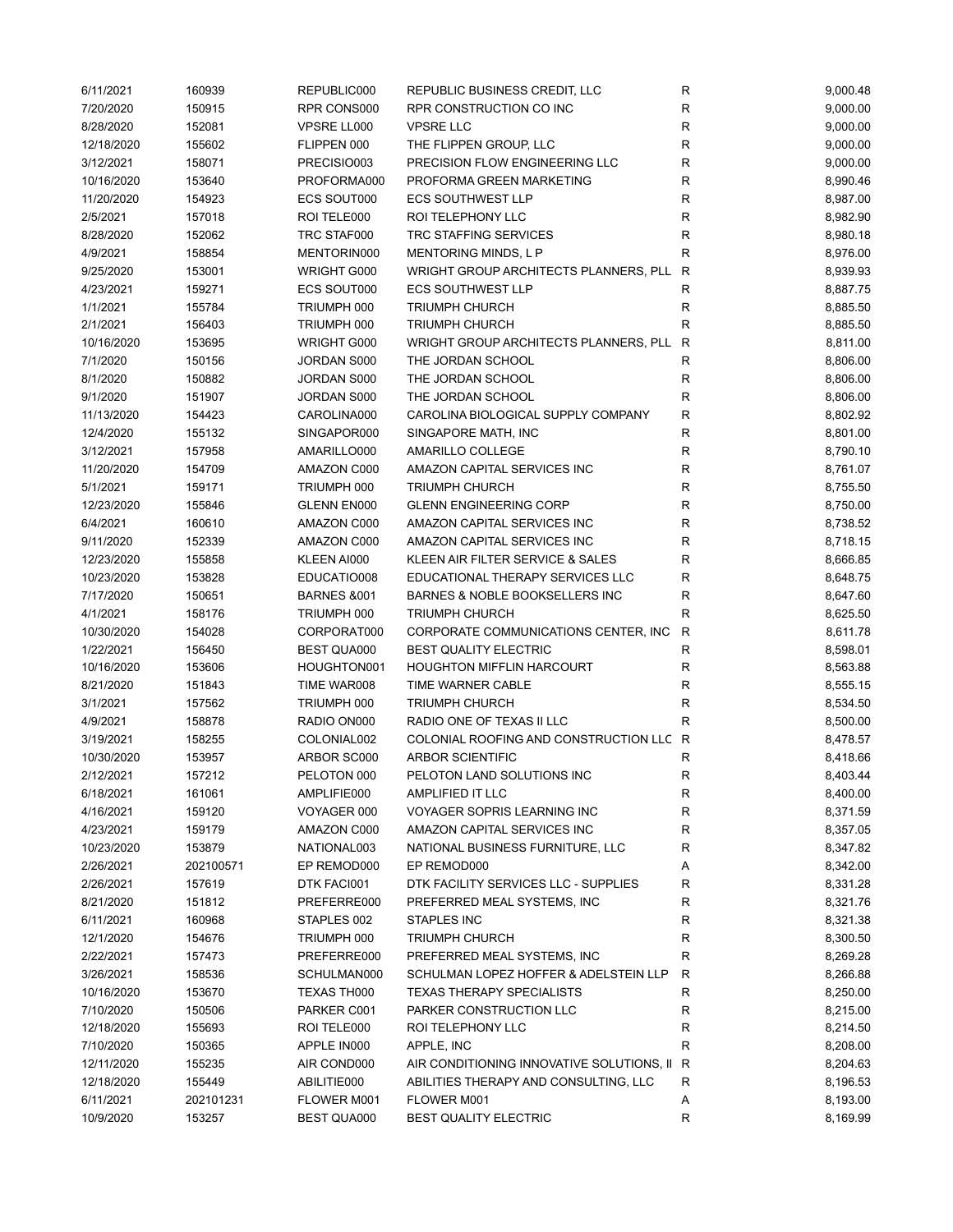| 4/2/2021   | 158720    | STAPLES 002            | <b>STAPLES INC</b>                      | R            | 8,132.15 |
|------------|-----------|------------------------|-----------------------------------------|--------------|----------|
| 6/4/2021   | 160656    | CORPORAT000            | CORPORATE COMMUNICATIONS CENTER, INC.   | R            | 8,125.67 |
| 6/1/2021   | 160185    | TRIUMPH 000            | <b>TRIUMPH CHURCH</b>                   | R            | 8,118.50 |
| 7/10/2020  | 150610    | PEARSON 005            | PEARSON K12 LEARNING LLC                | $\mathsf{R}$ | 8,109.45 |
| 2/22/2021  | 157381    | COLONIAL002            | COLONIAL ROOFING AND CONSTRUCTION LLC   | R            | 8,075.00 |
| 12/23/2020 | 155892    | TEXTBOOK001            | <b>TEXTBOOK WAREHOUSE LLC</b>           | R            | 8,060.93 |
| 10/23/2020 | 153752    | AMAZON C000            | AMAZON CAPITAL SERVICES INC             | R            | 8,059.67 |
| 12/4/2020  | 155061    | GREEN-GO000            | <b>GREEN-GO LAWN SERVICE</b>            | R            | 8,050.00 |
| 10/30/2020 | 154056    | HIDELL A000            | HIDELL AND ASSOCIATES ARCHITECTS INC    | $\mathsf{R}$ | 8,041.90 |
| 9/18/2020  | 152712    | STEWART 001            | THE STEWART ORGANIZATION, INC.          | R            | 8,023.41 |
| 7/31/2020  | 151142    | BLACKBOA000            | <b>BLACKBOARD INC</b>                   | $\mathsf{R}$ | 8,000.00 |
| 9/11/2020  | 152442    | NEIGHBOR002            | NEIGHBORHOOD SCHOOLS COMMUNITY DEVI R   |              | 8,000.00 |
| 1/29/2021  | 156744    | LONESTAR001            | LONESTAR EDUCATIONAL CONSULTING LLC     | R            | 8,000.00 |
| 4/16/2021  | 159042    | LAKESHOR000            | LAKESHORE LEARNING MATERIALS            | R            | 7,982.50 |
| 7/24/2020  | 150946    | <b>BARNES &amp;001</b> | BARNES & NOBLE BOOKSELLERS INC          | R            | 7,961.32 |
| 1/8/2021   | 156126    | THE PLUM000            | THE PLUMBER HUNTSVILLE                  | R            | 7,953.55 |
| 7/17/2020  | 150619    | ALPHAGRA000            | <b>ALPHAGRAPHICS</b>                    | R            | 7,934.59 |
| 10/2/2020  | 153023    | TIME WAR008            | TIME WARNER CABLE                       | R            | 7,925.54 |
| 7/1/2020   | 150151    | HARVEST 000            | HARVEST CHURCH OF SE TEXAS              | R            | 7,924.00 |
| 8/1/2020   | 150877    | HARVEST 000            | HARVEST CHURCH OF SE TEXAS              | R            | 7,924.00 |
| 9/1/2020   | 151901    | HARVEST 000            | HARVEST CHURCH OF SE TEXAS              | R            | 7,924.00 |
| 10/1/2020  | 152781    | HARVEST 000            | HARVEST CHURCH OF SE TEXAS              | $\mathsf{R}$ | 7,924.00 |
| 12/23/2020 | 155855    | KLEEN AI000            | KLEEN AIR FILTER SERVICE & SALES        | R            | 7,917.45 |
| 9/18/2020  | 152591    | COLONIAL002            | COLONIAL ROOFING AND CONSTRUCTION LLC   | R            | 7,900.00 |
| 11/20/2020 | 154929    | ROI TELE000            | ROI TELEPHONY LLC                       | R            | 7,885.92 |
| 11/20/2020 | 154822    | EDUCATIO008            | EDUCATIONAL THERAPY SERVICES LLC        | $\mathsf{R}$ | 7,862.50 |
|            |           |                        |                                         |              |          |
| 3/26/2021  | 158429    | CDW GOVE000            | CDW GOVERNMENT, INC                     | R            | 7,855.51 |
| 12/18/2020 | 155647    | MAINTENA000            | MAINTENANCE UNLIMITED INC               | R            | 7,848.09 |
| 3/5/2021   | 157711    | STAPLES 002            | <b>STAPLES INC</b>                      | $\mathsf R$  | 7,816.34 |
| 10/2/2020  | 153012    | EP REMOD000            | EP REMODELING SERVICES LLC              | R            | 7,800.00 |
| 1/1/2021   | 155765    | HARVEST 000            | HARVEST CHURCH OF SE TEXAS              | R            | 7,770.00 |
| 2/1/2021   | 156385    | HARVEST 000            | HARVEST CHURCH OF SE TEXAS              | R            | 7,770.00 |
| 3/12/2021  | 157959    | AMAZON C000            | AMAZON CAPITAL SERVICES INC             | R            | 7,747.84 |
| 12/11/2020 | 155318    | LAKESHOR000            | LAKESHORE LEARNING MATERIALS            | R            | 7,732.85 |
| 4/2/2021   | 158600    | <b>BEST QUA000</b>     | <b>BEST QUALITY ELECTRIC</b>            | R            | 7,723.25 |
| 1/22/2021  | 156584    | SOSA'S P000            | SOSA'S PAINTING AND REMODELING LLC      | R            | 7,700.00 |
| 4/30/2021  | 159527    | DRYTEC M000            | DRYTEC MOISTURE PROTECTION TECHNOLO(    | R            | 7,700.00 |
| 12/11/2020 | 202100346 | EP REMOD000            | EP REMOD000                             | Α            | 7,700.00 |
| 1/8/2021   | 156049    | MAINTENA000            | MAINTENANCE UNLIMITED INC               | R            | 7,670.15 |
| 10/30/2020 | 154046    | FEV TUTO000            | FEV TUTOR INC                           | ${\sf R}$    | 7,650.00 |
| 7/17/2020  | 150815    | TCSAAL L000            | <b>TCSAAL LLC</b>                       | ${\sf R}$    | 7,615.00 |
| 9/4/2020   | 152332    | ATMOS EN000            | <b>ATMOS ENERGY</b>                     | ${\sf R}$    | 7,599.72 |
| 3/19/2021  | 158186    | AMAZON C000            | AMAZON CAPITAL SERVICES INC             | R            | 7,595.77 |
| 5/7/2021   | 159863    | STAPLES 002            | STAPLES INC                             | R            | 7,588.43 |
| 6/18/2021  | 161143    | ECS SOUT000            | <b>ECS SOUTHWEST LLP</b>                | R            | 7,563.25 |
| 7/24/2020  | 151081    | TIME WAR008            | TIME WARNER CABLE                       | R            | 7,553.53 |
| 11/13/2020 | 154462    | COLONIAL002            | COLONIAL ROOFING AND CONSTRUCTION LLC R |              | 7,550.00 |
| 5/21/2021  | 160354    | ST ELECT000            | ST ELECTRIC LLC                         | R            | 7,535.00 |
| 5/21/2021  | 160345    | REGIONS 005            | <b>REGIONS</b>                          | R            | 7,525.00 |
| 10/9/2020  | 153235    | ACCELERA002            | ACCELERATE LEARNING, INC.               | R            | 7,518.75 |
| 7/10/2020  | 150551    | SCHOOL H000            | SCHOOL HEALTH CORPORATION               | R            | 7,502.99 |
| 7/10/2020  | 150354    | ABUNDANT001            | ABUNDANT LIVING FAITH CENTER            | R            | 7,500.00 |
| 9/18/2020  | 152620    | FAMILY C000            | FAMILY CATHEDRAL OF PRAISE              | R            | 7,500.00 |
| 10/1/2020  | 152763    | ABUNDANT001            | ABUNDANT LIVING FAITH CENTER            | R            | 7,500.00 |
| 10/5/2020  | 153212    | JONES, D000            | JONES, DAVIS & JACKSON PC               | R            | 7,500.00 |
| 1/15/2021  | 156246    | GRACE CR000            | GRACE CROSSING A COMMUNITY CHURCH OF    | R            | 7,500.00 |
| 4/23/2021  | 159269    | E-THERAP001            | E-THERAPY LLC                           | R            | 7,480.27 |
| 6/25/2021  | 161395    | HOME DEP000            | <b>HOME DEPOT</b>                       | R            | 7,469.58 |
|            |           |                        |                                         |              |          |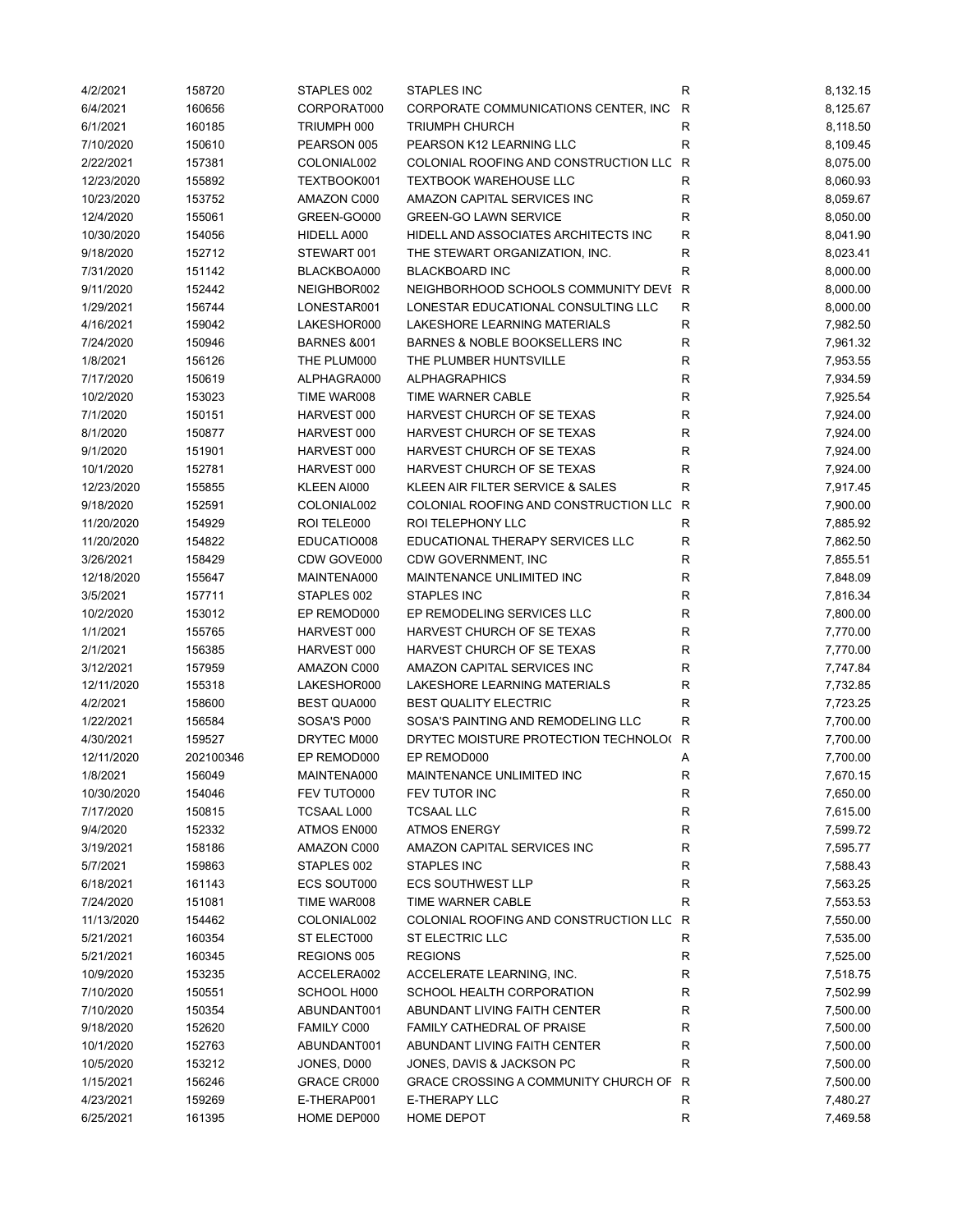| 12/1/2020  | 154657    | HARVEST 000        | HARVEST CHURCH OF SE TEXAS                                            | ${\sf R}$    | 7,462.00 |
|------------|-----------|--------------------|-----------------------------------------------------------------------|--------------|----------|
| 5/7/2021   | 159882    | TEXAS TH000        | <b>TEXAS THERAPY SPECIALISTS</b>                                      | $\mathsf{R}$ | 7,406.25 |
| 8/21/2020  | 151776    | HUMBLE S000        | <b>HUMBLE SIGN CO</b>                                                 | $\mathsf{R}$ | 7,371.21 |
| 12/18/2020 | 202100394 | TALKPATH000        | TALKPATH000                                                           | Α            | 7,283.00 |
| 10/2/2020  | 153162    | ROSETTA 000        | ROSETTA STONE LTD                                                     | $\mathsf{R}$ | 7,279.00 |
| 9/18/2020  | 152557    | BUELL IN000        | <b>BUELL INC</b>                                                      | R            | 7,244.00 |
| 4/16/2021  | 159034    | HEIGHTS 000        | <b>HEIGHTS VENTURE</b>                                                | R            | 7,242.40 |
| 5/1/2021   | 159151    | HARVEST 000        | HARVEST CHURCH OF SE TEXAS                                            | $\mathsf{R}$ | 7,238.00 |
| 5/21/2021  | 160308    | HOME DEP000        | <b>HOME DEPOT</b>                                                     | $\mathsf{R}$ | 7,235.51 |
| 1/22/2021  | 156593    | TEKSING 001        | TEKSING TOWARD STAAR INC                                              | $\mathsf{R}$ | 7,225.00 |
| 9/18/2020  | 152746    | WINN TOM000        | TOMMY J WINN                                                          | $\mathsf{R}$ | 7,200.00 |
| 4/9/2021   | 158891    | ROI TELE000        | ROI TELEPHONY LLC                                                     | ${\sf R}$    | 7,200.00 |
| 9/11/2020  | 152437    | MERCEJEN000        | <b>JENNIFER MERCER</b>                                                | $\mathsf{R}$ | 7,158.32 |
| 4/23/2021  | 159328    | MANGUM L000        | MANGUM LANDSCAPE, INC                                                 | $\mathsf{R}$ | 7,151.00 |
| 7/10/2020  | 150385    | BLEYL EN000        | <b>BLEYL ENGINEERING</b>                                              | $\mathsf{R}$ | 7,147.48 |
| 9/4/2020   | 152096    | AMAZON C000        | AMAZON CAPITAL SERVICES INC                                           | $\mathsf{R}$ | 7,124.52 |
| 2/22/2021  | 157314    | ABILITIE000        | ABILITIES THERAPY AND CONSULTING, LLC                                 | R            | 7,113.07 |
| 3/19/2021  | 158180    | ABILITIE000        | ABILITIES THERAPY AND CONSULTING, LLC                                 | R            | 7,062.50 |
| 12/11/2020 | 155307    | HERTZ FU000        | HERTZ FURNITURE SYSTEMS                                               | $\mathsf{R}$ | 7,044.20 |
| 4/16/2021  | 158944    | AMAZON C000        | AMAZON CAPITAL SERVICES INC                                           | R            | 7,040.02 |
| 7/20/2020  | 150920    | RPR CONS000        | RPR CONSTRUCTION CO INC                                               | R            | 7,006.45 |
| 6/18/2021  | 161257    | FIRST AS002        | FIRST ASSEMBLY OF GOD CHURCH OF BASTR                                 | R            | 7,000.00 |
| 8/7/2020   | 202100044 | EP REMOD000        | EP REMOD000                                                           | Α            | 6,985.00 |
| 7/24/2020  | 151026    | JM LAWNC001        | <b>JM LAWNCARE &amp; SPRINKLER</b>                                    | R            | 6,971.90 |
| 7/20/2020  | 150916    | RPR CONS000        | RPR CONSTRUCTION CO INC                                               | $\mathsf{R}$ | 6,950.00 |
| 3/5/2021   | 157899    | THE VERT000        | THE VERTEX COMPANIES INC                                              | ${\sf R}$    | 6,950.00 |
| 4/23/2021  | 159432    | PREFERRE000        | PREFERRED MEAL SYSTEMS, INC                                           | $\mathsf{R}$ | 6,921.54 |
| 12/4/2020  | 155033    | COLLEGE 002        | THE COLLEGE BOARD                                                     | R            | 6,896.75 |
| 9/4/2020   | 152212    | MENTORIN000        | MENTORING MINDS, L P                                                  | R            | 6,864.33 |
| 7/10/2020  | 150608    | JJ RED C000        | JJ RED COMMERCIAL ROOFING LLC                                         | $\mathsf{R}$ | 6,844.80 |
| 7/31/2020  | 151122    | ASBESTOS001        | ASBESTOS INSPECTION MANAGEMENT                                        | $\mathsf{R}$ | 6,840.96 |
| 7/24/2020  | 151000    | ETHIOPIA000        | ETHIOPIAN EVANGELICAL BAPTIST CHURCH                                  | R            | 6,840.95 |
| 5/7/2021   | 159827    | POPE PLU000        | POPE PLUMBING, INC                                                    | R            | 6,818.07 |
| 2/26/2021  | 157651    | MR ELECT004        | MR ELECTRIC OF SAN ANTONIO                                            | $\mathsf{R}$ | 6,817.00 |
| 10/30/2020 | 154080    | MICHAEL'002        | MICHAEL'S KEYS, INC                                                   | R            | 6,806.50 |
| 12/23/2020 | 155889    | TEXAS TH000        | <b>TEXAS THERAPY SPECIALISTS</b>                                      | R            | 6,806.25 |
| 10/23/2020 | 153827    | EDU GAME000        | EDU GAME CHANGERS LLC                                                 | $\mathsf{R}$ | 6,800.00 |
| 2/12/2021  | 157268    | TEXAS FI001        | TEXAS FIRE ALARM, INC                                                 | $\mathsf{R}$ | 6,785.00 |
| 5/14/2021  | 160080    | ROI TELE000        | ROI TELEPHONY LLC                                                     | $\mathsf{R}$ | 6,768.00 |
| 4/23/2021  | 159177    | ABILITIE000        | ABILITIES THERAPY AND CONSULTING, LLC                                 | R            | 6,753.95 |
| 7/24/2020  | 150926    | ACCESS L000        | <b>ACCESS LITERACY</b>                                                | R            | 6,726.65 |
| 4/23/2021  | 159342    | PELOTON 000        | PELOTON LAND SOLUTIONS INC                                            | $\mathsf{R}$ | 6,724.64 |
| 11/20/2020 | 202100298 | FLOWER M001        | FLOWER M001                                                           | Α            | 6,722.35 |
| 2/22/2021  | 157484    | STAPLES 002        | STAPLES INC                                                           | R            | 6,717.38 |
| 12/18/2020 | 155588    | EDUCATIO008        | EDUCATIONAL THERAPY SERVICES LLC                                      | R            | 6,715.00 |
| 4/1/2021   | 158156    | HARVEST 000        | HARVEST CHURCH OF SE TEXAS                                            | R            | 6,706.00 |
| 4/30/2021  | 159449    | ABILITIE000        |                                                                       | R            | 6,695.03 |
| 9/18/2020  | 152549    | <b>BEST QUA000</b> | ABILITIES THERAPY AND CONSULTING, LLC<br><b>BEST QUALITY ELECTRIC</b> | R            | 6,663.27 |
| 12/18/2020 | 155585    | ECS SOUT000        | <b>ECS SOUTHWEST LLP</b>                                              | R            | 6,649.95 |
|            |           |                    | <b>TEXAS THERAPY SPECIALISTS</b>                                      |              |          |
| 5/21/2021  | 160362    | TEXAS TH000        |                                                                       | R            | 6,637.50 |
| 3/26/2021  | 158552    | TEXAS FI001        | TEXAS FIRE ALARM, INC                                                 | R            | 6,624.30 |
| 11/20/2020 | 154819    | DTK FACI001        | DTK FACILITY SERVICES LLC - SUPPLIES                                  | R            | 6,598.21 |
| 7/10/2020  | 150572    | TEXAS FI001        | <b>TEXAS FIRE ALARM, INC</b>                                          | R            | 6,578.00 |
| 5/21/2021  | 202101009 | FLOWER M001        | FLOWER M001                                                           | Α            | 6,568.85 |
| 11/13/2020 | 154393    | ALL IN L000        | ALL IN LEARNING                                                       | R            | 6,550.00 |
| 4/23/2021  | 159274    | EDUCATIO008        | EDUCATIONAL THERAPY SERVICES LLC                                      | $\mathsf{R}$ | 6,545.00 |
| 1/22/2021  | 156417    | AMAZON C000        | AMAZON CAPITAL SERVICES INC                                           | R            | 6,530.20 |
| 10/30/2020 | 154176    | WRIGHT G000        | WRIGHT GROUP ARCHITECTS PLANNERS, PLL R                               |              | 6,519.57 |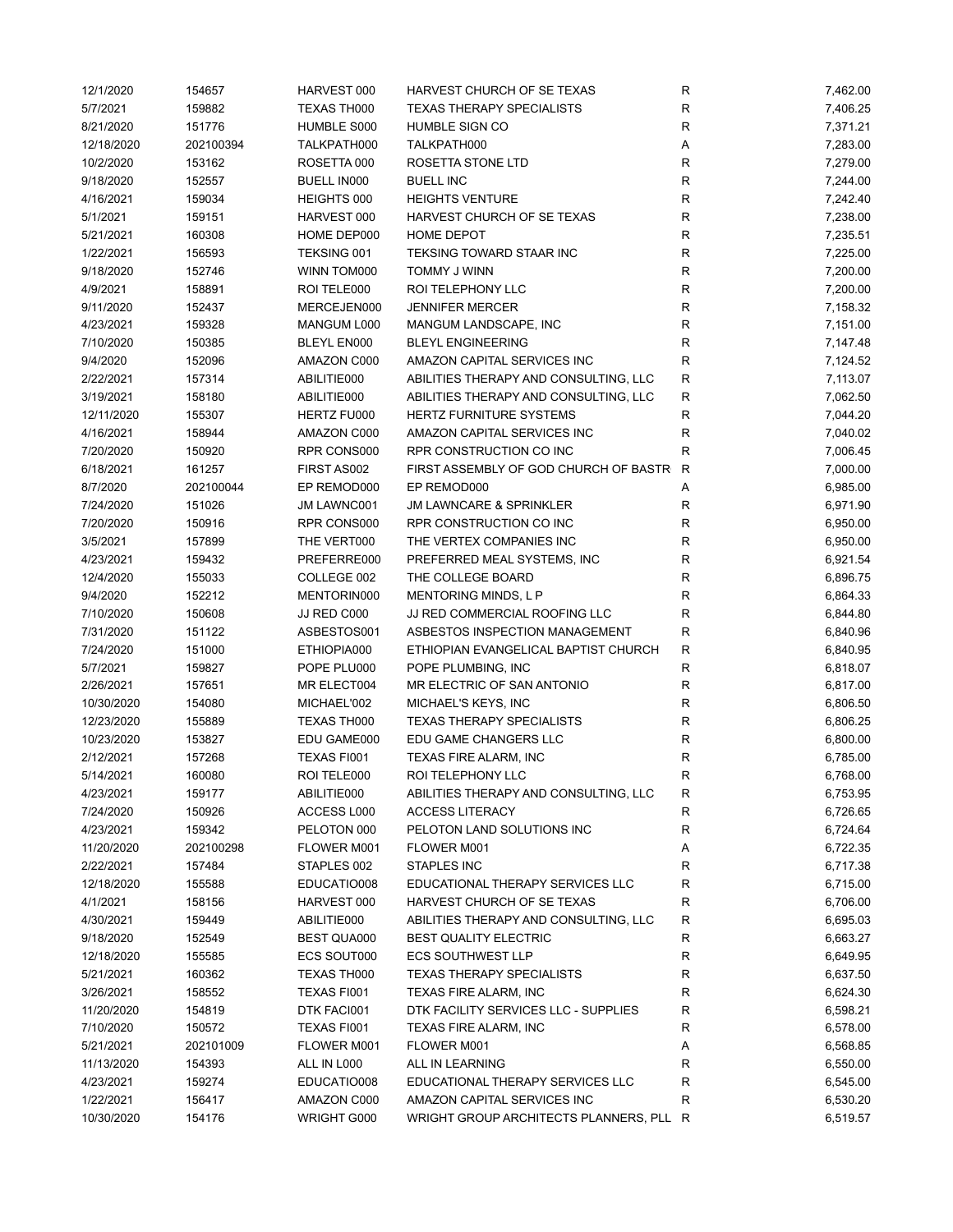| 7/31/2020  | 151240    | PREMIERE000            | PREMIERE INSTALL MOVERS, LLC               | R                      | 6,515.08 |
|------------|-----------|------------------------|--------------------------------------------|------------------------|----------|
| 9/11/2020  | 152493    | THE VERT000            | THE VERTEX COMPANIES INC                   | R                      | 6,500.00 |
| 11/13/2020 | 154602    | THE VERT000            | THE VERTEX COMPANIES INC                   | $\mathsf R$            | 6,500.00 |
| 2/12/2021  | 157253    | SCHULMAN000            | SCHULMAN LOPEZ HOFFER & ADELSTEIN LLP      | $\mathsf{R}$           | 6,500.00 |
| 3/19/2021  | 158313    | JM LAWNC002            | JM LAWNCARE & SPRINKLER LLC                | $\mathsf R$            | 6,500.00 |
| 4/9/2021   | 158824    | EP REMOD000            | EP REMODELING SERVICES LLC                 | R                      | 6,500.00 |
| 11/6/2020  | 154206    | AT&T MOB000            | <b>AT&amp;T MOBILITY</b>                   | R                      | 6,492.66 |
| 8/28/2020  | 151930    | AMAZON C000            | AMAZON CAPITAL SERVICES INC                | R                      | 6,470.62 |
| 10/23/2020 | 153904    | SCHOOLMI000            | SCHOOLMINT INC                             | $\mathsf{R}$           | 6,464.58 |
| 8/14/2020  | 151635    | STAPLES 003            | STAPLES TECHNOLOGY SOLUTIONS               | R                      | 6,462.97 |
| 7/31/2020  | 151179    | COSERV 000             | <b>COSERV</b>                              | $\mathsf{R}$           | 6,460.27 |
| 9/11/2020  | 152492    | TEXTBOOK001            | <b>TEXTBOOK WAREHOUSE LLC</b>              | $\mathsf{R}$           | 6,456.32 |
| 5/21/2021  | 160314    | JOHNSON 001            | JOHNSON CONTROLS SECURITY SOLUTIONS        | $\mathsf{R}$           | 6,452.80 |
| 11/6/2020  | 154233    | CORPORAT000            | CORPORATE COMMUNICATIONS CENTER, INC       | $\mathsf{R}$           | 6,419.21 |
| 6/25/2021  | 202101340 | EP REMOD000            | EP REMOD000                                | Α                      | 6,402.58 |
| 5/21/2021  | 160355    | STAPLES 002            | STAPLES INC                                | ${\sf R}$              | 6,402.10 |
| 11/20/2020 | 154695    | TEXAS FI001            | <b>TEXAS FIRE ALARM, INC</b>               | R                      | 6,402.00 |
| 4/16/2021  | 159045    | <b>LOWMAN C000</b>     | LOWMAN CONSULTING LLC                      | $\mathsf{R}$           | 6,400.00 |
| 7/10/2020  | 150363    | AMAZON C000            | AMAZON CAPITAL SERVICES INC                | R                      | 6,378.82 |
| 11/13/2020 | 154376    | HOUGHTON001            | <b>HOUGHTON MIFFLIN HARCOURT</b>           | R                      | 6,363.47 |
| 6/25/2021  | 161356    | COLONIAL002            | COLONIAL ROOFING AND CONSTRUCTION LLC R    |                        | 6,350.00 |
| 9/25/2020  | 152879    | EL PASO 001            | EL PASO ELECTRIC                           | R                      | 6,349.21 |
| 10/23/2020 | 153832    | EL PASO 001            | EL PASO ELECTRIC                           | R                      | 6,332.18 |
| 12/23/2020 | 155882    | STAPLES 002            | STAPLES INC                                | $\mathsf{R}$           | 6,312.40 |
|            |           |                        |                                            |                        |          |
| 10/23/2020 | 153922    | TALKPATH000            | <b>TALKPATH LIVE</b>                       | ${\sf R}$<br>${\sf R}$ | 6,268.00 |
| 7/31/2020  | 151252    | SCHOOL S000            | <b>SCHOOL SPECIALTY</b>                    |                        | 6,255.48 |
| 11/20/2020 | 154688    | POPE PLU000            | POPE PLUMBING, INC                         | ${\sf R}$              | 6,254.24 |
| 3/26/2021  | 158477    | ETHIOPIA000            | ETHIOPIAN EVANGELICAL BAPTIST CHURCH       | $\mathsf{R}$           | 6,253.41 |
| 9/4/2020   | 152236    | PELOTON 000            | PELOTON LAND SOLUTIONS INC                 | $\mathsf R$            | 6,250.00 |
| 12/4/2020  | 154981    | B&H FOTO000            | <b>B&amp;H FOTO &amp; ELECTRONICS CORP</b> | R                      | 6,244.38 |
| 9/11/2020  | 152356    | <b>BARNES &amp;001</b> | BARNES & NOBLE BOOKSELLERS INC             | $\mathsf R$            | 6,218.85 |
| 6/4/2021   | 160773    | YEARBOOK000            | YEARBOOK LIFE                              | $\mathsf R$            | 6,195.00 |
| 8/28/2020  | 152059    | TEXAS FI001            | TEXAS FIRE ALARM, INC                      | R                      | 6,167.00 |
| 9/11/2020  | 152490    | TEXAS FI001            | TEXAS FIRE ALARM, INC                      | R                      | 6,162.00 |
| 8/28/2020  | 152055    | STAPLES 003            | STAPLES TECHNOLOGY SOLUTIONS               | R                      | 6,156.45 |
| 4/23/2021  | 159283    | FALLBROO000            | <b>FALLBROOK BAPTIST CHURCH</b>            | R                      | 6,144.00 |
| 1/5/2021   | 155966    | WRIGHT G000            | WRIGHT GROUP ARCHITECTS PLANNERS, PLL      | R                      | 6,143.55 |
| 5/21/2021  | 160194    | AMAZON C000            | AMAZON CAPITAL SERVICES INC                | R                      | 6,123.99 |
| 2/12/2021  | 157194    | MAINTENA000            | MAINTENANCE UNLIMITED INC                  | R                      | 6,123.86 |
| 7/20/2020  | 150910    | RPR CONS000            | RPR CONSTRUCTION CO INC                    | R                      | 6,117.25 |
| 2/5/2021   | 156825    | AHLTECH 000            | AHLTECH SOLUTIONS                          | R                      | 6,100.00 |
| 5/14/2021  | 160015    | GOOGLE L000            | GOOGLE LLC                                 | ${\sf R}$              | 6,079.98 |
| 7/31/2020  | 151193    | ECS LEAR000            | ECS LEARNING SYSTEMS, INC                  | $\mathsf{R}$           | 6,075.00 |
| 6/4/2021   | 160603    | WALSH GA000            | WALSH GALLEGOS TREVINO KYLE & ROBINSO      | R                      | 6,063.50 |
| 9/18/2020  | 152545    | <b>BARNES &amp;001</b> | BARNES & NOBLE BOOKSELLERS INC             | R                      | 6,052.75 |
| 10/2/2020  | 153179    | TEXAS FI001            | TEXAS FIRE ALARM, INC                      | R                      | 6,048.00 |
| 9/25/2020  | 152962    | TEXAS FI001            | TEXAS FIRE ALARM, INC                      | R                      | 6,027.90 |
| 6/1/2021   | 160164    | HARVEST 000            | HARVEST CHURCH OF SE TEXAS                 | R                      | 6,027.00 |
| 2/22/2021  | 157413    | FALLBROO000            | <b>FALLBROOK BAPTIST CHURCH</b>            | $\mathsf{R}$           | 6,021.22 |
| 6/18/2021  | 161146    | EL PASO 001            | EL PASO ELECTRIC                           | R                      | 6,005.53 |
| 9/4/2020   | 152195    | <b>IMAGINE 000</b>     | <b>IMAGINE LEARNING INC</b>                | R                      | 6,000.00 |
| 10/2/2020  | 153129    | IMAGINE 000            | <b>IMAGINE LEARNING INC</b>                | R                      | 6,000.00 |
| 6/18/2021  | 161240    | THE UNIV009            | THE UNIVERSITY OF TEXAS AT AUSTIN          | R                      | 6,000.00 |
| 12/4/2020  | 155070    | IXL LEAR000            | IXL LEARNING, INC                          | R                      | 5,981.00 |
| 5/28/2021  | 160552    | STAPLES 002            | STAPLES INC                                | R                      | 5,956.61 |
| 3/12/2021  | 158039    | HARVEST 000            | HARVEST CHURCH OF SE TEXAS                 | ${\sf R}$              | 5,952.52 |
| 3/19/2021  | 158328    | MICHAEL'002            | MICHAEL'S KEYS, INC                        | ${\sf R}$              | 5,950.25 |
| 8/21/2020  | 151852    | ULTIMATE000            | ULTIMATE SPORTS NETWORK INC                | R                      | 5,945.00 |
|            |           |                        |                                            |                        |          |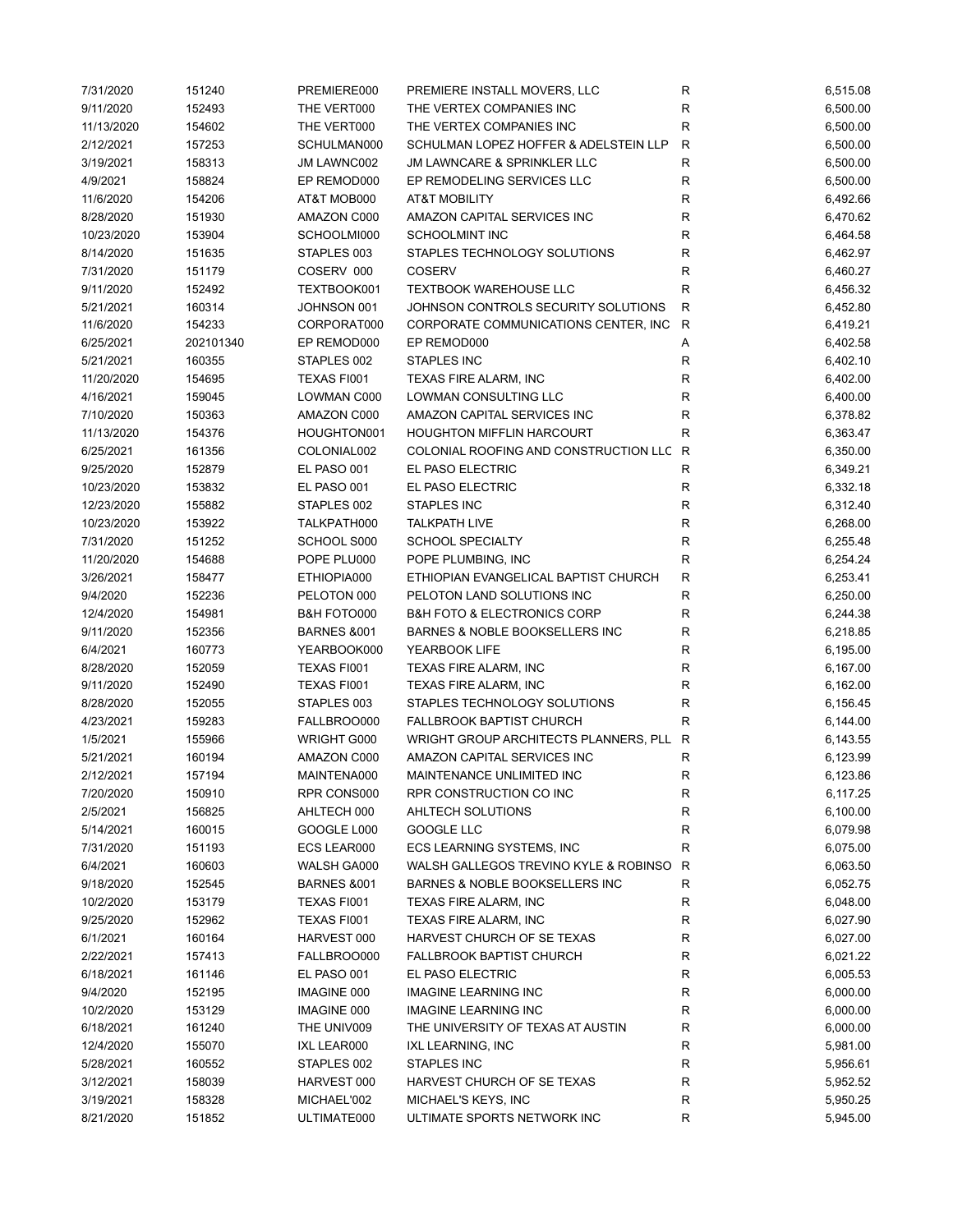| 5/14/2021  | 159916    | AIR COND000        | AIR CONDITIONING INNOVATIVE SOLUTIONS, II R |              | 5,944.05 |
|------------|-----------|--------------------|---------------------------------------------|--------------|----------|
| 9/4/2020   | 152288    | STAPLES 003        | STAPLES TECHNOLOGY SOLUTIONS                | R            | 5,943.25 |
| 11/13/2020 | 154582    | SCHOOL H000        | SCHOOL HEALTH CORPORATION                   | R            | 5,941.50 |
| 1/29/2021  | 156644    | AMAZON C000        | AMAZON CAPITAL SERVICES INC                 | R            | 5,927.70 |
| 9/4/2020   | 152158    | COSERV 000         | <b>COSERV</b>                               | $\mathsf R$  | 5,918.27 |
| 2/12/2021  | 157251    | SCHOOL H000        | SCHOOL HEALTH CORPORATION                   | R            | 5,907.33 |
| 6/25/2021  | 161304    | A.I.M. 000         | A.I.M.                                      | R            | 5,900.00 |
| 6/18/2021  | 202101322 | TALKPATH000        | TALKPATH000                                 | Α            | 5,868.50 |
| 10/23/2020 | 153927    | TEXTBOOK001        | <b>TEXTBOOK WAREHOUSE LLC</b>               | $\mathsf{R}$ | 5,849.17 |
| 12/18/2020 | 155599    | FALLBROO000        | <b>FALLBROOK BAPTIST CHURCH</b>             | $\mathsf{R}$ | 5,845.68 |
| 5/21/2021  | 160289    | FALLBROO000        | <b>FALLBROOK BAPTIST CHURCH</b>             | $\mathsf{R}$ | 5,836.80 |
| 2/5/2021   | 157040    | STAPLES 003        | STAPLES TECHNOLOGY SOLUTIONS                | R            | 5,825.22 |
| 3/5/2021   | 157887    | <b>TCSAAL L000</b> | <b>TCSAAL LLC</b>                           | $\mathsf{R}$ | 5,810.00 |
| 2/22/2021  | 157404    | EDUCATIO008        | EDUCATIONAL THERAPY SERVICES LLC            | R            | 5,801.25 |
| 12/4/2020  | 155151    | TEXAS FI001        | TEXAS FIRE ALARM, INC                       | R            | 5,775.00 |
| 2/12/2021  | 202100528 | FLOWER M001        | FLOWER M001                                 | Α            | 5,765.26 |
| 1/15/2021  | 156233    | EDU GAME000        | EDU GAME CHANGERS LLC                       | $\mathsf R$  | 5,750.00 |
| 7/20/2020  | 150919    | RPR CONS000        | RPR CONSTRUCTION CO INC                     | $\mathsf{R}$ | 5,749.25 |
| 2/26/2021  | 157644    | MENTORIN000        | MENTORING MINDS, L P                        | R            | 5,742.00 |
| 10/23/2020 | 153880    | NAVIANCE000        | <b>NAVIANCE</b>                             | $\mathsf{R}$ | 5,734.20 |
| 6/4/2021   | 160745    | STUDICA 000        | <b>STUDICA INC</b>                          | R            | 5,729.00 |
| 9/18/2020  | 152752    | MARCON C000        | MARCON CONSTRUCTION INC                     | R            | 5,725.10 |
| 10/30/2020 | 154175    | WILLIAM 001        | WILLIAM H SADLIER, INC                      | R            | 5,717.83 |
| 2/12/2021  | 157113    | <b>BEST QUA000</b> | <b>BEST QUALITY ELECTRIC</b>                | R            | 5,708.71 |
|            |           |                    | PERMIAN SPEECH AND LANGUAGE SERVICES        | R            |          |
| 5/28/2021  | 160524    | PERMIAN 000        |                                             | $\mathsf R$  | 5,697.50 |
| 8/21/2020  | 151827    | STAPLES 003        | STAPLES TECHNOLOGY SOLUTIONS                | $\mathsf{R}$ | 5,684.38 |
| 10/2/2020  | 153099    | COSERV 000         | <b>COSERV</b>                               |              | 5,674.32 |
| 10/9/2020  | 153309    | ETHIOPIA000        | ETHIOPIAN EVANGELICAL BAPTIST CHURCH        | $\mathsf{R}$ | 5,662.51 |
| 9/11/2020  | 152427    | HARVEST 000        | HARVEST CHURCH OF SE TEXAS                  | $\mathsf{R}$ | 5,661.83 |
| 3/26/2021  | 158543    | STAPLES 002        | <b>STAPLES INC</b>                          | R            | 5,658.76 |
| 6/18/2021  | 161144    | EDUCATIO008        | EDUCATIONAL THERAPY SERVICES LLC            | $\mathsf R$  | 5,652.50 |
| 11/13/2020 | 154374    | EP REMOD000        | EP REMODELING SERVICES LLC                  | $\mathsf R$  | 5,650.00 |
| 5/14/2021  | 160038    | MCCAFFET000        | MCCAFFETY ELECTRIC CO, INC                  | R            | 5,615.00 |
| 7/17/2020  | 150796    | SCHOLAST002        | SCHOLASTIC STORE ONLINE                     | R            | 5,607.51 |
| 3/26/2021  | 158548    | <b>TCSAAL L000</b> | <b>TCSAAL LLC</b>                           | $\mathsf{R}$ | 5,600.00 |
| 10/2/2020  | 153101    | CPS ENER000        | <b>CPS ENERGY</b>                           | R            | 5,587.97 |
| 11/13/2020 | 154498    | FUNSPIRE000        | FUNSPIRED PEDIATRIC THERAPY SERVICES P      | R            | 5,575.00 |
| 6/4/2021   | 160606    | AIR COND000        | AIR CONDITIONING INNOVATIVE SOLUTIONS, II R |              | 5,568.34 |
| 4/16/2021  | 159089    | STRATACT000        | STRATACT MEDIA GROUP LLC                    | R            | 5,568.00 |
| 6/4/2021   | 160676    | ENTERPRI004        | <b>ENTERPRISE RENT-A-CAR</b>                | R            | 5,553.85 |
| 2/12/2021  | 157182    | HARVEST 000        | HARVEST CHURCH OF SE TEXAS                  | ${\sf R}$    | 5,551.63 |
| 1/29/2021  | 156804    | TEXTBOOK001        | <b>TEXTBOOK WAREHOUSE LLC</b>               | $\mathsf{R}$ | 5,551.30 |
| 12/11/2020 | 155236    | ALL IN L000        | ALL IN LEARNING                             | $\mathsf{R}$ | 5,550.00 |
| 4/23/2021  | 159374    | STRATACT000        | STRATACT MEDIA GROUP LLC                    | R            | 5,550.00 |
| 4/23/2021  | 159281    | ENTERPRI004        | <b>ENTERPRISE RENT-A-CAR</b>                | R            | 5,547.04 |
| 4/30/2021  | 159607    | STAPLES 002        | STAPLES INC                                 | R            | 5,545.36 |
| 2/5/2021   | 202100517 | TALKPATH000        | TALKPATH000                                 | А            | 5,507.84 |
| 7/17/2020  | 150802    | STAPLES 002        | <b>STAPLES INC</b>                          | R            | 5,505.13 |
| 8/7/2020   | 151459    | STAPLES 002        | STAPLES INC                                 | $\mathsf{R}$ | 5,504.68 |
| 10/23/2020 | 153751    | ALLIANCE000        | ALLIANCE DIRECT MARKETING SOLUTIONS, IN     | R            | 5,500.00 |
| 5/21/2021  | 160228    | CDW GOVE000        | CDW GOVERNMENT, INC                         | R            | 5,500.00 |
| 6/4/2021   | 160698    | MCKNIJOR000        | <b>JORDAN MCKNIGHT</b>                      | R            | 5,500.00 |
| 4/23/2021  | 159314    | KEY CONS000        | <b>KEY CONSTRUCTION TEXAS LLC</b>           | R            | 5,486.00 |
| 8/28/2020  | 152056    | STEWART 001        | THE STEWART ORGANIZATION, INC.              | R            | 5,470.33 |
| 4/23/2021  | 159331    | MEMORIA 000        | MEMORIA PRESS, INC.                         | $\mathsf{R}$ | 5,457.90 |
| 6/4/2021   | 202101170 | HEIGHTS 000        | HEIGHTS 000                                 | Α            | 5,451.92 |
| 11/6/2020  | 154187    | ALL IN L000        | ALL IN LEARNING                             | R            | 5,450.00 |
| 4/23/2021  | 159362    | SCHOLAST000        | <b>SCHOLASTIC INC</b>                       | $\mathsf{R}$ | 5,369.92 |
|            |           |                    |                                             |              |          |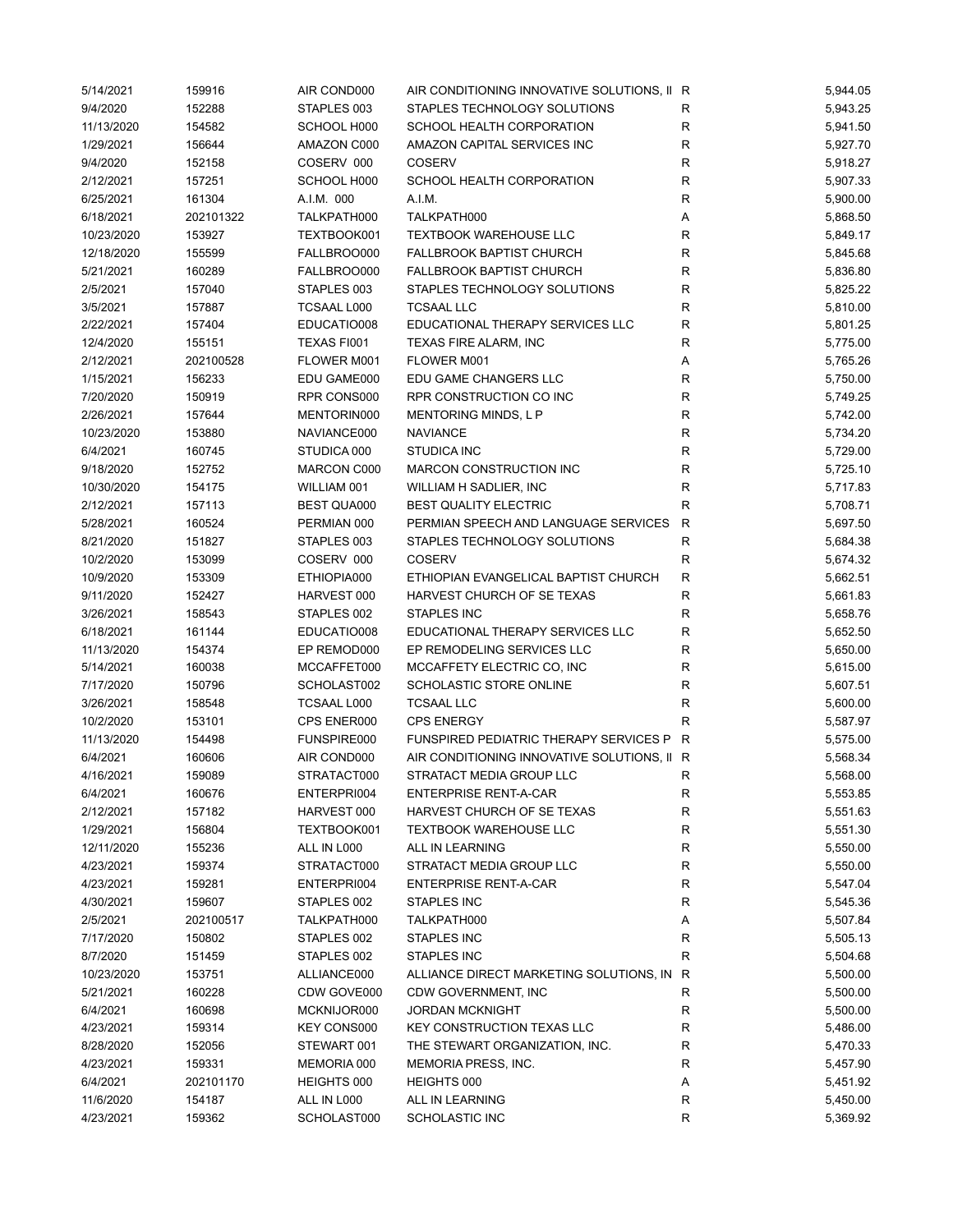| 12/4/2020  | 155122    | ROSE SAR000            | SARAH ROSE                                  | R            | 5,359.10 |
|------------|-----------|------------------------|---------------------------------------------|--------------|----------|
| 5/7/2021   | 159708    | CDW GOVE000            | CDW GOVERNMENT, INC                         | R            | 5,356.74 |
| 6/18/2021  | 161182    | LAMAR TE000            | LAMAR TEXAS LIMITED PARTNERSHIP             | R            | 5,356.00 |
| 9/4/2020   | 152115    | <b>BARNES &amp;001</b> | BARNES & NOBLE BOOKSELLERS INC              | $\mathsf R$  | 5,354.55 |
| 4/16/2021  | 159095    | TEXAS FI001            | TEXAS FIRE ALARM, INC                       | R            | 5,350.80 |
| 5/28/2021  | 160540    | ROSE SAR000            | SARAH ROSE                                  | $\mathsf R$  | 5,336.70 |
| 5/14/2021  | 160092    | STRATACT000            | <b>STRATACT MEDIA GROUP LLC</b>             | $\mathsf R$  | 5,336.47 |
| 3/19/2021  | 158267    | CPS ENER000            | <b>CPS ENERGY</b>                           | $\mathsf R$  | 5,316.10 |
| 10/30/2020 | 154125    | STRATACT000            | STRATACT MEDIA GROUP LLC                    | $\mathsf R$  | 5,300.00 |
| 12/23/2020 | 155831    | COLONIAL002            | COLONIAL ROOFING AND CONSTRUCTION LLC       | R            | 5,300.00 |
| 5/7/2021   | 159736    | CPS ENER000            | <b>CPS ENERGY</b>                           | R            | 5,282.55 |
| 4/9/2021   | 158903    | STAPLES 002            | STAPLES INC                                 | R            | 5,280.77 |
| 6/25/2021  | 161458    | TEXTBOOK001            | <b>TEXTBOOK WAREHOUSE LLC</b>               | R            | 5,261.71 |
| 3/5/2021   | 202100608 | TALKPATH000            | TALKPATH000                                 | Α            | 5,261.50 |
| 4/9/2021   | 158894    | SCHULMAN000            | SCHULMAN LOPEZ HOFFER & ADELSTEIN LLP       | $\mathsf{R}$ | 5,259.87 |
| 9/25/2020  | 152954    | STAPLES 002            | STAPLES INC                                 | R            | 5,246.00 |
| 10/9/2020  | 153286    | CORE KNO000            | <b>CORE KNOWLEDGE</b>                       | $\mathsf{R}$ | 5,244.92 |
| 1/29/2021  | 156716    | E-THERAP001            | E-THERAPY LLC                               | R            | 5,242.43 |
| 10/23/2020 | 153749    | AIR COND000            | AIR CONDITIONING INNOVATIVE SOLUTIONS, II   | R            | 5,234.38 |
| 12/4/2020  | 155037    | CORE KNO000            | <b>CORE KNOWLEDGE</b>                       | R            | 5,221.75 |
|            |           |                        |                                             |              |          |
| 7/31/2020  | 151183    | CPS ENER000            | <b>CPS ENERGY</b>                           | $\mathsf R$  | 5,217.04 |
| 9/4/2020   | 152222    | MR ELECT002            | MR ELECTRIC OF SAN ANTONIO                  | $\mathsf R$  | 5,213.40 |
| 6/4/2021   | 160660    | CPS ENER000            | <b>CPS ENERGY</b>                           | $\mathsf{R}$ | 5,206.50 |
| 12/23/2020 | 155891    | TEXTBOOK001            | <b>TEXTBOOK WAREHOUSE LLC</b>               | $\mathsf R$  | 5,204.48 |
| 9/18/2020  | 152716    | <b>TCSAAL L000</b>     | <b>TCSAAL LLC</b>                           | R            | 5,200.00 |
| 1/22/2021  | 156415    | AIR COND000            | AIR CONDITIONING INNOVATIVE SOLUTIONS, II R |              | 5,190.91 |
| 9/25/2020  | 152812    | AIR COND000            | AIR CONDITIONING INNOVATIVE SOLUTIONS, II R |              | 5,186.10 |
| 12/14/2020 | 155437    | <b>KEY CONS000</b>     | <b>KEY CONSTRUCTION TEXAS LLC</b>           | R            | 5,178.30 |
| 2/12/2021  | 157159    | E-THERAP001            | E-THERAPY LLC                               | R            | 5,174.27 |
| 9/4/2020   | 152328    | WRIGHT G000            | WRIGHT GROUP ARCHITECTS PLANNERS, PLL       | R            | 5,173.50 |
| 10/9/2020  | 153345    | MR ELECT003            | MR ELECTRIC OF AUSTIN                       | R            | 5,169.00 |
| 2/5/2021   | 157054    | TEXAS FI001            | TEXAS FIRE ALARM, INC                       | R            | 5,169.00 |
| 8/28/2020  | 152024    | MICHAEL'002            | MICHAEL'S KEYS, INC                         | R            | 5,157.91 |
| 9/4/2020   | 152171    | ELECTRO 001            | ELECTRO COOLING SERVICE LLC                 | R            | 5,140.00 |
| 5/14/2021  | 159917    | AMAZON C000            | AMAZON CAPITAL SERVICES INC                 | R            | 5,133.72 |
| 4/9/2021   | 158755    | ADAMS EX001            | ADAMS EXTERMINATING COMPANY                 | $\mathsf R$  | 5,132.75 |
| 1/15/2021  | 156325    | THYSSENK000            | THYSSENKRUPP ELEVATOR CORPORATION           | $\mathsf{R}$ | 5,121.78 |
| 10/30/2020 | 154030    | CPS ENER000            | <b>CPS ENERGY</b>                           | $\mathsf R$  | 5,119.15 |
| 12/23/2020 | 155884    | STAPLES 003            | STAPLES TECHNOLOGY SOLUTIONS                | R            | 5,116.94 |
| 1/22/2021  | 156549    | JM LAWNC001            | <b>JM LAWNCARE &amp; SPRINKLER</b>          | R            | 5,098.60 |
| 11/13/2020 | 154521    | LAKESHOR000            | LAKESHORE LEARNING MATERIALS                | R            | 5,074.64 |
| 12/4/2020  | 155078    | LIFETOUC000            | LIFETOUCH NSS ACCTS RECEIVABLE              | $\mathsf R$  | 5,053.75 |
| 10/9/2020  | 153331    | KLEEN AI000            | KLEEN AIR FILTER SERVICE & SALES            | $\mathsf R$  | 5,027.40 |
| 4/16/2021  | 202100772 | SPECIALI000            | SPECIALI000                                 | А            | 5,024.45 |
| 4/9/2021   | 158905    | STRATACT000            | STRATACT MEDIA GROUP LLC                    | R            | 5,012.00 |
| 1/15/2021  | 156306    | STAPLES 002            | STAPLES INC                                 | R            | 5,000.22 |
| 8/7/2020   | 151278    | ALLIANCE000            | ALLIANCE DIRECT MARKETING SOLUTIONS, IN     | R            | 5,000.00 |
| 9/1/2020   | 151884    | AL HEDAY000            | AL HEDAYAH ACADEMY INC                      | R            | 5,000.00 |
| 10/1/2020  | 152764    | AL HEDAY000            | AL HEDAYAH ACADEMY INC                      | R            | 5,000.00 |
| 9/25/2020  | 152806    | 7 MINDSE000            | 7 MINDSETS ACADEMY, LLC                     | R            | 5,000.00 |
| 11/1/2020  | 153705    | AL HEDAY000            | AL HEDAYAH ACADEMY INC                      | R            | 5,000.00 |
| 10/23/2020 | 153938    | VPSRE LL000            | <b>VPSRE LLC</b>                            | R            | 5,000.00 |
| 10/30/2020 | 153946    | 7 MINDSE000            | 7 MINDSETS ACADEMY, LLC                     | R            | 5,000.00 |
| 12/1/2020  |           | AL HEDAY000            | AL HEDAYAH ACADEMY INC                      | R            | 5,000.00 |
|            | 154640    |                        |                                             |              |          |
| 1/1/2021   | 155748    | AL HEDAY000            | AL HEDAYAH ACADEMY INC                      | R            | 5,000.00 |
| 2/1/2021   | 156368    | AL HEDAY000            | AL HEDAYAH ACADEMY INC                      | R            | 5,000.00 |
| 3/8/2021   | 157950    | KING'S T000            | KING'S TRAIL COWBOY CHURCH                  | R            | 5,000.00 |
| 4/1/2021   | 158139    | AL HEDAY000            | AL HEDAYAH ACADEMY INC                      | $\mathsf R$  | 5,000.00 |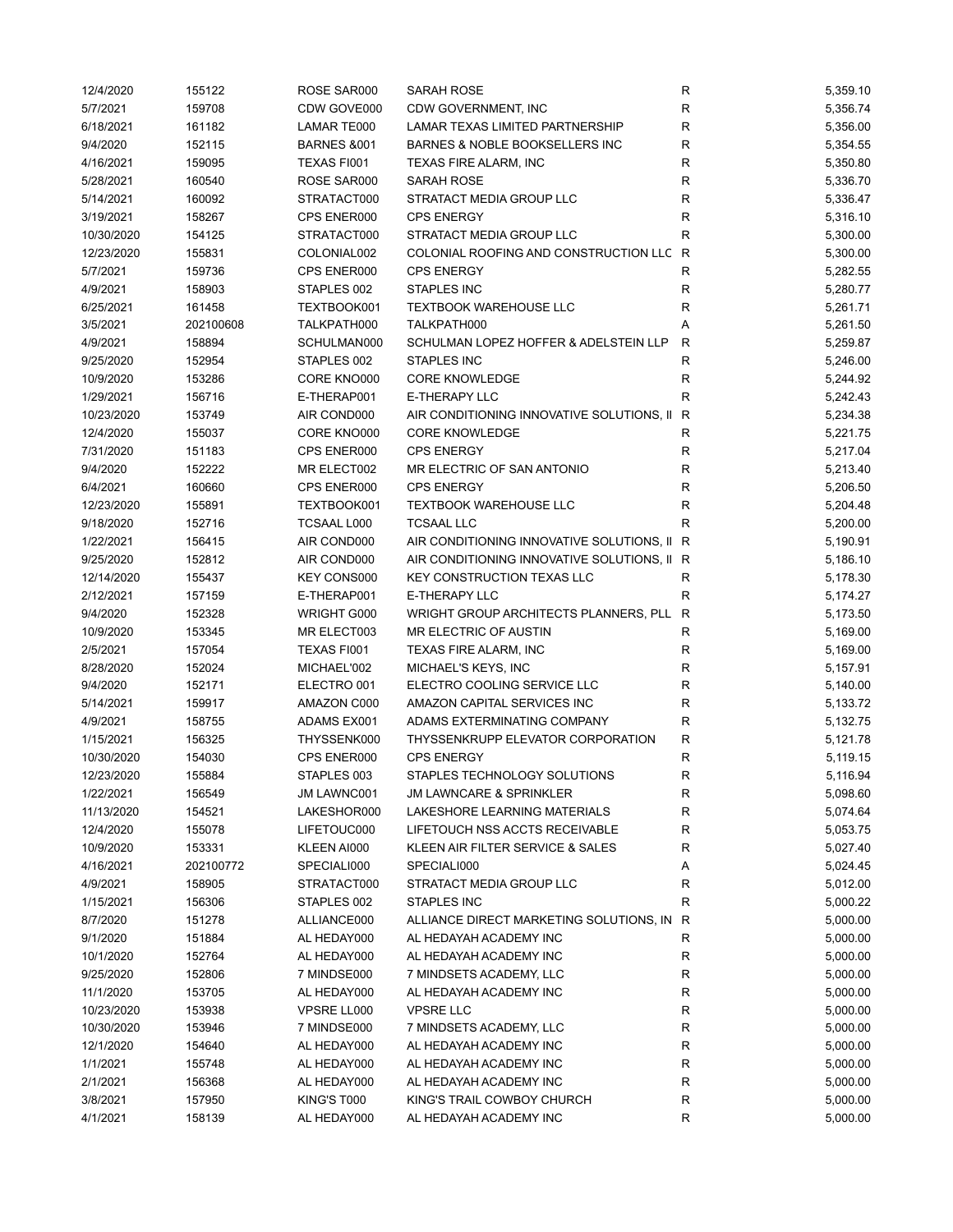| 3/19/2021  | 158185    | AL HEDAY000 | AL HEDAYAH ACADEMY INC                        | R            | 5,000.00 |
|------------|-----------|-------------|-----------------------------------------------|--------------|----------|
| 3/19/2021  | 158330    | NAVIANCE000 | <b>NAVIANCE</b>                               | R            | 5,000.00 |
| 5/1/2021   | 159134    | AL HEDAY000 | AL HEDAYAH ACADEMY INC                        | R            | 5,000.00 |
| 6/1/2021   | 160147    | AL HEDAY000 | AL HEDAYAH ACADEMY INC                        | $\mathsf{R}$ | 5,000.00 |
| 9/4/2020   | 152161    | CPS ENER000 | <b>CPS ENERGY</b>                             | R            | 4,995.19 |
| 10/2/2020  | 153115    | ELECTRO 001 | ELECTRO COOLING SERVICE LLC                   | R            | 4,995.00 |
| 10/23/2020 | 202100211 | HIDELL A000 | HIDELL A000                                   | Α            | 4,987.70 |
| 5/14/2021  | 160013    | FUNSPIRE000 | <b>FUNSPIRED PEDIATRIC THERAPY SERVICES P</b> | R            | 4,979.30 |
| 10/2/2020  | 153137    | M & H SO000 | M & H SOLUTIONS                               | R            | 4,972.50 |
| 10/2/2020  | 153021    | STRATACT000 | STRATACT MEDIA GROUP LLC                      | $\mathsf{R}$ | 4,972.00 |
| 10/9/2020  | 153351    | PARKER C001 | PARKER CONSTRUCTION LLC                       | $\mathsf{R}$ | 4,970.00 |
| 3/1/2021   | 157544    | HARVEST 000 | HARVEST CHURCH OF SE TEXAS                    | $\mathsf R$  | 4,963.00 |
| 12/11/2020 | 155260    | ATCO SVC000 | <b>ATCO SVC</b>                               | R            | 4,957.67 |
| 11/6/2020  | 154311    | ROSE SAR000 | SARAH ROSE                                    | R            | 4,955.00 |
| 9/25/2020  | 152885    | EP REMOD000 | EP REMODELING SERVICES LLC                    | R            | 4,950.00 |
| 3/5/2021   | 157868    | SOSA'S P000 | SOSA'S PAINTING AND REMODELING LLC            | R            | 4,950.00 |
| 12/23/2020 | 155890    | TEXTBOOK001 | <b>TEXTBOOK WAREHOUSE LLC</b>                 | R            | 4,945.30 |
| 2/12/2021  | 157139    | CLOVER C000 | <b>CLOVER CONSTRUCTION TX</b>                 | $\mathsf{R}$ | 4,945.00 |
| 1/8/2021   | 156121    | TEXAS FI001 | TEXAS FIRE ALARM, INC                         | R            | 4,940.00 |
| 10/16/2020 | 153655    | SCHOOL H000 | SCHOOL HEALTH CORPORATION                     | R            | 4,938.94 |
| 8/1/2020   | 150870    | *DO NOT 035 | EMB TEXAS VENTURES, LLC                       | R            | 4,922.39 |
| 9/1/2020   | 151895    | *DO NOT 035 | EMB TEXAS VENTURES, LLC                       | $\mathsf{R}$ | 4,922.39 |
| 10/1/2020  | 152775    | EMB TEXA000 | EMB TEXAS VENTURE, LLC                        | $\mathsf{R}$ | 4,922.39 |
| 11/1/2020  | 153716    | EMB TEXA000 | EMB TEXAS VENTURE, LLC                        | ${\sf R}$    | 4,922.39 |
| 12/1/2020  | 154651    | EMB TEXA000 | EMB TEXAS VENTURE, LLC                        | $\mathsf{R}$ | 4,922.39 |
| 1/1/2021   | 155759    | EMB TEXA000 | EMB TEXAS VENTURE, LLC                        | $\mathsf{R}$ | 4,922.39 |
| 2/1/2021   | 156379    | EMB TEXA000 | EMB TEXAS VENTURE, LLC                        | R            | 4,922.39 |
| 3/1/2021   | 157538    | EMB TEXA000 | EMB TEXAS VENTURE, LLC                        | R            | 4,922.39 |
| 4/1/2021   | 158150    | EMB TEXA000 | EMB TEXAS VENTURE, LLC                        | $\mathsf{R}$ | 4,922.39 |
| 5/1/2021   | 159145    | EMB TEXA000 | EMB TEXAS VENTURE, LLC                        | $\mathsf R$  | 4,922.39 |
| 6/1/2021   | 160158    | EMB TEXA000 | EMB TEXAS VENTURE, LLC                        | R            | 4,922.39 |
| 8/7/2020   | 151449    | SCHOOL H000 | SCHOOL HEALTH CORPORATION                     | R            | 4,903.11 |
| 4/30/2021  | 159628    | TURN CEN000 | <b>TURN CENTER</b>                            | R            | 4,894.05 |
| 7/31/2020  | 202100029 | EP REMOD000 | EP REMOD000                                   | Α            | 4,880.00 |
| 6/18/2021  | 161221    | SHURLEY 000 | SHURLEY INSTRUCTIONAL MATERIALS, INC.         | R            | 4,877.40 |
| 5/7/2021   | 159752    | EL PASO 006 | EL PASO WATER UTILITIES                       | R            | 4,858.35 |
| 4/30/2021  | 159621    | TEXTBOOK001 | <b>TEXTBOOK WAREHOUSE LLC</b>                 | R            | 4,856.40 |
| 9/25/2020  | 152884    | ENTERPRI004 | <b>ENTERPRISE RENT-A-CAR</b>                  | $\mathsf{R}$ | 4,856.23 |
| 8/28/2020  | 152057    | STRATACT000 | STRATACT MEDIA GROUP LLC                      | R            | 4,851.00 |
| 7/20/2020  | 150912    | RPR CONS000 | RPR CONSTRUCTION CO INC                       | ${\sf R}$    | 4,850.00 |
| 11/20/2020 | 154789    | CLOVER C000 | <b>CLOVER CONSTRUCTION TX</b>                 | $\mathsf R$  | 4,850.00 |
| 3/12/2021  | 158053    | KLEEN AI000 | KLEEN AIR FILTER SERVICE & SALES              | R            | 4,841.25 |
| 10/16/2020 | 153583    | FALLBROO000 | <b>FALLBROOK BAPTIST CHURCH</b>               | R            | 4,816.74 |
| 2/12/2021  | 157092    | AMAZON C000 | AMAZON CAPITAL SERVICES INC                   | R            | 4,813.20 |
| 11/6/2020  | 154229    | COLONIAL002 | COLONIAL ROOFING AND CONSTRUCTION LLC         | R            | 4,800.00 |
| 4/2/2021   | 202100687 | HIDELL A000 | HIDELL A000                                   | А            | 4,800.00 |
| 12/18/2020 | 155474    | ATCO SVC000 | <b>ATCO SVC</b>                               | R            | 4,796.85 |
| 7/31/2020  | 151173    | COLT CON000 | COLT CONCRETE & ASPHALT LLC                   | R            | 4,784.74 |
| 7/10/2020  | 150539    | REGION 4000 | <b>REGION 4 EDUC SERV CENTER</b>              | R            | 4,783.80 |
| 6/18/2021  | 161150    | FALLBROO000 | <b>FALLBROOK BAPTIST CHURCH</b>               | R            | 4,780.80 |
| 2/26/2021  | 157571    | AMAZON C000 | AMAZON CAPITAL SERVICES INC                   | R            | 4,778.64 |
| 12/4/2020  | 202100337 | RAMOSCAR000 | RAMOSCAR000                                   | Α            | 4,775.00 |
| 6/4/2021   | 160674    | EL PASO 006 | EL PASO WATER UTILITIES                       | R            | 4,771.95 |
| 8/28/2020  | 152035    | PREMIERE000 | PREMIERE INSTALL MOVERS, LLC                  | R            | 4,761.16 |
| 9/25/2020  | 152942    | RIVERSID002 | <b>RIVERSIDE INSIGHTS</b>                     | $\mathsf{R}$ | 4,755.36 |
| 12/18/2020 | 155584    | E-THERAP001 | E-THERAPY LLC                                 | ${\sf R}$    | 4,750.00 |
| 9/18/2020  | 152701    | SAVVAS L000 | SAVVAS LEARNING COMPANY LLC                   | R            | 4,748.98 |
| 4/23/2021  | 159358    | ROSE SAR000 | SARAH ROSE                                    | R            | 4,744.20 |
|            |           |             |                                               |              |          |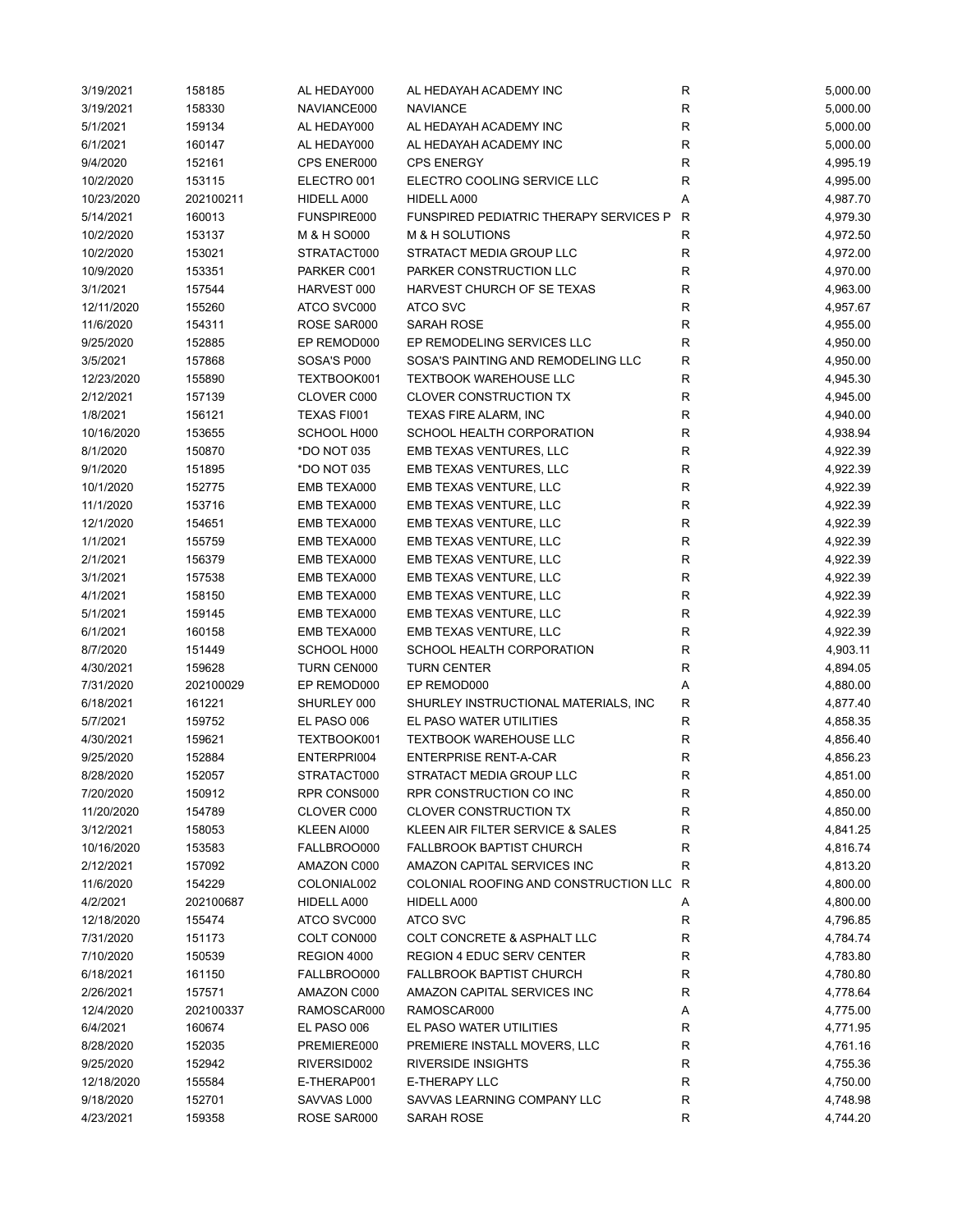| 8/28/2020  | 151941    | AT&T MOB000        | <b>AT&amp;T MOBILITY</b>                | R           | 4,743.94 |
|------------|-----------|--------------------|-----------------------------------------|-------------|----------|
| 5/21/2021  | 160348    | ROI TELE000        | ROI TELEPHONY LLC                       | R           | 4,739.00 |
| 4/9/2021   | 202100715 | FLOWER M001        | FLOWER M001                             | Α           | 4,728.79 |
| 2/5/2021   | 156905    | CPS ENER000        | <b>CPS ENERGY</b>                       | $\mathsf R$ | 4,723.10 |
| 12/30/2020 | 155930    | CPS ENER000        | <b>CPS ENERGY</b>                       | R           | 4,720.85 |
| 7/10/2020  | 150473    | HARVEST 000        | HARVEST CHURCH OF SE TEXAS              | R           | 4,718.92 |
| 12/23/2020 | 155898    | TURN CEN000        | <b>TURN CENTER</b>                      | $\mathsf R$ | 4,712.35 |
| 1/8/2021   | 156025    | FALLBROO000        | <b>FALLBROOK BAPTIST CHURCH</b>         | $\mathsf R$ | 4,704.00 |
| 5/21/2021  | 160284    | EL PASO 001        | EL PASO ELECTRIC                        | $\mathsf R$ | 4,700.63 |
| 1/22/2021  | 156572    | RCS FLOO000        | RCS FLOOR SERVICES LLC                  | $\mathsf R$ | 4,700.00 |
| 4/9/2021   | 158762    | ARBITRAG000        | ARBITRAGE COMPLIANCE SPECIALISTS INC    | $\mathsf R$ | 4,700.00 |
| 2/5/2021   | 156975    | MICHAEL'002        | MICHAEL'S KEYS, INC                     | $\mathsf R$ | 4,699.01 |
| 5/28/2021  | 160475    | E-THERAP001        | E-THERAPY LLC                           | R           | 4,692.85 |
| 12/4/2020  | 155041    | CPS ENER000        | <b>CPS ENERGY</b>                       | R           | 4,689.52 |
| 10/16/2020 | 202100191 | FLOWER M001        | FLOWER M001                             | Α           | 4,678.59 |
| 4/16/2021  | 159008    | DTK FACI001        | DTK FACILITY SERVICES LLC - SUPPLIES    | R           | 4,672.84 |
| 6/4/2021   | 160768    | TURN CEN000        | <b>TURN CENTER</b>                      | R           | 4,668.90 |
| 7/31/2020  |           |                    |                                         |             |          |
|            | 151189    | DRYTEC M000        | DRYTEC MOISTURE PROTECTION TECHNOLO(R   |             | 4,666.32 |
| 6/18/2021  | 161154    | FUNSPIRE000        | FUNSPIRED PEDIATRIC THERAPY SERVICES P  | R           | 4,656.00 |
| 10/16/2020 | 153624    | MIKES IR000        | <b>MIKES IRRIGATION</b>                 | R           | 4,650.00 |
| 12/11/2020 | 155359    | ROI TELE000        | ROI TELEPHONY LLC                       | R           | 4,644.60 |
| 8/7/2020   | 151362    | CONSTELL001        | CONSTELLATION NEWENERGY INC             | R           | 4,639.64 |
| 1/15/2021  | 156230    | DTK FACI001        | DTK FACILITY SERVICES LLC - SUPPLIES    | R           | 4,637.49 |
| 5/21/2021  | 160352    | SCHULMAN000        | SCHULMAN LOPEZ HOFFER & ADELSTEIN LLP   | R           | 4,626.25 |
| 12/11/2020 | 155387    | TEXAS FI001        | <b>TEXAS FIRE ALARM, INC</b>            | R           | 4,625.00 |
| 4/30/2021  | 159557    | MANGUM L000        | MANGUM LANDSCAPE, INC                   | $\mathsf R$ | 4,606.00 |
| 10/30/2020 | 154022    | COLONIAL002        | COLONIAL ROOFING AND CONSTRUCTION LLC R |             | 4,600.00 |
| 1/8/2021   | 156024    | EP REMOD000        | EP REMODELING SERVICES LLC              | R           | 4,585.00 |
| 10/16/2020 | 153654    | SAVVAS L000        | SAVVAS LEARNING COMPANY LLC             | $\mathsf R$ | 4,584.00 |
| 6/25/2021  | 161421    | MICHAEL'002        | MICHAEL'S KEYS, INC                     | R           | 4,581.80 |
| 8/7/2020   | 151429    | PREFERRE000        | PREFERRED MEAL SYSTEMS, INC             | $\mathsf R$ | 4,571.68 |
| 6/11/2021  | 202101265 | TALKPATH000        | TALKPATH000                             | Α           | 4,565.50 |
| 5/21/2021  | 160298    | GERARD E000        | <b>GERARD ELECTRIC LLC</b>              | $\mathsf R$ | 4,556.20 |
| 7/10/2020  | 150565    | STAPLES 002        | <b>STAPLES INC</b>                      | $\mathsf R$ | 4,548.51 |
| 12/14/2020 | 155429    | <b>KEY CONS000</b> | KEY CONSTRUCTION TEXAS LLC              | R           | 4,548.04 |
| 10/30/2020 | 154137    | TEXAS TH000        | <b>TEXAS THERAPY SPECIALISTS</b>        | $\mathsf R$ | 4,537.50 |
| 9/4/2020   | 152276    | SCHOOL S000        | <b>SCHOOL SPECIALTY</b>                 | R           | 4,534.73 |
| 5/7/2021   | 202100950 | WALSH GA000        | WALSH GA000                             | Α           | 4,528.50 |
| 9/25/2020  | 152815    | AMAZON C000        | AMAZON CAPITAL SERVICES INC             | R           | 4,525.90 |
| 1/8/2021   | 156015    | CRAWSLEI000        | LEIGH HERBERT CRAWSHAW                  | R           | 4,516.25 |
| 1/5/2021   | 155957    | HILL COU001        | HILL COUNTRY BIBLE CHURCH AUSTIN        | $\mathsf R$ | 4,500.00 |
| 10/2/2020  | 153110    | EL PASO 006        | EL PASO WATER UTILITIES                 | R           | 4,497.51 |
| 9/18/2020  | 152711    | STAPLES 003        | STAPLES TECHNOLOGY SOLUTIONS            | R           | 4,497.33 |
| 7/31/2020  | 151266    | TYLER AT000        | <b>TYLER ATHLETICS INC</b>              | R           | 4,475.00 |
| 4/2/2021   | 158592    | ATCO SVC000        | ATCO SVC                                | R           | 4,466.21 |
| 10/16/2020 | 153572    | DRYTEC M000        | DRYTEC MOISTURE PROTECTION TECHNOLO(R   |             | 4,447.45 |
| 6/18/2021  | 161205    | POPE PLU000        | POPE PLUMBING, INC                      | $\mathsf R$ | 4,442.50 |
|            |           |                    | ABUNDANT LIVING FAITH CENTER            |             |          |
| 1/15/2021  | 156159    | ABUNDANT001        |                                         | R           | 4,438.41 |
| 6/25/2021  | 161346    | CITY OF 012        | <b>CITY OF CORINTH</b>                  | R           | 4,432.34 |
| 4/16/2021  | 158966    | <b>BSN SPOR000</b> | <b>BSN SPORTS, LLC</b>                  | R           | 4,426.79 |
| 7/10/2020  | 150500    | NATIONAL003        | NATIONAL BUSINESS FURNITURE, LLC        | R           | 4,417.80 |
| 9/11/2020  | 152335    | ABUNDANT001        | ABUNDANT LIVING FAITH CENTER            | R           | 4,401.18 |
| 6/4/2021   | 160758    | TEXAS FI001        | TEXAS FIRE ALARM, INC                   | R           | 4,380.00 |
| 9/25/2020  | 152948    | SHURLEY 000        | SHURLEY INSTRUCTIONAL MATERIALS, INC    | R           | 4,374.66 |
| 2/26/2021  | 157673    | SCHOOL H000        | SCHOOL HEALTH CORPORATION               | $\mathsf R$ | 4,371.30 |
| 10/9/2020  | 153219    | AT&T MOB000        | <b>AT&amp;T MOBILITY</b>                | $\mathsf R$ | 4,367.25 |
| 10/2/2020  | 153090    | CITY OF 097        | CITY OF HUNTSVILLE - UTILITIES          | R           | 4,356.16 |
| 10/16/2020 | 153567    | CULPEPPE000        | <b>CULPEPPER ELECTRIC LLC</b>           | $\mathsf R$ | 4,344.87 |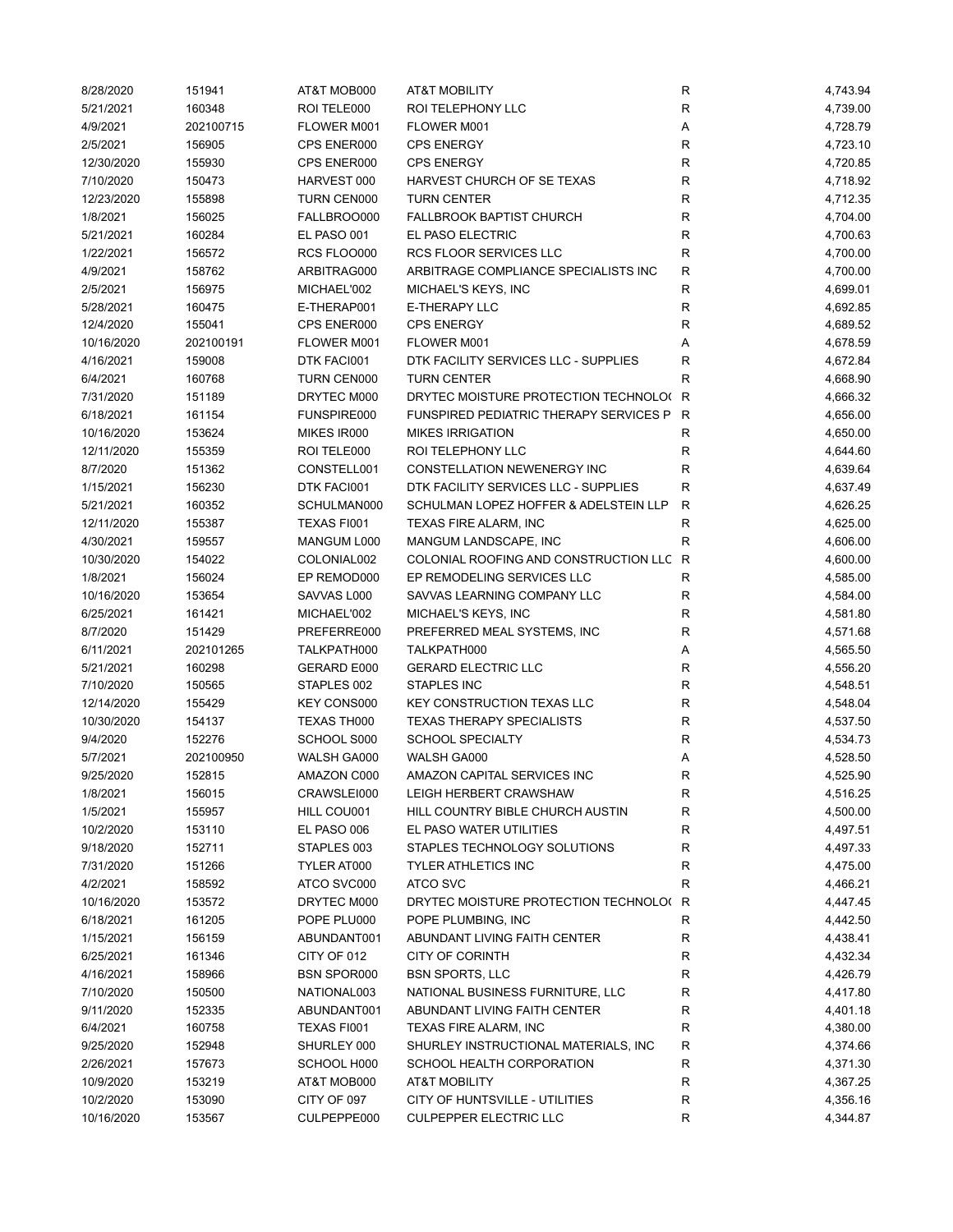| 1/8/2021               | 156033           | HARVEST 000                | HARVEST CHURCH OF SE TEXAS                    | R                 | 4,343.57             |
|------------------------|------------------|----------------------------|-----------------------------------------------|-------------------|----------------------|
| 3/5/2021               | 157718           | ACCELERA002                | ACCELERATE LEARNING, INC.                     | $\mathsf R$       | 4,332.52             |
| 8/21/2020              | 151662           | AMAZON C000                | AMAZON CAPITAL SERVICES INC                   | $\mathsf R$       | 4,319.99             |
| 7/24/2020              | 151015           | HERTZ FU000                | <b>HERTZ FURNITURE SYSTEMS</b>                | R                 | 4,317.00             |
| 10/2/2020              | 153106           | DTK FACI001                | DTK FACILITY SERVICES LLC - SUPPLIES          | $\mathsf R$       | 4,312.88             |
| 7/17/2020              | 150781           | REF EXPE000                | REF EXPERTS AND HVAC LLC                      | R                 | 4,305.81             |
| 10/30/2020             | 154070           | KLEEN AI000                | KLEEN AIR FILTER SERVICE & SALES              | R                 | 4,300.25             |
| 12/23/2020             | 155874           | SOSA'S P000                | SOSA'S PAINTING AND REMODELING LLC            | R                 | 4,300.00             |
| 5/21/2021              | 160328           | MENTORIN000                | MENTORING MINDS, L P                          | R                 | 4,287.75             |
| 1/29/2021              | 156693           | CITY OF 097                | CITY OF HUNTSVILLE - UTILITIES                | R                 | 4,287.62             |
| 9/11/2020              | 152440           | MR ELECT002                | MR ELECTRIC OF SAN ANTONIO                    | $\mathsf{R}$      | 4,278.60             |
| 12/18/2020             | 155604           | FUNSPIRE000                | FUNSPIRED PEDIATRIC THERAPY SERVICES P        | R                 | 4,277.20             |
| 4/16/2021              | 159086           | SPRINGHI001                | SPRINGHILL SUITES HOUSTON NORTH               | $\mathsf R$       | 4,268.44             |
| 10/2/2020              | 153052           | <b>BEST QUA000</b>         | <b>BEST QUALITY ELECTRIC</b>                  | $\mathsf{R}$      | 4,261.19             |
| 11/20/2020             | 202100297        | EP REMOD000                | EP REMOD000                                   | Α                 | 4,250.00             |
| 2/5/2021               | 156903           | CORPORAT000                | CORPORATE COMMUNICATIONS CENTER, INC          | R                 | 4,244.11             |
| 6/4/2021               | 160672           | EDUCATIO008                | EDUCATIONAL THERAPY SERVICES LLC              | $\mathsf{R}$      | 4,228.75             |
| 8/14/2020              | 151554           | DANIELS 003                | DANIELS AIR                                   | R                 | 4,223.40             |
| 12/23/2020             | 155893           | TEXTBOOK001                | <b>TEXTBOOK WAREHOUSE LLC</b>                 | R                 | 4,217.35             |
| 10/9/2020              | 153320           | HARVEST 000                | HARVEST CHURCH OF SE TEXAS                    | R                 | 4,216.87             |
| 3/5/2021               | 157712           | STAPLES 003                | STAPLES TECHNOLOGY SOLUTIONS                  | R                 | 4,215.05             |
| 2/26/2021              | 157632           | HIDELL A000                | HIDELL AND ASSOCIATES ARCHITECTS INC          | R                 | 4,211.66             |
| 8/21/2020              | 151849           | TXU ENER000                | <b>TXU ENERGY</b>                             | R                 | 4,207.08             |
| 7/10/2020              | 150443           | CONSTELL001                | <b>CONSTELLATION NEWENERGY INC</b>            | $\mathsf{R}$      | 4,196.39             |
| 10/16/2020             | 153690           | WALSH GA000                | WALSH GALLEGOS TREVINO RUSSO & KYLE P         | R                 | 4,192.50             |
| 4/2/2021               | 158646           | CPS ENER000                | <b>CPS ENERGY</b>                             | R                 | 4,183.55             |
| 12/11/2020             | 155325           | MCCAFFET000                | MCCAFFETY ELECTRIC CO, INC                    | $\mathsf{R}$      | 4,183.00             |
| 2/5/2021               | 156928           | FALLBROO000                | <b>FALLBROOK BAPTIST CHURCH</b>               | $\mathsf R$       | 4,182.64             |
| 6/4/2021               | 160657           | COSERV 000                 | <b>COSERV</b>                                 | $\mathsf R$       | 4,179.51             |
| 7/20/2020              | 150909           | RPR CONS000                | RPR CONSTRUCTION CO INC                       | $\mathsf R$       | 4,150.00             |
| 4/9/2021               | 158916           | <b>TCSAAL L000</b>         | <b>TCSAAL LLC</b>                             | $\mathsf R$       | 4,150.00             |
| 12/18/2020             | 155598           | FALLBROO000                | FALLBROOK BAPTIST CHURCH                      | $\mathsf R$       | 4,147.20             |
| 5/21/2021              | 160201           | ATCO SVC000                | <b>ATCO SVC</b>                               | $\mathsf{R}$      | 4,144.00             |
| 5/28/2021              | 160565           | TEXTBOOK001                | <b>TEXTBOOK WAREHOUSE LLC</b>                 | R                 | 4,142.65             |
| 2/12/2021              | 157195           | MASTERY 000                | <b>MASTERY EDUCATION</b>                      | $\mathsf{R}$      | 4,139.41             |
| 1/5/2021               | 155952           | EL PASO 006                | EL PASO WATER UTILITIES                       | R                 | 4,129.23             |
| 9/4/2020               | 152187           | HARVEST 000                | HARVEST CHURCH OF SE TEXAS                    | R                 | 4,120.13             |
| 9/25/2020              | 152886           | FALLBROO000                | <b>FALLBROOK BAPTIST CHURCH</b>               | R                 | 4,108.80             |
| 1/8/2021               | 156010           | COLONIAL002                | COLONIAL ROOFING AND CONSTRUCTION LLC         | R                 | 4,100.00             |
| 2/5/2021               | 157022           | SADDLEBA000                | SADDLEBACK EDUCATIONAL, INC.                  | R                 | 4,096.40             |
| 6/4/2021               | 160675           | ELECTRO 001                | ELECTRO COOLING SERVICE LLC                   | R                 | 4,095.00             |
| 6/25/2021              | 161377           | EL PASO 006                | EL PASO WATER UTILITIES                       | $\mathsf{R}$      | 4,087.95             |
| 7/17/2020              | 150710           | CONSTELL001                | CONSTELLATION NEWENERGY INC                   | $\mathsf{R}$      | 4,086.99             |
|                        |                  |                            | <b>FUNSPIRED PEDIATRIC THERAPY SERVICES P</b> |                   |                      |
| 4/30/2021              | 159538           | FUNSPIRE000<br>MR ELECT002 | MR ELECTRIC OF SAN ANTONIO                    | R                 | 4,080.70             |
| 7/10/2020<br>10/9/2020 | 150498           | TEXAS FI001                | TEXAS FIRE ALARM, INC                         | R                 | 4,072.24<br>4,070.00 |
|                        | 153433           |                            | <b>BEST QUALITY ELECTRIC</b>                  | R                 | 4,054.64             |
| 11/13/2020             | 154417           | <b>BEST QUA000</b>         |                                               | R                 |                      |
| 11/6/2020              | 154234<br>156793 | COSERV 000                 | <b>COSERV</b>                                 | R<br>$\mathsf{R}$ | 4,049.13<br>4,040.82 |
| 1/29/2021              |                  | STAPLES 002                | STAPLES INC                                   |                   |                      |
| 12/18/2020             | 155565           | CORPORAT000                | CORPORATE COMMUNICATIONS CENTER, INC.         | R                 | 4,038.57             |
| 10/16/2020             | 153681           | TURN CEN000                | <b>TURN CENTER</b>                            | R                 | 4,032.95             |
| 4/16/2021              | 159080           | SCHOLAST002                | SCHOLASTIC STORE ONLINE                       | R                 | 4,030.43             |
| 3/12/2021              | 158009           | COLONIAL002                | COLONIAL ROOFING AND CONSTRUCTION LLC         | R                 | 4,030.00             |
| 12/18/2020             | 155495           | <b>BEST QUA000</b>         | <b>BEST QUALITY ELECTRIC</b>                  | R                 | 4,029.11             |
| 12/4/2020              | 155052           | ETHIOPIA000                | ETHIOPIAN EVANGELICAL BAPTIST CHURCH          | R                 | 4,028.99             |
| 9/18/2020              | 152733           | TXU ENER000                | <b>TXU ENERGY</b>                             | R                 | 4,027.34             |
| 8/7/2020               | 151335           | CITY OF 097                | CITY OF HUNTSVILLE - UTILITIES                | R                 | 4,026.59             |
| 9/18/2020              | 152570           | CITY OF 012                | <b>CITY OF CORINTH</b>                        | R                 | 4,022.41             |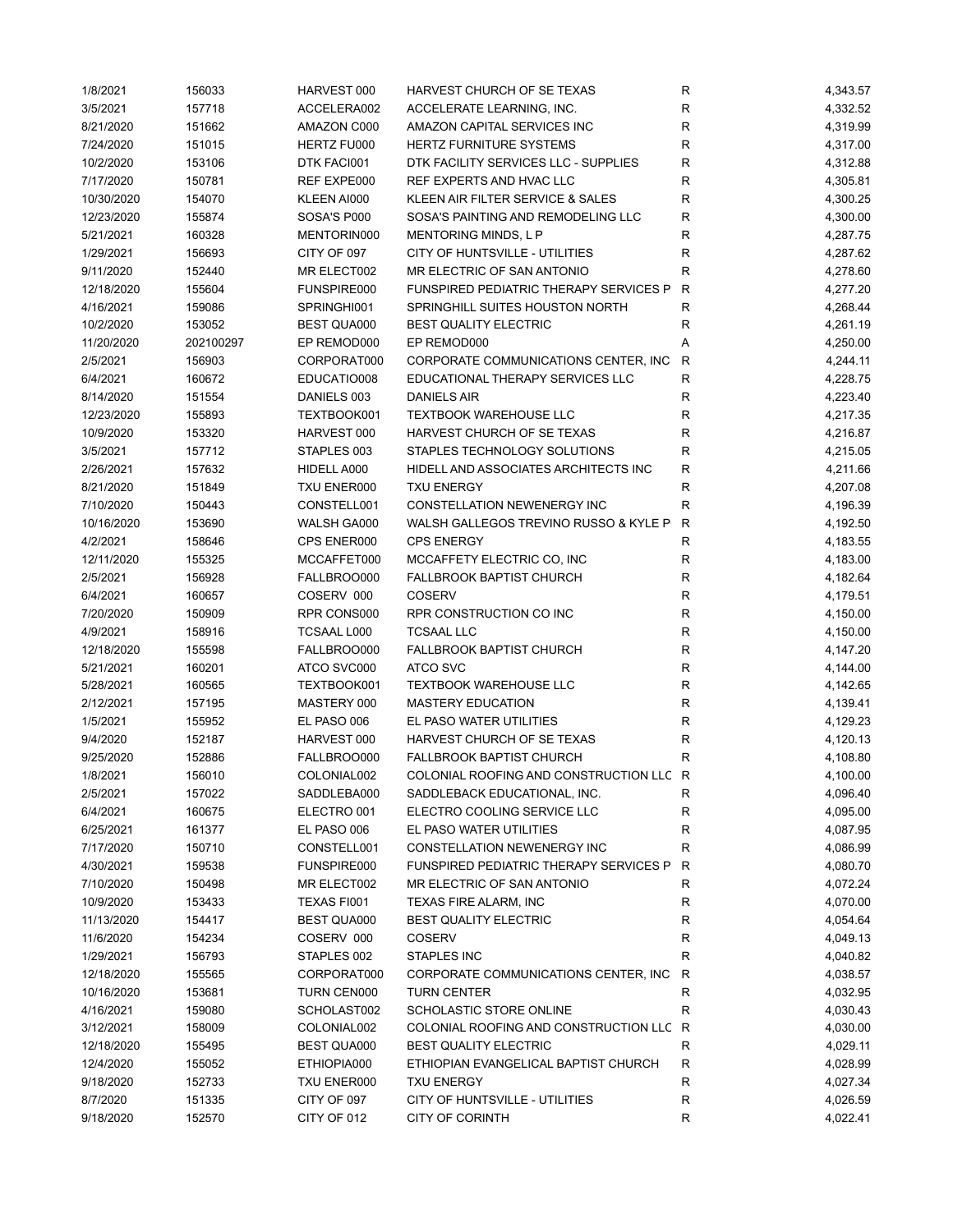| 3/26/2021  | 158466    | EL PASO 006                | EL PASO WATER UTILITIES                           | ${\sf R}$         | 4,007.69 |
|------------|-----------|----------------------------|---------------------------------------------------|-------------------|----------|
| 3/12/2021  | 158036    | GOOGLE L000                | <b>GOOGLE LLC</b>                                 | $\mathsf{R}$      | 4,002.99 |
| 8/21/2020  | 151792    | LEAD4WAR000                | LEAD4WARD                                         | $\mathsf{R}$      | 4,000.00 |
| 9/4/2020   | 152206    | LEAD4WAR000                | LEAD4WARD                                         | $\mathsf{R}$      | 4,000.00 |
| 9/11/2020  | 152391    | COLONIAL002                | COLONIAL ROOFING AND CONSTRUCTION LLC R           |                   | 4,000.00 |
| 11/13/2020 | 154536    | MINDSET 000                | MINDSET WORKS INC                                 | R                 | 4,000.00 |
| 11/20/2020 | 154857    | LEAD4WAR000                | LEAD4WARD                                         | R                 | 4,000.00 |
| 4/16/2021  | 159066    | PLATINUM001                | PLATINUM LANDSCAPES LLC                           | $\mathsf{R}$      | 4,000.00 |
| 5/14/2021  | 160050    | PLATINUM001                | PLATINUM LANDSCAPES LLC                           | $\mathsf{R}$      | 4,000.00 |
| 6/11/2021  | 160881    | HURT SHA000                | <b>SHAWN HURT</b>                                 | $\mathsf{R}$      | 4,000.00 |
| 6/25/2021  | 161430    | PLATINUM001                | PLATINUM LANDSCAPES LLC                           | $\mathsf{R}$      | 4,000.00 |
| 6/4/2021   | 202101191 | PELOTON 000                | PELOTON 000                                       | Α                 | 4,000.00 |
| 9/4/2020   | 152306    | TEMPEMAR000                | MARY JOANNE TEMPELMEYER                           | R                 | 3,987.00 |
| 4/2/2021   | 158642    | CORPORAT000                | CORPORATE COMMUNICATIONS CENTER, INC              | R                 | 3,986.44 |
| 10/30/2020 | 154083    | MR ELECT004                | MR ELECTRIC OF SAN ANTONIO                        | $\mathsf{R}$      | 3,984.23 |
| 12/11/2020 | 155360    | ROSE SAR000                | SARAH ROSE                                        | R                 | 3,978.00 |
| 9/11/2020  | 152482    | SPALDING000                | SPALDING EDUCATION INTERNATIONAL                  | R                 | 3,974.85 |
| 7/10/2020  | 150360    | ALPHATE000                 | ALPHA TESTING, INC.                               | $\mathsf{R}$      | 3,971.75 |
| 12/18/2020 | 155791    | PERMIAN 000                | PERMIAN SPEECH AND LANGUAGE SERVICES              | R                 | 3,955.00 |
| 8/14/2020  | 151634    | STAPLES 002                | <b>STAPLES INC</b>                                | R                 | 3,951.65 |
| 9/4/2020   | 152207    | M & H SO000                | M & H SOLUTIONS                                   | R                 | 3,950.00 |
| 6/4/2021   | 160625    | <b>BEST QUA000</b>         | <b>BEST QUALITY ELECTRIC</b>                      | R                 | 3,947.17 |
| 4/2/2021   | 158678    | PELOTON 000                | PELOTON LAND SOLUTIONS INC                        | R                 | 3,929.98 |
| 5/7/2021   | 159728    | COLONIAL002                | COLONIAL ROOFING AND CONSTRUCTION LLC R           |                   | 3,925.00 |
| 12/1/2020  | 154939    | CITY OF 097                | CITY OF HUNTSVILLE - UTILITIES                    | R                 | 3,924.11 |
| 12/23/2020 | 155880    | STAPLES 002                | STAPLES INC                                       | $\mathsf{R}$      | 3,919.71 |
| 3/19/2021  | 158396    | TURN CEN000                | <b>TURN CENTER</b>                                | $\mathsf{R}$      | 3,906.55 |
| 6/11/2021  | 160867    | GILL LIN000                | <b>LINDA GILL</b>                                 | R                 | 3,900.00 |
| 10/9/2020  | 153287    | CORPORAT000                | CORPORATE COMMUNICATIONS CENTER, INC.             | R                 | 3,896.84 |
| 6/25/2021  | 161443    | SCHOOL S000                | SCHOOL SPECIALTY LLC                              | R                 | 3,889.76 |
| 3/5/2021   | 157785    | COSERV 000                 | <b>COSERV</b>                                     | R                 | 3,889.29 |
| 7/10/2020  | 150374    | AT&T 003                   | AT&T                                              | $\mathsf{R}$      | 3,886.02 |
| 3/19/2021  | 158274    | DON'S LA000                | DON'S LAWN CARE                                   | $\mathsf{R}$      | 3,875.00 |
| 4/23/2021  | 159370    | STAPLES 002                | <b>STAPLES INC</b>                                | $\mathsf{R}$      | 3,868.62 |
| 11/6/2020  | 154243    | EL PASO 006                | EL PASO WATER UTILITIES                           | $\mathsf{R}$      | 3,866.97 |
| 4/23/2021  | 159442    | <b>TCSAAL L000</b>         | <b>TCSAAL LLC</b>                                 | R                 | 3,850.00 |
| 5/21/2021  | 160197    | ARMSTCHE001                | CHENIESE LOUISE ARMSTRONG                         | $\mathsf{R}$      | 3,850.00 |
| 6/4/2021   | 160609    | AMARILLO009                | AMARILLO SOD POODLES                              | R                 | 3,850.00 |
|            |           |                            |                                                   | R                 |          |
| 1/15/2021  | 156295    | SAVVAS L000<br>STAPLES 002 | SAVVAS LEARNING COMPANY LLC<br><b>STAPLES INC</b> |                   | 3,819.50 |
| 3/19/2021  | 158375    | DECKER E000                |                                                   | R<br>$\mathsf{R}$ | 3,816.31 |
| 10/2/2020  | 153105    |                            | DECKER EQUIPMENT/SCHOOL FIX                       |                   | 3,813.44 |
| 4/16/2021  | 159108    | TUFF TUR000                | TUFF TURF LANDSCAPING & GROUNDS MAINT             | R                 | 3,810.00 |
| 5/14/2021  | 159990    | EDUCATIO008                | EDUCATIONAL THERAPY SERVICES LLC                  | R                 | 3,803.75 |
| 10/16/2020 | 153683    | TXU ENER000                | <b>TXU ENERGY</b>                                 | R                 | 3,801.12 |
| 11/13/2020 | 154584    | SOSA'S P000                | SOSA'S PAINTING AND REMODELING LLC                | R                 | 3,800.00 |
| 6/25/2021  | 161312    | ARMSTCHE001                | <b>CHENIESE LOUISE ARMSTRONG</b>                  | R                 | 3,797.50 |
| 12/30/2020 | 155926    | CITY OF 097                | CITY OF HUNTSVILLE - UTILITIES                    | R                 | 3,797.17 |
| 12/11/2020 | 155237    | AMAZON C000                | AMAZON CAPITAL SERVICES INC                       | R                 | 3,791.33 |
| 2/5/2021   | 157036    | SPECIALI000                | SPECIALIZED ASSESSMENT & CONSULTING, LI           | R                 | 3,789.30 |
| 7/1/2020   | 150144    | *DO NOT 035                | EMB TEXAS VENTURES, LLC                           | R                 | 3,789.21 |
| 7/10/2020  | 202100005 | EP REMOD000                | EP REMOD000                                       | Α                 | 3,789.00 |
| 10/2/2020  | 153100    | COSERV 000                 | <b>COSERV</b>                                     | R                 | 3,783.00 |
| 12/18/2020 | 155459    | ARMSTCHE001                | CHENIESE LOUISE ARMSTRONG                         | R                 | 3,780.00 |
| 10/30/2020 | 154015    | CITY OF 097                | CITY OF HUNTSVILLE - UTILITIES                    | R                 | 3,778.85 |
| 5/7/2021   | 159741    | DEMCO 000                  | <b>DEMCO</b>                                      | R                 | 3,777.80 |
| 6/25/2021  | 161373    | DRYTEC M000                | DRYTEC MOISTURE PROTECTION TECHNOLO( R            |                   | 3,765.87 |
| 1/29/2021  | 156722    | EL PASO 001                | EL PASO ELECTRIC                                  | R                 | 3,763.18 |
| 7/24/2020  | 151053    | REGIONS 005                | <b>REGIONS</b>                                    | R                 | 3,762.50 |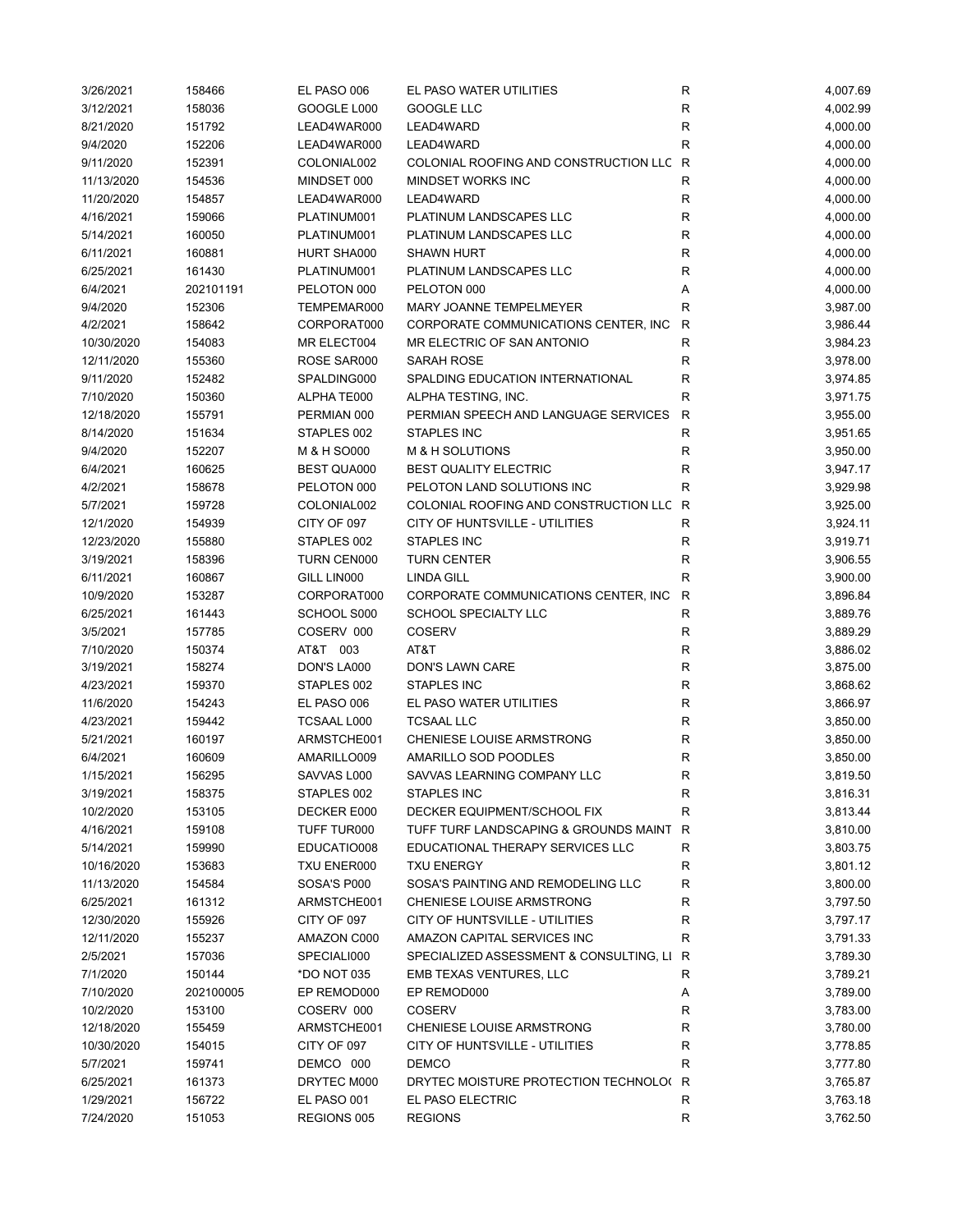| 3/26/2021               | 158465           | EL PASO 001        | EL PASO ELECTRIC                              | ${\sf R}$    | 3,759.66             |
|-------------------------|------------------|--------------------|-----------------------------------------------|--------------|----------------------|
| 5/7/2021                | 159780           | KIDZ STU000        | <b>KIDZ STUFF LLC</b>                         | R            | 3,758.04             |
| 10/30/2020              | 154041           | <b>ECS SOUT000</b> | <b>ECS SOUTHWEST LLP</b>                      | R            | 3,753.75             |
| 6/11/2021               | 160885           | KIVY RAD000        | <b>KIVY RADIO</b>                             | $\mathsf R$  | 3,733.50             |
| 10/30/2020              | 154052           | FUNSPIRE000        | <b>FUNSPIRED PEDIATRIC THERAPY SERVICES P</b> | R            | 3,732.60             |
| 5/14/2021               | 160053           | PRIDE OF001        | PRIDE OF TEXAS MUSIC FESTIVALS LLC            | R            | 3,730.00             |
| 1/15/2021               | 156256           | MERCEJEN000        | <b>JENNIFER MERCER</b>                        | R            | 3,724.00             |
| 12/1/2020               | 154941           | EL PASO 006        | EL PASO WATER UTILITIES                       | $\mathsf{R}$ | 3,721.89             |
| 10/23/2020              | 153789           | CITY OF 012        | <b>CITY OF CORINTH</b>                        | $\mathsf{R}$ | 3,720.86             |
| 11/13/2020              | 154459           | CLASSICA001        | <b>CLASSICAL ACADEMIC PRESS</b>               | $\mathsf{R}$ | 3,707.52             |
| 9/11/2020               | 152349           | AT&T 003           | AT&T                                          | ${\sf R}$    | 3,696.00             |
| 7/10/2020               | 150556           | SHINE IN000        | SHINE INC                                     | $\mathsf{R}$ | 3,693.75             |
| 7/20/2020               | 150911           | RPR CONS000        | RPR CONSTRUCTION CO INC                       | R            | 3,693.60             |
| 4/30/2021               | 159612           | <b>TCSAAL L000</b> | <b>TCSAAL LLC</b>                             | R            | 3,690.00             |
| 9/4/2020                | 152159           | COSERV 000         | <b>COSERV</b>                                 | $\mathsf R$  | 3,688.07             |
| 5/7/2021                | 159809           | MICHAEL'002        | MICHAEL'S KEYS, INC                           | $\mathsf{R}$ | 3,685.15             |
| 3/12/2021               | 202100614        | FLOWER M001        | FLOWER M001                                   | Α            | 3,681.39             |
| 1/22/2021               | 156509           | DISCOUNT002        | <b>DISCOUNT PC</b>                            | $\mathsf{R}$ | 3,679.38             |
| 2/26/2021               | 157696           | WILLIAM 001        | WILLIAM H SADLIER, INC                        | R            | 3,661.69             |
| 12/14/2020              | 155438           | <b>KEY CONS000</b> | <b>KEY CONSTRUCTION TEXAS LLC</b>             | R            | 3,656.00             |
| 9/25/2020               | 152929           | PERMIAN 000        | PERMIAN SPEECH AND LANGUAGE SERVICES          | R            | 3,633.75             |
| 3/19/2021               | 158389           | TIME WAR004        | TIME WARNER CABLE                             | R            | 3,632.72             |
| 12/11/2020              | 155296           | E-THERAP001        | <b>E-THERAPY LLC</b>                          | $\mathsf{R}$ | 3,630.98             |
| 8/28/2020               | 151973           | COLONIAL002        | COLONIAL ROOFING AND CONSTRUCTION LLC         | R            | 3,625.00             |
| 8/7/2020                | 151306           | <b>BLICK AR000</b> | <b>BLICK ART MATERIALS LLC</b>                | R            | 3,611.03             |
| 4/16/2021               | 159032           | HARVEST 000        | HARVEST CHURCH OF SE TEXAS                    | $\mathsf R$  | 3,601.03             |
| 10/2/2020               | 153209           | WINN TOM000        | TOMMY J WINN                                  | R            | 3,600.00             |
| 10/9/2020               | 153408           | ROMAN'S 000        | ROMAN'S LANDSCAPING                           | R            | 3,600.00             |
| 11/6/2020               | 154368           | WINN TOM000        | TOMMY J WINN                                  | $\mathsf R$  | 3,600.00             |
| 12/18/2020              | 155741           | WINN TOM000        | TOMMY J WINN                                  | $\mathsf R$  | 3,600.00             |
| 5/14/2021               | 160134           | WINN TOM000        | TOMMY J WINN                                  | R            | 3,600.00             |
| 9/4/2020                | 152148           | CITY OF 097        | CITY OF HUNTSVILLE - UTILITIES                | R            | 3,595.00             |
| 9/18/2020               | 152618           | ETHIOPIA000        | ETHIOPIAN EVANGELICAL BAPTIST CHURCH          | $\mathsf{R}$ | 3,590.30             |
|                         |                  | <b>PEC</b><br>000  | <b>PEC</b>                                    |              |                      |
| 3/12/2021               | 158065           | AT&T 005           | AT&T                                          | R            | 3,587.12             |
| 3/12/2021<br>7/31/2020  | 157974<br>151161 | CITY OF 012        | <b>CITY OF CORINTH</b>                        | R<br>R       | 3,586.94<br>3,585.77 |
|                         |                  |                    |                                               | $\mathsf{R}$ |                      |
| 12/11/2020              | 155383           | TALKPATH000        | <b>TALKPATH LIVE</b><br>KONE, INC             | $\mathsf{R}$ | 3,574.50<br>3,574.10 |
| 12/23/2020<br>10/2/2020 | 155859           | KONE INC000        | <b>HOME DEPOT</b>                             | R            | 3,563.96             |
|                         | 153127<br>160114 | HOME DEP000        |                                               |              |                      |
| 5/14/2021               |                  | UNIVISIO000        | UNIVISION RECEIVABLES CO LLC                  | ${\sf R}$    | 3,560.00             |
| 3/19/2021               | 158363           | ROSE SAR000        | SARAH ROSE                                    | R            | 3,559.80             |
| 6/4/2021                | 160695           | LOGMEIN 000        | LOGMEIN COMMUNICATIONS INC                    | ${\sf R}$    | 3,554.82             |
| 10/16/2020              | 153570           | DELTA ED000        | <b>DELTA EDUCATION</b>                        | R            | 3,546.06             |
| 4/23/2021               | 159277           | EL PASO 001        | EL PASO ELECTRIC                              | R            | 3,544.69             |
| 6/11/2021               | 160809           | BUXTON 000         | <b>BUXTON</b>                                 | R            | 3,541.60             |
| 4/23/2021               | 159181           | ARMSTCHE001        | CHENIESE LOUISE ARMSTRONG                     | R            | 3,535.00             |
| 3/26/2021               | 158554           | THE BACH000        | THE BACH COMPANY                              | ${\sf R}$    | 3,529.50             |
| 1/15/2021               | 156257           | MGM PRIN000        | MGM PRINTING SERVICES, INC.                   | R            | 3,525.68             |
| 5/7/2021                | 159879           | TEXAS FI001        | TEXAS FIRE ALARM, INC                         | R            | 3,525.00             |
| 10/9/2020               | 153356           | PEDIATRI000        | THE PEDIATRIC THERAPY CENTER                  | R            | 3,523.85             |
| 6/18/2021               | 161112           | CITY OF 004        | <b>CITY OF AUSTIN</b>                         | R            | 3,519.37             |
| 12/23/2020              | 155857           | KLEEN AI000        | KLEEN AIR FILTER SERVICE & SALES              | R            | 3,513.25             |
| 1/22/2021               | 156517           | EDUCATIO008        | EDUCATIONAL THERAPY SERVICES LLC              | R            | 3,506.25             |
| 5/21/2021               | 160360           | TEXAS FI001        | TEXAS FIRE ALARM, INC                         | ${\sf R}$    | 3,505.00             |
| 7/24/2020               | 150986           | DELGADEN000        | DENISE DELGADO                                | ${\sf R}$    | 3,500.00             |
| 10/16/2020              | 153650           | RENAISSA000        | RENAISSANCE LEARNING                          | R            | 3,500.00             |
| 10/23/2020              | 153750           | ALL IN L000        | ALL IN LEARNING                               | R            | 3,500.00             |
| 12/23/2020              | 155845           | FLOCABUL000        | FLOCABULARY, INC.                             | R            | 3,500.00             |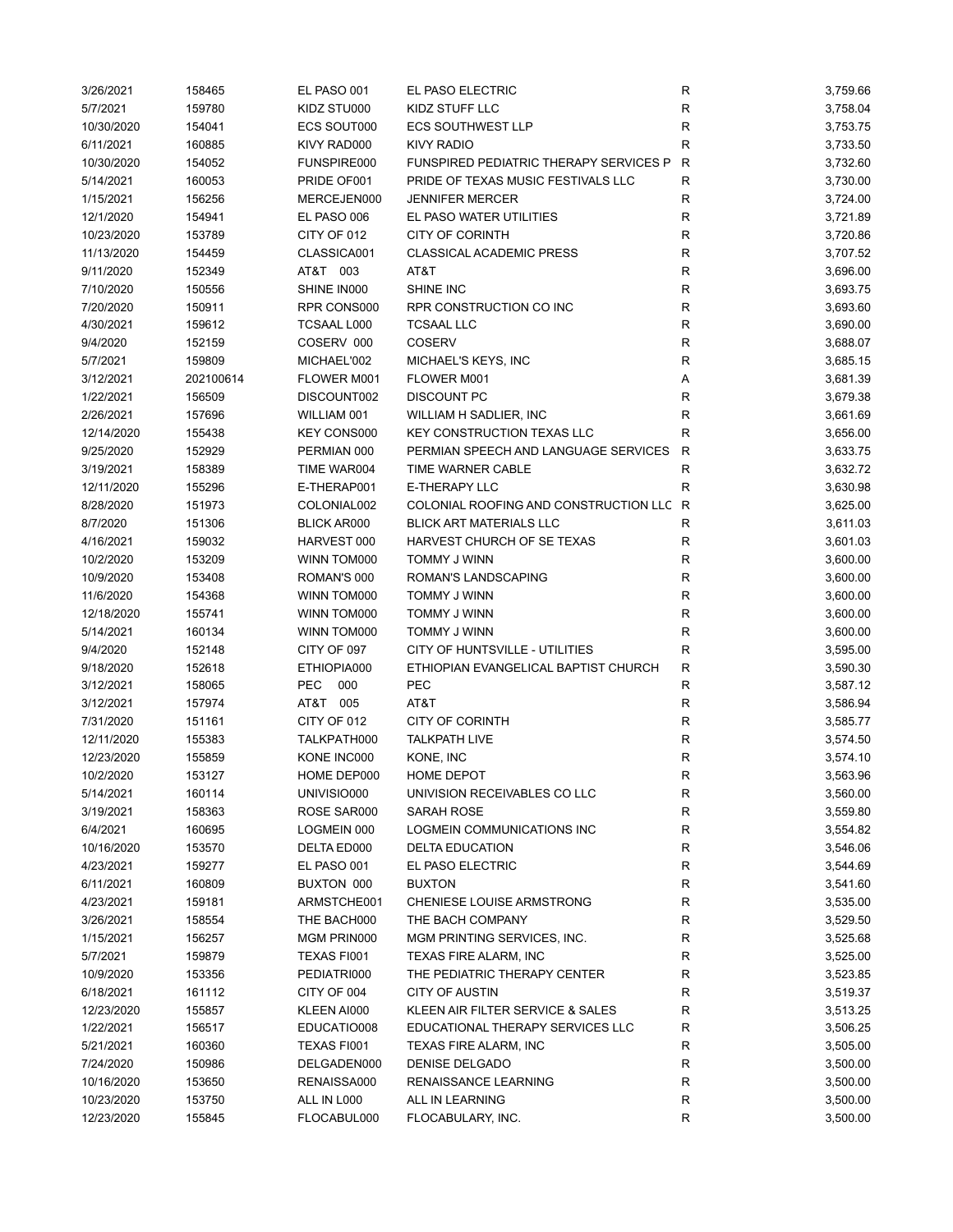| 2/22/2021             | 157318           | ARMSTCHE001                | CHENIESE LOUISE ARMSTRONG                 | ${\sf R}$    | 3,500.00             |
|-----------------------|------------------|----------------------------|-------------------------------------------|--------------|----------------------|
| 5/21/2021             | 160316           | JW PEPPE000                | <b>JW PEPPER &amp; SON INC</b>            | R            | 3,498.99             |
| 2/5/2021              | 156921           | EL PASO 006                | EL PASO WATER UTILITIES                   | $\mathsf{R}$ | 3,498.69             |
| 7/31/2020             | 151180           | COSERV 000                 | <b>COSERV</b>                             | $\mathsf{R}$ | 3,498.51             |
| 11/13/2020            | 154546           | PEDIATRI000                | THE PEDIATRIC THERAPY CENTER              | $\mathsf{R}$ | 3,496.48             |
| 8/21/2020             | 151821           | SCHOOL H000                | SCHOOL HEALTH CORPORATION                 | R            | 3,493.05             |
| 8/7/2020              | 151367           | CONSTELL001                | CONSTELLATION NEWENERGY INC               | $\mathsf{R}$ | 3,492.05             |
| 12/11/2020            | 202100347        | FLOWER M001                | FLOWER M001                               | Α            | 3,489.01             |
| 11/20/2020            | 154901           | TEXAS TH000                | <b>TEXAS THERAPY SPECIALISTS</b>          | $\mathsf{R}$ | 3,487.50             |
| 4/2/2021              | 158746           | POPE PLU000                | POPE PLUMBING, INC                        | $\mathsf{R}$ | 3,487.29             |
| 1/15/2021             | 156160           | ACCELERA002                | ACCELERATE LEARNING, INC.                 | $\mathsf{R}$ | 3,483.00             |
| 1/15/2021             | 156330           | TRC STAF000                | TRC STAFFING SERVICES                     | ${\sf R}$    | 3,480.00             |
| 10/30/2020            | 154061           | IXL LEAR000                | IXL LEARNING, INC                         | $\mathsf{R}$ | 3,475.00             |
| 12/23/2020            | 155886           | TEXAS FI001                | <b>TEXAS FIRE ALARM, INC</b>              | $\mathsf{R}$ | 3,474.00             |
| 2/26/2021             | 157621           | EL PASO 001                | EL PASO ELECTRIC                          | $\mathsf{R}$ | 3,472.72             |
| 7/10/2020             | 150496           | MOBILE M000                | MOBILE MODULAR MANAGEMENT CORP            | $\mathsf{R}$ | 3,465.00             |
| 7/31/2020             | 151230           | MOBILE M000                | MOBILE MODULAR MANAGEMENT CORP            | $\mathsf{R}$ | 3,465.00             |
| 8/28/2020             | 152025           | MOBILE M000                | MOBILE MODULAR MANAGEMENT CORP            | $\mathsf{R}$ | 3,465.00             |
| 10/2/2020             | 153142           | MOBILE M000                | MOBILE MODULAR MANAGEMENT CORP            | $\mathsf{R}$ | 3,465.00             |
| 10/30/2020            | 154082           | MOBILE M000                | MOBILE MODULAR MANAGEMENT CORP            | $\mathsf{R}$ | 3,465.00             |
| 12/4/2020             | 155086           | MOBILE M000                | MOBILE MODULAR MANAGEMENT CORP            | R            | 3,465.00             |
| 12/30/2020            | 155933           | MOBILE M000                | MOBILE MODULAR MANAGEMENT CORP            | R            | 3,465.00             |
| 1/29/2021             | 156756           | MOBILE M000                | MOBILE MODULAR MANAGEMENT CORP            | $\mathsf{R}$ | 3,465.00             |
| 2/26/2021             | 157650           | MOBILE M000                | MOBILE MODULAR MANAGEMENT CORP            | $\mathsf{R}$ | 3,465.00             |
| 3/26/2021             | 158505           | MOBILE M000                | MOBILE MODULAR MANAGEMENT CORP            | $\mathsf{R}$ | 3,465.00             |
| 4/30/2021             | 159559           | MOBILE M000                | MOBILE MODULAR MANAGEMENT CORP            | ${\sf R}$    | 3,465.00             |
| 5/28/2021             | 160516           | MOBILE M000                | MOBILE MODULAR MANAGEMENT CORP            | $\mathsf{R}$ | 3,465.00             |
| 6/25/2021             | 161422           | MOBILE M000                | MOBILE MODULAR MANAGEMENT CORP            | $\mathsf{R}$ | 3,465.00             |
| 11/20/2020            | 154893           | STAPLES 002                | STAPLES INC                               | $\mathsf{R}$ | 3,463.19             |
| 10/9/2020             | 153341           | MEMORIA 000                | MEMORIA PRESS, INC.                       | $\mathsf{R}$ | 3,461.20             |
| 9/25/2020             | 152881           | ENTERGY 000                | <b>ENTERGY</b>                            | $\mathsf{R}$ | 3,459.82             |
| 2/5/2021              | 156955           | JIVE COM000                | JIVE COMMUNICATIONS, INC                  | $\mathsf{R}$ | 3,457.47             |
| 4/9/2021              | 158844           | LOGMEIN 000                | LOGMEIN COMMUNICATIONS INC                | $\mathsf{R}$ | 3,456.72             |
| 5/7/2021              | 159799           | LOGMEIN 000                | LOGMEIN COMMUNICATIONS INC                | $\mathsf{R}$ | 3,456.72             |
| 3/5/2021              | 157813           | JIVE COM000                | JIVE COMMUNICATIONS, INC                  | $\mathsf{R}$ | 3,453.37             |
| 12/30/2020            | 155905           | ATMOS EN000                | <b>ATMOS ENERGY</b>                       | R            | 3,423.70             |
| 8/7/2020              | 151342           | COLT CON000                | COLT CONCRETE & ASPHALT LLC               | $\mathsf{R}$ | 3,422.84             |
| 11/6/2020             | 154277           | MTS PUBL000                | <b>MTS PUBLICATIONS</b>                   | R            | 3,421.71             |
| 5/14/2021             | 160113           | TXU ENER000                | <b>TXU ENERGY</b>                         | $\mathsf{R}$ | 3,417.14             |
| 12/23/2020            | 155872           | ROSE SAR000                | SARAH ROSE                                | R            | 3,412.00             |
| 12/4/2020             | 155051           | ENTERPRI004                | <b>ENTERPRISE RENT-A-CAR</b>              | ${\sf R}$    | 3,411.64             |
| 8/14/2020             | 151496           | AMAZON C000                | AMAZON CAPITAL SERVICES INC               | $\mathsf{R}$ | 3,410.65             |
| 10/2/2020             | 153148           | PELOTON 000                | PELOTON LAND SOLUTIONS INC                | R            | 3,408.80             |
|                       |                  |                            |                                           |              |                      |
| 2/12/2021<br>8/7/2020 | 157247           | ROSE SAR000<br>CONSTELL001 | SARAH ROSE<br>CONSTELLATION NEWENERGY INC | R            | 3,406.70<br>3,402.78 |
| 11/20/2020            | 151350<br>154821 | E-THERAP001                | E-THERAPY LLC                             | R<br>R       | 3,400.84             |
|                       |                  | COLONIAL002                | COLONIAL ROOFING AND CONSTRUCTION LLC R   |              |                      |
| 8/7/2020              | 151340           |                            | <b>TCSAAL LLC</b>                         | $\mathsf{R}$ | 3,400.00             |
| 11/6/2020             | 154330           | TCSAAL L000                |                                           |              | 3,400.00             |
| 4/2/2021              | 158670           | M & H SO000                | M & H SOLUTIONS                           | R            | 3,400.00             |
| 5/28/2021             | 160480           | ELECTRO 001                | ELECTRO COOLING SERVICE LLC               | R            | 3,400.00             |
| 6/11/2021             | 160872           | HARVEST 000                | HARVEST CHURCH OF SE TEXAS                | R            | 3,394.18             |
| 12/4/2020             | 155038           | COSERV 000                 | <b>COSERV</b>                             | R            | 3,393.04             |
| 1/15/2021             | 156167           | APS BUIL000                | APS BUILDING SERVICES INC                 | R            | 3,390.32             |
| 1/15/2021             | 156255           | MASTERY 000                | <b>MASTERY EDUCATION</b>                  | R            | 3,383.34             |
| 10/9/2020             | 153414           | SCHOOLMA001                | <b>SCHOOLMATE</b>                         | R            | 3,380.50             |
| 3/19/2021             | 158291           | FALLBROO000                | <b>FALLBROOK BAPTIST CHURCH</b>           | $\mathsf{R}$ | 3,379.20             |
| 4/2/2021              | 158576           | ABUNDANT001                | ABUNDANT LIVING FAITH CENTER              | R            | 3,375.78             |
| 8/28/2020             | 151927           | ABSOLUTE000                | ABSOLUTE LAWN CARE, INC                   | R            | 3,368.75             |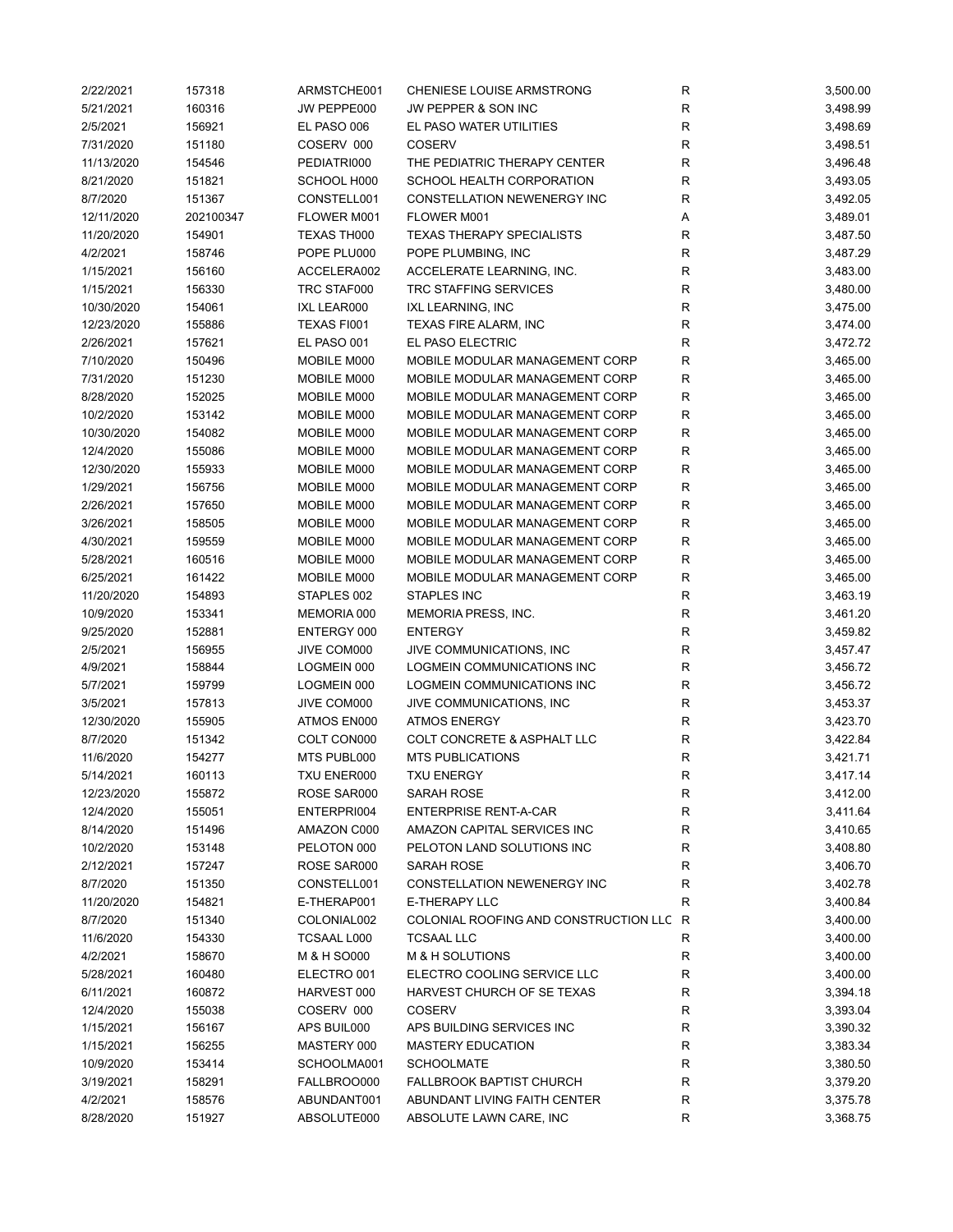| 6/25/2021               | 161407           | JOHNSON 001        | JOHNSON CONTROLS SECURITY SOLUTIONS     | R                 | 3,360.00 |
|-------------------------|------------------|--------------------|-----------------------------------------|-------------------|----------|
| 3/5/2021                | 157827           | MGM PRIN000        | MGM PRINTING SERVICES, INC.             | $\mathsf{R}$      | 3,350.68 |
| 3/12/2021               | 158021           | E-THERAP001        | <b>E-THERAPY LLC</b>                    | R                 | 3,349.51 |
| 1/8/2021                | 156036           | JIVE COM000        | JIVE COMMUNICATIONS, INC                | $\mathsf{R}$      | 3,346.76 |
| 6/11/2021               | 160807           | BRAINPOP000        | <b>BRAINPOP LLC</b>                     | $\mathsf{R}$      | 3,345.00 |
| 10/9/2020               | 153343           | MICHAEL'002        | MICHAEL'S KEYS, INC                     | $\mathsf{R}$      | 3,343.55 |
| 12/4/2020               | 155143           | STUDIES 000        | STUDIES WEEKLY INC                      | R                 | 3,339.00 |
| 3/5/2021                | 202100594        | FLOWER M001        | FLOWER M001                             | Α                 | 3,337.53 |
| 12/4/2020               | 155075           | JIVE COM000        | JIVE COMMUNICATIONS, INC                | $\mathsf{R}$      | 3,334.59 |
| 11/6/2020               | 154261           | JIVE COM000        | JIVE COMMUNICATIONS, INC                | $\mathsf{R}$      | 3,333.48 |
| 6/11/2021               | 160959           | SHURLEY 000        | SHURLEY INSTRUCTIONAL MATERIALS, INC    | $\mathsf{R}$      | 3,333.00 |
| 1/8/2021                | 202100421        | TALKPATH000        | TALKPATH000                             | Α                 | 3,327.50 |
| 5/28/2021               | 160484           | ENTERPRI004        | <b>ENTERPRISE RENT-A-CAR</b>            | $\mathsf{R}$      | 3,326.86 |
| 10/30/2020              | 154027           | CORE KNO000        | <b>CORE KNOWLEDGE</b>                   | $\mathsf{R}$      | 3,324.57 |
| 2/5/2021                | 156849           | ATMOS EN000        | <b>ATMOS ENERGY</b>                     | $\mathsf{R}$      | 3,322.53 |
| 5/7/2021                | 159773           | HARVEST 000        | HARVEST CHURCH OF SE TEXAS              | $\mathsf{R}$      | 3,317.73 |
| 9/18/2020               | 152604           | DELTA ED000        | <b>DELTA EDUCATION</b>                  | $\mathsf{R}$      | 3,316.42 |
| 6/25/2021               | 161378           | EL PASO 011        | EL PASO JAG INC                         | $\mathsf{R}$      | 3,314.95 |
| 3/5/2021                | 157715           | ABILITIE000        | ABILITIES THERAPY AND CONSULTING, LLC   | $\mathsf{R}$      | 3,312.13 |
| 11/13/2020              | 154505           | HARVEST 000        | HARVEST CHURCH OF SE TEXAS              | $\mathsf{R}$      | 3,311.26 |
| 9/11/2020               | 152476           | SCHOOL H000        | SCHOOL HEALTH CORPORATION               | R                 | 3,310.92 |
| 10/16/2020              | 153671           | THE HOME001        | THE HOME DEPOT PRO                      | R                 | 3,310.08 |
| 2/12/2021               | 157116           | <b>BLICK AR000</b> | <b>BLICK ART MATERIALS LLC</b>          | R                 | 3,305.01 |
| 11/6/2020               | 154272           | MANGUM L000        | MANGUM LANDSCAPE, INC                   | $\mathsf{R}$      | 3,300.00 |
| 11/13/2020              | 154531           | MCCAFFET000        | MCCAFFETY ELECTRIC CO, INC              | R                 | 3,300.00 |
| 5/28/2021               | 160571           | TUFF TUR000        | TUFF TURF LANDSCAPING & GROUNDS MAINT   | R                 | 3,300.00 |
| 6/18/2021               | 161127           | COLONIAL002        | COLONIAL ROOFING AND CONSTRUCTION LLC R |                   | 3,300.00 |
| 1/15/2021               | 156252           | JONES SC000        | JONES SCHOOL SUPPLY CO, INC             | $\mathsf{R}$      | 3,299.63 |
| 6/18/2021               | 161248           | TXU ENER000        | <b>TXU ENERGY</b>                       | R                 | 3,296.37 |
| 10/9/2020               | 153325           | JIVE COM000        | JIVE COMMUNICATIONS, INC                | $\mathsf{R}$      | 3,286.52 |
| 3/19/2021               | 158265           | COSERV 000         | <b>COSERV</b>                           | $\mathsf{R}$      | 3,282.43 |
| 7/17/2020               | 150614           | A.I.M. 000         | A.I.M.                                  | R                 | 3,281.25 |
| 5/7/2021                | 159734           | CORPORAT000        | CORPORATE COMMUNICATIONS CENTER, INC.   | $\mathsf{R}$      | 3,274.56 |
| 12/14/2020              | 155439           | KEY CONS000        | <b>KEY CONSTRUCTION TEXAS LLC</b>       | R                 | 3,266.97 |
| 2/26/2021               | 157599           | CENTERPO001        | <b>CENTERPOINT ENERGY</b>               | $\mathsf{R}$      | 3,266.72 |
| 8/14/2020               | 151588           | HALL PAS000        | <b>HALL PASS</b>                        | R                 | 3,262.50 |
| 11/6/2020               | 154265           | JOHNSON 001        | JOHNSON CONTROLS SECURITY SOLUTIONS     | $\mathsf{R}$      | 3,257.50 |
| 11/13/2020              | 154435           | CITY OF 046        | <b>CITY OF LEWISVILLE</b>               | R                 | 3,256.02 |
|                         |                  |                    |                                         |                   |          |
| 11/20/2020<br>2/22/2021 | 154820<br>157401 | DTK FACI001        | DTK FACILITY SERVICES LLC - SUPPLIES    | R                 | 3,255.93 |
|                         |                  | E-THERAP001        | E-THERAPY LLC                           | R                 | 3,254.68 |
| 12/4/2020               | 155053           | ETHIOPIA000        | ETHIOPIAN EVANGELICAL BAPTIST CHURCH    | R<br>$\mathsf{R}$ | 3,249.08 |
| 4/23/2021               | 159377           | TEXAS FI001        | TEXAS FIRE ALARM, INC                   |                   | 3,245.00 |
| 11/13/2020              | 154613           | TXU ENER000        | <b>TXU ENERGY</b>                       | R                 | 3,242.89 |
| 9/4/2020                | 152197           | JIVE COM000        | JIVE COMMUNICATIONS, INC                | R                 | 3,238.10 |
| 8/7/2020                | 151402           | JIVE COM000        | JIVE COMMUNICATIONS, INC                | R                 | 3,237.97 |
| 11/20/2020              | 154766           | CITY OF 012        | <b>CITY OF CORINTH</b>                  | R                 | 3,235.46 |
| 3/26/2021               | 158455           | CORPORAT000        | CORPORATE COMMUNICATIONS CENTER, INC.   | R                 | 3,232.01 |
| 7/10/2020               | 150485           | JIVE COM000        | JIVE COMMUNICATIONS, INC                | R                 | 3,230.31 |
| 10/2/2020               | 153102           | CPS ENER000        | <b>CPS ENERGY</b>                       | R                 | 3,226.22 |
| 2/5/2021                | 156989           | PERMIAN 000        | PERMIAN SPEECH AND LANGUAGE SERVICES    | R                 | 3,223.75 |
| 3/19/2021               | 158275           | DRYTEC M000        | DRYTEC MOISTURE PROTECTION TECHNOLO(R   |                   | 3,222.29 |
| 9/25/2020               | 152972           | TRIUMPH 000        | <b>TRIUMPH CHURCH</b>                   | R                 | 3,220.63 |
| 12/18/2020              | 155620           | HIDELL A000        | HIDELL AND ASSOCIATES ARCHITECTS INC    | R                 | 3,220.60 |
| 2/5/2021                | 157065           | TROXELL 000        | TROXELL COMMUNICATIONS INC              | R                 | 3,218.20 |
| 10/23/2020              | 153857           | HOUGHTON001        | <b>HOUGHTON MIFFLIN HARCOURT</b>        | R                 | 3,216.45 |
| 9/4/2020                | 152162           | CPS ENER000        | <b>CPS ENERGY</b>                       | R                 | 3,215.16 |
| 7/31/2020               | 151119           | AMAZON C000        | AMAZON CAPITAL SERVICES INC             | $\mathsf{R}$      | 3,208.28 |
| 7/31/2020               | 151184           | CPS ENER000        | <b>CPS ENERGY</b>                       | R                 | 3,206.74 |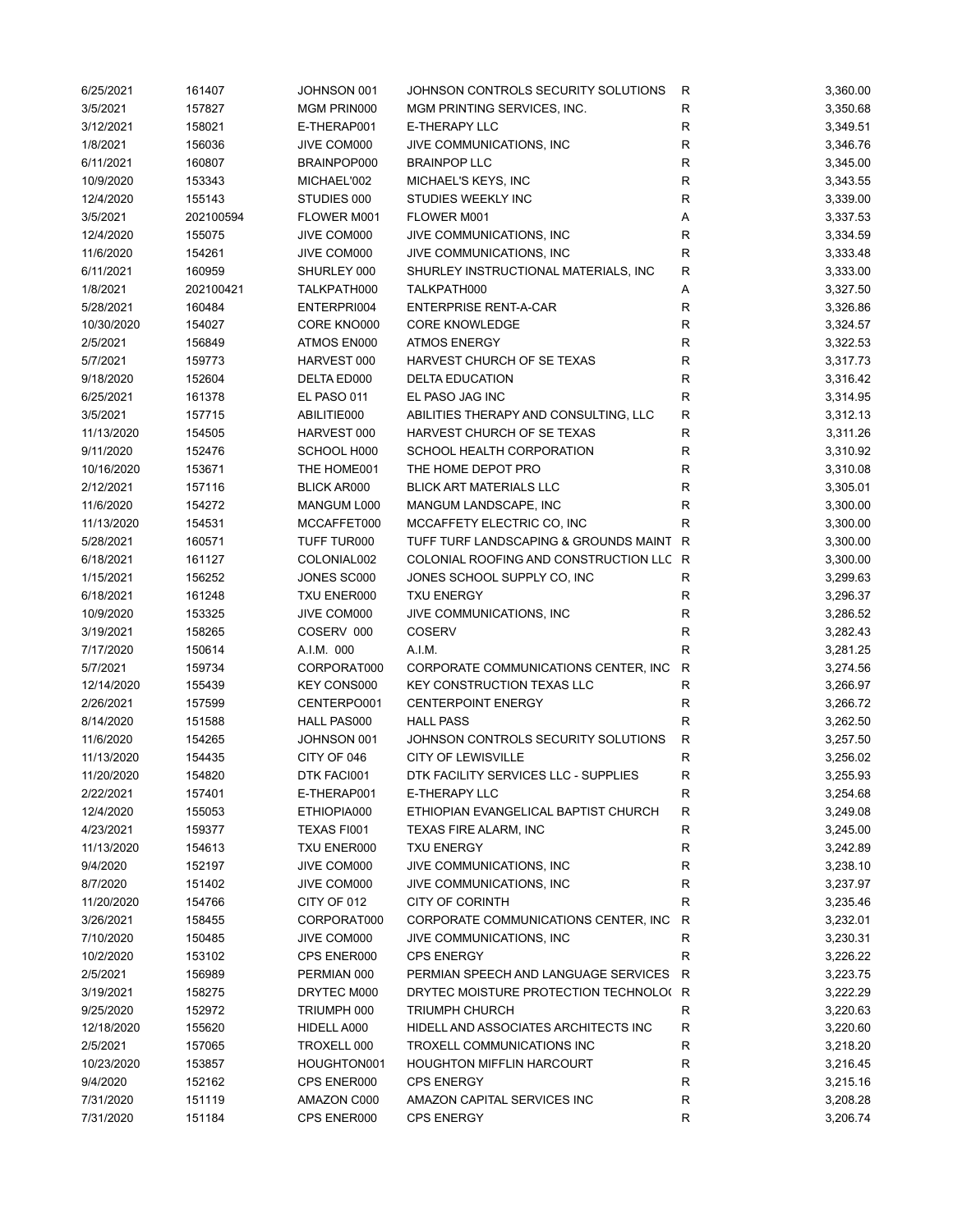| 7/31/2020  | 151214 | HUMBLE S000       | HUMBLE SIGN CO                                  | R            | 3,204.52 |
|------------|--------|-------------------|-------------------------------------------------|--------------|----------|
| 2/26/2021  | 157622 | EL PASO 006       | EL PASO WATER UTILITIES                         | R            | 3,202.95 |
| 4/30/2021  | 159517 | COSERV 000        | <b>COSERV</b>                                   | R            | 3,200.70 |
| 7/17/2020  | 150758 | MANGUM L000       | MANGUM LANDSCAPE, INC                           | R            | 3,200.00 |
| 11/13/2020 | 154575 | RICHBCHR000       | <b>CHRISTA RICHBOURG</b>                        | $\mathsf R$  | 3,198.00 |
| 1/29/2021  | 156761 | NEIGHBOR002       | NEIGHBORHOOD SCHOOLS COMMUNITY DEV              | R            | 3,196.80 |
| 7/31/2020  | 151205 | GAME COU000       | <b>GAME COURT SERVICES INC</b>                  | $\mathsf R$  | 3,188.00 |
| 7/10/2020  | 150464 | FOLLETT 001       | FOLLETT HIGHER EDUCATION GROUP, INC             | $\mathsf R$  | 3,187.50 |
| 9/25/2020  | 152877 | EDUCATIO008       | EDUCATIONAL THERAPY SERVICES LLC                | $\mathsf R$  | 3,187.50 |
| 10/2/2020  | 153050 | B&H FOTO000       | <b>B&amp;H FOTO &amp; ELECTRONICS CORP</b>      | $\mathsf R$  | 3,186.50 |
| 9/18/2020  | 152686 | POPE PLU000       | POPE PLUMBING, INC                              | R            | 3,184.33 |
| 10/2/2020  | 153098 | CORPORAT000       | CORPORATE COMMUNICATIONS CENTER, INC.           | R            | 3,183.72 |
| 10/23/2020 | 153808 | CORPORAT000       | CORPORATE COMMUNICATIONS CENTER, INC.           | R            | 3,152.54 |
| 10/9/2020  | 153447 | YATES CO001       | YATES COMPANY, LLC                              | R            | 3,150.00 |
| 2/12/2021  | 157210 | 000<br>PEC        | <b>PEC</b>                                      | R            | 3,140.04 |
| 3/12/2021  | 158095 | STAPLES 002       | STAPLES INC                                     | R            | 3,139.80 |
| 12/4/2020  | 155117 | RESTORAT002       | <b>RESTORATION CHRISTIAN CLEANING SERVICE R</b> |              | 3,136.50 |
| 5/14/2021  | 160103 | TEXTBOOK001       | <b>TEXTBOOK WAREHOUSE LLC</b>                   | R            | 3,131.36 |
| 8/21/2020  | 151839 | TEXTHELP000       | <b>TEXTHELP INC</b>                             | R            | 3,130.00 |
|            |        |                   |                                                 |              |          |
| 7/24/2020  | 150937 | AT&T MOB000       | <b>AT&amp;T MOBILITY</b>                        | $\mathsf R$  | 3,129.42 |
| 10/16/2020 | 153520 | CELEBRAT000       | <b>CELEBRATION CHURCH</b>                       | $\mathsf R$  | 3,126.11 |
| 10/23/2020 | 153944 | XCEL ENE000       | <b>XCEL ENERGY</b>                              | $\mathsf{R}$ | 3,125.79 |
| 5/28/2021  | 160528 | POPE PLU000       | POPE PLUMBING, INC                              | ${\sf R}$    | 3,124.46 |
| 2/12/2021  | 157275 | TURN CEN000       | <b>TURN CENTER</b>                              | ${\sf R}$    | 3,124.45 |
| 10/30/2020 | 154091 | PEARSON 004       | PEARSON CLINICAL ASSESSMENT                     | $\mathsf R$  | 3,121.00 |
| 5/28/2021  | 160505 | JOHNSON 001       | JOHNSON CONTROLS SECURITY SOLUTIONS             | R            | 3,118.57 |
| 3/19/2021  | 158281 | EDUCATIO008       | EDUCATIONAL THERAPY SERVICES LLC                | $\mathsf R$  | 3,113.75 |
| 1/29/2021  | 156815 | WINDSTRE001       | <b>WINDSTREAM</b>                               | $\mathsf R$  | 3,106.25 |
| 2/26/2021  | 157697 | WINDSTRE001       | <b>WINDSTREAM</b>                               | $\mathsf R$  | 3,100.75 |
| 3/26/2021  | 158567 | WINDSTRE001       | <b>WINDSTREAM</b>                               | R            | 3,100.75 |
| 6/18/2021  | 161192 | MILLER M000       | MILLER MEDIA HOLDINGS LLC                       | $\mathsf R$  | 3,097.00 |
| 10/23/2020 | 153896 | PREMIERE000       | PREMIERE INSTALL MOVERS, LLC                    | R            | 3,093.91 |
| 9/11/2020  | 152448 | <b>PEC</b><br>000 | <b>PEC</b>                                      | R            | 3,089.67 |
| 5/14/2021  | 159913 | ABILITIE000       | ABILITIES THERAPY AND CONSULTING, LLC           | R            | 3,089.47 |
| 6/25/2021  | 161353 | CITY OF 087       | <b>CITY OF FRISCO</b>                           | $\mathsf R$  | 3,089.19 |
| 8/7/2020   | 151285 | AT&T 003          | AT&T                                            | R            | 3,088.68 |
| 9/11/2020  | 152346 | AT&T<br>003       | AT&T                                            | $\mathsf R$  | 3,088.68 |
| 10/9/2020  | 153247 | AT&T<br>003       | AT&T                                            | ${\sf R}$    | 3,088.68 |
| 11/6/2020  | 154202 | AT&T<br>003       | AT&T                                            | R            | 3,088.68 |
| 12/11/2020 | 155245 | AT&T<br>003       | AT&T                                            | ${\sf R}$    | 3,088.68 |
| 1/8/2021   | 155980 | AT&T<br>003       | AT&T                                            | R            | 3,088.68 |
| 2/12/2021  | 157100 | AT&T<br>003       | AT&T                                            | R            | 3,088.68 |
| 3/12/2021  | 157966 | AT&T<br>003       | AT&T                                            | R            | 3,088.68 |
| 4/9/2021   | 158771 | AT&T<br>003       | AT&T                                            | R            | 3,088.68 |
| 5/7/2021   | 159686 | AT&T<br>003       | AT&T                                            | R            | 3,088.68 |
| 6/11/2021  | 160794 | AT&T<br>003       | AT&T                                            | R            | 3,088.68 |
| 10/23/2020 | 153942 | WINDSTRE001       | <b>WINDSTREAM</b>                               | R            | 3,086.23 |
|            |        |                   |                                                 |              |          |
| 11/20/2020 | 154914 | WINDSTRE001       | <b>WINDSTREAM</b>                               | R            | 3,086.23 |
| 12/18/2020 | 155740 | WINDSTRE001       | <b>WINDSTREAM</b>                               | R            | 3,086.23 |
| 4/23/2021  | 159402 | WINDSTRE001       | <b>WINDSTREAM</b>                               | R            | 3,084.78 |
| 5/28/2021  | 160587 | WINDSTRE001       | <b>WINDSTREAM</b>                               | R            | 3,084.78 |
| 6/18/2021  | 161256 | WINDSTRE001       | <b>WINDSTREAM</b>                               | $\mathsf R$  | 3,084.78 |
| 6/18/2021  | 161198 | NEIGHBOR002       | NEIGHBORHOOD SCHOOLS COMMUNITY DEV              | $\mathsf{R}$ | 3,074.17 |
| 6/18/2021  | 161246 | TURN CEN000       | <b>TURN CENTER</b>                              | $\mathsf R$  | 3,069.94 |
| 7/24/2020  | 151098 | WINDSTRE001       | WINDSTREAM                                      | R            | 3,064.38 |
| 8/28/2020  | 152083 | WINDSTRE001       | <b>WINDSTREAM</b>                               | R            | 3,064.38 |
| 9/25/2020  | 152999 | WINDSTRE001       | WINDSTREAM                                      | R            | 3,064.38 |
| 10/30/2020 | 153947 | ABILITIE000       | ABILITIES THERAPY AND CONSULTING, LLC           | $\mathsf R$  | 3,061.35 |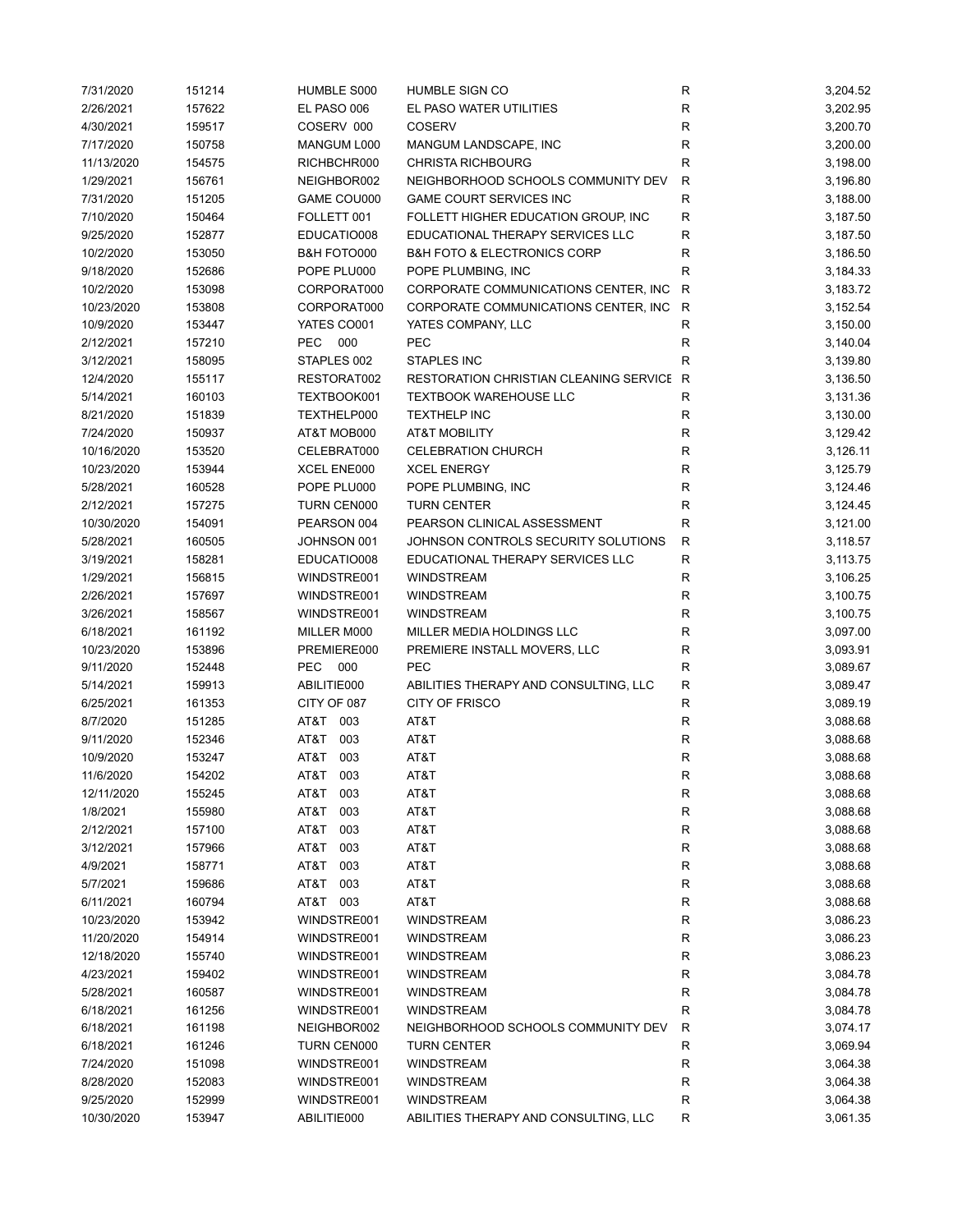| 12/18/2020 | 155618 | HARVEST 000        | HARVEST CHURCH OF SE TEXAS            | R            | 3,059.01 |
|------------|--------|--------------------|---------------------------------------|--------------|----------|
| 6/4/2021   | 160705 | PEDIATRI000        | THE PEDIATRIC THERAPY CENTER          | $\mathsf R$  | 3,054.63 |
| 5/21/2021  | 160248 | CITY OF 012        | <b>CITY OF CORINTH</b>                | $\mathsf R$  | 3,053.04 |
| 7/24/2020  | 151061 | SCHOOL P000        | <b>SCHOOL PLANNER COMPANY</b>         | R            | 3,051.87 |
| 8/7/2020   | 151432 | RANK ONE000        | RANK ONE SPORT                        | $\mathsf R$  | 3,050.00 |
| 10/16/2020 | 153484 | ALL IN L000        | ALL IN LEARNING                       | $\mathsf R$  | 3,050.00 |
| 10/30/2020 | 153952 | ALL IN L000        | ALL IN LEARNING                       | $\mathsf R$  | 3,050.00 |
| 11/13/2020 | 154611 | TURN CEN000        | <b>TURN CENTER</b>                    | R            | 3,047.82 |
| 11/20/2020 | 154825 | EL PASO 001        | EL PASO ELECTRIC                      | $\mathsf R$  | 3,043.62 |
| 3/26/2021  | 158494 | LAKESHOR000        | LAKESHORE LEARNING MATERIALS          | $\mathsf R$  | 3,042.76 |
| 10/2/2020  | 153198 | 001<br><b>UPS</b>  | <b>UPS</b>                            | R            | 3,034.40 |
| 5/7/2021   | 159851 | SCHOOL H000        | SCHOOL HEALTH CORPORATION             | R            | 3,024.81 |
| 10/30/2020 | 154039 | E-THERAP001        | E-THERAPY LLC                         | $\mathsf R$  | 3,019.10 |
| 1/1/2021   | 155745 | 6218 WEL001        | 6218 WELMED LLC                       | R            | 3,017.34 |
| 3/19/2021  | 158188 | ARMSTCHE001        | CHENIESE LOUISE ARMSTRONG             | R            | 3,010.00 |
|            |        |                    |                                       |              |          |
| 4/30/2021  | 159550 | JM LAWNC002        | JM LAWNCARE & SPRINKLER LLC           | $\mathsf R$  | 3,002.35 |
| 7/17/2020  | 150795 | ROMAN'S 000        | ROMAN'S LANDSCAPING                   | $\mathsf R$  | 3,000.00 |
| 9/4/2020   | 152239 | ARCO PUB000        | PIZZICATO PUBLISHING LLC              | $\mathsf{R}$ | 3,000.00 |
| 9/4/2020   | 152289 | STOCK WO000        | <b>STOCK WOODWORK</b>                 | $\mathsf R$  | 3,000.00 |
| 9/25/2020  | 152903 | <b>IMAGINE 000</b> | <b>IMAGINE LEARNING INC</b>           | $\mathsf R$  | 3,000.00 |
| 10/2/2020  | 153161 | ROMAN'S 000        | ROMAN'S LANDSCAPING                   | $\mathsf R$  | 3,000.00 |
| 10/9/2020  | 153322 | <b>IMAGINE 000</b> | <b>IMAGINE LEARNING INC</b>           | $\mathsf R$  | 3,000.00 |
| 12/18/2020 | 155623 | <b>IMAGINE 000</b> | <b>IMAGINE LEARNING INC</b>           | R            | 3,000.00 |
| 4/9/2021   | 158788 | BLUE LEA000        | <b>BLUE LEARNING</b>                  | $\mathsf R$  | 3,000.00 |
| 11/13/2020 | 154543 | PARKER C001        | PARKER CONSTRUCTION LLC               | $\mathsf R$  | 2,990.00 |
| 1/29/2021  | 156771 | <b>PEC</b><br>000  | <b>PEC</b>                            | R            | 2,985.80 |
| 5/14/2021  | 159926 | AT&T<br>005        | AT&T                                  | $\mathsf R$  | 2,982.82 |
| 6/11/2021  | 160800 | AT&T<br>005        | AT&T                                  | R            | 2,980.56 |
| 4/23/2021  | 159192 | AT&T 005           | AT&T                                  | R            | 2,977.94 |
| 5/28/2021  | 160385 | ADAMS EX001        | ADAMS EXTERMINATING COMPANY           | R            | 2,975.50 |
| 8/28/2020  | 151994 | ENTERGY 000        | <b>ENTERGY</b>                        | $\mathsf{R}$ | 2,965.54 |
|            |        |                    |                                       |              |          |
| 7/31/2020  | 151131 | AT&T 003           | AT&T                                  | $\mathsf R$  | 2,964.02 |
| 8/28/2020  | 151936 | AT&T<br>003        | AT&T                                  | $\mathsf{R}$ | 2,964.02 |
| 10/2/2020  | 153036 | AT&T<br>003        | AT&T                                  | $\mathsf R$  | 2,964.02 |
| 10/30/2020 | 153959 | AT&T<br>003        | AT&T                                  | $\mathsf R$  | 2,964.02 |
| 12/4/2020  | 154968 | AT&T<br>003        | AT&T                                  | $\mathsf R$  | 2,964.02 |
| 12/18/2020 | 155467 | 003<br>AT&T        | AT&T                                  | R            | 2,964.02 |
| 1/29/2021  | 156647 | 003<br>AT&T        | AT&T                                  | $\mathsf R$  | 2,964.02 |
| 3/5/2021   | 157729 | AT&T<br>003        | AT&T                                  | R            | 2,964.02 |
| 4/2/2021   | 158587 | AT&T<br>003        | AT&T                                  | R            | 2,964.02 |
| 4/30/2021  | 159459 | AT&T<br>003        | AT&T                                  | R            | 2,964.02 |
| 5/28/2021  | 160396 | AT&T<br>003        | AT&T                                  | R            | 2,964.02 |
| 6/25/2021  | 161316 | AT&T 003           | AT&T                                  | R            | 2,964.02 |
| 10/16/2020 | 153629 | NEIGHBOR002        | NEIGHBORHOOD SCHOOLS COMMUNITY DEVI R |              | 2,956.93 |
| 7/10/2020  | 150476 | HOME DEP000        | HOME DEPOT                            | R            | 2,956.71 |
| 2/26/2021  | 157586 | ATMOS EN000        | <b>ATMOS ENERGY</b>                   | R            | 2,954.28 |
| 9/18/2020  | 152555 | BRAINPOP000        | <b>BRAINPOP LLC</b>                   | R            | 2,950.00 |
| 10/2/2020  | 153054 | BRAINPOP000        | <b>BRAINPOP LLC</b>                   | R            | 2,950.00 |
| 10/30/2020 | 153983 | BRAINPOP000        | <b>BRAINPOP LLC</b>                   | ${\sf R}$    | 2,950.00 |
| 11/20/2020 | 154708 | ALL IN L000        | ALL IN LEARNING                       | R            | 2,950.00 |
| 1/22/2021  | 156456 | BRAINPOP000        | <b>BRAINPOP LLC</b>                   | R            | 2,950.00 |
| 11/20/2020 | 154924 | ENTERGY 000        | <b>ENTERGY</b>                        | R            |          |
|            |        |                    |                                       |              | 2,946.87 |
| 10/16/2020 | 153652 | RICHBCHR000        | <b>CHRISTA RICHBOURG</b>              | R            | 2,944.50 |
| 3/19/2021  | 158372 | SOIL EXP000        | SOIL EXPRESS LTD                      | R            | 2,944.21 |
| 12/23/2020 | 155895 | TEXTBOOK001        | <b>TEXTBOOK WAREHOUSE LLC</b>         | R            | 2,936.45 |
| 12/18/2020 | 155591 | EL PASO 001        | EL PASO ELECTRIC                      | R            | 2,933.24 |
| 12/18/2020 | 155612 | GONZACLA000        | CLAUDIA I GONZALEZ                    | R            | 2,931.25 |
| 10/9/2020  | 153355 | PEC<br>000         | PEC                                   | R            | 2,929.56 |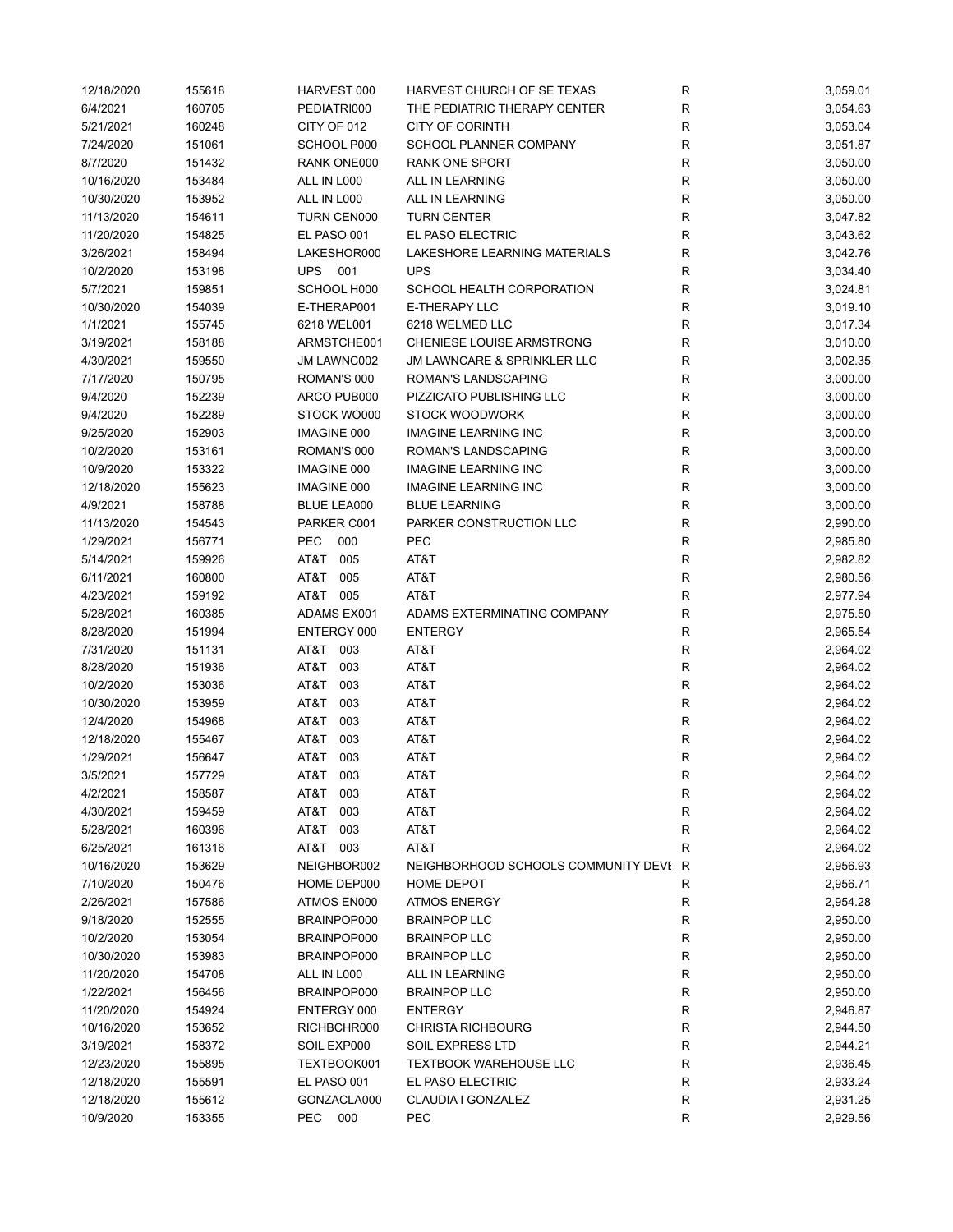| 4/23/2021  | 159180    | APPLE IN000        | APPLE, INC                             | R            | 2,928.00 |
|------------|-----------|--------------------|----------------------------------------|--------------|----------|
| 2/22/2021  | 157411    | ETHIOPIA000        | ETHIOPIAN EVANGELICAL BAPTIST CHURCH   | R            | 2,927.81 |
| 10/23/2020 | 153878    | MONOGRAM000        | MONOGRAM ON THE MOUND                  | R            | 2,925.00 |
| 4/16/2021  | 159075    | RICHBCHR000        | <b>CHRISTA RICHBOURG</b>               | R            | 2,925.00 |
| 7/17/2020  | 150715    | CORPORAT000        | CORPORATE COMMUNICATIONS CENTER, INC   | R            | 2,923.14 |
| 4/2/2021   | 158699    | PONDER C000        | PONDER COMPANY INC                     | $\mathsf R$  | 2,921.00 |
| 3/12/2021  | 158033    | FUNSPIRE000        | FUNSPIRED PEDIATRIC THERAPY SERVICES P | R            | 2,910.60 |
| 7/31/2020  | 151237    | PLATINUM001        | PLATINUM LANDSCAPES LLC                | $\mathsf R$  | 2,900.00 |
| 1/15/2021  | 156322    | <b>TCSAAL L000</b> | <b>TCSAAL LLC</b>                      | R            | 2,900.00 |
| 7/31/2020  | 151190    | DTK FACI001        | DTK FACILITY SERVICES LLC - SUPPLIES   | R            | 2,889.65 |
| 11/13/2020 | 154414    | AZ HOLDI000        | AZ HOLDING INC                         | R            | 2,880.00 |
| 8/28/2020  | 151990    | EL PASO 006        | EL PASO WATER UTILITIES                | $\mathsf R$  | 2,877.98 |
| 11/6/2020  | 154300    | REF EXPE000        | REF EXPERTS AND HVAC LLC               | $\mathsf R$  | 2,872.60 |
| 10/23/2020 | 153888    | PERMIAN 000        | PERMIAN SPEECH AND LANGUAGE SERVICES   | R            | 2,870.00 |
| 12/18/2020 | 155656    | MULTI-SP000        | MULTI-SPORTS OFFICIALS ASSOCIATION     | $\mathsf R$  | 2,862.00 |
| 5/14/2021  | 160110    | TRS FACI000        | TRS FACILITY SERVICES LLC              | R            | 2,860.00 |
| 2/12/2021  | 157083    | A.I.M. 000         | A.I.M.                                 | R            | 2,853.75 |
| 7/1/2020   | 150132    | 6218 WEL001        | 6218 WELMED LLC                        | R            | 2,852.34 |
| 8/1/2020   | 150857    | 6218 WEL001        | 6218 WELMED LLC                        | $\mathsf R$  | 2,852.34 |
|            |           |                    |                                        |              |          |
| 9/1/2020   | 151881    | 6218 WEL001        | 6218 WELMED LLC                        | $\mathsf R$  | 2,852.34 |
| 10/1/2020  | 152761    | 6218 WEL001        | 6218 WELMED LLC                        | R            | 2,852.34 |
| 11/1/2020  | 153702    | 6218 WEL001        | 6218 WELMED LLC                        | R            | 2,852.34 |
| 12/1/2020  | 154637    | 6218 WEL001        | 6218 WELMED LLC                        | ${\sf R}$    | 2,852.34 |
| 8/14/2020  | 151612    | PLATINUM001        | PLATINUM LANDSCAPES LLC                | $\mathsf R$  | 2,850.00 |
| 3/19/2021  | 158271    | DELGADEN000        | DENISE DELGADO                         | $\mathsf R$  | 2,850.00 |
| 6/18/2021  | 161235    | TEXAS FI001        | <b>TEXAS FIRE ALARM, INC</b>           | R            | 2,845.00 |
| 1/15/2021  | 156300    | SIRIUS E000        | SIRIUS EDUCATION SOLUTIONS LLC         | R            | 2,840.00 |
| 5/21/2021  | 160270    | COSERV 000         | <b>COSERV</b>                          | R            | 2,832.24 |
| 5/14/2021  | 159988    | E-THERAP001        | <b>E-THERAPY LLC</b>                   | R            | 2,817.35 |
| 12/23/2020 | 155864    | NEIGHBOR002        | NEIGHBORHOOD SCHOOLS COMMUNITY DEVI    | $\mathsf{R}$ | 2,815.19 |
| 7/17/2020  | 150740    | GALLERY 000        | <b>GALLERY CUSTOM SIGNS</b>            | R            | 2,814.85 |
| 4/16/2021  | 159110    | TXU ENER000        | <b>TXU ENERGY</b>                      | R            | 2,809.89 |
| 7/31/2020  | 151197    | ENTERGY 000        | <b>ENTERGY</b>                         | R            | 2,808.61 |
| 4/16/2021  | 202100750 | FLOWER M001        | FLOWER M001                            | Α            | 2,805.42 |
| 4/16/2021  | 159036    | HOUGHTON001        | <b>HOUGHTON MIFFLIN HARCOURT</b>       | R            | 2,800.51 |
| 6/4/2021   | 202101171 | HIDELL A000        | HIDELL A000                            | Α            | 2,800.00 |
| 3/26/2021  | 158518    | PLAYWORK000        | PLAYWORKS INC                          | $\mathsf R$  | 2,793.37 |
| 12/18/2020 | 155732    | TXU ENER000        | <b>TXU ENERGY</b>                      | $\mathsf R$  | 2,792.64 |
| 12/4/2020  | 155157    | THE HOME001        | THE HOME DEPOT PRO                     | R            | 2,792.59 |
| 1/8/2021   | 156063    | PEDIATRI000        | THE PEDIATRIC THERAPY CENTER           | R            | 2,789.88 |
| 7/24/2020  | 150998    | ETHIOPIA000        | ETHIOPIAN EVANGELICAL BAPTIST CHURCH   | R            | 2,785.46 |
| 5/21/2021  | 160279    | EDUCATIO008        | EDUCATIONAL THERAPY SERVICES LLC       | R            | 2,783.75 |
| 4/16/2021  | 159111    | TXU ENER000        | <b>TXU ENERGY</b>                      | R            | 2,782.15 |
| 8/28/2020  | 151952    | <b>BSN SPOR000</b> | <b>BSN SPORTS, LLC</b>                 | R            | 2,781.90 |
| 7/17/2020  | 150831    | TXU ENER000        | <b>TXU ENERGY</b>                      | R            | 2,778.21 |
|            |           | ACCESS L000        | <b>ACCESS LITERACY</b>                 |              |          |
| 8/21/2020  | 151659    |                    |                                        | R            | 2,774.67 |
| 1/15/2021  | 156217    | COLLEGE 002        | THE COLLEGE BOARD                      | R            | 2,773.00 |
| 5/28/2021  | 160482    | ENTERGY 000        | <b>ENTERGY</b>                         | R            | 2,770.96 |
| 11/13/2020 | 154545    | 000<br>PEC         | PEC                                    | R            | 2,769.44 |
| 4/30/2021  | 202100883 | SPECIALI000        | SPECIALI000                            | А            | 2,766.25 |
| 12/23/2020 | 155894    | TEXTBOOK001        | <b>TEXTBOOK WAREHOUSE LLC</b>          | R            | 2,758.00 |
| 5/7/2021   | 159762    | FOLLETT 000        | FOLLETT SCHOOL SOLUTIONS, INC          | R            | 2,755.86 |
| 3/19/2021  | 158376    | STAPLES 003        | STAPLES TECHNOLOGY SOLUTIONS           | R            | 2,752.10 |
| 10/16/2020 | 153700    | SANDEJOL000        | <b>JOLENE SANDERS</b>                  | R            | 2,750.00 |
| 11/13/2020 | 154635    | SANDEJOL000        | <b>JOLENE SANDERS</b>                  | R            | 2,750.00 |
| 12/11/2020 | 155363    | SANDEJOL000        | <b>JOLENE SANDERS</b>                  | R            | 2,750.00 |
| 1/8/2021   | 156106    | SANDEJOL000        | <b>JOLENE SANDERS</b>                  | R            | 2,750.00 |
| 2/5/2021   | 157023    | SANDEJOL000        | <b>JOLENE SANDERS</b>                  | R            | 2,750.00 |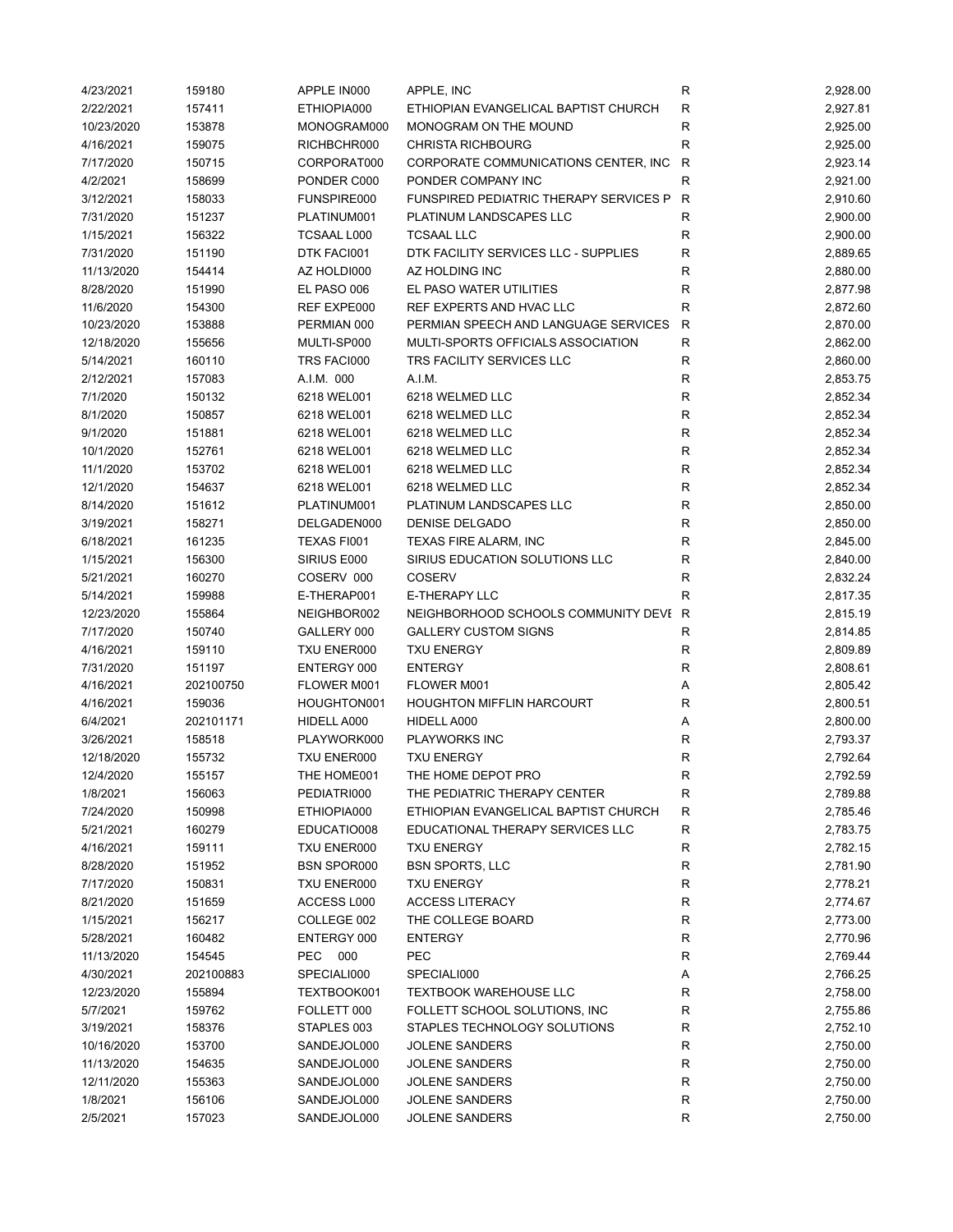| 3/5/2021   | 157864    | SANDEJOL000            | <b>JOLENE SANDERS</b>                     | ${\sf R}$    | 2,750.00 |
|------------|-----------|------------------------|-------------------------------------------|--------------|----------|
| 10/9/2020  | 153413    | SCHOOL H000            | SCHOOL HEALTH CORPORATION                 | R            | 2,746.20 |
| 5/14/2021  | 160090    | STAPLES 002            | <b>STAPLES INC</b>                        | R            | 2,745.08 |
| 6/25/2021  | 161305    | ABILITIE000            | ABILITIES THERAPY AND CONSULTING, LLC     | R            | 2,743.59 |
| 8/28/2020  | 151966    | CITY OF 044            | <b>CITY OF LEANDER</b>                    | $\mathsf R$  | 2,734.17 |
| 7/10/2020  | 150436    | CONSTELL001            | CONSTELLATION NEWENERGY INC               | R            | 2,729.20 |
| 2/5/2021   | 157026    | SCHOOL S000            | SCHOOL SPECIALTY LLC                      | R            | 2,718.57 |
| 4/9/2021   | 158784    | ATMOS EN000            | <b>ATMOS ENERGY</b>                       | $\mathsf{R}$ | 2,714.05 |
| 12/14/2020 | 155443    | <b>KEY CONS000</b>     | <b>KEY CONSTRUCTION TEXAS LLC</b>         | R            | 2,708.75 |
| 12/23/2020 | 155865    | NEIGHBOR002            | NEIGHBORHOOD SCHOOLS COMMUNITY DEVI R     |              | 2,705.31 |
| 10/16/2020 | 153614    | KAMICO 1000            | KAMICO INSTRUCTIONAL MEDIA, INC           | R            | 2,698.80 |
| 10/9/2020  | 153358    | PERMIAN 000            | PERMIAN SPEECH AND LANGUAGE SERVICES      | $\mathsf{R}$ | 2,698.75 |
| 11/6/2020  | 154235    | COSERV 000             | <b>COSERV</b>                             | $\mathsf{R}$ | 2,694.64 |
| 10/30/2020 | 154057    | HOME DEP000            | <b>HOME DEPOT</b>                         | R            | 2,689.53 |
| 3/26/2021  | 158568    | WINN TOM000            | TOMMY J WINN                              | $\mathsf{R}$ | 2,686.55 |
| 2/5/2021   | 156869    | CHARTER 000            | CHARTER COMMUNICATIONS                    | $\mathsf R$  | 2,683.33 |
| 1/29/2021  | 156675    | CENTERPO001            | <b>CENTERPOINT ENERGY</b>                 | $\mathsf{R}$ | 2,670.85 |
| 7/17/2020  | 150696    | CONSTELL001            | CONSTELLATION NEWENERGY INC               | R            | 2,666.14 |
| 12/18/2020 | 155523    | CITY OF 038            | CITY OF LA MARQUE                         | R            | 2,660.78 |
| 1/22/2021  | 156507    | CURRICUL000            | <b>CURRICULUM ASSOCIATES, LLC</b>         | $\mathsf R$  | 2,659.80 |
| 4/16/2021  | 159082    | SCHOOL H000            | SCHOOL HEALTH CORPORATION                 | R            | 2,658.89 |
| 11/6/2020  | 154240    | E-THERAP001            | <b>E-THERAPY LLC</b>                      | R            | 2,654.84 |
| 2/26/2021  | 157616    | DESPASTE000            | STEPHANIE DESPAIN                         | $\mathsf{R}$ | 2,654.70 |
| 3/26/2021  | 158485    | HOME DEP000            | HOME DEPOT                                | $\mathsf R$  | 2,654.49 |
| 8/7/2020   | 151303    | <b>BARNES &amp;001</b> | BARNES & NOBLE BOOKSELLERS INC            | $\mathsf R$  | 2,652.66 |
| 8/14/2020  | 151606    | PEC<br>000             | PEC                                       | ${\sf R}$    | 2,650.59 |
| 4/16/2021  | 159081    | SCHOLAST003            | SCHOLASTIC, INC                           | $\mathsf R$  | 2,650.08 |
| 2/5/2021   | 156984    | PARKER C001            | PARKER CONSTRUCTION LLC                   | $\mathsf R$  | 2,650.00 |
|            |           |                        |                                           | $\mathsf R$  |          |
| 4/30/2021  | 159610    | SWIFT ME000            | SWIFT MEDIA & STARK OUTDOOR               |              | 2,650.00 |
| 9/25/2020  | 153002    | XCEL ENE000            | <b>XCEL ENERGY</b>                        | $\mathsf R$  | 2,647.39 |
| 4/30/2021  | 159585    | QUAVERMU000            | QUAVERMUSIC.COM LLC                       | $\mathsf R$  | 2,642.50 |
| 12/4/2020  | 154989    | <b>BLEYL EN000</b>     | <b>BLEYL ENGINEERING</b>                  | $\mathsf{R}$ | 2,641.07 |
| 4/9/2021   | 158867    | <b>PEC</b><br>000      | <b>PEC</b>                                | R            | 2,640.74 |
| 4/2/2021   | 158726    | TEXAS FI001            | TEXAS FIRE ALARM, INC                     | R            | 2,640.00 |
| 4/9/2021   | 158758    | AIR COND000            | AIR CONDITIONING INNOVATIVE SOLUTIONS, II | R            | 2,631.62 |
| 2/22/2021  | 157412    | EVERY SE000            | <b>EVERY SEASON</b>                       | R            | 2,631.36 |
| 3/12/2021  | 158031    | EVERY SE000            | <b>EVERY SEASON</b>                       | R            | 2,631.36 |
| 11/20/2020 | 154915    | XCEL ENE000            | <b>XCEL ENERGY</b>                        | $\mathsf{R}$ | 2,629.53 |
| 1/8/2021   | 156064    | PHONAK L000            | PHONAK, LLC                               | R            | 2,626.99 |
| 7/24/2020  | 150997    | ETHIOPIA000            | ETHIOPIAN EVANGELICAL BAPTIST CHURCH      | R            | 2,623.23 |
| 5/14/2021  | 202100964 | FRONTIER003            | FRONTIER003                               | Α            | 2,621.73 |
| 10/23/2020 | 153837    | ENTERGY 000            | <b>ENTERGY</b>                            | R            | 2,615.03 |
| 10/30/2020 | 154131    | TCSAAL L000            | <b>TCSAAL LLC</b>                         | R            | 2,615.00 |
| 6/25/2021  | 161381    | ENTERGY 000            | <b>ENTERGY</b>                            | R            | 2,610.41 |
| 6/18/2021  | 161197    | NEARPOD 000            | <b>NEARPOD INC</b>                        | R            | 2,600.00 |
| 10/16/2020 | 153610    | INSIGHT 001            | INSIGHT PUBLIC SECTOR INC                 | R            | 2,599.00 |
| 7/17/2020  | 150764    | NEIGHBOR002            | NEIGHBORHOOD SCHOOLS COMMUNITY DEVI R     |              | 2,597.23 |
| 12/18/2020 | 155668    | PEDIATRI000            | THE PEDIATRIC THERAPY CENTER              | R            | 2,596.34 |
| 4/30/2021  | 159469    | ATMOS EN000            | <b>ATMOS ENERGY</b>                       | R            | 2,594.59 |
| 11/20/2020 | 154836    | GIFT BOX000            | <b>GIFT BOX SOCIAL</b>                    | R            | 2,590.00 |
| 11/20/2020 | 154767    | CITY OF 038            | CITY OF LA MARQUE                         | R            | 2,589.02 |
| 3/12/2021  | 158089    | SCHOOL H000            | SCHOOL HEALTH CORPORATION                 | R            | 2,582.54 |
| 5/14/2021  | 160046    | <b>PEC</b><br>000      | <b>PEC</b>                                | R            | 2,581.77 |
| 1/15/2021  | 202100435 | FRONTIER003            | FRONTIER003                               | Α            | 2,581.26 |
| 9/25/2020  | 152851    | CITY OF 044            | CITY OF LEANDER                           | R            | 2,569.70 |
| 9/25/2020  | 152955    | STAPLES 003            | STAPLES TECHNOLOGY SOLUTIONS              | $\mathsf{R}$ | 2,567.47 |
| 6/18/2021  | 161199    | NEXSTAR 000            | NEXSTAR DIGITAL LLC                       | R            | 2,567.37 |
| 5/28/2021  | 160486    | ETHIOPIA000            | ETHIOPIAN EVANGELICAL BAPTIST CHURCH      | R            | 2,566.15 |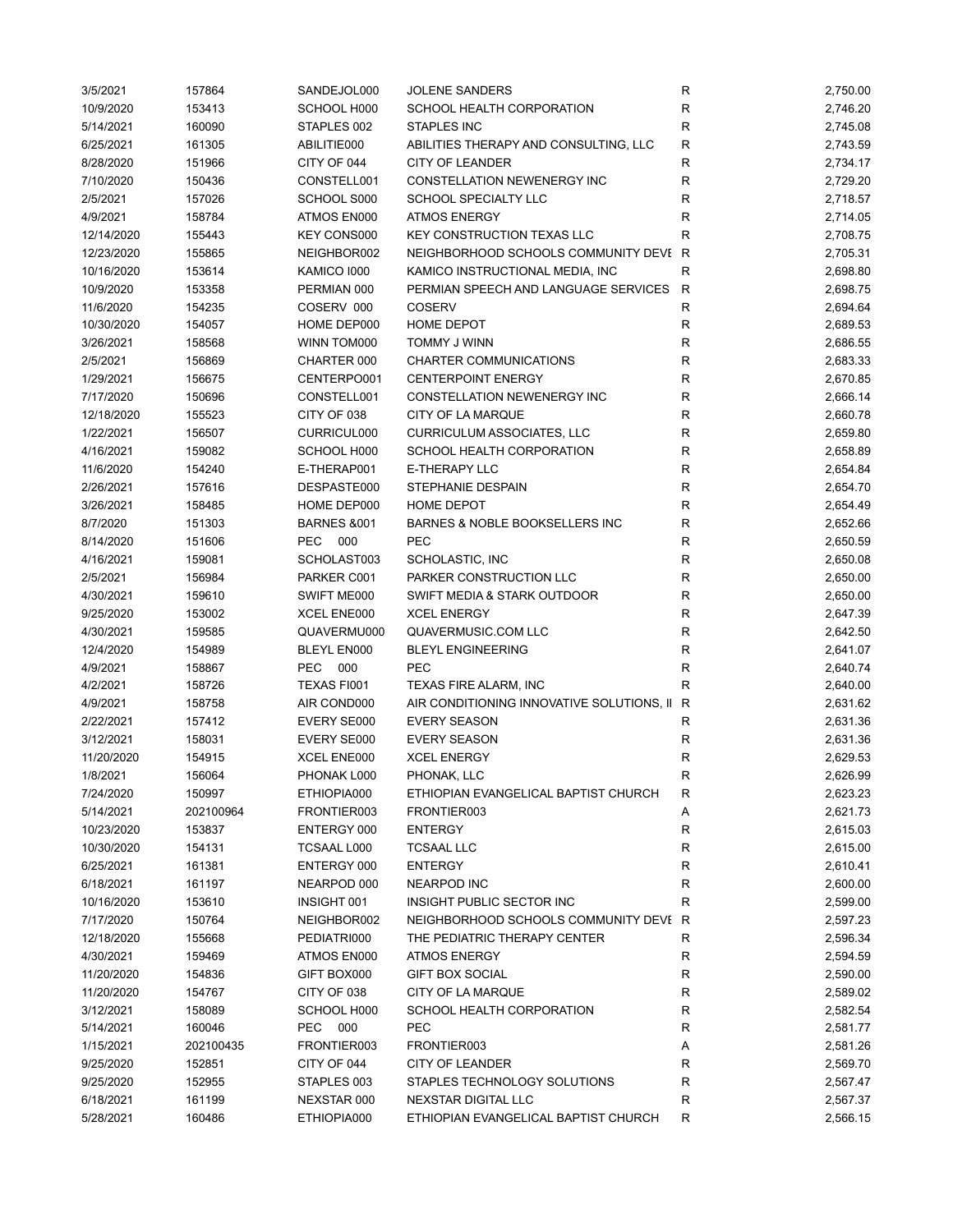| 12/18/2020 | 202100375 | FRONTIER003        | FRONTIER003                                   | Α           | 2,562.02 |
|------------|-----------|--------------------|-----------------------------------------------|-------------|----------|
| 2/26/2021  | 157628    | ENTERGY 000        | <b>ENTERGY</b>                                | R           | 2,559.97 |
| 6/18/2021  | 161142    | E-THERAP001        | <b>E-THERAPY LLC</b>                          | R           | 2,558.59 |
| 1/22/2021  | 156418    | ARMSTCHE001        | CHENIESE LOUISE ARMSTRONG                     | R           | 2,555.00 |
| 7/17/2020  | 150648    | B&H FOTO000        | <b>B&amp;H FOTO &amp; ELECTRONICS CORP</b>    | R           | 2,554.50 |
| 12/18/2020 | 155595    | ETHIOPIA000        | ETHIOPIAN EVANGELICAL BAPTIST CHURCH          | R           | 2,543.10 |
| 8/14/2020  | 151599    | MAINTENA000        | MAINTENANCE UNLIMITED INC                     | $\mathsf R$ | 2,536.87 |
| 4/30/2021  | 159545    | HOME DEP000        | HOME DEPOT                                    | $\mathsf R$ | 2,535.70 |
| 3/19/2021  | 158333    | PARKER C001        | PARKER CONSTRUCTION LLC                       | $\mathsf R$ | 2,535.00 |
|            |           | ULINE 000          |                                               | $\mathsf R$ |          |
| 4/2/2021   | 158736    |                    | <b>ULINE</b>                                  |             | 2,533.39 |
| 6/11/2021  | 160915    | PEC<br>000         | <b>PEC</b>                                    | $\mathsf R$ | 2,532.70 |
| 6/4/2021   | 160661    | CPS ENER000        | <b>CPS ENERGY</b>                             | $\mathsf R$ | 2,530.37 |
| 1/8/2021   | 156013    | COSERV 000         | <b>COSERV</b>                                 | R           | 2,526.21 |
| 7/17/2020  | 150852    | WM CORPO000        | WM CORPORATE SERVICES INC                     | R           | 2,523.77 |
| 9/11/2020  | 152508    | WM CORPO000        | WM CORPORATE SERVICES INC                     | $\mathsf R$ | 2,523.77 |
| 4/2/2021   | 158581    | AMAZON C000        | AMAZON CAPITAL SERVICES INC                   | $\mathsf R$ | 2,518.06 |
| 6/11/2021  | 202101263 | SPECIALI000        | SPECIALI000                                   | Α           | 2,517.50 |
| 9/11/2020  | 152411    | ENTERGY 000        | <b>ENTERGY</b>                                | R           | 2,513.75 |
| 6/18/2021  | 161115    | CITY OF 038        | CITY OF LA MARQUE                             | R           | 2,509.06 |
| 2/12/2021  | 157151    | COSERV 000         | <b>COSERV</b>                                 | ${\sf R}$   | 2,502.13 |
| 7/10/2020  | 150501    | NEARPOD 000        | <b>NEARPOD INC</b>                            | $\mathsf R$ | 2,500.00 |
| 9/4/2020   | 152241    | PLATINUM001        | PLATINUM LANDSCAPES LLC                       | ${\sf R}$   | 2,500.00 |
| 10/5/2020  | 153211    | BARNETT 000        | <b>BARNETT &amp; GARCIA PLLC</b>              | $\mathsf R$ | 2,500.00 |
| 10/23/2020 | 153893    | PLATINUM001        | PLATINUM LANDSCAPES LLC                       | ${\sf R}$   | 2,500.00 |
|            |           |                    |                                               |             |          |
| 12/11/2020 | 155338    | PLATINUM001        | PLATINUM LANDSCAPES LLC                       | $\mathsf R$ | 2,500.00 |
| 12/18/2020 | 155677    | PLATINUM001        | PLATINUM LANDSCAPES LLC                       | R           | 2,500.00 |
| 1/8/2021   | 155972    | ALL IN L000        | ALL IN LEARNING                               | $\mathsf R$ | 2,500.00 |
| 1/29/2021  | 156775    | PLATINUM001        | PLATINUM LANDSCAPES LLC                       | $\mathsf R$ | 2,500.00 |
| 2/22/2021  | 157471    | PLATINUM001        | PLATINUM LANDSCAPES LLC                       | R           | 2,500.00 |
| 3/5/2021   | 157897    | THE HOME000        | THE HOME CENTERS LLC                          | R           | 2,500.00 |
| 3/19/2021  | 158337    | PLATINUM001        | PLATINUM LANDSCAPES LLC                       | R           | 2,500.00 |
| 5/14/2021  | 160011    | FLIPPEN 000        | THE FLIPPEN GROUP, LLC                        | R           | 2,500.00 |
| 5/28/2021  | 160485    | EP REMOD000        | EP REMODELING SERVICES LLC                    | R           | 2,500.00 |
| 6/25/2021  | 161379    | ELECTRO 001        | ELECTRO COOLING SERVICE LLC                   | R           | 2,495.00 |
| 1/29/2021  | 156658    | ATMOS EN000        | <b>ATMOS ENERGY</b>                           | $\mathsf R$ | 2,491.53 |
| 4/30/2021  | 159482    | CELEBRAT000        | <b>CELEBRATION CHURCH</b>                     | R           | 2,491.07 |
| 5/7/2021   | 159703    | <b>BRIGHT T000</b> | <b>BRIGHT THINKER INC</b>                     | $\mathsf R$ | 2,488.50 |
| 4/30/2021  | 159525    | DESPASTE000        | STEPHANIE DESPAIN                             | R           | 2,481.10 |
| 9/11/2020  | 152336    | AIR COND000        | AIR CONDITIONING INNOVATIVE SOLUTIONS, II R   |             | 2,478.14 |
| 8/14/2020  | 151542    | COLONIAL002        | COLONIAL ROOFING AND CONSTRUCTION LLC R       |             | 2,475.00 |
|            |           |                    | ADAMS EXTERMINATING COMPANY                   |             |          |
| 4/2/2021   | 158578    | ADAMS EX001        |                                               | R           | 2,475.00 |
| 9/25/2020  | 152944    | SCHOOL P000        | <b>SCHOOL PLANNER COMPANY</b>                 | R           | 2,469.50 |
| 3/1/2021   | 157524    | 6218 WEL001        | 6218 WELMED LLC                               | R           | 2,467.57 |
| 4/1/2021   | 158135    | 6218 WEL001        | 6218 WELMED LLC                               | R           | 2,467.57 |
| 5/1/2021   | 159130    | 6218 WEL001        | 6218 WELMED LLC                               | R           | 2,467.57 |
| 6/1/2021   | 160143    | 6218 WEL001        | 6218 WELMED LLC                               | R           | 2,467.57 |
| 1/29/2021  | 156649    | AT&T 003           | AT&T                                          | R           | 2,466.62 |
| 3/19/2021  | 158296    | FUNSPIRE000        | <b>FUNSPIRED PEDIATRIC THERAPY SERVICES P</b> | R           | 2,464.70 |
| 10/30/2020 | 154031    | CPS ENER000        | <b>CPS ENERGY</b>                             | R           | 2,460.85 |
| 10/30/2020 | 154177    | XANEDU P000        | XANEDU PUBLISHING INC                         | R           | 2,458.76 |
| 9/11/2020  | 152343    | AT&T 000           | AT&T                                          | R           | 2,457.40 |
| 1/29/2021  | 156723    | ENTERGY 000        | <b>ENTERGY</b>                                | R           | 2,449.96 |
| 9/25/2020  | 152878    | EL PASO 001        | EL PASO ELECTRIC                              | ${\sf R}$   | 2,448.51 |
| 1/15/2021  | 156224    | COSERV 000         | COSERV                                        | R           | 2,443.04 |
| 7/31/2020  | 151209    | HARRISON000        | HARRISON CONTRACTING CO INC                   | R           | 2,442.00 |
| 9/25/2020  | 152926    | PARKER C001        | PARKER CONSTRUCTION LLC                       | R           | 2,440.00 |
| 6/25/2021  |           |                    | <b>TXU ENERGY</b>                             | R           | 2,438.63 |
|            | 161467    | TXU ENER000        |                                               |             |          |
| 1/8/2021   | 156046    | KONE INC000        | KONE, INC                                     | $\mathsf R$ | 2,433.66 |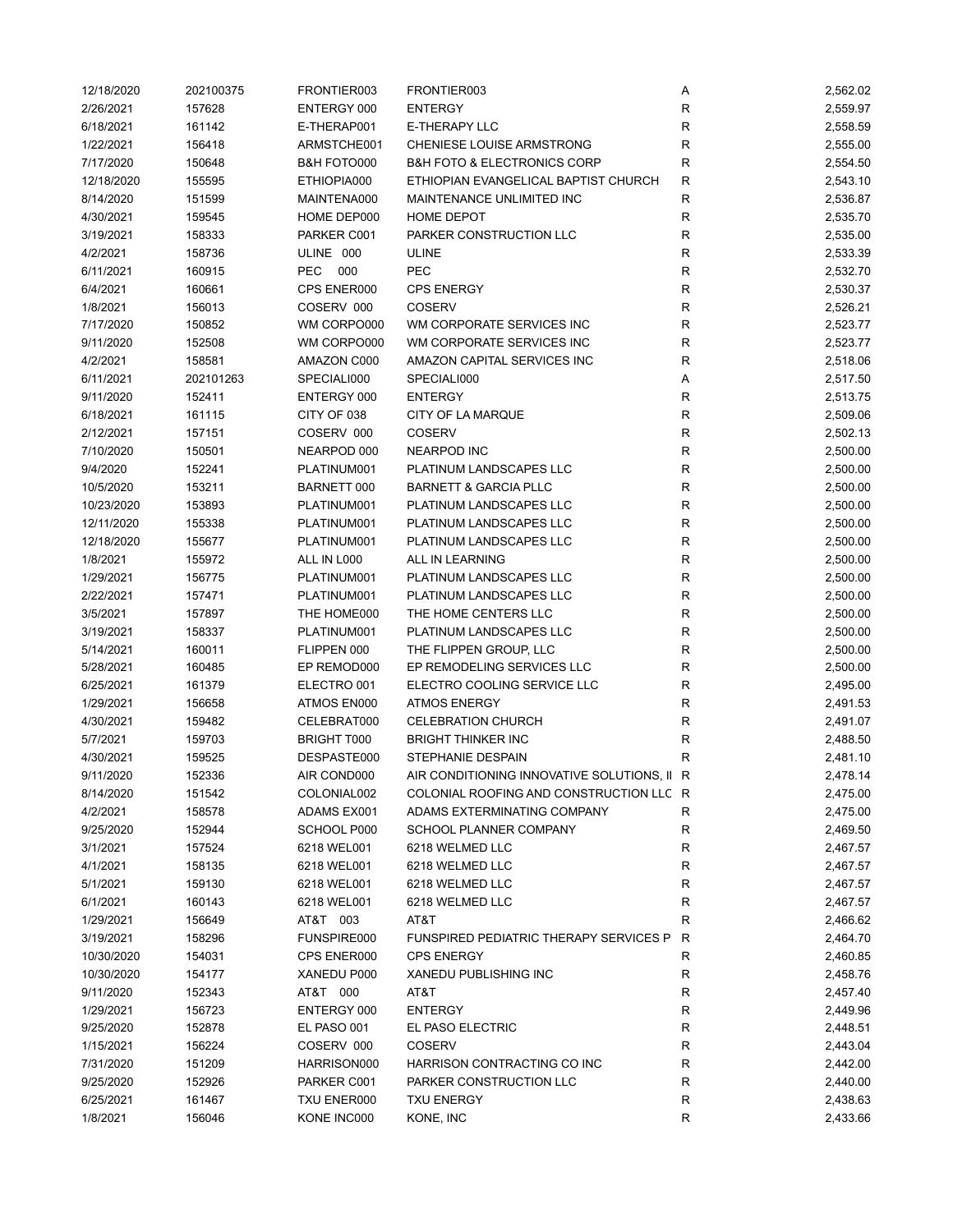| 10/16/2020 | 153532    | CITY OF 038 | CITY OF LA MARQUE                  | R            | 2,433.54 |
|------------|-----------|-------------|------------------------------------|--------------|----------|
| 1/22/2021  | 156482    | CITY OF 038 | CITY OF LA MARQUE                  | $\mathsf{R}$ | 2,433.54 |
| 9/25/2020  | 152966    | THE COLL000 | THE COLLEGE BOARD                  | $\mathsf{R}$ | 2,431.00 |
| 9/11/2020  | 152480    | SINGAPOR000 | SINGAPORE MATH, INC                | $\mathsf{R}$ | 2,430.00 |
| 3/26/2021  | 158512    | NEIGHBOR002 | NEIGHBORHOOD SCHOOLS COMMUNITY DEV | R            | 2,426.76 |
| 8/7/2020   | 151346    | CONSTELL001 | CONSTELLATION NEWENERGY INC        | R            | 2,423.89 |
| 10/16/2020 | 153534    | CITY OF 046 | <b>CITY OF LEWISVILLE</b>          | $\mathsf{R}$ | 2,423.15 |
| 12/23/2020 | 155881    | STAPLES 002 | STAPLES INC                        | $\mathsf{R}$ | 2,422.40 |
| 6/11/2021  | 160955    | RICHBCHR000 | <b>CHRISTA RICHBOURG</b>           | $\mathsf{R}$ | 2,418.00 |
| 6/4/2021   | 160733    | ROSE SAR000 | SARAH ROSE                         | $\mathsf{R}$ | 2,414.30 |
| 5/21/2021  | 160252    | CITY OF 038 | CITY OF LA MARQUE                  | ${\sf R}$    | 2,413.38 |
| 3/26/2021  | 158471    | ENTERGY 000 | <b>ENTERGY</b>                     | $\mathsf{R}$ | 2,410.66 |
| 6/18/2021  | 202101295 | FRONTIER003 | FRONTIER003                        | Α            | 2,406.88 |
|            |           |             |                                    |              |          |
| 2/22/2021  | 202100552 | FRONTIER003 | FRONTIER003                        | Α            | 2,400.10 |
| 3/19/2021  | 202100636 | FRONTIER003 | FRONTIER003                        | Α            | 2,400.10 |
| 7/20/2020  | 150913    | RPR CONS000 | RPR CONSTRUCTION CO INC            | R            | 2,400.00 |
| 7/31/2020  | 151194    | ELECTRO 001 | ELECTRO COOLING SERVICE LLC        | R            | 2,400.00 |
| 4/16/2021  | 159084    | SEGUIN 0000 | SEGUIN OUTDOOR LEARNING CENTER     | $\mathsf{R}$ | 2,400.00 |
| 5/7/2021   | 159725    | CLEARPOI000 | <b>CLEARPOINT CHURCH</b>           | R            | 2,400.00 |
| 5/14/2021  | 159991    | ELECTRO 001 | ELECTRO COOLING SERVICE LLC        | R            | 2,400.00 |
| 5/21/2021  | 160357    | STAR LOC000 | <b>STAR LOCAL MEDIA</b>            | R            | 2,400.00 |
| 4/2/2021   | 202100683 | EP REMOD000 | EP REMOD000                        | Α            | 2,400.00 |
| 10/2/2020  | 153136    | LONE STA004 | LONE STAR LEARNING                 | $\mathsf{R}$ | 2,399.70 |
| 10/9/2020  | 153303    | ENTERGY 000 | <b>ENTERGY</b>                     | $\mathsf{R}$ | 2,399.39 |
| 1/15/2021  | 156165    | AMAZON C000 | AMAZON CAPITAL SERVICES INC        | $\mathsf{R}$ | 2,398.55 |
| 9/11/2020  | 152338    | ALTO VIS000 | ALTO VISTA ROOFING INC             | $\mathsf{R}$ | 2,397.50 |
| 6/4/2021   | 160629    | CARROLLT003 | CARROLLTON PARK MAINTENANCE        | $\mathsf{R}$ | 2,397.50 |
| 12/4/2020  | 155039    | COSERV 000  | <b>COSERV</b>                      | R            | 2,396.91 |
| 12/11/2020 | 155339    | PREMIERE000 | PREMIERE INSTALL MOVERS, LLC       | $\mathsf{R}$ | 2,395.73 |
| 3/19/2021  | 158289    | ENTERPRI004 | <b>ENTERPRISE RENT-A-CAR</b>       | $\mathsf R$  | 2,392.09 |
| 5/7/2021   | 202100912 | FLOWER M001 | FLOWER M001                        | Α            | 2,386.45 |
| 12/11/2020 | 155332    | PEC<br>000  | PEC                                | R            | 2,386.06 |
| 10/9/2020  | 153250    | AT&T<br>003 | AT&T                               | $\mathsf{R}$ | 2,380.00 |
| 11/6/2020  | 154205    | T&TA<br>003 | AT&T                               | $\mathsf{R}$ | 2,380.00 |
|            |           |             |                                    |              |          |
| 12/11/2020 | 155248    | AT&T<br>003 | AT&T                               | R            | 2,380.00 |
| 1/8/2021   | 155983    | AT&T 003    | AT&T                               | R            | 2,380.00 |
| 3/5/2021   | 157731    | AT&T 003    | AT&T                               | $\mathsf{R}$ | 2,380.00 |
| 3/12/2021  | 157969    | 003<br>AT&T | AT&T                               | $\mathsf{R}$ | 2,380.00 |
| 4/9/2021   | 158774    | T&TA<br>003 | AT&T                               | R            | 2,380.00 |
| 5/7/2021   | 159689    | AT&T<br>003 | AT&T                               | ${\sf R}$    | 2,380.00 |
| 6/11/2021  | 160797    | AT&T 003    | AT&T                               | ${\sf R}$    | 2,380.00 |
| 12/18/2020 | 155660    | NATIONAL003 | NATIONAL BUSINESS FURNITURE, LLC   | R            | 2,378.74 |
| 9/18/2020  | 152703    | SCHOOL H000 | SCHOOL HEALTH CORPORATION          | R            | 2,376.42 |
| 5/7/2021   | 159727    | COLLEGE 002 | THE COLLEGE BOARD                  | R            | 2,372.00 |
| 12/4/2020  | 155164    | TRIUMPH 000 | <b>TRIUMPH CHURCH</b>              | R            | 2,371.88 |
| 3/26/2021  | 158560    | TXU ENER000 | <b>TXU ENERGY</b>                  | R            | 2,368.66 |
| 3/5/2021   | 157835    | PEDIATRI000 | THE PEDIATRIC THERAPY CENTER       | $\mathsf{R}$ | 2,364.47 |
| 6/25/2021  | 161437    | RIGGS IN001 | <b>RIGGS INSTITUTE</b>             | R            | 2,353.85 |
| 10/16/2020 | 153632    | PEDIATRI000 | THE PEDIATRIC THERAPY CENTER       | R            | 2,353.50 |
| 4/16/2021  | 159054    | MIKES IR000 | <b>MIKES IRRIGATION</b>            | R            | 2,350.00 |
| 8/14/2020  | 151653    | WM CORPO000 | WM CORPORATE SERVICES INC          | R            | 2,348.95 |
| 10/16/2020 | 153694    | WM CORPO000 | WM CORPORATE SERVICES INC          | R            | 2,345.44 |
| 1/15/2021  | 156343    | CRAWSLEI000 | LEIGH HERBERT CRAWSHAW             | R            | 2,345.15 |
| 10/16/2020 | 153656    | SCHOOL S000 | <b>SCHOOL SPECIALTY</b>            | R            | 2,341.44 |
| 2/12/2021  | 157152    | COSERV 000  | <b>COSERV</b>                      | $\mathsf{R}$ | 2,340.00 |
| 6/4/2021   | 160736    | SCHOOL H000 | SCHOOL HEALTH CORPORATION          | $\mathsf{R}$ | 2,338.43 |
| 5/7/2021   | 159746    | DURHAM S005 | DURHAM SCHOOL SERVICES             | R            | 2,338.35 |
|            |           |             |                                    | $\mathsf{R}$ |          |
| 7/31/2020  | 151166    | CITY OF 044 | CITY OF LEANDER                    |              | 2,338.11 |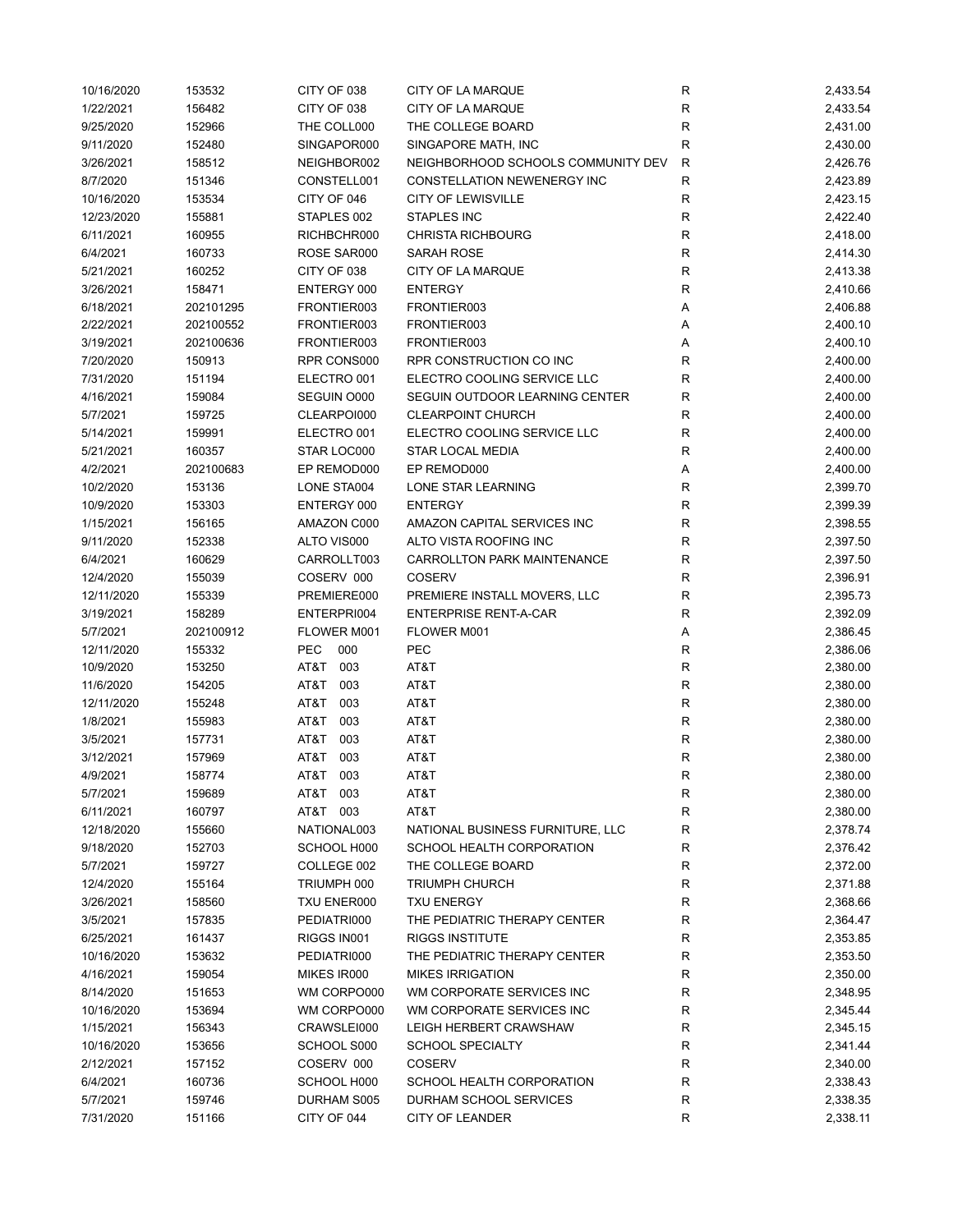| 8/21/2020  | 151879    | XCEL ENE000        | <b>XCEL ENERGY</b>                            | R            | 2,333.77 |
|------------|-----------|--------------------|-----------------------------------------------|--------------|----------|
| 9/4/2020   | 152235    | <b>PEC</b><br>000  | <b>PEC</b>                                    | R            | 2,333.27 |
| 12/11/2020 | 155231    | ABILITIE000        | ABILITIES THERAPY AND CONSULTING, LLC         | $\mathsf{R}$ | 2,331.39 |
| 6/11/2021  | 161045    | WM CORPO000        | WM CORPORATE SERVICES INC                     | $\mathsf{R}$ | 2,324.57 |
| 12/11/2020 | 155306    | HAND2MIN000        | <b>HAND2MIND INC</b>                          | R            | 2,319.43 |
| 4/16/2021  | 159125    | WM CORPO000        | WM CORPORATE SERVICES INC                     | R            | 2,316.31 |
| 8/28/2020  | 152011    | <b>IEW - IN000</b> | IEW - INSTITUTE FOR EXCELLENCE IN WRITING     | R            | 2,315.00 |
| 2/26/2021  | 157633    | HOME DEP000        | <b>HOME DEPOT</b>                             | R            | 2,313.41 |
| 1/29/2021  | 156730    | FUNSPIRE000        | <b>FUNSPIRED PEDIATRIC THERAPY SERVICES P</b> | R            | 2,312.10 |
| 2/12/2021  | 157271    | THE COLL000        | THE COLLEGE BOARD                             | R            | 2,312.00 |
| 2/12/2021  | 157299    | WM CORPO000        | WM CORPORATE SERVICES INC                     | $\mathsf{R}$ | 2,310.55 |
| 4/23/2021  | 159232    | CITY OF 012        | <b>CITY OF CORINTH</b>                        | $\mathsf{R}$ | 2,310.53 |
| 5/14/2021  | 160135    | WM CORPO000        | WM CORPORATE SERVICES INC                     | R            | 2,306.52 |
| 4/30/2021  | 159614    | <b>TEXAS FI001</b> | TEXAS FIRE ALARM, INC                         | R            | 2,305.00 |
| 10/9/2020  | 153430    | TEAMLEAD000        | <b>TEAMLEADER INC</b>                         | $\mathsf{R}$ | 2,303.79 |
| 7/17/2020  | 150770    | <b>PEC</b><br>000  | <b>PEC</b>                                    | $\mathsf{R}$ | 2,295.00 |
| 6/11/2021  | 160982    | TEXAS TH000        | <b>TEXAS THERAPY SPECIALISTS</b>              | $\mathsf{R}$ | 2,287.50 |
| 3/19/2021  | 158404    | WM CORPO000        | WM CORPORATE SERVICES INC                     | $\mathsf{R}$ | 2,285.98 |
| 2/26/2021  | 157575    | AT&T 000           | AT&T                                          | R            | 2,281.74 |
| 1/15/2021  | 156344    | E-THERAP001        | E-THERAPY LLC                                 | R            | 2,281.17 |
| 11/13/2020 | 154401    | AT&T 000           | AT&T                                          | R            | 2,280.45 |
|            |           |                    |                                               |              |          |
| 4/9/2021   | 158882    | REPUBLIC001        | REPUBLIC SERVICES #688                        | $\mathsf{R}$ | 2,275.20 |
| 5/14/2021  | 160066    | REPUBLIC001        | REPUBLIC SERVICES #688                        | $\mathsf{R}$ | 2,275.20 |
| 6/11/2021  | 160941    | REPUBLIC001        | REPUBLIC SERVICES #688                        | $\mathsf{R}$ | 2,275.20 |
| 4/23/2021  | 159176    | A.I.M. 000         | A.I.M.                                        | $\mathsf{R}$ | 2,275.00 |
| 12/11/2020 | 155240    | AT&T 000           | AT&T                                          | $\mathsf{R}$ | 2,267.68 |
| 1/15/2021  | 156169    | AT&T 000           | AT&T                                          | R            | 2,267.68 |
| 1/8/2021   | 156045    | JOHNSON 001        | JOHNSON CONTROLS SECURITY SOLUTIONS           | R            | 2,265.07 |
| 3/19/2021  | 202100643 | MR ELECT004        | MR ELECT004                                   | Α            | 2,264.92 |
| 11/20/2020 | 154741    | <b>BEST QUA000</b> | <b>BEST QUALITY ELECTRIC</b>                  | R            | 2,264.20 |
| 10/16/2020 | 153628    | NEIGHBOR002        | NEIGHBORHOOD SCHOOLS COMMUNITY DEVI R         |              | 2,263.81 |
| 10/9/2020  | 153244    | AT&T 000           | AT&T                                          | R            | 2,252.95 |
| 9/11/2020  | 152436    | MANGUM L000        | MANGUM LANDSCAPE, INC                         | R            | 2,252.71 |
| 12/23/2020 | 155840    | ENTERGY 000        | <b>ENTERGY</b>                                | R            | 2,243.78 |
| 9/18/2020  | 152714    | SUPERIOR007        | SUPERIOR SIGN AND LIGHTING                    | R            | 2,241.00 |
| 3/12/2021  | 158077    | REPUBLIC001        | REPUBLIC SERVICES #688                        | R            | 2,234.83 |
| 1/15/2021  | 156337    | WM CORPO000        | WM CORPORATE SERVICES INC                     | $\mathsf{R}$ | 2,229.66 |
| 7/17/2020  | 150838    | <b>UPS</b><br>001  | <b>UPS</b>                                    | $\mathsf{R}$ | 2,225.37 |
| 4/30/2021  | 159533    | ENTERGY 000        | <b>ENTERGY</b>                                | R            | 2,224.53 |
| 10/16/2020 | 153599    | GRADECAM000        | <b>GRADECAM LLC</b>                           | ${\sf R}$    | 2,220.00 |
| 11/13/2020 | 154480    | E-THERAP001        | E-THERAPY LLC                                 | ${\sf R}$    | 2,219.49 |
| 1/22/2021  | 156608    | TXU ENER000        | <b>TXU ENERGY</b>                             | R            | 2,214.92 |
| 7/24/2020  | 150999    | ETHIOPIA000        | ETHIOPIAN EVANGELICAL BAPTIST CHURCH          | R            | 2,214.36 |
| 10/2/2020  | 153109    | EDUCATIO008        | EDUCATIONAL THERAPY SERVICES LLC              | ${\sf R}$    | 2,210.00 |
| 1/15/2021  | 156234    | EDUCATIO008        | EDUCATIONAL THERAPY SERVICES LLC              | R            | 2,210.00 |
| 2/12/2021  | 157239    | REPUBLIC006        | REPUBLIC SERVICES #691                        | R            | 2,207.28 |
| 11/13/2020 | 154391    | ACTON SE000        | ACTON SEPTIC, INC                             | R            | 2,205.95 |
| 11/6/2020  | 202100251 | FLOWER M001        | FLOWER M001                                   | Α            | 2,200.62 |
| 7/17/2020  | 150797    | SCHOOL H000        | SCHOOL HEALTH CORPORATION                     | R            | 2,196.15 |
| 1/29/2021  | 156667    | BRAINPOP000        | <b>BRAINPOP LLC</b>                           | R            | 2,195.00 |
| 1/15/2021  | 156282    | REPUBLIC001        | REPUBLIC SERVICES #688                        | R            | 2,189.08 |
| 4/23/2021  | 159344    | PERMIAN 000        | PERMIAN SPEECH AND LANGUAGE SERVICES          | R            | 2,188.75 |
| 8/7/2020   | 151345    | CONSTELL001        | CONSTELLATION NEWENERGY INC                   | R            | 2,188.25 |
| 9/4/2020   | 152118    |                    | <b>BLICK ART MATERIALS LLC</b>                | R            | 2,185.65 |
|            |           | BLICK AR000        |                                               |              |          |
| 10/2/2020  | 153093    | CITY OF 101        | <b>CITY OF MESQUITE</b>                       | ${\sf R}$    | 2,182.33 |
| 10/23/2020 | 153826    | E-THERAP001        | E-THERAPY LLC                                 | R            | 2,181.63 |
| 8/14/2020  | 151620    | REPUBLIC001        | REPUBLIC SERVICES #688                        | R            | 2,177.21 |
| 10/9/2020  | 153387    | REPUBLIC001        | REPUBLIC SERVICES #688                        | R            | 2,177.21 |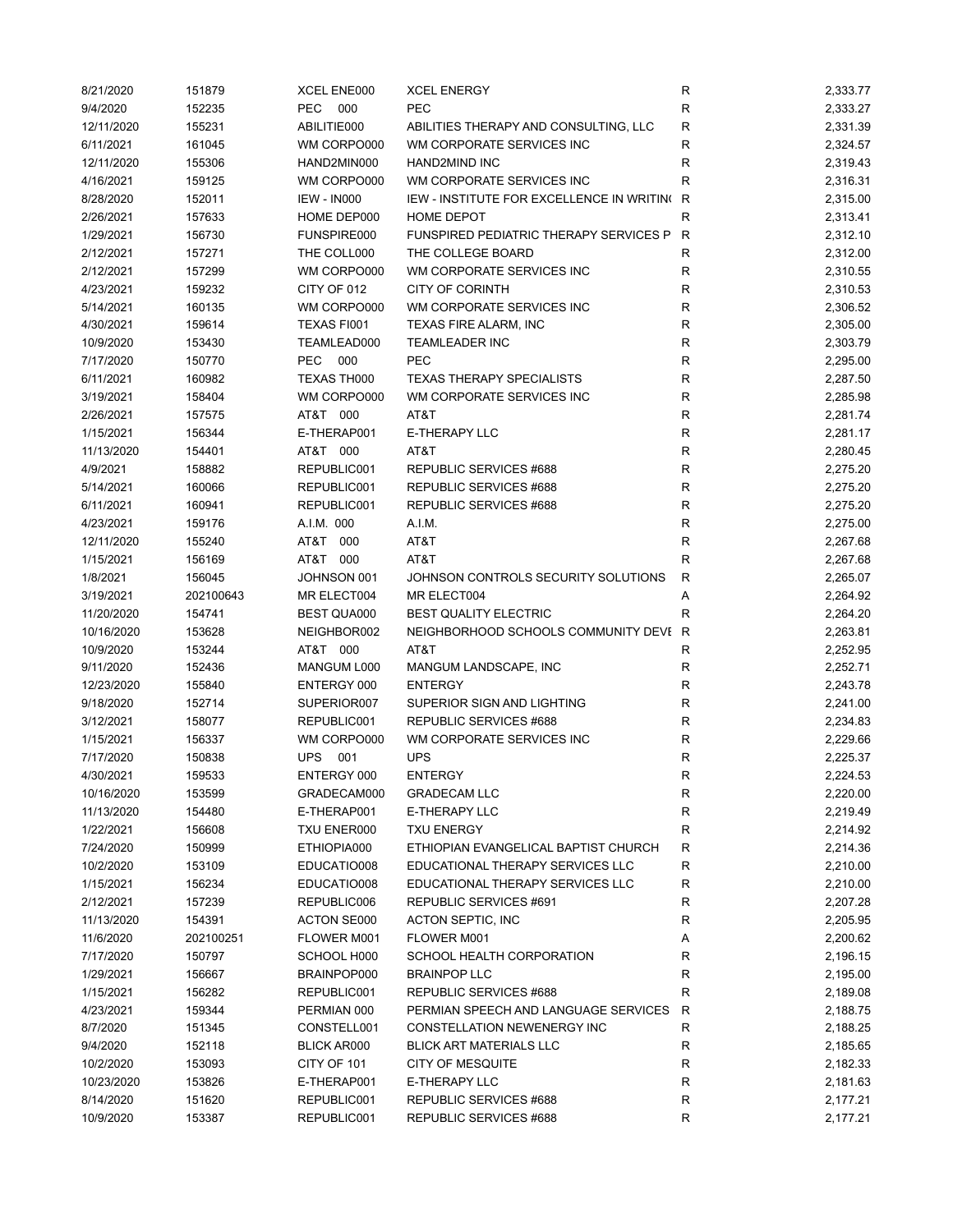| 9/11/2020  | 152461 | REPUBLIC001        | REPUBLIC SERVICES #688                | ${\sf R}$    | 2,176.01 |
|------------|--------|--------------------|---------------------------------------|--------------|----------|
| 6/4/2021   | 160760 | TEXTBOOK001        | <b>TEXTBOOK WAREHOUSE LLC</b>         | R            | 2,175.69 |
| 12/4/2020  | 155000 | CELEBRAT000        | <b>CELEBRATION CHURCH</b>             | $\mathsf R$  | 2,172.52 |
| 6/18/2021  | 161133 | COSERV 000         | <b>COSERV</b>                         | R            | 2,172.13 |
| 11/13/2020 | 154564 | REPUBLIC001        | REPUBLIC SERVICES #688                | R            | 2,172.04 |
| 1/15/2021  | 156268 | POPE PLU000        | POPE PLUMBING, INC                    | R            | 2,171.80 |
| 9/18/2020  | 152571 | CITY OF 038        | CITY OF LA MARQUE                     | $\mathsf R$  | 2,171.38 |
|            |        |                    |                                       |              |          |
| 12/11/2020 | 155346 | REPUBLIC001        | REPUBLIC SERVICES #688                | R            | 2,170.66 |
| 4/2/2021   | 158596 | ATMOS EN000        | <b>ATMOS ENERGY</b>                   | $\mathsf{R}$ | 2,166.74 |
| 7/17/2020  | 150753 | JONASMAR000        | <b>MARTHA JONAS</b>                   | ${\sf R}$    | 2,166.67 |
| 8/7/2020   | 151404 | JONASMAR000        | <b>MARTHA JONAS</b>                   | ${\sf R}$    | 2,166.67 |
| 9/11/2020  | 152433 | JONASMAR000        | <b>MARTHA JONAS</b>                   | ${\sf R}$    | 2,166.67 |
| 10/9/2020  | 153329 | JONASMAR000        | <b>MARTHA JONAS</b>                   | ${\sf R}$    | 2,166.67 |
| 11/13/2020 | 154518 | JONASMAR000        | <b>MARTHA JONAS</b>                   | ${\sf R}$    | 2,166.67 |
| 12/11/2020 | 155314 | JONASMAR000        | <b>MARTHA JONAS</b>                   | ${\sf R}$    | 2,166.67 |
| 1/15/2021  | 156251 | JONASMAR000        | <b>MARTHA JONAS</b>                   | R            | 2,166.67 |
| 2/12/2021  | 157189 | JONASMAR000        | <b>MARTHA JONAS</b>                   | R            | 2,166.67 |
| 3/19/2021  | 158319 | JONASMAR000        | <b>MARTHA JONAS</b>                   | R            | 2,166.67 |
| 4/9/2021   | 158833 | JONASMAR000        | <b>MARTHA JONAS</b>                   | ${\sf R}$    | 2,166.67 |
| 5/14/2021  | 160027 | JONASMAR000        | <b>MARTHA JONAS</b>                   | R            | 2,166.67 |
| 6/18/2021  | 161176 | JONASMAR000        | <b>MARTHA JONAS</b>                   | R            | 2,166.67 |
| 9/25/2020  | 152918 | MTS PUBL000        | <b>MTS PUBLICATIONS</b>               | R            | 2,160.76 |
|            |        |                    | <b>MIKES IRRIGATION</b>               |              |          |
| 2/26/2021  | 157649 | MIKES IR000        |                                       | R            | 2,160.00 |
| 8/21/2020  | 151878 | WRIGHT G000        | WRIGHT GROUP ARCHITECTS PLANNERS, PLL | R            | 2,156.22 |
| 2/12/2021  | 157203 | NEIGHBOR002        | NEIGHBORHOOD SCHOOLS COMMUNITY DEV    | R            | 2,155.35 |
| 2/12/2021  | 157276 | TXU ENER000        | <b>TXU ENERGY</b>                     | R            | 2,154.58 |
| 10/2/2020  | 153069 | CITY OF 003        | <b>CITY OF AMARILLO</b>               | ${\sf R}$    | 2,154.25 |
| 10/9/2020  | 153262 | <b>BUELL IN000</b> | <b>BUELL INC</b>                      | ${\sf R}$    | 2,152.20 |
| 4/9/2021   | 158764 | ASBESTOS001        | ASBESTOS INSPECTION MANAGEMENT        | $\mathsf R$  | 2,150.00 |
| 4/23/2021  | 159338 | NEIGHBOR002        | NEIGHBORHOOD SCHOOLS COMMUNITY DEV    | R            | 2,149.17 |
| 3/26/2021  | 158463 | E-THERAP001        | E-THERAPY LLC                         | R            | 2,148.01 |
| 7/24/2020  | 151031 | LAKE CIT001        | LAKE CITIES MUNICIPAL AUTHORITY       | $\mathsf R$  | 2,139.55 |
| 5/21/2021  | 160291 | FITNESS 002        | FITNESS FACTORY OUTLET                | $\mathsf R$  | 2,139.00 |
| 10/9/2020  | 153319 | HARVEST 000        | HARVEST CHURCH OF SE TEXAS            | R            | 2,136.19 |
| 4/23/2021  | 159178 | AL HEDAY000        | AL HEDAYAH ACADEMY INC                | R            | 2,130.30 |
| 5/14/2021  | 160137 | WOODWIND000        | WOODWIND & BRASSWIND, INC             | R            | 2,126.00 |
| 9/4/2020   | 152184 | GRAMMAR 000        | <b>GRAMMAR REVOLUTION</b>             | R            | 2,125.00 |
| 6/25/2021  | 161347 | CITY OF 044        | <b>CITY OF LEANDER</b>                | $\mathsf R$  | 2,124.19 |
| 7/31/2020  | 151217 | JM LAWNC001        | <b>JM LAWNCARE &amp; SPRINKLER</b>    | R            | 2,124.15 |
|            |        |                    |                                       |              |          |
| 11/13/2020 | 154502 | GOPHERSP000        | <b>GOPHERSPORT</b>                    | R            | 2,123.69 |
| 3/19/2021  | 158227 | CELEBRAT000        | <b>CELEBRATION CHURCH</b>             | R            | 2,121.88 |
| 12/23/2020 | 155900 | XCEL ENE000        | <b>XCEL ENERGY</b>                    | R            | 2,112.76 |
| 4/16/2021  | 159064 | PEDIATRI000        | THE PEDIATRIC THERAPY CENTER          | R            | 2,112.49 |
| 1/22/2021  | 156494 | COLLEGE 002        | THE COLLEGE BOARD                     | $\mathsf R$  | 2,112.00 |
| 10/2/2020  | 153125 | HARVEST 000        | HARVEST CHURCH OF SE TEXAS            | R            | 2,106.16 |
| 4/16/2021  | 159022 | FALLBROO000        | <b>FALLBROOK BAPTIST CHURCH</b>       | R            | 2,104.88 |
| 3/19/2021  | 158266 | COSERV 000         | <b>COSERV</b>                         | R            | 2,092.91 |
| 8/14/2020  | 151520 | CITY OF 046        | <b>CITY OF LEWISVILLE</b>             | R            | 2,080.67 |
| 12/4/2020  | 155042 | CPS ENER000        | <b>CPS ENERGY</b>                     | R            | 2,079.02 |
| 10/16/2020 | 153569 | DECKER E000        | DECKER EQUIPMENT/SCHOOL FIX           | R            | 2,077.43 |
| 4/23/2021  | 159351 | PREMIERE000        | PREMIERE INSTALL MOVERS, LLC          | R            | 2,075.68 |
| 10/9/2020  | 153293 | DIGITAL 001        | <b>DIGITAL CREATIONS</b>              | R            | 2,071.56 |
| 8/14/2020  | 151572 | ENTERGY 000        | <b>ENTERGY</b>                        | R            | 2,070.54 |
| 11/20/2020 | 154702 | A.I.M. 000         | A.I.M.                                | R            | 2,070.00 |
| 4/9/2021   | 158819 | ECS LEAR000        | ECS LEARNING SYSTEMS, INC             | R            | 2,069.43 |
| 7/17/2020  | 150660 | CITY OF 038        | CITY OF LA MARQUE                     | R            | 2,067.50 |
| 4/23/2021  | 159365 | SCHOOL S000        | SCHOOL SPECIALTY LLC                  | R            | 2,062.68 |
|            |        |                    |                                       |              |          |
| 12/18/2020 | 155500 | <b>BSN SPOR000</b> | <b>BSN SPORTS, LLC</b>                | $\mathsf R$  | 2,058.00 |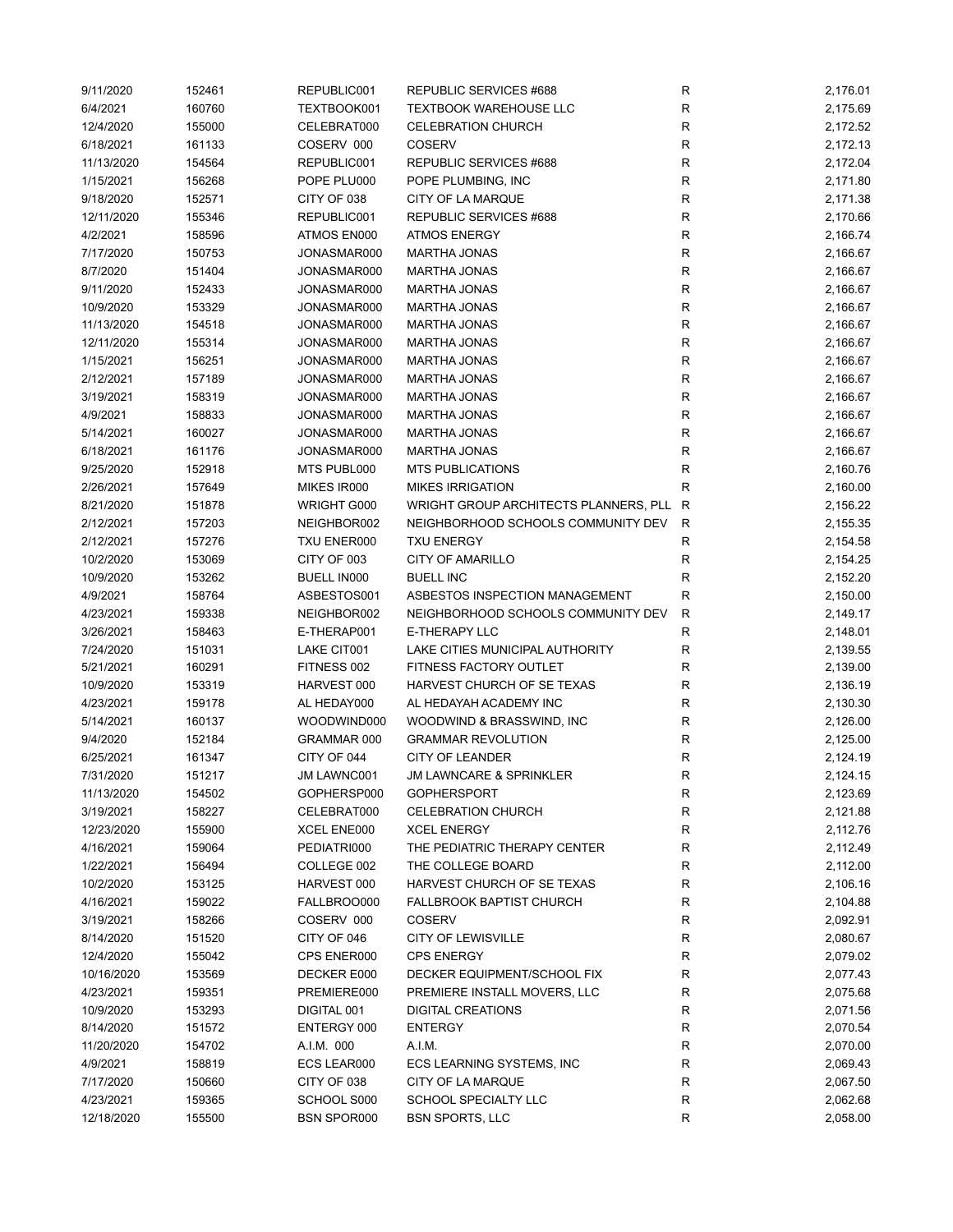| 2/26/2021              | 157660           | PERMIAN 000                | PERMIAN SPEECH AND LANGUAGE SERVICES R      |              | 2,057.50             |
|------------------------|------------------|----------------------------|---------------------------------------------|--------------|----------------------|
| 9/11/2020              | 152371           | CITY OF 046                | <b>CITY OF LEWISVILLE</b>                   | R            | 2,056.47             |
| 11/13/2020             | 154604           | TNJ'S PR000                | <b>TNJ'S PRINTING LLC</b>                   | R            | 2,056.25             |
| 9/25/2020              | 152900           | HOUGHTON001                | <b>HOUGHTON MIFFLIN HARCOURT</b>            | $\mathsf R$  | 2,054.45             |
| 4/23/2021              | 159337           | NEIGHBOR002                | NEIGHBORHOOD SCHOOLS COMMUNITY DEV          | $\mathsf{R}$ | 2,053.85             |
| 2/12/2021              | 157181           | GOPHERSP000                | <b>GOPHERSPORT</b>                          | R            | 2,047.50             |
| 2/5/2021               | 202100495        | FLOWER M001                | FLOWER M001                                 | Α            | 2,045.14             |
| 12/18/2020             | 155594           | ENTERPRI004                | ENTERPRISE RENT-A-CAR                       | R            | 2,043.46             |
| 4/16/2021              | 159009           | E-THERAP001                | E-THERAPY LLC                               | R            | 2,040.51             |
| 6/25/2021              | 161408           | JOHNSON 001                | JOHNSON CONTROLS SECURITY SOLUTIONS         | R            | 2,040.00             |
| 5/28/2021              | 202101134        | SPECIALI000                | SPECIALI000                                 | Α            | 2,040.00             |
| 8/28/2020              | 151971           | CITY OF 087                | <b>CITY OF FRISCO</b>                       | R            | 2,037.25             |
| 12/4/2020              | 155091           | PERMIAN 000                | PERMIAN SPEECH AND LANGUAGE SERVICES        | $\mathsf{R}$ | 2,033.75             |
| 1/8/2021               | 156091           | REF EXPE000                | REF EXPERTS AND HVAC LLC                    | $\mathsf R$  | 2,033.43             |
| 5/14/2021              | 160043           | NEXSTAR 000                | NEXSTAR DIGITAL LLC                         | R            | 2,032.95             |
| 10/2/2020              | 153135           | LEARNING000                | LEARNING A-Z, LLC                           | $\mathsf{R}$ | 2,032.25             |
| 8/14/2020              | 151502           | AT&T 000                   | AT&T                                        | $\mathsf R$  | 2,028.01             |
| 10/30/2020             | 154073           | LAKE CIT001                | LAKE CITIES MUNICIPAL AUTHORITY             | $\mathsf{R}$ | 2,027.13             |
| 12/23/2020             | 155847           | GONZACLA000                | CLAUDIA I GONZALEZ                          | R            | 2,023.75             |
| 5/21/2021              | 160363           | THE HOME001                | THE HOME DEPOT PRO                          | $\mathsf{R}$ | 2,016.00             |
| 4/16/2021              | 158981           | CITY OF 038                | CITY OF LA MARQUE                           | R            | 2,014.94             |
| 12/18/2020             | 155522           | CITY OF 012                | <b>CITY OF CORINTH</b>                      | R            | 2,014.93             |
| 4/2/2021               | 158731           | THE HOME001                | THE HOME DEPOT PRO                          | R            | 2,014.20             |
| 4/30/2021              | 159622           | THE HOME001                | THE HOME DEPOT PRO                          | R            | 2,014.20             |
| 10/23/2020             | 153798           | CITY OF 087                | <b>CITY OF FRISCO</b>                       | $\mathsf R$  | 2,012.06             |
| 10/16/2020             | 153525           | CHRISTIA002                | CHRISTIAN TEMPLE CHURCH ASSEMBLY OF G       | R            | 2,010.14             |
| 9/25/2020              | 152907           | JORDAN S000                | THE JORDAN SCHOOL                           | $\mathsf{R}$ | 2,009.09             |
| 7/17/2020              | 150628           | AT&T 000                   | AT&T                                        | $\mathsf{R}$ | 2,003.83             |
| 7/10/2020              | 150576           | THE UNIV009                | THE UNIVERSITY OF TEXAS AT AUSTIN           | R            | 2,000.00             |
| 8/1/2020               | 150860           | AL HEDAY000                | AL HEDAYAH ACADEMY INC                      | R            | 2,000.00             |
| 9/18/2020              | 152605           | DON'S LA000                | DON'S LAWN CARE                             | $\mathsf{R}$ | 2,000.00             |
| 12/4/2020              | 155128           | SCHOOL D000                | SCHOOL DISMISSAL MANAGER                    | $\mathsf R$  | 2,000.00             |
| 11/13/2020             | 154578           | ROSS MOL000                | ROSS MOLINA OLIVEROS PC                     | $\mathsf{R}$ | 1,999.54             |
| 3/5/2021               | 157733           | AT&T 005                   | AT&T                                        | R            | 1,997.68             |
| 4/23/2021              | 159316           | KEY CONS000                | KEY CONSTRUCTION TEXAS LLC                  | $\mathsf{R}$ | 1,996.75             |
| 7/24/2020              | 150988           | DON'S LA000                | DON'S LAWN CARE                             | R            | 1,995.00             |
| 8/28/2020              | 151987           | DON'S LA000                | DON'S LAWN CARE                             | R            | 1,995.00             |
| 9/25/2020              | 152876           | DON'S LA000                | DON'S LAWN CARE                             | $\mathsf{R}$ | 1,995.00             |
| 10/23/2020             | 153823           | DON'S LA000                | DON'S LAWN CARE                             | R            | 1,995.00             |
| 11/20/2020             | 154817           | DON'S LA000                | DON'S LAWN CARE                             | R            | 1,995.00             |
| 12/18/2020             | 155582           | DON'S LA000                | DON'S LAWN CARE                             | ${\sf R}$    | 1,995.00             |
| 1/29/2021              | 156713           | DON'S LA000                | DON'S LAWN CARE                             | ${\sf R}$    | 1,995.00             |
| 2/26/2021              | 157617           | DON'S LA000                | DON'S LAWN CARE                             | $\mathsf{R}$ | 1,995.00             |
| 3/19/2021              | 158273           | DON'S LA000                | DON'S LAWN CARE                             | R            | 1,995.00             |
| 5/7/2021               | 159743           | DON'S LA000                | DON'S LAWN CARE                             | R            | 1,995.00             |
| 5/28/2021              | 160473           | DON'S LA000                | DON'S LAWN CARE                             | R            | 1,995.00             |
| 6/25/2021              | 161370           | DON'S LA000                | DON'S LAWN CARE                             | R            | 1,995.00             |
| 12/18/2020             | 155742           | WM CORPO000                | WM CORPORATE SERVICES INC                   | R            | 1,994.94             |
| 2/22/2021              | 157393           | CRAWSLEI000                | LEIGH HERBERT CRAWSHAW                      | R            | 1,994.53             |
| 9/11/2020              | 152413           | ENTERPRI004                | <b>ENTERPRISE RENT-A-CAR</b>                | R            | 1,993.92             |
| 7/17/2020              | 150750           | <b>IDVILLE 000</b>         | <b>IDVILLE INC</b>                          | R            | 1,993.52             |
| 5/7/2021               | 159674           | ABILITIE000                | ABILITIES THERAPY AND CONSULTING, LLC       | R            | 1,991.00             |
| 4/9/2021               | 158793           | CAROLINA000                | CAROLINA BIOLOGICAL SUPPLY COMPANY          | R            | 1,987.60             |
| 11/13/2020             | 154631           | WM CORPO000                | WM CORPORATE SERVICES INC                   | R            | 1,986.37             |
| 3/12/2021              | 157957           | AL HEDAY000                | AL HEDAYAH ACADEMY INC                      | R            | 1,983.44             |
|                        |                  |                            |                                             | $\mathsf{R}$ |                      |
| 6/11/2021<br>1/22/2021 | 160854<br>156460 | ENTERGY 000<br>CELEBRAT000 | <b>ENTERGY</b><br><b>CELEBRATION CHURCH</b> | R            | 1,979.84<br>1,976.31 |
|                        |                  |                            |                                             |              |                      |
| 4/16/2021              | 159059           | NATIONAL003                | NATIONAL BUSINESS FURNITURE, LLC            | R            | 1,976.05             |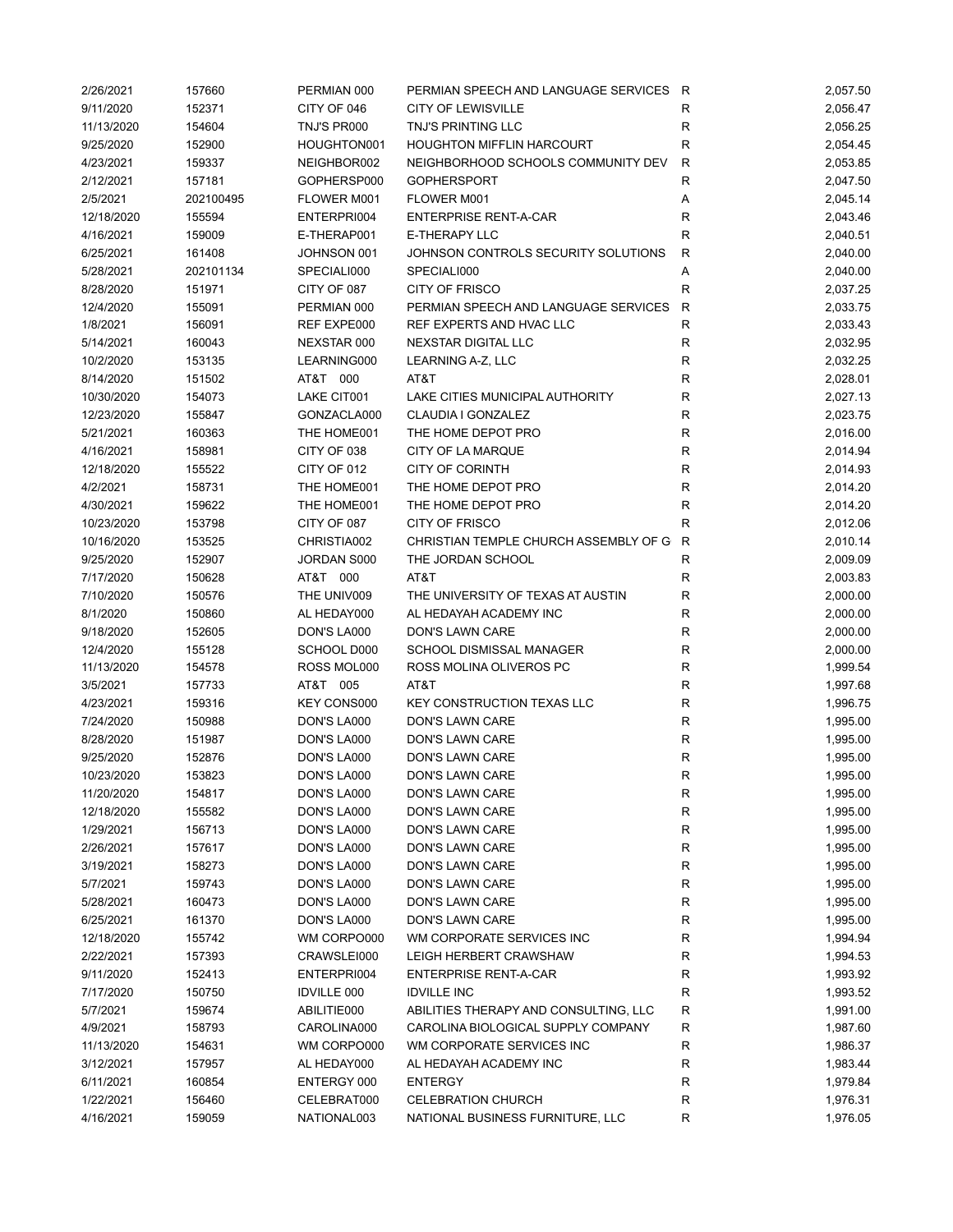| 12/4/2020  | 202100331 | HIDELL A000        | HIDELL A000                             | Α            | 1,975.35 |
|------------|-----------|--------------------|-----------------------------------------|--------------|----------|
| 4/30/2021  | 159521    | CPS ENER000        | <b>CPS ENERGY</b>                       | R            | 1,972.64 |
| 6/25/2021  | 161459    | THE COLL000        | THE COLLEGE BOARD                       | R            | 1,972.00 |
| 1/15/2021  | 156292    | ROI TELE000        | ROI TELEPHONY LLC                       | $\mathsf{R}$ | 1,971.47 |
| 6/25/2021  | 161411    | LAKE CIT001        | LAKE CITIES MUNICIPAL AUTHORITY         | R            | 1,971.15 |
| 1/8/2021   | 156134    | TYLER UP000        | <b>TYLER UPLIGHTS</b>                   | R            | 1,971.00 |
| 6/18/2021  | 161218    | SCHOLAST000        | SCHOLASTIC INC                          | $\mathsf{R}$ | 1,967.81 |
| 9/18/2020  | 152596    | COMMUNIT010        | COMMUNITY IMPACT NEWSPAPER              | $\mathsf R$  | 1,965.00 |
| 6/25/2021  | 161393    | HEINEMAN000        | <b>HEINEMANN</b>                        | $\mathsf{R}$ | 1,963.45 |
| 3/26/2021  | 158491    | KLEEN AI000        | KLEEN AIR FILTER SERVICE & SALES        | $\mathsf R$  | 1,959.75 |
| 2/12/2021  | 157200    | MR ELECT004        | MR ELECTRIC OF SAN ANTONIO              | $\mathsf{R}$ | 1,956.08 |
| 5/14/2021  | 159994    | ENTERGY 000        | <b>ENTERGY</b>                          | $\mathsf R$  | 1,949.07 |
| 1/22/2021  | 156433    | ATMOS EN000        | <b>ATMOS ENERGY</b>                     | R            | 1,948.83 |
| 9/25/2020  | 152809    | ABSOLUTE000        | ABSOLUTE LAWN CARE, INC                 | R            | 1,945.30 |
| 4/16/2021  | 159002    | CORPORAT000        | CORPORATE COMMUNICATIONS CENTER, INC    | R            | 1,944.05 |
| 2/12/2021  | 157243    | RIVERSID002        | <b>RIVERSIDE INSIGHTS</b>               | R            | 1,939.00 |
| 7/10/2020  | 150488    | KAMICO 1000        | KAMICO INSTRUCTIONAL MEDIA, INC         | R            | 1,935.00 |
| 1/22/2021  | 156595    | TEXAS FI001        | TEXAS FIRE ALARM, INC                   | $\mathsf{R}$ | 1,935.00 |
| 7/31/2020  | 151170    | CITY OF 087        | CITY OF FRISCO                          | R            | 1,934.83 |
| 2/22/2021  | 157359    | CITY OF 004        | <b>CITY OF AUSTIN</b>                   | R            | 1,934.19 |
| 3/26/2021  | 158439    | CITY OF 004        | <b>CITY OF AUSTIN</b>                   | R            | 1,934.19 |
| 4/23/2021  | 159229    | CITY OF 004        | <b>CITY OF AUSTIN</b>                   | $\mathsf{R}$ | 1,934.19 |
| 5/21/2021  | 160244    | CITY OF 004        | <b>CITY OF AUSTIN</b>                   | $\mathsf{R}$ | 1,934.19 |
| 9/18/2020  | 152670    | <b>N2Y LLC 000</b> | N <sub>2</sub> Y LLC                    | ${\sf R}$    | 1,933.30 |
|            |           | JONES, D000        |                                         | ${\sf R}$    |          |
| 11/13/2020 | 154519    |                    | JONES, DAVIS & JACKSON PC               | $\mathsf{R}$ | 1,933.23 |
| 12/18/2020 | 155525    | CITY OF 044        | CITY OF LEANDER                         |              | 1,930.06 |
| 3/26/2021  | 202100670 | WALSH GA000        | WALSH GA000                             | Α            | 1,929.01 |
| 1/22/2021  | 156607    | TXU ENER000        | <b>TXU ENERGY</b>                       | R            | 1,928.89 |
| 1/8/2021   | 156052    | MICHAEL'002        | MICHAEL'S KEYS, INC                     | ${\sf R}$    | 1,927.41 |
| 5/7/2021   | 159846    | ROI TELE000        | ROI TELEPHONY LLC                       | $\mathsf R$  | 1,927.30 |
| 3/26/2021  | 158450    | CLEARPOI000        | <b>CLEARPOINT CHURCH</b>                | $\mathsf{R}$ | 1,920.00 |
| 3/5/2021   | 157867    | SOIL EXP000        | SOIL EXPRESS LTD                        | $\mathsf R$  | 1,915.91 |
| 5/7/2021   | 159822    | PEDIATRI000        | THE PEDIATRIC THERAPY CENTER            | $\mathsf R$  | 1,915.30 |
| 8/7/2020   | 151406    | LONE STA011        | LONE STAR PERCUSSION                    | R            | 1,913.74 |
| 2/1/2021   | 156365    | 6218 WEL001        | 6218 WELMED LLC                         | R            | 1,907.41 |
| 12/23/2020 | 155821    | CENTERPO000        | <b>CENTERPOINT ENERGY</b>               | $\mathsf{R}$ | 1,904.23 |
| 9/25/2020  | 152928    | PEDIATRI000        | THE PEDIATRIC THERAPY CENTER            | $\mathsf{R}$ | 1,900.69 |
| 5/21/2021  | 160361    | TEXAS FI001        | TEXAS FIRE ALARM, INC                   | $\mathsf{R}$ | 1,900.68 |
| 10/16/2020 | 153513    | BLEYL EN000        | <b>BLEYL ENGINEERING</b>                | R            | 1,900.00 |
| 3/5/2021   | 157794    | DELGADEN000        | DENISE DELGADO                          | ${\sf R}$    | 1,900.00 |
| 5/28/2021  | 160566    | THE BACH000        | THE BACH COMPANY                        | R            | 1,900.00 |
| 6/11/2021  | 160975    | <b>TCSAAL L000</b> | <b>TCSAAL LLC</b>                       | ${\sf R}$    | 1,900.00 |
| 8/14/2020  | 151586    | GOPHERSP000        | <b>GOPHERSPORT</b>                      | R            | 1,898.53 |
| 8/28/2020  | 152045    | SCHOOL P000        | SCHOOL PLANNER COMPANY                  | R            | 1,897.75 |
| 3/26/2021  | 158441    | CITY OF 038        | CITY OF LA MARQUE                       | R            | 1,895.34 |
| 11/13/2020 | 154382    | ROI TELE000        | ROI TELEPHONY LLC                       | R            | 1,890.28 |
| 7/17/2020  | 150794    | ROBERT B000        | ROBERT BOSCH TOOL CORPORATION           | $\mathsf R$  | 1,889.10 |
| 11/13/2020 | 154581    | SAVVAS L000        | SAVVAS LEARNING COMPANY LLC             | R            | 1,888.26 |
| 12/18/2020 | 155505    | CDW GOVE000        | CDW GOVERNMENT, INC                     | R            | 1,886.75 |
| 12/23/2020 | 155876    | SPECIALI000        | SPECIALIZED ASSESSMENT & CONSULTING, LI | R            | 1,882.50 |
| 1/8/2021   | 202100414 | FLOWER M001        | FLOWER M001                             | Α            | 1,881.87 |
| 2/22/2021  | 157432    | HOUGHTON001        | <b>HOUGHTON MIFFLIN HARCOURT</b>        | R            | 1,876.40 |
| 9/18/2020  | 152600    | CORPORAT000        | CORPORATE COMMUNICATIONS CENTER, INC.   | R            | 1,876.05 |
| 9/4/2020   | 152256    | REPUBLIC005        | REPUBLIC SERVICES #615                  | R            | 1,875.84 |
| 9/25/2020  | 152896    | GOPHERSP000        | <b>GOPHERSPORT</b>                      | ${\sf R}$    | 1,875.15 |
| 8/7/2020   | 151456    | SOAR LEA000        | SOAR LEARNING INC                       | R            | 1,870.00 |
| 2/5/2021   | 156863    | BURDIDOU000        | DOUGLAS BURDITT JR                      | R            | 1,870.00 |
| 4/9/2021   | 158753    | ABILITIE000        | ABILITIES THERAPY AND CONSULTING, LLC   | R            | 1,870.00 |
|            |           |                    |                                         |              |          |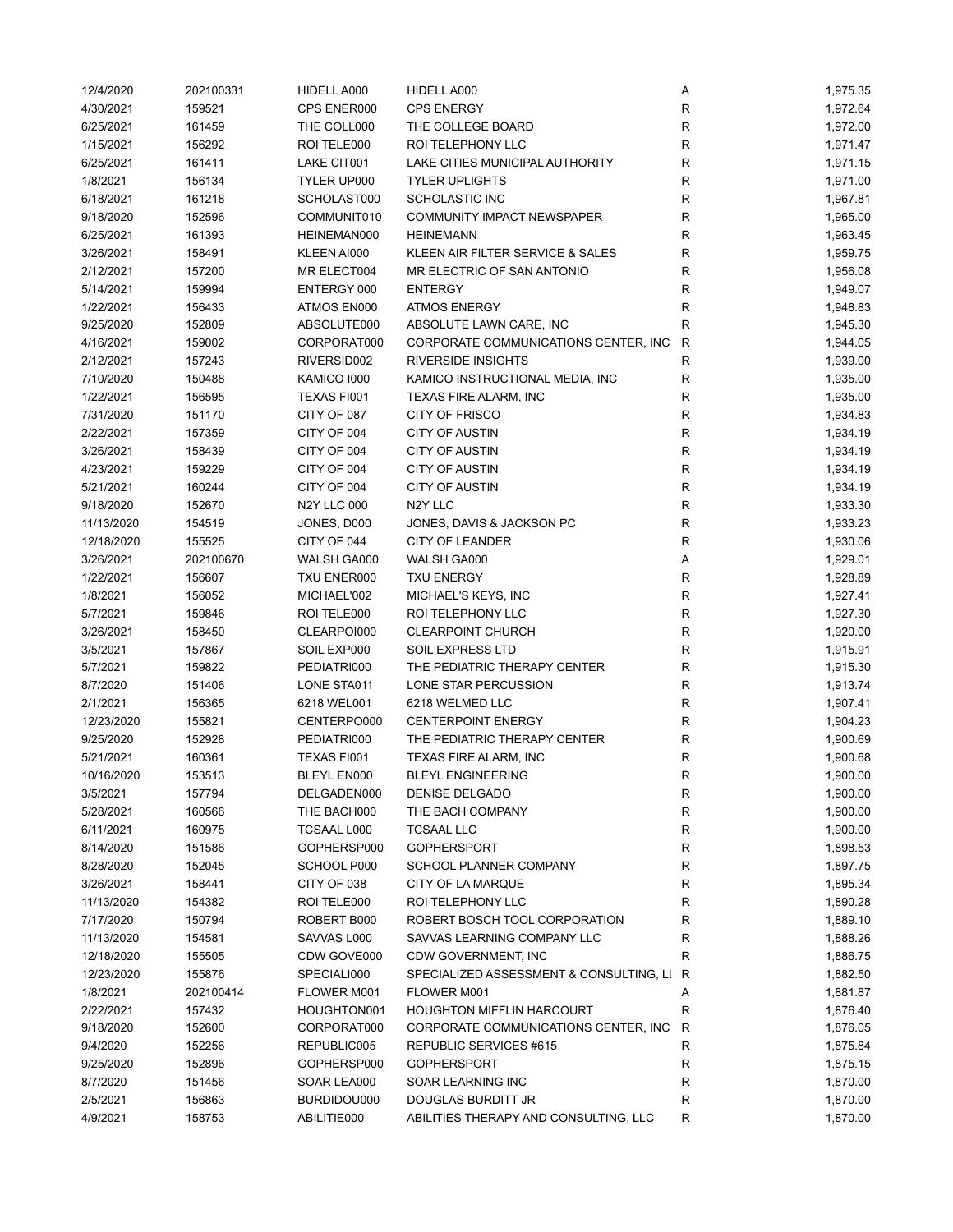| 5/28/2021  | 160590    | XCEL ENE000        | <b>XCEL ENERGY</b>                      | R            | 1,868.55 |
|------------|-----------|--------------------|-----------------------------------------|--------------|----------|
| 10/30/2020 | 154006    | CITY OF 044        | CITY OF LEANDER                         | R            | 1,867.86 |
| 6/18/2021  | 161236    | TEXAS FI001        | TEXAS FIRE ALARM, INC                   | ${\sf R}$    | 1,866.03 |
| 10/23/2020 | 202100209 | FLOWER M001        | FLOWER M001                             | Α            | 1,865.31 |
| 11/6/2020  | 154302    | REPUBLIC005        | REPUBLIC SERVICES #615                  | R            | 1,865.21 |
| 7/31/2020  | 151236    | PARKER C001        | PARKER CONSTRUCTION LLC                 | R            | 1,865.00 |
| 11/13/2020 | 154491    | ENTERGY 000        | <b>ENTERGY</b>                          | $\mathsf{R}$ | 1,863.39 |
| 11/6/2020  | 154276    | MR ELECT004        | MR ELECTRIC OF SAN ANTONIO              | $\mathsf{R}$ | 1,862.79 |
| 12/18/2020 | 155581    |                    | DON'S LAWN CARE                         | $\mathsf{R}$ | 1,860.00 |
|            |           | DON'S LA000        |                                         |              |          |
| 8/21/2020  | 151800    | MIKES IR000        | <b>MIKES IRRIGATION</b>                 | $\mathsf{R}$ | 1,850.00 |
| 10/16/2020 | 153507    | AZ HOLDI000        | AZ HOLDING INC                          | $\mathsf R$  | 1,850.00 |
| 6/4/2021   | 160658    | COSERV 000         | <b>COSERV</b>                           | R            | 1,846.88 |
| 9/4/2020   | 152151    | CITY OF 101        | <b>CITY OF MESQUITE</b>                 | R            | 1,843.08 |
| 9/18/2020  | 152658    | LAKE CIT001        | LAKE CITIES MUNICIPAL AUTHORITY         | $\mathsf{R}$ | 1,840.88 |
| 10/16/2020 | 153480    | ADAMS EX001        | ADAMS EXTERMINATING COMPANY             | R            | 1,840.00 |
| 1/8/2021   | 156125    | TEXAS TH000        | <b>TEXAS THERAPY SPECIALISTS</b>        | R            | 1,837.50 |
| 4/30/2021  | 159615    | TEXAS FI001        | TEXAS FIRE ALARM, INC                   | $\mathsf{R}$ | 1,835.68 |
| 10/23/2020 | 153926    | TEXAS FI001        | TEXAS FIRE ALARM, INC                   | R            | 1,826.75 |
| 2/12/2021  | 157121    | CELEBRAT000        | <b>CELEBRATION CHURCH</b>               | R            | 1,826.67 |
| 9/11/2020  | 152447    | PARKER C001        | PARKER CONSTRUCTION LLC                 | R            | 1,825.00 |
| 10/9/2020  | 202100172 | FLOWER M001        | FLOWER M001                             | Α            | 1,824.34 |
| 2/26/2021  | 157587    | ATMOS EN000        | <b>ATMOS ENERGY</b>                     | R            | 1,823.50 |
| 12/4/2020  | 155113    | REPUBLIC005        | REPUBLIC SERVICES #615                  | ${\sf R}$    | 1,819.08 |
| 1/8/2021   | 156094    | REPUBLIC005        | REPUBLIC SERVICES #615                  | ${\sf R}$    | 1,819.08 |
| 2/5/2021   | 157012    | REPUBLIC005        | REPUBLIC SERVICES #615                  | $\mathsf{R}$ | 1,819.08 |
| 3/19/2021  | 158349    | REPUBLIC005        | REPUBLIC SERVICES #615                  | R            | 1,819.08 |
|            |           |                    |                                         |              |          |
| 4/9/2021   | 158885    | REPUBLIC005        | REPUBLIC SERVICES #615                  | R            | 1,819.08 |
| 5/7/2021   | 159838    | REPUBLIC005        | REPUBLIC SERVICES #615                  | R            | 1,819.08 |
| 6/4/2021   | 160724    | REPUBLIC005        | REPUBLIC SERVICES #615                  | $\mathsf R$  | 1,819.08 |
| 1/22/2021  | 156505    | COSERV 000         | <b>COSERV</b>                           | $\mathsf R$  | 1,818.96 |
| 11/20/2020 | 154769    | CITY OF 044        | <b>CITY OF LEANDER</b>                  | R            | 1,816.50 |
| 5/7/2021   | 159783    | LAKESHOR000        | LAKESHORE LEARNING MATERIALS            | R            | 1,815.63 |
| 12/18/2020 | 155632    | JM LAWNC001        | <b>JM LAWNCARE &amp; SPRINKLER</b>      | R            | 1,815.00 |
| 6/18/2021  | 161159    | GONZACLA000        | CLAUDIA I GONZALEZ                      | R            | 1,815.00 |
| 12/18/2020 | 155729    | TROXELL 000        | TROXELL COMMUNICATIONS INC              | R            | 1,814.56 |
| 10/23/2020 | 153772    | <b>BLICK AR000</b> | <b>BLICK ART MATERIALS LLC</b>          | R            | 1,813.26 |
| 4/9/2021   | 158868    | PEDIATRI000        | THE PEDIATRIC THERAPY CENTER            | $\mathsf{R}$ | 1,813.05 |
| 12/30/2020 | 155931    | CPS ENER000        | <b>CPS ENERGY</b>                       | R            | 1,812.05 |
| 12/23/2020 | 155836    | DESPASTE000        | STEPHANIE DESPAIN                       | R            | 1,811.80 |
| 12/4/2020  | 155208    | <b>UPS</b><br>001  | <b>UPS</b>                              | ${\sf R}$    | 1,811.25 |
| 5/14/2021  | 160005    | FALLBROO000        | <b>FALLBROOK BAPTIST CHURCH</b>         | R            | 1,810.22 |
| 12/4/2020  | 155127    | SCHOLAST000        | <b>SCHOLASTIC INC</b>                   | R            | 1,808.26 |
| 7/17/2020  | 150749    | HUMBLE S000        | HUMBLE SIGN CO                          | R            | 1,806.42 |
| 10/23/2020 | 153859    | HUMBLE S000        | HUMBLE SIGN CO                          | R            | 1,806.42 |
| 10/30/2020 | 154120    | SPECIALI000        | SPECIALIZED ASSESSMENT & CONSULTING, LI | R            | 1,805.00 |
| 5/14/2021  | 159971    | COLLEGE 002        | THE COLLEGE BOARD                       | R            | 1,802.00 |
| 8/21/2020  | 151787    | JORDAN S000        | THE JORDAN SCHOOL                       | R            | 1,800.68 |
| 2/5/2021   | 157075    | WINN TOM000        | TOMMY J WINN                            | R            | 1,800.00 |
| 6/4/2021   | 160665    | CYRIOUS 000        | <b>CYRIOUS METAL WORKS LLC</b>          | R            | 1,800.00 |
|            |           |                    |                                         |              |          |
| 6/11/2021  | 161044    | WINN TOM000        | TOMMY J WINN                            | R            | 1,800.00 |
| 9/18/2020  | 152599    | CORNERST000        | <b>CORNERSTONE STAFFING</b>             | R            | 1,798.53 |
| 6/4/2021   | 160650    | COLLEGE 002        | THE COLLEGE BOARD                       | R            | 1,798.00 |
| 6/11/2021  | 160784    | AL HEDAY000        | AL HEDAYAH ACADEMY INC                  | R            | 1,796.12 |
| 6/4/2021   | 160667    | DESPASTE000        | STEPHANIE DESPAIN                       | $\mathsf{R}$ | 1,795.00 |
| 5/28/2021  | 160450    | CITY OF 087        | CITY OF FRISCO                          | R            | 1,794.71 |
| 11/13/2020 | 154547    | PERFECTI000        | PERFECTION LEARNING CORP                | R            | 1,793.70 |
| 9/4/2020   | 152275    | SCHOOL O000        | <b>SCHOOL OUTFITTERS</b>                | R            | 1,793.07 |
| 6/25/2021  | 161445    | SPALDING000        | SPALDING EDUCATION INTERNATIONAL        | R            | 1,786.67 |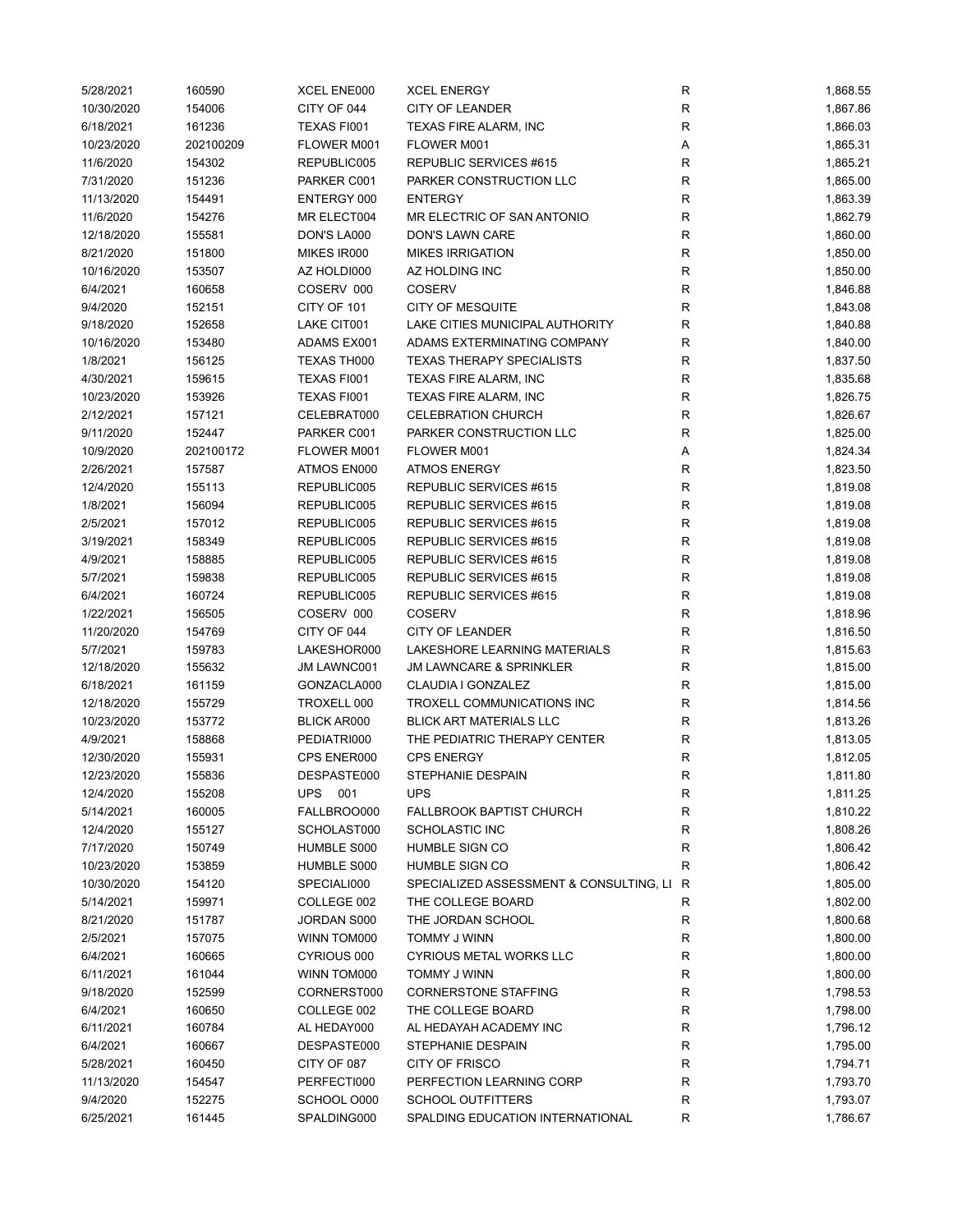| 6/4/2021   | 160707 | PERMIAN 000        | PERMIAN SPEECH AND LANGUAGE SERVICES R  |              | 1,785.00 |
|------------|--------|--------------------|-----------------------------------------|--------------|----------|
| 12/4/2020  | 155008 | CHRISTIA002        | CHRISTIAN TEMPLE CHURCH ASSEMBLY OF G R |              | 1,781.80 |
| 2/12/2021  | 157277 | TXU ENER000        | <b>TXU ENERGY</b>                       | R            | 1,780.47 |
| 5/28/2021  | 160558 | TEXAS FI001        | TEXAS FIRE ALARM, INC                   | R            | 1,780.00 |
| 3/26/2021  | 158446 | CITY OF 087        | <b>CITY OF FRISCO</b>                   | $\mathsf R$  | 1,778.39 |
| 9/25/2020  | 152932 | PLAYWORK000        | <b>PLAYWORKS INC</b>                    | R            | 1,774.85 |
| 4/23/2021  | 159190 | AT&T 005           | AT&T                                    | R            | 1,773.80 |
| 5/28/2021  | 160401 | AT&T 005           | AT&T                                    | $\mathsf{R}$ | 1,773.52 |
| 6/25/2021  | 161321 | AT&T 005           | AT&T                                    | ${\sf R}$    | 1,773.52 |
| 7/17/2020  | 150783 | REPUBLIC005        | REPUBLIC SERVICES #615                  | ${\sf R}$    | 1,772.95 |
| 8/7/2020   | 151441 | REPUBLIC005        | REPUBLIC SERVICES #615                  | $\mathsf{R}$ | 1,772.95 |
| 9/4/2020   | 152257 | REPUBLIC005        | REPUBLIC SERVICES #615                  | ${\sf R}$    | 1,772.95 |
| 10/16/2020 | 153651 | REPUBLIC005        | REPUBLIC SERVICES #615                  | $\mathsf R$  | 1,772.95 |
| 4/2/2021   | 158590 | AT&T 005           | AT&T                                    | $\mathsf R$  | 1,772.80 |
| 8/7/2020   | 151450 | SCHOOL S000        | <b>SCHOOL SPECIALTY</b>                 | R            | 1,772.40 |
| 1/22/2021  | 156583 | SOIL EXP000        | SOIL EXPRESS LTD                        | R            | 1,769.00 |
| 3/5/2021   | 157896 | THE COLL000        | THE COLLEGE BOARD                       | $\mathsf R$  | 1,768.00 |
| 8/21/2020  | 151840 | THE SHER000        | THE SHERWIN WILLIAMS CO - HOUSTON       | $\mathsf R$  | 1,765.08 |
| 3/19/2021  | 158398 | US GAMES000        | <b>US GAMES</b>                         | $\mathsf R$  | 1,764.33 |
| 11/6/2020  | 154333 | TEMPEMAR000        | MARY JOANNE TEMPELMEYER                 | R            | 1,762.50 |
| 3/12/2021  | 158028 | ENTERGY 000        | <b>ENTERGY</b>                          | R            | 1,761.97 |
| 11/13/2020 | 154485 | ENTERGY 000        | <b>ENTERGY</b>                          | R            | 1,760.39 |
| 4/30/2021  | 159539 | GONZACLA000        | CLAUDIA I GONZALEZ                      | $\mathsf R$  | 1,760.00 |
| 5/21/2021  | 160299 | GONZACLA000        | CLAUDIA I GONZALEZ                      | $\mathsf R$  | 1,760.00 |
|            |        |                    |                                         | $\mathsf R$  |          |
| 1/29/2021  | 156776 | PLAYGROU000        | PLAYGROUND SOLUTIONS OF TEXAS INC       | ${\sf R}$    | 1,755.35 |
| 12/18/2020 | 155719 | TEXTBOOK001        | <b>TEXTBOOK WAREHOUSE LLC</b>           | $\mathsf R$  | 1,751.97 |
| 7/24/2020  | 151028 | JORDAN S000        | THE JORDAN SCHOOL                       |              | 1,750.68 |
| 7/17/2020  | 150652 | <b>BELK CLE000</b> | BELK CLEANING SERVICE 2, LLC            | $\mathsf R$  | 1,750.00 |
| 8/28/2020  | 152003 | HALL PAS000        | <b>HALL PASS</b>                        | R            | 1,750.00 |
| 9/18/2020  | 152546 | <b>BELK CLE000</b> | BELK CLEANING SERVICE 2, LLC            | $\mathsf R$  | 1,750.00 |
| 10/16/2020 | 153510 | <b>BELK CLE000</b> | BELK CLEANING SERVICE 2, LLC            | $\mathsf R$  | 1,750.00 |
| 12/4/2020  | 154987 | <b>BELK CLE000</b> | BELK CLEANING SERVICE 2, LLC            | R            | 1,750.00 |
| 2/5/2021   | 156827 | AL HEDAY000        | AL HEDAYAH ACADEMY INC                  | R            | 1,748.79 |
| 4/23/2021  | 159250 | COLONIAL002        | COLONIAL ROOFING AND CONSTRUCTION LLC R |              | 1,745.00 |
| 12/18/2020 | 155549 | CITY OF 087        | CITY OF FRISCO                          | R            | 1,744.21 |
| 8/21/2020  | 151794 | M & H SO000        | M & H SOLUTIONS                         | R            | 1,740.00 |
| 2/22/2021  | 157366 | CITY OF 038        | CITY OF LA MARQUE                       | $\mathsf R$  | 1,739.86 |
| 6/11/2021  | 160962 | SPALDING000        | SPALDING EDUCATION INTERNATIONAL        | $\mathsf R$  | 1,739.76 |
| 9/4/2020   | 152211 | MEMORIA 000        | MEMORIA PRESS, INC.                     | R            | 1,732.70 |
| 10/23/2020 | 153771 | BLEYL EN000        | <b>BLEYL ENGINEERING</b>                | R            | 1,731.05 |
| 9/25/2020  | 152882 | ENTERGY 000        | <b>ENTERGY</b>                          | R            | 1,730.70 |
| 4/23/2021  | 159243 | CITY OF 087        | CITY OF FRISCO                          | R            | 1,728.47 |
| 1/29/2021  | 156689 | CITY OF 087        | CITY OF FRISCO                          | R            | 1,727.51 |
| 7/10/2020  | 150550 | SCHOLAST000        | <b>SCHOLASTIC INC</b>                   | R            | 1,726.60 |
| 12/11/2020 | 155309 | HOME DEP000        | <b>HOME DEPOT</b>                       | R            | 1,726.11 |
| 1/29/2021  | 156800 | TEXAS FI001        | TEXAS FIRE ALARM, INC                   | R            | 1,725.68 |
| 2/22/2021  | 157442 | JOESEJUL001        | <b>JULIE JOESEL</b>                     | R            | 1,725.00 |
| 5/14/2021  | 160086 | SINGAPOR000        | SINGAPORE MATH, INC                     | R            | 1,723.00 |
| 12/4/2020  | 154976 | ATMOS EN000        | <b>ATMOS ENERGY</b>                     | R            | 1,722.28 |
| 5/28/2021  | 160430 | CHRISTIA002        | CHRISTIAN TEMPLE CHURCH ASSEMBLY OF G   | R            | 1,722.01 |
| 11/20/2020 | 154784 | CITY OF 087        | <b>CITY OF FRISCO</b>                   | R            | 1,720.22 |
| 11/20/2020 | 154854 | LAKE CIT001        | LAKE CITIES MUNICIPAL AUTHORITY         | R            | 1,719.36 |
| 2/5/2021   | 156828 | AL HEDAY000        | AL HEDAYAH ACADEMY INC                  | R            | 1,719.08 |
| 12/11/2020 | 155365 | SCHOOL H000        | SCHOOL HEALTH CORPORATION               | R            | 1,718.24 |
| 8/28/2020  | 151977 | CORPORAT000        | CORPORATE COMMUNICATIONS CENTER, INC.   | R            | 1,716.11 |
| 3/26/2021  | 158571 | XCEL ENE000        | <b>XCEL ENERGY</b>                      | $\mathsf{R}$ | 1,715.09 |
| 10/9/2020  | 153415 | SPALDING000        | SPALDING EDUCATION INTERNATIONAL        | R            | 1,714.40 |
| 10/23/2020 | 153818 | CULPEPPE000        | <b>CULPEPPER ELECTRIC LLC</b>           | R            | 1,712.45 |
|            |        |                    |                                         |              |          |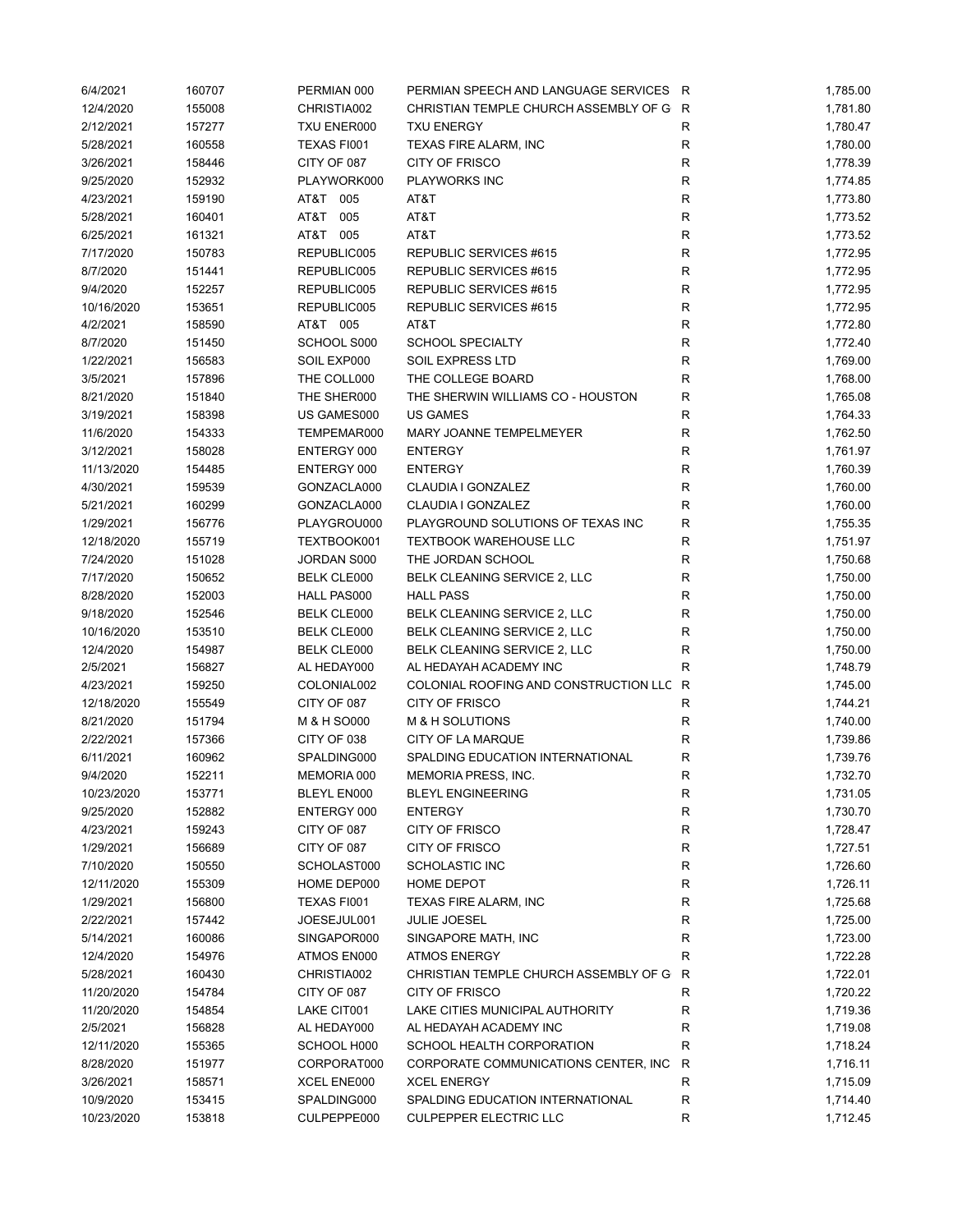| 10/23/2020 | 153906    | SIBME 000          | <b>SIBME</b>                            | R            | 1,710.00 |
|------------|-----------|--------------------|-----------------------------------------|--------------|----------|
| 4/9/2021   | 158923    | TIME WAR004        | TIME WARNER CABLE                       | R            | 1,707.92 |
| 5/14/2021  | 160104    | TIME WAR004        | TIME WARNER CABLE                       | R            | 1,707.92 |
| 6/4/2021   | 160762    | TIME WAR004        | TIME WARNER CABLE                       | R            | 1,707.92 |
| 10/23/2020 | 153796    | CITY OF 087        | <b>CITY OF FRISCO</b>                   | R            | 1,706.77 |
| 4/23/2021  | 159395    | UPS INC 000        | UPS INC                                 | R            | 1,706.77 |
| 1/22/2021  | 156634    | XCEL ENE000        | <b>XCEL ENERGY</b>                      | R            | 1,706.42 |
| 12/18/2020 | 155510    | CHRISTIA002        | CHRISTIAN TEMPLE CHURCH ASSEMBLY OF G   | R            | 1,705.31 |
| 1/29/2021  | 156786    | SCHOOL S000        | SCHOOL SPECIALTY LLC                    | R            | 1,705.24 |
| 3/19/2021  | 158323    | LECTURA 000        | <b>LECTURA BOOKS</b>                    | R            | 1,700.00 |
| 1/29/2021  | 156650    | AT&T 003           | AT&T                                    | R            | 1,698.76 |
| 5/28/2021  | 160442    | CITY OF 044        | CITY OF LEANDER                         | $\mathsf R$  | 1,697.56 |
| 1/22/2021  | 156452    | BIG COUN001        | <b>BIG COUNTRY T'S</b>                  | $\mathsf R$  | 1,697.50 |
| 6/25/2021  | 161406    | JOHNSON 001        | JOHNSON CONTROLS SECURITY SOLUTIONS     | R            | 1,696.66 |
| 4/30/2021  | 159461    | AT&T 003           | AT&T                                    | $\mathsf R$  | 1,694.58 |
| 5/14/2021  | 160016    | GOPHERSP000        | <b>GOPHERSPORT</b>                      | R            | 1,690.53 |
| 3/19/2021  | 158196    | AT&T 003           | AT&T                                    | R            | 1,684.93 |
| 5/14/2021  | 159943    | CDW GOVE000        | CDW GOVERNMENT, INC                     | $\mathsf R$  | 1,684.80 |
| 5/28/2021  | 160489    | FLAGHOUS000        | FLAGHOUSE, INC                          | $\mathsf R$  | 1,684.32 |
| 1/5/2021   | 155939    | AT&T 003           | AT&T                                    | R            | 1,682.80 |
| 3/5/2021   | 157732    | AT&T<br>003        | AT&T                                    | R            | 1,682.80 |
| 3/26/2021  | 158411    | T&TA<br>003        | AT&T                                    | R            | 1,682.80 |
| 3/26/2021  | 158412    | AT&T<br>003        | AT&T                                    | R            | 1,682.80 |
| 4/23/2021  | 159187    | T&TA<br>003        | AT&T                                    | R            | 1,682.80 |
| 5/28/2021  | 160398    | AT&T<br>003        | AT&T                                    | $\mathsf R$  | 1,682.80 |
| 5/28/2021  | 160399    | AT&T<br>003        | AT&T                                    | $\mathsf R$  | 1,682.80 |
| 6/25/2021  | 161318    | AT&T<br>003        | AT&T                                    | $\mathsf R$  | 1,682.80 |
|            |           | AT&T<br>003        |                                         | $\mathsf R$  |          |
| 6/25/2021  | 161319    |                    | AT&T                                    |              | 1,682.80 |
| 12/18/2020 | 202100374 | FLOWER M001        | FLOWER M001                             | Α            | 1,682.15 |
| 12/18/2020 | 155692    | RICHBCHR000        | <b>CHRISTA RICHBOURG</b>                | $\mathsf R$  | 1,677.00 |
| 3/19/2021  | 158269    | CPS ENER000        | <b>CPS ENERGY</b>                       | R            | 1,676.62 |
| 2/26/2021  | 157607    | CITY OF 087        | <b>CITY OF FRISCO</b>                   | $\mathsf R$  | 1,675.67 |
| 2/5/2021   | 156906    | CPS ENER000        | <b>CPS ENERGY</b>                       | R            | 1,672.26 |
| 10/23/2020 | 153854    | GONZACLA000        | CLAUDIA I GONZALEZ                      | R            | 1,670.00 |
| 2/12/2021  | 157259    | SPECIALI000        | SPECIALIZED ASSESSMENT & CONSULTING, LI | R            | 1,670.00 |
| 1/15/2021  | 202100434 | FLOWER M001        | FLOWER M001                             | A            | 1,668.72 |
| 2/22/2021  | 157338    | <b>BEST QUA000</b> | <b>BEST QUALITY ELECTRIC</b>            | R            | 1,668.25 |
| 9/18/2020  | 152666    | MILLER M000        | MILLER MEDIA HOLDINGS LLC               | R            | 1,664.75 |
| 4/23/2021  | 159287    | FUSION C000        | FUSION CLOUD SERVICES LLC               | R            | 1,664.19 |
| 5/28/2021  | 160383    | ABSOLUTE000        | ABSOLUTE LAWN CARE, INC                 | R            | 1,661.40 |
| 10/2/2020  | 153029    | ALPHATE000         | ALPHA TESTING, INC.                     | R            | 1,659.25 |
| 10/9/2020  | 153350    | PANELESS000        | PANELESS HOME SERVICES                  | R            | 1,659.00 |
| 12/14/2020 | 155432    | <b>KEY CONS000</b> | <b>KEY CONSTRUCTION TEXAS LLC</b>       | R            | 1,658.95 |
| 9/18/2020  | 152748    | YATES CO001        | YATES COMPANY, LLC                      | R            | 1,656.00 |
| 2/12/2021  | 157110    | ATMOS EN000        | <b>ATMOS ENERGY</b>                     | R            | 1,655.13 |
| 6/25/2021  | 161442    | SCHOOL H000        | SCHOOL HEALTH CORPORATION               | R            | 1,651.66 |
| 10/16/2020 | 153605    | HITMAN P000        | HITMAN PEST CONTROL                     | R            | 1,650.00 |
| 4/2/2021   | 158655    | FALLBROO000        | <b>FALLBROOK BAPTIST CHURCH</b>         | R            | 1,650.00 |
| 6/18/2021  | 161062    | ANDERLAV000        | <b>LAVICA ANDERSON</b>                  | R            | 1,650.00 |
| 7/24/2020  | 202100023 | EP REMOD000        | EP REMOD000                             | Α            | 1,650.00 |
| 9/18/2020  | 152547    | BENCHMAR002        | BENCHMARK EDUCATION CO LLC              | R            | 1,646.70 |
| 6/18/2021  | 161157    | <b>FUSION C000</b> | FUSION CLOUD SERVICES LLC               | R            | 1,643.47 |
| 3/19/2021  | 158299    | <b>FUSION C000</b> | <b>FUSION CLOUD SERVICES LLC</b>        | R            | 1,642.73 |
| 3/19/2021  | 158386    | TEXAS FI001        | TEXAS FIRE ALARM, INC                   | R            | 1,640.68 |
| 2/22/2021  | 157422    | GONZACLA000        | CLAUDIA I GONZALEZ                      | R            | 1,640.00 |
| 2/12/2021  | 157124    | CHRISTIA002        | CHRISTIAN TEMPLE CHURCH ASSEMBLY OF G   | $\mathsf{R}$ | 1,638.52 |
| 4/2/2021   | 158707    | RICHBCHR000        | <b>CHRISTA RICHBOURG</b>                | R            | 1,638.00 |
| 10/23/2020 | 153895    | PRECISIO000        | PRECISION BUSINESS MACHINES, INC.       | R            | 1,637.04 |
|            |           |                    |                                         |              |          |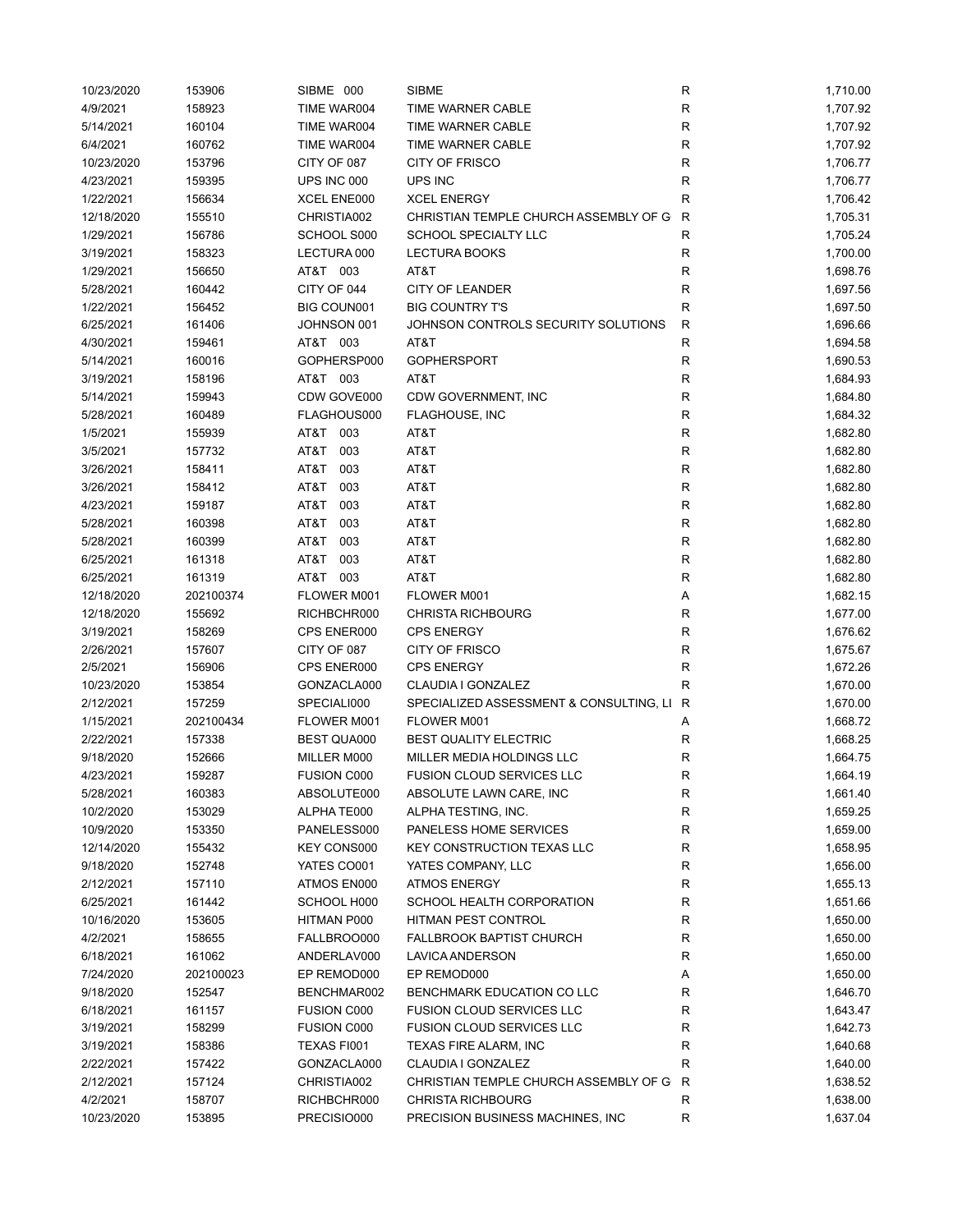| 2/5/2021               | 156821              | ABILITIE000                | ABILITIES THERAPY AND CONSULTING, LLC   | R              | 1,636.25             |
|------------------------|---------------------|----------------------------|-----------------------------------------|----------------|----------------------|
| 2/22/2021              | 157312              | A.I.M. 000                 | A.I.M.                                  | R              | 1,625.00             |
| 6/18/2021              | 161181              | LAKESHOR000                | LAKESHORE LEARNING MATERIALS            | $\mathsf R$    | 1,624.42             |
| 5/21/2021              | 160295              | <b>FUSION C000</b>         | <b>FUSION CLOUD SERVICES LLC</b>        | R              | 1,624.19             |
| 8/7/2020               | 151398              | JEFFREY 000                | JEFFREY MOON & ASSOCIATES INC           | $\mathsf R$    | 1,623.75             |
| 6/18/2021              | 161107              | CDW GOVE000                | CDW GOVERNMENT, INC                     | R              | 1,622.36             |
| 12/18/2020             | 155705              | STUDIES 000                | STUDIES WEEKLY INC                      | R              | 1,621.80             |
| 6/11/2021              | 160778              | ABILITIE000                | ABILITIES THERAPY AND CONSULTING, LLC   | R              | 1,619.33             |
| 8/28/2020              | 151946              | <b>BLICK AR000</b>         | <b>BLICK ART MATERIALS LLC</b>          | $\mathsf{R}$   | 1,618.03             |
| 10/9/2020              | 153285              | COMMUNIT010                | COMMUNITY IMPACT NEWSPAPER              | $\mathsf R$    | 1,615.00             |
| 2/5/2021               | 156853              | <b>BARNES &amp;001</b>     | BARNES & NOBLE BOOKSELLERS INC          | $\mathsf R$    | 1,614.45             |
| 4/23/2021              | 159380              | THE HOME001                | THE HOME DEPOT PRO                      | $\mathsf{R}$   | 1,612.80             |
| 3/12/2021              | 158045              | JM LAWNC002                | JM LAWNCARE & SPRINKLER LLC             | ${\sf R}$      | 1,611.50             |
| 2/26/2021              | 157698              | XCEL ENE000                | <b>XCEL ENERGY</b>                      | $\mathsf R$    | 1,610.04             |
| 2/5/2021               | 156896              | COLLEGE 002                | THE COLLEGE BOARD                       | $\mathsf R$    | 1,610.00             |
| 10/9/2020              | 153354              | <b>PEC</b><br>000          | <b>PEC</b>                              | $\mathsf{R}$   | 1,609.58             |
| 6/11/2021              | 160861              | FLAGHOUS000                | <b>FLAGHOUSE, INC</b>                   | $\mathsf R$    | 1,608.97             |
| 12/18/2020             | 155572              | COSERV 000                 | <b>COSERV</b>                           | R              | 1,608.25             |
| 7/31/2020              | 151192              | DTK FACI001                | DTK FACILITY SERVICES LLC - SUPPLIES    | R              | 1,606.70             |
| 3/12/2021              | 158094              | SPECIALI000                | SPECIALIZED ASSESSMENT & CONSULTING, LI | R              | 1,606.25             |
| 2/26/2021              | 157689              | TEXAS FI001                | TEXAS FIRE ALARM, INC                   | R              | 1,605.68             |
| 3/12/2021              | 158038              | GRADUATE001                | <b>GRADUATE SALES</b>                   | R              | 1,601.50             |
| 6/25/2021              | 161388              | GRAMMAR 000                | <b>GRAMMAR REVOLUTION</b>               | R              | 1,599.00             |
| 12/4/2020              | 154956              | APPLE IN000                | APPLE, INC                              | $\mathsf{R}$   | 1,596.00             |
|                        |                     |                            |                                         |                |                      |
| 1/15/2021<br>8/28/2020 | 202100432<br>152085 | EP REMOD000<br>HOME DEP000 | EP REMOD000<br>HOME DEPOT               | Α<br>${\sf R}$ | 1,595.80<br>1,595.78 |
|                        |                     |                            |                                         | ${\sf R}$      |                      |
| 1/22/2021              | 156434              | ATMOS EN000                | <b>ATMOS ENERGY</b>                     |                | 1,593.84             |
| 1/29/2021              | 156784              | SAVVAS L000                | SAVVAS LEARNING COMPANY LLC             | ${\sf R}$      | 1,593.35             |
| 12/18/2020             | 155455              | AL HEDAY000                | AL HEDAYAH ACADEMY INC                  | $\mathsf R$    | 1,590.75             |
| 6/25/2021              | 161307              | ACCELERA002                | ACCELERATE LEARNING, INC.               | R              | 1,590.00             |
| 1/15/2021              | 156162              | ACL/NJCL000                | ACL/NJCL NATIONAL LATIN EXAM            | $\mathsf R$    | 1,587.00             |
| 9/18/2020              | 152664              | MICHAEL'002                | MICHAEL'S KEYS, INC                     | $\mathsf R$    | 1,586.00             |
| 10/23/2020             | 153776              | CAROLINA000                | CAROLINA BIOLOGICAL SUPPLY COMPANY      | $\mathsf{R}$   | 1,585.53             |
| 4/23/2021              | 159403              | XCEL ENE000                | <b>XCEL ENERGY</b>                      | R              | 1,582.77             |
| 1/15/2021              | 156339              | ABILITIE000                | ABILITIES THERAPY AND CONSULTING, LLC   | ${\sf R}$      | 1,576.65             |
| 12/11/2020             | 155361              | S & S WO000                | S & S WORLDWIDE, INC                    | R              | 1,576.14             |
| 7/24/2020              | 151100              | XCEL ENE000                | <b>XCEL ENERGY</b>                      | R              | 1,576.11             |
| 10/30/2020             | 154134              | TEXAS FI001                | TEXAS FIRE ALARM, INC                   | $\mathsf{R}$   | 1,575.68             |
| 11/20/2020             | 154900              | TEXAS FI001                | TEXAS FIRE ALARM, INC                   | R              | 1,575.68             |
| 12/18/2020             | 155716              | TEXAS FI001                | <b>TEXAS FIRE ALARM, INC</b>            | R              | 1,575.68             |
| 10/16/2020             | 153645              | QUAVERMU000                | QUAVERMUSIC.COM LLC                     | ${\sf R}$      | 1,575.00             |
| 6/11/2021              | 160788              | AQUARIUM000                | AQUARIUM HEADQUARTERS LLC               | ${\sf R}$      | 1,575.00             |
| 6/11/2021              | 202101266           | TEMPEMAR000                | TEMPEMAR000                             | Α              | 1,575.00             |
| 11/13/2020             | 154496              | FAMILY F001                | <b>FAMILY FAITH CHURCH - WILLIS</b>     | R              | 1,574.35             |
| 6/4/2021               | 160640              | CITY OF 060                | CITY OF TYLER                           | R              | 1,573.05             |
| 8/14/2020              | 151614              | PUSH SPE000                | PUSH SPEECH SERVICES LLC                | R              | 1,572.50             |
| 11/13/2020             | 202100276           | FRONTIER003                | FRONTIER003                             | А              | 1,568.19             |
| 6/11/2021              | 160873              | HD SUPPL000                | HD SUPPLY                               | R              | 1,563.68             |
| 7/31/2020              | 151169              | CITY OF 087                | <b>CITY OF FRISCO</b>                   | R              | 1,561.81             |
| 8/28/2020              | 151969              | CITY OF 087                | <b>CITY OF FRISCO</b>                   | R              | 1,561.81             |
| 6/18/2021              | 161148              | ENTERPRI004                | <b>ENTERPRISE RENT-A-CAR</b>            | R              | 1,559.01             |
| 9/11/2020              | 152366              | CHRISTIA002                | CHRISTIAN TEMPLE CHURCH ASSEMBLY OF G   | R              | 1,558.45             |
| 2/26/2021              | 157585              | ATMOS EN000                | <b>ATMOS ENERGY</b>                     | R              | 1,557.75             |
| 9/18/2020              | 152679              | PERFECT 000                | PERFECT IMAGE SIGNS AND GRAPHICS        | R              | 1,557.00             |
| 10/2/2020              | 153174              | STUDIES 000                | STUDIES WEEKLY INC                      | R              | 1,550.25             |
| 7/31/2020              | 151187              | DALLAS M002                | DALLAS MECHANICAL GROUP                 | ${\sf R}$      | 1,550.00             |
| 10/2/2020              | 153053              | BLEYL EN000                | <b>BLEYL ENGINEERING</b>                | ${\sf R}$      | 1,550.00             |
| 12/18/2020             | 155711              | TCSAAL L000                | <b>TCSAAL LLC</b>                       | R              | 1,550.00             |
|                        |                     |                            |                                         |                |                      |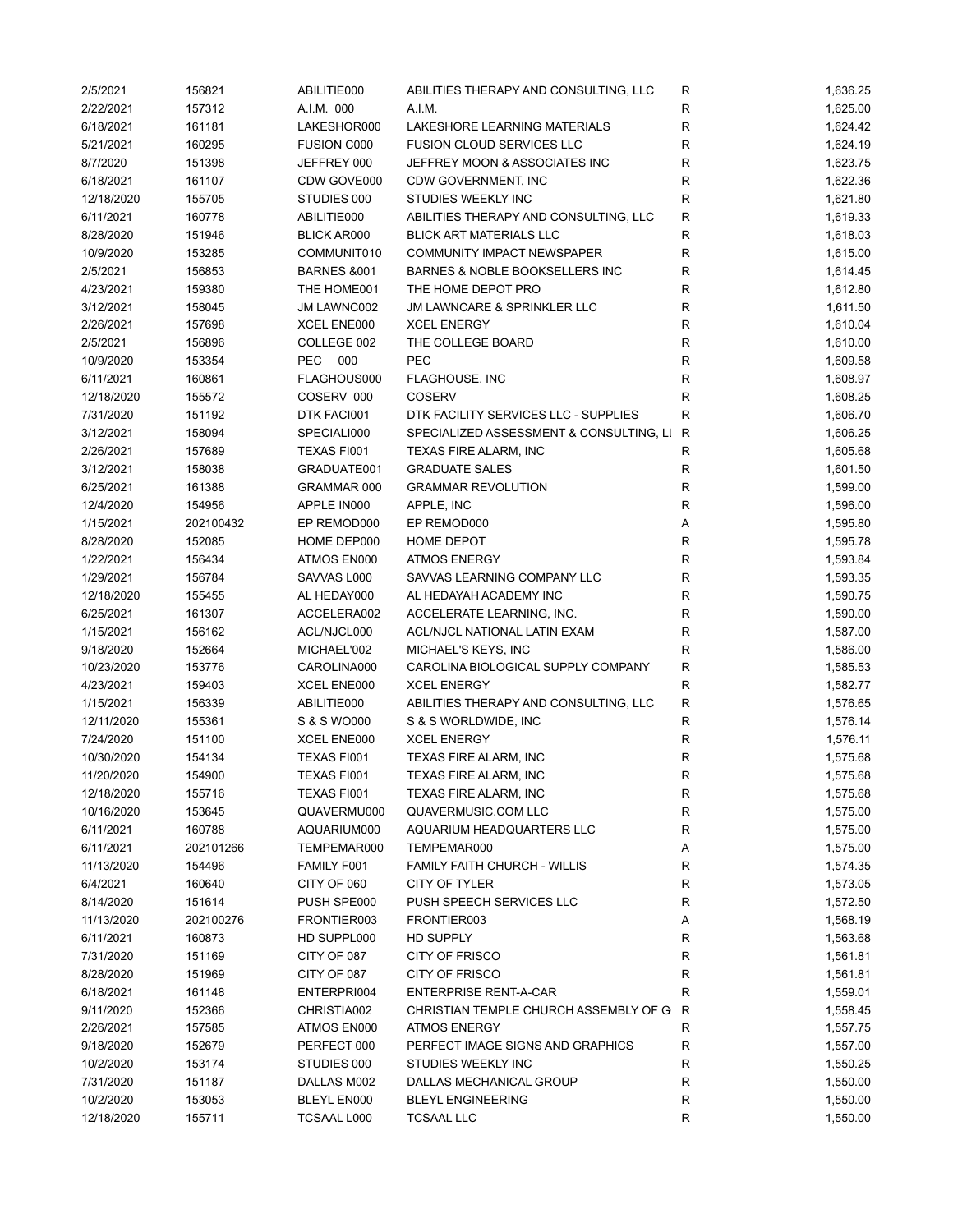| 10/9/2020  | 153417    | STAPLES 003        | STAPLES TECHNOLOGY SOLUTIONS                | R            | 1,546.61 |
|------------|-----------|--------------------|---------------------------------------------|--------------|----------|
| 4/30/2021  | 159518    | COSERV 000         | <b>COSERV</b>                               | $\mathsf R$  | 1,545.61 |
| 4/9/2021   | 158892    | SCHOOL H000        | SCHOOL HEALTH CORPORATION                   | $\mathsf R$  | 1,543.85 |
| 10/2/2020  | 153059    | CAROLINA000        | CAROLINA BIOLOGICAL SUPPLY COMPANY          | ${\sf R}$    | 1,543.70 |
| 5/7/2021   | 159883    | TEXTBOOK001        | <b>TEXTBOOK WAREHOUSE LLC</b>               | $\mathsf R$  | 1,541.76 |
| 3/12/2021  | 158105    | TEXTBOOK001        | <b>TEXTBOOK WAREHOUSE LLC</b>               | $\mathsf{R}$ | 1,539.06 |
| 11/20/2020 | 202100314 | TEMPEMAR000        | TEMPEMAR000                                 | Α            | 1,537.50 |
|            |           |                    | <b>CROSSROADS BAPTIST CHURCH</b>            |              |          |
| 5/7/2021   | 159737    | CROSSROA000        |                                             | R            | 1,536.00 |
| 11/6/2020  | 154284    | <b>PEC</b><br>000  | <b>PEC</b>                                  | $\mathsf{R}$ | 1,533.02 |
| 3/12/2021  | 157979    | ATMOS EN000        | <b>ATMOS ENERGY</b>                         | $\mathsf{R}$ | 1,531.63 |
| 8/21/2020  | 151791    | LAKE CIT001        | LAKE CITIES MUNICIPAL AUTHORITY             | $\mathsf{R}$ | 1,530.85 |
| 3/5/2021   | 157773    | CITY OF 097        | CITY OF HUNTSVILLE - UTILITIES              | $\mathsf{R}$ | 1,528.41 |
| 6/25/2021  | 161383    | FALLBROO000        | <b>FALLBROOK BAPTIST CHURCH</b>             | $\mathsf{R}$ | 1,527.39 |
| 10/30/2020 | 154037    | DESPASTE000        | STEPHANIE DESPAIN                           | $\mathsf R$  | 1,526.80 |
| 5/28/2021  | 160548    | SOIL EXP000        | SOIL EXPRESS LTD                            | R            | 1,518.75 |
| 1/8/2021   | 156014    | COSERV 000         | <b>COSERV</b>                               | R            | 1,516.87 |
| 5/21/2021  | 160192    | AIR COND000        | AIR CONDITIONING INNOVATIVE SOLUTIONS, II R |              | 1,515.12 |
| 5/7/2021   | 159807    | MENTORIN000        | <b>MENTORING MINDS, L P</b>                 | $\mathsf{R}$ | 1,514.21 |
| 5/21/2021  | 160232    | CHRISTIA002        | CHRISTIAN TEMPLE CHURCH ASSEMBLY OF G       | $\mathsf{R}$ | 1,513.96 |
| 12/14/2020 | 155442    | KEY CONS000        | <b>KEY CONSTRUCTION TEXAS LLC</b>           | $\mathsf R$  | 1,511.25 |
| 4/16/2021  | 159028    | GRADUATI000        | <b>GRADUATION SOURCE</b>                    | R            | 1,510.11 |
| 6/18/2021  | 161219    | SCHOOL H000        | SCHOOL HEALTH CORPORATION                   | R            | 1,504.74 |
| 6/4/2021   | 160644    | CITY OF 097        | CITY OF HUNTSVILLE - UTILITIES              | R            | 1,504.17 |
|            |           |                    |                                             |              |          |
| 8/28/2020  | 152088    | PROFORMA000        | PROFORMA GREEN MARKETING                    | $\mathsf{R}$ | 1,502.39 |
| 7/24/2020  | 151038    | MIKES IR000        | <b>MIKES IRRIGATION</b>                     | $\mathsf R$  | 1,500.00 |
| 7/24/2020  | 151084    | TRIPLE L001        | TRIPLE L PEST CONTROL LLC                   | ${\sf R}$    | 1,500.00 |
| 8/7/2020   | 151395    | HIGGINBO002        | HIGGINBOTHAM INSURANCE AGENCY               | ${\sf R}$    | 1,500.00 |
| 8/14/2020  | 151611    | PLATINUM001        | PLATINUM LANDSCAPES LLC                     | $\mathsf R$  | 1,500.00 |
| 8/14/2020  | 151655    | YATES CO001        | YATES COMPANY, LLC                          | $\mathsf R$  | 1,500.00 |
| 8/21/2020  | 151795    | MARKOLOU000        | <b>LOUIS A MARKOS</b>                       | R            | 1,500.00 |
| 8/21/2020  | 151836    | TEXAS IM000        | <b>TEXAS IMAGE VOLLEYBALL</b>               | R            | 1,500.00 |
| 8/28/2020  | 151944    | <b>BELK CLE000</b> | BELK CLEANING SERVICE 2, LLC                | $\mathsf R$  | 1,500.00 |
| 9/4/2020   | 152242    | PLATINUM001        | PLATINUM LANDSCAPES LLC                     | $\mathsf R$  | 1,500.00 |
| 9/4/2020   | 152244    | POPE PLU000        | POPE PLUMBING, INC                          | R            | 1,500.00 |
| 10/23/2020 | 153894    | PLATINUM001        | PLATINUM LANDSCAPES LLC                     | R            | 1,500.00 |
| 10/30/2020 | 154142    | THE UNIV009        | THE UNIVERSITY OF TEXAS AT AUSTIN           | R            | 1,500.00 |
| 11/13/2020 | 154577    | ROMAN'S 000        | ROMAN'S LANDSCAPING                         | R            | 1,500.00 |
| 12/4/2020  | 155031    | CLEAR CH000        | CLEAR CHANNEL OUTDOOR                       | $\mathsf{R}$ | 1,500.00 |
| 12/11/2020 | 155337    | PLATINUM001        | PLATINUM LANDSCAPES LLC                     | R            | 1,500.00 |
|            |           |                    |                                             |              |          |
| 12/18/2020 | 155676    | PLATINUM001        | PLATINUM LANDSCAPES LLC                     | R            | 1,500.00 |
| 12/18/2020 | 155694    | ROMAN'S 000        | ROMAN'S LANDSCAPING                         | R            | 1,500.00 |
| 1/15/2021  | 156244    | FLOCABUL000        | FLOCABULARY, INC.                           | ${\sf R}$    | 1,500.00 |
| 1/22/2021  | 156579    | ROMAN'S 000        | ROMAN'S LANDSCAPING                         | R            | 1,500.00 |
| 1/29/2021  | 156774    | PLATINUM001        | PLATINUM LANDSCAPES LLC                     | R            | 1,500.00 |
| 2/22/2021  | 157470    | PLATINUM001        | PLATINUM LANDSCAPES LLC                     | R            | 1,500.00 |
| 2/22/2021  | 157480    | ROMAN'S 000        | ROMAN'S LANDSCAPING                         | R            | 1,500.00 |
| 2/26/2021  | 157678    | SPECIALI000        | SPECIALIZED ASSESSMENT & CONSULTING, LI     | R            | 1,500.00 |
| 3/19/2021  | 158336    | PLATINUM001        | PLATINUM LANDSCAPES LLC                     | R            | 1,500.00 |
| 3/19/2021  | 158362    | ROMAN'S 000        | ROMAN'S LANDSCAPING                         | R            | 1,500.00 |
| 3/26/2021  | 158500    | MANGUM L000        | MANGUM LANDSCAPE, INC                       | R            | 1,500.00 |
| 4/23/2021  | 159357    | ROMAN'S 000        | ROMAN'S LANDSCAPING                         | R            | 1,500.00 |
| 4/30/2021  | 159667    | USA SCHE000        | USA SCHEDULER LLC                           | R            | 1,500.00 |
| 5/21/2021  | 160349    | ROMAN'S 000        | ROMAN'S LANDSCAPING                         | R            | 1,500.00 |
| 5/28/2021  | 160568    | THE UNIV009        | THE UNIVERSITY OF TEXAS AT AUSTIN           | R            | 1,500.00 |
| 6/18/2021  | 161050    | A.I.M. 000         | A.I.M.                                      | ${\sf R}$    | 1,500.00 |
| 6/18/2021  | 161216    | ROMAN'S 000        | ROMAN'S LANDSCAPING                         | ${\sf R}$    | 1,500.00 |
| 1/22/2021  | 202100450 | FLOWER M001        | FLOWER M001                                 |              | 1,499.37 |
|            |           |                    |                                             | Α            |          |
| 10/2/2020  | 153114    | EL PASO 011        | EL PASO JAG INC                             | R            | 1,497.00 |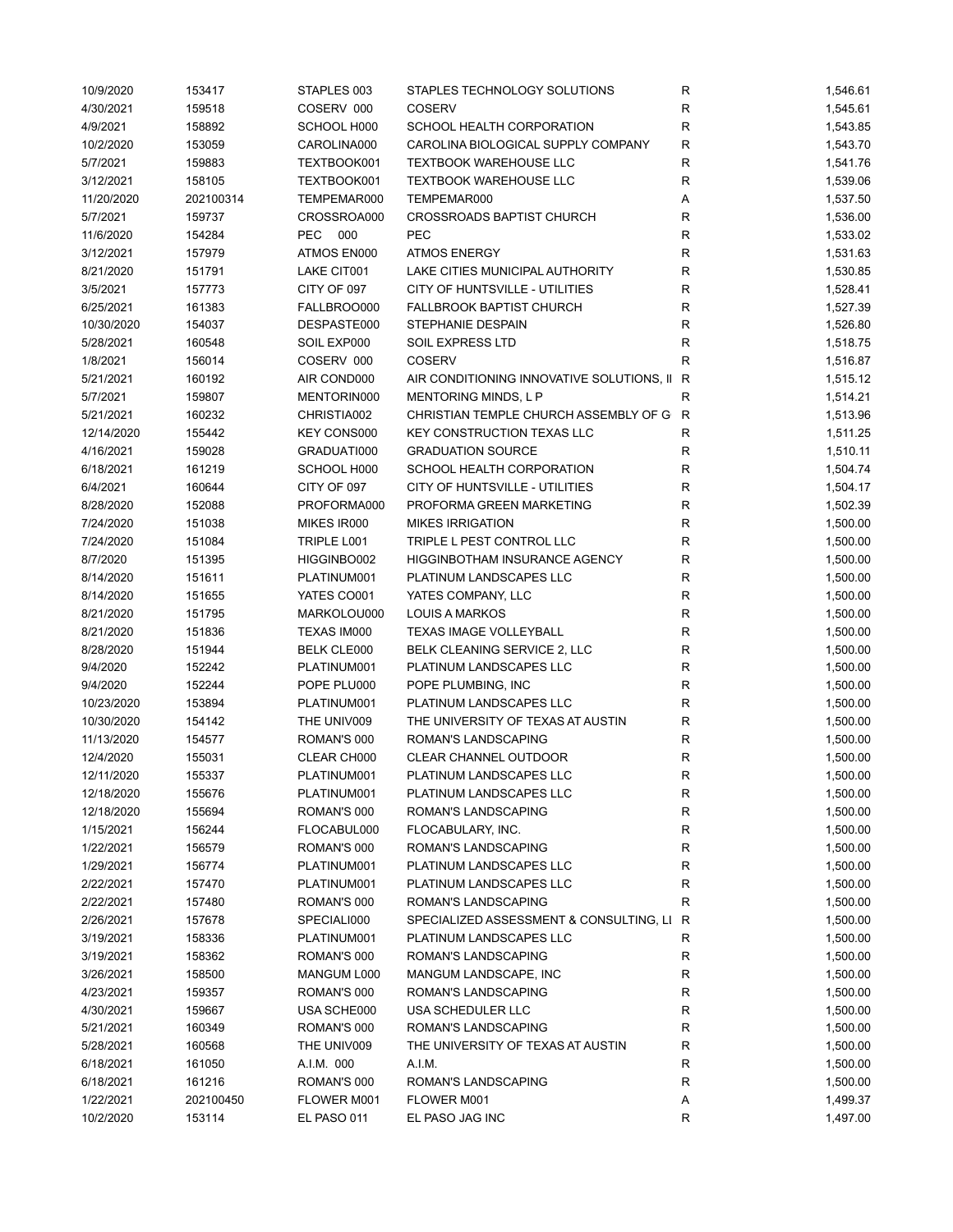| 4/23/2021  | 159234    | CITY OF 044        | <b>CITY OF LEANDER</b>                | ${\sf R}$    | 1,496.76 |
|------------|-----------|--------------------|---------------------------------------|--------------|----------|
| 1/8/2021   | 156047    | LAMPO GR000        | THE LAMPO GROUP LLC                   | $\mathsf{R}$ | 1,496.65 |
| 8/7/2020   | 151366    | CONSTELL001        | CONSTELLATION NEWENERGY INC           | $\mathsf{R}$ | 1,494.64 |
| 11/20/2020 | 202100299 | FRONTIER003        | FRONTIER003                           | Α            | 1,492.74 |
| 10/23/2020 | 153778    | CELEBRAT000        | <b>CELEBRATION CHURCH</b>             | $\mathsf{R}$ | 1,490.13 |
| 12/4/2020  | 155144    | STYROLIT000        | STYROLITE CHAIR LLC                   | R            | 1,490.00 |
| 6/18/2021  | 161138    | CURRICUL000        | <b>CURRICULUM ASSOCIATES, LLC</b>     | R            | 1,487.20 |
| 7/24/2020  | 150923    | A.I.M. 000         | A.I.M.                                | $\mathsf{R}$ | 1,485.00 |
|            |           |                    |                                       | $\mathsf{R}$ |          |
| 2/22/2021  | 157492    | TEXAS FI001        | TEXAS FIRE ALARM, INC                 |              | 1,485.00 |
| 6/18/2021  | 161120    | CITY OF 078        | CITY OF SCHERTZ                       | $\mathsf{R}$ | 1,483.46 |
| 12/18/2020 | 155698    | SCHOOL H000        | SCHOOL HEALTH CORPORATION             | $\mathsf{R}$ | 1,483.23 |
| 2/26/2021  | 157641    | LEARNING006        | <b>LEARNING WITHOUT TEARS</b>         | $\mathsf{R}$ | 1,482.40 |
| 3/19/2021  | 158359    | RICHBCHR000        | <b>CHRISTA RICHBOURG</b>              | $\mathsf{R}$ | 1,482.00 |
| 8/21/2020  | 151753    | ENTERPRI004        | <b>ENTERPRISE RENT-A-CAR</b>          | R            | 1,478.97 |
| 1/29/2021  | 156735    | HOME DEP000        | HOME DEPOT                            | $\mathsf{R}$ | 1,478.36 |
| 4/9/2021   | 158817    | E-THERAP001        | E-THERAPY LLC                         | $\mathsf{R}$ | 1,475.84 |
| 7/20/2020  | 150908    | RPR CONS000        | RPR CONSTRUCTION CO INC               | $\mathsf{R}$ | 1,474.25 |
| 8/7/2020   | 151393    | HALL PAS000        | <b>HALL PASS</b>                      | $\mathsf{R}$ | 1,473.75 |
| 2/26/2021  | 157653    | MULTI-SP000        | MULTI-SPORTS OFFICIALS ASSOCIATION    | $\mathsf{R}$ | 1,472.00 |
| 2/5/2021   | 202100513 | SHANKTER000        | SHANKTER000                           | Α            | 1,471.73 |
| 5/14/2021  | 159927    | AT&T 005           | AT&T                                  | R            | 1,471.11 |
| 1/22/2021  | 156534    | FUSION C000        | <b>FUSION CLOUD SERVICES LLC</b>      | R            | 1,470.19 |
| 2/22/2021  | 157420    | <b>FUSION C000</b> | FUSION CLOUD SERVICES LLC             | R            | 1,470.18 |
| 3/19/2021  | 158232    | CHRISTIA002        | CHRISTIAN TEMPLE CHURCH ASSEMBLY OF G | R            | 1,468.67 |
| 10/23/2020 | 153850    | FUSION C000        | <b>FUSION CLOUD SERVICES LLC</b>      | R            | 1,466.10 |
|            |           |                    |                                       | $\mathsf{R}$ |          |
| 11/20/2020 | 154831    | FUSION C000        | <b>FUSION CLOUD SERVICES LLC</b>      |              | 1,466.10 |
| 12/18/2020 | 155607    | <b>FUSION C000</b> | <b>FUSION CLOUD SERVICES LLC</b>      | $\mathsf{R}$ | 1,466.10 |
| 8/21/2020  | 151712    | CITY OF 038        | CITY OF LA MARQUE                     | R            | 1,465.74 |
| 7/24/2020  | 151011    | <b>FUSION C000</b> | <b>FUSION CLOUD SERVICES LLC</b>      | R            | 1,462.40 |
| 9/25/2020  | 152814    | AL HEDAY000        | AL HEDAYAH ACADEMY INC                | $\mathsf{R}$ | 1,461.93 |
| 8/21/2020  | 151767    | <b>FUSION C000</b> | <b>FUSION CLOUD SERVICES LLC</b>      | $\mathsf{R}$ | 1,461.62 |
| 9/18/2020  | 152634    | <b>FUSION C000</b> | <b>FUSION CLOUD SERVICES LLC</b>      | $\mathsf{R}$ | 1,461.62 |
| 1/8/2021   | 155990    | ATMOS EN000        | <b>ATMOS ENERGY</b>                   | R            | 1,460.86 |
| 1/22/2021  | 156530    | FLINN SC000        | FLINN SCIENTIFIC, INC                 | $\mathsf{R}$ | 1,460.35 |
| 3/5/2021   | 157898    | THE UNIV006        | THE UNIVERSITY OF TEXAS AT AUSTIN     | R            | 1,460.00 |
| 8/28/2020  | 152044    | SCHOOL H000        | SCHOOL HEALTH CORPORATION             | R            | 1,458.37 |
| 8/14/2020  | 151631    | SCHOOL H000        | SCHOOL HEALTH CORPORATION             | R            | 1,458.21 |
| 4/16/2021  | 159057    | MULTI-SP000        | MULTI-SPORTS OFFICIALS ASSOCIATION    | R            | 1,457.00 |
| 5/21/2021  | 202101067 | SPECIALI000        | SPECIALI000                           | Α            | 1,456.25 |
| 3/26/2021  | 158459    | CPS ENER000        | <b>CPS ENERGY</b>                     | R            | 1,451.84 |
| 11/13/2020 | 154453    | CITY OF 078        | CITY OF SCHERTZ                       | ${\sf R}$    | 1,450.81 |
| 9/25/2020  | 152908    | JW PEPPE000        | JW PEPPER & SON INC                   | $\mathsf{R}$ | 1,448.05 |
| 3/26/2021  | 158517    | PERMIAN 000        | PERMIAN SPEECH AND LANGUAGE SERVICES  | R            | 1,445.00 |
| 1/15/2021  | 156181    | <b>BEST BUY000</b> | <b>BEST BUY STORES LP</b>             | R            | 1,443.75 |
| 3/19/2021  | 158221    | BLEYL EN000        | <b>BLEYL ENGINEERING</b>              | R            | 1,443.75 |
| 12/18/2020 | 155639    | LAKE CIT001        | LAKE CITIES MUNICIPAL AUTHORITY       | R            | 1,442.27 |
|            |           |                    |                                       |              |          |
| 2/22/2021  | 157376    | CITY OF 078        | CITY OF SCHERTZ                       | R            | 1,441.96 |
| 4/23/2021  | 159309    | JOHNSON 001        | JOHNSON CONTROLS SECURITY SOLUTIONS   | $\mathsf{R}$ | 1,440.00 |
| 8/21/2020  | 151773    | HERTZ FU000        | <b>HERTZ FURNITURE SYSTEMS</b>        | R            | 1,439.00 |
| 10/30/2020 | 202100242 | SHANKTER000        | SHANKTER000                           | Α            | 1,435.73 |
| 1/22/2021  | 202100460 | SHANKTER000        | SHANKTER000                           | Α            | 1,435.73 |
| 6/25/2021  | 202101355 | SPECIALI000        | SPECIALI000                           | Α            | 1,435.00 |
| 5/7/2021   | 159693    | AT&T 005           | AT&T                                  | R            | 1,433.27 |
| 10/9/2020  | 153296    | E-THERAP001        | E-THERAPY LLC                         | R            | 1,430.92 |
| 8/28/2020  | 152032    | PASADENA001        | PASADENA SIGN COMPANY                 | R            | 1,430.00 |
| 1/15/2021  | 156359    | UPS 001            | <b>UPS</b>                            | $\mathsf{R}$ | 1,427.88 |
| 1/15/2021  | 156342    | COLLEGE 002        | THE COLLEGE BOARD                     | R            | 1,427.00 |
| 2/12/2021  | 157284    | <b>UPS</b><br>001  | <b>UPS</b>                            | R            | 1,425.53 |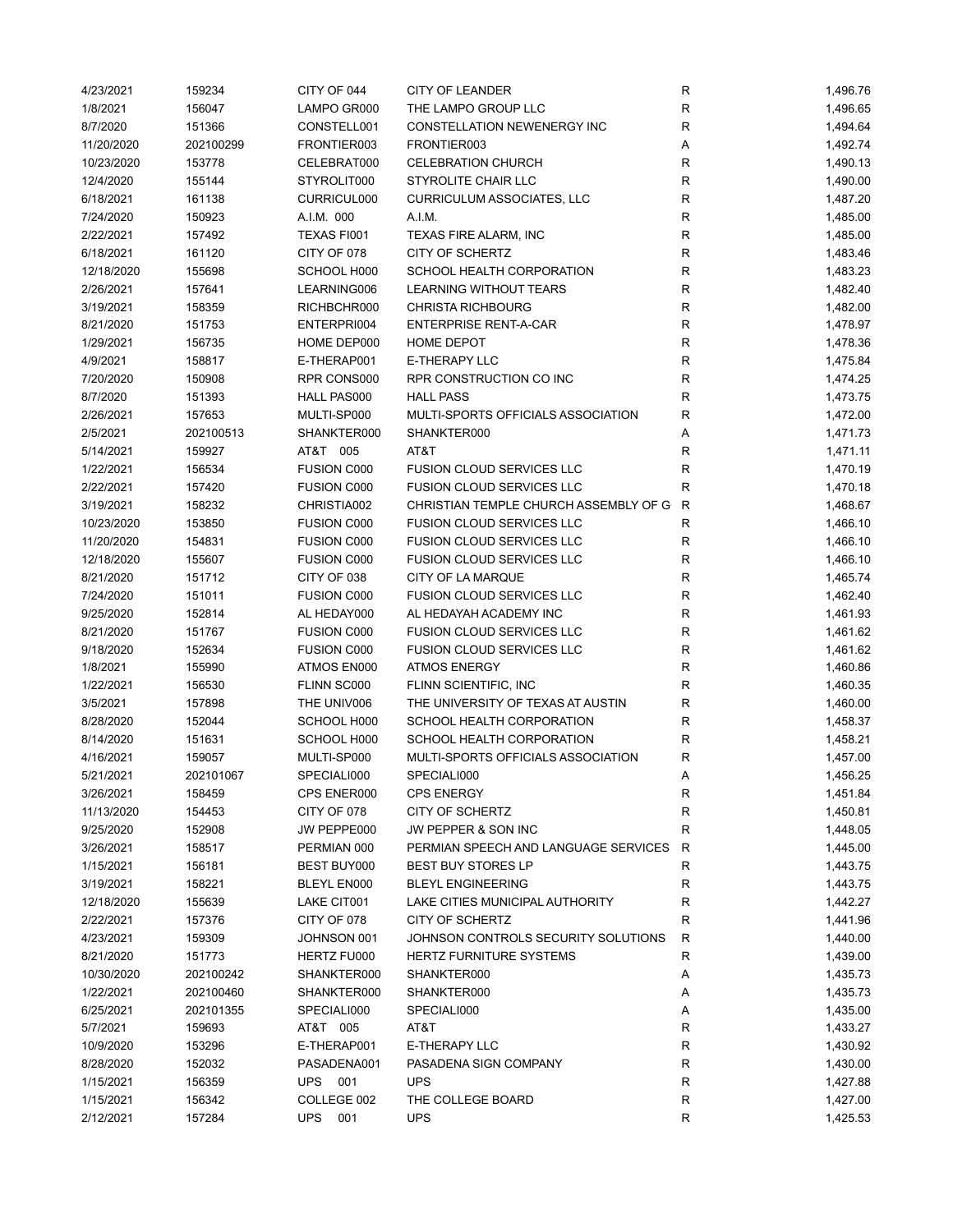| 3/12/2021  | 158100    | TEXAS FI001            | TEXAS FIRE ALARM, INC                      | ${\sf R}$    | 1,425.00 |
|------------|-----------|------------------------|--------------------------------------------|--------------|----------|
| 10/2/2020  | 153024    | ABILITIE000            | ABILITIES THERAPY AND CONSULTING, LLC      | R            | 1,424.49 |
| 5/28/2021  | 160406    | ATMOS EN000            | <b>ATMOS ENERGY</b>                        | R            | 1,420.92 |
| 4/2/2021   | 158631    | CITY OF 097            | CITY OF HUNTSVILLE - UTILITIES             | $\mathsf{R}$ | 1,418.78 |
| 9/4/2020   | 152229    | PANELESS000            | PANELESS HOME SERVICES                     | $\mathsf R$  | 1,418.00 |
| 12/4/2020  | 155032    | CLOVER C000            | <b>CLOVER CONSTRUCTION TX</b>              | R            | 1,416.50 |
| 1/8/2021   | 156008    | CLOVER C000            | CLOVER CONSTRUCTION TX                     | R            | 1,416.50 |
| 1/22/2021  | 156493    | CLOVER C000            | CLOVER CONSTRUCTION TX                     | R            | 1,416.50 |
| 3/5/2021   | 157778    | CLOVER C000            | CLOVER CONSTRUCTION TX                     | $\mathsf{R}$ | 1,416.50 |
| 4/9/2021   | 158807    | CLOVER C000            | <b>CLOVER CONSTRUCTION TX</b>              | $\mathsf{R}$ | 1,416.50 |
| 5/7/2021   | 159726    | CLOVER C000            | <b>CLOVER CONSTRUCTION TX</b>              | $\mathsf{R}$ | 1,416.50 |
| 6/4/2021   | 160649    | CLOVER C000            | <b>CLOVER CONSTRUCTION TX</b>              | $\mathsf{R}$ | 1,416.50 |
| 6/4/2021   | 160619    | AT&T 005               | AT&T                                       | $\mathsf{R}$ | 1,416.16 |
| 7/24/2020  | 150945    | B&H FOTO000            | <b>B&amp;H FOTO &amp; ELECTRONICS CORP</b> | R            | 1,415.00 |
| 5/14/2021  | 160028    | JOSTENS 005            | <b>JOSTENS</b>                             | $\mathsf R$  |          |
|            |           |                        |                                            |              | 1,414.00 |
| 6/18/2021  | 161077    | AT&T 005               | AT&T                                       | $\mathsf R$  | 1,407.71 |
| 4/23/2021  | 159320    | LAKE CIT001            | LAKE CITIES MUNICIPAL AUTHORITY            | R            | 1,404.79 |
| 1/8/2021   | 156019    | E-THERAP001            | E-THERAPY LLC                              | R            | 1,404.41 |
| 3/12/2021  | 158083    | RICHBCHR000            | <b>CHRISTA RICHBOURG</b>                   | ${\sf R}$    | 1,404.00 |
| 1/29/2021  | 156641    | ACL/NJCL000            | ACL/NJCL NATIONAL LATIN EXAM               | R            | 1,403.00 |
| 5/28/2021  | 160425    | CENTERPO001            | <b>CENTERPOINT ENERGY</b>                  | R            | 1,402.26 |
| 6/18/2021  | 161245    | TOWN OF 000            | TOWN OF FLOWER MOUND                       | R            | 1,400.01 |
| 4/2/2021   | 158599    | BALFOUR 002            | <b>BALFOUR</b>                             | $\mathsf{R}$ | 1,400.00 |
| 4/23/2021  | 159317    | <b>KEY CONS000</b>     | <b>KEY CONSTRUCTION TEXAS LLC</b>          | $\mathsf{R}$ | 1,400.00 |
| 6/4/2021   | 160755    | <b>TCSAAL L000</b>     | <b>TCSAAL LLC</b>                          | ${\sf R}$    | 1,400.00 |
| 6/25/2021  | 161371    | DON'S LA000            | DON'S LAWN CARE                            | ${\sf R}$    | 1,400.00 |
| 5/28/2021  | 160514    | MANNIMAR000            | MANNING PEST CONTROL                       | $\mathsf{R}$ | 1,398.75 |
| 2/12/2021  | 157170    | ENTERGY 000            | <b>ENTERGY</b>                             | $\mathsf{R}$ | 1,396.56 |
| 7/17/2020  | 150657    | CHEERS, 000            | CHEERS, ETC1, INC                          | R            | 1,396.00 |
| 5/7/2021   | 159803    | LOVE AND001            | LOVE AND MOSS                              | ${\sf R}$    | 1,395.00 |
| 6/4/2021   | 160704    | <b>PEC</b><br>000      | <b>PEC</b>                                 | $\mathsf R$  | 1,393.85 |
| 1/15/2021  | 156272    | <b>PRO-ED 1000</b>     | PRO-ED INC                                 | $\mathsf R$  | 1,391.50 |
| 9/11/2020  | 152507    | WILLIAM 001            | WILLIAM H SADLIER, INC                     | R            | 1,389.75 |
| 10/2/2020  | 153051    | <b>BARNES &amp;001</b> | BARNES & NOBLE BOOKSELLERS INC             | R            | 1,387.85 |
| 5/14/2021  | 159963    | CITY OF 078            | CITY OF SCHERTZ                            | R            | 1,387.25 |
| 8/7/2020   | 151421    | <b>PEC</b><br>000      | <b>PEC</b>                                 | R            | 1,386.89 |
| 7/31/2020  | 151177    | CONSTELL001            | CONSTELLATION NEWENERGY INC                | $\mathsf{R}$ | 1,386.15 |
| 11/6/2020  | 154255    | HOUGHTON001            | <b>HOUGHTON MIFFLIN HARCOURT</b>           | R            | 1,385.94 |
|            |           |                        |                                            | R            |          |
| 7/24/2020  | 151105    | REPUBLIC001            | REPUBLIC SERVICES #688                     |              | 1,384.95 |
| 10/16/2020 | 153483    | AL HEDAY000            | AL HEDAYAH ACADEMY INC                     | R            | 1,384.71 |
| 4/2/2021   | 158734    | TRIUMPH 000            | <b>TRIUMPH CHURCH</b>                      | ${\sf R}$    | 1,384.35 |
| 1/15/2021  | 156195    | CITY OF 044            | CITY OF LEANDER                            | ${\sf R}$    | 1,383.77 |
| 4/30/2021  | 159485    | CENTERPO001            | <b>CENTERPOINT ENERGY</b>                  | R            | 1,382.72 |
| 11/20/2020 | 154786    | CITY OF 087            | CITY OF FRISCO                             | R            | 1,382.23 |
| 9/4/2020   | 152201    | JM LAWNC001            | <b>JM LAWNCARE &amp; SPRINKLER</b>         | R            | 1,382.00 |
| 9/18/2020  | 152720    | TEXAS FI001            | TEXAS FIRE ALARM, INC                      | R            | 1,380.68 |
| 11/13/2020 | 154508    | HIGGINBO002            | HIGGINBOTHAM INSURANCE AGENCY              | R            | 1,379.84 |
| 5/21/2021  | 202101013 | GIFFIMAR000            | GIFFIMAR000                                | Α            | 1,378.30 |
| 4/16/2021  | 202100751 | FRONTIER003            | FRONTIER003                                | Α            | 1,376.37 |
| 2/5/2021   | 156866    | CDW GOVE000            | CDW GOVERNMENT, INC                        | R            | 1,376.27 |
| 3/5/2021   | 157834    | <b>PEC</b><br>000      | <b>PEC</b>                                 | R            | 1,376.06 |
| 3/5/2021   | 157871    | SPECIALI000            | SPECIALIZED ASSESSMENT & CONSULTING, LI R  |              | 1,375.00 |
| 7/17/2020  | 150854    | WRIGHT G000            | WRIGHT GROUP ARCHITECTS PLANNERS, PLL R    |              | 1,371.03 |
| 4/16/2021  | 158990    | CITY OF 078            | CITY OF SCHERTZ                            | R            | 1,369.55 |
| 7/10/2020  | 150410    | CITY OF 046            | <b>CITY OF LEWISVILLE</b>                  | R            | 1,368.67 |
| 7/17/2020  | 150748    | HUDSON E000            | HUDSON ENERGY SERVICES, LLC                | ${\sf R}$    | 1,368.45 |
| 7/31/2020  | 151258    | STEPHENS001            | STEPHENS PAINTING INC                      | R            | 1,365.00 |
| 4/16/2021  | 159077    | RIGHTEOU000            | <b>RIGHTEOUS BBQ</b>                       | R            | 1,365.00 |
|            |           |                        |                                            |              |          |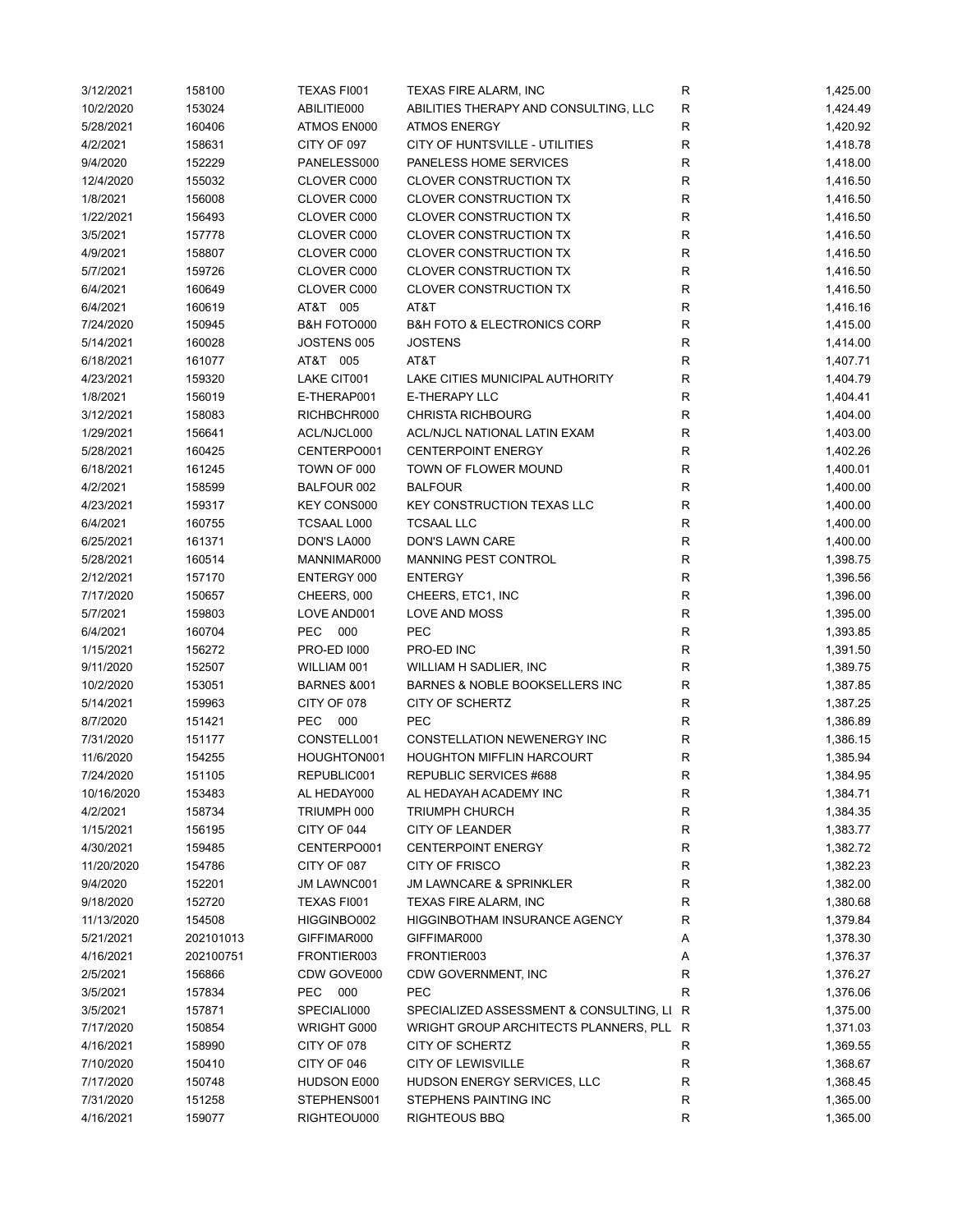| 6/11/2021  | 160804           | BEJAREDI000            | <b>EDITH BEJAR</b>                        | ${\sf R}$    | 1,365.00 |
|------------|------------------|------------------------|-------------------------------------------|--------------|----------|
| 11/13/2020 | 154409           | AT&T 005               | AT&T                                      | ${\sf R}$    | 1,364.93 |
| 5/14/2021  | 159982           | DFW PART000            | <b>DFW PARTY RENTAL</b>                   | $\mathsf R$  | 1,363.40 |
| 12/18/2020 | 155547           | CITY OF 078            | CITY OF SCHERTZ                           | ${\sf R}$    | 1,363.19 |
| 2/12/2021  | 157109           | AT&T 005               | AT&T                                      | $\mathsf{R}$ | 1,362.82 |
| 3/26/2021  | 158442           | CITY OF 044            | <b>CITY OF LEANDER</b>                    | $\mathsf{R}$ | 1,360.09 |
| 4/30/2021  | 159448           | A&E SERV000            | A&E SERVICES                              | R            | 1,360.00 |
| 7/10/2020  | 150361           | ALPHAGRA000            | <b>ALPHAGRAPHICS</b>                      | R            | 1,359.99 |
| 5/7/2021   | 159679           | AL HEDAY000            | AL HEDAYAH ACADEMY INC                    | $\mathsf{R}$ | 1,357.39 |
| 1/29/2021  | 156748           | MAINTENA000            | MAINTENANCE UNLIMITED INC                 | $\mathsf{R}$ | 1,357.29 |
| 12/11/2020 | 155317           | KAPLAN E000            | KAPLAN EARLY LEARNING COMPANY             | $\mathsf{R}$ | 1,356.95 |
| 12/11/2020 | 155254           | AT&T 005               | AT&T                                      | $\mathsf{R}$ | 1,354.72 |
| 1/15/2021  | 156179           | AT&T 005               | AT&T                                      | ${\sf R}$    | 1,354.72 |
| 9/25/2020  | 152833           | <b>BARNES &amp;001</b> | BARNES & NOBLE BOOKSELLERS INC            | R            | 1,352.50 |
| 4/16/2021  | 159004           | COSERV 000             | <b>COSERV</b>                             | R            | 1,350.36 |
| 4/23/2021  | 202100821        | SPECIALI000            | SPECIALI000                               | Α            | 1,350.00 |
| 1/22/2021  | 156491           | CITY OF 078            | CITY OF SCHERTZ                           | $\mathsf{R}$ | 1,349.57 |
| 8/7/2020   | 151292           | AT&T 005               | AT&T                                      | $\mathsf{R}$ | 1,348.45 |
| 2/12/2021  | 157169           | ENTERGY 000            | <b>ENTERGY</b>                            | $\mathsf{R}$ | 1,348.39 |
| 7/17/2020  | 150754           | JOSTENS,000            | JOSTENS, INC.                             | $\mathsf{R}$ | 1,347.23 |
| 2/5/2021   | 157078           | OAKMONT 000            | OAKMONT COUNTRY CLUB                      | $\mathsf{R}$ | 1,344.80 |
| 6/18/2021  | 161153           | FLAGHOUS000            | <b>FLAGHOUSE, INC</b>                     | R            | 1,343.84 |
| 9/11/2020  | 152352           | AT&T 005               | AT&T                                      | R            | 1,341.96 |
| 10/9/2020  | 153253           | AT&T 005               | AT&T                                      | $\mathsf{R}$ | 1,341.96 |
| 4/23/2021  |                  | TEXTBOOK001            | <b>TEXTBOOK WAREHOUSE LLC</b>             | $\mathsf{R}$ | 1,339.48 |
| 7/10/2020  | 159378<br>150494 | MICHAEL'002            | MICHAEL'S KEYS, INC                       | $\mathsf{R}$ | 1,336.60 |
|            |                  |                        |                                           | R            |          |
| 2/26/2021  | 157685           | STUDIES 000            | STUDIES WEEKLY INC                        |              | 1,335.60 |
| 12/11/2020 | 155369           | SPECIALI000            | SPECIALIZED ASSESSMENT & CONSULTING, LI R |              | 1,335.00 |
| 2/12/2021  | 157308           | RICHARD 000            | RICHARD L SHORKEY EDUCATION & REHAB C1 R  |              | 1,334.95 |
| 7/17/2020  | 150643           | AT&T 005               | AT&T                                      | R            | 1,333.68 |
| 3/12/2021  | 158109           | TRIUMPH 000            | <b>TRIUMPH CHURCH</b>                     | ${\sf R}$    | 1,332.34 |
| 7/17/2020  | 150776           | PROFORMA000            | PROFORMA GREEN MARKETING                  | $\mathsf R$  | 1,332.19 |
| 9/11/2020  | 152502           | <b>UPS</b><br>001      | <b>UPS</b>                                | $\mathsf R$  | 1,329.82 |
| 10/2/2020  | 153088           | CITY OF 087            | CITY OF FRISCO                            | R            | 1,329.19 |
| 3/5/2021   | 202100607        | SHANKTER000            | SHANKTER000                               | Α            | 1,327.73 |
| 9/4/2020   | 152322           | ULINE 000              | <b>ULINE</b>                              | R            | 1,325.06 |
| 5/7/2021   | 159821           | PEC<br>000             | <b>PEC</b>                                | R            | 1,324.26 |
| 12/23/2020 | 155796           | ABILITIE000            | ABILITIES THERAPY AND CONSULTING, LLC     | R            | 1,324.20 |
| 7/10/2020  | 150554           | SCHOOLS 000            | SCHOOLS IN, LLC                           | R            | 1,322.92 |
| 12/4/2020  | 155108           | REF EXPE000            | REF EXPERTS AND HVAC LLC                  | R            | 1,322.75 |
| 1/15/2021  | 156231           | E-THERAP001            | E-THERAPY LLC                             | R            | 1,321.00 |
| 12/18/2020 | 155640           | LAKESHOR000            | LAKESHORE LEARNING MATERIALS              | $\mathsf{R}$ | 1,320.07 |
| 7/10/2020  | 150471           | <b>GRANDE C000</b>     | <b>GRANDE COMMUNICATIONS NETWORK LLC</b>  | R            | 1,318.54 |
| 12/4/2020  | 155090           | PEC<br>000             | <b>PEC</b>                                | R            | 1,317.31 |
| 11/6/2020  | 154209           | <b>BLICK AR000</b>     | <b>BLICK ART MATERIALS LLC</b>            | R            | 1,316.55 |
| 5/14/2021  | 159912           | A.I.M. 000             | A.I.M.                                    | R            | 1,316.25 |
| 9/25/2020  | 152974           | TURN CEN000            | <b>TURN CENTER</b>                        | R            | 1,315.35 |
| 3/5/2021   | 157833           | <b>PEC</b><br>000      | PEC                                       | R            | 1,313.48 |
| 12/18/2020 | 202100395        | TEMPEMAR000            | TEMPEMAR000                               | Α            | 1,312.50 |
| 7/24/2020  | 150955           | CHRISTIA002            | CHRISTIAN TEMPLE CHURCH ASSEMBLY OF G     | R            | 1,312.14 |
| 9/4/2020   | 152125           | CAREY'S 000            | CAREY'S SPORTING GOODS                    | R            | 1,305.60 |
| 2/5/2021   | 156976           | MULTI-SP000            | MULTI-SPORTS OFFICIALS ASSOCIATION        | R            | 1,302.00 |
| 9/18/2020  | 152590           | CLOVER C000            | <b>CLOVER CONSTRUCTION TX</b>             | R            | 1,300.00 |
| 5/14/2021  | 160136           | WOOD DAV000            | DAVID EUGENE WOOD                         | R            | 1,300.00 |
| 4/30/2021  | 159506           | CITY OF 097            | CITY OF HUNTSVILLE - UTILITIES            | R            | 1,299.91 |
| 2/5/2021   | 157074           | WHEELS 0000            | WHEELS OF FREESTYLE INC                   | $\mathsf{R}$ | 1,297.00 |
| 5/14/2021  | 160012           | FOLLETT 000            | FOLLETT SCHOOL SOLUTIONS, INC             | ${\sf R}$    | 1,292.87 |
| 3/5/2021   | 157865           | SCHOOL H000            | SCHOOL HEALTH CORPORATION                 | R            | 1,292.50 |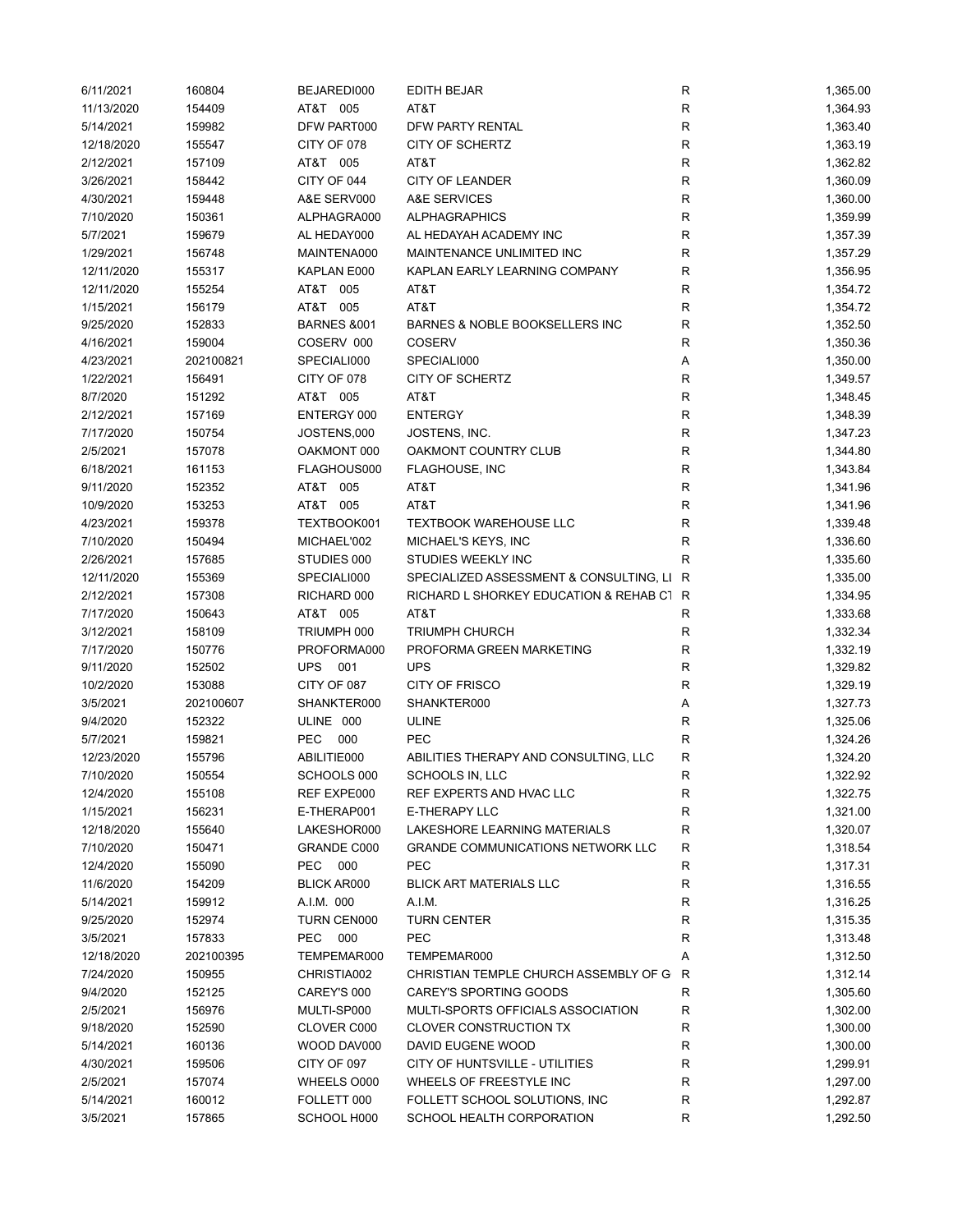| 12/23/2020 | 202100407 | SHANKTER000              | SHANKTER000                              | Α            | 1,291.73 |
|------------|-----------|--------------------------|------------------------------------------|--------------|----------|
| 9/18/2020  | 152725    | THYSSENK000              | THYSSENKRUPP ELEVATOR CORPORATION        | $\mathsf{R}$ | 1,290.00 |
| 10/30/2020 | 202100239 | PARREJOH000              | PARREJOH000                              | Α            | 1,290.00 |
| 7/17/2020  | 150638    | AT&T 003                 | AT&T                                     | $\mathsf{R}$ | 1,288.20 |
| 3/19/2021  | 158288    | ENTERGY 000              | <b>ENTERGY</b>                           | $\mathsf{R}$ | 1,287.91 |
| 3/5/2021   | 157775    | CITY OF 099              | <b>CITY OF SHENANDOAH</b>                | R            | 1,286.93 |
| 2/22/2021  | 157391    | COSERV 000               | <b>COSERV</b>                            | R            | 1,285.58 |
| 8/14/2020  | 151556    | DRYTEC M000              | DRYTEC MOISTURE PROTECTION TECHNOLO( R   |              | 1,283.93 |
| 8/7/2020   | 151376    | DRYTEC M000              | DRYTEC MOISTURE PROTECTION TECHNOLO(R    |              | 1,282.55 |
| 1/8/2021   | 155968    | ABILITIE000              | ABILITIES THERAPY AND CONSULTING, LLC    | R            | 1,281.64 |
| 1/22/2021  | 156414    | ADVOWAST000              | ADVOWASTE MEDICAL SERVICES LLC           | $\mathsf{R}$ | 1,280.00 |
| 3/19/2021  | 158302    | GONZACLA000              | CLAUDIA I GONZALEZ                       | $\mathsf{R}$ | 1,280.00 |
| 6/4/2021   | 160681    | HOME DEP000              | <b>HOME DEPOT</b>                        | $\mathsf{R}$ | 1,279.25 |
| 8/28/2020  | 151933    | AT&T 000                 | AT&T                                     | R            | 1,278.28 |
| 9/18/2020  | 152617    | ENTERPRI004              | <b>ENTERPRISE RENT-A-CAR</b>             | R            | 1,277.75 |
| 8/28/2020  | 151961    | CHRISTIA002              | CHRISTIAN TEMPLE CHURCH ASSEMBLY OF G    | R            | 1,276.71 |
| 10/30/2020 | 154148    | ULINE 000                | <b>ULINE</b>                             | R            | 1,275.06 |
| 4/16/2021  | 159048    | MICHAEL'002              | MICHAEL'S KEYS, INC                      | $\mathsf{R}$ | 1,275.00 |
| 3/5/2021   | 157824    | KONE INC000              | KONE, INC                                | $\mathsf{R}$ | 1,272.57 |
| 12/11/2020 | 155333    | PEDIATRI000              | THE PEDIATRIC THERAPY CENTER             | $\mathsf{R}$ | 1,267.13 |
| 5/21/2021  | 160319    | LAKE CIT001              | LAKE CITIES MUNICIPAL AUTHORITY          | R            | 1,266.24 |
| 6/4/2021   | 160686    | JM LAWNC002              | JM LAWNCARE & SPRINKLER LLC              | R            | 1,266.07 |
| 3/19/2021  | 158339    | POPE PLU000              | POPE PLUMBING, INC                       | $\mathsf{R}$ | 1,263.50 |
| 10/9/2020  | 153277    | CITY OF 078              | CITY OF SCHERTZ                          | $\mathsf{R}$ | 1,261.49 |
|            |           | CELEBRAT000              |                                          | $\mathsf{R}$ |          |
| 7/17/2020  | 150656    |                          | <b>CELEBRATION CHURCH</b>                | ${\sf R}$    | 1,260.35 |
| 4/9/2021   | 158860    | NASCO 000<br>CITY OF 101 | <b>NASCO</b>                             | ${\sf R}$    | 1,256.22 |
| 4/30/2021  | 159508    |                          | <b>CITY OF MESQUITE</b>                  |              | 1,254.76 |
| 12/4/2020  | 155026    | CITY OF 099              | <b>CITY OF SHENANDOAH</b>                | $\mathsf{R}$ | 1,253.41 |
| 9/11/2020  | 152385    | CITY OF 078              | CITY OF SCHERTZ                          | $\mathsf{R}$ | 1,252.87 |
| 8/7/2020   | 151332    | CITY OF 078              | CITY OF SCHERTZ                          | $\mathsf{R}$ | 1,251.73 |
| 7/10/2020  | 150420    | CITY OF 078              | CITY OF SCHERTZ                          | $\mathsf{R}$ | 1,250.82 |
| 2/5/2021   | 156950    | INTEGRAT000              | INTEGRATED BEHAVIOR SOLUTIONS            | $\mathsf{R}$ | 1,250.00 |
| 7/31/2020  | 151226    | MANNIMAR000              | MANNING PEST CONTROL                     | $\mathsf{R}$ | 1,248.75 |
| 11/13/2020 | 154529    | MANNIMAR000              | MANNING PEST CONTROL                     | $\mathsf{R}$ | 1,248.75 |
| 2/22/2021  | 157456    | MANNIMAR000              | MANNING PEST CONTROL                     | $\mathsf{R}$ | 1,248.75 |
| 8/21/2020  | 151834    | TEXAS FI001              | <b>TEXAS FIRE ALARM, INC</b>             | R            | 1,248.63 |
| 3/19/2021  | 158293    | FIRST BA013              | FIRST BAPTIST CHURCH CONROE              | R            | 1,248.00 |
| 5/28/2021  | 160455    | CITY OF 101              | <b>CITY OF MESQUITE</b>                  | R            | 1,247.54 |
| 9/25/2020  | 152987    | <b>UPS</b><br>001        | <b>UPS</b>                               | R            | 1,246.77 |
| 6/18/2021  | 161239    | TEXTBOOK001              | <b>TEXTBOOK WAREHOUSE LLC</b>            | R            | 1,245.00 |
| 3/19/2021  | 158203    | ATMOS EN000              | <b>ATMOS ENERGY</b>                      | $\mathsf{R}$ | 1,243.41 |
| 9/21/2020  | 152805    | HOME DEP000              | HOME DEPOT                               | $\mathsf{R}$ | 1,242.98 |
| 3/5/2021   | 157803    | GRANDE C000              | <b>GRANDE COMMUNICATIONS NETWORK LLC</b> | R            | 1,242.55 |
| 4/2/2021   | 158662    | GRANDE C000              | <b>GRANDE COMMUNICATIONS NETWORK LLC</b> | R            | 1,242.55 |
| 7/24/2020  | 151076    | TEXAS FI001              | TEXAS FIRE ALARM, INC                    | R            | 1,241.73 |
| 3/12/2021  | 157963    | AT&T 001                 | AT&T                                     | R            | 1,241.51 |
| 2/12/2021  | 157084    | ABUNDANT001              | ABUNDANT LIVING FAITH CENTER             | R            | 1,239.92 |
| 10/30/2020 | 154114    | SCHOOL H000              | SCHOOL HEALTH CORPORATION                | $\mathsf{R}$ | 1,237.07 |
| 8/21/2020  | 151869    | UPS<br>001               | <b>UPS</b>                               | R            | 1,236.30 |
| 11/20/2020 | 154839    | GURU ACA000              | <b>GURU ACADEMIC ADVISING</b>            | R            | 1,235.00 |
| 11/6/2020  | 154232    | COMMUNIT010              | COMMUNITY IMPACT NEWSPAPER               | R            | 1,230.00 |
| 12/11/2020 | 155291    | COMMUNIT010              | COMMUNITY IMPACT NEWSPAPER               | R            | 1,230.00 |
| 8/7/2020   | 151422    | PERFECT 000              | PERFECT IMAGE SIGNS AND GRAPHICS         | R            | 1,227.00 |
| 3/12/2021  | 157986    | CHARTER 000              | CHARTER COMMUNICATIONS                   | R            | 1,225.43 |
| 4/9/2021   | 158796    | CHARTER 000              | CHARTER COMMUNICATIONS                   | R            | 1,225.43 |
| 4/30/2021  | 159491    | CHARTER 000              | CHARTER COMMUNICATIONS                   | $\mathsf{R}$ | 1,225.43 |
| 5/28/2021  | 160429    | CHARTER 000              | CHARTER COMMUNICATIONS                   | R            | 1,225.43 |
| 8/7/2020   | 151391    | GRANDE C000              | <b>GRANDE COMMUNICATIONS NETWORK LLC</b> | R            | 1,221.60 |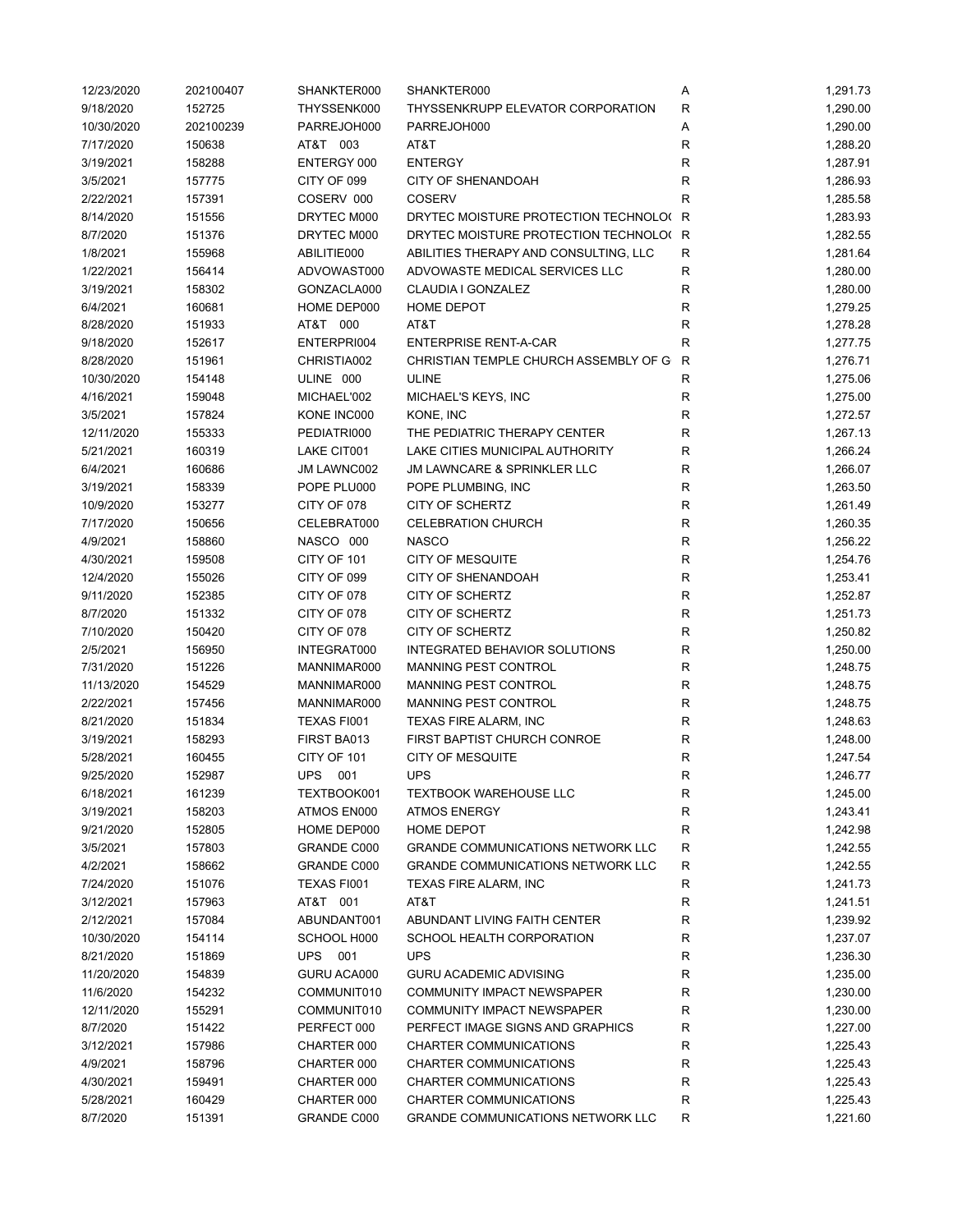| 9/4/2020   | 152186 | GRANDE C000        | <b>GRANDE COMMUNICATIONS NETWORK LLC</b> | R            | 1,221.60 |
|------------|--------|--------------------|------------------------------------------|--------------|----------|
| 10/9/2020  | 153315 | GRANDE C000        | <b>GRANDE COMMUNICATIONS NETWORK LLC</b> | $\mathsf{R}$ | 1,221.60 |
| 11/6/2020  | 154250 | <b>GRANDE C000</b> | <b>GRANDE COMMUNICATIONS NETWORK LLC</b> | $\mathsf{R}$ | 1,221.60 |
| 12/4/2020  | 155060 | <b>GRANDE C000</b> | <b>GRANDE COMMUNICATIONS NETWORK LLC</b> | R            | 1,221.60 |
| 1/8/2021   | 156032 | GRANDE C000        | <b>GRANDE COMMUNICATIONS NETWORK LLC</b> | $\mathsf{R}$ | 1,221.60 |
| 2/5/2021   | 156937 | GRANDE C000        | <b>GRANDE COMMUNICATIONS NETWORK LLC</b> | R            | 1,221.60 |
| 5/7/2021   | 159770 | GRANDE C000        | <b>GRANDE COMMUNICATIONS NETWORK LLC</b> | R            | 1,221.55 |
| 6/4/2021   | 160679 | GRANDE C000        | GRANDE COMMUNICATIONS NETWORK LLC        | R            | 1,221.55 |
| 8/21/2020  | 151789 | KONE INC000        | KONE, INC                                | $\mathsf{R}$ | 1,221.48 |
| 2/22/2021  | 157451 | KONE INC000        | KONE, INC                                | $\mathsf{R}$ | 1,221.48 |
| 4/23/2021  | 159386 | <b>TURNER S000</b> | TURNER SIGN SYSTEMS INC                  | $\mathsf{R}$ | 1,220.00 |
| 6/25/2021  | 161342 | CHARTER 000        | CHARTER COMMUNICATIONS                   | $\mathsf{R}$ | 1,219.11 |
| 7/31/2020  | 151251 | SCHOOL H000        | SCHOOL HEALTH CORPORATION                | $\mathsf{R}$ | 1,217.89 |
| 11/6/2020  | 154314 | SAVVAS L000        | SAVVAS LEARNING COMPANY LLC              | $\mathsf R$  | 1,217.88 |
| 9/4/2020   | 152267 | ROSE SAR000        | SARAH ROSE                               | R            | 1,216.00 |
| 4/9/2021   | 158879 | RAYBURN 000        | RAYBURN BROADCASTING CO                  | $\mathsf{R}$ | 1,215.00 |
| 5/7/2021   | 159833 | RAYBURN 000        | RAYBURN BROADCASTING CO                  | $\mathsf R$  | 1,215.00 |
| 6/11/2021  | 160936 | RAYBURN 000        | RAYBURN BROADCASTING CO                  | R            | 1,215.00 |
| 6/18/2021  | 161208 | RAYBURN 000        | RAYBURN BROADCASTING CO                  | R            | 1,215.00 |
| 8/7/2020   | 151365 | CONSTELL001        | CONSTELLATION NEWENERGY INC              | R            | 1,214.30 |
| 4/2/2021   | 158633 | CITY OF 101        | <b>CITY OF MESQUITE</b>                  | R            | 1,213.89 |
| 1/29/2021  | 156652 | AT&T 005           | AT&T                                     | R            | 1,211.48 |
| 10/30/2020 | 153962 | AT&T 005           | AT&T                                     | R            | 1,210.88 |
| 2/5/2021   |        | ATMOS EN000        |                                          | $\mathsf{R}$ |          |
|            | 156848 |                    | <b>ATMOS ENERGY</b>                      |              | 1,208.75 |
| 12/11/2020 | 155250 | AT&T 005           | AT&T                                     | ${\sf R}$    | 1,208.56 |
| 1/5/2021   | 155940 | AT&T 005           | AT&T                                     | ${\sf R}$    | 1,208.56 |
| 12/18/2020 | 155635 | KLEEN AI000        | KLEEN AIR FILTER SERVICE & SALES         | ${\sf R}$    | 1,205.40 |
| 3/5/2021   | 157822 | JONES SC000        | JONES SCHOOL SUPPLY CO, INC              | $\mathsf R$  | 1,204.96 |
| 12/18/2020 | 155571 | COSERV 000         | <b>COSERV</b>                            | R            | 1,203.60 |
| 9/25/2020  | 152819 | AT&T 000           | AT&T                                     | R            | 1,202.80 |
| 10/16/2020 | 153580 | ENTERPRI004        | <b>ENTERPRISE RENT-A-CAR</b>             | R            | 1,202.75 |
| 12/30/2020 | 155928 | CITY OF 101        | <b>CITY OF MESQUITE</b>                  | $\mathsf R$  | 1,201.55 |
| 7/10/2020  | 150571 | <b>TCSAAL L000</b> | <b>TCSAAL LLC</b>                        | $\mathsf R$  | 1,200.00 |
| 8/7/2020   | 151379 | DURHAM S005        | DURHAM SCHOOL SERVICES                   | R            | 1,200.00 |
| 9/25/2020  | 152832 | BAKER-CL000        | BAKER-CLEARVIEW OPERATING LLC            | R            | 1,200.00 |
| 10/16/2020 | 153659 | STOCK WO000        | <b>STOCK WOODWORK</b>                    | R            | 1,200.00 |
| 10/16/2020 | 153664 | <b>TCSAAL L000</b> | <b>TCSAAL LLC</b>                        | R            | 1,200.00 |
| 10/30/2020 | 154124 | STOCK WO000        | <b>STOCK WOODWORK</b>                    | $\mathsf{R}$ | 1,200.00 |
| 11/13/2020 | 154625 | VPSRE LL000        | <b>VPSRE LLC</b>                         | R            | 1,200.00 |
| 11/20/2020 | 154790 | COGNIA 1000        | <b>COGNIA INC</b>                        | R            | 1,200.00 |
| 12/4/2020  | 154999 | CDW GOVE000        | CDW GOVERNMENT, INC                      | ${\sf R}$    | 1,200.00 |
| 3/5/2021   | 157820 | JOESEJUL001        | <b>JULIE JOESEL</b>                      | ${\sf R}$    | 1,200.00 |
| 3/26/2021  | 158414 | ATCO SVC000        | <b>ATCO SVC</b>                          | $\mathsf{R}$ | 1,200.00 |
| 5/21/2021  | 160321 | LAMAR TE000        | LAMAR TEXAS LIMITED PARTNERSHIP          | R            | 1,200.00 |
| 3/12/2021  | 158087 | <b>ROTO ROO003</b> | ROTO ROOTER                              | R            | 1,199.98 |
| 4/9/2021   | 158866 | 000<br><b>PEC</b>  | PEC                                      | R            | 1,199.01 |
| 6/25/2021  | 161341 | CENTERPO001        | <b>CENTERPOINT ENERGY</b>                | R            | 1,198.84 |
| 11/20/2020 | 154873 | O'TOOKAT000        | KATHLEEN O'TOOLE                         | R            | 1,198.53 |
| 6/18/2021  | 161224 | SPALDING000        | SPALDING EDUCATION INTERNATIONAL         | $\mathsf{R}$ | 1,196.85 |
| 3/19/2021  | 158179 | 4IMPRINT000        | 4IMPRINT, INC                            | R            | 1,196.18 |
| 7/10/2020  | 150552 | SCHOOL S000        | <b>SCHOOL SPECIALTY</b>                  | R            | 1,195.10 |
| 4/30/2021  | 159553 | JOSTENS 005        | <b>JOSTENS</b>                           | R            | 1,195.00 |
| 2/12/2021  | 157211 | PEDIATRI000        | THE PEDIATRIC THERAPY CENTER             | $\mathsf{R}$ | 1,194.10 |
| 4/2/2021   | 158724 | TCSAAL L000        | <b>TCSAAL LLC</b>                        | R            | 1,193.75 |
| 6/18/2021  | 161113 | CITY OF 010        | CITY OF CARROLLTON                       | R            | 1,192.85 |
| 8/14/2020  | 151549 | CONSTELL001        | CONSTELLATION NEWENERGY INC              | ${\sf R}$    | 1,191.80 |
| 8/7/2020   | 151287 | AT&T 003           | AT&T                                     | ${\sf R}$    | 1,190.00 |
| 9/11/2020  | 152348 | AT&T 003           | AT&T                                     | $\mathsf{R}$ | 1,190.00 |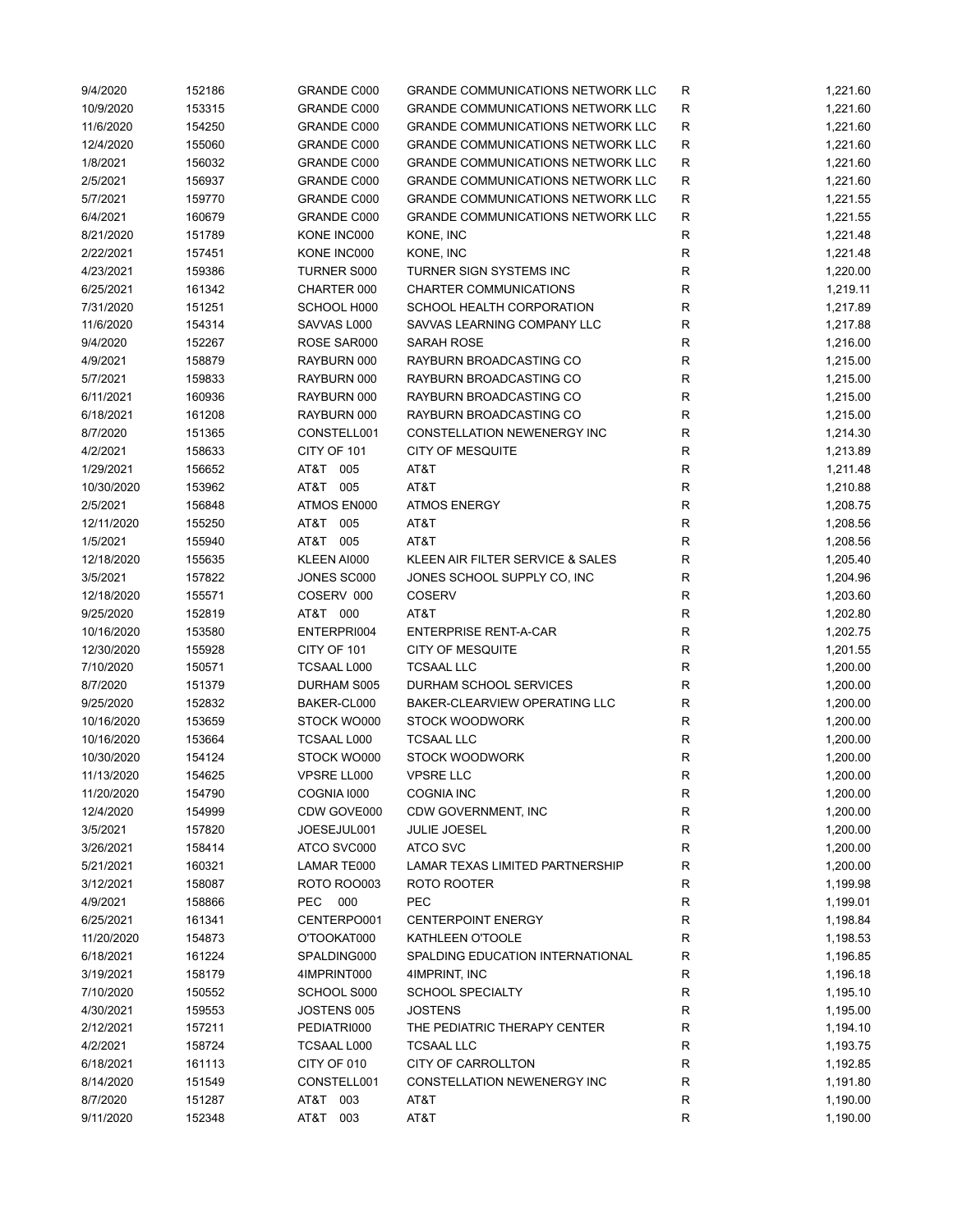| 10/9/2020  | 153249    | AT&T<br>003            | AT&T                                      | R            | 1,190.00 |
|------------|-----------|------------------------|-------------------------------------------|--------------|----------|
| 11/6/2020  | 154204    | AT&T<br>003            | AT&T                                      | R            | 1,190.00 |
| 12/11/2020 | 155247    | AT&T<br>003            | AT&T                                      | R            | 1,190.00 |
| 1/8/2021   | 155982    | AT&T<br>003            | AT&T                                      | $\mathsf R$  | 1,190.00 |
| 2/12/2021  | 157102    | AT&T<br>003            | AT&T                                      | R            | 1,190.00 |
| 3/12/2021  | 157968    | AT&T 003               | AT&T                                      | R            | 1,190.00 |
| 3/19/2021  | 158335    | PERMIAN 000            | PERMIAN SPEECH AND LANGUAGE SERVICES      | R            | 1,190.00 |
| 4/9/2021   | 158773    | AT&T<br>003            | AT&T                                      | R            | 1,190.00 |
| 5/7/2021   | 159688    | 003<br>AT&T            | AT&T                                      | $\mathsf{R}$ | 1,190.00 |
| 6/11/2021  | 160796    | AT&T 003               | AT&T                                      | R            | 1,190.00 |
| 9/25/2020  | 152835    | BLEYL EN000            | <b>BLEYL ENGINEERING</b>                  | ${\sf R}$    | 1,189.75 |
| 12/4/2020  | 155103    | POPE PLU000            | POPE PLUMBING, INC                        | $\mathsf R$  | 1,189.00 |
| 9/4/2020   | 152234    | <b>PEC</b><br>000      | PEC                                       | R            | 1,187.55 |
| 11/20/2020 | 154846    | INTEGRAT000            | INTEGRATED BEHAVIOR SOLUTIONS             | R            | 1,187.50 |
| 12/4/2020  | 155069    | INTEGRAT000            | INTEGRATED BEHAVIOR SOLUTIONS             | R            | 1,187.50 |
|            |           |                        |                                           |              |          |
| 2/12/2021  | 157234    | REPUBLIC005            | REPUBLIC SERVICES #615                    | R            | 1,185.64 |
| 3/19/2021  | 158355    | REPUBLIC005            | REPUBLIC SERVICES #615                    | R            | 1,185.64 |
| 5/14/2021  | 159923    | AT&T<br>001            | AT&T                                      | R            | 1,185.58 |
| 6/11/2021  | 160791    | AT&T 001               | AT&T                                      | R            | 1,185.58 |
| 7/24/2020  | 151060    | SCHOOL H000            | SCHOOL HEALTH CORPORATION                 | R            | 1,184.00 |
| 5/14/2021  | 202100954 | BERGEPAM001            | BERGEPAM001                               | Α            | 1,181.93 |
| 7/17/2020  | 150695    | CONSTELL001            | CONSTELLATION NEWENERGY INC               | R            | 1,181.77 |
| 12/4/2020  | 155139    | SPECIALI000            | SPECIALIZED ASSESSMENT & CONSULTING, LI   | R            | 1,181.25 |
| 4/30/2021  | 159524    | DALLAS A003            | DALLAS ARBORETUM & BOTANICAL SOCIETY II R |              | 1,180.00 |
| 6/18/2021  | 161114    | CITY OF 014            | CITY OF DALLAS                            | R            | 1,179.24 |
| 6/11/2021  | 160838    | DESPASTE000            | STEPHANIE DESPAIN                         | $\mathsf R$  | 1,178.20 |
| 11/6/2020  | 154341    | TRIUMPH 000            | <b>TRIUMPH CHURCH</b>                     | R            | 1,177.53 |
| 5/28/2021  | 160418    | BUSTAMAN000            | <b>BUSTAMANTE CONSTRUCTION</b>            | $\mathsf R$  | 1,175.00 |
| 4/9/2021   | 158779    | AT&T 005               | AT&T                                      | $\mathsf R$  | 1,174.46 |
| 4/16/2021  | 158949    | AT&T 001               | AT&T                                      | $\mathsf R$  | 1,174.45 |
| 7/17/2020  | 202100018 | RAMOSCAR000            | RAMOSCAR000                               | Α            | 1,170.00 |
| 10/2/2020  | 153085    | CITY OF 060            | CITY OF TYLER                             | R            | 1,169.81 |
| 4/16/2021  | 158953    | AT&T<br>005            | AT&T                                      | $\mathsf R$  | 1,169.81 |
| 3/12/2021  | 157975    | AT&T<br>005            | AT&T                                      | R            | 1,168.53 |
| 1/22/2021  | 156429    | AT&T<br>005            | AT&T                                      | R            | 1,168.46 |
| 2/12/2021  | 157107    | AT&T<br>005            | AT&T                                      | $\mathsf{R}$ | 1,168.46 |
| 3/19/2021  | 158199    | AT&T 005               | AT&T                                      | $\mathsf R$  | 1,168.46 |
| 1/8/2021   | 156090    | RAINBOW 000            | RAINBOW RESOURCE CENTER, INC              | $\mathsf R$  | 1,168.44 |
| 5/14/2021  | 160072    | REPUBLIC005            | REPUBLIC SERVICES #615                    | R            | 1,168.38 |
|            |           |                        |                                           |              |          |
| 6/11/2021  | 160947    | REPUBLIC005            | REPUBLIC SERVICES #615                    | R            | 1,168.38 |
| 3/12/2021  | 158088    | SAM'S CL004            | SAM'S CLUB DIRECT #866                    | R            | 1,166.62 |
| 10/16/2020 | 153496    | AT&T 005               | AT&T                                      | R            | 1,164.55 |
| 11/20/2020 | 154721    | AT&T<br>005            | AT&T                                      | R            | 1,164.55 |
| 12/18/2020 | 155472    | AT&T 005               | AT&T                                      | R            | 1,164.55 |
| 2/5/2021   | 156988    | PEDIATRI000            | THE PEDIATRIC THERAPY CENTER              | R            | 1,163.06 |
| 7/31/2020  | 151212    | HIGGINBO002            | <b>HIGGINBOTHAM INSURANCE AGENCY</b>      | R            | 1,162.75 |
| 6/4/2021   | 160624    | <b>BARNES &amp;001</b> | BARNES & NOBLE BOOKSELLERS INC            | R            | 1,162.38 |
| 11/13/2020 | 154392    | AL HEDAY000            | AL HEDAYAH ACADEMY INC                    | R            | 1,162.37 |
| 3/5/2021   | 157717    | ABUNDANT001            | ABUNDANT LIVING FAITH CENTER              | R            | 1,160.19 |
| 5/28/2021  | 160501    | HUDSON E000            | HUDSON ENERGY SERVICES, LLC               | R            | 1,158.74 |
| 11/6/2020  | 154183    | ABILITIE000            | ABILITIES THERAPY AND CONSULTING, LLC     | R            | 1,157.50 |
| 3/12/2021  | 158110    | TROXELL 000            | TROXELL COMMUNICATIONS INC                | R            | 1,156.20 |
| 10/2/2020  | 153104    | DANIELS 003            | DANIELS AIR                               | R            | 1,155.39 |
| 5/14/2021  | 202100976 | SPECIALI000            | SPECIALI000                               | Α            | 1,155.00 |
| 8/21/2020  | 151670    | AT&T 000               | AT&T                                      | $\mathsf R$  | 1,153.48 |
| 9/18/2020  | 152531    | AT&T 005               | AT&T                                      | R            | 1,153.48 |
| 7/17/2020  | 150737    | FRONTIER003            | <b>FRONTIER COMMUNICATIONS</b>            | R            | 1,153.10 |
| 8/14/2020  | 151581    | FRONTIER003            | FRONTIER COMMUNICATIONS                   | $\mathsf R$  | 1,153.10 |
|            |           |                        |                                           |              |          |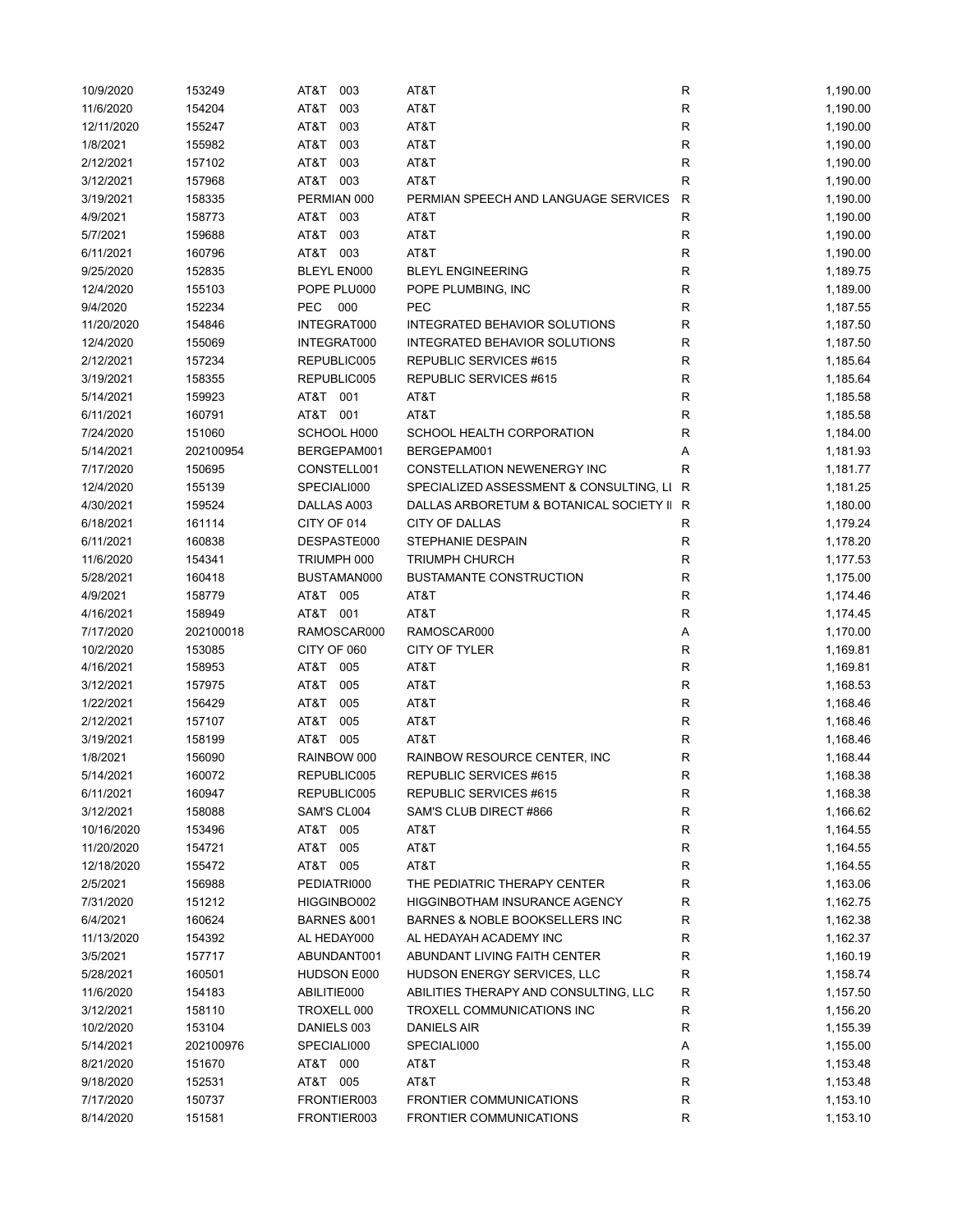| 5/21/2021  | 160271           | COSERV 000  | <b>COSERV</b>                             | R           | 1,151.92 |
|------------|------------------|-------------|-------------------------------------------|-------------|----------|
| 5/7/2021   | 159685           | AT&T 003    | AT&T                                      | R           | 1,151.28 |
| 6/11/2021  | 160793           | AT&T 003    | AT&T                                      | $\mathsf R$ | 1,151.28 |
| 7/17/2020  | 150787           | REPUBLIC005 | REPUBLIC SERVICES #615                    | R           | 1,151.12 |
| 9/4/2020   | 152254           | REPUBLIC005 | REPUBLIC SERVICES #615                    | R           | 1,151.12 |
| 9/11/2020  | 152469           | REPUBLIC005 | REPUBLIC SERVICES #615                    | R           | 1,151.12 |
| 10/9/2020  | 153399           | REPUBLIC005 | REPUBLIC SERVICES #615                    | R           | 1,151.12 |
| 11/13/2020 | 154570           | REPUBLIC005 | REPUBLIC SERVICES #615                    | R           | 1,151.12 |
| 11/13/2020 | 154571           | REPUBLIC005 | REPUBLIC SERVICES #615                    | R           | 1,151.12 |
| 12/11/2020 | 155352           | REPUBLIC005 | REPUBLIC SERVICES #615                    | R           | 1,151.12 |
| 1/15/2021  | 156288           | REPUBLIC005 | REPUBLIC SERVICES #615                    | R           | 1,151.12 |
| 4/30/2021  | 159592           | REPUBLIC005 | REPUBLIC SERVICES #615                    | $\mathsf R$ | 1,151.12 |
| 2/26/2021  | 157589           | ATMOS EN000 | <b>ATMOS ENERGY</b>                       | $\mathsf R$ | 1,150.05 |
| 8/21/2020  | 151799           | MIKES IR000 | <b>MIKES IRRIGATION</b>                   | $\mathsf R$ | 1,150.00 |
| 9/18/2020  | 152665           | MIKES IR000 | <b>MIKES IRRIGATION</b>                   | $\mathsf R$ | 1,150.00 |
| 10/23/2020 | 153874           | MIKES IR000 | <b>MIKES IRRIGATION</b>                   | $\mathsf R$ | 1,150.00 |
| 11/6/2020  | 154274           | MIKES IR000 | <b>MIKES IRRIGATION</b>                   | R           | 1,150.00 |
| 12/18/2020 | 155654           | MIKES IR000 | <b>MIKES IRRIGATION</b>                   | $\mathsf R$ | 1,150.00 |
| 1/15/2021  | 156218           | COLONIAL002 | COLONIAL ROOFING AND CONSTRUCTION LLC R   |             | 1,150.00 |
| 1/29/2021  | 156755           | MIKES IR000 | <b>MIKES IRRIGATION</b>                   | R           | 1,150.00 |
| 3/19/2021  | 158329           | MIKES IR000 | <b>MIKES IRRIGATION</b>                   | R           | 1,150.00 |
| 3/26/2021  | 158503           | MANGUM L000 | MANGUM LANDSCAPE, INC                     | R           | 1,150.00 |
| 5/7/2021   | 159811           | MIKES IR000 | <b>MIKES IRRIGATION</b>                   | $\mathsf R$ | 1,150.00 |
| 6/18/2021  | 202101306        | MIKES IR000 | MIKES IR000                               | Α           | 1,150.00 |
| 7/20/2020  | 150907           | RPR CONS000 | RPR CONSTRUCTION CO INC                   | $\mathsf R$ | 1,148.01 |
| 8/21/2020  | 202100076        | SHANKTER000 | SHANKTER000                               | Α           | 1,147.73 |
| 9/4/2020   | 202100100        | SHANKTER000 | SHANKTER000                               | Α           | 1,147.73 |
| 9/18/2020  | 202100129        | SHANKTER000 | SHANKTER000                               | Α           | 1,147.73 |
| 10/2/2020  | 202100162        | SHANKTER000 | SHANKTER000                               | Α           | 1,147.73 |
| 10/16/2020 | 202100203        | SHANKTER000 | SHANKTER000                               | Α           | 1,147.73 |
| 11/13/2020 | 202100286        | SHANKTER000 | SHANKTER000                               | Α           | 1,147.73 |
| 12/1/2020  | 202100319        | SHANKTER000 | SHANKTER000                               | Α           | 1,147.73 |
| 1/8/2021   | 202100419        | SHANKTER000 | SHANKTER000                               | Α           | 1,147.73 |
| 2/22/2021  | 202100559        | SHANKTER000 | SHANKTER000                               | Α           | 1,147.73 |
| 3/19/2021  | 202100651        | SHANKTER000 | SHANKTER000                               | Α           | 1,147.73 |
| 4/2/2021   | 202100697        | SHANKTER000 | SHANKTER000                               | Α           | 1,147.73 |
| 4/16/2021  | 202100771        | SHANKTER000 | SHANKTER000                               | Α           | 1,147.73 |
| 4/30/2021  | 202100879        | SHANKTER000 | SHANKTER000                               | Α           | 1,147.73 |
| 5/14/2021  | 202100975        | SHANKTER000 | SHANKTER000                               | Α           | 1,147.73 |
| 5/28/2021  | 202101131        | SHANKTER000 | SHANKTER000                               | Α           | 1,147.73 |
| 6/11/2021  | 202101262        | SHANKTER000 | SHANKTER000                               | Α           | 1,147.73 |
| 4/30/2021  | 159535           | ENTERGY 000 | <b>ENTERGY</b>                            | $\mathsf R$ | 1,146.75 |
| 4/23/2021  | 202100799        | HICKSBEN000 | HICKSBEN000                               | Α           | 1,145.59 |
| 8/28/2020  | 151988           | EL PASO 006 | EL PASO WATER UTILITIES                   | R           | 1,145.12 |
| 5/14/2021  | 160003           | EXTREME 001 | <b>EXTREME SIGNS AND LIGHTING LLC</b>     | $\mathsf R$ | 1,145.00 |
| 2/12/2021  | 157099           | AT&T 003    | AT&T                                      | R           | 1,144.31 |
| 3/12/2021  |                  | AT&T<br>003 | AT&T                                      | R           | 1,144.31 |
| 4/9/2021   | 157965<br>158770 | AT&T 003    | AT&T                                      | R           | 1,144.31 |
| 8/7/2020   | 151451           | SCHOOLMA001 | <b>SCHOOLMATE</b>                         | R           | 1,143.80 |
|            |                  |             |                                           |             |          |
| 10/30/2020 | 154072           | LAKE CIT001 | LAKE CITIES MUNICIPAL AUTHORITY           | R           | 1,143.11 |
| 12/4/2020  | 155027           | CITY OF 101 | <b>CITY OF MESQUITE</b><br><b>ENTERGY</b> | R           | 1,139.15 |
| 3/26/2021  | 158472           | ENTERGY 000 |                                           | R           | 1,137.93 |
| 10/23/2020 | 153936           | VANDERFO000 | VANDERFORD AIR, INC.                      | R           | 1,135.71 |
| 3/12/2021  | 158050           | JW PEPPE000 | JW PEPPER & SON INC                       | R           | 1,135.00 |
| 4/2/2021   | 158716           | SCHOOL S000 | SCHOOL SPECIALTY LLC                      | R           | 1,134.34 |
| 11/20/2020 | 154842           | HOUGHTON001 | <b>HOUGHTON MIFFLIN HARCOURT</b>          | R           | 1,131.30 |
| 9/25/2020  | 152927           | PARKER C003 | PARKER COUNTY TRACK                       | R           | 1,130.00 |
| 1/15/2021  | 156235           | ENTERGY 000 | <b>ENTERGY</b>                            | R           | 1,129.19 |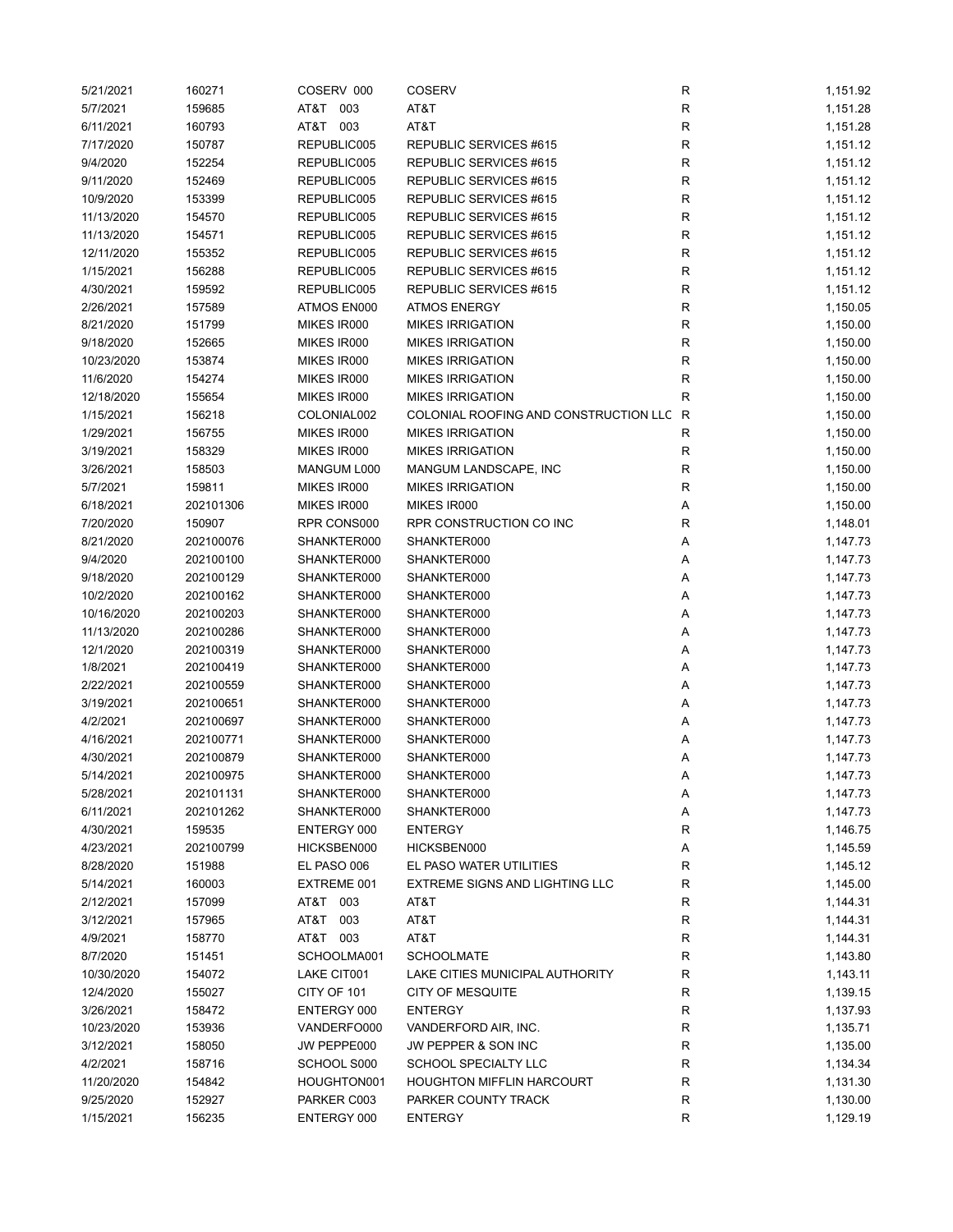| 9/25/2020  | 158249    | CITY OF 078        | CITY OF SCHERTZ                           | ${\sf R}$    | 1,125.75 |
|------------|-----------|--------------------|-------------------------------------------|--------------|----------|
|            | 152855    | CLEAR CH000        | CLEAR CHANNEL OUTDOOR                     | R            | 1,125.00 |
| 4/30/2021  | 159549    | INTEGRAT000        | <b>INTEGRATED BEHAVIOR SOLUTIONS</b>      | $\mathsf R$  | 1,125.00 |
| 6/11/2021  | 160842    | DURHAM S005        | DURHAM SCHOOL SERVICES                    | R            | 1,125.00 |
| 9/4/2020   | 202100098 | RAMOSCAR000        | RAMOSCAR000                               | Α            | 1,125.00 |
| 7/17/2020  | 150723    | ENTERGY 000        | <b>ENTERGY</b>                            | $\mathsf{R}$ | 1,124.01 |
| 11/6/2020  | 154201    | AT&T 003           | AT&T                                      | R            | 1,123.82 |
| 3/19/2021  | 158207    | ATMOS EN000        | <b>ATMOS ENERGY</b>                       | R            | 1,123.82 |
| 12/11/2020 | 155244    | AT&T 003           | AT&T                                      | $\mathsf{R}$ | 1,123.79 |
| 1/8/2021   | 155979    | AT&T 003           | AT&T                                      | $\mathsf{R}$ | 1,123.79 |
| 5/14/2021  | 159939    | <b>BSN SPOR000</b> | <b>BSN SPORTS, LLC</b>                    | $\mathsf{R}$ | 1,123.60 |
| 5/28/2021  | 160483    | ENTERGY 000        | <b>ENTERGY</b>                            | $\mathsf{R}$ | 1,123.03 |
| 11/13/2020 | 154633    | YATES CO001        | YATES COMPANY, LLC                        | ${\sf R}$    | 1,123.00 |
| 3/19/2021  | 158235    | CITY OF 004        | <b>CITY OF AUSTIN</b>                     | $\mathsf{R}$ | 1,122.87 |
| 1/8/2021   | 156131    | TROXELL 000        | TROXELL COMMUNICATIONS INC                | R            | 1,121.25 |
| 9/11/2020  | 152345    | AT&T 003           | AT&T                                      | $\mathsf{R}$ | 1,121.20 |
| 8/7/2020   | 151283    | AT&T<br>003        | AT&T                                      | $\mathsf{R}$ | 1,121.16 |
| 10/9/2020  | 153246    | AT&T 003           | AT&T                                      | $\mathsf{R}$ | 1,121.16 |
| 12/4/2020  | 202100330 | EP REMOD000        | EP REMOD000                               | Α            | 1,120.00 |
| 6/4/2021   | 202101156 | COKERTER001        | COKERTER001                               | Α            | 1,119.95 |
| 7/10/2020  | 150373    | AT&T 003           | AT&T                                      | $\mathsf{R}$ | 1,119.29 |
| 5/21/2021  | 160229    | CELEBRAT000        | <b>CELEBRATION CHURCH</b>                 | R            | 1,118.85 |
|            |           | <b>PEC</b><br>000  | <b>PEC</b>                                | R            |          |
| 10/9/2020  | 153353    |                    |                                           |              | 1,118.47 |
| 6/25/2021  | 161308    | AIR COND000        | AIR CONDITIONING INNOVATIVE SOLUTIONS, II | R            | 1,118.26 |
| 1/15/2021  | 156196    | CITY OF 046        | <b>CITY OF LEWISVILLE</b>                 | R            | 1,116.18 |
| 12/18/2020 | 155696    | S & S WO000        | S & S WORLDWIDE, INC                      | $\mathsf{R}$ | 1,115.87 |
| 7/17/2020  | 150799    | SHAFEMAS000        | <b>MASON THOMAS SHAFER</b>                | ${\sf R}$    | 1,115.00 |
| 10/16/2020 | 153454    | ELECTRO 001        | ELECTRO COOLING SERVICE LLC               | $\mathsf R$  | 1,115.00 |
| 3/26/2021  | 158430    | CENTERPO001        | <b>CENTERPOINT ENERGY</b>                 | $\mathsf R$  | 1,113.31 |
| 2/5/2021   | 156969    | MAINTENA000        | MAINTENANCE UNLIMITED INC                 | R            | 1,113.26 |
|            |           |                    | ADAMS EXTERMINATING COMPANY               |              |          |
| 10/30/2020 | 153948    | ADAMS EX001        |                                           | $\mathsf R$  | 1,112.75 |
| 2/26/2021  | 157629    | ENTERGY 000        | <b>ENTERGY</b>                            | $\mathsf R$  | 1,112.58 |
| 7/10/2020  | 150432    | CONSTELL001        | CONSTELLATION NEWENERGY INC               | R            | 1,110.13 |
| 7/17/2020  | 150824    | THE COLL000        | THE COLLEGE BOARD                         | R            | 1,109.00 |
| 9/4/2020   | 152233    | PBIS REW000        | <b>PBIS REWARDS</b>                       | R            | 1,108.13 |
| 11/13/2020 | 154548    | PERMIAN 000        | PERMIAN SPEECH AND LANGUAGE SERVICES      | R            | 1,105.00 |
| 10/2/2020  | 202100153 | FLOWER M001        | FLOWER M001                               | Α            | 1,105.00 |
| 8/7/2020   | 151329    | CITY OF 060        | <b>CITY OF TYLER</b>                      | $\mathsf{R}$ | 1,104.85 |
| 9/4/2020   | 152144    | CITY OF 060        | CITY OF TYLER                             | R            | 1,104.85 |
| 10/2/2020  | 153084    | CITY OF 060        | CITY OF TYLER                             | R            | 1,104.85 |
| 10/30/2020 | 154011    | CITY OF 060        | CITY OF TYLER                             | ${\sf R}$    | 1,104.85 |
| 11/20/2020 | 154780    | CITY OF 060        | CITY OF TYLER                             | ${\sf R}$    | 1,104.85 |
| 1/5/2021   | 155948    | CITY OF 060        | CITY OF TYLER                             | $\mathsf{R}$ | 1,104.85 |
| 3/12/2021  | 157998    | CITY OF 060        | CITY OF TYLER                             | ${\sf R}$    | 1,104.85 |
| 4/9/2021   | 158800    | CITY OF 060        | CITY OF TYLER                             | R            | 1,104.85 |
| 4/30/2021  | 159504    | CITY OF 060        | CITY OF TYLER                             | R            | 1,104.85 |
| 6/25/2021  | 161351    | CITY OF 060        | CITY OF TYLER                             | R            | 1,104.85 |
| 5/21/2021  | 160242    | CITY OF 004        | <b>CITY OF AUSTIN</b>                     | R            | 1,101.67 |
| 11/13/2020 | 154614    | TXU ENER000        | <b>TXU ENERGY</b>                         | ${\sf R}$    | 1,101.16 |
| 5/14/2021  | 160087    | SOUTHWES009        | SOUTHWESTERN UNIVERSITY                   | R            | 1,100.00 |
| 3/5/2021   | 202100586 | BURDIDOU000        | BURDIDOU000                               | Α            | 1,100.00 |
| 12/18/2020 | 155731    | TXU ENER000        | <b>TXU ENERGY</b>                         | R            | 1,099.49 |
| 7/17/2020  | 150769    | PBIS REW000        | PBIS REWARDS                              | R            | 1,098.45 |
| 9/18/2020  | 152528    | AT&T 001           | AT&T                                      | R            | 1,098.00 |
| 11/20/2020 | 154826    | ENTERGY 000        | <b>ENTERGY</b>                            | ${\sf R}$    | 1,095.18 |
| 5/21/2021  | 202101072 | TIBBIMAR000        | TIBBIMAR000                               | Α            | 1,094.27 |
| 10/30/2020 | 154012    | CITY OF 060        | CITY OF TYLER                             | ${\sf R}$    | 1,093.93 |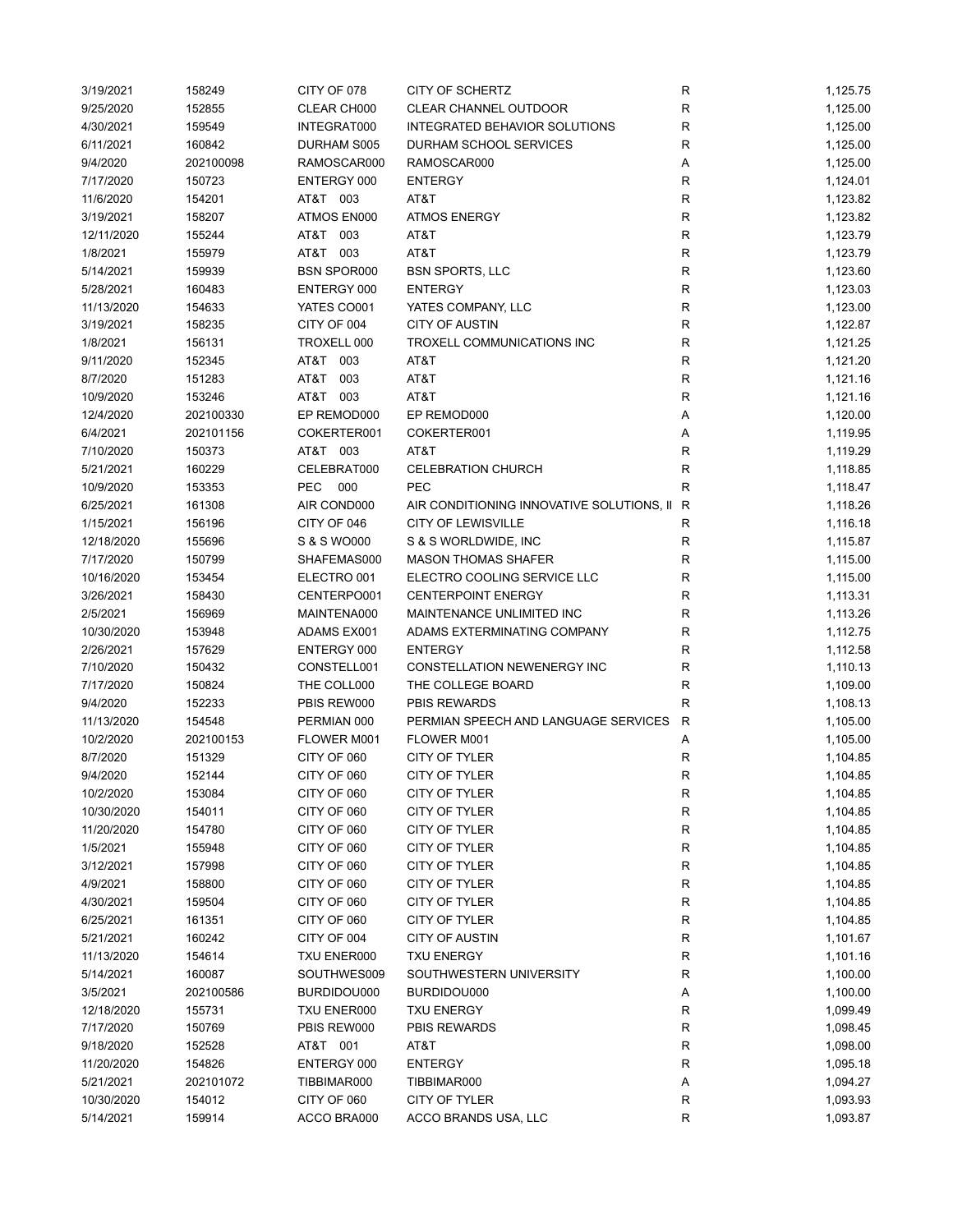| 9/25/2020  | 152952    | SPECIALI000        | SPECIALIZED ASSESSMENT & CONSULTING, LI R |              | 1,093.75 |
|------------|-----------|--------------------|-------------------------------------------|--------------|----------|
| 6/25/2021  | 161464    | TRIUMPH 000        | <b>TRIUMPH CHURCH</b>                     | R            | 1,087.21 |
| 6/25/2021  | 161364    | CRAWSLEI000        | LEIGH HERBERT CRAWSHAW                    | R            | 1,085.88 |
| 11/20/2020 | 154802    | COSERV 000         | <b>COSERV</b>                             | R            | 1,085.87 |
| 4/23/2021  | 159249    | COLLEGE 002        | THE COLLEGE BOARD                         | $\mathsf{R}$ | 1,085.00 |
| 2/22/2021  | 157319    | AT&T 001           | AT&T                                      | R            | 1,084.52 |
| 12/11/2020 | 155395    | CELEBRAT000        | <b>CELEBRATION CHURCH</b>                 | R            | 1,083.91 |
| 10/9/2020  | 153291    | DECKER E000        | DECKER EQUIPMENT/SCHOOL FIX               | R            | 1,079.40 |
| 9/11/2020  | 152429    | HIDELL A000        | HIDELL AND ASSOCIATES ARCHITECTS INC      | R            | 1,075.23 |
| 6/25/2021  | 161440    | SAVVAS L000        | SAVVAS LEARNING COMPANY LLC               | R            | 1,072.31 |
| 12/11/2020 | 155313    | JM LAWNC001        | <b>JM LAWNCARE &amp; SPRINKLER</b>        | $\mathsf{R}$ | 1,068.75 |
| 4/23/2021  | 202100823 | TEMPEMAR000        | TEMPEMAR000                               | Α            | 1,068.75 |
| 6/4/2021   | 160678    | GOOGLE L000        | GOOGLE LLC                                | $\mathsf{R}$ | 1,067.79 |
| 6/25/2021  | 161306    | ABSOLUTE000        | ABSOLUTE LAWN CARE, INC                   | $\mathsf{R}$ | 1,067.65 |
| 7/17/2020  | 150629    | AT&T 000           | AT&T                                      | R            | 1,067.51 |
| 9/4/2020   | 152214    | MICHAEL'002        | MICHAEL'S KEYS, INC                       | $\mathsf{R}$ | 1,067.33 |
| 1/5/2021   | 155938    | AT&T 003           | AT&T                                      | $\mathsf{R}$ | 1,064.28 |
| 1/15/2021  | 202100442 | WALSH GA000        | WALSH GA000                               | Α            | 1,062.60 |
| 3/19/2021  | 158187    | ANDERLAV000        | LAVICA ANDERSON                           | R            | 1,062.50 |
| 12/4/2020  | 155003    | CENTERPO001        | <b>CENTERPOINT ENERGY</b>                 | $\mathsf{R}$ | 1,060.97 |
| 7/24/2020  | 151048    | RAMOSCAR000        | <b>CARLOS LUIS RAMOS</b>                  | R            | 1,060.00 |
|            |           |                    |                                           |              |          |
| 1/22/2021  | 156588    | SPECIALI000        | SPECIALIZED ASSESSMENT & CONSULTING, LI   | R            | 1,060.00 |
| 10/2/2020  | 153188    | TRIUMPH 000        | <b>TRIUMPH CHURCH</b>                     | R            | 1,059.60 |
| 5/14/2021  | 159981    | DEUTCMON000        | MONICA DEUTCHMAN                          | R            | 1,057.50 |
| 9/18/2020  | 152515    | ACCESS S000        | <b>ACCESS SERVICE TEAM</b>                | $\mathsf{R}$ | 1,055.44 |
| 12/4/2020  | 155029    | CITY OF 103        | <b>CITY OF CROCKETT</b>                   | ${\sf R}$    | 1,054.72 |
| 12/11/2020 | 155412    | ENTERGY 000        | <b>ENTERGY</b>                            | ${\sf R}$    | 1,054.08 |
| 9/4/2020   | 152150    | CITY OF 099        | <b>CITY OF SHENANDOAH</b>                 | $\mathsf{R}$ | 1,052.21 |
| 4/16/2021  | 158942    | ABSOLUTE003        | ABSOLUTE RENTALS                          | $\mathsf{R}$ | 1,051.65 |
| 1/8/2021   | 156004    | CITY OF 099        | <b>CITY OF SHENANDOAH</b>                 | R            | 1,050.79 |
| 7/10/2020  | 150452    | DENIRO C000        | DENIRO CONSULTING LLC                     | $\mathsf{R}$ | 1,050.00 |
| 4/2/2021   | 158604    | BRUMFCHA000        | <b>CHARLES BRUMFIELD</b>                  | $\mathsf R$  | 1,050.00 |
| 6/4/2021   | 160757    | <b>TEXAS EN000</b> | TEXAS ENVIRONMENTAL SERVICES LLC          | $\mathsf{R}$ | 1,050.00 |
| 2/26/2021  | 202100577 | TEMPEMAR000        | TEMPEMAR000                               | Α            | 1,050.00 |
| 2/12/2021  | 157274    | TRIUMPH 000        | <b>TRIUMPH CHURCH</b>                     | ${\sf R}$    | 1,049.90 |
| 7/10/2020  | 150491    | LONE STA004        | LONE STAR LEARNING                        | R            | 1,049.86 |
| 11/13/2020 | 154403    | AT&T 001           | AT&T                                      | R            | 1,046.99 |
| 12/18/2020 | 155466    | AT&T 001           | AT&T                                      | $\mathsf{R}$ | 1,046.99 |
| 1/15/2021  | 156171    | AT&T 001           | AT&T                                      | R            | 1,046.99 |
| 9/18/2020  | 152659    | LAKESHOR000        | LAKESHORE LEARNING MATERIALS              | R            | 1,046.98 |
| 6/18/2021  | 161253    | VANDERFO000        | VANDERFORD AIR, INC.                      | R            | 1,045.00 |
| 10/16/2020 | 153590    | FRONTIER003        | <b>FRONTIER COMMUNICATIONS</b>            | ${\sf R}$    | 1,042.44 |
| 10/16/2020 | 153493    | AT&T 001           | AT&T                                      | $\mathsf{R}$ | 1,042.20 |
| 7/31/2020  | 151213    | HOME DEP000        | HOME DEPOT                                | R            | 1,041.51 |
| 4/23/2021  | 159387    | TXU ENER000        | <b>TXU ENERGY</b>                         | R            | 1,040.99 |
| 5/28/2021  | 160474    | DURHAM S005        | DURHAM SCHOOL SERVICES                    | R            | 1,040.00 |
| 11/20/2020 | 154931    | STAPLES 002        | STAPLES INC                               | R            | 1,039.78 |
| 7/17/2020  | 150700    | CONSTELL001        | CONSTELLATION NEWENERGY INC               | R            | 1,039.50 |
| 4/30/2021  | 159492    | CHRISTIA004        | <b>CHRISTIAN BROTHERS TEES</b>            | $\mathsf{R}$ | 1,036.25 |
| 8/7/2020   | 151444    | RICHBCHR000        | <b>CHRISTA RICHBOURG</b>                  | R            | 1,033.50 |
| 11/20/2020 | 154828    | ENTERGY 000        | <b>ENTERGY</b>                            | R            | 1,032.59 |
| 2/22/2021  | 157431    | HONORS G000        | <b>HONORS GRADUATION</b>                  | R            | 1,032.57 |
| 4/9/2021   | 158754    | ABSOLUTE002        | ABSOLUTE FENCING GEAR                     | R            | 1,031.51 |
| 1/29/2021  | 156806    | TROXELL 000        | TROXELL COMMUNICATIONS INC                | R            | 1,031.00 |
| 12/30/2020 | 155904    | ATMOS EN000        | <b>ATMOS ENERGY</b>                       | R            | 1,030.74 |
| 4/23/2021  | 202100791 | FRONTIER003        | FRONTIER003                               | Α            | 1,030.51 |
| 4/23/2021  | 159280    | ENTERGY 000        | <b>ENTERGY</b>                            | R            | 1,029.22 |
| 9/11/2020  | 152431    | HOUGHTON001        | <b>HOUGHTON MIFFLIN HARCOURT</b>          | R            | 1,028.50 |
|            |           |                    |                                           |              |          |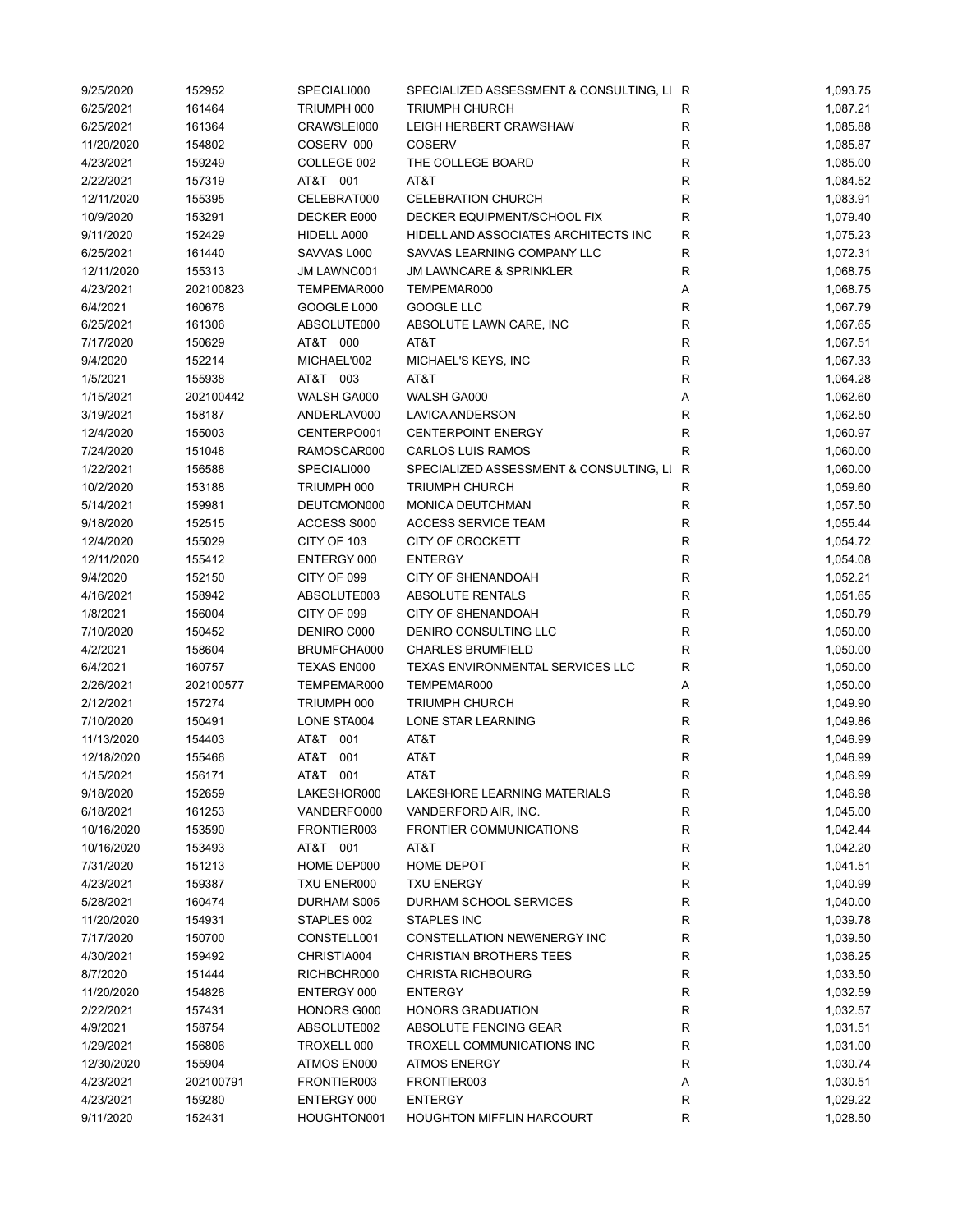| 9/4/2020   | 152246    | PREMIERE000       | PREMIERE INSTALL MOVERS, LLC              | R            | 1,025.19 |
|------------|-----------|-------------------|-------------------------------------------|--------------|----------|
| 12/4/2020  | 155022    | CITY OF 060       | CITY OF TYLER                             | R            | 1,024.19 |
| 7/10/2020  | 150480    | INSPIRE 000       | INSPIRE YOUR PEOPLE.COM                   | R            | 1,023.80 |
| 9/11/2020  | 152355    | ATMOS EN000       | <b>ATMOS ENERGY</b>                       | $\mathsf R$  | 1,021.74 |
| 10/30/2020 | 154105    | REF EXPE000       | REF EXPERTS AND HVAC LLC                  | R            | 1,021.15 |
| 6/18/2021  | 161054    | ABUNDANT001       | ABUNDANT LIVING FAITH CENTER              | $\mathsf R$  | 1,020.27 |
| 4/23/2021  | 159307    | JOHNSON 001       | JOHNSON CONTROLS SECURITY SOLUTIONS       | $\mathsf R$  | 1,020.00 |
| 5/21/2021  | 160337    | PEDIATRI000       | THE PEDIATRIC THERAPY CENTER              | $\mathsf R$  | 1,018.82 |
| 11/20/2020 | 154890    | SCHOOL H000       | SCHOOL HEALTH CORPORATION                 | R            | 1,018.15 |
|            |           |                   |                                           |              |          |
| 1/29/2021  | 156659    | ATMOS EN000       | <b>ATMOS ENERGY</b>                       | ${\sf R}$    | 1,017.74 |
| 7/31/2020  | 151123    | AT&T 000          | AT&T                                      | $\mathsf R$  | 1,015.56 |
| 8/7/2020   | 151489    | WOODWIND000       | WOODWIND & BRASSWIND, INC                 | $\mathsf R$  | 1,010.00 |
| 1/29/2021  | 156698    | CLOVER C000       | <b>CLOVER CONSTRUCTION TX</b>             | $\mathsf R$  | 1,010.00 |
| 8/7/2020   | 151420    | <b>PEC</b><br>000 | <b>PEC</b>                                | R            | 1,009.93 |
| 11/6/2020  | 154315    | SCHOOL H000       | SCHOOL HEALTH CORPORATION                 | R            | 1,009.03 |
| 12/23/2020 | 155841    | ENTERGY 000       | <b>ENTERGY</b>                            | R            | 1,008.79 |
| 5/14/2021  | 159950    | CITY OF 014       | CITY OF DALLAS                            | $\mathsf R$  | 1,006.00 |
| 5/21/2021  | 160353    | SPRINGHI000       | <b>SPRINGHILL SUITES</b>                  | $\mathsf R$  | 1,005.80 |
| 12/4/2020  | 154957    | APS BUIL000       | APS BUILDING SERVICES INC                 | $\mathsf R$  | 1,004.72 |
| 6/25/2021  | 202101343 | HEIGHTS 000       | HEIGHTS 000                               | Α            | 1,004.45 |
| 10/23/2020 | 153872    | METLIFE 000       | <b>METLIFE</b>                            | $\mathsf R$  | 1,004.42 |
| 1/8/2021   | 156062    | <b>PEC</b><br>000 | <b>PEC</b>                                | $\mathsf R$  | 1,004.16 |
| 10/23/2020 | 153871    | MAPSCOM 000       | MAPS.COM                                  | ${\sf R}$    | 1,003.81 |
| 1/15/2021  | 156258    | MICHAEL'002       | MICHAEL'S KEYS, INC                       | ${\sf R}$    | 1,001.20 |
|            |           | MTS PUBL000       |                                           |              |          |
| 9/4/2020   | 152223    |                   | <b>MTS PUBLICATIONS</b>                   | ${\sf R}$    | 1,001.00 |
| 11/13/2020 | 154388    | ABILITIE000       | ABILITIES THERAPY AND CONSULTING, LLC     | R            | 1,000.66 |
| 3/5/2021   | 157740    | ATMOS EN000       | <b>ATMOS ENERGY</b>                       | $\mathsf R$  | 1,000.59 |
| 8/1/2020   | 150878    | HICKORY 000       | HICKORY CREEK ECONOMIC DEVELOPMENT (      | $\mathsf{R}$ | 1,000.00 |
| 7/24/2020  | 151022    | INTEGRAT000       | INTEGRATED BEHAVIOR SOLUTIONS             | $\mathsf R$  | 1,000.00 |
| 7/24/2020  | 151097    | VPSRE LL000       | <b>VPSRE LLC</b>                          | R            | 1,000.00 |
| 8/14/2020  | 151615    | RANK ONE000       | <b>RANK ONE SPORT</b>                     | R            | 1,000.00 |
| 9/1/2020   | 151902    | HICKORY 000       | HICKORY CREEK ECONOMIC DEVELOPMENT ( R    |              | 1,000.00 |
| 10/1/2020  | 152782    | HICKORY 000       | HICKORY CREEK ECONOMIC DEVELOPMENT ( R    |              | 1,000.00 |
| 9/25/2020  | 152961    | TEXAS AS004       | TEXAS ASSOCIATION OF INDEPENDENT ATHLE R  |              | 1,000.00 |
| 9/25/2020  | 152994    | VPSRE LL000       | <b>VPSRE LLC</b>                          | R            | 1,000.00 |
| 10/9/2020  | 153239    | ALLIANCE000       | ALLIANCE DIRECT MARKETING SOLUTIONS, IN R |              | 1,000.00 |
| 10/9/2020  | 153292    | DENIRO C000       | DENIRO CONSULTING LLC                     | R            | 1,000.00 |
| 11/1/2020  | 153723    | HICKORY 000       | HICKORY CREEK ECONOMIC DEVELOPMENT ( R    |              | 1,000.00 |
| 10/30/2020 | 153949    | AHART SO000       | <b>AHART SOLUTIONS</b>                    | R            | 1,000.00 |
| 12/1/2020  | 154658    | HICKORY 000       | HICKORY CREEK ECONOMIC DEVELOPMENT ( R    |              | 1,000.00 |
|            |           |                   | HICKORY CREEK ECONOMIC DEVELOPMENT (R     |              |          |
| 1/1/2021   | 155766    | HICKORY 000       |                                           |              | 1,000.00 |
| 2/1/2021   | 156386    | HICKORY 000       | HICKORY CREEK ECONOMIC DEVELOPMENT (R     |              | 1,000.00 |
| 1/22/2021  | 156495    | COLONIAL002       | COLONIAL ROOFING AND CONSTRUCTION LLC R   |              | 1,000.00 |
| 3/1/2021   | 157545    | HICKORY 000       | HICKORY CREEK ECONOMIC DEVELOPMENT (R     |              | 1,000.00 |
| 4/1/2021   | 158157    | HICKORY 000       | HICKORY CREEK ECONOMIC DEVELOPMENT (R     |              | 1,000.00 |
| 5/1/2021   | 159152    | HICKORY 000       | HICKORY CREEK ECONOMIC DEVELOPMENT ( R    |              | 1,000.00 |
| 6/1/2021   | 160165    | HICKORY 000       | HICKORY CREEK ECONOMIC DEVELOPMENT ( R    |              | 1,000.00 |
| 5/21/2021  | 160292    | FLIPPEN 000       | THE FLIPPEN GROUP, LLC                    | R            | 1,000.00 |
| 10/9/2020  | 202100170 | EP REMOD000       | EP REMOD000                               | Α            | 1,000.00 |
| 10/30/2020 | 154113    | SAVVAS L000       | SAVVAS LEARNING COMPANY LLC               | R            | 999.94   |
| 9/25/2020  | 152862    | COOLE SC000       | COOLE SCHOOL, INC                         | R            | 999.90   |
| 11/20/2020 | 154711    | APPLIED 003       | APPLIED EDUCATIONAL SYSTEMS               | R            | 999.00   |
| 5/14/2021  | 160047    | PEDIATRI000       | THE PEDIATRIC THERAPY CENTER              | R            | 998.73   |
| 4/23/2021  | 159405    | A&E SERV000       | A&E SERVICES                              | $\mathsf R$  | 998.00   |
| 8/28/2020  | 151986    | DIGITAL 001       | <b>DIGITAL CREATIONS</b>                  | $\mathsf R$  | 996.00   |
| 10/16/2020 | 153478    | ABUNDANT001       | ABUNDANT LIVING FAITH CENTER              | R            | 995.46   |
| 2/22/2021  | 157399    | DISCOUNT001       | DISCOUNT TWO-WAY RADIO CORPORATION        | R            | 995.00   |
|            |           |                   |                                           |              |          |
| 6/18/2021  | 202101292 | EXTREME 001       | EXTREME 001                               | Α            | 995.00   |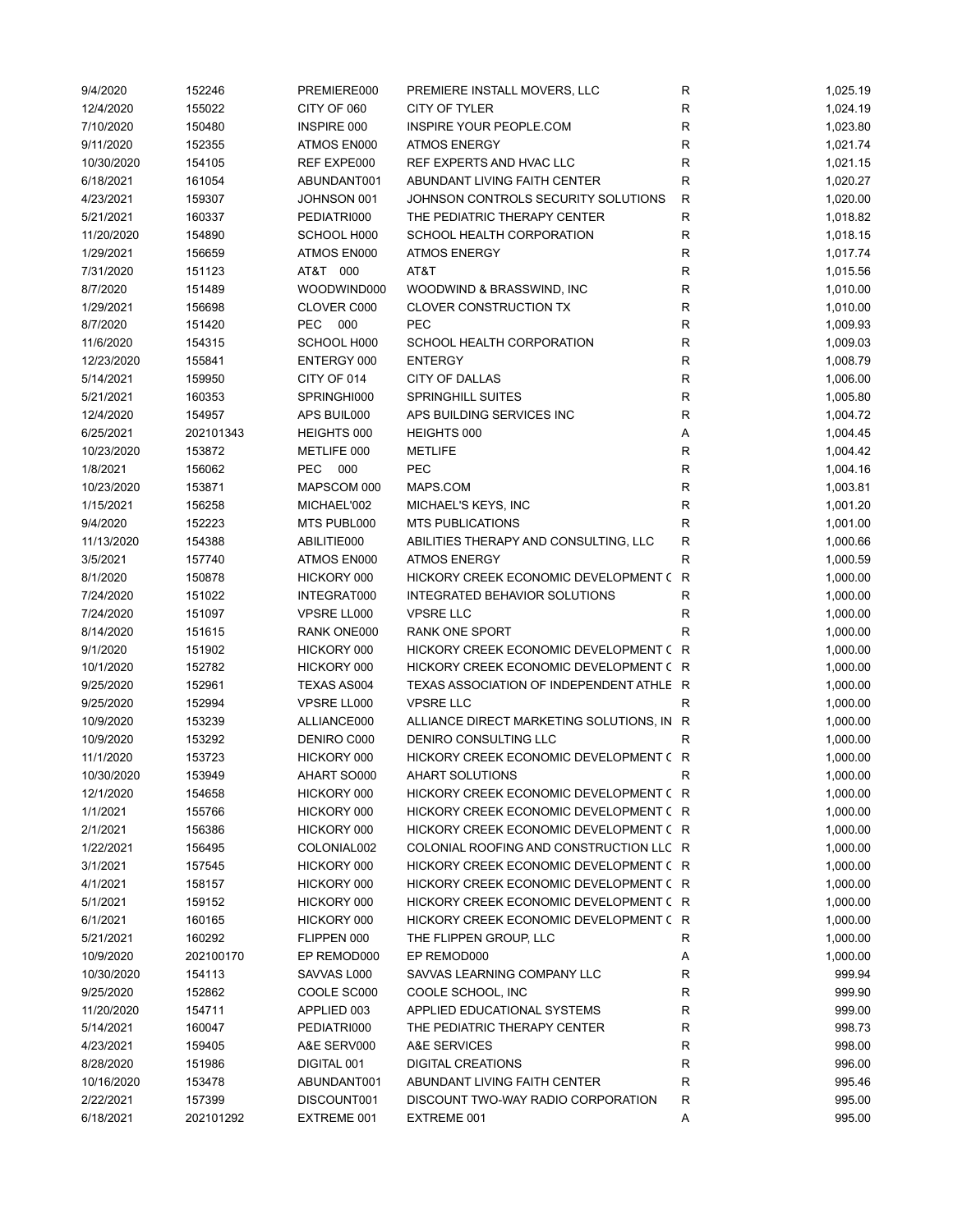| 8/21/2020              | 151819           | RESIDENT001            | RESIDENT TECHNOLOGY                   | ${\sf R}$    | 994.50           |
|------------------------|------------------|------------------------|---------------------------------------|--------------|------------------|
| 12/18/2020             | 155709           | TALKPATH000            | <b>TALKPATH LIVE</b>                  | ${\sf R}$    | 994.50           |
| 4/16/2021              | 159003           | COSERV 000             | <b>COSERV</b>                         | $\mathsf{R}$ | 990.50           |
| 5/28/2021              | 160532           | QC LABOR000            | QC LABORATORIES INC                   | $\mathsf{R}$ | 989.50           |
| 11/6/2020              | 154227           | CITY OF 099            | <b>CITY OF SHENANDOAH</b>             | $\mathsf{R}$ | 988.79           |
| 3/12/2021              | 158060           | MICHAEL'002            | MICHAEL'S KEYS, INC                   | R            | 987.00           |
| 6/11/2021              | 160853           | ENTERGY 000            | <b>ENTERGY</b>                        | R            | 986.22           |
| 2/5/2021               | 156987           | PEC.<br>000            | <b>PEC</b>                            | $\mathsf{R}$ | 983.36           |
| 9/4/2020               | 152270           | SAM'S CL004            | SAM'S CLUB DIRECT #866                | $\mathsf{R}$ | 981.65           |
| 9/18/2020              | 152629           | FRONTIER003            | <b>FRONTIER COMMUNICATIONS</b>        | $\mathsf{R}$ | 980.92           |
| 5/7/2021               | 159742           | DISCOUNT002            | <b>DISCOUNT PC</b>                    | $\mathsf{R}$ | 979.90           |
| 1/15/2021              | 156332           | TURN CEN000            | <b>TURN CENTER</b>                    | ${\sf R}$    | 979.60           |
| 3/19/2021              | 158204           | ATMOS EN000            | <b>ATMOS ENERGY</b>                   | $\mathsf{R}$ | 976.22           |
| 11/13/2020             | 154415           | BALFOUR 003            | <b>BALFOUR</b>                        | $\mathsf{R}$ | 975.98           |
| 8/28/2020              | 152071           | UPS 001                | <b>UPS</b>                            | $\mathsf{R}$ | 975.82           |
| 7/17/2020              | 150694           | CONSTELL001            | CONSTELLATION NEWENERGY INC           | $\mathsf{R}$ | 974.96           |
| 6/4/2021               | 160687           | JONES SC000            | JONES SCHOOL SUPPLY CO, INC           | R            | 974.82           |
| 7/31/2020              | 151200           | FIRST BA002            | FIRST BAPTIST CHURCH AT THE FIELDS    | $\mathsf{R}$ | 973.90           |
| 7/24/2020              | 150925           | ABSOLUTE000            | ABSOLUTE LAWN CARE, INC               | $\mathsf{R}$ | 972.65           |
| 10/23/2020             | 153747           | ABSOLUTE000            | ABSOLUTE LAWN CARE, INC               | R            | 972.65           |
| 12/4/2020              | 154949           | ABSOLUTE000            | ABSOLUTE LAWN CARE, INC               | R            | 972.65           |
| 1/8/2021               | 155969           | ABSOLUTE000            | ABSOLUTE LAWN CARE, INC               | R            | 972.65           |
| 1/22/2021              | 156412           | ABSOLUTE000            | ABSOLUTE LAWN CARE, INC               | $\mathsf{R}$ | 972.65           |
| 2/26/2021              | 157566           | ABSOLUTE000            | ABSOLUTE LAWN CARE, INC               | $\mathsf{R}$ | 972.65           |
|                        |                  | ABSOLUTE000            |                                       | $\mathsf{R}$ |                  |
| 3/26/2021<br>8/14/2020 | 158406<br>151504 | AT&T 001               | ABSOLUTE LAWN CARE, INC<br>AT&T       | ${\sf R}$    | 972.65<br>972.44 |
| 11/20/2020             | 154927           | PEDIATRI000            | THE PEDIATRIC THERAPY CENTER          | $\mathsf{R}$ | 971.35           |
|                        |                  |                        | EL PASO DISPOSAL                      | $\mathsf{R}$ | 970.24           |
| 8/14/2020              | 151563           | EL PASO 000            |                                       | $\mathsf{R}$ |                  |
| 7/10/2020              | 150406           | CITY OF 012            | <b>CITY OF CORINTH</b>                |              | 970.13           |
| 8/21/2020              | 151771           | HANSSSUS000            | <b>SUSAN HANSSEN</b>                  | R            | 970.00           |
| 8/7/2020               | 151372           | CORPORAT000            | CORPORATE COMMUNICATIONS CENTER, INC. | $\mathsf{R}$ | 969.64           |
| 8/21/2020              | 151697           | CELEBRAT000            | <b>CELEBRATION CHURCH</b>             | R            | 968.30           |
| 10/16/2020             | 153638           | PLAYWORK000            | <b>PLAYWORKS INC</b>                  | $\mathsf{R}$ | 967.74           |
| 5/28/2021              | 160509           | LAKESHOR000            | LAKESHORE LEARNING MATERIALS          | $\mathsf{R}$ | 967.68           |
| 9/4/2020               | 152312           | TEXTBOOK001            | <b>TEXTBOOK WAREHOUSE LLC</b>         | R            | 966.99           |
| 6/11/2021              | 160817           | CITY OF 046            | <b>CITY OF LEWISVILLE</b>             | R            | 966.84           |
| 1/22/2021              | 156437           | ATMOS EN000            | <b>ATMOS ENERGY</b>                   | $\mathsf{R}$ | 966.78           |
| 5/21/2021              | 160243           | CITY OF 004            | <b>CITY OF AUSTIN</b>                 | $\mathsf{R}$ | 966.75           |
| 7/10/2020              | 150595           | <b>UPS</b><br>001      | <b>UPS</b>                            | $\mathsf{R}$ | 963.75           |
| 1/22/2021              | 156524           | ENTERGY 000            | <b>ENTERGY</b>                        | R            | 963.16           |
| 4/2/2021               | 158739           | UPS INC 000            | UPS INC                               | ${\sf R}$    | 960.51           |
| 8/7/2020               | 151330           | CITY OF 060            | CITY OF TYLER                         | $\mathsf{R}$ | 960.09           |
| 5/14/2021              | 160083           | SCHERTZ 001            | SCHERTZ UNITED METHODIST CHURCH       | R            | 960.00           |
| 3/12/2021              | 158054           | LAKESHOR000            | LAKESHORE LEARNING MATERIALS          | R            | 959.18           |
| 4/9/2021               | 158786           | <b>BARNES &amp;001</b> | BARNES & NOBLE BOOKSELLERS INC        | R            | 958.65           |
| 1/29/2021              | 156783           | SATARII 000            | SATARII INC                           | R            | 958.00           |
| 10/23/2020             | 153801           | CLASSICA001            | <b>CLASSICAL ACADEMIC PRESS</b>       | R            | 957.60           |
| 5/14/2021              | 160112           | TXU ENER000            | <b>TXU ENERGY</b>                     | $\mathsf{R}$ | 957.58           |
| 11/6/2020              | 154283           | PEC.<br>000            | <b>PEC</b>                            | R            | 957.29           |
| 5/14/2021              | 159951           | CITY OF 046            | <b>CITY OF LEWISVILLE</b>             | R            | 957.19           |
| 7/31/2020              | 151162           | CITY OF 014            | CITY OF DALLAS                        | R            | 956.95           |
| 6/11/2021              | 160985           | THE COLL000            | THE COLLEGE BOARD                     | R            | 955.00           |
| 12/4/2020              | 154978           | ATMOS EN000            | <b>ATMOS ENERGY</b>                   | R            | 953.88           |
| 6/11/2021              | 202101228        | DEMPSMYL000            | DEMPSMYL000                           | Α            | 952.77           |
| 1/8/2021               | 155973           | AMAZON C000            | AMAZON CAPITAL SERVICES INC           | R            | 952.69           |
| 5/14/2021              | 160122           | UPS INC 000            | UPS INC                               | $\mathsf{R}$ | 951.50           |
| 12/18/2020             | 202100373        | EP REMOD000            | EP REMOD000                           | Α            | 950.00           |
| 6/18/2021              | 202101290        | EP REMOD000            | EP REMOD000                           | Α            | 950.00           |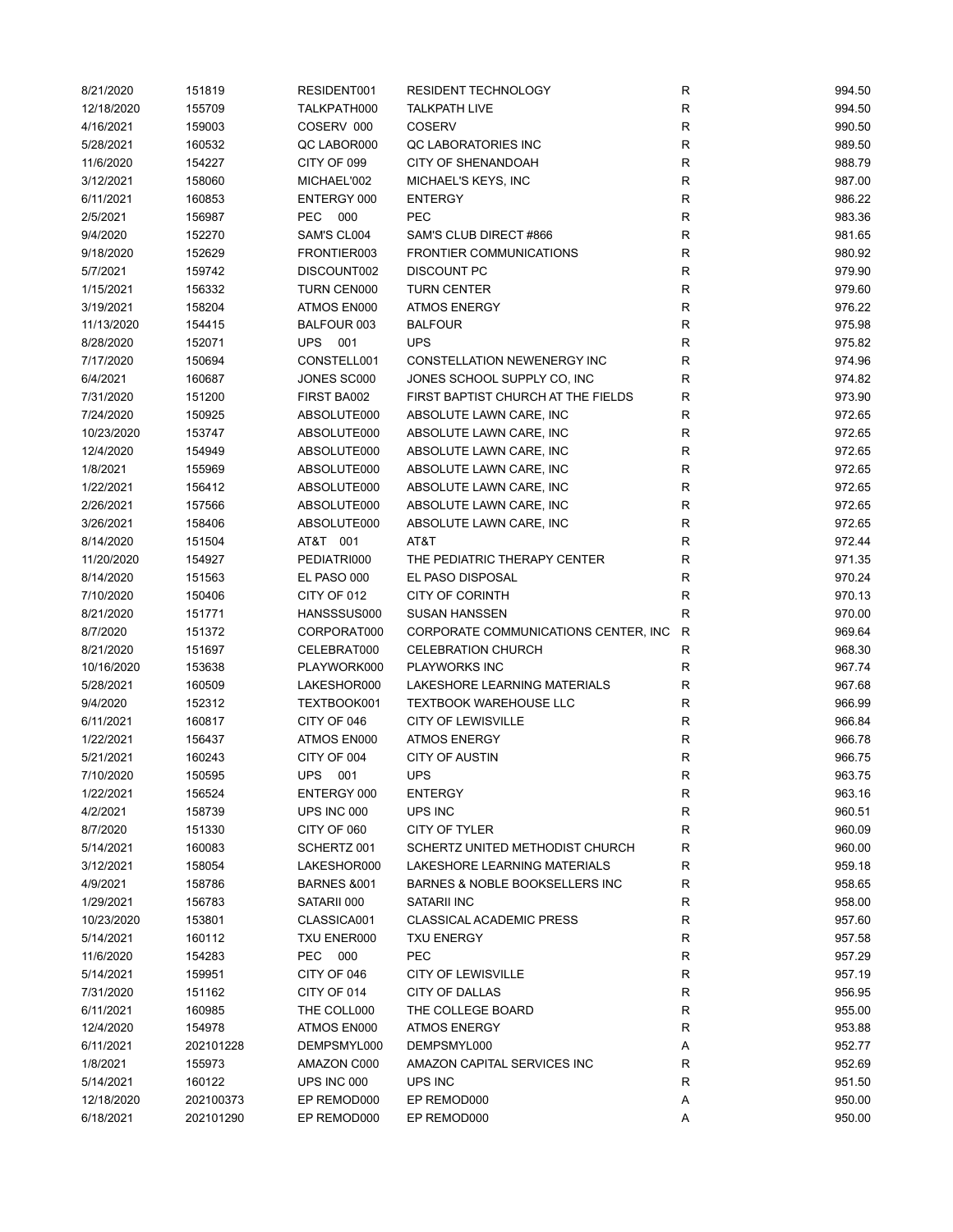| 4/23/2021  | 159202    | ATMOS EN000        | <b>ATMOS ENERGY</b>                           | R            | 948.46 |
|------------|-----------|--------------------|-----------------------------------------------|--------------|--------|
| 3/5/2021   | 157801    | FUNSPIRE000        | <b>FUNSPIRED PEDIATRIC THERAPY SERVICES P</b> | R            | 948.10 |
| 7/17/2020  | 150731    | FASTSIGN012        | FASTSIGNS #11301                              | R            | 946.25 |
| 2/22/2021  | 157327    | ATMOS EN000        | <b>ATMOS ENERGY</b>                           | R            | 946.18 |
| 3/12/2021  | 158066    | PEDIATRI000        | THE PEDIATRIC THERAPY CENTER                  | $\mathsf{R}$ | 945.78 |
| 2/22/2021  | 157357    | CITY OF 004        | <b>CITY OF AUSTIN</b>                         | R            | 943.47 |
| 5/21/2021  | 160369    | TRIUMPH 000        | <b>TRIUMPH CHURCH</b>                         | R            | 941.61 |
| 3/19/2021  | 158240    | CITY OF 014        | <b>CITY OF DALLAS</b>                         | R            | 941.49 |
| 2/5/2021   | 156986    | <b>PEC</b><br>000  | PEC                                           | R            | 940.85 |
| 6/18/2021  | 161233    | <b>TEXAS DE004</b> | TEXAS DEPT OF LICENSING & REG                 | $\mathsf{R}$ | 940.00 |
| 2/5/2021   | 156934    | GOPHERSP000        | <b>GOPHERSPORT</b>                            | $\mathsf{R}$ | 938.92 |
| 7/10/2020  | 150356    | ADAMS EX001        | ADAMS EXTERMINATING COMPANY                   | $\mathsf{R}$ | 937.32 |
| 8/14/2020  | 151559    | EAI EDUC000        | EAI EDUCATION                                 | $\mathsf{R}$ | 936.56 |
| 5/14/2021  | 160000    | ENTERGY 000        | <b>ENTERGY</b>                                | $\mathsf{R}$ | 935.14 |
| 4/9/2021   | 202100725 | SPECIALI000        | SPECIALI000                                   | Α            | 935.00 |
| 9/25/2020  | 152874    | DANIELS 003        | DANIELS AIR                                   | R            | 934.70 |
| 5/21/2021  | 160276    | DTK FACI001        | DTK FACILITY SERVICES LLC - SUPPLIES          | R            | 934.15 |
| 9/11/2020  | 152412    | ENTERGY 000        | <b>ENTERGY</b>                                | R            | 933.42 |
| 9/4/2020   | 152204    | JW PEPPE000        | <b>JW PEPPER &amp; SON INC</b>                | R            | 932.00 |
| 9/18/2020  | 152724    | THE COLL000        | THE COLLEGE BOARD                             | $\mathsf{R}$ | 932.00 |
| 7/17/2020  | 150743    | GOPHERSP000        | <b>GOPHERSPORT</b>                            | R            | 931.20 |
| 5/28/2021  | 160572    | <b>TURNER S000</b> | TURNER SIGN SYSTEMS INC                       | R            | 930.00 |
| 10/2/2020  | 153146    | PARKER C001        | PARKER CONSTRUCTION LLC                       | R            | 925.00 |
| 11/6/2020  | 154181    | A & F EL000        | A & F ELEVATOR COMPANY                        | R            | 925.00 |
| 5/14/2021  | 160081    | <b>ROTO ROO003</b> | ROTO ROOTER                                   | R            | 925.00 |
| 6/11/2021  | 202101249 | MITCHBRE000        | MITCHBRE000                                   | Α            | 923.90 |
| 7/17/2020  | 150635    | AT&T 001           | AT&T                                          | $\mathsf{R}$ | 920.90 |
| 5/7/2021   | 202100910 | FARMETAM000        | FARMETAM000                                   | Α            | 919.76 |
| 10/23/2020 | 153807    | CORE KNO000        | <b>CORE KNOWLEDGE</b>                         | $\mathsf{R}$ | 919.28 |
| 4/2/2021   | 158644    | COSERV 000         | <b>COSERV</b>                                 | R            | 917.72 |
| 1/29/2021  | 156802    | TEXAS GA000        | <b>TEXAS GAS SERVICE</b>                      | $\mathsf{R}$ | 917.20 |
| 10/9/2020  | 153383    | RAINBOW 000        | RAINBOW RESOURCE CENTER, INC                  | R            | 914.16 |
| 1/8/2021   | 155975    | ASBESTOS001        | ASBESTOS INSPECTION MANAGEMENT                | R            | 914.00 |
| 4/16/2021  | 159021    | ENTERPRI004        | <b>ENTERPRISE RENT-A-CAR</b>                  | R            | 912.25 |
| 7/10/2020  | 150418    | CITY OF 060        | <b>CITY OF TYLER</b>                          | R            | 911.81 |
| 2/5/2021   | 156860    | BRACKETT000        | <b>BRACKETT &amp; ELLIS</b>                   | R            | 910.00 |
| 10/30/2020 | 154017    | CITY OF 101        | <b>CITY OF MESQUITE</b>                       | R            | 907.53 |
| 2/12/2021  | 157178    | FOLLETT 000        | FOLLETT SCHOOL SOLUTIONS, INC                 | R            | 907.05 |
| 10/2/2020  | 153112    | EL PASO 006        | EL PASO WATER UTILITIES                       | R            | 905.05 |
| 11/20/2020 | 154736    | ATSSB RE000        | ATSSB REGION 24                               | R            | 904.50 |
| 8/21/2020  | 151838    | TEXTBOOK001        | <b>TEXTBOOK WAREHOUSE LLC</b>                 | ${\sf R}$    | 903.21 |
| 10/2/2020  | 153116    | ENTERPRI004        | <b>ENTERPRISE RENT-A-CAR</b>                  | $\mathsf{R}$ | 902.49 |
| 8/21/2020  | 151711    | CITY OF 012        | <b>CITY OF CORINTH</b>                        | $\mathsf{R}$ | 902.46 |
| 6/4/2021   | 160703    | PEC<br>000         | <b>PEC</b>                                    | R            | 902.22 |
| 5/28/2021  | 160468    | CRAWSLEI000        | LEIGH HERBERT CRAWSHAW                        | R            | 901.85 |
| 2/5/2021   | 156844    | ATMOS EN000        | <b>ATMOS ENERGY</b>                           | R            | 901.75 |
| 4/23/2021  | 159379    | THE COLL000        | THE COLLEGE BOARD                             | R            | 901.00 |
| 11/13/2020 | 154522    | LEAD4WAR000        | LEAD4WARD                                     | R            | 900.00 |
| 12/4/2020  | 155007    | CG PEST 000        | CG PEST MANAGEMENT LLC                        | $\mathsf{R}$ | 900.00 |
| 12/4/2020  | 155076    | JOESEJUL001        | <b>JULIE JOESEL</b>                           | R            | 900.00 |
| 12/23/2020 | 155829    | CLOVER C000        | <b>CLOVER CONSTRUCTION TX</b>                 | R            | 900.00 |
| 4/16/2021  | 158967    | BUSTAMAN000        | <b>BUSTAMANTE CONSTRUCTION</b>                | R            | 900.00 |
| 6/18/2021  | 161098    | BALFOUR 003        | <b>BALFOUR</b>                                | R            | 900.00 |
| 9/11/2020  | 152479    | SHAFEMAS000        | <b>MASON THOMAS SHAFER</b>                    | R            | 899.50 |
| 6/11/2021  | 202101215 | BEYER PL000        | BEYER PL000                                   | Α            | 898.20 |
| 6/18/2021  | 161104    | <b>BSN SPOR000</b> | <b>BSN SPORTS, LLC</b>                        | R            | 897.92 |
| 4/16/2021  | 159055    | MILLER M000        | MILLER MEDIA HOLDINGS LLC                     | $\mathsf{R}$ | 897.00 |
| 1/5/2021   | 155964    | TRIUMPH 000        | <b>TRIUMPH CHURCH</b>                         | R            | 895.63 |
|            |           |                    |                                               |              |        |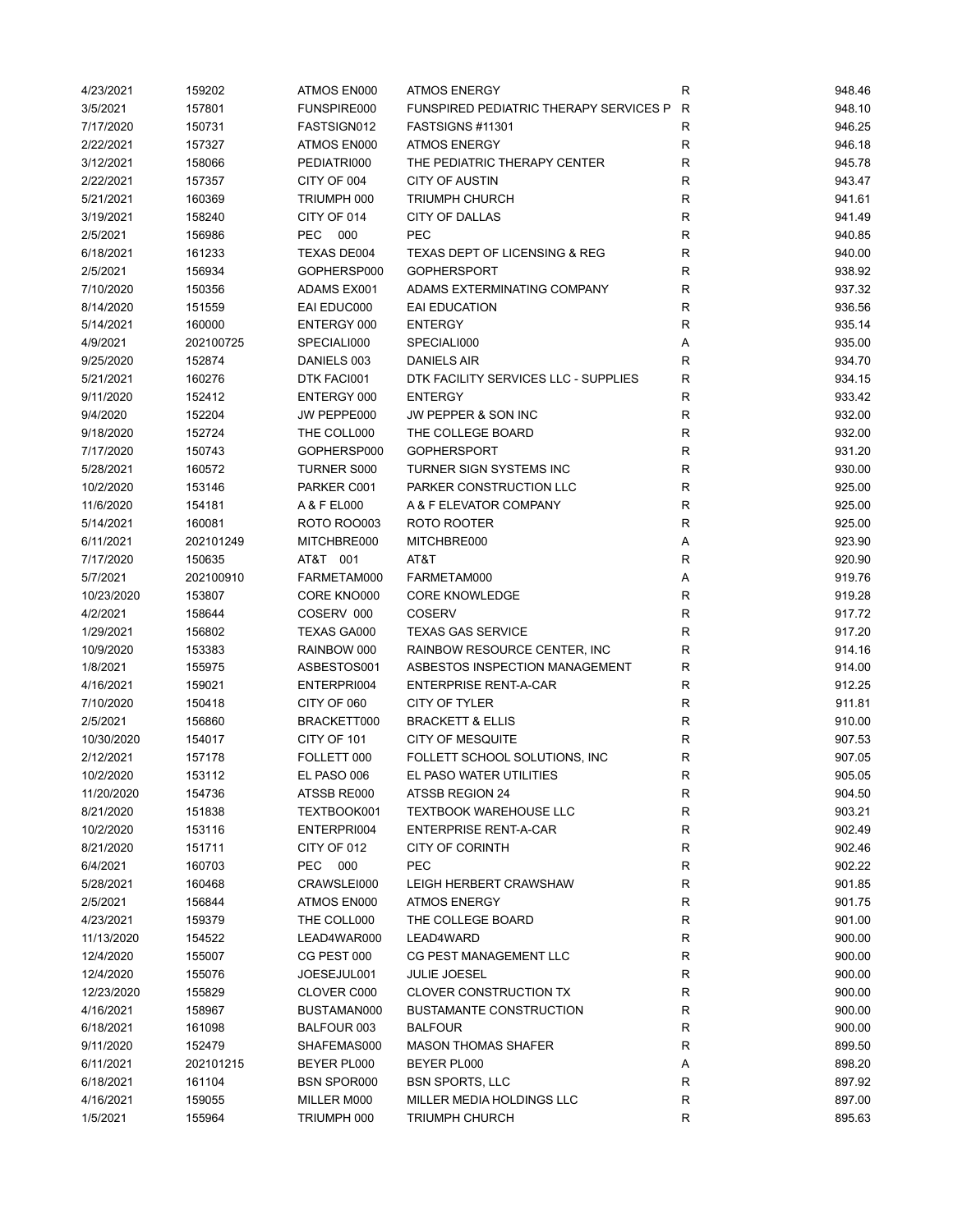| 11/6/2020  | 154307    | REPUBLIC005                | REPUBLIC SERVICES #615                          | $\mathsf{R}$ | 895.62 |
|------------|-----------|----------------------------|-------------------------------------------------|--------------|--------|
| 2/12/2021  | 157192    | M & H SO000                | M & H SOLUTIONS                                 | ${\sf R}$    | 895.00 |
| 9/18/2020  | 152660    | LONE STA004                | LONE STAR LEARNING                              | $\mathsf R$  | 894.89 |
| 9/11/2020  | 152488    | TEKK INT000                | TEKK INTERNATIONAL, INC                         | ${\sf R}$    | 894.00 |
| 1/29/2021  | 156724    | ENTERGY 000                | <b>ENTERGY</b>                                  | $\mathsf{R}$ | 893.75 |
| 9/18/2020  | 152510    | ABSOLUTE000                | ABSOLUTE LAWN CARE, INC                         | $\mathsf{R}$ | 893.00 |
| 7/31/2020  | 151269    | YATES CO001                | YATES COMPANY, LLC                              | R            | 892.69 |
| 8/21/2020  | 151850    | TXU ENER000                | <b>TXU ENERGY</b>                               | R            | 892.66 |
| 4/30/2021  | 159561    | MULTI-SP000                | MULTI-SPORTS OFFICIALS ASSOCIATION              | $\mathsf{R}$ | 892.00 |
| 5/21/2021  | 202101054 | RAMOSCAR000                | RAMOSCAR000                                     | Α            | 890.00 |
| 12/23/2020 | 155861    | LIFETOUC000                | LIFETOUCH NSS ACCTS RECEIVABLE                  | $\mathsf{R}$ | 889.00 |
| 1/22/2021  | 156565    | PBIS REW000                | <b>PBIS REWARDS</b>                             | $\mathsf{R}$ | 888.75 |
| 4/9/2021   | 158893    | SCHOOL S000                | SCHOOL SPECIALTY LLC                            | ${\sf R}$    | 885.92 |
| 7/10/2020  | 150544    | REPUBLIC008                | REPUBLIC SERVICES #853                          | $\mathsf R$  | 885.91 |
| 9/4/2020   | 152145    | CITY OF 060                | CITY OF TYLER                                   | R            | 885.14 |
| 10/30/2020 | 154097    | PREMIERE000                | PREMIERE INSTALL MOVERS, LLC                    | $\mathsf{R}$ | 883.07 |
| 3/26/2021  | 158534    | SCHOOL H000                | SCHOOL HEALTH CORPORATION                       | $\mathsf R$  | 881.68 |
| 10/9/2020  | 153308    | ENTERPRI004                | <b>ENTERPRISE RENT-A-CAR</b>                    | $\mathsf{R}$ | 880.84 |
| 1/8/2021   | 156099    | REPUBLIC005                | REPUBLIC SERVICES #615                          | R            | 878.71 |
| 6/4/2021   | 160723    | REPUBLIC005                | REPUBLIC SERVICES #615                          | $\mathsf{R}$ | 878.71 |
| 6/11/2021  | 160856    | ENTERPRI004                | <b>ENTERPRISE RENT-A-CAR</b>                    | $\mathsf{R}$ | 878.27 |
| 4/9/2021   | 158790    | BRACKETT000                | <b>BRACKETT &amp; ELLIS</b>                     | R            | 878.00 |
| 12/11/2020 | 155304    | GOPHERSP000                | <b>GOPHERSPORT</b>                              | R            | 877.46 |
| 3/19/2021  | 158206    | ATMOS EN000                | <b>ATMOS ENERGY</b>                             | $\mathsf{R}$ | 877.29 |
| 4/30/2021  | 159558    | MICHAEL'002                | MICHAEL'S KEYS, INC                             | $\mathsf{R}$ | 876.85 |
| 3/5/2021   | 157830    | MULTI-SP000                | MULTI-SPORTS OFFICIALS ASSOCIATION              | ${\sf R}$    | 876.00 |
| 7/10/2020  | 150482    | INTEGRAT000                | INTEGRATED BEHAVIOR SOLUTIONS                   | ${\sf R}$    | 875.00 |
| 10/16/2020 | 153509    | <b>BARNES &amp;001</b>     | BARNES & NOBLE BOOKSELLERS INC                  | R            | 875.00 |
| 11/13/2020 | 154478    | DESPASTE000                | STEPHANIE DESPAIN                               | R            | 875.00 |
| 2/12/2021  | 157114    | BIG COUN001                | <b>BIG COUNTRY T'S</b>                          | R            | 875.00 |
| 3/19/2021  | 158307    | INTEGRAT000                | INTEGRATED BEHAVIOR SOLUTIONS                   | $\mathsf R$  | 875.00 |
| 3/5/2021   | 202100593 | EP REMOD000                | EP REMOD000                                     | Α            | 875.00 |
| 4/9/2021   | 158847    | LOGMEIN 000                | LOGMEIN COMMUNICATIONS INC                      | R            | 874.39 |
| 9/25/2020  | 152891    | FUNSPIRE000                | <b>FUNSPIRED PEDIATRIC THERAPY SERVICES P</b>   | R            | 872.50 |
| 11/13/2020 | 154612    | <b>TURNER S000</b>         | TURNER SIGN SYSTEMS INC                         | $\mathsf{R}$ | 870.00 |
| 1/22/2021  | 156520    | EL PASO 000                | EL PASO DISPOSAL                                | R            | 869.96 |
| 6/11/2021  | 160907    | LONE STA011                | LONE STAR PERCUSSION                            | R            | 869.13 |
| 7/31/2020  | 151117    | ALPHAGRA000                | <b>ALPHAGRAPHICS</b>                            | $\mathsf{R}$ | 868.96 |
| 11/13/2020 | 154474    | DANIELS 003                | <b>DANIELS AIR</b>                              | R            | 867.71 |
| 6/18/2021  | 161117    | CITY OF 046                | <b>CITY OF LEWISVILLE</b>                       | R            | 867.23 |
| 10/9/2020  | 153300    | ELECTRO 001                | ELECTRO COOLING SERVICE LLC                     | ${\sf R}$    | 865.00 |
| 9/25/2020  | 152970    |                            | <b>TRC STAFFING SERVICES</b>                    | $\mathsf{R}$ | 864.79 |
|            |           | TRC STAF000<br>HERTZ FU000 | <b>HERTZ FURNITURE SYSTEMS</b>                  | $\mathsf{R}$ |        |
| 9/11/2020  | 152428    |                            | <b>FUSION CLOUD SERVICES LLC</b>                |              | 864.00 |
| 4/23/2021  | 159285    | <b>FUSION C000</b>         |                                                 | R            | 863.07 |
| 5/21/2021  | 160293    | <b>FUSION C000</b>         | <b>FUSION CLOUD SERVICES LLC</b>                | R            | 863.07 |
| 6/25/2021  | 202101348 | MR ELECT003                | MR ELECT003<br><b>FUSION CLOUD SERVICES LLC</b> | Α            | 863.00 |
| 6/18/2021  | 161155    | <b>FUSION C000</b>         | SAVVAS LEARNING COMPANY LLC                     | R            | 862.76 |
| 5/7/2021   | 159849    | SAVVAS L000                | <b>JACKSON SIGN &amp; LIGHTING INC</b>          | R            | 862.56 |
| 7/31/2020  | 151216    | JACKSON 001                |                                                 | R            | 862.50 |
| 3/19/2021  | 158297    | <b>FUSION C000</b>         | <b>FUSION CLOUD SERVICES LLC</b>                | R            | 862.41 |
| 5/28/2021  | 160507    | JONES SC000                | JONES SCHOOL SUPPLY CO, INC                     | R            | 860.36 |
| 2/12/2021  | 202100540 | TALKPATH000                | TALKPATH000                                     | Α            | 858.00 |
| 4/23/2021  | 159227    | CITY OF 004                | <b>CITY OF AUSTIN</b>                           | R            | 854.13 |
| 1/22/2021  | 156526    | ENTERPRI004                | <b>ENTERPRISE RENT-A-CAR</b>                    | R            | 853.92 |
| 5/21/2021  | 160246    | CITY OF 010                | CITY OF CARROLLTON                              | R            | 853.02 |
| 6/11/2021  | 161039    | WATER'S 000                | WATER'S RIDGE ASSOCIATION INC                   | ${\sf R}$    | 852.06 |
| 4/30/2021  | 159594    | REPUBLIC005                | REPUBLIC SERVICES #615                          | R            | 851.28 |
| 5/14/2021  | 160074    | REPUBLIC005                | REPUBLIC SERVICES #615                          | R            | 851.28 |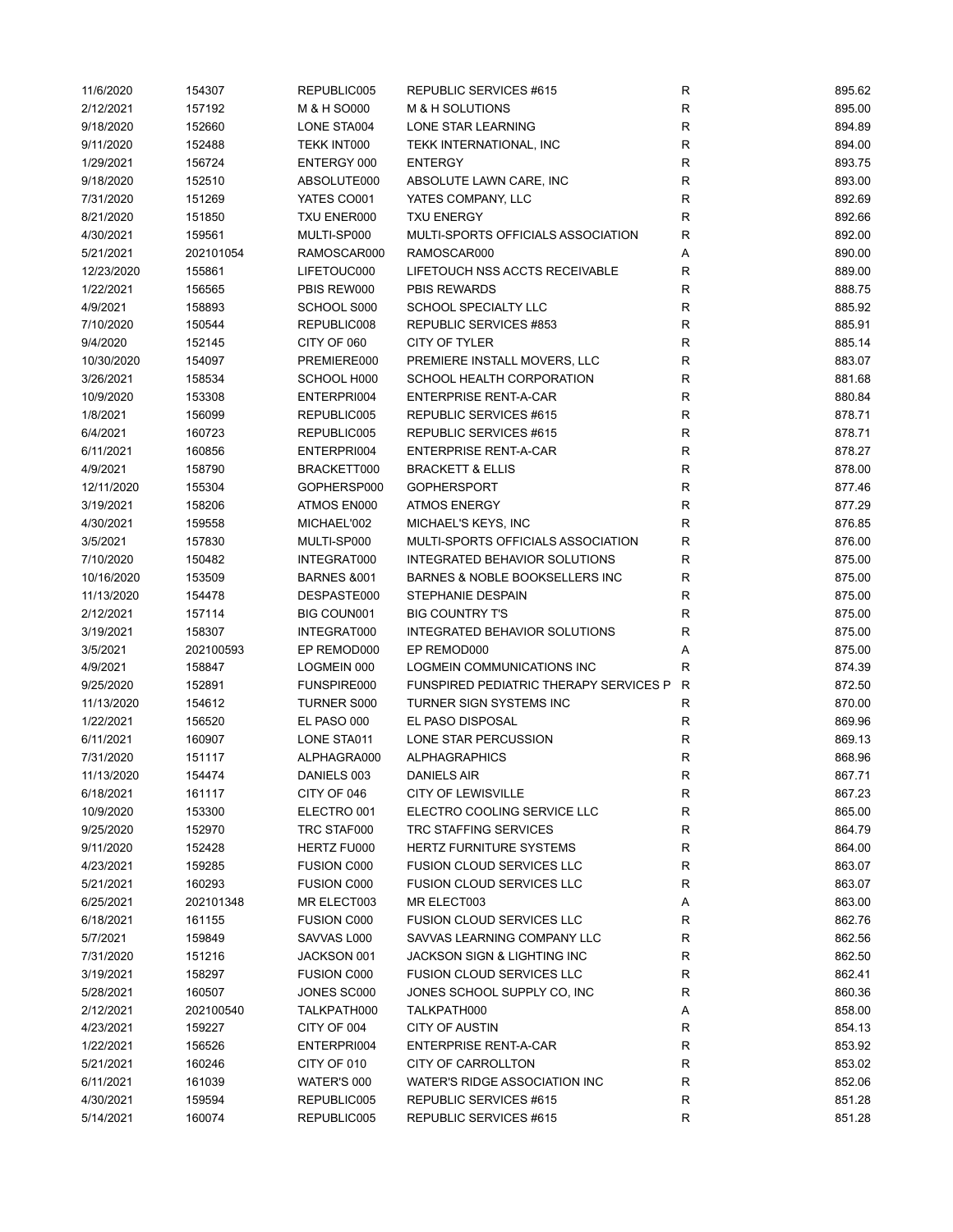| 6/11/2021  | 160949    | REPUBLIC005        | REPUBLIC SERVICES #615                  | R            | 851.28 |
|------------|-----------|--------------------|-----------------------------------------|--------------|--------|
| 4/23/2021  | 159306    | JOESEJUL001        | <b>JULIE JOESEL</b>                     | ${\sf R}$    | 850.00 |
| 5/21/2021  | 160288    | EP REMOD000        | EP REMODELING SERVICES LLC              | $\mathsf{R}$ | 850.00 |
| 5/14/2021  | 202100973 | RAMOSCAR000        | RAMOSCAR000                             | Α            | 850.00 |
| 12/14/2020 | 155434    | <b>KEY CONS000</b> | KEY CONSTRUCTION TEXAS LLC              | $\mathsf{R}$ | 849.05 |
| 4/2/2021   | 158654    | ENTERPRI004        | <b>ENTERPRISE RENT-A-CAR</b>            | $\mathsf{R}$ | 848.20 |
| 4/23/2021  | 202100786 | DAILY SP000        | DAILY SP000                             | Α            | 847.95 |
| 7/17/2020  | 150637    | AT&T 003           | AT&T                                    | R            | 845.34 |
| 10/9/2020  | 153347    | <b>N2Y LLC 000</b> | N <sub>2</sub> Y LLC                    | $\mathsf{R}$ | 844.59 |
| 5/28/2021  | 160452    | CITY OF 087        | <b>CITY OF FRISCO</b>                   | $\mathsf{R}$ | 844.51 |
| 9/18/2020  | 152732    | TXU ENER000        | <b>TXU ENERGY</b>                       | $\mathsf{R}$ | 844.50 |
| 5/21/2021  | 160318    | LAKE CIT001        | LAKE CITIES MUNICIPAL AUTHORITY         | $\mathsf{R}$ | 843.60 |
| 5/7/2021   | 159842    | REPUBLIC005        | REPUBLIC SERVICES #615                  | $\mathsf{R}$ | 842.83 |
| 11/6/2020  | 154245    | EL PASO 006        | EL PASO WATER UTILITIES                 | $\mathsf{R}$ | 841.60 |
| 5/14/2021  | 159928    | AT&T 005           | AT&T                                    | R            | 840.66 |
| 12/11/2020 | 155413    | ENTERGY 000        | <b>ENTERGY</b>                          | $\mathsf{R}$ | 840.19 |
| 7/17/2020  | 150650    | BALFOUR 003        | <b>BALFOUR</b>                          | $\mathsf{R}$ | 840.00 |
| 7/31/2020  | 151219    | JOHNSON 001        | JOHNSON CONTROLS SECURITY SOLUTIONS     | R            | 840.00 |
| 10/23/2020 | 153864    | JOHNSON 001        | JOHNSON CONTROLS SECURITY SOLUTIONS     | R            | 840.00 |
| 1/22/2021  | 156529    | FIT-N-WI000        | FIT-N-WISE SPORTS MEDICINE              | $\mathsf{R}$ | 840.00 |
| 3/5/2021   | 157821    | JOHNSON 001        | JOHNSON CONTROLS SECURITY SOLUTIONS     | R            | 840.00 |
| 6/11/2021  | 160910    | MICHAEL'002        | MICHAEL'S KEYS, INC                     | R            | 840.00 |
| 12/1/2020  | 154943    | EL PASO 006        | EL PASO WATER UTILITIES                 | R            | 839.25 |
| 8/28/2020  | 151992    | EL PASO 006        | EL PASO WATER UTILITIES                 | $\mathsf{R}$ | 838.46 |
| 3/12/2021  | 157953    | ADAMS EX001        | ADAMS EXTERMINATING COMPANY             | $\mathsf{R}$ | 838.25 |
| 3/19/2021  | 158357    | REPUBLIC005        | REPUBLIC SERVICES #615                  | $\mathsf{R}$ | 836.28 |
| 6/11/2021  | 160779    | ABUNDANT001        | ABUNDANT LIVING FAITH CENTER            | $\mathsf{R}$ | 835.80 |
| 1/5/2021   | 155954    | EL PASO 006        | EL PASO WATER UTILITIES                 | $\mathsf{R}$ | 832.20 |
| 2/5/2021   | 156923    | EL PASO 006        | EL PASO WATER UTILITIES                 | R            | 832.20 |
| 2/26/2021  | 157624    | EL PASO 006        | EL PASO WATER UTILITIES                 | R            | 832.20 |
| 5/7/2021   | 159834    | READY RE000        | <b>READY REFRESH</b>                    | R            | 831.66 |
| 4/9/2021   | 158922    | THE HOME001        | THE HOME DEPOT PRO                      | $\mathsf{R}$ | 830.62 |
| 4/2/2021   | 158730    | TEXAS WO002        | <b>TEXAS WOMAN'S UNIVERSITY</b>         | R            | 830.00 |
| 10/30/2020 | 154042    | ELECTRO 001        | ELECTRO COOLING SERVICE LLC             | R            | 828.50 |
| 12/11/2020 | 155262    | <b>BARNEY C000</b> | BARNEY CHARTER SCHOOL INITIATIVE        | R            | 826.72 |
| 11/6/2020  | 154312    | ROTO ROO008        | ROTO ROOTER SERVICE CO                  | R            | 826.49 |
| 10/16/2020 | 153591    | FRONTIER003        | <b>FRONTIER COMMUNICATIONS</b>          | R            | 826.46 |
| 2/12/2021  | 157236    | REPUBLIC005        | REPUBLIC SERVICES #615                  | R            | 826.05 |
| 8/28/2020  | 152079    | VERNIER 000        | VERNIER SOFTWARE & TECHNOLOGY           | R            | 825.97 |
| 11/20/2020 | 154853    | LAKE CIT001        | LAKE CITIES MUNICIPAL AUTHORITY         | R            | 825.75 |
| 12/4/2020  | 155089    | PEC<br>000         | PEC                                     | $\mathsf{R}$ | 825.72 |
| 7/17/2020  | 150738    | FRONTIER003        | <b>FRONTIER COMMUNICATIONS</b>          | $\mathsf{R}$ | 825.70 |
| 8/21/2020  | 151763    | FRONTIER003        | <b>FRONTIER COMMUNICATIONS</b>          | $\mathsf{R}$ | 825.70 |
| 9/18/2020  | 152630    | FRONTIER003        | <b>FRONTIER COMMUNICATIONS</b>          | R            | 825.70 |
| 8/7/2020   | 151349    | CONSTELL001        | CONSTELLATION NEWENERGY INC             | R            | 825.56 |
| 2/22/2021  | 157324    | ATMOS EN000        | <b>ATMOS ENERGY</b>                     | R            | 825.36 |
| 9/4/2020   | 152231    | PARKER C001        | PARKER CONSTRUCTION LLC                 | R            | 825.00 |
| 12/11/2020 | 155367    | SEA SERP000        | SEA SERPENT AQUATICS-CHRIS "THE FISH GU | R            | 825.00 |
| 10/30/2020 | 154110    | ROTO ROO003        | ROTO ROOTER                             | R            | 824.99 |
| 5/21/2021  |           | MITCHBRE000        |                                         |              |        |
|            | 202101041 |                    | MITCHBRE000                             | Α            | 824.10 |
| 3/26/2021  | 158519    | POPE PLU000        | POPE PLUMBING, INC                      | R            | 822.56 |
| 12/18/2020 | 155720    | THE HOME001        | THE HOME DEPOT PRO                      | R            | 821.86 |
| 5/14/2021  | 159925    | AT&T 005           | AT&T                                    | R            | 821.66 |
| 2/22/2021  | 157378    | CITY OF 099        | <b>CITY OF SHENANDOAH</b>               | R            | 820.17 |
| 1/22/2021  | 156576    | REPUBLIC005        | REPUBLIC SERVICES #615                  | R            | 819.27 |
| 11/6/2020  | 154247    | ELECTRO 001        | ELECTRO COOLING SERVICE LLC             | $\mathsf{R}$ | 817.50 |
| 1/29/2021  | 156695    | CITY OF 101        | <b>CITY OF MESQUITE</b>                 | $\mathsf{R}$ | 817.37 |
| 11/13/2020 | 154600    | THE PLUM000        | THE PLUMBER HUNTSVILLE                  | R            | 816.75 |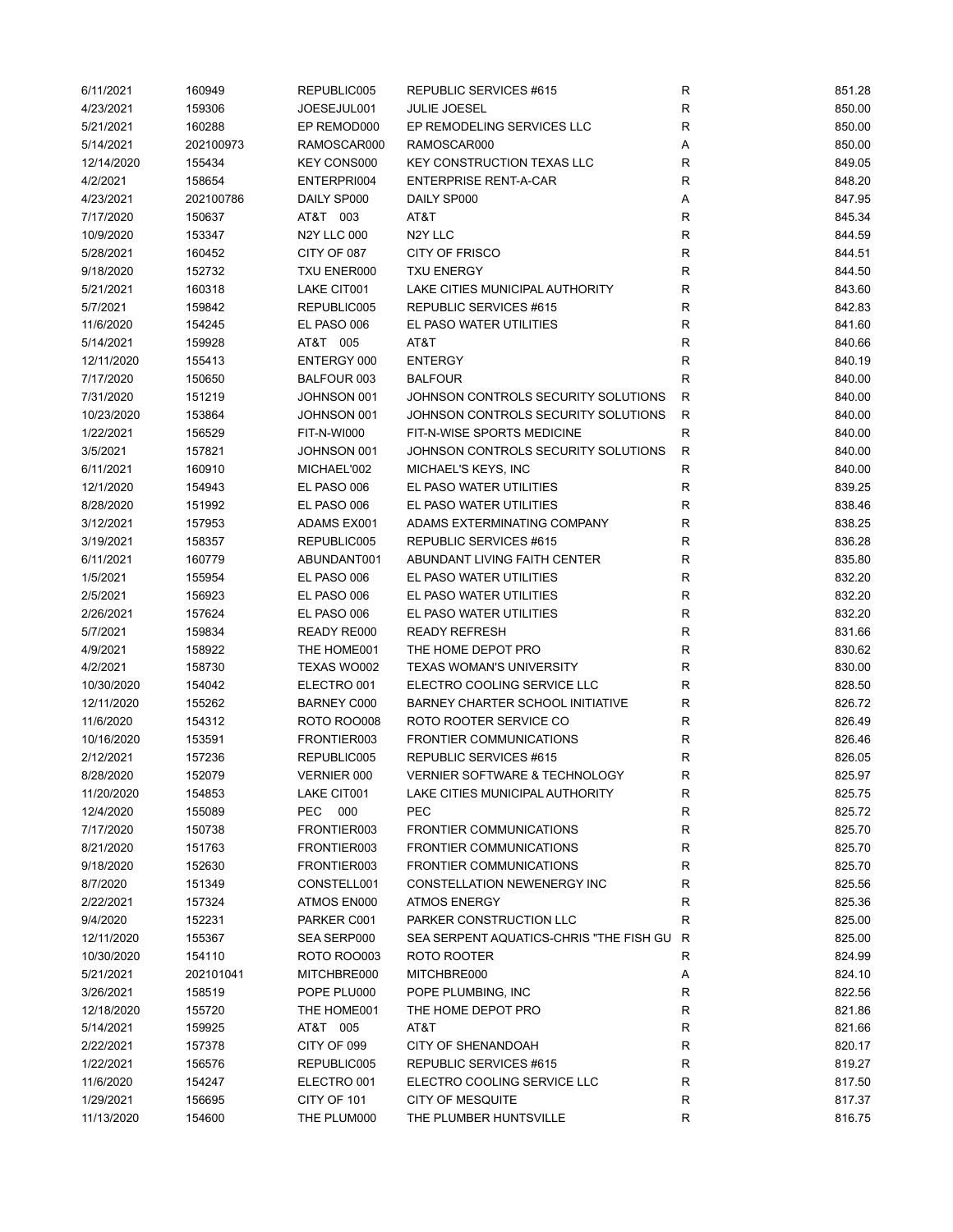| 6/18/2021  | 161136    | CRAWSLEI000        | LEIGH HERBERT CRAWSHAW                   | R            | 815.15 |
|------------|-----------|--------------------|------------------------------------------|--------------|--------|
| 8/14/2020  | 151626    | REPUBLIC005        | REPUBLIC SERVICES #615                   | R            | 814.85 |
| 10/9/2020  | 153401    | REPUBLIC005        | REPUBLIC SERVICES #615                   | R            | 814.85 |
| 9/11/2020  | 152471    | REPUBLIC005        | REPUBLIC SERVICES #615                   | R            | 814.40 |
| 7/17/2020  | 150789    | REPUBLIC005        | REPUBLIC SERVICES #615                   | R            | 812.94 |
| 11/13/2020 | 154572    | REPUBLIC005        | REPUBLIC SERVICES #615                   | R            | 812.94 |
| 1/22/2021  | 156543    | INTEGRAT000        | INTEGRATED BEHAVIOR SOLUTIONS            | R            | 812.50 |
| 12/11/2020 | 155354    | REPUBLIC005        | <b>REPUBLIC SERVICES #615</b>            | R            | 812.45 |
|            |           |                    |                                          |              |        |
| 9/4/2020   | 152181    | FOUNDERS012        | FOUNDERS CLASSICAL ACADEMY OF CORINTI    | R            | 810.95 |
| 1/8/2021   | 156107    | SAVVAS L000        | SAVVAS LEARNING COMPANY LLC              | R            | 809.73 |
| 12/4/2020  | 155112    | REPUBLIC005        | REPUBLIC SERVICES #615                   | R            | 806.95 |
| 2/5/2021   | 157011    | REPUBLIC005        | <b>REPUBLIC SERVICES #615</b>            | $\mathsf R$  | 806.95 |
| 3/5/2021   | 157857    | REPUBLIC005        | REPUBLIC SERVICES #615                   | $\mathsf R$  | 806.95 |
| 4/2/2021   | 158706    | REPUBLIC005        | REPUBLIC SERVICES #615                   | R            | 806.95 |
| 8/14/2020  | 151596    | KIVY RAD000        | KIVY RADIO                               | $\mathsf R$  | 806.00 |
| 4/16/2021  | 159046    | MANGUM L000        | MANGUM LANDSCAPE, INC                    | $\mathsf R$  | 806.00 |
| 4/30/2021  | 159474    | <b>BEST QUA000</b> | <b>BEST QUALITY ELECTRIC</b>             | $\mathsf R$  | 805.75 |
| 9/25/2020  | 152931    | PINEY WO000        | PINEY WOODS SPEECH PATHOLOGY             | R            | 805.70 |
| 6/18/2021  | 161078    | AT&T 005           | AT&T                                     | $\mathsf R$  | 804.41 |
| 12/11/2020 | 202100361 | SHANKTER000        | <b>TERESAK SHANKLE</b>                   | Α            | 803.87 |
| 2/5/2021   | 156920    | EL PASO 000        | EL PASO DISPOSAL                         | R            | 803.66 |
| 3/5/2021   | 157798    | EL PASO 000        | EL PASO DISPOSAL                         | R            | 803.66 |
|            |           |                    |                                          | $\mathsf{R}$ |        |
| 4/9/2021   | 158822    | EL PASO 000        | EL PASO DISPOSAL                         |              | 803.66 |
| 5/7/2021   | 159751    | EL PASO 000        | EL PASO DISPOSAL                         | $\mathsf R$  | 803.66 |
| 6/4/2021   | 160673    | EL PASO 000        | EL PASO DISPOSAL                         | $\mathsf{R}$ | 803.66 |
| 1/8/2021   | 156017    | <b>CWD</b><br>000  | <b>CWD</b>                               | ${\sf R}$    | 803.28 |
| 2/5/2021   | 156908    | <b>CWD</b><br>000  | <b>CWD</b>                               | $\mathsf R$  | 803.28 |
| 3/5/2021   | 157789    | <b>CWD</b><br>000  | CWD                                      | R            | 803.28 |
| 4/9/2021   | 158814    | <b>CWD</b><br>000  | CWD                                      | R            | 803.28 |
| 5/7/2021   | 159738    | <b>CWD</b><br>000  | <b>CWD</b>                               | $\mathsf R$  | 803.28 |
| 6/4/2021   | 160664    | <b>CWD</b><br>000  | <b>CWD</b>                               | $\mathsf R$  | 803.28 |
| 11/20/2020 | 154703    | ADAMS EX001        | ADAMS EXTERMINATING COMPANY              | $\mathsf R$  | 802.75 |
| 10/9/2020  | 153439    | TRAFFIC 001        | <b>TRAFFIC SAFETY WAREHOUSE</b>          | R            | 802.00 |
| 6/11/2021  | 160799    | AT&T 005           | AT&T                                     | R            | 800.95 |
| 11/20/2020 | 154755    | CISCO IN000        | <b>CISCO INC</b>                         | R            | 800.80 |
| 1/15/2021  | 156183    | <b>BLICK AR000</b> | <b>BLICK ART MATERIALS LLC</b>           | R            | 800.43 |
| 11/13/2020 | 154593    | TEXAS AS004        | TEXAS ASSOCIATION OF INDEPENDENT ATHLE R |              | 800.00 |
| 4/9/2021   | 158928    | USA SCHE000        | USA SCHEDULER LLC                        | R            | 800.00 |
| 4/23/2021  |           |                    |                                          | R            | 800.00 |
|            | 159422    | FIRST BA016        | FIRST BAPTIST CHURCH                     |              |        |
| 4/30/2021  | 159555    | LAKESHOR000        | LAKESHORE LEARNING MATERIALS             | R            | 799.69 |
| 12/4/2020  | 155063    | HARTFORD002        | THE HARTFORD                             | R            | 799.48 |
| 11/6/2020  | 154354    | UPS 001            | <b>UPS</b>                               | $\mathsf R$  | 798.96 |
| 12/4/2020  | 155030    | CLASSICA001        | <b>CLASSICAL ACADEMIC PRESS</b>          | $\mathsf{R}$ | 798.00 |
| 4/16/2021  | 158979    | CITY OF 014        | CITY OF DALLAS                           | R            | 796.07 |
| 8/21/2020  | 151742    | <b>CWD</b><br>000  | <b>CWD</b>                               | R            | 796.02 |
| 8/21/2020  | 151743    | <b>CWD</b><br>000  | <b>CWD</b>                               | R            | 796.02 |
| 9/18/2020  | 152603    | <b>CWD</b><br>000  | <b>CWD</b>                               | R            | 796.02 |
| 10/9/2020  | 153289    | <b>CWD</b><br>000  | <b>CWD</b>                               | ${\sf R}$    | 796.02 |
| 11/20/2020 | 154922    | <b>CWD</b><br>000  | <b>CWD</b>                               | R            | 796.02 |
| 12/4/2020  | 155044    | <b>CWD</b><br>000  | <b>CWD</b>                               | R            | 796.02 |
| 4/30/2021  | 159552    | JOSTENS 004        | JOSTENS INC.                             | R            | 795.80 |
| 2/26/2021  | 157602    | CITY OF 044        | CITY OF LEANDER                          | R            | 794.13 |
| 2/22/2021  | 157323    | ATMOS EN000        | <b>ATMOS ENERGY</b>                      | R            | 793.31 |
| 6/18/2021  | 161203    | PEDIATRI000        | THE PEDIATRIC THERAPY CENTER             | R            | 792.41 |
|            |           |                    |                                          | $\mathsf{R}$ |        |
| 2/5/2021   | 156968    | LOGGINS 000        | LOGGINS PLUMBING                         |              | 792.24 |
| 1/8/2021   | 156006    | CITY OF 103        | <b>CITY OF CROCKETT</b>                  | $\mathsf{R}$ | 791.88 |
| 4/2/2021   | 158715    | SCHOOL H000        | SCHOOL HEALTH CORPORATION                | R            | 791.72 |
| 10/23/2020 | 153848    | <b>FUSION C000</b> | <b>FUSION CLOUD SERVICES LLC</b>         | R            | 791.64 |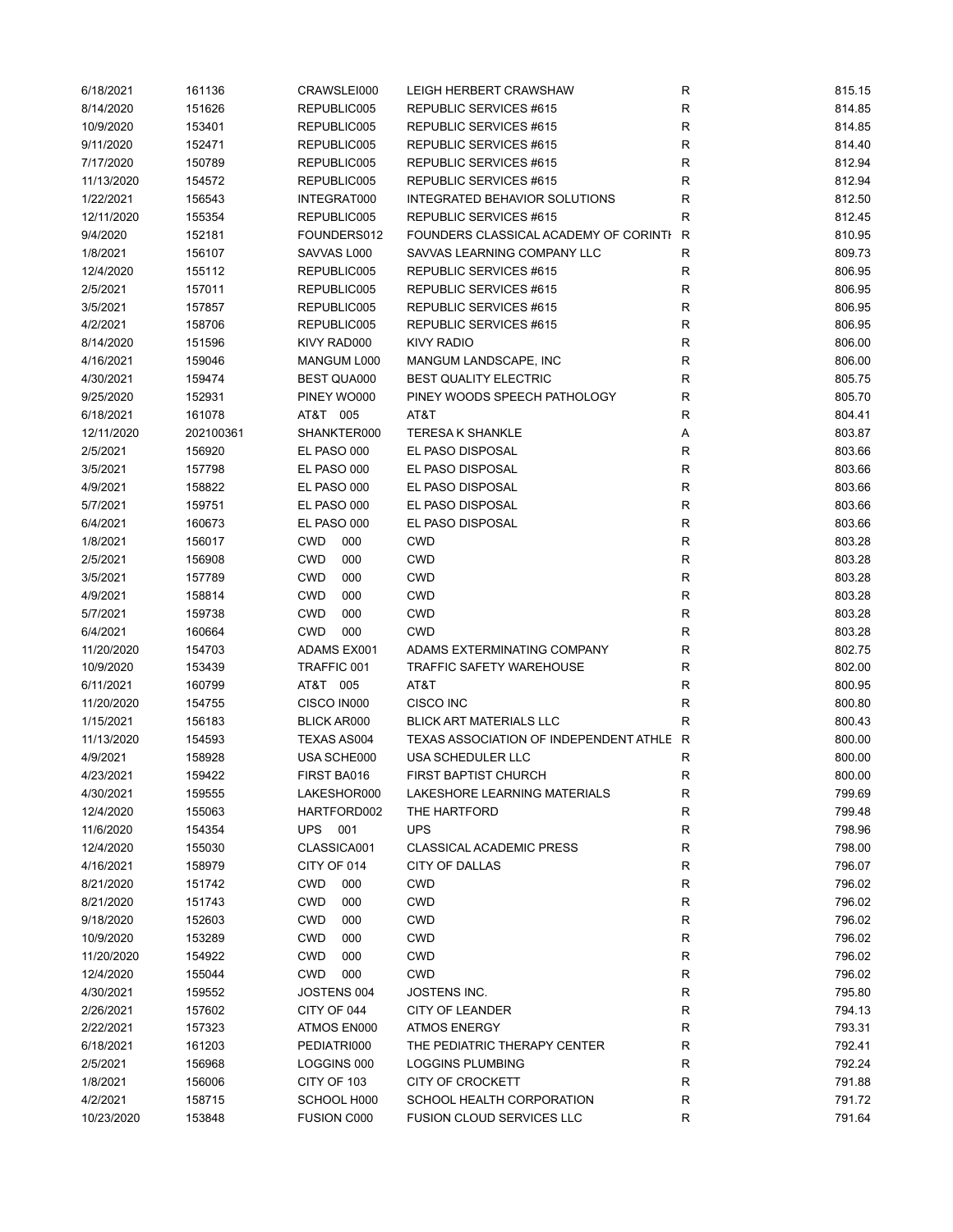| 11/20/2020 | 154832           | <b>FUSION C000</b> | <b>FUSION CLOUD SERVICES LLC</b>      | R           | 791.64           |
|------------|------------------|--------------------|---------------------------------------|-------------|------------------|
| 12/18/2020 | 155605           | <b>FUSION C000</b> | <b>FUSION CLOUD SERVICES LLC</b>      | $\mathsf R$ | 791.64           |
| 9/11/2020  | 152403           | EL PASO 000        | EL PASO DISPOSAL                      | R           | 791.59           |
| 10/9/2020  | 153299           | EL PASO 000        | EL PASO DISPOSAL                      | $\mathsf R$ | 791.59           |
| 11/13/2020 | 154482           | EL PASO 000        | EL PASO DISPOSAL                      | $\mathsf R$ | 791.59           |
| 12/11/2020 | 155406           | EL PASO 000        | EL PASO DISPOSAL                      | $\mathsf R$ | 791.59           |
| 4/9/2021   | 158856           | MICHAEL'002        | MICHAEL'S KEYS, INC                   | R           | 789.03           |
| 6/18/2021  | 161234           | TEXAS ED006        | TEXAS EDUCATION AGENCY - VSN          | R           | 787.50           |
| 7/24/2020  | 151009           | <b>FUSION C000</b> | <b>FUSION CLOUD SERVICES LLC</b>      | $\mathsf R$ | 787.11           |
| 8/21/2020  | 151765           | <b>FUSION C000</b> | <b>FUSION CLOUD SERVICES LLC</b>      | $\mathsf R$ | 786.74           |
| 9/18/2020  | 152632           | <b>FUSION C000</b> | <b>FUSION CLOUD SERVICES LLC</b>      | $\mathsf R$ | 786.74           |
| 10/9/2020  | 153279           | CITY OF 099        | <b>CITY OF SHENANDOAH</b>             | $\mathsf R$ | 786.30           |
| 7/10/2020  | 150435           | CONSTELL001        | CONSTELLATION NEWENERGY INC           | ${\sf R}$   | 784.95           |
| 3/12/2021  | 157977           | ATCO SVC000        | <b>ATCO SVC</b>                       | $\mathsf R$ | 783.75           |
| 4/2/2021   | 158674           | MICHAEL'002        | MICHAEL'S KEYS, INC                   | $\mathsf R$ | 783.14           |
| 4/2/2021   | 158712           | SAM'S CL004        | SAM'S CLUB DIRECT #866                | $\mathsf R$ | 782.46           |
| 2/5/2021   | 157059           | THE COLL000        | THE COLLEGE BOARD                     | $\mathsf R$ | 782.00           |
| 8/28/2020  | 152060           | TEXTBOOK001        | <b>TEXTBOOK WAREHOUSE LLC</b>         | $\mathsf R$ | 781.48           |
| 3/5/2021   | 157737           | ATMOS EN000        | <b>ATMOS ENERGY</b>                   | $\mathsf R$ | 781.40           |
| 2/22/2021  | 157452           | LAKE CIT001        | LAKE CITIES MUNICIPAL AUTHORITY       | $\mathsf R$ | 781.13           |
| 8/7/2020   | 151286           | AT&T 003           | AT&T                                  | R           | 780.90           |
| 9/11/2020  | 152347           | AT&T<br>003        | AT&T                                  | R           | 780.90           |
| 10/9/2020  | 153248           | AT&T<br>003        | AT&T                                  | R           | 780.90           |
| 11/6/2020  | 154203           | AT&T<br>003        | AT&T                                  | $\mathsf R$ | 780.90           |
| 12/11/2020 |                  | AT&T<br>003        | AT&T                                  | R           |                  |
| 1/8/2021   | 155246<br>155981 | AT&T<br>003        | AT&T                                  | $\mathsf R$ | 780.90<br>780.90 |
|            |                  | AT&T<br>003        | AT&T                                  | ${\sf R}$   |                  |
| 2/12/2021  | 157101           |                    |                                       |             | 780.90           |
| 3/12/2021  | 157967           | AT&T<br>003        | AT&T                                  | $\mathsf R$ | 780.90           |
| 4/9/2021   | 158772           | AT&T<br>003        | AT&T                                  | $\mathsf R$ | 780.90           |
| 5/7/2021   | 159687           | AT&T<br>003        | AT&T                                  | R           | 780.90           |
| 6/11/2021  | 160795           | AT&T 003           | AT&T                                  | R           | 780.90           |
| 3/26/2021  | 158468           | EL PASO 006        | EL PASO WATER UTILITIES               | R           | 779.34           |
| 10/9/2020  | 153435           | THE PARE000        | THE PARENT INSTITUTE                  | $\mathsf R$ | 778.00           |
| 7/24/2020  | 151063           | SHAFEMAS000        | <b>MASON THOMAS SHAFER</b>            | $\mathsf R$ | 777.00           |
| 4/30/2021  | 159510           | CITY OF 103        | <b>CITY OF CROCKETT</b>               | $\mathsf R$ | 775.71           |
| 4/23/2021  | 159319           | LAKE CIT001        | LAKE CITIES MUNICIPAL AUTHORITY       | R           | 775.18           |
| 11/20/2020 | 154862           | MCSHUPHI000        | PHILIP MCSHURLEY                      | R           | 775.00           |
| 5/28/2021  | 160515           | MICHAEL'002        | MICHAEL'S KEYS, INC                   | R           | 775.00           |
| 6/18/2021  | 202101291        | EXAMITY 000        | EXAMITY 000                           | Α           | 775.00           |
| 11/6/2020  | 154332           | TEKK INT000        | TEKK INTERNATIONAL, INC               | R           | 774.00           |
| 5/28/2021  | 160546           | SCHULMAN000        | SCHULMAN LOPEZ HOFFER & ADELSTEIN LLP | R           | 773.50           |
| 2/22/2021  | 157418           | <b>FUSION C000</b> | <b>FUSION CLOUD SERVICES LLC</b>      | R           | 771.95           |
| 10/30/2020 | 154069           | JW PEPPE000        | JW PEPPER & SON INC                   | R           | 771.34           |
| 12/18/2020 | 155551           | CITY OF 087        | <b>CITY OF FRISCO</b>                 | R           | 770.99           |
| 12/23/2020 | 155818           | BURDIDOU000        | DOUGLAS BURDITT JR                    | R           | 770.00           |
| 5/21/2021  | 160365           | THE UNIV006        | THE UNIVERSITY OF TEXAS AT AUSTIN     | $\mathsf R$ | 770.00           |
| 3/5/2021   | 157890           | TEXAS GA000        | <b>TEXAS GAS SERVICE</b>              | R           | 769.34           |
| 4/16/2021  | 159000           | COLLEGE 002        | THE COLLEGE BOARD                     | R           | 768.00           |
| 4/23/2021  | 159312           | JOURNEY 000        | JOURNEY CHURCH CORPUS CHRISTI         | R           | 768.00           |
| 4/23/2021  | 159321           | LAMAR BA000        | LAMAR BAPTIST CHURCH                  | R           | 768.00           |
| 4/23/2021  | 159388           | TYLER CH000        | <b>TYLER CHRISTIAN FELLOWSHIP</b>     | R           | 768.00           |
| 4/23/2021  | 159418           | COULTER 000        | COULTER ROAD BAPTIST CHURCH           | R           | 768.00           |
| 4/23/2021  | 159431           | PRAISE C000        | PRAISE CHURCH                         | R           | 768.00           |
| 5/7/2021   | 159775           | HERITAGE002        | <b>HERITAGE BAPTIST CHURCH</b>        | R           | 768.00           |
| 5/21/2021  | 160306           | HERITAGE003        | HERITAGE NAZARENE CHURCH              | R           | 768.00           |
| 1/22/2021  | 156532           | <b>FUSION C000</b> | <b>FUSION CLOUD SERVICES LLC</b>      | R           | 767.46           |
| 2/22/2021  | 157363           | CITY OF 012        | <b>CITY OF CORINTH</b>                | R           | 766.96           |
| 6/25/2021  | 161344           | CITY OF 003        | CITY OF AMARILLO                      | $\mathsf R$ | 765.77           |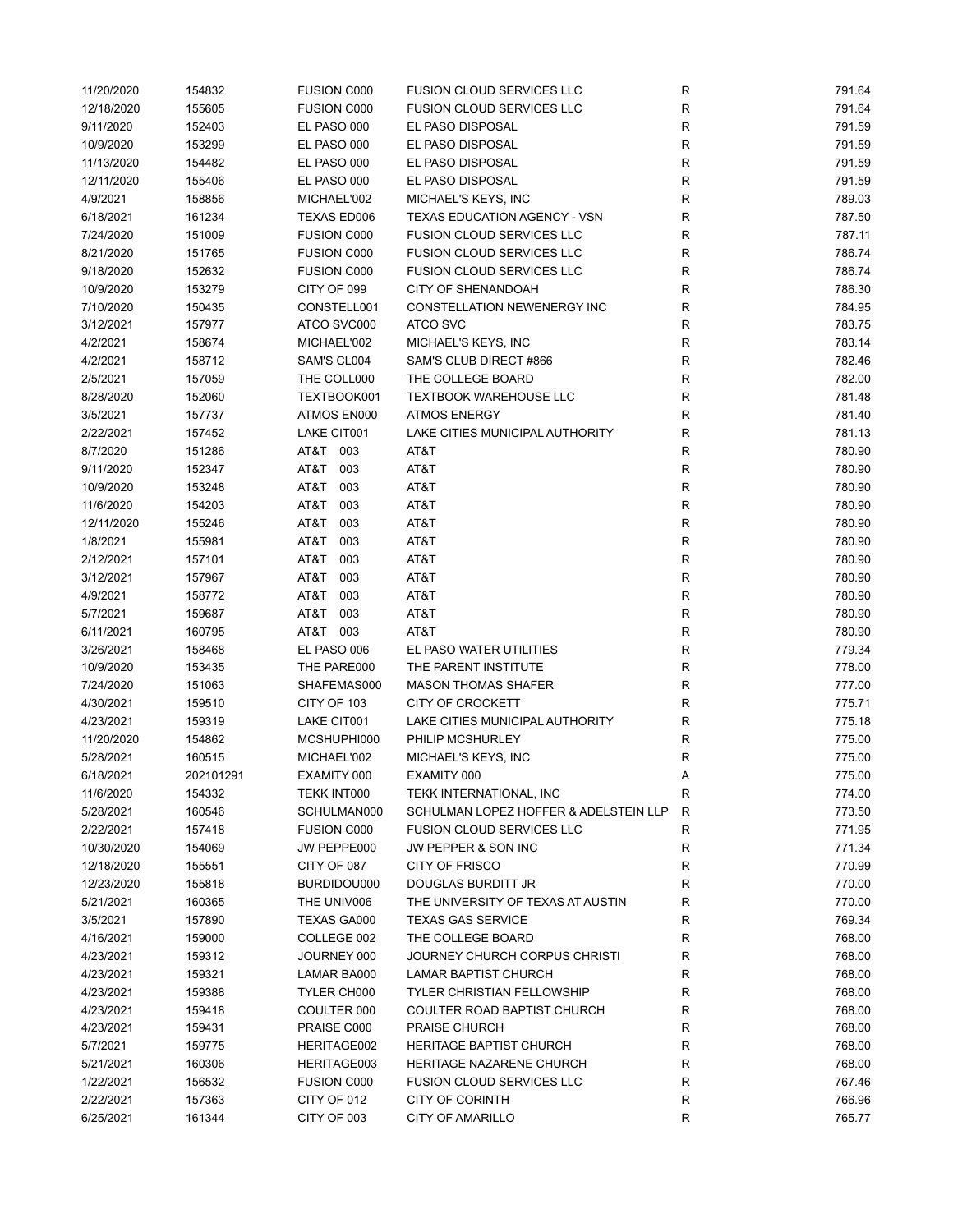| 7/24/2020  | 151099    | WOODWIND000    | WOODWIND & BRASSWIND, INC              | R            | 765.00 |
|------------|-----------|----------------|----------------------------------------|--------------|--------|
| 8/28/2020  | 152031    | PARKER C001    | PARKER CONSTRUCTION LLC                | $\mathsf R$  | 765.00 |
| 4/16/2021  | 159074    | RICHARD 000    | RICHARD L SHORKEY EDUCATION & REHAB C1 | R            | 762.34 |
| 11/13/2020 | 154544    | PARKER C003    | PARKER COUNTY TRACK                    | $\mathsf R$  | 760.00 |
| 2/5/2021   | 156850    | ATMOS EN000    | <b>ATMOS ENERGY</b>                    | R            | 758.58 |
| 2/22/2021  | 202100547 | BEYER PL000    | BEYER PL000                            | Α            | 757.50 |
| 11/20/2020 | 154863    | MENTORIN000    | MENTORING MINDS, L P                   | $\mathsf{R}$ | 757.35 |
|            |           |                |                                        |              | 755.64 |
| 4/23/2021  | 159279    | ENTERGY 000    | <b>ENTERGY</b>                         | R            |        |
| 5/28/2021  | 160459    | COLONIAL002    | COLONIAL ROOFING AND CONSTRUCTION LLC  | R            | 753.31 |
| 9/25/2020  | 152988    | <b>UPS 001</b> | <b>UPS</b>                             | R            | 753.05 |
| 11/6/2020  | 154231    | COMCAST 000    | <b>COMCAST</b>                         | $\mathsf{R}$ | 750.99 |
| 7/1/2020   | 150152    | HICKORY 000    | HICKORY CREEK ECONOMIC DEVELOPMENT (   | R            | 750.00 |
| 7/31/2020  | 151268    | WHITE TA000    | WHITE TAIL STRENGTH & CONDITIONING     | $\mathsf R$  | 750.00 |
| 8/14/2020  | 151513    | CARROLLT003    | CARROLLTON PARK MAINTENANCE            | $\mathsf{R}$ | 750.00 |
| 8/28/2020  | 152033    | POPE PLU000    | POPE PLUMBING, INC                     | R            | 750.00 |
| 2/5/2021   | 157053    | TEXAS ED006    | TEXAS EDUCATION AGENCY - VSN           | R            | 750.00 |
| 2/12/2021  | 157216    | POPE PLU000    | POPE PLUMBING, INC                     | $\mathsf R$  | 750.00 |
| 4/23/2021  | 159327    | LOUISRIC000    | <b>RICHARD LOUIS</b>                   | $\mathsf R$  | 750.00 |
| 4/30/2021  | 159623    | THE UNIV008    | THE UNIVERSITY OF TEXAS AT AUSTIN      | R            | 750.00 |
| 6/11/2021  | 160882    | INTEGRAT000    | INTEGRATED BEHAVIOR SOLUTIONS          | R            | 750.00 |
| 6/11/2021  | 160926    | POPE PLU000    | POPE PLUMBING, INC                     | $\mathsf R$  | 750.00 |
| 3/19/2021  | 158251    | CITY OF 101    | <b>CITY OF MESQUITE</b>                | $\mathsf{R}$ | 748.01 |
| 6/25/2021  | 202101337 | COMMUNIT010    | COMMUNIT010                            | Α            | 748.00 |
| 9/18/2020  | 152589    | CLASSICA001    | <b>CLASSICAL ACADEMIC PRESS</b>        | R            | 746.12 |
| 2/5/2021   | 156974    | MECHANIC000    | MECHANICAL PIPING SYSTEMS INC          | $\mathsf{R}$ | 745.00 |
| 10/2/2020  | 153026    | ADAMS EX001    | ADAMS EXTERMINATING COMPANY            | $\mathsf{R}$ | 743.75 |
|            |           |                |                                        |              |        |
| 10/2/2020  | 153199    | UPS 001        | <b>UPS</b>                             | $\mathsf{R}$ | 743.00 |
| 12/30/2020 | 155922    | CITY OF 060    | <b>CITY OF TYLER</b>                   | ${\sf R}$    | 742.87 |
| 6/11/2021  | 160810    | CAVANLAU000    | LAUREN CAVANAUGH                       | $\mathsf{R}$ | 742.50 |
| 6/18/2021  | 161106    | CAVANLAU000    | LAUREN CAVANAUGH                       | $\mathsf{R}$ | 742.50 |
| 2/5/2021   | 156895    | CITY OF 103    | <b>CITY OF CROCKETT</b>                | R            | 741.90 |
| 11/13/2020 | 154624    | VANDERFO000    | VANDERFORD AIR, INC.                   | $\mathsf R$  | 740.00 |
| 11/20/2020 | 154751    | CAROLINA000    | CAROLINA BIOLOGICAL SUPPLY COMPANY     | R            | 739.10 |
| 8/21/2020  | 151660    | ADAMS EX001    | ADAMS EXTERMINATING COMPANY            | $\mathsf R$  | 737.50 |
| 1/22/2021  | 156480    | CITY OF 012    | <b>CITY OF CORINTH</b>                 | R            | 737.23 |
| 3/26/2021  | 158440    | CITY OF 012    | <b>CITY OF CORINTH</b>                 | $\mathsf{R}$ | 736.66 |
| 1/15/2021  | 156334    | WATER'S 000    | WATER'S RIDGE ASSOCIATION INC          | R            | 736.56 |
| 5/7/2021   | 159848    | SAM'S CL004    | SAM'S CLUB DIRECT #866                 | R            | 736.11 |
| 3/5/2021   | 157779    | COLLEGE 002    | THE COLLEGE BOARD                      | R            | 735.00 |
| 5/14/2021  | 159948    | CHRISTIA004    | <b>CHRISTIAN BROTHERS TEES</b>         | R            | 735.00 |
| 11/20/2020 | 154810    | CURRICUL000    | <b>CURRICULUM ASSOCIATES, LLC</b>      | ${\sf R}$    | 733.56 |
| 10/30/2020 | 153993    | CENTERPO001    | <b>CENTERPOINT ENERGY</b>              | ${\sf R}$    | 729.63 |
| 1/22/2021  | 156563    | MULTI-SP000    | MULTI-SPORTS OFFICIALS ASSOCIATION     | $\mathsf{R}$ | 728.00 |
| 9/25/2020  | 152992    | VALIDATE000    | <b>VALIDATEME! LLC</b>                 | R            | 725.00 |
| 12/23/2020 | 155853    | KLEEN AI000    | KLEEN AIR FILTER SERVICE & SALES       | R            | 725.00 |
| 1/15/2021  | 156163    | ADAMS EX001    | ADAMS EXTERMINATING COMPANY            | R            | 725.00 |
| 2/12/2021  | 157088    | ADAMS EX001    | ADAMS EXTERMINATING COMPANY            | R            | 725.00 |
| 4/30/2021  | 159554    | KLEEN AI000    | KLEEN AIR FILTER SERVICE & SALES       | R            | 725.00 |
|            |           |                |                                        |              |        |
| 10/30/2020 | 154024    | COMCAST 000    | <b>COMCAST</b>                         | R            | 724.71 |
| 6/18/2021  | 161055    | ADAMS EX001    | ADAMS EXTERMINATING COMPANY            | $\mathsf{R}$ | 723.50 |
| 1/8/2021   | 156022    | EL PASO 011    | EL PASO JAG INC                        | R            | 722.00 |
| 8/28/2020  | 152005    | HIGGINBO002    | <b>HIGGINBOTHAM INSURANCE AGENCY</b>   | R            | 720.30 |
| 8/21/2020  | 151710    | CITY OF 010    | CITY OF CARROLLTON                     | R            | 719.00 |
| 10/2/2020  | 153139    | MANGUM L000    | MANGUM LANDSCAPE, INC                  | R            | 719.00 |
| 6/11/2021  | 160943    | REPUBLIC005    | REPUBLIC SERVICES #615                 | R            | 715.94 |
| 10/9/2020  | 153411    | SAM'S CL004    | SAM'S CLUB DIRECT #866                 | R            | 715.15 |
| 6/18/2021  | 161081    | AT&T 005       | AT&T                                   | ${\sf R}$    | 712.76 |
| 5/28/2021  | 160433    | CITY OF 003    | CITY OF AMARILLO                       | $\mathsf{R}$ | 712.13 |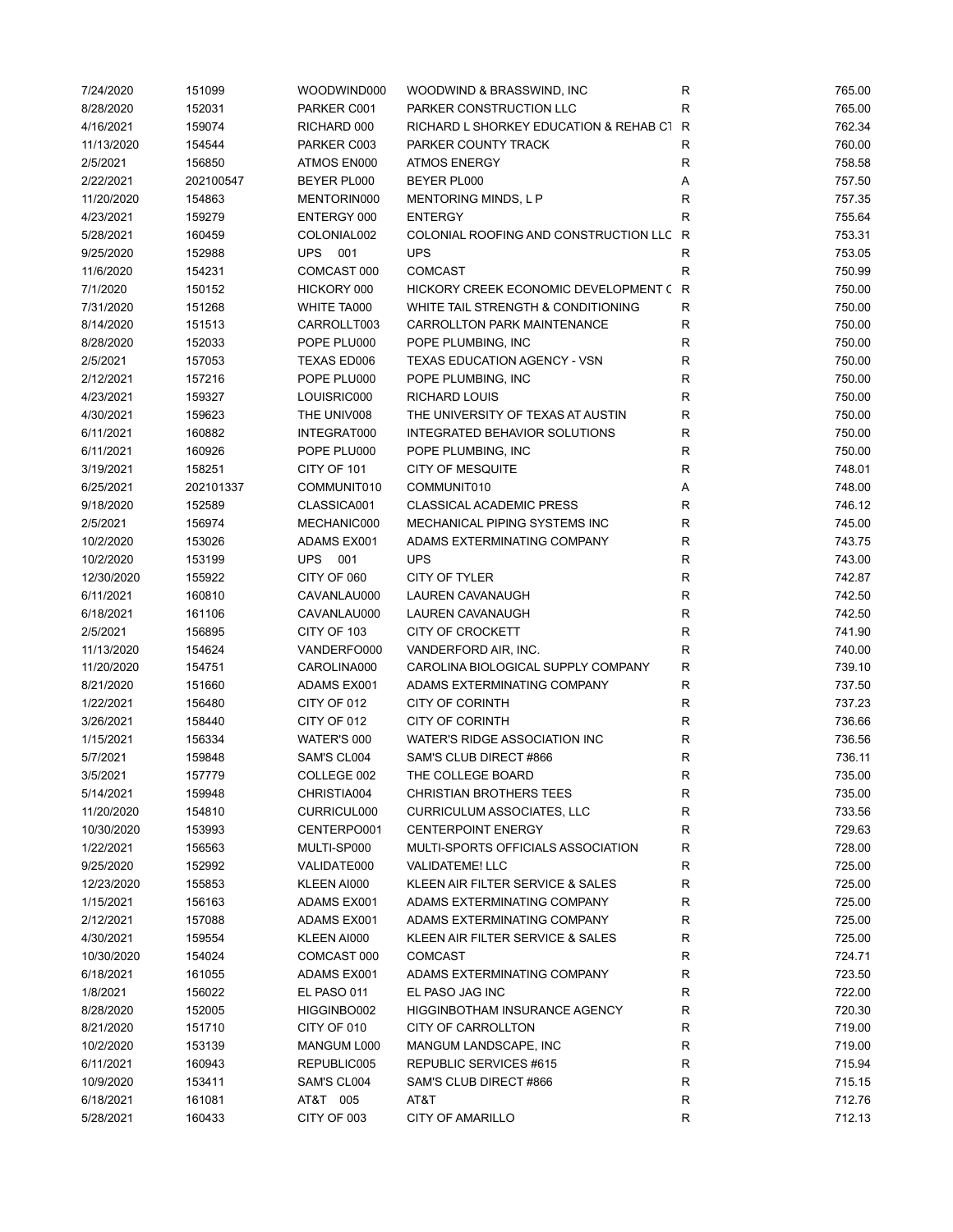| 4/23/2021  | 159197    | ATMOS EN000        | <b>ATMOS ENERGY</b>                   | R            | 710.16           |
|------------|-----------|--------------------|---------------------------------------|--------------|------------------|
| 12/18/2020 | 155638    | LAKE CIT001        | LAKE CITIES MUNICIPAL AUTHORITY       | $\mathsf R$  | 709.73           |
| 2/12/2021  | 157106    | AT&T 005           | AT&T                                  | R            | 709.60           |
| 5/7/2021   | 202100952 | WEBERSAN000        | WEBERSAN000                           | Α            | 706.87           |
| 5/14/2021  | 160007    | FIRST AS001        | FIRST ASSEMBLY OF GOD MT PLEASANT     | R            | 704.00           |
| 12/18/2020 | 202100385 | SHANKTER000        | SHANKTER000                           | Α            | 703.86           |
| 3/19/2021  | 158285    | EL PASO 011        | EL PASO JAG INC                       | R            | 702.32           |
| 12/4/2020  | 155106    | READY RE000        | <b>READY REFRESH</b>                  | R            | 701.80           |
| 10/16/2020 | 153687    | VPSRE LL000        | <b>VPSRE LLC</b>                      | R            | 700.00           |
| 3/26/2021  | 158462    | DELGADEN000        | <b>DENISE DELGADO</b>                 | $\mathsf R$  | 700.00           |
| 5/7/2021   | 159704    | <b>BUELL IN000</b> | <b>BUELL INC</b>                      | $\mathsf R$  | 700.00           |
| 10/16/2020 | 153639    | <b>PRO-ED 1000</b> | PRO-ED INC                            | $\mathsf R$  | 699.60           |
| 3/12/2021  | 157973    | AT&T 005           | AT&T                                  | $\mathsf R$  | 698.78           |
| 4/16/2021  | 158952    | AT&T<br>005        | AT&T                                  | $\mathsf{R}$ | 698.78           |
| 9/11/2020  | 152334    | ABILITIE000        | ABILITIES THERAPY AND CONSULTING, LLC | R            | 698.51           |
| 12/11/2020 | 155371    | STAPLES 003        | STAPLES TECHNOLOGY SOLUTIONS          | R            | 697.92           |
| 11/13/2020 | 154408    | AT&T 005           | AT&T                                  | $\mathsf R$  | 697.35           |
| 6/25/2021  | 161365    | CRESCENT000        | <b>CRESCENT ELECTRIC</b>              | R            | 696.00           |
| 12/18/2020 | 155471    | AT&T<br>005        | AT&T                                  | $\mathsf R$  | 695.47           |
| 1/15/2021  | 156177    | AT&T 005           | AT&T                                  | $\mathsf R$  | 695.47           |
| 8/14/2020  | 151603    | MICHAEL'002        | MICHAEL'S KEYS, INC                   | $\mathsf R$  | 694.39           |
| 7/17/2020  | 150627    | AT&T 000           | AT&T                                  | R            | 693.66           |
| 8/14/2020  |           | AT&T 000           | AT&T                                  |              |                  |
|            | 151501    |                    |                                       | R            | 693.39<br>693.15 |
| 2/12/2021  | 157156    | CRESCENT000        | <b>CRESCENT ELECTRIC</b>              | R            |                  |
| 2/12/2021  | 157267    | TEKK INT000        | TEKK INTERNATIONAL, INC               | $\mathsf R$  | 693.00           |
| 5/14/2021  | 160044    | NO BULL 000        | NO BULL FROG INC                      | R            | 693.00           |
| 7/24/2020  | 150966    | CITY OF 010        | CITY OF CARROLLTON                    | $\mathsf R$  | 692.55           |
| 9/18/2020  | 152569    | CITY OF 010        | CITY OF CARROLLTON                    | ${\sf R}$    | 692.55           |
| 8/7/2020   | 151383    | ENTERGY 000        | <b>ENTERGY</b>                        | $\mathsf R$  | 691.86           |
| 5/7/2021   | 159699    | <b>BLEYL EN000</b> | <b>BLEYL ENGINEERING</b>              | R            | 691.63           |
| 2/26/2021  | 157652    | MTS PUBL000        | <b>MTS PUBLICATIONS</b>               | $\mathsf R$  | 690.80           |
| 9/18/2020  | 152524    | AT&T 000           | AT&T                                  | $\mathsf R$  | 690.59           |
| 12/4/2020  | 154962    | AT&T 000           | AT&T                                  | $\mathsf R$  | 690.59           |
| 7/17/2020  | 150757    | LAKESHOR000        | LAKESHORE LEARNING MATERIALS          | $\mathsf R$  | 690.56           |
| 10/16/2020 | 153559    | COMCAST 000        | <b>COMCAST</b>                        | $\mathsf R$  | 690.10           |
| 9/4/2020   | 152330    | YATES CO001        | YATES COMPANY, LLC                    | $\mathsf R$  | 690.00           |
| 8/14/2020  | 151543    | COMCAST 000        | <b>COMCAST</b>                        | R            | 689.89           |
| 9/11/2020  | 152393    | COMCAST 000        | <b>COMCAST</b>                        | R            | 689.89           |
| 7/17/2020  | 150687    | COMCAST 000        | <b>COMCAST</b>                        | R            | 689.82           |
| 2/5/2021   | 156845    | ATMOS EN000        | <b>ATMOS ENERGY</b>                   | R            | 689.58           |
| 11/6/2020  | 154194    | ARLINGTO003        | <b>ARLINGTON UTILITIES</b>            | R            | 688.77           |
| 6/4/2021   | 160647    | CITY OF 103        | <b>CITY OF CROCKETT</b>               | $\mathsf R$  | 688.72           |
| 5/7/2021   | 159820    | PEC 000            | PEC                                   | R            | 688.42           |
| 9/4/2020   | 152174    | ENTERPRI004        | <b>ENTERPRISE RENT-A-CAR</b>          | R            | 688.21           |
| 2/5/2021   | 157049    | SUDDENLI000        | <b>SUDDENLINK</b>                     | R            | 686.94           |
| 7/10/2020  | 150428    | COMCAST 000        | <b>COMCAST</b>                        | R            | 685.61           |
| 11/13/2020 | 154539    | MR ELECT003        | <b>MR ELECTRIC OF AUSTIN</b>          | R            | 685.00           |
| 2/22/2021  | 157361    | CITY OF 010        | CITY OF CARROLLTON                    | R            | 684.18           |
| 4/23/2021  | 159228    | CITY OF 004        | <b>CITY OF AUSTIN</b>                 | R            | 682.79           |
| 10/9/2020  | 153405    | RICHBCHR000        | <b>CHRISTA RICHBOURG</b>              | $\mathsf R$  | 682.50           |
| 3/12/2021  | 158058    | MCGUIRE 000        | MCGUIRE CRADDOCK & STROTHER PC        | R            | 682.50           |
| 2/5/2021   | 157025    | SCHOOL H000        | SCHOOL HEALTH CORPORATION             | R            | 681.39           |
| 12/11/2020 | 155362    | SAM'S CL004        | SAM'S CLUB DIRECT #866                | R            | 678.82           |
| 4/16/2021  | 159083    | SCHOOL S000        | SCHOOL SPECIALTY LLC                  | R            | 675.73           |
| 12/23/2020 | 155812    | ATMOS EN000        | <b>ATMOS ENERGY</b>                   | R            | 675.30           |
| 4/9/2021   | 158865    | PEC<br>000         | <b>PEC</b>                            | R            | 675.26           |
| 3/12/2021  | 157951    | ABILITIE000        | ABILITIES THERAPY AND CONSULTING, LLC | R            | 675.10           |
| 1/29/2021  | 156642    | ADAMS EX001        | ADAMS EXTERMINATING COMPANY           | R            | 675.00           |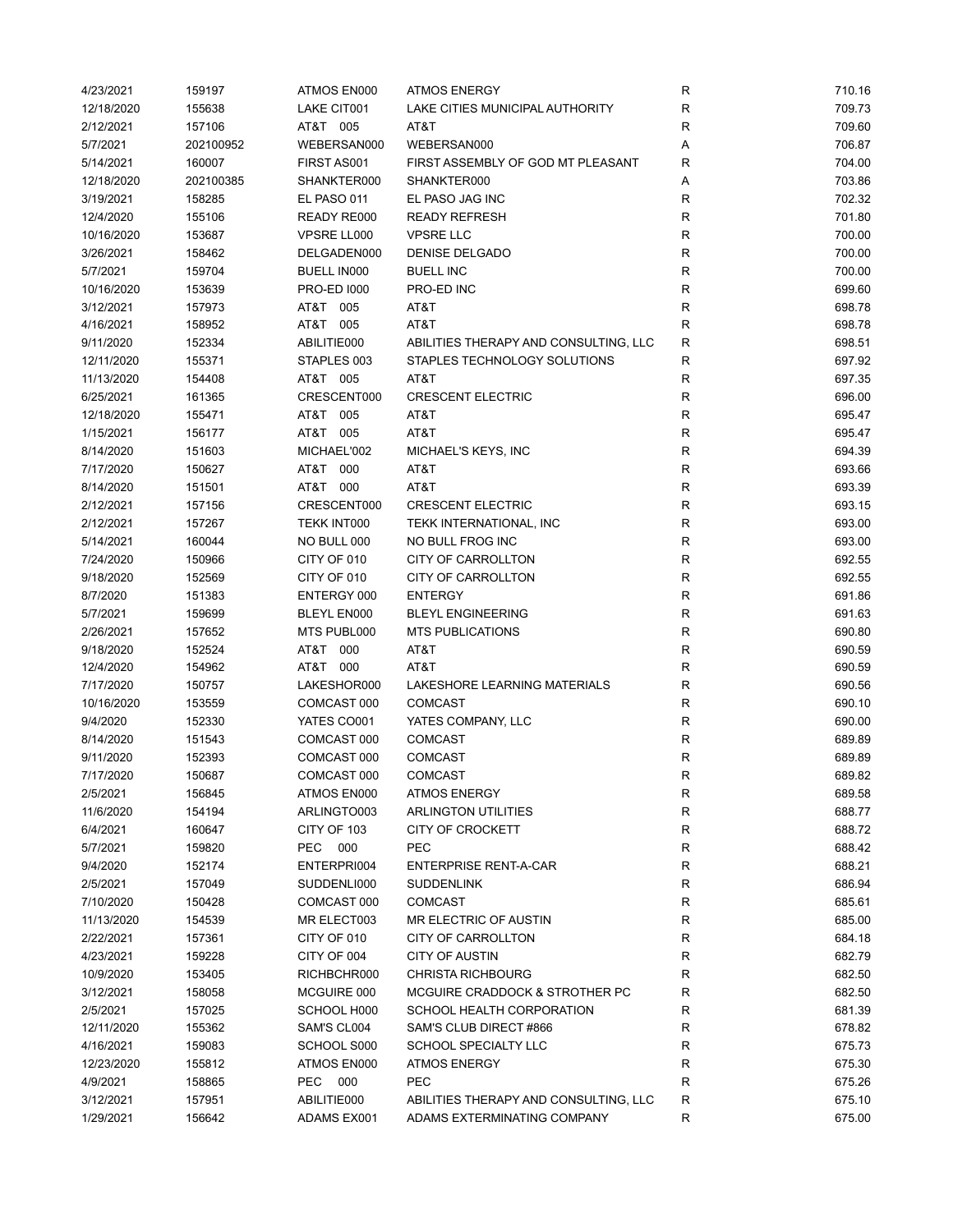| 5/28/2021  | 160458    | CLOVER C000        | <b>CLOVER CONSTRUCTION TX</b>         | R           | 675.00 |
|------------|-----------|--------------------|---------------------------------------|-------------|--------|
| 7/24/2020  | 150949    | BLEYL EN000        | <b>BLEYL ENGINEERING</b>              | $\mathsf R$ | 673.75 |
| 10/30/2020 | 154147    | TYLER AT000        | <b>TYLER ATHLETICS INC</b>            | $\mathsf R$ | 672.00 |
| 1/29/2021  | 156757    | MULTI-SP000        | MULTI-SPORTS OFFICIALS ASSOCIATION    | R           | 672.00 |
| 10/16/2020 | 153682    | TXU ENER000        | <b>TXU ENERGY</b>                     | $\mathsf R$ | 670.85 |
| 3/26/2021  | 158492    | LAKE CIT001        | LAKE CITIES MUNICIPAL AUTHORITY       | $\mathsf R$ | 669.57 |
| 8/28/2020  | 151974    | COMCAST 000        | <b>COMCAST</b>                        | R           | 669.51 |
| 9/25/2020  | 152858    | COMCAST 000        | <b>COMCAST</b>                        | R           | 669.51 |
| 4/16/2021  | 158954    | AT&T 005           | AT&T                                  | $\mathsf R$ | 668.46 |
| 2/12/2021  | 157108    | AT&T<br>005        | AT&T                                  | R           | 667.69 |
| 3/19/2021  | 158200    | AT&T<br>005        | AT&T                                  | $\mathsf R$ | 667.69 |
| 1/22/2021  | 156430    | AT&T 005           | AT&T                                  | $\mathsf R$ | 667.45 |
| 9/25/2020  | 152813    | AL HEDAY000        | AL HEDAYAH ACADEMY INC                | $\mathsf R$ | 665.95 |
| 11/20/2020 | 154715    | AT&T<br>000        | AT&T                                  | $\mathsf R$ | 665.70 |
| 10/16/2020 | 153497    | AT&T<br>005        | AT&T                                  | $\mathsf R$ | 665.46 |
| 11/20/2020 | 154722    | AT&T<br>005        | AT&T                                  | $\mathsf R$ | 665.46 |
| 12/18/2020 | 155473    | AT&T 005           | AT&T                                  | $\mathsf R$ | 665.46 |
| 4/9/2021   | 158913    | SUDDENLI000        | <b>SUDDENLINK</b>                     | R           | 664.58 |
| 5/7/2021   | 159873    | SUDDENLI000        | <b>SUDDENLINK</b>                     | $\mathsf R$ | 664.58 |
| 6/4/2021   | 160753    | SUDDENLI000        | <b>SUDDENLINK</b>                     | $\mathsf R$ | 664.58 |
| 3/5/2021   | 157883    | SUDDENLI000        | <b>SUDDENLINK</b>                     | $\mathsf R$ | 663.53 |
| 7/17/2020  | 150617    | ADAMS EX001        | ADAMS EXTERMINATING COMPANY           | R           | 662.50 |
| 6/11/2021  | 160938    | REF EXPE000        | REF EXPERTS AND HVAC LLC              | R           | 662.22 |
| 4/23/2021  |           | ATMOS EN000        | <b>ATMOS ENERGY</b>                   | R           | 661.92 |
|            | 159408    |                    |                                       |             |        |
| 8/14/2020  | 151644    | TEXTBOOK001        | <b>TEXTBOOK WAREHOUSE LLC</b>         | $\mathsf R$ | 661.76 |
| 9/11/2020  | 152337    | ALPHAGRA000        | <b>ALPHAGRAPHICS</b>                  | $\mathsf R$ | 661.65 |
| 10/9/2020  | 153330    | JOSTENS 004        | <b>JOSTENS INC.</b>                   | $\mathsf R$ | 660.00 |
| 7/17/2020  | 150630    | AT&T 000           | AT&T                                  | $\mathsf R$ | 659.15 |
| 8/21/2020  | 151671    | T&TA<br>000        | AT&T                                  | $\mathsf R$ | 659.15 |
| 9/18/2020  | 152532    | AT&T 005           | AT&T                                  | R           | 659.15 |
| 6/18/2021  | 202101319 | SLAUGSTE001        | SLAUGSTE001                           | Α           | 656.26 |
| 11/13/2020 | 154465    | COMCAST 000        | <b>COMCAST</b>                        | $\mathsf R$ | 655.25 |
| 10/2/2020  | 153107    | E-THERAP001        | E-THERAPY LLC                         | $\mathsf R$ | 654.50 |
| 8/14/2020  | 151604    | <b>NORTH EA000</b> | NORTH EAST AC HEATING & PLUMBING      | $\mathsf R$ | 654.00 |
| 5/28/2021  | 160394    | AT&T 000           | AT&T                                  | R           | 652.34 |
| 5/28/2021  | 160422    | CELEBRAT000        | <b>CELEBRATION CHURCH</b>             | R           | 652.33 |
| 5/14/2021  | 160108    | TOWN OF 000        | TOWN OF FLOWER MOUND                  | R           | 652.06 |
| 3/5/2021   | 157777    | CITY OF 103        | <b>CITY OF CROCKETT</b>               | R           | 650.32 |
| 12/23/2020 | 155803    | AMAZON C000        | AMAZON CAPITAL SERVICES INC           | R           | 650.27 |
| 11/20/2020 | 154803    | COSERV 000         | <b>COSERV</b>                         | R           | 650.13 |
| 11/6/2020  | 154281    | PARKER C003        | PARKER COUNTY TRACK                   | R           | 650.00 |
| 12/4/2020  | 155062    | GURU ACA000        | <b>GURU ACADEMIC ADVISING</b>         | $\mathsf R$ | 650.00 |
| 12/18/2020 | 155610    | GILL LIN000        | <b>LINDA GILL</b>                     | $\mathsf R$ | 650.00 |
| 4/23/2021  | 159292    | GURU ACA000        | <b>GURU ACADEMIC ADVISING</b>         | R           | 650.00 |
| 8/14/2020  | 202100063 | WAYFAIR 000        | WAYFAIR 000                           | А           | 649.95 |
| 10/30/2020 | 154025    | COMCAST 000        | <b>COMCAST</b>                        | R           | 647.44 |
| 9/4/2020   | 152155    | COMCAST 000        | <b>COMCAST</b>                        | R           | 647.35 |
| 10/2/2020  | 153096    | COMCAST 000        | <b>COMCAST</b>                        | R           | 647.35 |
| 7/31/2020  | 151175    | COMCAST 000        | <b>COMCAST</b>                        | $\mathsf R$ | 647.32 |
| 1/29/2021  | 156697    | CLASSICA001        | <b>CLASSICAL ACADEMIC PRESS</b>       | R           | 646.80 |
| 11/20/2020 | 154771    | CITY OF 044        | CITY OF LEANDER                       | R           | 646.78 |
| 8/21/2020  | 151717    | CITY OF 046        | <b>CITY OF LEWISVILLE</b>             | R           | 646.18 |
| 4/30/2021  | 159588    | REPUBLIC005        | REPUBLIC SERVICES #615                | R           | 645.94 |
| 10/2/2020  | 153184    | THYSSENK000        | THYSSENKRUPP ELEVATOR CORPORATION     | R           | 645.00 |
| 2/22/2021  | 157461    | MULTI-SP000        | MULTI-SPORTS OFFICIALS ASSOCIATION    | R           | 644.00 |
| 10/30/2020 | 153971    | ATMOS EN000        | <b>ATMOS ENERGY</b>                   | R           | 643.83 |
| 8/21/2020  | 151876    | WALSH GA000        | WALSH GALLEGOS TREVINO RUSSO & KYLE P | R           | 643.00 |
| 12/4/2020  | 202100341 | WALSH GA000        | WALSH GA000                           | Α           | 643.00 |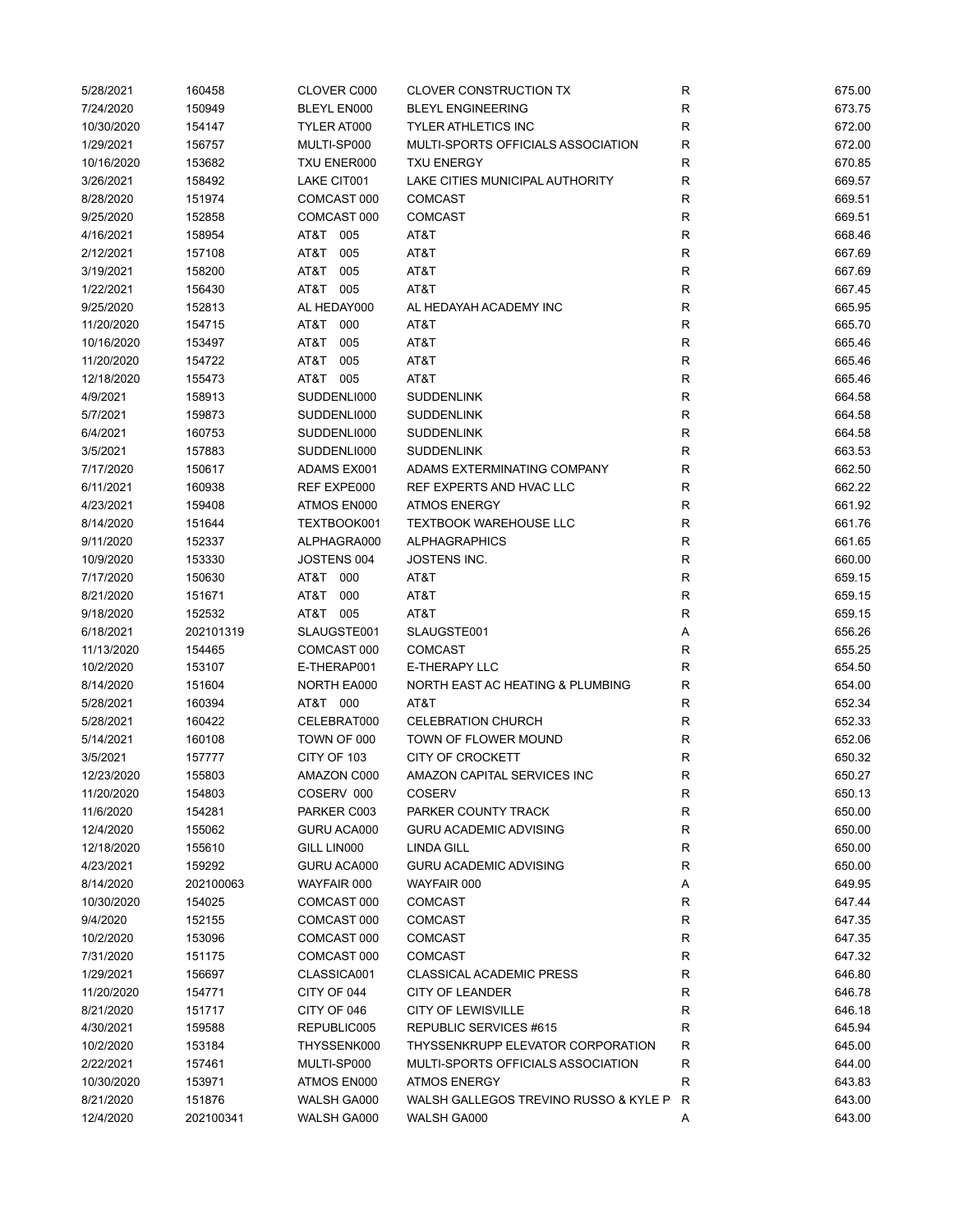| 6/25/2021  | 160461    | COMCAST 000 | <b>COMCAST</b>                        | R            | 642.86 |
|------------|-----------|-------------|---------------------------------------|--------------|--------|
|            | 161359    | COMCAST 000 | <b>COMCAST</b>                        | ${\sf R}$    | 642.86 |
| 4/30/2021  | 159513    | COMCAST 000 | <b>COMCAST</b>                        | $\mathsf{R}$ | 642.85 |
| 12/18/2020 | 155725    | TOWN OF 000 | TOWN OF FLOWER MOUND                  | $\mathsf{R}$ | 642.56 |
| 1/29/2021  | 156703    | COMCAST 000 | <b>COMCAST</b>                        | $\mathsf{R}$ | 642.16 |
| 3/5/2021   | 157782    | COMCAST 000 | <b>COMCAST</b>                        | $\mathsf{R}$ | 642.16 |
| 2/12/2021  | 157219    | PURCHASE000 | <b>PURCHASE POWER</b>                 | R            | 641.98 |
| 4/2/2021   | 158640    | COMCAST 000 | <b>COMCAST</b>                        | R            | 641.94 |
| 12/30/2020 | 155935    | TEXAS GA000 | <b>TEXAS GAS SERVICE</b>              | $\mathsf{R}$ | 641.43 |
| 4/9/2021   | 158806    | CITY OF 099 | <b>CITY OF SHENANDOAH</b>             | $\mathsf{R}$ | 640.76 |
| 9/4/2020   | 202100095 | MITCHBRE000 | MITCHBRE000                           | Α            | 640.21 |
| 8/7/2020   | 151415    | NORTH EA000 | NORTH EAST AC HEATING & PLUMBING      | R            | 640.00 |
| 11/13/2020 | 154430    | CHRISTIA005 | CHRISTIAN SCHOOLS ATHLETIC FELLOWSHIP | $\mathsf{R}$ | 640.00 |
| 5/7/2021   | 159802    | LONE STA004 | LONE STAR LEARNING                    | $\mathsf{R}$ | 639.92 |
| 4/30/2021  | 159536    | ENTERPRI004 | <b>ENTERPRISE RENT-A-CAR</b>          | R            | 639.28 |
| 6/25/2021  | 161384    | FLAGHOUS000 | <b>FLAGHOUSE, INC</b>                 | $\mathsf{R}$ | 638.56 |
| 10/16/2020 | 202100189 | CREACLAU000 | CREACLAU000                           | Α            | 638.30 |
| 10/16/2020 | 153560    | COMCAST 000 | <b>COMCAST</b>                        | $\mathsf{R}$ | 637.57 |
| 9/18/2020  | 152595    | COMCAST 000 | <b>COMCAST</b>                        | $\mathsf{R}$ | 637.40 |
| 4/30/2021  | 159514    | COMCAST 000 | <b>COMCAST</b>                        | $\mathsf{R}$ | 637.03 |
| 6/4/2021   | 160655    | COMCAST 000 | <b>COMCAST</b>                        | R            | 637.03 |
| 2/5/2021   | 156902    | COMCAST 000 | <b>COMCAST</b>                        | R            | 636.63 |
| 3/5/2021   | 157783    | COMCAST 000 | <b>COMCAST</b>                        | R            | 636.63 |
| 4/2/2021   | 158641    | COMCAST 000 | <b>COMCAST</b>                        | $\mathsf{R}$ | 636.63 |
|            |           |             |                                       | $\mathsf{R}$ |        |
| 12/11/2020 | 155290    | COMCAST 000 | <b>COMCAST</b>                        | $\mathsf{R}$ | 635.92 |
| 1/5/2021   | 155951    | COMCAST 000 | <b>COMCAST</b>                        |              | 635.92 |
| 11/13/2020 | 154397    | APPLE IN000 | APPLE, INC                            | $\mathsf{R}$ | 635.80 |
| 8/21/2020  | 151741    | COSERV 000  | <b>COSERV</b>                         | $\mathsf{R}$ | 634.23 |
| 7/24/2020  | 150974    | COMCAST 000 | <b>COMCAST</b>                        | $\mathsf{R}$ | 633.89 |
| 5/7/2021   | 159723    | CITY OF 099 | <b>CITY OF SHENANDOAH</b>             | $\mathsf{R}$ | 633.88 |
|            | 159105    |             | TOWN OF FLOWER MOUND                  | $\mathsf{R}$ | 633.64 |
| 4/16/2021  |           | TOWN OF 000 |                                       |              |        |
| 5/7/2021   | 159731    | COMCAST 000 | <b>COMCAST</b>                        | $\mathsf{R}$ | 633.28 |
| 12/18/2020 | 155527    | CITY OF 044 | <b>CITY OF LEANDER</b>                | $\mathsf{R}$ | 633.00 |
| 3/5/2021   | 157725    | AT&T 000    | AT&T                                  | R            | 633.00 |
| 2/5/2021   | 156901    | COMCAST 000 | <b>COMCAST</b>                        | $\mathsf{R}$ | 632.72 |
| 3/12/2021  | 158013    | COMCAST 000 | <b>COMCAST</b>                        | R            | 632.72 |
| 4/9/2021   | 158809    | COMCAST 000 | <b>COMCAST</b>                        | R            | 632.48 |
| 9/18/2020  | 152543    | AUSTIN T000 | AUSTIN TRAVIS COUNTY HEALTH DEPT      | R            | 632.00 |
| 2/12/2021  | 157150    | CORPORAT000 | CORPORATE COMMUNICATIONS CENTER, INC  | R            | 632.00 |
| 6/4/2021   | 160645    | CITY OF 099 | <b>CITY OF SHENANDOAH</b>             | R            | 630.88 |
| 10/30/2020 | 154018    | CITY OF 103 | <b>CITY OF CROCKETT</b>               | $\mathsf{R}$ | 630.74 |
| 9/25/2020  | 152857    | CLOVER C000 | <b>CLOVER CONSTRUCTION TX</b>         | $\mathsf{R}$ | 630.00 |
| 5/21/2021  | 160214    | ATMOS EN000 | <b>ATMOS ENERGY</b>                   | $\mathsf{R}$ | 629.80 |
| 1/22/2021  | 156441    | ATMOS EN000 | <b>ATMOS ENERGY</b>                   | R            | 629.48 |
| 3/26/2021  | 158444    | CITY OF 044 | CITY OF LEANDER                       | R            | 628.40 |
| 5/14/2021  | 159973    | COMCAST 000 | <b>COMCAST</b>                        | R            | 628.32 |
| 6/11/2021  | 160829    | COMCAST 000 | <b>COMCAST</b>                        | R            | 628.32 |
| 4/23/2021  | 159254    | COMCAST 000 | <b>COMCAST</b>                        | R            | 628.31 |
| 9/4/2020   | 152133    | CITY OF 003 | <b>CITY OF AMARILLO</b>               | $\mathsf{R}$ | 628.10 |
| 1/22/2021  | 156566    | PEDIATRI000 | THE PEDIATRIC THERAPY CENTER          | R            | 628.08 |
| 1/15/2021  | 156220    | COMCAST 000 | <b>COMCAST</b>                        | R            | 627.72 |
| 2/12/2021  | 157143    | COMCAST 000 | <b>COMCAST</b>                        | R            | 627.72 |
| 3/12/2021  | 158012    | COMCAST 000 | <b>COMCAST</b>                        | R            | 627.51 |
| 4/2/2021   | 158635    | CITY OF 103 | <b>CITY OF CROCKETT</b>               | R            | 625.11 |
| 9/11/2020  | 152454    | POPE PLU000 | POPE PLUMBING, INC                    | R            | 625.00 |
| 10/23/2020 | 153935    | VALIDATE000 | <b>VALIDATEME! LLC</b>                | R            | 625.00 |
| 10/9/2020  | 153338    | M & H SO000 | M & H SOLUTIONS                       | $\mathsf{R}$ | 624.00 |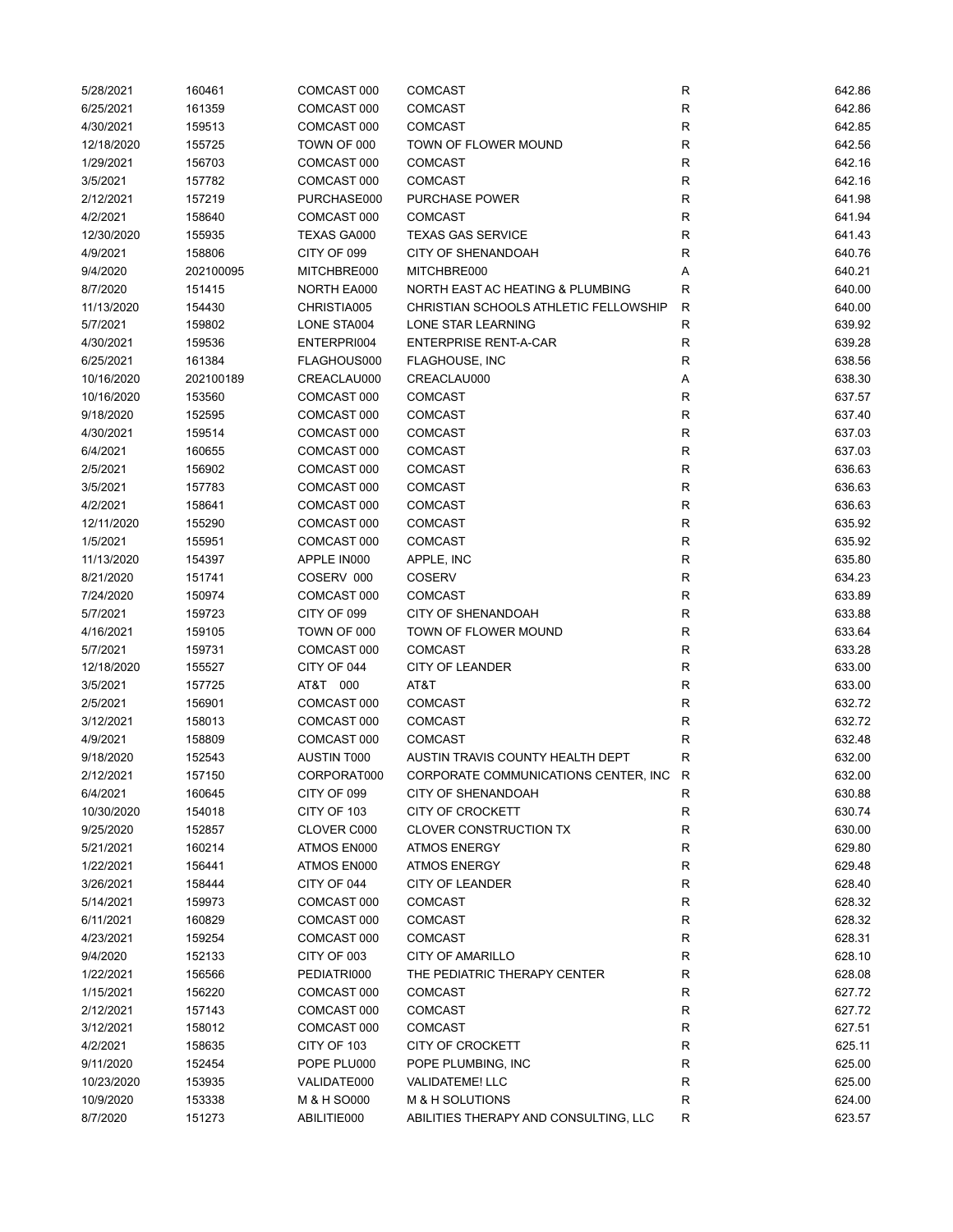| 10/16/2020 | 153577    | ENTERGY 000        | <b>ENTERGY</b>                                | R            | 623.33 |
|------------|-----------|--------------------|-----------------------------------------------|--------------|--------|
| 2/5/2021   | 157021    | <b>ROTO ROO003</b> | ROTO ROOTER                                   | R            | 623.00 |
| 11/6/2020  | 154248    | ENTERPRI004        | <b>ENTERPRISE RENT-A-CAR</b>                  | R            | 622.18 |
| 4/30/2021  | 159602    | SCHOOL H000        | SCHOOL HEALTH CORPORATION                     | $\mathsf R$  | 621.63 |
| 5/28/2021  | 160432    | CITY OF 003        | <b>CITY OF AMARILLO</b>                       | $\mathsf R$  | 620.91 |
| 10/9/2020  | 153352    | PARKER C003        | PARKER COUNTY TRACK                           | R            | 620.00 |
| 4/2/2021   | 202100685 | FRONTIER003        | FRONTIER003                                   | Α            | 619.65 |
| 5/14/2021  | 159972    | COMCAST 000        | <b>COMCAST</b>                                | $\mathsf{R}$ | 618.95 |
| 6/11/2021  | 160828    | COMCAST 000        | <b>COMCAST</b>                                | $\mathsf R$  | 618.95 |
| 4/23/2021  | 159252    | COMCAST 000        | <b>COMCAST</b>                                | ${\sf R}$    | 618.94 |
| 1/15/2021  | 156318    | SUDDENLI000        | <b>SUDDENLINK</b>                             | $\mathsf{R}$ | 618.90 |
| 5/14/2021  | 202100978 | TEMPEMAR000        | TEMPEMAR000                                   | Α            | 618.75 |
| 1/15/2021  | 156219    | COMCAST 000        | <b>COMCAST</b>                                | $\mathsf R$  | 618.36 |
| 2/12/2021  | 157142    | COMCAST 000        | <b>COMCAST</b>                                | $\mathsf R$  | 618.36 |
| 3/12/2021  | 158011    | COMCAST 000        | <b>COMCAST</b>                                | $\mathsf R$  | 618.16 |
| 6/18/2021  | 161249    | TXU ENER000        | <b>TXU ENERGY</b>                             | $\mathsf R$  | 618.01 |
| 6/18/2021  | 161151    | FALLBROO000        | <b>FALLBROOK BAPTIST CHURCH</b>               | $\mathsf R$  | 617.63 |
| 10/23/2020 | 153847    | FUNSPIRE000        | <b>FUNSPIRED PEDIATRIC THERAPY SERVICES P</b> | R            | 617.40 |
| 7/17/2020  | 150814    | SUDDENLI000        | <b>SUDDENLINK</b>                             | $\mathsf R$  | 617.16 |
| 8/21/2020  | 151825    | SPRINGHI000        | <b>SPRINGHILL SUITES</b>                      | R            | 616.32 |
| 10/9/2020  | 153426    | SUDDENLI000        | <b>SUDDENLINK</b>                             | R            | 616.23 |
| 11/6/2020  | 154329    | SUDDENLI000        | <b>SUDDENLINK</b>                             | R            | 616.23 |
| 1/15/2021  | 156357    | SUDDENLI000        | <b>SUDDENLINK</b>                             | $\mathsf{R}$ | 616.23 |
| 8/7/2020   |           | SUDDENLI000        | <b>SUDDENLINK</b>                             | $\mathsf R$  | 616.11 |
|            | 151471    |                    |                                               |              |        |
| 9/4/2020   | 152299    | SUDDENLI000        | <b>SUDDENLINK</b>                             | $\mathsf{R}$ | 616.11 |
| 1/8/2021   | 202100415 | FRONTIER003        | FRONTIER003                                   | Α            | 615.89 |
| 3/5/2021   | 157799    | ELECTRO 001        | ELECTRO COOLING SERVICE LLC                   | $\mathsf R$  | 615.00 |
| 2/26/2021  | 157683    | STAPLES 002        | STAPLES INC                                   | $\mathsf R$  | 614.17 |
| 6/11/2021  | 202101273 | WRIGHDER000        | WRIGHDER000                                   | Α            | 613.44 |
| 11/13/2020 | 154464    | COMCAST 000        | <b>COMCAST</b>                                | $\mathsf R$  | 613.16 |
| 10/9/2020  | 153392    | REPUBLIC005        | REPUBLIC SERVICES #615                        | $\mathsf R$  | 611.20 |
| 12/18/2020 | 155482    | ATMOS EN000        | <b>ATMOS ENERGY</b>                           | $\mathsf R$  | 610.20 |
| 5/14/2021  | 160061    | REALLY G000        | REALLY GOOD STUFF LLC                         | $\mathsf R$  | 610.17 |
| 5/7/2021   | 202100914 | FRONTIER003        | FRONTIER003                                   | Α            | 610.15 |
| 6/4/2021   | 202101164 | FRONTIER003        | FRONTIER003                                   | А            | 610.15 |
| 7/17/2020  | 150615    | ABILITIE000        | ABILITIES THERAPY AND CONSULTING, LLC         | R            | 610.00 |
| 10/16/2020 | 153665    | TEXAS FI001        | TEXAS FIRE ALARM, INC                         | R            | 610.00 |
| 3/12/2021  | 158069    | POPE PLU000        | POPE PLUMBING, INC                            | $\mathsf R$  | 610.00 |
| 5/14/2021  | 160039    | MICHAEL'002        | MICHAEL'S KEYS, INC                           | R            | 610.00 |
| 10/9/2020  | 153333    | LIFETOUC000        | LIFETOUCH NSS ACCTS RECEIVABLE                | R            | 609.10 |
| 7/17/2020  | 150732    | FOLLETT 000        | FOLLETT SCHOOL SOLUTIONS, INC                 | $\mathsf R$  | 608.62 |
| 3/5/2021   | 202100595 | FRONTIER003        | FRONTIER003                                   | Α            | 608.51 |
| 5/21/2021  | 160350    | SCHOOL H000        | SCHOOL HEALTH CORPORATION                     | R            | 608.32 |
| 2/5/2021   | 157058    | TEXTBOOK001        | <b>TEXTBOOK WAREHOUSE LLC</b>                 | R            | 608.00 |
| 5/28/2021  | 160444    | CITY OF 044        | CITY OF LEANDER                               | $\mathsf R$  | 607.53 |
| 12/11/2020 | 155286    | COMCAST 000        | <b>COMCAST</b>                                | R            | 606.82 |
| 1/5/2021   | 155950    | COMCAST 000        | <b>COMCAST</b>                                | R            | 606.82 |
| 8/7/2020   | 151337    | CITY OF 099        | <b>CITY OF SHENANDOAH</b>                     | R            | 606.13 |
| 9/4/2020   | 152224    | NASSP 001          | <b>NASSP</b>                                  | R            | 606.00 |
| 3/19/2021  | 158211    | ATMOS EN000        | <b>ATMOS ENERGY</b>                           | R            | 605.73 |
| 3/5/2021   | 157722    | AMAZON C000        | AMAZON CAPITAL SERVICES INC                   | R            | 605.39 |
| 4/2/2021   | 158735    | TSHA-THD000        | TSHA-THD                                      | R            | 605.00 |
| 4/16/2021  | 158941    | ABILITIE000        | ABILITIES THERAPY AND CONSULTING, LLC         | R            | 605.00 |
| 9/11/2020  | 152404    | EL PASO 006        | EL PASO WATER UTILITIES                       | R            | 604.78 |
| 6/11/2021  | 160935    | PURCHASE000        | PURCHASE POWER                                | $\mathsf{R}$ | 604.50 |
| 6/18/2021  | 161079    | AT&T 005           | AT&T                                          | $\mathsf{R}$ | 604.38 |
| 10/30/2020 | 154155    | 001<br><b>UPS</b>  | <b>UPS</b>                                    | R            | 604.17 |
| 10/16/2020 | 153558    | COMCAST 000        | COMCAST                                       | R            | 602.85 |
|            |           |                    |                                               |              |        |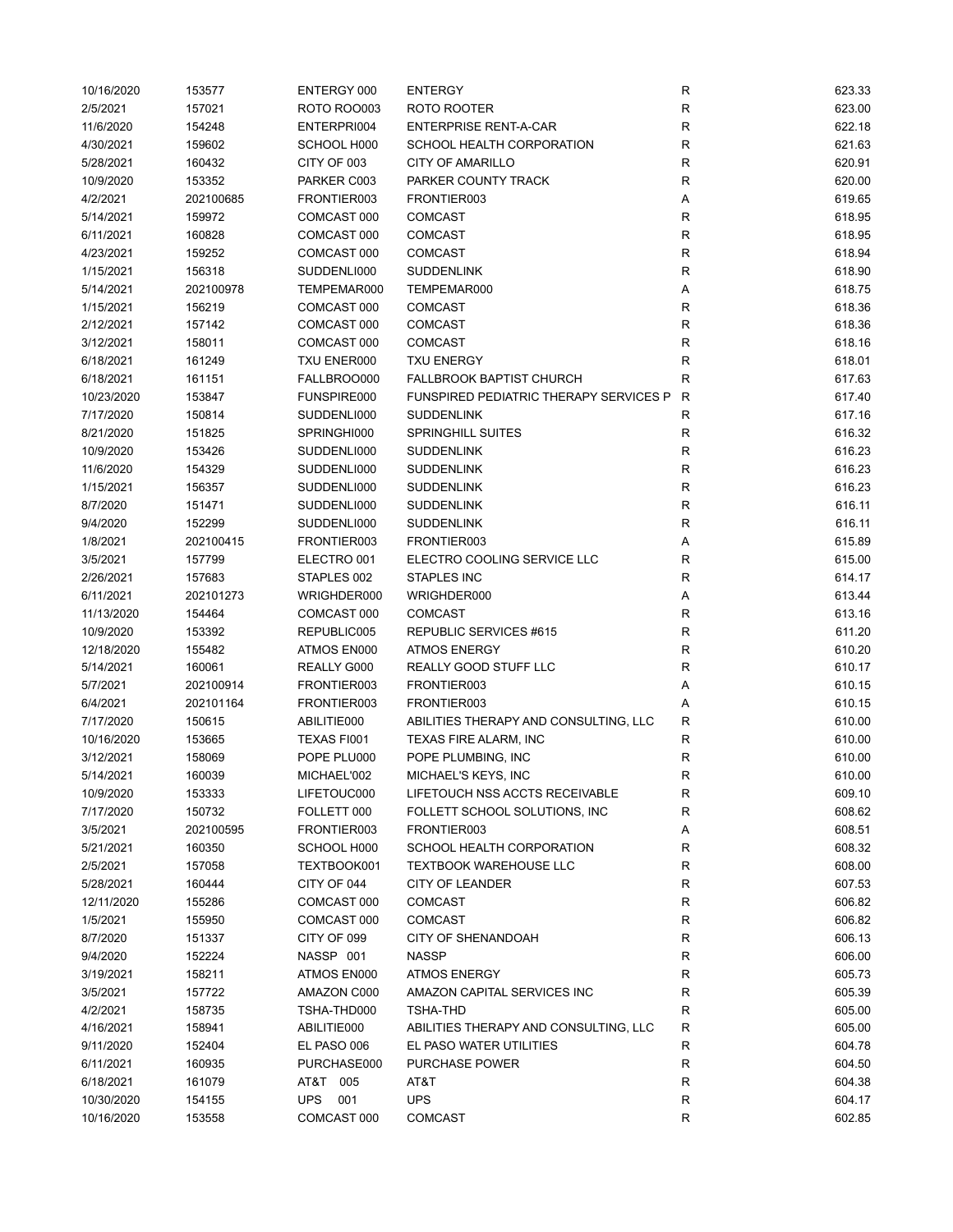| 9/18/2020  | 152593    | COMCAST 000        | <b>COMCAST</b>                        | R            | 602.70 |
|------------|-----------|--------------------|---------------------------------------|--------------|--------|
| 10/16/2020 | 153529    | CITY OF 010        | <b>CITY OF CARROLLTON</b>             | ${\sf R}$    | 602.62 |
| 7/24/2020  | 150929    | ALPHATE000         | ALPHA TESTING, INC.                   | $\mathsf{R}$ | 602.00 |
| 10/30/2020 | 154008    | CITY OF 044        | <b>CITY OF LEANDER</b>                | $\mathsf{R}$ | 601.10 |
| 2/26/2021  | 157604    | CITY OF 044        | <b>CITY OF LEANDER</b>                | $\mathsf{R}$ | 600.22 |
| 6/11/2021  | 160845    | EAI EDUC000        | <b>EAI EDUCATION</b>                  | $\mathsf{R}$ | 600.19 |
| 2/5/2021   | 202100496 | FRONTIER003        | FRONTIER003                           | Α            | 600.15 |
| 8/28/2020  | 152037    | PRIDE OF000        | PRIDE OF TEXAS MUSIC FESTIVALS LLC    | R            | 600.00 |
| 10/16/2020 | 153631    | PARKER C003        | PARKER COUNTY TRACK                   | $\mathsf{R}$ | 600.00 |
| 12/14/2020 | 155435    | <b>KEY CONS000</b> | <b>KEY CONSTRUCTION TEXAS LLC</b>     | $\mathsf{R}$ | 600.00 |
|            |           | BUSTAMAN000        | <b>BUSTAMANTE CONSTRUCTION</b>        | $\mathsf{R}$ |        |
| 1/29/2021  | 156671    |                    |                                       |              | 600.00 |
| 4/2/2021   | 158702    | RANK ONE000        | RANK ONE SPORT                        | $\mathsf{R}$ | 600.00 |
| 5/7/2021   | 159777    | HOUSTON 008        | HOUSTON ZOO, INC.                     | $\mathsf{R}$ | 600.00 |
| 5/21/2021  | 160302    | GURU ACA000        | <b>GURU ACADEMIC ADVISING</b>         | $\mathsf{R}$ | 600.00 |
| 4/16/2021  | 202100756 | MCCLANAT000        | MCCLANAT000                           | Α            | 600.00 |
| 12/11/2020 | 202100348 | FRONTIER003        | FRONTIER003                           | Α            | 599.17 |
| 6/18/2021  | 161207    | PREMIERE000        | PREMIERE INSTALL MOVERS, LLC          | $\mathsf{R}$ | 597.91 |
| 6/11/2021  | 160958    | SCHOOL S000        | SCHOOL SPECIALTY LLC                  | R            | 597.90 |
| 5/7/2021   | 159853    | SCHULMAN000        | SCHULMAN LOPEZ HOFFER & ADELSTEIN LLP | R            | 597.50 |
| 12/11/2020 | 155289    | COMCAST 000        | <b>COMCAST</b>                        | $\mathsf{R}$ | 595.72 |
| 1/8/2021   | 156012    | COMCAST 000        | <b>COMCAST</b>                        | R            | 595.72 |
| 1/29/2021  | 156746    | M & H SO000        | M & H SOLUTIONS                       | R            | 595.00 |
| 11/6/2020  | 202100252 | FRONTIER003        | FRONTIER003                           | Α            | 593.61 |
| 9/18/2020  | 152556    | <b>BSN SPOR000</b> | <b>BSN SPORTS, LLC</b>                | R            | 593.60 |
| 7/31/2020  | 151204    | FRONTIER003        | <b>FRONTIER COMMUNICATIONS</b>        | $\mathsf{R}$ | 593.13 |
| 9/4/2020   | 152182    | FRONTIER003        | <b>FRONTIER COMMUNICATIONS</b>        | $\mathsf{R}$ | 593.13 |
| 10/2/2020  | 153119    | FRONTIER003        | <b>FRONTIER COMMUNICATIONS</b>        | $\mathsf{R}$ | 593.13 |
| 2/12/2021  | 157235    | REPUBLIC005        | REPUBLIC SERVICES #615                | $\mathsf{R}$ | 592.82 |
| 12/18/2020 | 155558    | COMCAST 000        | <b>COMCAST</b>                        | $\mathsf{R}$ | 592.76 |
| 10/23/2020 | 153838    | ENTERGY 000        | <b>ENTERGY</b>                        | $\mathsf{R}$ | 592.63 |
| 3/5/2021   | 157721    | AGBA 000           | AGBA                                  | $\mathsf{R}$ | 592.00 |
| 1/29/2021  | 156750    | MATH WAR000        | MATH WARM-UPS.COM                     | $\mathsf{R}$ | 590.00 |
| 11/20/2020 | 202100295 | DAILY SP000        | DAILY SP000                           | Α            | 589.00 |
| 8/21/2020  | 151695    | CAROLINA000        | CAROLINA BIOLOGICAL SUPPLY COMPANY    | R            | 588.06 |
| 10/2/2020  | 153210    | WOODWIND000        | WOODWIND & BRASSWIND, INC             | $\mathsf{R}$ | 588.00 |
| 1/22/2021  | 156551    | LAKE CIT001        | LAKE CITIES MUNICIPAL AUTHORITY       | R            | 587.76 |
|            |           |                    |                                       |              | 587.06 |
| 12/4/2020  | 154960    | ARLINGTO003        | <b>ARLINGTON UTILITIES</b>            | R            |        |
| 12/11/2020 | 155284    | COMCAST 000        | <b>COMCAST</b>                        | R            | 586.05 |
| 3/5/2021   | 157828    | MICHAEL'002        | MICHAEL'S KEYS, INC                   | R            | 585.88 |
| 10/16/2020 | 153578    | ENTERGY 000        | <b>ENTERGY</b>                        | R            | 585.39 |
| 1/29/2021  | 156702    | COMCAST 000        | <b>COMCAST</b>                        | ${\sf R}$    | 585.30 |
| 2/26/2021  | 157611    | COMCAST 000        | <b>COMCAST</b>                        | $\mathsf{R}$ | 585.30 |
| 5/14/2021  | 160006    | FIRE SAF001        | FIRE SAFETY SOLUTIONS INC             | $\mathsf{R}$ | 585.15 |
| 3/26/2021  | 158452    | COMCAST 000        | <b>COMCAST</b>                        | R            | 585.08 |
| 1/22/2021  | 156564    | OFF WE G000        | OFF WE GO LLC                         | R            | 585.00 |
| 11/6/2020  | 154196    | AT&T 000           | AT&T                                  | R            | 584.44 |
| 3/19/2021  | 158356    | REPUBLIC005        | REPUBLIC SERVICES #615                | R            | 584.19 |
| 4/30/2021  | 159593    | REPUBLIC005        | REPUBLIC SERVICES #615                | R            | 584.19 |
| 5/14/2021  | 160073    | REPUBLIC005        | REPUBLIC SERVICES #615                | $\mathsf{R}$ | 584.19 |
| 6/11/2021  | 160948    | REPUBLIC005        | REPUBLIC SERVICES #615                | R            | 584.19 |
| 2/5/2021   | 156838    | AT&T 000           | AT&T                                  | R            | 584.08 |
| 4/30/2021  | 159456    | AT&T<br>000        | AT&T                                  | R            | 583.89 |
| 6/4/2021   | 160615    | T&TA<br>000        | AT&T                                  | R            | 582.99 |
| 3/5/2021   | 157726    | AT&T<br>000        | AT&T                                  | R            | 581.51 |
| 4/9/2021   | 158766    | AT&T 000           | AT&T                                  | R            | 581.51 |
| 4/2/2021   | 158727    | TEXAS GA000        | <b>TEXAS GAS SERVICE</b>              | $\mathsf{R}$ | 581.13 |
| 6/18/2021  | 161145    | EFAX COR000        | <b>EFAX CORPORATE</b>                 | $\mathsf{R}$ | 580.50 |
| 1/29/2021  | 156686    | CITY OF 044        | CITY OF LEANDER                       | R            | 580.47 |
|            |           |                    |                                       |              |        |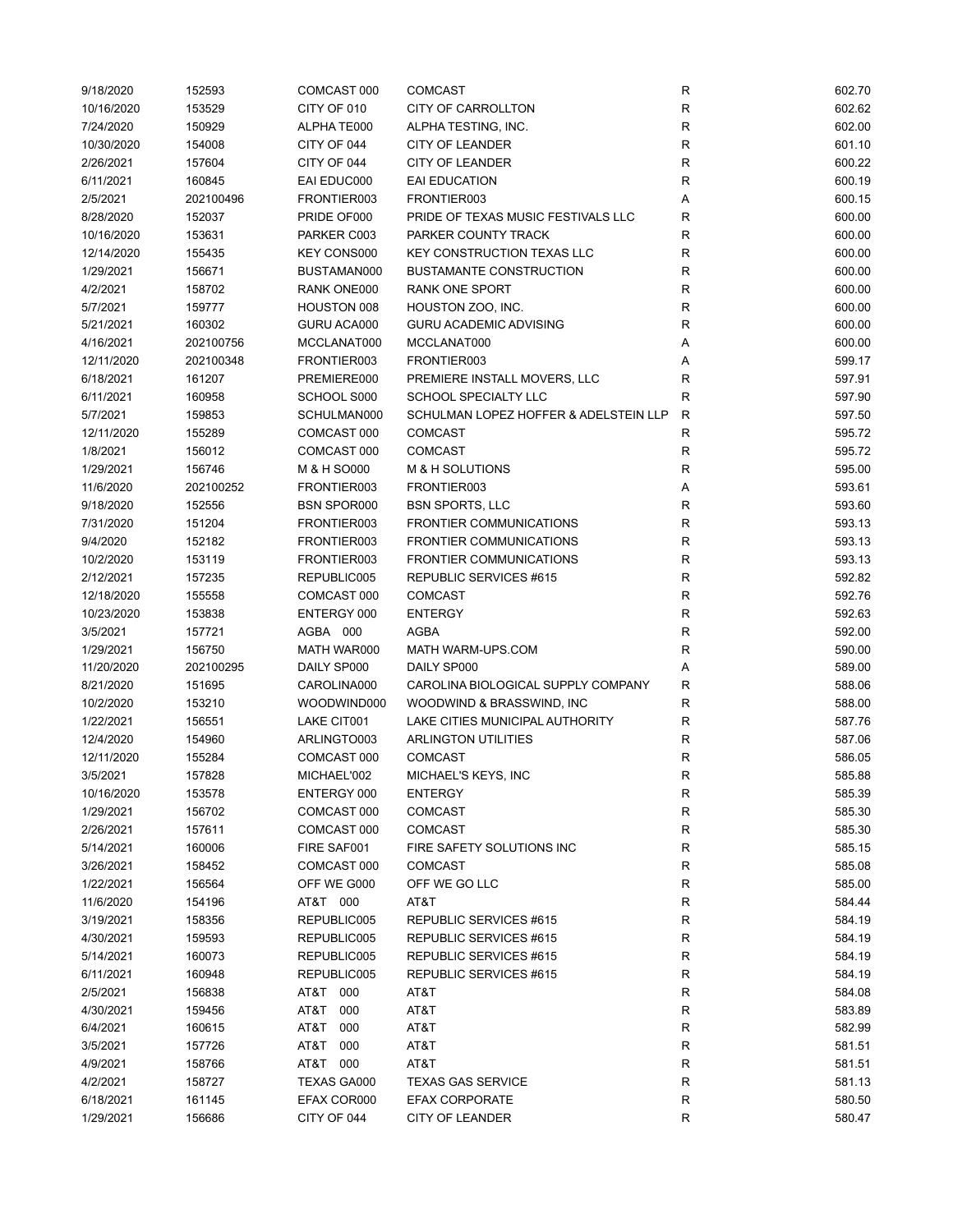| 3/12/2021  | 157956    | AL CLAWS000        | AL CLAWSON DISPOSAL, INC                    | R            | 579.27 |
|------------|-----------|--------------------|---------------------------------------------|--------------|--------|
| 4/2/2021   | 158580    | AL CLAWS000        | AL CLAWSON DISPOSAL, INC                    | R            | 579.27 |
| 5/7/2021   | 159678    | AL CLAWS000        | AL CLAWSON DISPOSAL, INC                    | R            | 579.27 |
| 6/4/2021   | 160607    | AL CLAWS000        | AL CLAWSON DISPOSAL, INC                    | R            | 579.27 |
| 10/23/2020 | 153803    | COMCAST 000        | <b>COMCAST</b>                              | R            | 579.06 |
| 12/11/2020 | 155241    | AT&T 000           | AT&T                                        | R            | 577.22 |
| 1/8/2021   | 155978    | AT&T 000           | AT&T                                        | $\mathsf{R}$ | 577.22 |
| 11/13/2020 | 154632    | WOOD DAV000        | DAVID EUGENE WOOD                           | ${\sf R}$    | 577.00 |
| 8/7/2020   | 151484    | TRACK IT000        | <b>TRACK IT FORWARD</b>                     | ${\sf R}$    | 576.00 |
| 8/14/2020  | 151621    | REPUBLIC005        | REPUBLIC SERVICES #615                      | $\mathsf{R}$ | 575.94 |
| 9/11/2020  | 152465    | REPUBLIC005        | REPUBLIC SERVICES #615                      | ${\sf R}$    | 575.94 |
| 10/9/2020  | 153395    | REPUBLIC005        | REPUBLIC SERVICES #615                      | $\mathsf R$  | 575.94 |
| 11/13/2020 | 154566    | REPUBLIC005        | REPUBLIC SERVICES #615                      | $\mathsf R$  | 575.94 |
| 12/11/2020 | 155348    | REPUBLIC005        | REPUBLIC SERVICES #615                      | R            | 575.94 |
| 1/15/2021  | 156284    | REPUBLIC005        | REPUBLIC SERVICES #615                      | R            | 575.94 |
| 2/12/2021  | 157230    | REPUBLIC005        | REPUBLIC SERVICES #615                      | ${\sf R}$    | 575.94 |
| 3/19/2021  | 158351    | REPUBLIC005        | REPUBLIC SERVICES #615                      | R            | 575.94 |
| 5/14/2021  | 160068    | REPUBLIC005        | REPUBLIC SERVICES #615                      | $\mathsf{R}$ | 575.94 |
| 7/17/2020  | 150784    | REPUBLIC005        | REPUBLIC SERVICES #615                      | R            | 575.56 |
| 7/17/2020  | 150788    | REPUBLIC005        | REPUBLIC SERVICES #615                      | R            | 575.56 |
| 8/14/2020  | 151624    | REPUBLIC005        | REPUBLIC SERVICES #615                      | R            | 575.56 |
| 9/11/2020  | 152470    | REPUBLIC005        | REPUBLIC SERVICES #615                      | $\mathsf{R}$ | 575.56 |
| 12/11/2020 | 155353    | REPUBLIC005        | REPUBLIC SERVICES #615                      | $\mathsf R$  | 575.56 |
| 1/15/2021  |           | REPUBLIC005        | REPUBLIC SERVICES #615                      | $\mathsf{R}$ | 575.56 |
|            | 156346    |                    |                                             | $\mathsf R$  |        |
| 10/9/2020  | 153276    | CITY OF 068        | THE CITY OF COPPELL                         | $\mathsf R$  | 575.09 |
| 12/18/2020 | 155497    | BLEYL EN000        | <b>BLEYL ENGINEERING</b>                    |              | 575.00 |
| 4/23/2021  | 159236    | CITY OF 044        | <b>CITY OF LEANDER</b>                      | $\mathsf R$  | 574.72 |
| 12/11/2020 | 155399    | CITY OF 046        | <b>CITY OF LEWISVILLE</b>                   | R            | 574.54 |
| 7/31/2020  | 151115    | AIR COND000        | AIR CONDITIONING INNOVATIVE SOLUTIONS, II R |              | 574.09 |
| 12/23/2020 | 155835    | CRAWSLEI000        | LEIGH HERBERT CRAWSHAW                      | R            | 573.75 |
| 10/2/2020  | 153182    | TEXTBOOK001        | <b>TEXTBOOK WAREHOUSE LLC</b>               | R            | 573.70 |
| 10/9/2020  | 153275    | CITY OF 068        | THE CITY OF COPPELL                         | R            | 573.50 |
| 6/4/2021   | 160651    | COLONIAL002        | COLONIAL ROOFING AND CONSTRUCTION LLC R     |              | 573.00 |
| 1/15/2021  | 202100431 | DEITZBRA000        | DEITZBRA000                                 | А            | 572.94 |
| 3/12/2021  | 158108    | TOWN OF 000        | TOWN OF FLOWER MOUND                        | R            | 572.73 |
| 8/21/2020  | 151875    | VANDERFO000        | VANDERFORD AIR, INC.                        | R            | 572.17 |
| 5/28/2021  | 160579    | UPS INC 000        | UPS INC                                     | $\mathsf R$  | 572.09 |
| 11/13/2020 | 154454    | CITY OF 078        | CITY OF SCHERTZ                             | $\mathsf R$  | 571.54 |
| 7/31/2020  | 151125    | AT&T 000           | AT&T                                        | $\mathsf{R}$ | 569.82 |
| 6/11/2021  | 161030    | UPS INC 000        | UPS INC                                     | ${\sf R}$    | 569.37 |
| 10/16/2020 | 153519    | CAREY'S 000        | CAREY'S SPORTING GOODS                      | R            | 568.54 |
| 5/21/2021  | 160261    | COMCAST 000        | <b>COMCAST</b>                              | $\mathsf{R}$ | 568.13 |
| 6/18/2021  | 161128    | COMCAST 000        | COMCAST                                     | R            | 568.13 |
| 4/23/2021  | 159251    | COMCAST 000        | <b>COMCAST</b>                              | R            | 568.12 |
| 11/20/2020 | 154745    | <b>BLICK AR000</b> | <b>BLICK ART MATERIALS LLC</b>              | R            | 568.11 |
| 12/4/2020  | 155123    | <b>ROTO ROO003</b> | ROTO ROOTER                                 | R            | 568.00 |
| 12/11/2020 | 155294    | DB ENTER000        | <b>DB ENTERPRISES</b>                       | $\mathsf R$  | 568.00 |
| 4/23/2021  | 159381    | THE UNIV001        | THE UNIVERSITY OF TEXAS AT TYLER            | R            | 568.00 |
| 5/28/2021  | 160510    | LIFETOUC000        | LIFETOUCH NSS ACCTS RECEIVABLE              | R            | 568.00 |
| 1/22/2021  | 156497    | COMCAST 000        | <b>COMCAST</b>                              | R            | 567.69 |
| 2/22/2021  | 157382    | COMCAST 000        | <b>COMCAST</b>                              | R            | 567.69 |
| 3/19/2021  | 158256    | COMCAST 000        | <b>COMCAST</b>                              | R            | 567.47 |
| 1/8/2021   | 156152    | VISIPLEX000        | <b>VISIPLEX INC</b>                         | R            | 566.00 |
| 8/28/2020  | 151955    | CELEBRAT000        | <b>CELEBRATION CHURCH</b>                   | R            | 565.89 |
| 2/22/2021  | 157358    | CITY OF 004        | <b>CITY OF AUSTIN</b>                       | $\mathsf{R}$ | 565.59 |
| 9/4/2020   | 152100    | AT&T 000           | AT&T                                        | $\mathsf R$  | 565.20 |
| 10/2/2020  | 153032    | AT&T 000           | AT&T                                        | R            | 565.20 |
| 6/4/2021   | 160735    | SAM'S CL004        | SAM'S CLUB DIRECT #866                      | $\mathsf R$  | 565.14 |
|            |           |                    |                                             |              |        |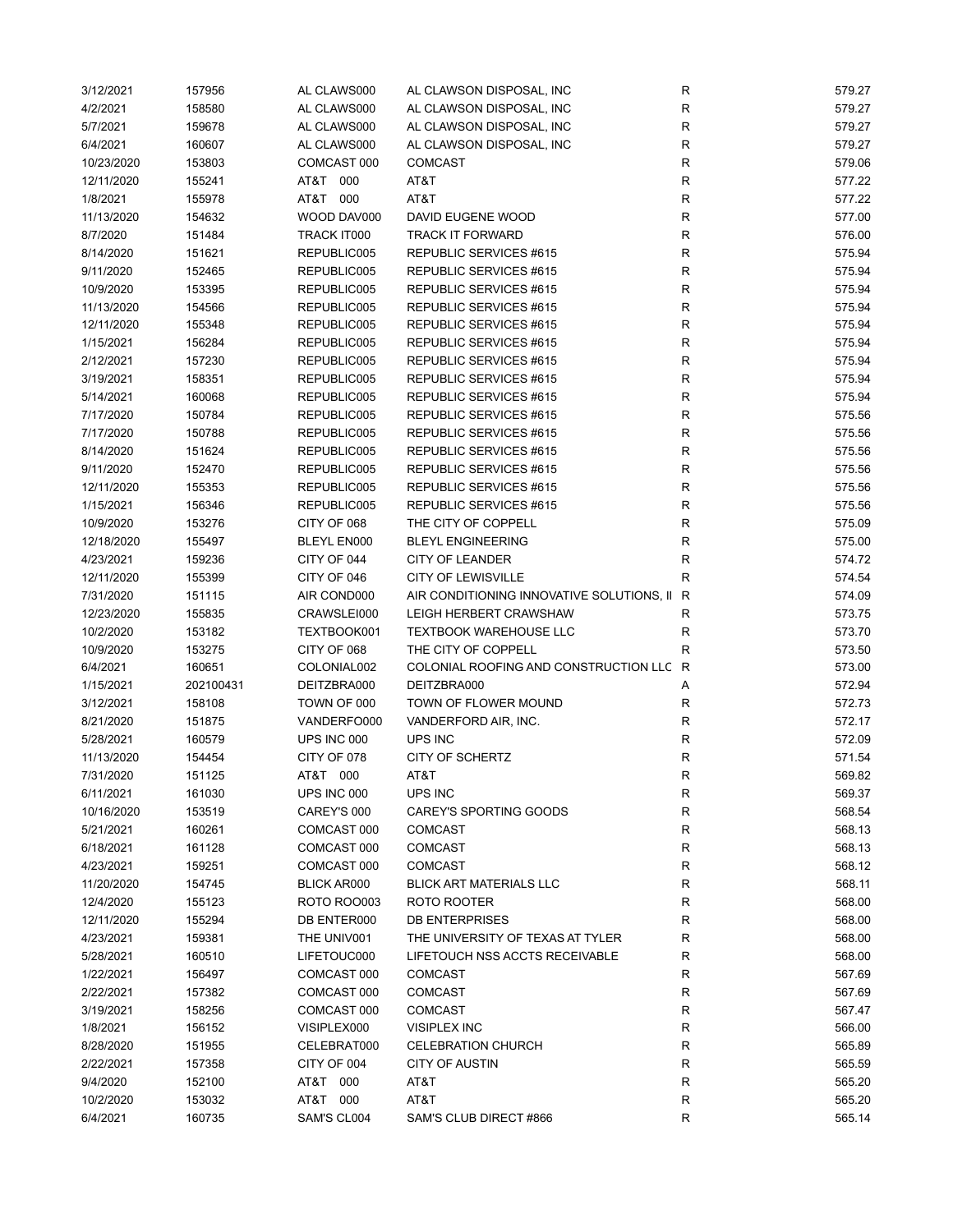| 1/22/2021  | 156410    | A.I.M. 000         | A.I.M.                                | R            | 565.00 |
|------------|-----------|--------------------|---------------------------------------|--------------|--------|
| 5/14/2021  | 159978    | COSERV 000         | COSERV                                | ${\sf R}$    | 564.63 |
| 6/18/2021  | 161126    | COLLEGE 002        | THE COLLEGE BOARD                     | $\mathsf{R}$ | 564.00 |
| 8/7/2020   | 202100042 | CREACLAU000        | CREACLAU000                           | Α            | 563.52 |
| 5/21/2021  | 160331    | MINUTEMA000        | <b>MINUTEMAN PRESS</b>                | $\mathsf{R}$ | 563.31 |
| 2/5/2021   | 156936    | GRADUATI001        | <b>GRADUATION OUTLET</b>              | R            | 562.56 |
| 10/30/2020 | 153980    | <b>BLUE LEA000</b> | <b>BLUE LEARNING</b>                  | R            | 562.50 |
|            |           |                    |                                       |              | 562.50 |
| 1/22/2021  | 156578    | ROI TELE000        | ROI TELEPHONY LLC                     | R            |        |
| 12/23/2020 | 202100408 | TEMPEMAR000        | TEMPEMAR000                           | Α            | 562.50 |
| 5/21/2021  | 202101063 | SISK EMI000        | SISK EMI000                           | Α            | 562.25 |
| 1/5/2021   | 155962    | STAPLES 002        | <b>STAPLES INC</b>                    | R            | 561.81 |
| 6/4/2021   | 160654    | COMCAST 000        | <b>COMCAST</b>                        | $\mathsf{R}$ | 560.40 |
| 5/21/2021  | 202101005 | DROWNMAR000        | DROWNMAR000                           | Α            | 559.00 |
| 2/26/2021  | 157690    | THE HOME001        | THE HOME DEPOT PRO                    | $\mathsf{R}$ | 558.80 |
| 11/13/2020 | 154607    | TOWN OF 000        | TOWN OF FLOWER MOUND                  | R            | 558.58 |
| 3/19/2021  | 158259    | CORPORAT000        | CORPORATE COMMUNICATIONS CENTER, INC. | R            | 558.00 |
| 3/26/2021  | 158521    | PREMIERE000        | PREMIERE INSTALL MOVERS, LLC          | R            | 557.81 |
| 7/10/2020  | 150368    | AT&T 000           | AT&T                                  | R            | 557.36 |
| 5/28/2021  | 160460    | COMCAST 000        | <b>COMCAST</b>                        | R            | 557.18 |
| 6/25/2021  | 161358    | COMCAST 000        | <b>COMCAST</b>                        | $\mathsf{R}$ | 557.18 |
| 1/15/2021  | 156347    | STAPLES 003        | STAPLES TECHNOLOGY SOLUTIONS          | R            | 556.38 |
| 8/28/2020  | 151975    | COMCAST 000        | <b>COMCAST</b>                        | R            | 556.36 |
| 10/2/2020  | 153095    | COMCAST 000        | <b>COMCAST</b>                        | R            | 556.36 |
|            |           |                    |                                       |              |        |
| 7/31/2020  | 151174    | COMCAST 000        | <b>COMCAST</b>                        | $\mathsf{R}$ | 556.29 |
| 2/12/2021  | 157201    | MULTI-SP000        | MULTI-SPORTS OFFICIALS ASSOCIATION    | $\mathsf{R}$ | 556.00 |
| 2/5/2021   | 157009    | REPUBLIC005        | REPUBLIC SERVICES #615                | $\mathsf{R}$ | 555.79 |
| 3/12/2021  | 157982    | BALFOUR 003        | <b>BALFOUR</b>                        | $\mathsf{R}$ | 555.00 |
| 9/18/2020  | 152606    | DRAMA ED000        | DRAMA EDUCATION NETWORK               | R            | 554.90 |
| 5/21/2021  | 160189    | A-TERRY'000        | A-TERRY'S PLUMBING HEATING & AC INC   | R            | 554.89 |
| 7/31/2020  | 151261    | TEXTBOOK001        | <b>TEXTBOOK WAREHOUSE LLC</b>         | R            | 554.40 |
| 3/26/2021  | 158417    | ATMOS EN000        | <b>ATMOS ENERGY</b>                   | R            | 553.38 |
| 11/1/2020  | 153728    | JORDAN S000        | THE JORDAN SCHOOL                     | $\mathsf{R}$ | 553.00 |
| 1/29/2021  | 156657    | ATMOS EN000        | <b>ATMOS ENERGY</b>                   | $\mathsf{R}$ | 552.71 |
| 10/30/2020 | 154178    | YATES CO001        | YATES COMPANY, LLC                    | $\mathsf{R}$ | 552.00 |
| 11/20/2020 | 154793    | COMCAST 000        | COMCAST                               | $\mathsf{R}$ | 550.42 |
| 12/18/2020 | 155557    | COMCAST 000        | <b>COMCAST</b>                        | R            | 550.42 |
| 11/20/2020 | 154792    | COMCAST 000        | <b>COMCAST</b>                        | R            | 550.26 |
| 12/18/2020 | 155501    | BURDIDOU000        | <b>DOUGLAS BURDITT JR</b>             | R            | 550.00 |
| 3/12/2021  | 158086    | ROMAN'S 000        | ROMAN'S LANDSCAPING                   | R            | 550.00 |
| 6/11/2021  | 160972    | TARGET M000        | <b>TARGET MARKETING</b>               | $\mathsf{R}$ | 550.00 |
| 6/25/2021  | 161310    | ANDERLAV000        | LAVICA ANDERSON                       | $\mathsf{R}$ | 550.00 |
| 2/5/2021   | 202100491 | DAILY SP000        | DAILY SP000                           | Α            | 547.95 |
|            |           |                    |                                       |              |        |
| 1/22/2021  | 156514    | E-THERAP001        | E-THERAPY LLC                         | $\mathsf{R}$ | 547.64 |
| 4/30/2021  | 159455    | AT&T 000           | AT&T                                  | $\mathsf{R}$ | 546.73 |
| 6/4/2021   | 160614    | AT&T 000           | AT&T                                  | R            | 546.51 |
| 1/15/2021  | 156329    | TOWN OF 000        | TOWN OF FLOWER MOUND                  | $\mathsf{R}$ | 546.50 |
| 7/17/2020  | 150685    | COMCAST 000        | <b>COMCAST</b>                        | $\mathsf{R}$ | 546.20 |
| 8/7/2020   | 151343    | COMCAST 000        | <b>COMCAST</b>                        | $\mathsf{R}$ | 546.20 |
| 9/11/2020  | 152392    | COMCAST 000        | COMCAST                               | ${\sf R}$    | 546.20 |
| 10/9/2020  | 153283    | COMCAST 000        | <b>COMCAST</b>                        | R            | 546.20 |
| 11/6/2020  | 154230    | COMCAST 000        | <b>COMCAST</b>                        | R            | 546.20 |
| 12/11/2020 | 155283    | COMCAST 000        | <b>COMCAST</b>                        | R            | 546.20 |
| 1/8/2021   | 156011    | COMCAST 000        | <b>COMCAST</b>                        | R            | 546.20 |
| 2/5/2021   | 156899    | COMCAST 000        | <b>COMCAST</b>                        | R            | 546.20 |
| 3/12/2021  | 158010    | COMCAST 000        | <b>COMCAST</b>                        | R            | 546.20 |
| 4/9/2021   | 158808    | COMCAST 000        | COMCAST                               | $\mathsf{R}$ | 546.20 |
| 5/7/2021   | 159730    | COMCAST 000        | COMCAST                               | ${\sf R}$    | 546.20 |
| 6/4/2021   | 160652    | COMCAST 000        | COMCAST                               | $\mathsf{R}$ | 546.20 |
|            |           |                    |                                       |              |        |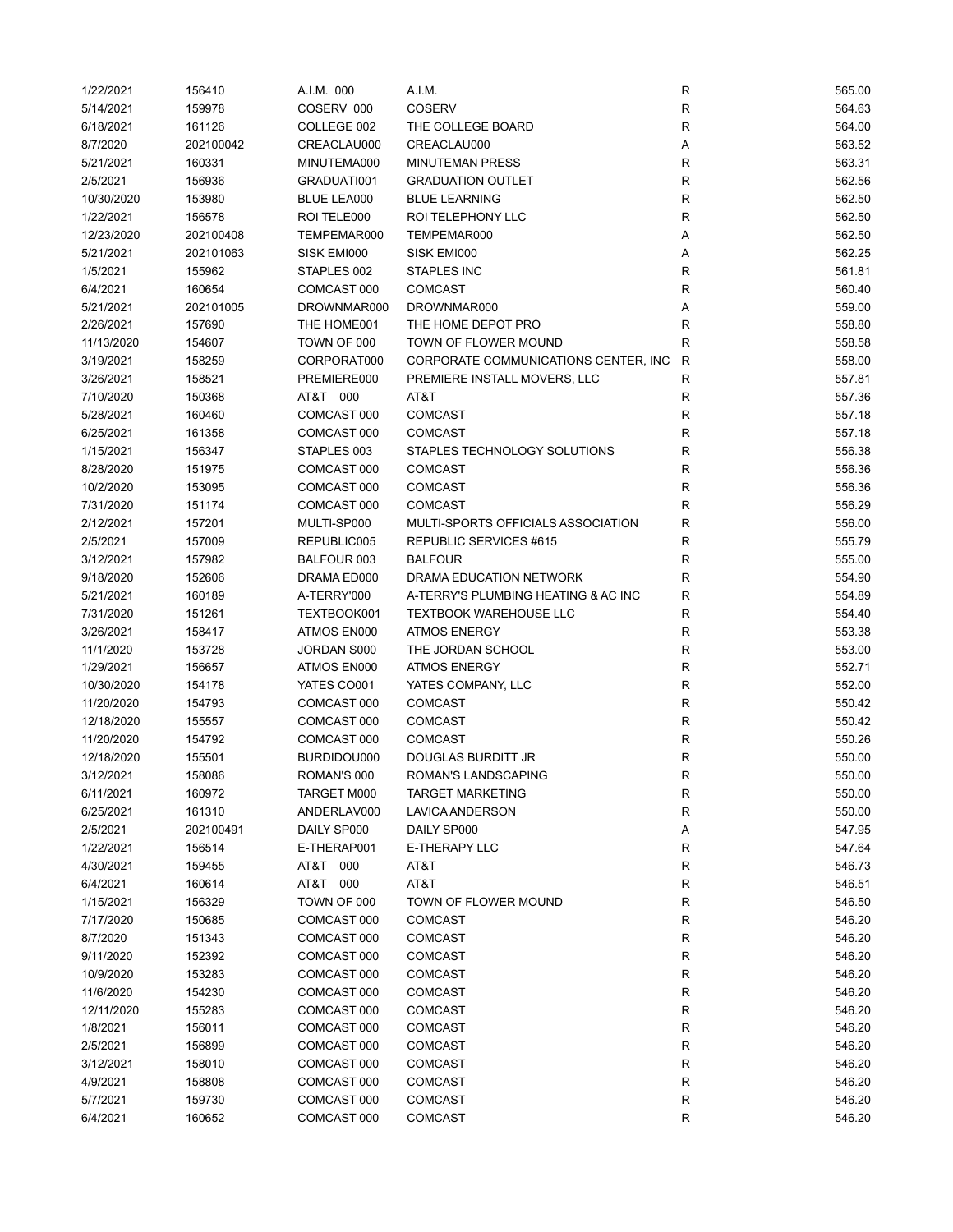| 4/2/2021   | 158583    | AT&T 000    | AT&T                                          | R            | 546.15 |
|------------|-----------|-------------|-----------------------------------------------|--------------|--------|
| 3/19/2021  | 158236    | CITY OF 004 | <b>CITY OF AUSTIN</b>                         | R            | 545.57 |
| 3/19/2021  | 158238    | CITY OF 010 | CITY OF CARROLLTON                            | $\mathsf R$  | 545.49 |
| 4/23/2021  | 159325    | LOGMEIN 000 | LOGMEIN COMMUNICATIONS INC                    | $\mathsf R$  | 544.69 |
| 5/21/2021  | 160323    | LOGMEIN 000 | LOGMEIN COMMUNICATIONS INC                    | R            | 544.69 |
| 6/18/2021  | 161185    | LOGMEIN 000 | LOGMEIN COMMUNICATIONS INC                    | $\mathsf R$  | 544.69 |
| 9/4/2020   | 152284    | SPALDING000 | SPALDING EDUCATION INTERNATIONAL              | $\mathsf R$  | 544.50 |
| 9/18/2020  | 152708    | SPALDING000 | SPALDING EDUCATION INTERNATIONAL              | $\mathsf R$  | 544.50 |
| 1/15/2021  | 156185    | BRACKETT000 | <b>BRACKETT &amp; ELLIS</b>                   | $\mathsf R$  | 544.00 |
| 4/16/2021  | 159043    | LEARNING000 | LEARNING A-Z, LLC                             | $\mathsf R$  | 543.96 |
| 1/22/2021  | 156546    | JIVE COM000 | JIVE COMMUNICATIONS, INC                      | $\mathsf R$  | 543.80 |
| 2/22/2021  | 157441    | JIVE COM000 | JIVE COMMUNICATIONS, INC                      | $\mathsf R$  | 543.80 |
| 3/19/2021  | 158312    | JIVE COM000 | JIVE COMMUNICATIONS, INC                      | R            | 543.80 |
| 8/21/2020  | 151784    | JIVE COM000 | JIVE COMMUNICATIONS, INC                      | $\mathsf R$  | 543.29 |
| 4/16/2021  | 159025    | FUNSPIRE000 | FUNSPIRED PEDIATRIC THERAPY SERVICES P        | R            | 542.50 |
| 6/18/2021  | 161209    | REDSTONE000 | REDSTONE IMPRESSIONS INC                      | $\mathsf R$  | 541.85 |
| 2/22/2021  | 157417    | FUNSPIRE000 | <b>FUNSPIRED PEDIATRIC THERAPY SERVICES P</b> | $\mathsf{R}$ | 541.80 |
| 12/18/2020 | 155630    | JIVE COM000 | JIVE COMMUNICATIONS, INC                      | R            | 541.20 |
| 10/9/2020  | 153324    | JIVE COM000 | JIVE COMMUNICATIONS, INC                      | R            | 541.03 |
| 11/20/2020 | 154850    | JIVE COM000 | JIVE COMMUNICATIONS, INC                      | R            | 541.03 |
| 9/18/2020  | 152651    | JIVE COM000 | JIVE COMMUNICATIONS, INC                      | $\mathsf R$  | 540.69 |
| 6/25/2021  | 161429    | PEDIATRI000 | THE PEDIATRIC THERAPY CENTER                  | $\mathsf R$  | 540.44 |
| 10/9/2020  | 153379    | POPE PLU000 | POPE PLUMBING, INC                            | $\mathsf{R}$ | 540.25 |
| 3/5/2021   | 157855    | REPUBLIC005 | REPUBLIC SERVICES #615                        | $\mathsf R$  | 540.06 |
| 4/2/2021   | 158704    | REPUBLIC005 | REPUBLIC SERVICES #615                        | ${\sf R}$    | 540.06 |
| 5/7/2021   | 159839    | REPUBLIC005 | REPUBLIC SERVICES #615                        | $\mathsf R$  | 540.06 |
| 6/4/2021   | 160721    |             | REPUBLIC SERVICES #615                        | R            | 540.06 |
|            |           | REPUBLIC005 |                                               |              |        |
| 11/13/2020 | 202100263 | ALLEE TH000 | ALLEE TH000                                   | Α            | 540.00 |
| 5/21/2021  | 202100985 | ALLEE TH000 | ALLEE TH000                                   | Α            | 540.00 |
| 5/28/2021  | 202101085 | ALLEE TH000 | ALLEE TH000                                   | Α            | 540.00 |
| 6/4/2021   | 202101146 | ALLEE TH000 | ALLEE TH000                                   | Α            | 540.00 |
| 6/11/2021  | 160862    | FLINN SC000 | FLINN SCIENTIFIC, INC                         | $\mathsf R$  | 539.29 |
| 12/30/2020 | 155934    | TEXAS GA000 | <b>TEXAS GAS SERVICE</b>                      | $\mathsf R$  | 539.17 |
| 9/25/2020  | 152853    | CITY OF 044 | CITY OF LEANDER                               | R            | 538.95 |
| 4/23/2021  | 159253    | COMCAST 000 | <b>COMCAST</b>                                | R            | 538.84 |
| 4/23/2021  | 202100788 | EAST YVE000 | EAST YVE000                                   | Α            | 538.59 |
| 1/22/2021  | 156518    | EFAX COR000 | <b>EFAX CORPORATE</b>                         | $\mathsf{R}$ | 537.50 |
| 2/22/2021  | 157405    | EFAX COR000 | <b>EFAX CORPORATE</b>                         | ${\sf R}$    | 537.50 |
| 3/19/2021  | 158282    | EFAX COR000 | <b>EFAX CORPORATE</b>                         | $\mathsf{R}$ | 537.50 |
| 4/23/2021  | 159275    | EFAX COR000 | <b>EFAX CORPORATE</b>                         | R            | 537.50 |
| 5/21/2021  | 160280    | EFAX COR000 | <b>EFAX CORPORATE</b>                         | R            | 537.50 |
| 1/29/2021  | 156803    | TEXAS GA000 | <b>TEXAS GAS SERVICE</b>                      | R            | 536.64 |
| 12/18/2020 | 155556    | COMCAST 000 | <b>COMCAST</b>                                | R            | 534.09 |
| 10/9/2020  | 153278    | CITY OF 078 | CITY OF SCHERTZ                               | R            | 533.87 |
| 4/2/2021   | 158598    | ATMOS EN000 | <b>ATMOS ENERGY</b>                           | R            | 533.67 |
| 5/28/2021  | 160478    | EL PASO 011 | EL PASO JAG INC                               | R            | 532.48 |
| 7/31/2020  | 151168    | CITY OF 044 | CITY OF LEANDER                               | R            | 531.77 |
| 11/6/2020  | 154213    | CDW GOVE000 | CDW GOVERNMENT, INC                           | R            | 530.82 |
| 7/31/2020  | 151267    | ULINE 000   | ULINE                                         | R            | 530.28 |
| 6/18/2021  | 202101320 | SPECIALI000 | SPECIALI000                                   | Α            | 530.00 |
| 8/28/2020  | 151968    | CITY OF 044 | CITY OF LEANDER                               | R            | 529.77 |
| 10/16/2020 | 153514    | BLICK AR000 | <b>BLICK ART MATERIALS LLC</b>                | R            | 529.22 |
| 10/2/2020  | 153145    | NORTH EA000 | NORTH EAST AC HEATING & PLUMBING              | $\mathsf R$  | 528.26 |
| 6/25/2021  | 161465    | TRIUMPH 000 | <b>TRIUMPH CHURCH</b>                         | $\mathsf{R}$ | 526.93 |
| 1/22/2021  | 156622    | UPS<br>001  | <b>UPS</b>                                    | R            | 526.82 |
| 11/6/2020  | 154237    | DAILY SP000 | <b>DAILY SPREAD</b>                           | R            | 526.05 |
| 2/26/2021  | 202100574 | SONITROL000 | SONITROL000                                   | А            | 526.00 |
| 2/26/2021  | 157640    | LAKESHOR000 | LAKESHORE LEARNING MATERIALS                  | R            | 525.27 |
|            |           |             |                                               |              |        |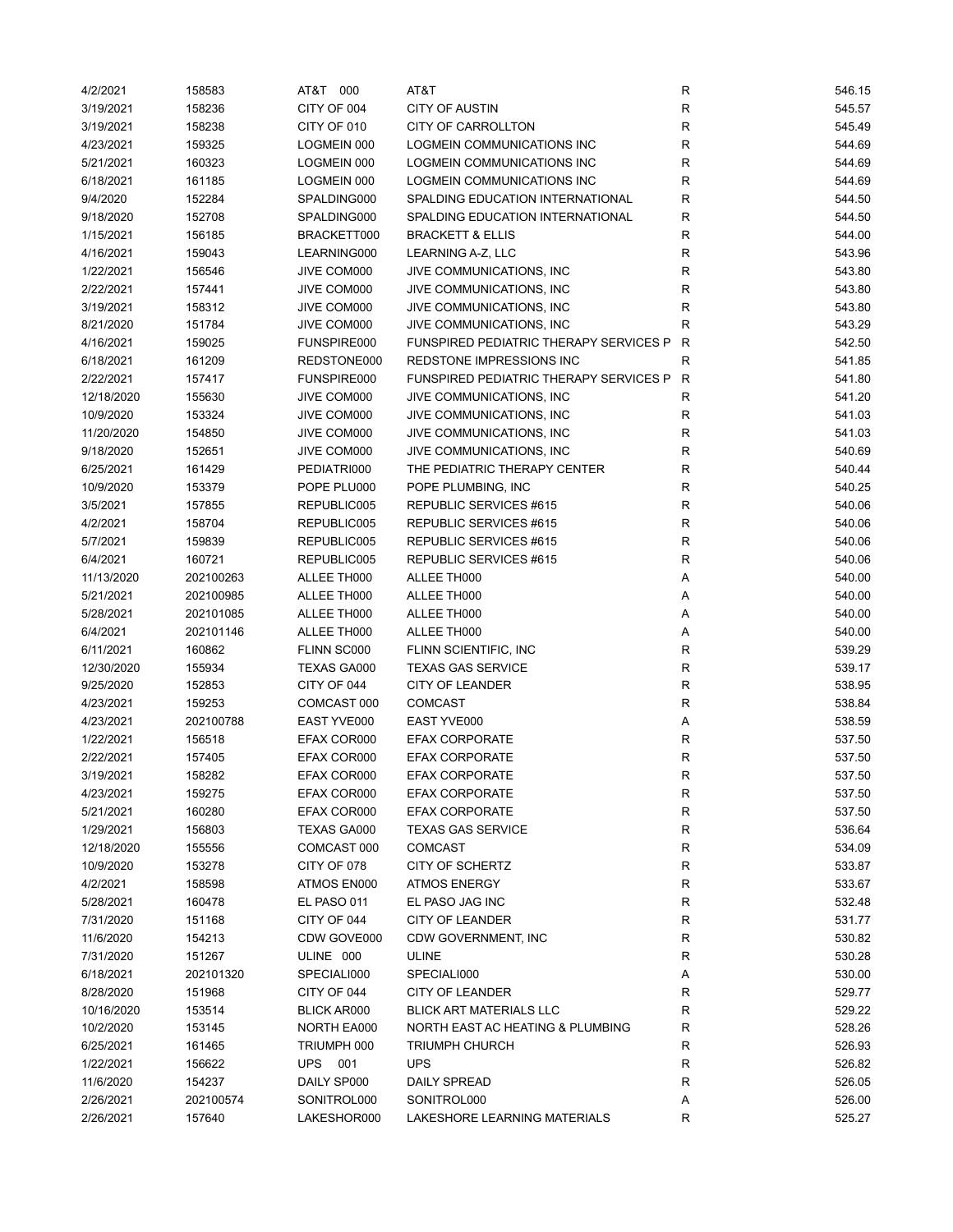| 11/13/2020 | 154424    | CARROLLT003        | <b>CARROLLTON PARK MAINTENANCE</b>       | $\mathsf{R}$ | 525.00 |
|------------|-----------|--------------------|------------------------------------------|--------------|--------|
| 11/20/2020 | 154823    | EFAX COR000        | <b>EFAX CORPORATE</b>                    | $\mathsf R$  | 525.00 |
| 1/29/2021  | 156745    | LONGODIA000        | <b>DIANA LONGORIA</b>                    | R            | 525.00 |
| 2/26/2021  | 157658    | NO BULL 000        | NO BULL FROG INC                         | R            | 525.00 |
| 4/30/2021  | 159546    | HOUSTON 003        | <b>HOUSTON MUSEUM OF NATURAL SCIENCE</b> | R            | 525.00 |
| 11/13/2020 | 202100289 | WALSH GA000        | WALSH GA000                              | Α            | 525.00 |
| 3/5/2021   | 202100609 | TEMPEMAR000        | TEMPEMAR000                              | Α            | 525.00 |
| 6/11/2021  | 160866    | GALVESTO002        | <b>GALVESTON TRANSPORTATION LLC</b>      | R            | 524.70 |
| 7/10/2020  | 150541    | REPUBLIC005        | REPUBLIC SERVICES #615                   | R            | 524.33 |
| 8/7/2020   | 151439    | REPUBLIC005        | REPUBLIC SERVICES #615                   | R            | 524.33 |
| 9/11/2020  | 152464    | REPUBLIC005        | REPUBLIC SERVICES #615                   | $\mathsf{R}$ | 524.33 |
| 10/9/2020  | 153390    | REPUBLIC005        | REPUBLIC SERVICES #615                   | $\mathsf{R}$ | 524.33 |
| 11/6/2020  | 154303    | REPUBLIC005        | REPUBLIC SERVICES #615                   | $\mathsf{R}$ | 524.33 |
| 12/4/2020  | 155110    | REPUBLIC005        | REPUBLIC SERVICES #615                   | R            | 524.33 |
| 1/8/2021   | 156095    | REPUBLIC005        | REPUBLIC SERVICES #615                   | $\mathsf{R}$ | 524.33 |
| 12/18/2020 | 155504    | CAVANLAU000        | LAUREN CAVANAUGH                         | $\mathsf{R}$ | 522.50 |
| 11/6/2020  | 154199    | AT&T 000           | AT&T                                     | R            | 521.22 |
| 2/5/2021   | 156840    | AT&T 005           | AT&T                                     | R            | 521.05 |
| 11/6/2020  | 154298    | PURCHASE000        | PURCHASE POWER                           | $\mathsf{R}$ | 520.99 |
| 4/30/2021  | 159463    | AT&T 005           | AT&T                                     | $\mathsf{R}$ | 520.97 |
|            |           |                    |                                          |              |        |
| 4/23/2021  | 159341    | PEDIATRI000        | THE PEDIATRIC THERAPY CENTER             | R            | 520.36 |
| 7/17/2020  | 150689    | COMCAST 000        | <b>COMCAST</b>                           | R            | 520.34 |
| 2/12/2021  | 202100533 | MITCHBRE000        | MITCHBRE000                              | Α            | 520.10 |
| 3/5/2021   | 157735    | AT&T 005           | AT&T                                     | R            | 520.03 |
| 4/9/2021   | 158781    | AT&T 005           | AT&T                                     | $\mathsf{R}$ | 520.03 |
| 4/2/2021   | 158676    | NO BULL 000        | NO BULL FROG INC                         | ${\sf R}$    | 520.00 |
| 5/14/2021  | 159987    | DURHAM S005        | DURHAM SCHOOL SERVICES                   | $\mathsf{R}$ | 520.00 |
| 9/18/2020  | 202100120 | CARTEDAN000        | CARTEDAN000                              | Α            | 520.00 |
| 11/20/2020 | 154775    | CITY OF 046        | <b>CITY OF LEWISVILLE</b>                | R            | 519.97 |
| 9/18/2020  | 152552    | <b>BLICK AR000</b> | <b>BLICK ART MATERIALS LLC</b>           | $\mathsf{R}$ | 519.62 |
| 7/31/2020  | 151257    | STAPLES 002        | <b>STAPLES INC</b>                       | $\mathsf R$  | 519.24 |
| 12/11/2020 | 155257    | AT&T 005           | AT&T                                     | $\mathsf{R}$ | 518.35 |
| 1/8/2021   | 155985    | AT&T 005           | AT&T                                     | R            | 518.35 |
| 4/9/2021   | 158801    | CITY OF 060        | <b>CITY OF TYLER</b>                     | $\mathsf{R}$ | 518.16 |
| 5/7/2021   | 159788    | LOGMEIN 000        | LOGMEIN COMMUNICATIONS INC               | R            | 517.48 |
| 6/11/2021  | 160904    | LOGMEIN 000        | LOGMEIN COMMUNICATIONS INC               | R            | 517.48 |
| 3/26/2021  | 158530    | RESOURCE002        | <b>RESOURCES FOR EDUCATORS</b>           | R            | 517.00 |
| 12/4/2020  | 202100326 | DAILY SP000        | DAILY SP000                              | Α            | 516.85 |
| 3/19/2021  | 158209    | ATMOS EN000        | <b>ATMOS ENERGY</b>                      | R            | 516.14 |
| 12/18/2020 | 155737    | VISIPLEX000        | <b>VISIPLEX INC</b>                      | R            | 516.00 |
| 4/16/2021  | 202100730 | ALLENJUL000        | ALLENJUL000                              | Α            | 515.53 |
| 7/31/2020  | 151128    | AT&T 000           | AT&T                                     | $\mathsf{R}$ | 515.39 |
| 1/15/2021  | 156241    | ENTERPRI004        | <b>ENTERPRISE RENT-A-CAR</b>             | $\mathsf{R}$ | 515.33 |
| 6/11/2021  | 160869    | GOPHERSP000        | <b>GOPHERSPORT</b>                       | R            | 515.21 |
| 4/30/2021  | 159450    | ACCO BRA000        | ACCO BRANDS USA, LLC                     | $\mathsf R$  | 515.00 |
| 10/16/2020 | 153517    | BRACKETT000        | <b>BRACKETT &amp; ELLIS</b>              | R            | 514.00 |
| 9/4/2020   | 152102    | AT&T 000           | AT&T                                     | R            | 513.56 |
| 10/2/2020  | 153034    | AT&T 000           | AT&T                                     | $\mathsf{R}$ | 513.56 |
| 10/23/2020 | 153829    | EFAX COR000        | <b>EFAX CORPORATE</b>                    | R            | 512.50 |
| 12/18/2020 | 155589    | EFAX COR000        | <b>EFAX CORPORATE</b>                    | R            | 512.50 |
| 4/2/2021   | 158663    | HARRY K 000        | HARRY K WONG PUBLICATIONS INC            | R            | 511.11 |
| 9/11/2020  | 152477    | SCHOOL S000        | <b>SCHOOL SPECIALTY</b>                  | R            | 511.00 |
| 4/30/2021  | 159547    | HUNTER K000        | HUNTER KNEPSHIELD OF TEXAS, INC          | R            | 510.90 |
|            |           |                    |                                          |              |        |
| 3/19/2021  | 158226    | CDW GOVE000        | CDW GOVERNMENT, INC                      | R            | 510.76 |
| 9/18/2020  | 152619    | EXPENSE 000        | <b>EXPENSE REDUCTION SERVICES, INC.</b>  | ${\sf R}$    | 510.55 |
| 7/10/2020  | 150371    | AT&T 000           | AT&T                                     | $\mathsf{R}$ | 510.45 |
| 9/25/2020  | 202100143 | PORTECHA000        | PORTECHA000                              | Α            | 510.30 |
| 9/4/2020   | 152114    | BARBAMEL000        | <b>MELISSA BARBA</b>                     | R            | 510.00 |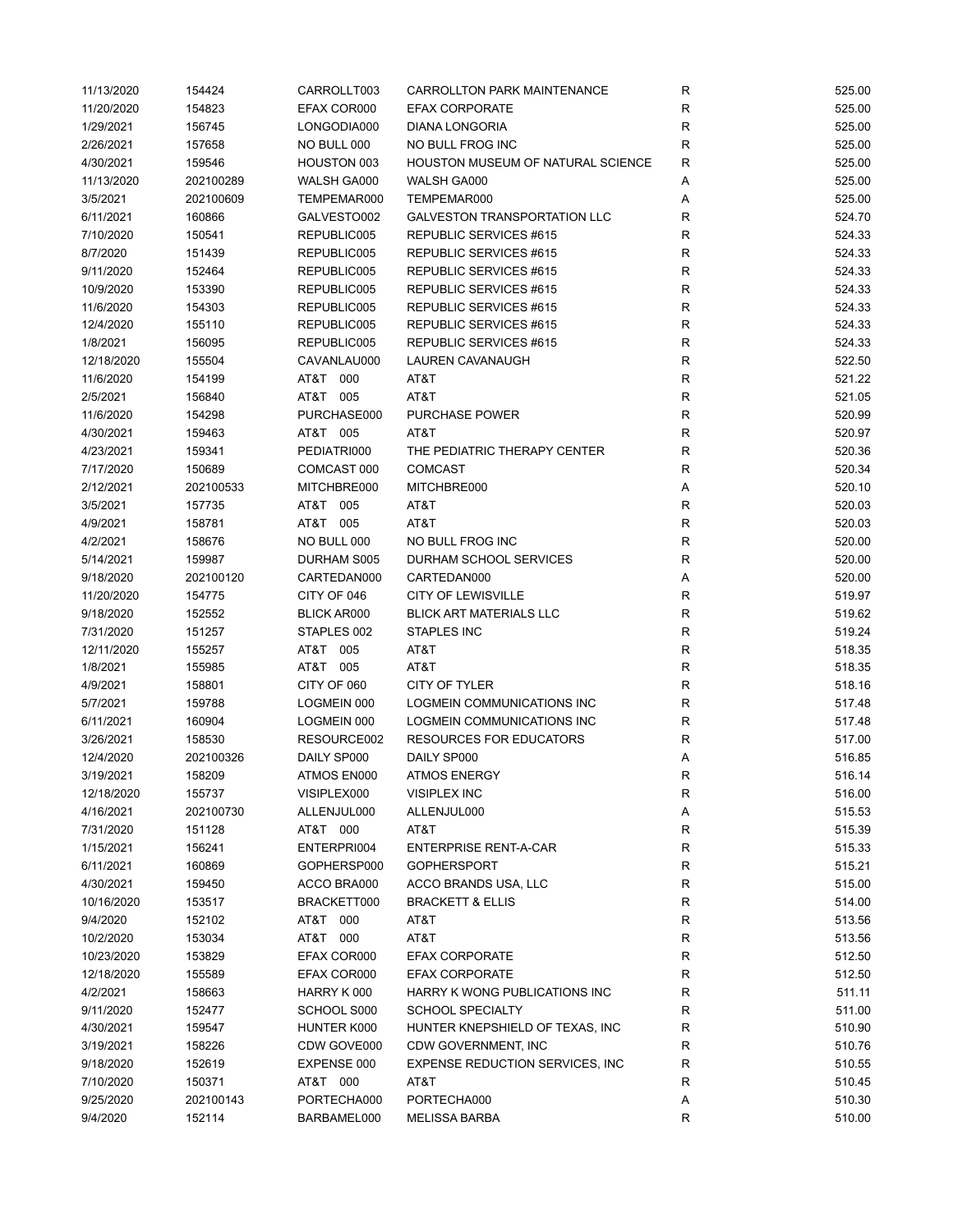| 9/4/2020   | 152209    | MANNAVIN000        | <b>VINAY MANNAVA</b>                    | R            | 510.00 |
|------------|-----------|--------------------|-----------------------------------------|--------------|--------|
| 12/23/2020 | 155866    | PERMIAN 000        | PERMIAN SPEECH AND LANGUAGE SERVICES    | R            | 510.00 |
| 1/8/2021   | 156110    | SEA SERP000        | SEA SERPENT AQUATICS-CHRIS "THE FISH GU | R            | 510.00 |
| 12/11/2020 | 202100345 | DAILY SP000        | DAILY SP000                             | Α            | 509.85 |
| 9/11/2020  | 152394    | COMCAST 000        | <b>COMCAST</b>                          | R            | 508.68 |
| 10/9/2020  | 153284    | COMCAST 000        | <b>COMCAST</b>                          | $\mathsf{R}$ | 508.68 |
| 8/7/2020   | 151344    | COMCAST 000        | <b>COMCAST</b>                          | R            | 508.61 |
| 11/20/2020 | 202100291 | ALLENJUL000        | ALLENJUL000                             | Α            | 506.92 |
| 4/23/2021  | 159209    | BINSWANG000        | <b>BINSWANGER GLASS</b>                 | R            | 506.62 |
| 2/22/2021  | 157494    | TEXAS GA000        | <b>TEXAS GAS SERVICE</b>                | $\mathsf{R}$ | 504.15 |
| 4/16/2021  | 158958    | ATMOS EN000        | <b>ATMOS ENERGY</b>                     | $\mathsf{R}$ | 504.03 |
| 8/14/2020  | 151605    | PARKS CO000        | PARKS COFFEE                            | $\mathsf{R}$ | 503.10 |
| 2/22/2021  | 157503    | TOWN OF 000        | TOWN OF FLOWER MOUND                    | $\mathsf{R}$ | 502.38 |
|            |           |                    |                                         |              |        |
| 4/23/2021  | 159183    | AT&T<br>000        | AT&T                                    | ${\sf R}$    | 501.73 |
| 1/22/2021  | 156424    | AT&T<br>000        | AT&T                                    | $\mathsf{R}$ | 501.36 |
| 2/26/2021  | 157577    | AT&T<br>000        | AT&T                                    | R            | 501.02 |
| 3/19/2021  | 158192    | AT&T 000           | AT&T                                    | $\mathsf{R}$ | 501.02 |
| 6/4/2021   | 202101199 | RICHACRY000        | RICHACRY000                             | Α            | 500.76 |
| 10/23/2020 | 153756    | AT&T 000           | AT&T                                    | $\mathsf{R}$ | 500.29 |
| 10/16/2020 | 153518    | BURDIDOU000        | DOUGLAS BURDITT JR                      | R            | 500.00 |
| 12/11/2020 | 155319    | LEAD4WAR000        | LEAD4WARD                               | R            | 500.00 |
| 12/18/2020 | 155626    | INTEGRAT000        | INTEGRATED BEHAVIOR SOLUTIONS           | R            | 500.00 |
| 1/22/2021  | 156531    | FOUNDERS007        | FOUNDERS CLASSICAL ACADEMY OF LEWISVI   | R            | 500.00 |
| 1/29/2021  | 156696    | CITY OF 104        | <b>CITY OF MCALLEN</b>                  | R            | 500.00 |
| 6/11/2021  | 160990    | TUFF TUR000        | TUFF TURF LANDSCAPING & GROUNDS MAINT   | R            | 500.00 |
| 3/19/2021  | 202100641 | MCCLANAT000        | MCCLANAT000                             | Α            | 500.00 |
| 11/20/2020 | 154716    | AT&T 000           | AT&T                                    | R            | 499.34 |
| 12/23/2020 | 155805    | AT&T 000           | AT&T                                    | R            | 499.34 |
| 10/16/2020 | 153477    | ABUNDANT000        | ABUNDANT GRACE COMMUNITY CHURCH         | R            | 497.85 |
| 8/14/2020  | 151544    | COMCAST 000        | <b>COMCAST</b>                          | R            | 496.35 |
| 10/9/2020  | 153255    | ATMOS EN000        | <b>ATMOS ENERGY</b>                     | R            | 496.11 |
| 3/19/2021  | 158270    | CRAWSLEI000        | LEIGH HERBERT CRAWSHAW                  | $\mathsf R$  | 495.98 |
| 4/23/2021  |           |                    |                                         |              |        |
|            | 202100808 | MCDONJEN000        | MCDONJEN000                             | Α            | 495.80 |
| 7/24/2020  | 150934    | AT&T 000           | AT&T                                    | $\mathsf{R}$ | 495.18 |
| 11/6/2020  | 154228    | CLOVER C000        | <b>CLOVER CONSTRUCTION TX</b>           | R            | 495.00 |
| 4/9/2021   | 158794    | CAVANLAU000        | LAUREN CAVANAUGH                        | $\mathsf{R}$ | 495.00 |
| 5/7/2021   | 159844    | RIGHTEOU000        | <b>RIGHTEOUS BBQ</b>                    | R            | 495.00 |
| 8/21/2020  | 151673    | AT&T 000           | AT&T                                    | R            | 494.57 |
| 9/25/2020  | 152820    | AT&T 000           | AT&T                                    | R            | 494.57 |
| 4/23/2021  | 159372    | STEVENSO000        | STEVENSON LEARNING SKILLS               | R            | 494.18 |
| 6/4/2021   | 160729    | RIGHTEOU000        | <b>RIGHTEOUS BBQ</b>                    | ${\sf R}$    | 494.00 |
| 4/16/2021  | 159101    | THE COLL000        | THE COLLEGE BOARD                       | ${\sf R}$    | 493.00 |
| 10/2/2020  | 153087    | CITY OF 087        | CITY OF FRISCO                          | $\mathsf{R}$ | 492.53 |
| 6/4/2021   | 202101152 | CAREAISR000        | CAREAISR000                             | Α            | 490.50 |
| 2/22/2021  | 157394    | CRESCENT000        | <b>CRESCENT ELECTRIC</b>                | R            | 490.01 |
| 8/7/2020   | 151381    | EDINBURG000        | <b>EDINBURG CISD</b>                    | R            | 490.00 |
| 9/18/2020  | 152687    | PREMIERE000        | PREMIERE INSTALL MOVERS, LLC            | R            | 488.90 |
| 7/24/2020  | 150991    | EFAX COR000        | <b>EFAX CORPORATE</b>                   | R            | 487.50 |
| 8/21/2020  | 151750    | EFAX COR000        | <b>EFAX CORPORATE</b>                   | R            | 487.50 |
| 9/18/2020  | 152610    | EFAX COR000        | <b>EFAX CORPORATE</b>                   | $\mathsf{R}$ | 487.50 |
| 11/13/2020 | 154418    | <b>BLICK AR000</b> | <b>BLICK ART MATERIALS LLC</b>          | R            | 486.73 |
| 12/23/2020 | 155863    | MICHAEL'002        | MICHAEL'S KEYS, INC                     | R            | 486.19 |
| 11/13/2020 | 154512    | INTER-ST000        | INTER-STATE STUDIO & PUBLISHING CO      | R            | 486.00 |
| 10/16/2020 | 153568    | DAILY SP000        | <b>DAILY SPREAD</b>                     | R            | 485.90 |
| 12/18/2020 | 155717    | TEXAS FI001        | TEXAS FIRE ALARM, INC                   | R            | 485.00 |
|            |           |                    |                                         |              |        |
| 12/23/2020 | 155868    | POPE PLU000        | POPE PLUMBING, INC                      | R            | 485.00 |
| 1/22/2021  | 156407    | 1800 PLU001        | 1800 PLUMBER OF TEXAS PAN HANDLE        | ${\sf R}$    | 485.00 |
| 3/19/2021  | 158385    | TEXAS FI001        | TEXAS FIRE ALARM, INC                   | $\mathsf{R}$ | 485.00 |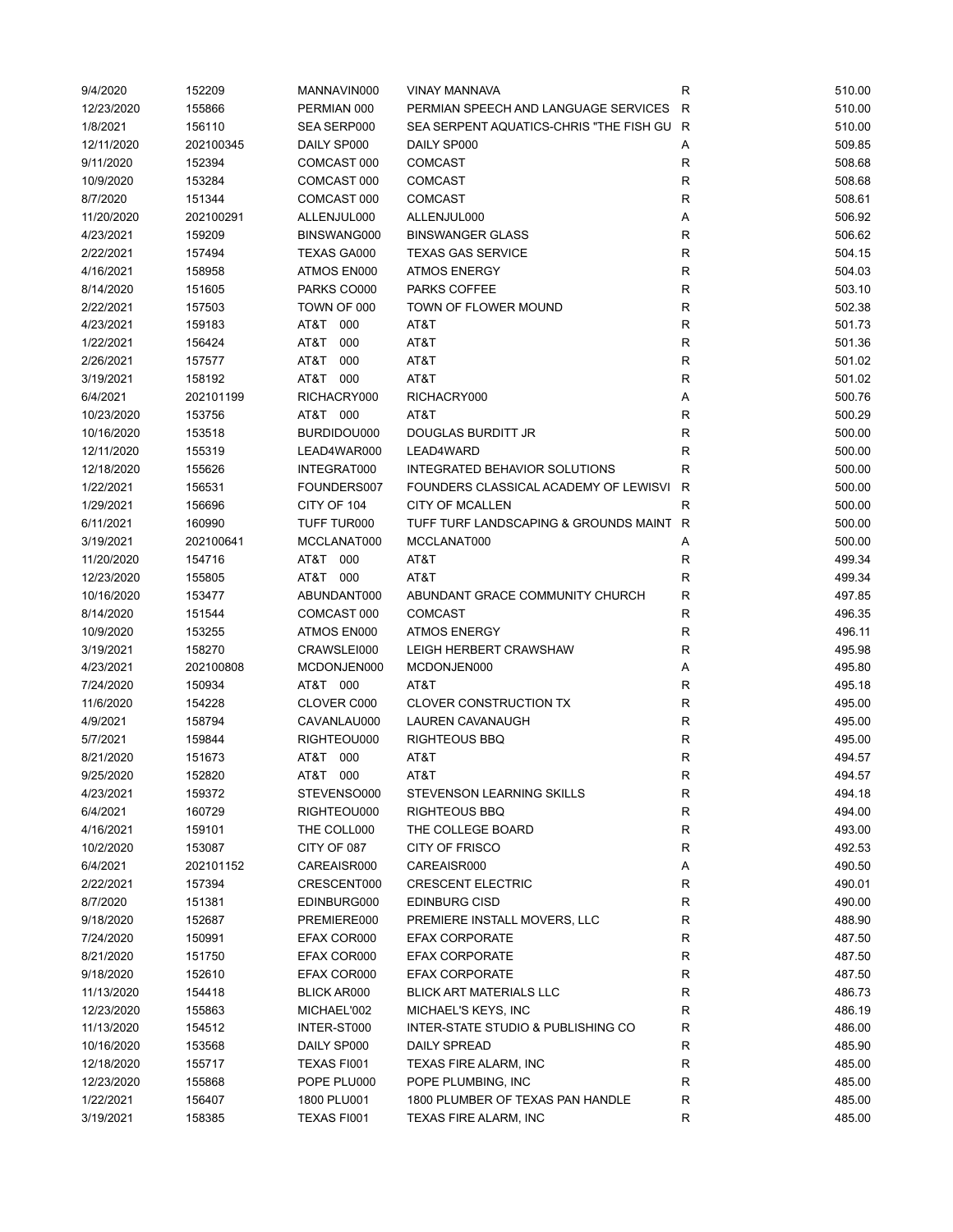| 5/14/2021  | 160098    | TEXAS FI001            | <b>TEXAS FIRE ALARM, INC</b>               | R            | 485.00 |
|------------|-----------|------------------------|--------------------------------------------|--------------|--------|
| 12/18/2020 | 202100369 | DAILY SP000            | DAILY SP000                                | Α            | 484.75 |
| 6/4/2021   | 160740    | SPALDING000            | SPALDING EDUCATION INTERNATIONAL           | $\mathsf{R}$ | 484.44 |
| 11/13/2020 | 154484    | ELECTRO 001            | ELECTRO COOLING SERVICE LLC                | $\mathsf{R}$ | 483.00 |
| 4/2/2021   | 158661    | GRAINGER000            | <b>GRAINGER</b>                            | $\mathsf{R}$ | 482.52 |
| 10/16/2020 | 153678    | TOWN OF 000            | TOWN OF FLOWER MOUND                       | $\mathsf{R}$ | 482.51 |
| 2/5/2021   | 156870    | CHARTER 000            | CHARTER COMMUNICATIONS                     | R            | 481.53 |
| 10/23/2020 | 153839    | ENTERPRI004            | <b>ENTERPRISE RENT-A-CAR</b>               | R            | 481.44 |
| 2/12/2021  | 157172    | ENTERPRI004            | <b>ENTERPRISE RENT-A-CAR</b>               | $\mathsf{R}$ | 480.87 |
| 11/6/2020  | 154271    | LONE STA002            | LONE STAR COLLEGE SYSTEM                   | $\mathsf{R}$ | 480.00 |
| 5/7/2021   | 159847    | SALUVIDA000            | SALUVIDA INCORPORATEDE                     | $\mathsf{R}$ | 480.00 |
| 9/4/2020   | 202100087 | ALLEE TH000            | ALLEE TH000                                | Α            | 480.00 |
| 12/23/2020 | 202100397 | ALLEE TH000            | ALLEE TH000                                | Α            | 480.00 |
| 6/18/2021  | 202101275 | ALLEE TH000            | ALLEE TH000                                | Α            | 480.00 |
| 9/18/2020  | 202100121 | CREACLAU000            | CREACLAU000                                | Α            | 479.62 |
| 11/6/2020  | 154355    | UPS 001                | <b>UPS</b>                                 | $\mathsf{R}$ | 477.14 |
| 11/13/2020 | 154541    | NORTH EA000            | NORTH EAST AC HEATING & PLUMBING           | $\mathsf{R}$ | 476.99 |
| 8/21/2020  | 151770    | GOPHERSP000            | <b>GOPHERSPORT</b>                         | R            | 476.10 |
| 1/29/2021  | 156661    | B&H FOTO000            | <b>B&amp;H FOTO &amp; ELECTRONICS CORP</b> | $\mathsf{R}$ | 476.00 |
| 5/14/2021  | 159970    | CLOVER C000            | <b>CLOVER CONSTRUCTION TX</b>              | $\mathsf{R}$ | 475.00 |
| 5/21/2021  | 160209    | ATMOS EN000            | <b>ATMOS ENERGY</b>                        | R            | 474.87 |
| 12/4/2020  | 154984    | <b>BARNES &amp;001</b> | BARNES & NOBLE BOOKSELLERS INC             | R            | 474.08 |
| 9/18/2020  | 152671    | NATIONAL006            | NATIONAL EDUCATORS LAW INSTITUTE           | R            | 473.90 |
| 1/22/2021  | 156444    | ATMOS EN000            | <b>ATMOS ENERGY</b>                        | R            | 473.20 |
| 9/4/2020   |           |                        | JIVE COMMUNICATIONS, INC                   | $\mathsf{R}$ | 472.68 |
|            | 152199    | JIVE COM000            |                                            | $\mathsf{R}$ |        |
| 8/28/2020  | 152017    | JW PEPPE000            | JW PEPPER & SON INC                        |              | 472.49 |
| 2/22/2021  | 157481    | SAVVAS L000            | SAVVAS LEARNING COMPANY LLC                | ${\sf R}$    | 471.88 |
| 10/16/2020 | 153565    | COSERV 000             | <b>COSERV</b>                              | $\mathsf{R}$ | 471.68 |
| 10/23/2020 | 153809    | COSERV 000             | <b>COSERV</b>                              | $\mathsf{R}$ | 471.68 |
| 5/21/2021  | 202101081 | WEBERSAN000            | WEBERSAN000                                | Α            | 470.58 |
| 11/13/2020 | 154472    | DAILY SP000            | <b>DAILY SPREAD</b>                        | $\mathsf{R}$ | 470.15 |
| 7/17/2020  | 150690    | COMCAST 000            | <b>COMCAST</b>                             | $\mathsf{R}$ | 468.90 |
| 1/8/2021   | 155989    | ATMOS EN000            | <b>ATMOS ENERGY</b>                        | $\mathsf{R}$ | 467.31 |
| 7/10/2020  | 150359    | AL CLAWS000            | AL CLAWSON DISPOSAL, INC                   | $\mathsf{R}$ | 467.15 |
| 7/31/2020  | 151116    | AL CLAWS000            | AL CLAWSON DISPOSAL, INC                   | $\mathsf{R}$ | 467.15 |
| 8/28/2020  | 151929    | AL CLAWS000            | AL CLAWSON DISPOSAL, INC                   | R            | 467.15 |
| 10/16/2020 | 153482    | AL CLAWS000            | AL CLAWSON DISPOSAL, INC                   | R            | 467.15 |
| 11/6/2020  | 154186    | AL CLAWS000            | AL CLAWSON DISPOSAL, INC                   | R            | 467.15 |
| 12/1/2020  | 154935    | AL CLAWS000            | AL CLAWSON DISPOSAL, INC                   | R            | 467.15 |
| 12/30/2020 | 155901    | AL CLAWS000            | AL CLAWSON DISPOSAL, INC                   | R            | 467.15 |
| 2/5/2021   | 156826    | AL CLAWS000            | AL CLAWSON DISPOSAL, INC                   | R            | 467.15 |
| 11/13/2020 | 154469    | CORPORAT000            | CORPORATE COMMUNICATIONS CENTER, INC.      | R            | 465.75 |
| 10/30/2020 | 153989    | CAROLINA000            | CAROLINA BIOLOGICAL SUPPLY COMPANY         | R            | 465.28 |
| 3/26/2021  | 202100659 | DAILY SP000            | DAILY SP000                                | Α            | 464.80 |
| 6/18/2021  | 161073    | AT&T 000               | AT&T                                       | R            | 464.30 |
| 8/28/2020  | 152041    | REF EXPE000            | REF EXPERTS AND HVAC LLC                   | R            | 464.10 |
| 3/12/2021  | 158093    | SPARKLET000            | SPARKLETTS AND SIERRA SPRINGS              | R            | 463.75 |
| 11/20/2020 | 154730    | ATMOS EN000            | <b>ATMOS ENERGY</b>                        | R            | 463.57 |
| 6/18/2021  | 161118    | CITY OF 046            | <b>CITY OF LEWISVILLE</b>                  | R            | 463.51 |
| 7/31/2020  | 151231    | NATURAL 002            | NATURAL BRIDGE CAVERNS INC                 | R            | 463.00 |
| 3/5/2021   | 157891    | TEXAS GA000            | <b>TEXAS GAS SERVICE</b>                   | R            | 462.97 |
| 10/16/2020 | 153626    | MR ELECT003            | MR ELECTRIC OF AUSTIN                      | R            | 462.18 |
| 7/24/2020  | 150989    | EDINBURG000            | <b>EDINBURG CISD</b>                       | R            | 462.00 |
| 3/19/2021  | 158278    | E-THERAP001            | E-THERAPY LLC                              | R            | 462.00 |
| 4/2/2021   | 158650    | E-THERAP001            | E-THERAPY LLC                              | R            | 462.00 |
| 4/9/2021   | 158899    | SPARKLET000            | SPARKLETTS AND SIERRA SPRINGS              | $\mathsf{R}$ | 460.92 |
| 8/14/2020  | 151511    | <b>BSN SPOR000</b>     | <b>BSN SPORTS, LLC</b>                     | R            | 459.57 |
| 11/20/2020 | 154772    | CITY OF 046            | <b>CITY OF LEWISVILLE</b>                  | R            | 459.24 |
|            |           |                        |                                            |              |        |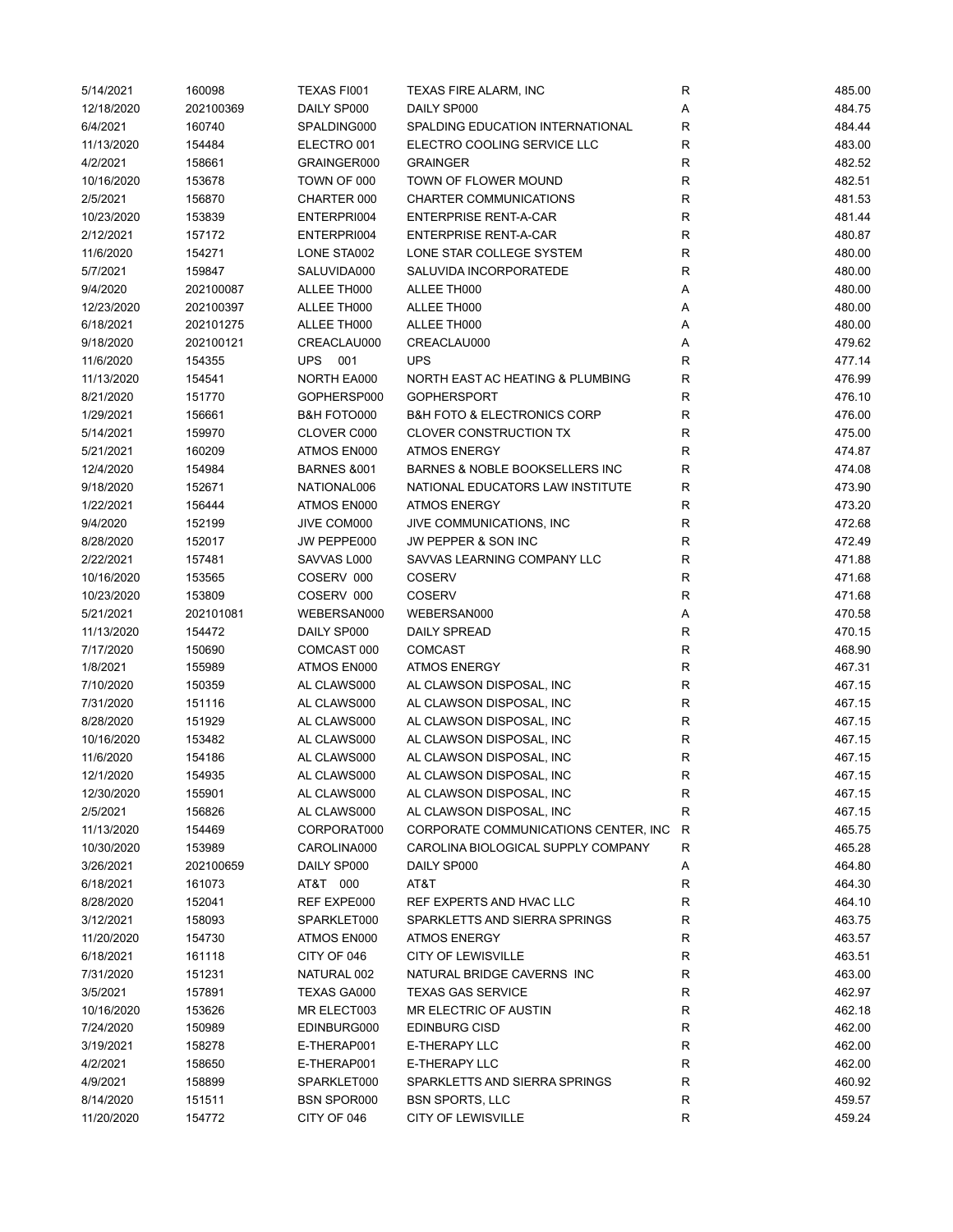| 6/4/2021   | 202101151 | CAREACYN000 | CAREACYN000                                 | Α            | 459.12 |
|------------|-----------|-------------|---------------------------------------------|--------------|--------|
| 8/21/2020  | 151723    | COMCAST 000 | <b>COMCAST</b>                              | $\mathsf{R}$ | 457.43 |
| 6/18/2021  | 202101318 | SHIN HEA000 | SHIN HEA000                                 | Α            | 457.23 |
| 4/30/2021  | 202100850 | DAILY SP000 | DAILY SP000                                 | Α            | 457.10 |
| 4/16/2021  | 158982    | CITY OF 046 | <b>CITY OF LEWISVILLE</b>                   | $\mathsf{R}$ | 456.40 |
| 8/14/2020  | 151557    | DTK FACI001 | DTK FACILITY SERVICES LLC - SUPPLIES        | $\mathsf{R}$ | 455.94 |
| 10/30/2020 | 153977    | BEJAREDI000 | EDITH BEJAR                                 | R            | 455.00 |
| 1/29/2021  | 156663    | BEJAREDI000 | EDITH BEJAR                                 | R            | 455.00 |
| 3/5/2021   | 157793    | DB ENTER000 | <b>DB ENTERPRISES</b>                       | R            | 455.00 |
| 1/22/2021  | 156439    | ATMOS EN000 | <b>ATMOS ENERGY</b>                         | $\mathsf{R}$ | 454.87 |
| 11/6/2020  | 154191    | ANTHEM S000 | ANTHEM SPORTS LLC                           | $\mathsf{R}$ | 454.58 |
|            |           |             | <b>GREAT SOUTHWESTERN FIRE &amp; SAFETY</b> | $\mathsf{R}$ |        |
| 7/31/2020  | 151207    | GREAT SO002 |                                             |              | 451.00 |
| 7/17/2020  | 150624    | ASBESTOS001 | ASBESTOS INSPECTION MANAGEMENT              | R            | 450.00 |
| 10/23/2020 | 153915    | SPECIALI000 | SPECIALIZED ASSESSMENT & CONSULTING, LI     | R            | 450.00 |
| 10/30/2020 | 154033    | CSAF, IN000 | CSAF, INC.                                  | R            | 450.00 |
| 1/22/2021  | 156419    | ASBESTOS001 | ASBESTOS INSPECTION MANAGEMENT              | $\mathsf{R}$ | 450.00 |
| 5/21/2021  | 160359    | TCSAAL L000 | <b>TCSAAL LLC</b>                           | R            | 450.00 |
| 6/4/2021   | 160613    | ASBESTOS001 | ASBESTOS INSPECTION MANAGEMENT              | $\mathsf{R}$ | 450.00 |
| 6/4/2021   | 160693    | LAMAR TE000 | <b>LAMAR TEXAS LIMITED PARTNERSHIP</b>      | R            | 450.00 |
| 6/25/2021  | 161444    | SMITHSHE000 | SHELLIE SMITH                               | $\mathsf{R}$ | 450.00 |
| 1/8/2021   | 202100418 | NINO PAT000 | NINO PAT000                                 | Α            | 450.00 |
| 4/2/2021   | 202100672 | ALLEE TH000 | ALLEE TH000                                 | Α            | 450.00 |
| 6/11/2021  | 160879    | HOME DEP000 | HOME DEPOT                                  | R            | 449.10 |
| 8/21/2020  | 202100069 | CREACLAU000 | CREACLAU000                                 | Α            | 449.09 |
| 11/6/2020  | 154275    | MILLER M000 | MILLER MEDIA HOLDINGS LLC                   | $\mathsf{R}$ | 449.00 |
| 10/23/2020 | 153759    | AT&T 004    | AT&T                                        | $\mathsf{R}$ | 448.43 |
| 10/23/2020 | 153790    | CITY OF 046 | <b>CITY OF LEWISVILLE</b>                   | $\mathsf{R}$ | 448.39 |
| 5/7/2021   | 159759    | FIRST BA015 | <b>FIRST BAPTIST CHURCH</b>                 | $\mathsf{R}$ | 448.00 |
| 9/4/2020   | 152225    | NORTH EA000 | NORTH EAST AC HEATING & PLUMBING            | R            | 447.00 |
| 9/11/2020  | 152443    | NORTH EA000 | NORTH EAST AC HEATING & PLUMBING            | R            | 446.00 |
| 3/5/2021   | 157759    | CITY OF 003 | <b>CITY OF AMARILLO</b>                     | R            | 445.99 |
| 5/21/2021  | 160262    | COMCAST 000 | <b>COMCAST</b>                              | $\mathsf{R}$ | 445.55 |
| 6/18/2021  | 161129    | COMCAST 000 | <b>COMCAST</b>                              | $\mathsf{R}$ | 445.55 |
| 3/12/2021  | 158104    | TEXAS GA000 | <b>TEXAS GAS SERVICE</b>                    | R            | 445.27 |
| 8/28/2020  | 152047    | SHAFEMAS000 | <b>MASON THOMAS SHAFER</b>                  | R            | 445.00 |
| 12/4/2020  | 154998    | CAROLINA000 | CAROLINA BIOLOGICAL SUPPLY COMPANY          | R            | 444.37 |
| 12/18/2020 | 155531    | CITY OF 046 | <b>CITY OF LEWISVILLE</b>                   | R            | 444.20 |
| 12/18/2020 | 155721    | THEATREF000 | <b>THEATREFOLK LTD</b>                      | R            | 444.00 |
| 10/2/2020  | 202100156 | KING ARI000 | KING ARI000                                 | Α            | 442.91 |
| 5/28/2021  | 160447    | CITY OF 046 | <b>CITY OF LEWISVILLE</b>                   | R            | 442.71 |
| 5/14/2021  | 160026    | JOHNSON 001 | JOHNSON CONTROLS SECURITY SOLUTIONS         | R            | 442.01 |
| 2/22/2021  | 157371    | CITY OF 046 | <b>CITY OF LEWISVILLE</b>                   | $\mathsf{R}$ | 441.96 |
| 6/25/2021  | 161478    | UPS INC 000 | UPS INC                                     | R            | 441.42 |
| 10/23/2020 | 153903    | SCHOOL H000 | SCHOOL HEALTH CORPORATION                   | R            | 440.08 |
| 10/9/2020  | 153267    | CAVANLAU000 | LAUREN CAVANAUGH                            | R            | 440.00 |
| 4/16/2021  | 158968    | CAROLINA000 | CAROLINA BIOLOGICAL SUPPLY COMPANY          | R            | 439.95 |
| 5/28/2021  | 202101097 | DAILY SP000 | DAILY SP000                                 | Α            | 439.45 |
| 6/4/2021   | 202101162 | DUNFOMAT000 | DUNFOMAT000                                 | Α            | 438.78 |
| 7/24/2020  | 151029    | JW PEPPE000 | JW PEPPER & SON INC                         | R            | 438.49 |
| 10/23/2020 | 153804    | COMCAST 000 | <b>COMCAST</b>                              | R            | 438.33 |
| 11/20/2020 | 154794    | COMCAST 000 | <b>COMCAST</b>                              | R            | 438.33 |
| 8/21/2020  | 151724    | COMCAST 000 | <b>COMCAST</b>                              | R            | 438.28 |
| 9/18/2020  | 152594    | COMCAST 000 | <b>COMCAST</b>                              | R            | 438.28 |
| 7/17/2020  | 150688    | COMCAST 000 | <b>COMCAST</b>                              | R            | 438.27 |
| 10/9/2020  | 153344    | MIDLAND 001 | MIDLAND CHAMBER OF COMMERCE                 | R            | 437.50 |
| 10/16/2020 | 153479    | ACCO BRA000 | ACCO BRANDS USA, LLC                        | $\mathsf{R}$ | 436.80 |
| 1/22/2021  | 156487    | CITY OF 046 | <b>CITY OF LEWISVILLE</b>                   | $\mathsf{R}$ | 436.77 |
| 5/14/2021  | 202100961 | DAILY SP000 | DAILY SP000                                 | Α            | 436.45 |
|            |           |             |                                             |              |        |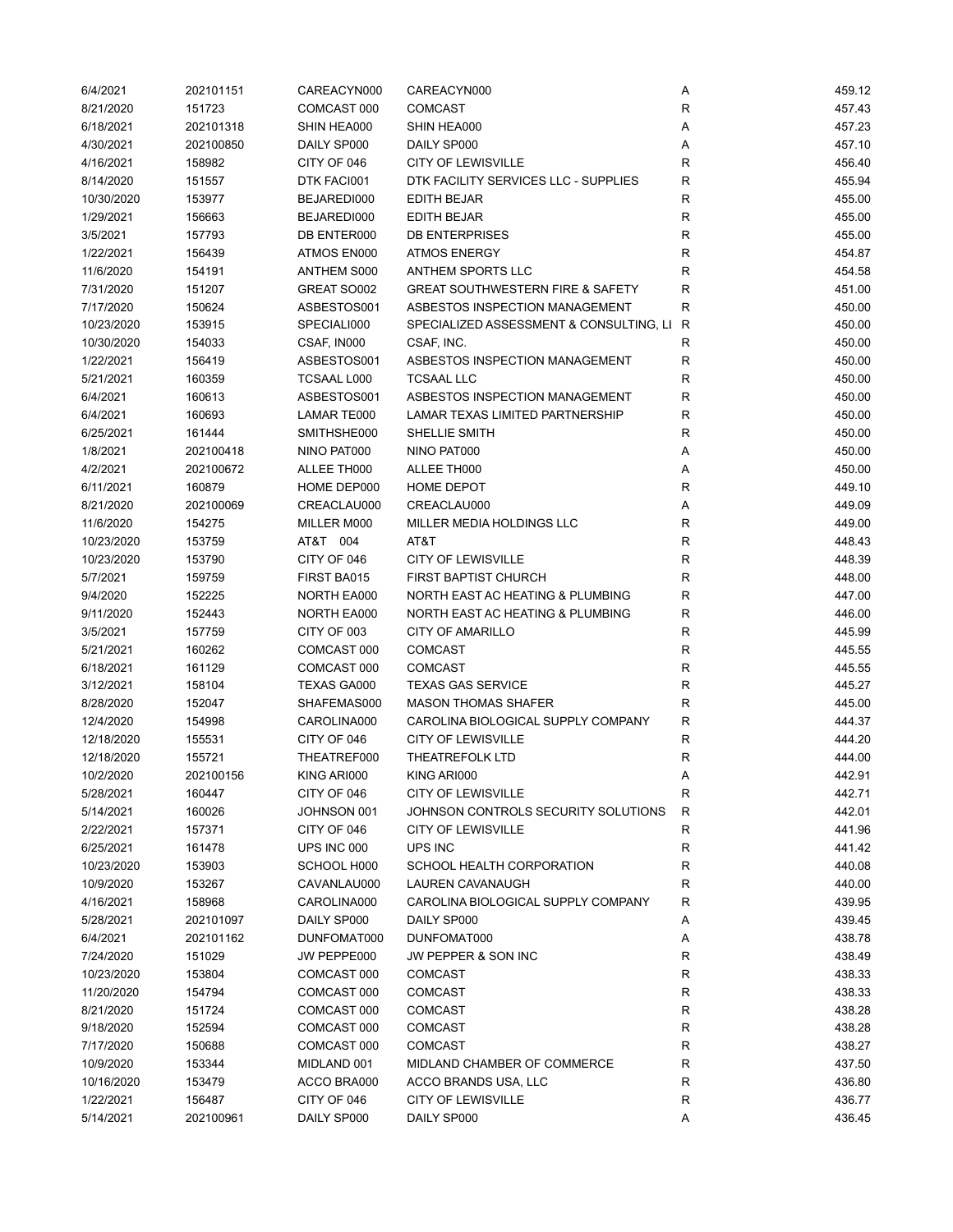| 3/19/2021  | 158212    | ATMOS EN000       | <b>ATMOS ENERGY</b>                                  | R            | 435.98 |
|------------|-----------|-------------------|------------------------------------------------------|--------------|--------|
| 4/30/2021  | 159515    | CONSOLID000       | CONSOLIDATED COMMUNICATIONS                          | R            | 435.86 |
| 9/4/2020   | 152279    | SHAFEMAS000       | <b>MASON THOMAS SHAFER</b>                           | $\mathsf R$  | 435.00 |
| 1/15/2021  | 156331    | TROXELL 000       | TROXELL COMMUNICATIONS INC                           | $\mathsf R$  | 435.00 |
| 5/28/2021  | 160491    | GALVESTO002       | <b>GALVESTON TRANSPORTATION LLC</b>                  | R            | 434.60 |
| 3/19/2021  | 158245    | CITY OF 046       | <b>CITY OF LEWISVILLE</b>                            | $\mathsf{R}$ | 434.53 |
| 4/23/2021  | 159240    | CITY OF 046       | <b>CITY OF LEWISVILLE</b>                            | $\mathsf{R}$ | 434.53 |
| 12/4/2020  | 155207    | <b>UPS</b><br>001 | <b>UPS</b>                                           | $\mathsf{R}$ | 433.99 |
| 5/7/2021   | 159760    | FLINN SC000       | FLINN SCIENTIFIC, INC                                | $\mathsf{R}$ | 433.32 |
| 4/30/2021  | 159479    | BURCHRIC000       | RICHARD L BURCH                                      | $\mathsf{R}$ | 433.14 |
| 11/20/2020 | 154765    | CITY OF 010       | CITY OF CARROLLTON                                   | $\mathsf{R}$ | 432.77 |
| 4/23/2021  | 202100811 | MITCHBRE000       | MITCHBRE000                                          | Α            | 432.29 |
| 5/14/2021  | 159960    | CITY OF 068       | THE CITY OF COPPELL                                  | R            | 432.13 |
| 9/25/2020  | 202100146 | SHANKTER000       | SHANKTER000                                          | Α            | 432.00 |
| 5/21/2021  | 202100986 | ALLENJUL000       | ALLENJUL000                                          | Α            | 430.41 |
| 5/21/2021  | 202101004 | DAILY SP000       | DAILY SP000                                          | Α            | 430.15 |
| 4/23/2021  | 159335    | MULTI-SP000       | MULTI-SPORTS OFFICIALS ASSOCIATION                   | $\mathsf{R}$ | 430.00 |
| 12/18/2020 | 155559    | COMCAST 000       | <b>COMCAST</b>                                       | R            | 429.97 |
| 5/28/2021  | 160470    | CROWN TR000       | <b>CROWN TROPHY</b>                                  | R            | 429.75 |
| 4/23/2021  | 159255    | COMCAST 000       | <b>COMCAST</b>                                       | R            | 429.66 |
|            |           | LUJANYVE000       |                                                      |              |        |
| 5/21/2021  | 202101036 |                   | LUJANYVE000                                          | Α            | 429.50 |
| 6/11/2021  | 202101246 | LEWALCHA001       | LEWALCHA001                                          | Α            | 429.41 |
| 1/22/2021  | 156498    | COMCAST 000       | <b>COMCAST</b>                                       | R            | 429.40 |
| 2/22/2021  | 157383    | COMCAST 000       | <b>COMCAST</b>                                       | $\mathsf{R}$ | 429.40 |
| 3/19/2021  | 158257    | COMCAST 000       | <b>COMCAST</b>                                       | $\mathsf{R}$ | 429.40 |
| 5/28/2021  | 202101117 | KENDZPAM000       | KENDZPAM000                                          | Α            | 429.25 |
| 6/11/2021  | 202101232 | FOWLEWYN000       | FOWLEWYN000                                          | Α            | 429.25 |
| 10/9/2020  | 153394    | REPUBLIC005       | REPUBLIC SERVICES #615                               | $\mathsf R$  | 428.87 |
| 5/28/2021  | 160417    | BURCHRIC000       | <b>RICHARD L BURCH</b>                               | $\mathsf R$  | 428.73 |
| 6/4/2021   | 202101149 | BEAULSUZ000       | BEAULSUZ000                                          | Α            | 428.71 |
| 3/19/2021  | 202100631 | DAILY SP000       | DAILY SP000                                          | Α            | 428.15 |
| 2/5/2021   | 157066    | ULINE 000         | <b>ULINE</b>                                         | R            | 427.90 |
| 6/4/2021   | 202101161 | DUEWATAN000       | DUEWATAN000                                          | Α            | 427.84 |
| 2/12/2021  | 202100520 | ALLENJUL000       | ALLENJUL000                                          | Α            | 427.69 |
| 12/23/2020 | 155860    | LAKESHOR000       | LAKESHORE LEARNING MATERIALS                         | R            | 427.32 |
| 5/28/2021  | 160544    | SCHOOL H000       | SCHOOL HEALTH CORPORATION                            | R            | 427.32 |
| 8/21/2020  | 151854    | <b>UPS</b><br>001 | <b>UPS</b>                                           | $\mathsf{R}$ | 427.25 |
| 11/20/2020 | 154864    | MICHAEL'002       | MICHAEL'S KEYS, INC                                  | R            | 426.81 |
| 9/4/2020   | 152099    | AT&T<br>000       | AT&T                                                 | $\mathsf{R}$ | 426.57 |
| 5/14/2021  | 160078    | RICHARD 000       | RICHARD L SHORKEY EDUCATION & REHAB C1 R             |              | 426.52 |
| 11/6/2020  | 154260    | JIVE COM000       | JIVE COMMUNICATIONS, INC                             | R            | 426.32 |
| 5/21/2021  | 202101035 | LOW LOR000        | LOW LOR000                                           | Α            | 426.21 |
| 7/24/2020  | 151103    | CORPORAT000       | CORPORATE COMMUNICATIONS CENTER, INC.                | R            | 426.00 |
| 4/30/2021  | 202100848 | COON ANN000       | COON ANN000                                          | Α            | 425.94 |
| 7/24/2020  | 150972    | COLLEGE 002       | THE COLLEGE BOARD                                    | R            | 425.00 |
| 10/16/2020 | 153601    | HARVEST 000       | HARVEST CHURCH OF SE TEXAS                           | R            | 425.00 |
| 12/18/2020 | 155518    | CITY OF 003       | <b>CITY OF AMARILLO</b>                              | R            | 425.00 |
| 1/29/2021  | 156643    | AIR COND000       | AIR CONDITIONING INNOVATIVE SOLUTIONS, II            | R            | 425.00 |
| 3/19/2021  | 158183    | ADAMS EX001       | ADAMS EXTERMINATING COMPANY                          | R            | 425.00 |
| 5/14/2021  | 159919    | AT&T 000          | AT&T                                                 | R            | 424.85 |
| 3/12/2021  | 158097    | SUDDENLI000       | <b>SUDDENLINK</b>                                    | R            | 424.34 |
| 12/4/2020  | 154975    | ATMOS EN000       | <b>ATMOS ENERGY</b>                                  | R            | 424.13 |
| 3/12/2021  | 202100616 | JAMESSHA001       | JAMESSHA001                                          | Α            | 423.95 |
| 10/23/2020 | 153842    | FLINN SC000       | FLINN SCIENTIFIC, INC                                | $\mathsf{R}$ | 423.08 |
| 5/28/2021  | 160511    | LONE STA011       | LONE STAR PERCUSSION                                 | R            | 422.92 |
| 4/23/2021  |           | HARRIASH002       |                                                      |              | 422.04 |
| 9/4/2020   | 202100798 |                   | HARRIASH002<br>SCHULMAN LOPEZ HOFFER & ADELSTEIN LLP | Α<br>R       | 421.88 |
|            | 152277    | SCHULMAN000       |                                                      |              |        |
| 9/25/2020  | 152993    | VANDERFO000       | VANDERFORD AIR, INC.                                 | R            | 420.60 |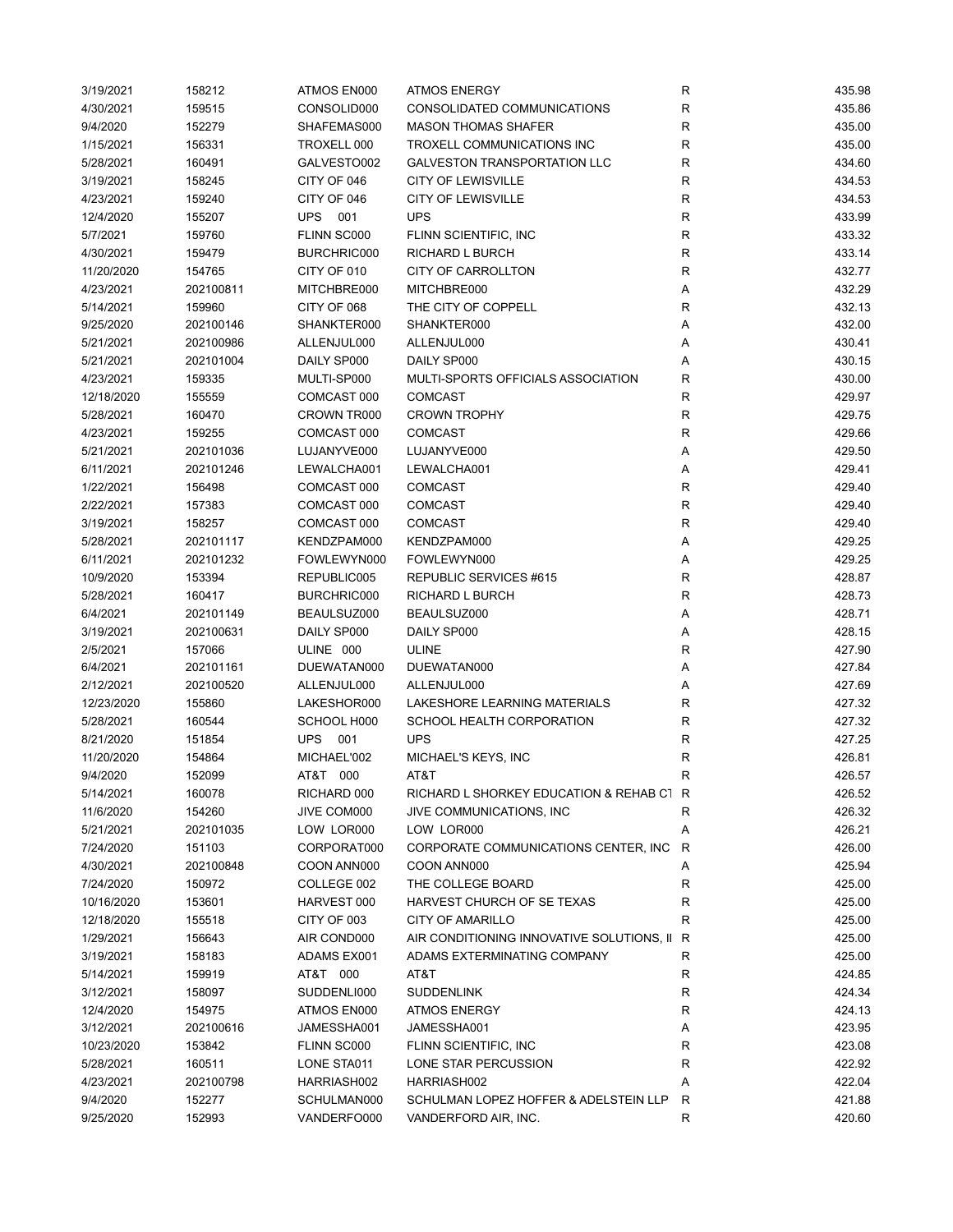| 4/9/2021   | 158911    | SUDDENLI000 | <b>SUDDENLINK</b>                          | R           | 420.21 |
|------------|-----------|-------------|--------------------------------------------|-------------|--------|
| 8/14/2020  | 151593    | JM LAWNC001 | <b>JM LAWNCARE &amp; SPRINKLER</b>         | R           | 420.00 |
| 5/14/2021  | 160084    | SHAFEMAS000 | <b>MASON THOMAS SHAFER</b>                 | $\mathsf R$ | 420.00 |
| 2/26/2021  | 202100562 | ALLEE TH000 | ALLEE TH000                                | Α           | 420.00 |
| 8/21/2020  | 151756    | FALLBROO000 | <b>FALLBROOK BAPTIST CHURCH</b>            | $\mathsf R$ | 419.62 |
| 6/25/2021  | 161314    | AT&T 000    | AT&T                                       | $\mathsf R$ | 418.44 |
| 1/15/2021  | 202100441 | UTHEIMAR000 | UTHEIMAR000                                | Α           | 418.42 |
| 6/4/2021   | 202101157 | CONNEHOP000 | CONNEHOP000                                | Α           | 418.42 |
| 3/5/2021   | 157739    | ATMOS EN000 | <b>ATMOS ENERGY</b>                        | $\mathsf R$ | 418.38 |
| 3/19/2021  | 158228    | CENTERPO001 | <b>CENTERPOINT ENERGY</b>                  | $\mathsf R$ | 416.64 |
| 12/23/2020 | 155811    | ATMOS EN000 | <b>ATMOS ENERGY</b>                        | $\mathsf R$ | 416.04 |
| 1/8/2021   | 155995    | CAVANLAU000 | LAUREN CAVANAUGH                           | $\mathsf R$ | 415.50 |
| 6/18/2021  | 202101316 | RAMIRCAT000 | RAMIRCAT000                                | Α           | 415.21 |
| 1/8/2021   | 156016    | CRESCENT000 | <b>CRESCENT ELECTRIC</b>                   | $\mathsf R$ | 414.97 |
| 1/15/2021  | 156222    | CONSOLID000 | CONSOLIDATED COMMUNICATIONS                | $\mathsf R$ | 414.61 |
| 2/12/2021  | 157146    | CONSOLID000 | CONSOLIDATED COMMUNICATIONS                | $\mathsf R$ | 414.61 |
| 4/30/2021  | 159597    | REPUBLIC008 | REPUBLIC SERVICES #853                     | $\mathsf R$ | 414.59 |
| 6/4/2021   | 160727    | REPUBLIC005 | REPUBLIC SERVICES #615                     | $\mathsf R$ | 414.59 |
| 3/12/2021  | 158015    | CONSOLID000 | CONSOLIDATED COMMUNICATIONS                | $\mathsf R$ | 414.43 |
|            |           |             | <b>CITY OF LEANDER</b>                     | $\mathsf R$ |        |
| 11/20/2020 | 154770    | CITY OF 044 |                                            |             | 413.80 |
| 6/4/2021   | 160626    | BLEYL EN000 | <b>BLEYL ENGINEERING</b>                   | R           | 413.50 |
| 6/11/2021  | 161032    | UPS INC 000 | UPS INC                                    | R           | 413.39 |
| 9/11/2020  | 152438    | MICHAEL'002 | MICHAEL'S KEYS, INC                        | R           | 412.55 |
| 3/5/2021   | 157748    | CAVANLAU000 | LAUREN CAVANAUGH                           | $\mathsf R$ | 412.50 |
| 5/21/2021  | 160227    | CAVANLAU000 | LAUREN CAVANAUGH                           | $\mathsf R$ | 412.50 |
| 4/9/2021   | 158884    | REPUBLIC004 | REPUBLIC SERVICES #862                     | R           | 412.22 |
| 5/7/2021   | 159836    | REPUBLIC004 | REPUBLIC SERVICES #862                     | $\mathsf R$ | 412.22 |
| 6/4/2021   | 160720    | REPUBLIC004 | REPUBLIC SERVICES #862                     | $\mathsf R$ | 412.22 |
| 11/13/2020 | 154468    | CONSOLID000 | CONSOLIDATED COMMUNICATIONS                | $\mathsf R$ | 411.07 |
| 12/18/2020 | 155563    | CONSOLID000 | CONSOLIDATED COMMUNICATIONS                | $\mathsf R$ | 411.02 |
| 10/16/2020 | 153562    | CONSOLID000 | CONSOLIDATED COMMUNICATIONS                | $\mathsf R$ | 410.97 |
| 9/11/2020  | 152400    | DECKER E000 | DECKER EQUIPMENT/SCHOOL FIX                | $\mathsf R$ | 410.05 |
| 8/7/2020   | 151475    | TAYLOIVA000 | IVANA TAYLOR-BRANDEBURG                    | $\mathsf R$ | 410.00 |
| 2/22/2021  | 157331    | ATMOS EN000 | <b>ATMOS ENERGY</b>                        | $\mathsf R$ | 409.51 |
| 6/4/2021   | 160722    | REPUBLIC005 | REPUBLIC SERVICES #615                     | $\mathsf R$ | 409.19 |
| 1/15/2021  | 156310    | SUDDENLI000 | <b>SUDDENLINK</b>                          | R           | 409.07 |
| 2/22/2021  | 157487    | SUDDENLI000 | <b>SUDDENLINK</b>                          | R           | 409.07 |
| 2/12/2021  | 157145    | COMMITTE000 | <b>COMMITTEE FOR CHILDREN</b>              | R           | 409.00 |
| 2/22/2021  | 157326    | ATMOS EN000 | <b>ATMOS ENERGY</b>                        | R           | 408.89 |
| 9/18/2020  | 152738    | VARSITY 001 | VARSITY SPIRIT FASHIONS AND SUPPLIES LLC R |             | 408.55 |
| 9/18/2020  | 152597    | CONSOLID000 | CONSOLIDATED COMMUNICATIONS                | R           | 408.48 |
| 7/17/2020  | 150691    | CONSOLID000 | CONSOLIDATED COMMUNICATIONS                | $\mathsf R$ | 407.80 |
| 8/14/2020  | 151545    | CONSOLID000 | CONSOLIDATED COMMUNICATIONS                | $\mathsf R$ | 407.80 |
| 8/14/2020  | 151565    | ELECTRO 001 | ELECTRO COOLING SERVICE LLC                | R           | 407.50 |
| 7/20/2020  | 150904    | RPR CONS000 | RPR CONSTRUCTION CO INC                    | R           | 406.70 |
| 7/17/2020  | 150686    | COMCAST 000 | <b>COMCAST</b>                             | R           | 406.51 |
| 10/30/2020 | 154035    | DAILY SP000 | <b>DAILY SPREAD</b>                        | R           | 406.51 |
| 9/18/2020  | 152657    | LAKE CIT001 | LAKE CITIES MUNICIPAL AUTHORITY            | R           | 406.18 |
| 7/17/2020  | 150816    | TEACHER 007 | TEACHER INNOVATIONS INC                    | $\mathsf R$ | 405.00 |
| 8/21/2020  | 151793    | LOCKER R000 | LOCKER ROOM SPORTSWEAR INC                 | R           | 405.00 |
| 5/7/2021   | 202100928 | MCCLANAT000 | MCCLANAT000                                | Α           | 405.00 |
| 2/5/2021   | 156847    | ATMOS EN000 | <b>ATMOS ENERGY</b>                        | R           | 404.69 |
| 5/7/2021   | 202100898 | BEYER PL000 | BEYER PL000                                |             | 403.90 |
|            |           |             |                                            | Α           |        |
| 10/2/2020  | 153132    | JW PEPPE000 | JW PEPPER & SON INC                        | R           | 402.99 |
| 8/14/2020  | 151602    | MCCAFFET000 | MCCAFFETY ELECTRIC CO, INC                 | R           | 402.89 |
| 5/21/2021  | 202101018 | HARRIASH002 | HARRIASH002                                | Α           | 402.23 |
| 6/18/2021  | 161065    | AT&T 000    | AT&T                                       | R           | 402.20 |
| 12/4/2020  | 155011    | CITY OF 003 | <b>CITY OF AMARILLO</b>                    | R           | 402.16 |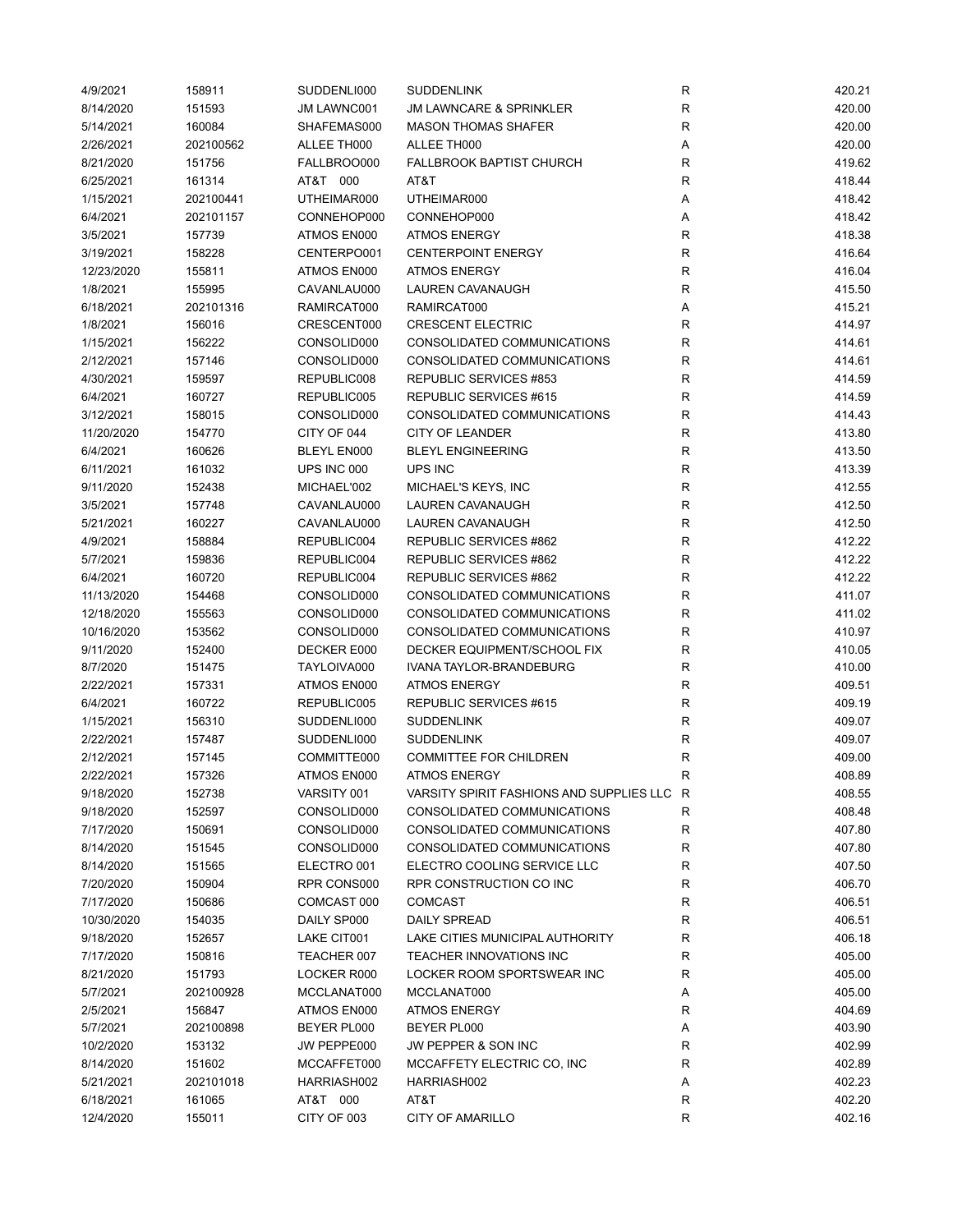| 11/6/2020  | 154195    | 000<br>AT&T        | AT&T                                    | R            | 402.12 |
|------------|-----------|--------------------|-----------------------------------------|--------------|--------|
| 2/5/2021   | 156837    | AT&T<br>000        | AT&T                                    | R            | 402.02 |
| 5/7/2021   | 159870    | SUDDENLI000        | <b>SUDDENLINK</b>                       | R            | 401.80 |
| 6/4/2021   | 160750    | SUDDENLI000        | <b>SUDDENLINK</b>                       | R            | 401.80 |
| 11/13/2020 | 154493    | ENTERPRI004        | <b>ENTERPRISE RENT-A-CAR</b>            | $\mathsf R$  | 401.68 |
| 1/8/2021   | 155987    | ATMOS EN000        | <b>ATMOS ENERGY</b>                     | R            | 401.43 |
| 9/18/2020  | 152577    | CITY OF 046        | <b>CITY OF LEWISVILLE</b>               | $\mathsf R$  | 401.26 |
| 10/23/2020 | 153793    | CITY OF 046        | <b>CITY OF LEWISVILLE</b>               | $\mathsf R$  | 401.26 |
| 1/15/2021  | 156315    | SUDDENLI000        | <b>SUDDENLINK</b>                       | $\mathsf R$  | 401.14 |
| 2/5/2021   | 157046    | SUDDENLI000        | <b>SUDDENLINK</b>                       | $\mathsf{R}$ | 401.14 |
| 12/11/2020 | 155253    | AT&T 005           | AT&T                                    | R            | 400.36 |
| 1/8/2021   | 155977    | 000<br>AT&T        | AT&T                                    | ${\sf R}$    | 400.36 |
| 3/19/2021  | 158213    | ATMOS EN000        | <b>ATMOS ENERGY</b>                     | $\mathsf R$  | 400.36 |
| 8/21/2020  | 151816    | RANK ONE000        | <b>RANK ONE SPORT</b>                   | R            | 400.00 |
| 9/25/2020  | 152912    | LIBERTY 005        | LIBERTY CHRISTIAN SCHOOL                | R            | 400.00 |
| 10/9/2020  | 153340    | MASTER C000        | MASTER CUTS LANDSCAPE & MAINTENANCE L   | R            | 400.00 |
| 10/23/2020 | 153869    | MANGUM L000        | MANGUM LANDSCAPE, INC                   | R            | 400.00 |
| 11/13/2020 | 154471    | CUMULUS 001        | <b>CUMULUS RADIO CORP ABILENE</b>       | R            | 400.00 |
| 11/20/2020 | 154809    | <b>CUMULUS 001</b> | <b>CUMULUS RADIO CORP ABILENE</b>       | R            | 400.00 |
| 12/4/2020  | 155081    | MASTER C000        | MASTER CUTS LANDSCAPE & MAINTENANCE L R |              | 400.00 |
| 1/8/2021   | 156050    | MASTER C000        | MASTER CUTS LANDSCAPE & MAINTENANCE L R |              | 400.00 |
| 1/29/2021  | 156749    | MASTER C000        | MASTER CUTS LANDSCAPE & MAINTENANCE L R |              | 400.00 |
| 3/12/2021  | 158055    | MASTER C000        | MASTER CUTS LANDSCAPE & MAINTENANCE L R |              | 400.00 |
|            |           | MASTER C000        | MASTER CUTS LANDSCAPE & MAINTENANCE L R |              |        |
| 3/12/2021  | 158056    |                    |                                         |              | 400.00 |
| 4/2/2021   | 158673    | MASTER C000        | MASTER CUTS LANDSCAPE & MAINTENANCE L R |              | 400.00 |
| 4/9/2021   | 158813    | COVENANT003        | COVENANT CLASSICAL SCHOOL               | R            | 400.00 |
| 5/14/2021  | 160037    | MASTER C000        | MASTER CUTS LANDSCAPE & MAINTENANCE L R |              | 400.00 |
| 6/11/2021  | 160909    | MASTER C000        | MASTER CUTS LANDSCAPE & MAINTENANCE L R |              | 400.00 |
| 2/12/2021  | 157309    | SAM'S CL004        | SAM'S CLUB DIRECT #866                  | R            | 399.96 |
| 8/7/2020   | 151468    | SUDDENLI000        | <b>SUDDENLINK</b>                       | $\mathsf R$  | 399.02 |
| 1/29/2021  | 156707    | CORPORAT000        | CORPORATE COMMUNICATIONS CENTER, INC.   | $\mathsf{R}$ | 398.64 |
| 10/2/2020  | 153031    | AT&T 000           | AT&T                                    | R            | 397.41 |
| 7/17/2020  | 150806    | SUDDENLI000        | <b>SUDDENLINK</b>                       | R            | 397.37 |
| 10/16/2020 | 153661    | SUDDENLI000        | <b>SUDDENLINK</b>                       | R            | 396.68 |
| 11/13/2020 | 154590    | SUDDENLI000        | <b>SUDDENLINK</b>                       | R            | 396.68 |
| 12/18/2020 | 155706    | SUDDENLI000        | <b>SUDDENLINK</b>                       | R            | 396.68 |
| 8/14/2020  | 151637    | SUDDENLI000        | <b>SUDDENLINK</b>                       | $\mathsf R$  | 396.46 |
| 9/18/2020  | 152713    | SUDDENLI000        | <b>SUDDENLINK</b>                       | R            | 396.46 |
| 8/7/2020   | 151304    | BARNEY C000        | BARNEY CHARTER SCHOOL INITIATIVE        | R            | 396.00 |
| 1/22/2021  | 156461    | CENTERPO001        | <b>CENTERPOINT ENERGY</b>               | R            | 395.89 |
| 7/31/2020  | 151255    | SINGAPOR000        | SINGAPORE MATH, INC                     | R            | 395.00 |
| 10/9/2020  | 153280    | COCHLEAR000        | <b>COCHLEAR AMERICAS</b>                | R            | 395.00 |
| 11/13/2020 | 154429    | CHRISTIA004        | <b>CHRISTIAN BROTHERS TEES</b>          | R            | 395.00 |
| 6/25/2021  | 161432    | PRECISIO001        | PRECISION PEST CONTROL, INC             | R            | 395.00 |
| 2/12/2021  | 202100526 | DAILY SP000        | DAILY SP000                             | А            | 394.35 |
| 8/7/2020   | 151410    | MCCAFFET000        | MCCAFFETY ELECTRIC CO, INC              | R            | 393.50 |
| 9/18/2020  | 152558    | CAROLINA000        | CAROLINA BIOLOGICAL SUPPLY COMPANY      | R            | 392.98 |
| 6/18/2021  | 161110    | CHARTER 000        | CHARTER COMMUNICATIONS                  | R            | 392.91 |
| 1/29/2021  | 156660    | ATMOS EN000        | <b>ATMOS ENERGY</b>                     | R            | 392.78 |
| 4/9/2021   | 158910    | SUDDENLI000        | <b>SUDDENLINK</b>                       | R            | 391.80 |
| 12/23/2020 | 155815    | <b>BRIGHT T000</b> | <b>BRIGHT THINKER INC</b>               | R            | 391.50 |
| 3/5/2021   | 157880    | SUDDENLI000        | <b>SUDDENLINK</b>                       | R            | 391.14 |
| 12/14/2020 | 155431    | KEY CONS000        | <b>KEY CONSTRUCTION TEXAS LLC</b>       | R            | 391.00 |
| 10/30/2020 | 154034    | CURRICUL000        | <b>CURRICULUM ASSOCIATES, LLC</b>       | R            | 390.88 |
| 2/5/2021   | 156890    | CITY OF 060        | CITY OF TYLER                           | $\mathsf R$  | 390.80 |
| 1/29/2021  | 156640    | ACCESS L000        | <b>ACCESS LITERACY</b>                  | $\mathsf R$  | 390.77 |
| 3/19/2021  | 202100654 | TALKPATH000        | TALKPATH000                             | Α            | 390.00 |
| 6/18/2021  | 161220    | SCHOOL S000        | SCHOOL SPECIALTY LLC                    | R            | 389.87 |
|            |           |                    |                                         |              |        |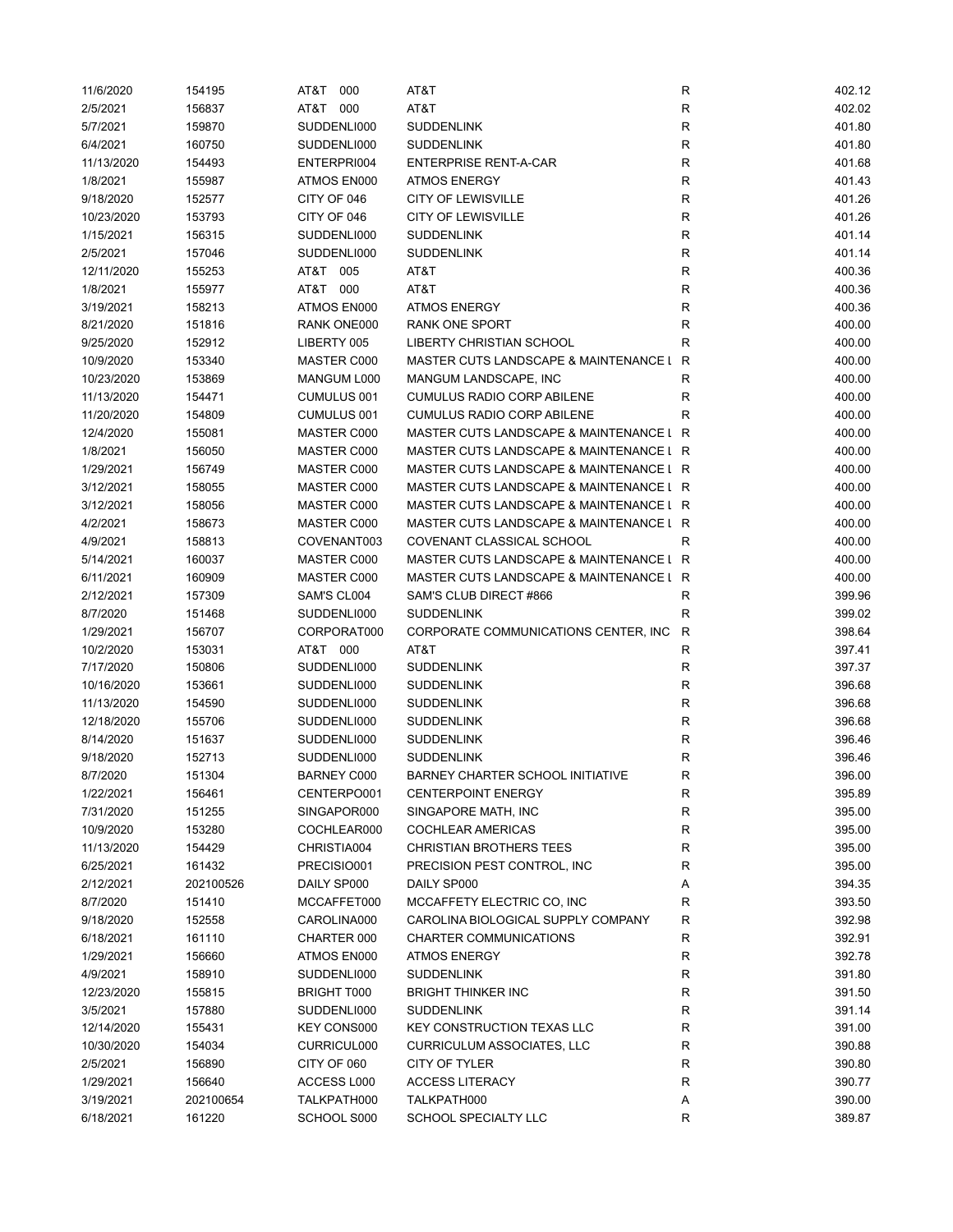| 7/17/2020  | 150811    | SUDDENLI000        | <b>SUDDENLINK</b>                  | R           | 389.77 |
|------------|-----------|--------------------|------------------------------------|-------------|--------|
| 12/4/2020  | 154995    | BURCHRIC000        | <b>RICHARD L BURCH</b>             | R           | 389.35 |
| 10/9/2020  | 153423    | SUDDENLI000        | <b>SUDDENLINK</b>                  | R           | 389.13 |
| 11/6/2020  | 154326    | SUDDENLI000        | <b>SUDDENLINK</b>                  | R           | 389.13 |
| 1/15/2021  | 156354    | SUDDENLI000        | <b>SUDDENLINK</b>                  | R           | 389.13 |
| 9/4/2020   | 152296    | SUDDENLI000        | <b>SUDDENLINK</b>                  | R           | 389.02 |
| 12/18/2020 | 155528    | CITY OF 046        | <b>CITY OF LEWISVILLE</b>          | $\mathsf R$ | 388.73 |
| 4/16/2021  | 158977    | CITY OF 010        | CITY OF CARROLLTON                 | $\mathsf R$ | 388.71 |
| 4/9/2021   | 202100713 | DAILY SP000        | DAILY SP000                        | Α           | 388.60 |
| 8/14/2020  | 151652    | WINDSTRE000        | WINDSTREAM                         | $\mathsf R$ | 388.48 |
| 8/28/2020  | 152084    | COMCAST 000        | <b>COMCAST</b>                     | ${\sf R}$   | 388.31 |
| 6/11/2021  | 202101225 | CONNEHOP000        | CONNEHOP000                        | Α           | 387.62 |
| 3/26/2021  | 158460    | CULPEPPE000        | <b>CULPEPPER ELECTRIC LLC</b>      | $\mathsf R$ | 387.22 |
| 3/26/2021  | 158424    | BURCHRIC000        | <b>RICHARD L BURCH</b>             | R           | 386.58 |
| 5/7/2021   | 202100906 | DAILY SP000        | DAILY SP000                        | Α           | 385.40 |
| 5/28/2021  | 202101090 | BANKSCAT000        | BANKSCAT000                        | Α           | 385.08 |
| 10/16/2020 | 153627    | NASSP 001          | <b>NASSP</b>                       | R           | 385.00 |
| 5/7/2021   | 159814    | NASSP 001          | <b>NASSP</b>                       | $\mathsf R$ | 385.00 |
| 8/7/2020   | 151443    | REPUBLIC005        | REPUBLIC SERVICES #615             | R           | 384.25 |
| 4/2/2021   | 158669    | LAMAR BA000        | LAMAR BAPTIST CHURCH               | R           | 384.00 |
|            |           |                    |                                    |             |        |
| 4/9/2021   | 158812    | COULTER 000        | COULTER ROAD BAPTIST CHURCH        | R           | 384.00 |
| 4/9/2021   | 158873    | PRAISE C000        | <b>PRAISE CHURCH</b>               | R           | 384.00 |
| 4/9/2021   | 158926    | TYLER CH000        | <b>TYLER CHRISTIAN FELLOWSHIP</b>  | R           | 384.00 |
| 4/16/2021  | 159041    | JOURNEY 000        | JOURNEY CHURCH CORPUS CHRISTI      | $\mathsf R$ | 384.00 |
| 5/7/2021   | 159764    | FUMC LU000         | <b>FUMC LUFKIN</b>                 | $\mathsf R$ | 384.00 |
| 2/26/2021  | 157667    | REALLY G000        | REALLY GOOD STUFF LLC              | $\mathsf R$ | 383.98 |
| 4/16/2021  | 158962    | <b>BBK PROM000</b> | <b>BBK PROMOTIONAL GIFTS</b>       | $\mathsf R$ | 383.00 |
| 11/20/2020 | 154764    | CITY OF 010        | <b>CITY OF CARROLLTON</b>          | R           | 382.68 |
| 11/13/2020 | 154443    | CITY OF 068        | THE CITY OF COPPELL                | $\mathsf R$ | 382.16 |
| 12/4/2020  | 154991    | BRACKETT000        | <b>BRACKETT &amp; ELLIS</b>        | $\mathsf R$ | 382.00 |
| 5/14/2021  | 160097    | TEACHERS002        | <b>TEACHERS PAY TEACHERS</b>       | $\mathsf R$ | 381.94 |
| 1/8/2021   | 156043    | JIVE COM000        | JIVE COMMUNICATIONS, INC.          | R           | 381.72 |
| 12/4/2020  | 155073    | JIVE COM000        | JIVE COMMUNICATIONS, INC           | R           | 380.15 |
| 2/22/2021  | 157333    | ATMOS EN000        | <b>ATMOS ENERGY</b>                | R           | 380.09 |
| 7/31/2020  | 151143    | <b>BLICK AR000</b> | <b>BLICK ART MATERIALS LLC</b>     | R           | 380.06 |
| 1/22/2021  | 156443    | ATMOS EN000        | <b>ATMOS ENERGY</b>                | R           | 380.06 |
| 1/15/2021  | 156259    | MULTI-SP000        | MULTI-SPORTS OFFICIALS ASSOCIATION | $\mathsf R$ | 380.00 |
| 1/29/2021  | 156726    | FIELDCAM000        | <b>CAMERON FIELDS</b>              | $\mathsf R$ | 380.00 |
| 3/19/2021  | 158395    | TROXELL 000        | TROXELL COMMUNICATIONS INC         | R           | 380.00 |
| 5/14/2021  | 160031    | KLEEN AI000        | KLEEN AIR FILTER SERVICE & SALES   | R           | 380.00 |
| 10/2/2020  | 153165    | SCHOOL P000        | SCHOOL PLANNER COMPANY             | R           | 379.55 |
| 10/9/2020  | 153290    | DAILY SP000        | <b>DAILY SPREAD</b>                | R           | 379.05 |
| 6/25/2021  | 161325    | ATMOS EN000        | <b>ATMOS ENERGY</b>                | R           | 378.55 |
| 11/6/2020  | 154362    | VOYAGER 000        | VOYAGER SOPRIS LEARNING INC        | R           | 378.02 |
| 8/7/2020   | 151274    | ACCELERA002        | ACCELERATE LEARNING, INC.          | R           | 378.00 |
| 6/11/2021  | 160844    | E-THERAP001        | E-THERAPY LLC                      | R           | 377.00 |
| 2/26/2021  | 202100569 | DAILY SP000        | DAILY SP000                        | А           | 376.95 |
| 3/5/2021   | 202100589 | DAILY SP000        | DAILY SP000                        | Α           | 376.95 |
| 6/11/2021  | 202101271 | WEST TOR000        | WEST TOR000                        | А           | 376.79 |
| 10/16/2020 | 153528    | CITY OF 010        | <b>CITY OF CARROLLTON</b>          | R           | 376.65 |
| 11/13/2020 | 154528    | LYNX SCI000        | <b>LYNX SCIENCE</b>                | R           | 376.50 |
|            |           |                    |                                    |             |        |
| 1/29/2021  | 156680    | CENTURYL000        | <b>CENTURYLINK</b>                 | R           | 375.61 |
| 1/15/2021  | 156333    | VANDERFO000        | VANDERFORD AIR, INC.               | R           | 375.00 |
| 1/29/2021  | 156777    | PRECISIO001        | PRECISION PEST CONTROL, INC.       | R           | 375.00 |
| 1/29/2021  | 156814    | VANDERFO000        | VANDERFORD AIR, INC.               | R           | 375.00 |
| 3/5/2021   | 157845    | PRECISIO001        | PRECISION PEST CONTROL, INC.       | R           | 375.00 |
| 4/23/2021  | 159353    | RATTEARN000        | ARNOLD LEE RATTERREE               | R           | 375.00 |
| 5/7/2021   | 159673    | A & F EL000        | A & F ELEVATOR COMPANY             | R           | 375.00 |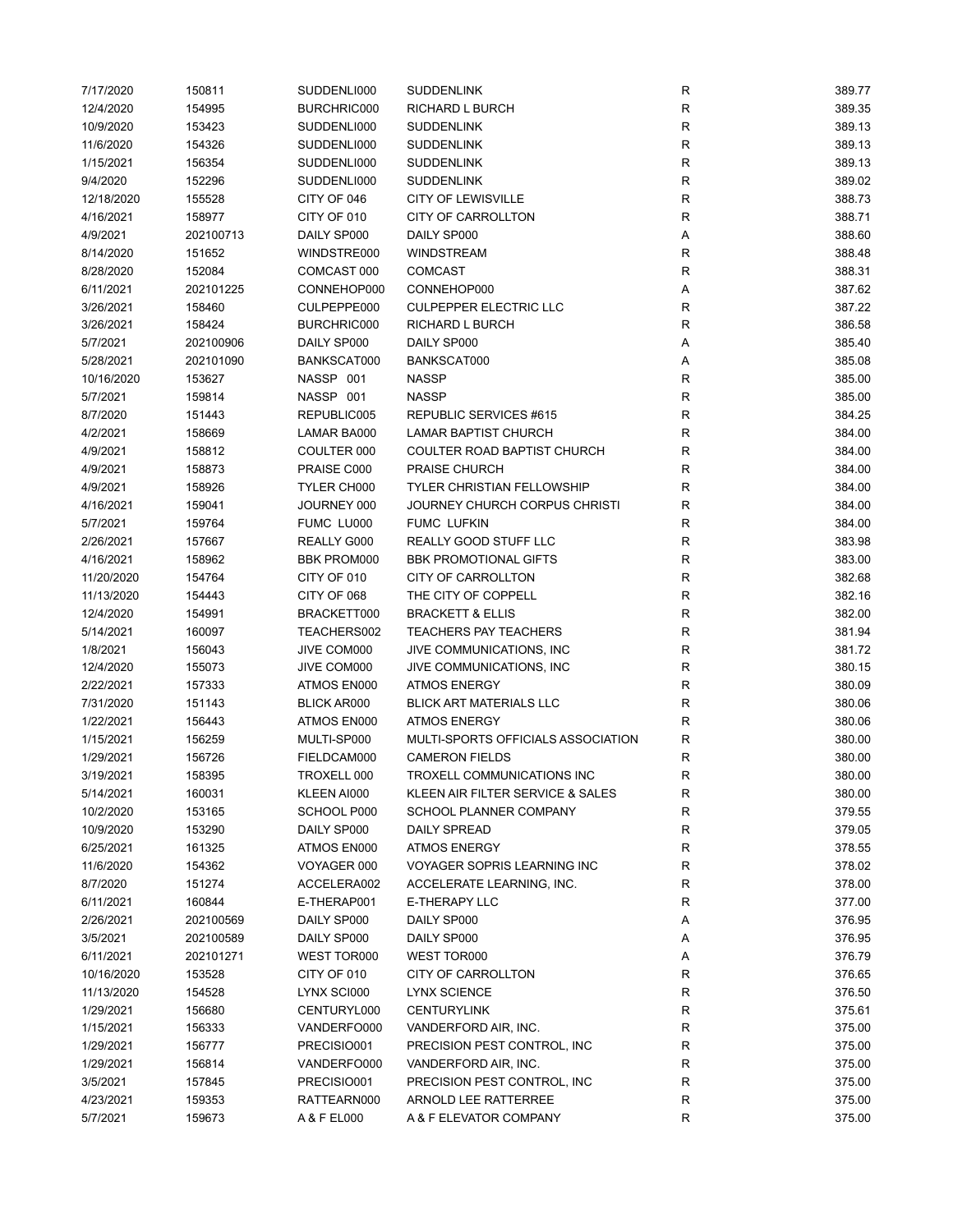| 5/21/2021  | 160341    | PRECISIO001 | PRECISION PEST CONTROL, INC           | R           | 375.00 |
|------------|-----------|-------------|---------------------------------------|-------------|--------|
| 10/9/2020  | 202100178 | REGION 4000 | REGION 4000                           | Α           | 375.00 |
| 1/15/2021  | 202100440 | TEMPEMAR000 | TEMPEMAR000                           | Α           | 375.00 |
| 6/18/2021  | 202101323 | TEMPEMAR000 | TEMPEMAR000                           | Α           | 375.00 |
| 12/23/2020 | 155849    | HOME DEP000 | <b>HOME DEPOT</b>                     | $\mathsf R$ | 374.65 |
| 8/28/2020  | 152070    | UPS<br>001  | <b>UPS</b>                            | $\mathsf R$ | 374.34 |
| 1/8/2021   | 155988    | ATMOS EN000 | <b>ATMOS ENERGY</b>                   | $\mathsf R$ | 373.76 |
| 6/25/2021  | 161431    | POPE PLU000 | POPE PLUMBING, INC                    | $\mathsf R$ | 373.75 |
| 11/20/2020 | 202100308 | PORTECHA000 | PORTECHA000                           | Α           | 372.55 |
| 8/7/2020   | 151363    | CONSTELL001 | CONSTELLATION NEWENERGY INC           | R           | 372.51 |
| 6/4/2021   | 202101194 | PORTECHA000 | PORTECHA000                           | Α           | 372.35 |
| 6/4/2021   | 202101174 | KING STA000 | KING STA000                           | Α           | 372.12 |
| 4/2/2021   | 202100690 | MITCHBRE000 | MITCHBRE000                           | Α           | 372.06 |
| 11/20/2020 | 154830    | FLINN SC000 | FLINN SCIENTIFIC, INC                 | R           | 371.60 |
| 5/21/2021  | 160241    | CITY OF 004 | <b>CITY OF AUSTIN</b>                 | $\mathsf R$ | 371.24 |
| 4/30/2021  | 159505    | CITY OF 060 | CITY OF TYLER                         | $\mathsf R$ | 371.03 |
| 9/25/2020  | 152810    | ACCO BRA000 | ACCO BRANDS USA, LLC                  | $\mathsf R$ | 370.59 |
| 12/11/2020 | 155267    | CELEBRAT000 | <b>CELEBRATION CHURCH</b>             | $\mathsf R$ | 370.50 |
| 9/4/2020   | 152170    | EAPPEANN000 | <b>ANNIE EAPPEN</b>                   | $\mathsf R$ | 370.00 |
| 9/4/2020   | 152177    | FARNISAR000 | <b>SARKA FARNIK</b>                   | $\mathsf R$ | 370.00 |
| 9/4/2020   | 152208    | MADLAJOA000 | JOANNE MADLANGBAYAN                   | $\mathsf R$ | 370.00 |
| 9/4/2020   | 152228    | OTAGBVAN000 | VANESSA OTAGBA                        | $\mathsf R$ | 370.00 |
| 9/4/2020   | 152232    | PAVELEMI000 | <b>EMILIA PAVEL</b>                   | R           | 370.00 |
| 9/4/2020   | 152320    | TSUROCHA000 | <b>CHARLES TSURO</b>                  | R           | 370.00 |
| 12/4/2020  | 155065    | HIDALCAR001 | CARLA HIDALGO                         | R           | 370.00 |
| 3/12/2021  | 158079    | REPUBLIC004 | REPUBLIC SERVICES #862                | $\mathsf R$ | 369.98 |
| 5/7/2021   | 159871    | SUDDENLI000 | <b>SUDDENLINK</b>                     | $\mathsf R$ | 369.90 |
| 6/4/2021   | 160751    | SUDDENLI000 | <b>SUDDENLINK</b>                     | $\mathsf R$ | 369.90 |
| 3/12/2021  | 158131    | WINDSTRE000 | <b>WINDSTREAM</b>                     | ${\sf R}$   | 369.62 |
| 2/5/2021   | 202100519 | VILLACAR000 | VILLACAR000                           | Α           | 369.13 |
| 9/11/2020  | 152384    | CITY OF 068 | THE CITY OF COPPELL                   | $\mathsf R$ | 369.08 |
| 5/21/2021  | 160247    | CITY OF 010 | CITY OF CARROLLTON                    | $\mathsf R$ | 366.97 |
| 6/4/2021   | 202101159 | CREACLAU000 | CREACLAU000                           | Α           | 366.59 |
| 6/18/2021  | 161093    | ATMOS EN000 | <b>ATMOS ENERGY</b>                   | $\mathsf R$ | 365.89 |
| 1/29/2021  | 202100472 | DAILY SP000 | DAILY SP000                           | Α           | 365.75 |
| 2/5/2021   | 157008    | REPUBLIC004 | REPUBLIC SERVICES #862                | $\mathsf R$ | 365.47 |
| 9/4/2020   | 152319    | TRIUMPH 000 | <b>TRIUMPH CHURCH</b>                 | R           | 364.82 |
| 12/23/2020 | 155854    | KLEEN AI000 | KLEEN AIR FILTER SERVICE & SALES      | R           | 364.25 |
| 5/28/2021  | 202101120 | LEWALCHA001 | LEWALCHA001                           | Α           | 364.24 |
| 10/23/2020 | 153819    | DAILY SP000 | DAILY SPREAD                          | R           | 364.20 |
| 4/2/2021   | 202100681 | DAILY SP000 | DAILY SP000                           | А           | 363.85 |
| 7/24/2020  | 150930    | AMAZON C000 | AMAZON CAPITAL SERVICES INC           | R           | 363.75 |
| 5/21/2021  | 202101051 | PORTECHA000 | PORTECHA000                           | Α           | 363.43 |
| 6/11/2021  | 160916    | PEDIATRI000 | THE PEDIATRIC THERAPY CENTER          | $\mathsf R$ | 363.35 |
| 1/29/2021  | 156670    | BURCHRIC000 | <b>RICHARD L BURCH</b>                | R           | 363.28 |
| 1/8/2021   | 156093    | REPUBLIC004 | REPUBLIC SERVICES #862                | R           | 362.52 |
| 4/2/2021   | 202100675 | BRADSANN001 | BRADSANN001                           | А           | 362.14 |
| 10/30/2020 | 153987    | BURCHRIC000 | RICHARD L BURCH                       | R           | 361.85 |
| 11/20/2020 | 154829    | ENTERPRI004 | <b>ENTERPRISE RENT-A-CAR</b>          | R           | 361.37 |
| 6/18/2021  | 202101305 | MCDONKEL000 | MCDONKEL000                           | Α           | 361.26 |
| 1/15/2021  | 156336    | WINDSTRE000 | <b>WINDSTREAM</b>                     | R           | 361.11 |
| 2/12/2021  | 157298    | WINDSTRE000 | <b>WINDSTREAM</b>                     | R           | 361.11 |
| 8/7/2020   | 151438    | REPUBLIC004 | REPUBLIC SERVICES #862                | R           | 360.59 |
| 10/9/2020  | 153389    | REPUBLIC004 | REPUBLIC SERVICES #862                | R           | 360.59 |
| 9/4/2020   | 152252    | REPUBLIC004 | REPUBLIC SERVICES #862                | R           | 360.39 |
| 6/18/2021  | 161132    | CORPORAT000 | CORPORATE COMMUNICATIONS CENTER, INC. | R           | 360.33 |
| 5/14/2021  | 160093    | SUDDENLI000 | <b>SUDDENLINK</b>                     | R           | 360.29 |
| 6/11/2021  | 160971    | SUDDENLI000 | <b>SUDDENLINK</b>                     | $\mathsf R$ | 360.29 |
|            |           |             |                                       |             |        |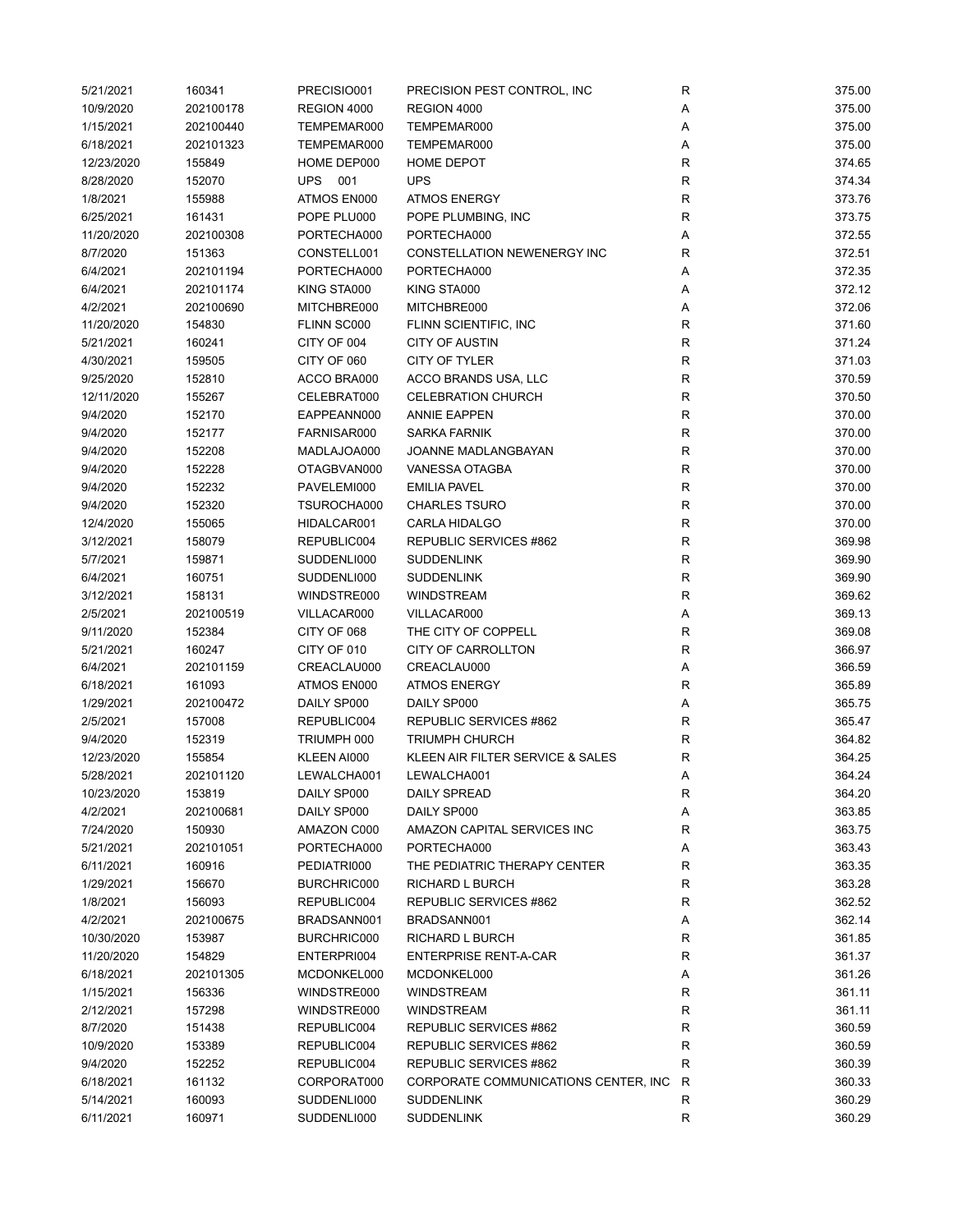| 10/23/2020 | 153887    | PARKER C003       | PARKER COUNTY TRACK                           | R           | 360.00 |
|------------|-----------|-------------------|-----------------------------------------------|-------------|--------|
| 3/12/2021  | 158047    | JOHNSON 001       | JOHNSON CONTROLS SECURITY SOLUTIONS           | R           | 360.00 |
| 3/12/2021  | 158048    | JOHNSON 001       | JOHNSON CONTROLS SECURITY SOLUTIONS           | $\mathsf R$ | 360.00 |
| 3/26/2021  | 158490    | JOHNSON 001       | JOHNSON CONTROLS SECURITY SOLUTIONS           | $\mathsf R$ | 360.00 |
| 10/9/2020  | 202100181 | SHANKTER000       | SHANKTER000                                   | Α           | 360.00 |
| 11/6/2020  | 202100259 | SHANKTER000       | SHANKTER000                                   | Α           | 360.00 |
| 11/20/2020 | 202100312 | SHANKTER000       | SHANKTER000                                   | Α           | 360.00 |
| 1/8/2021   | 202100411 | ALLEE TH000       | ALLEE TH000                                   | Α           | 360.00 |
| 2/12/2021  |           |                   |                                               |             | 360.00 |
|            | 202100539 | SHANKTER000       | SHANKTER000                                   | Α           |        |
| 3/12/2021  | 202100620 | REGION 4000       | REGION 4000                                   | Α           | 360.00 |
| 5/7/2021   | 202100944 | SHANKTER000       | SHANKTER000                                   | Α           | 360.00 |
| 5/21/2021  | 202101060 | SHANKTER000       | SHANKTER000                                   | Α           | 360.00 |
| 6/4/2021   | 202101203 | SHANKTER000       | SHANKTER000                                   | Α           | 360.00 |
| 11/13/2020 | 154444    | CITY OF 068       | THE CITY OF COPPELL                           | $\mathsf R$ | 359.94 |
| 7/10/2020  | 150540    | REPUBLIC004       | REPUBLIC SERVICES #862                        | R           | 359.74 |
| 11/6/2020  | 154301    | REPUBLIC004       | REPUBLIC SERVICES #862                        | R           | 359.74 |
| 12/4/2020  | 155109    | REPUBLIC004       | REPUBLIC SERVICES #862                        | $\mathsf R$ | 359.51 |
| 10/2/2020  | 153157    | REF EXPE000       | REF EXPERTS AND HVAC LLC                      | R           | 359.19 |
| 10/16/2020 | 202100201 | PORTECHA000       | PORTECHA000                                   | Α           | 358.78 |
| 10/16/2020 | 153693    | WINDSTRE000       | <b>WINDSTREAM</b>                             | R           | 358.46 |
| 11/13/2020 | 154630    | WINDSTRE000       | <b>WINDSTREAM</b>                             | $\mathsf R$ | 358.46 |
| 12/11/2020 | 155393    | WINDSTRE000       | <b>WINDSTREAM</b>                             | $\mathsf R$ | 358.46 |
| 7/17/2020  | 150851    | WINDSTRE000       | <b>WINDSTREAM</b>                             | R           | 358.11 |
| 9/18/2020  | 152745    | WINDSTRE000       | <b>WINDSTREAM</b>                             | $\mathsf R$ | 358.11 |
|            |           |                   |                                               |             |        |
| 6/4/2021   | 202101160 | DAILY SP000       | DAILY SP000                                   | Α           | 356.85 |
| 8/21/2020  | 151870    | <b>UPS</b><br>001 | <b>UPS</b>                                    | $\mathsf R$ | 356.61 |
| 1/8/2021   | 156061    | <b>PEC</b><br>000 | <b>PEC</b>                                    | $\mathsf R$ | 356.58 |
| 12/4/2020  | 202100336 | PORTECHA000       | PORTECHA000                                   | Α           | 356.21 |
| 3/19/2021  | 158346    | REALLY G000       | REALLY GOOD STUFF LLC                         | $\mathsf R$ | 355.99 |
| 4/9/2021   | 158914    | SUNBELT 000       | <b>SUNBELT RENTALS</b>                        | R           | 355.93 |
| 12/11/2020 | 202100353 | PORTECHA000       | PORTECHA000                                   | Α           | 355.91 |
| 1/29/2021  | 202100466 | ALLENJUL000       | ALLENJUL000                                   | Α           | 355.90 |
| 3/26/2021  | 158524    | READY RE000       | <b>READY REFRESH</b>                          | R           | 355.57 |
| 5/21/2021  | 202101040 | MCDONJEN000       | MCDONJEN000                                   | Α           | 355.26 |
| 7/24/2020  | 151062    | SEA SERP000       | SEA SERPENT AQUATICS-CHRIS "THE FISH GU       | R           | 355.00 |
| 1/22/2021  | 202100448 | DAILY SP000       | DAILY SP000                                   | Α           | 355.00 |
| 4/30/2021  | 202100849 | CORTECAS000       | CORTECAS000                                   | Α           | 354.96 |
| 1/15/2021  | 156245    | FUNSPIRE000       | <b>FUNSPIRED PEDIATRIC THERAPY SERVICES P</b> | R           | 354.90 |
| 7/17/2020  | 150846    | WALSH GA000       | WALSH GALLEGOS TREVINO RUSSO & KYLE P         | R           | 354.00 |
| 4/30/2021  | 159490    | CENTURYL000       | <b>CENTURYLINK</b>                            | R           | 353.94 |
| 6/4/2021   | 160634    | CENTURYL000       | <b>CENTURYLINK</b>                            | R           | 353.94 |
| 11/20/2020 | 154888    | SCANTRON000       | SCANTRON CORPORATION                          | R           | 352.75 |
| 3/5/2021   |           | CENTURYL000       | <b>CENTURYLINK</b>                            | R           | 352.64 |
|            | 157756    |                   |                                               |             |        |
| 4/2/2021   | 158611    | CENTURYL000       | <b>CENTURYLINK</b>                            | R           | 352.64 |
| 11/20/2020 | 202100315 | VILLACAR000       | VILLACAR000                                   | Α           | 352.61 |
| 12/18/2020 | 155520    | CITY OF 010       | CITY OF CARROLLTON                            | R           | 352.53 |
| 2/12/2021  | 202100536 | PORTECHA000       | PORTECHA000                                   | Α           | 352.04 |
| 6/4/2021   | 202101184 | MCDONJEN000       | MCDONJEN000                                   | Α           | 351.82 |
| 1/22/2021  | 156446    | ATMOS EN000       | <b>ATMOS ENERGY</b>                           | R           | 351.67 |
| 8/14/2020  | 151639    | TEACHER 007       | <b>TEACHER INNOVATIONS INC</b>                | R           | 351.00 |
| 7/17/2020  | 150692    | CONSTELL001       | CONSTELLATION NEWENERGY INC                   | R           | 350.64 |
| 7/10/2020  | 150582    | TRIPLE L001       | TRIPLE L PEST CONTROL LLC                     | R           | 350.00 |
| 10/2/2020  | 153066    | CG PEST 000       | CG PEST MANAGEMENT LLC                        | R           | 350.00 |
| 10/30/2020 | 154146    | TRIPLE L001       | TRIPLE L PEST CONTROL LLC                     | R           | 350.00 |
| 1/8/2021   | 155998    | CG PEST 000       | CG PEST MANAGEMENT LLC                        | R           | 350.00 |
| 1/8/2021   | 156130    | TRIPLE L001       | TRIPLE L PEST CONTROL LLC                     | R           | 350.00 |
| 4/30/2021  | 159579    | POPE PLU000       | POPE PLUMBING, INC                            | R           | 350.00 |
| 5/7/2021   | 159711    | CG PEST 000       | CG PEST MANAGEMENT LLC                        | R           | 350.00 |
|            |           |                   |                                               |             |        |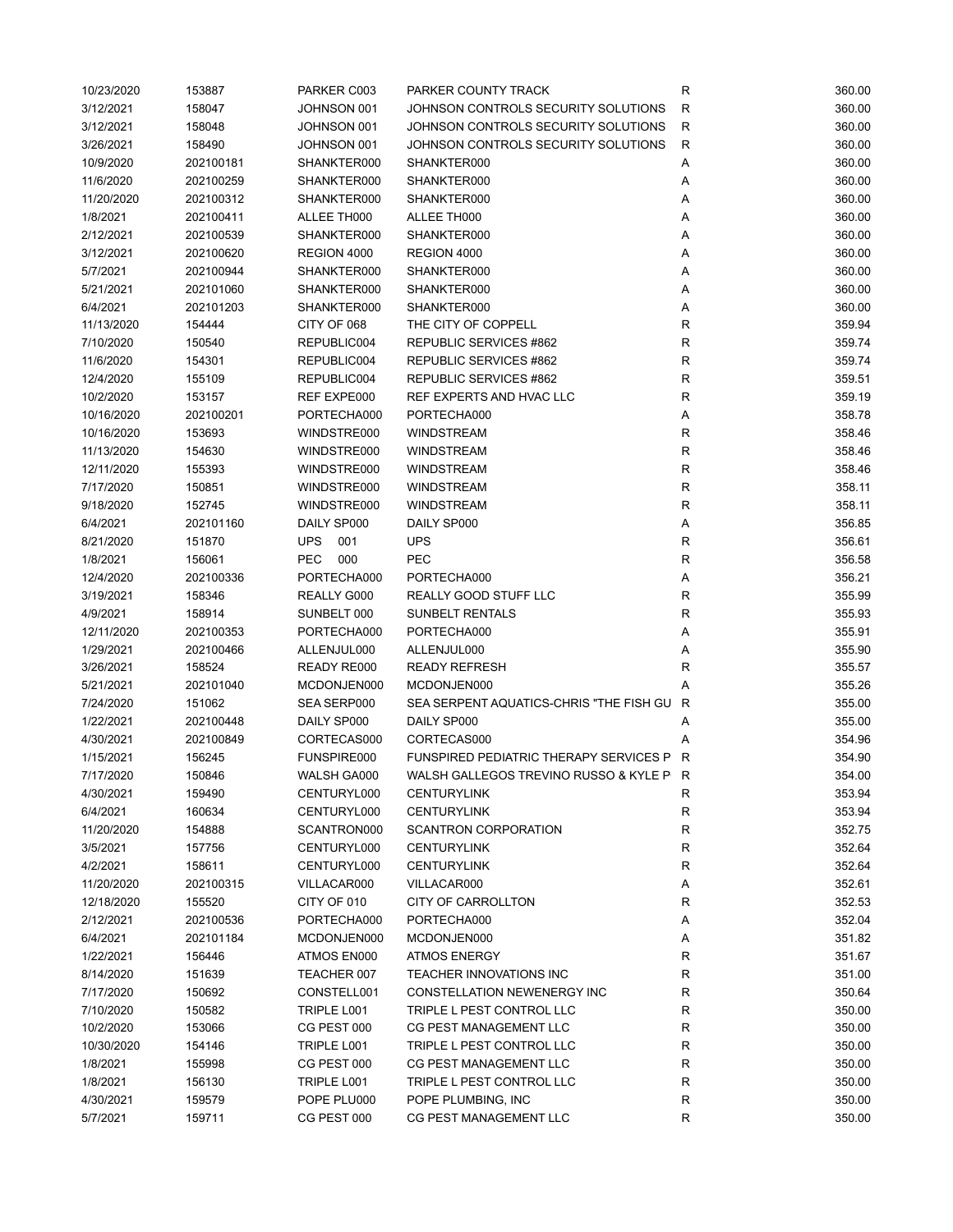| 4/2/2021   | 202100701 | TRIPLE L001            | TRIPLE L001                         | Α            | 350.00 |
|------------|-----------|------------------------|-------------------------------------|--------------|--------|
| 5/7/2021   | 202100945 | SPIVEFRA000            | SPIVEFRA000                         | Α            | 350.00 |
| 6/11/2021  | 202101212 | ADVOWAST000            | ADVOWAST000                         | Α            | 350.00 |
| 7/31/2020  | 151124    | AT&T 000               | AT&T                                | $\mathsf{R}$ | 349.93 |
| 4/23/2021  | 159186    | AT&T<br>000            | AT&T                                | $\mathsf{R}$ | 349.82 |
| 1/29/2021  | 156646    | AT&T<br>000            | AT&T                                | $\mathsf{R}$ | 349.53 |
| 3/5/2021   | 157728    | T&TA<br>000            | AT&T                                | $\mathsf{R}$ | 349.08 |
|            |           |                        |                                     |              |        |
| 4/2/2021   | 158586    | AT&T 000               | AT&T                                | R            | 349.08 |
| 9/4/2020   | 152216    | MIKE'S P000            | MIKE'S PEST CONTROL, INC.           | R            | 349.00 |
| 12/4/2020  | 155085    | MIKE'S P000            | MIKE'S PEST CONTROL, INC.           | R            | 349.00 |
| 2/26/2021  | 157648    | MIKE'S P000            | MIKE'S PEST CONTROL, INC.           | R            | 349.00 |
| 6/4/2021   | 160701    | MIKE'S P000            | MIKE'S PEST CONTROL, INC.           | $\mathsf{R}$ | 349.00 |
| 10/30/2020 | 153958    | AT&T 000               | AT&T                                | $\mathsf{R}$ | 348.54 |
| 11/6/2020  | 154217    | CITY OF 003            | <b>CITY OF AMARILLO</b>             | $\mathsf{R}$ | 348.30 |
| 12/18/2020 | 155486    | ATMOS EN000            | <b>ATMOS ENERGY</b>                 | $\mathsf{R}$ | 347.99 |
| 12/4/2020  | 154967    | AT&T 000               | AT&T                                | $\mathsf{R}$ | 347.27 |
| 1/5/2021   | 155937    | AT&T 000               | AT&T                                | $\mathsf{R}$ | 347.27 |
| 10/16/2020 | 153474    | ABILENE 004            | ABILENE GOODWILL INDUSTRIES INC     | R            | 347.00 |
| 5/7/2021   | 202100921 | KING STA000            | KING STA000                         | Α            | 346.83 |
| 7/10/2020  | 150367    | AT&T 000               | AT&T                                | R            | 346.82 |
| 8/21/2020  | 151748    | E-THERAP001            | E-THERAPY LLC                       | $\mathsf{R}$ | 346.50 |
| 4/9/2021   | 158785    | ATMOS EN000            | <b>ATMOS ENERGY</b>                 | R            | 346.10 |
|            |           |                        | CREACLAU000                         |              |        |
| 12/18/2020 | 202100368 | CREACLAU000            |                                     | Α            | 345.90 |
| 12/11/2020 | 155261    | <b>BARNES &amp;001</b> | BARNES & NOBLE BOOKSELLERS INC      | R            | 345.60 |
| 10/2/2020  | 153025    | ACCELERA000            | ACCELERATED CHRISTIAN EDUCATION INC | R            | 345.22 |
| 1/5/2021   | 155963    | STAPLES 003            | STAPLES TECHNOLOGY SOLUTIONS        | R            | 345.00 |
| 7/31/2020  | 151130    | AT&T 000               | AT&T                                | $\mathsf{R}$ | 344.83 |
| 4/16/2021  | 159103    | TOWN OF 000            | TOWN OF FLOWER MOUND                | $\mathsf{R}$ | 344.70 |
| 11/6/2020  | 154215    | CENTURYL000            | <b>CENTURYLINK</b>                  | $\mathsf{R}$ | 344.30 |
| 12/4/2020  | 155006    | CENTURYL000            | <b>CENTURYLINK</b>                  | $\mathsf{R}$ | 344.29 |
| 1/5/2021   | 155944    | CENTURYL000            | <b>CENTURYLINK</b>                  | R            | 344.29 |
| 8/28/2020  | 151935    | AT&T 000               | AT&T                                | $\mathsf{R}$ | 344.01 |
| 9/25/2020  | 152823    | AT&T 000               | AT&T                                | $\mathsf{R}$ | 344.01 |
| 9/4/2020   | 152129    | CENTURYL000            | <b>CENTURYLINK</b>                  | $\mathsf{R}$ | 343.85 |
| 10/2/2020  | 153065    | CENTURYL000            | <b>CENTURYLINK</b>                  | $\mathsf{R}$ | 343.85 |
| 7/31/2020  | 151158    | CENTURYL000            | <b>CENTURYLINK</b>                  | R            | 343.61 |
| 1/8/2021   | 156117    | STAPLES 003            | STAPLES TECHNOLOGY SOLUTIONS        | R            | 343.48 |
| 7/31/2020  | 151265    | TRIUMPH 000            | <b>TRIUMPH CHURCH</b>               | R            | 343.32 |
|            |           |                        |                                     |              |        |
| 5/14/2021  | 160106    | TOWN OF 000            | TOWN OF FLOWER MOUND                | R            | 343.11 |
| 9/25/2020  | 152864    | CORNERST000            | <b>CORNERSTONE STAFFING</b>         | R            | 342.72 |
| 7/10/2020  | 150399    | CENTURYL000            | <b>CENTURYLINK</b>                  | ${\sf R}$    | 342.66 |
| 3/12/2021  | 158106    | TOWN OF 000            | TOWN OF FLOWER MOUND                | ${\sf R}$    | 342.12 |
| 4/23/2021  | 159189    | AT&T 004               | AT&T                                | $\mathsf{R}$ | 341.94 |
| 11/20/2020 | 154918    | ATMOS EN000            | <b>ATMOS ENERGY</b>                 | $\mathsf{R}$ | 341.91 |
| 5/28/2021  | 160535    | REF EXPE000            | REF EXPERTS AND HVAC LLC            | R            | 341.90 |
| 10/9/2020  | 153259    | BLICK AR000            | <b>BLICK ART MATERIALS LLC</b>      | R            | 341.16 |
| 1/15/2021  | 156174    | AT&T 004               | AT&T                                | R            | 340.82 |
| 2/22/2021  | 157501    | TOWN OF 000            | TOWN OF FLOWER MOUND                | R            | 339.63 |
| 12/18/2020 | 155526    | CITY OF 044            | CITY OF LEANDER                     | R            | 339.17 |
| 4/23/2021  | 202100785 | CREACLAU000            | CREACLAU000                         | Α            | 338.72 |
| 4/2/2021   | 202100679 | COON ANN000            | COON ANN000                         | Α            | 338.14 |
| 2/22/2021  | 157493    | TEXAS GA000            | <b>TEXAS GAS SERVICE</b>            | R            | 338.03 |
| 4/9/2021   | 158888    | REPUBLIC008            | REPUBLIC SERVICES #853              | R            | 337.78 |
| 8/7/2020   | 151317    | CITY OF 003            | CITY OF AMARILLO                    | R            | 337.43 |
|            |           |                        |                                     |              |        |
| 1/8/2021   | 156054    | MOMETRIX000            | MOMETRIX MEDIA, LLC                 | R            | 337.27 |
| 6/25/2021  | 161348    | CITY OF 044            | CITY OF LEANDER                     | R            | 337.27 |
| 4/9/2021   | 158843    | LOGMEIN 000            | LOGMEIN COMMUNICATIONS INC          | $\mathsf{R}$ | 336.72 |
| 5/7/2021   | 159797    | LOGMEIN 000            | LOGMEIN COMMUNICATIONS INC          | $\mathsf{R}$ | 336.72 |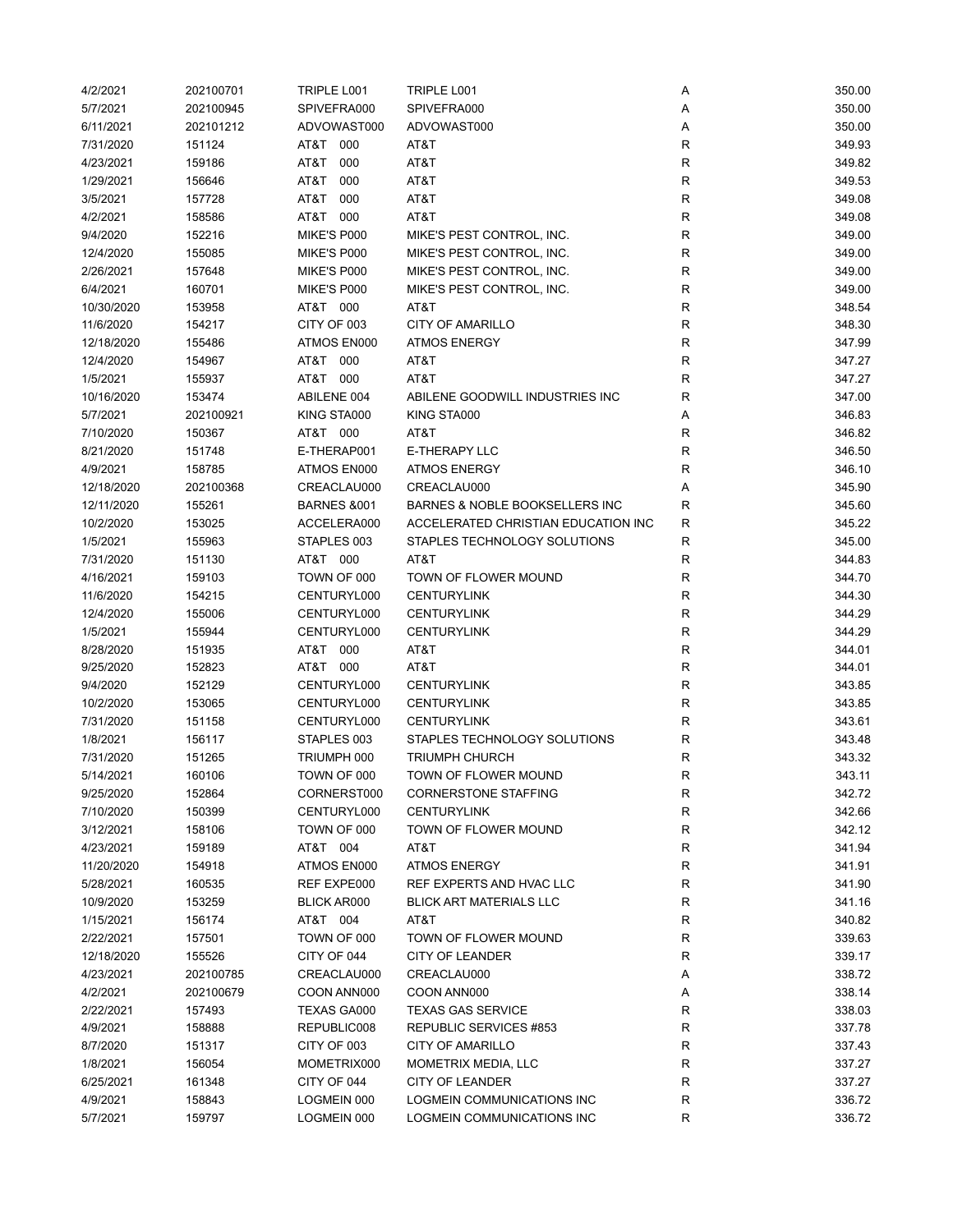| 6/11/2021  | 160896    | LOGMEIN 000        | LOGMEIN COMMUNICATIONS INC       | R            | 336.72 |
|------------|-----------|--------------------|----------------------------------|--------------|--------|
| 11/13/2020 | 154420    | <b>BRIGHT T000</b> | <b>BRIGHT THINKER INC</b>        | $\mathsf{R}$ | 336.60 |
| 4/9/2021   | 158861    | NORTHLAN000        | NORTHLAND COMMUNICATIONS         | $\mathsf{R}$ | 336.31 |
| 2/5/2021   | 156953    | JIVE COM000        | JIVE COMMUNICATIONS, INC         | $\mathsf{R}$ | 336.28 |
| 3/5/2021   | 157807    | JIVE COM000        | JIVE COMMUNICATIONS, INC         | $\mathsf{R}$ | 336.28 |
| 5/28/2021  | 202101092 | BRYANSHA000        | BRYANSHA000                      | Α            | 336.11 |
| 11/13/2020 | 154585    | SOUTHEAS000        | SOUTHEASTERN PERFORMANCE APPAREL | R            | 335.98 |
| 6/4/2021   | 160714    | <b>PRO-ED 1000</b> | PRO-ED INC                       | R            | 335.50 |
| 7/31/2020  | 202100032 | HEITZJOH000        | HEITZJOH000                      | Α            | 335.21 |
| 5/7/2021   | 159858    | SPARKLET000        | SPARKLETTS AND SIERRA SPRINGS    | R            | 334.75 |
| 4/23/2021  | 159182    | AT&T 000           | AT&T                             | $\mathsf{R}$ | 334.27 |
| 1/22/2021  | 156423    | 000<br>AT&T        | AT&T                             | $\mathsf{R}$ | 333.94 |
| 2/26/2021  | 157576    | AT&T<br>000        | AT&T                             | $\mathsf{R}$ | 333.86 |
| 3/19/2021  | 158191    | AT&T 000           | AT&T                             | $\mathsf{R}$ | 333.86 |
| 10/30/2020 | 154007    | CITY OF 044        | <b>CITY OF LEANDER</b>           | R            | 333.69 |
| 4/16/2021  | 202100744 | CREACLAU000        | CREACLAU000                      | Α            | 333.62 |
| 12/4/2020  | 154963    | AT&T 000           | AT&T                             | $\mathsf{R}$ | 332.95 |
| 3/26/2021  | 158443    | CITY OF 044        | <b>CITY OF LEANDER</b>           | $\mathsf{R}$ | 332.92 |
| 5/21/2021  | 160231    | CHARTER 000        | CHARTER COMMUNICATIONS           | $\mathsf{R}$ | 332.91 |
| 5/28/2021  | 160443    | CITY OF 044        | <b>CITY OF LEANDER</b>           | $\mathsf{R}$ | 332.86 |
| 3/12/2021  | 158082    | REPUBLIC008        | REPUBLIC SERVICES #853           | R            | 332.63 |
| 10/2/2020  | 153147    | PARKS CO000        | PARKS COFFEE                     | R            | 332.17 |
| 1/22/2021  | 156474    | CITY OF 004        | <b>CITY OF AUSTIN</b>            | R            | 331.15 |
| 2/26/2021  | 157590    | ATMOS EN000        | <b>ATMOS ENERGY</b>              | $\mathsf{R}$ | 331.03 |
| 2/26/2021  | 157603    | CITY OF 044        | <b>CITY OF LEANDER</b>           | $\mathsf{R}$ | 330.30 |
| 7/17/2020  | 150829    | TOWN OF 000        | TOWN OF FLOWER MOUND             | $\mathsf{R}$ | 330.27 |
| 12/18/2020 | 155470    | AT&T 004           | AT&T                             | $\mathsf{R}$ | 330.24 |
| 10/23/2020 | 153873    | MICHAEL'002        | MICHAEL'S KEYS, INC              | $\mathsf{R}$ | 330.00 |
| 11/20/2020 | 154748    | BURDIDOU000        | DOUGLAS BURDITT JR               | $\mathsf{R}$ | 330.00 |
| 1/29/2021  | 156665    | BLEYL EN000        | <b>BLEYL ENGINEERING</b>         | R            | 330.00 |
| 2/22/2021  | 157344    | CAVANLAU000        | LAUREN CAVANAUGH                 | ${\sf R}$    | 330.00 |
| 6/11/2021  | 160847    | EL PASO 000        | EL PASO DISPOSAL                 | $\mathsf{R}$ | 330.00 |
| 9/11/2020  | 202100115 | VILLACAR000        | VILLACAR000                      | Α            | 329.91 |
| 7/10/2020  | 202100008 | LOY TAB000         | LOY TAB000                       | Α            | 329.79 |
| 4/23/2021  | 159225    | CITY OF 004        | <b>CITY OF AUSTIN</b>            | $\mathsf{R}$ | 329.78 |
| 7/17/2020  | 150631    | AT&T 000           | AT&T                             | R            | 329.72 |
| 8/21/2020  | 151672    | AT&T 000           | AT&T                             | R            | 329.58 |
| 9/18/2020  | 152525    | AT&T 000           | AT&T                             | $\mathsf{R}$ | 329.58 |
| 11/13/2020 | 202100275 | FARMETAM000        | FARMETAM000                      | Α            | 329.45 |
| 10/30/2020 | 202100243 | VILLACAR000        | VILLACAR000                      | Α            | 329.19 |
| 2/5/2021   | 157015    | REPUBLIC008        | REPUBLIC SERVICES #853           | $\mathsf{R}$ | 329.11 |
| 6/4/2021   | 202101153 | CARRUEMI000        | CARRUEMI000                      | Α            | 328.65 |
| 8/21/2020  | 151708    | CITY OF 010        | CITY OF CARROLLTON               | R            | 328.63 |
| 1/22/2021  | 156478    | CITY OF 010        | <b>CITY OF CARROLLTON</b>        | R            | 328.41 |
| 12/18/2020 | 155697    | SAVVAS L000        | SAVVAS LEARNING COMPANY LLC      | R            | 328.35 |
| 1/8/2021   | 156100    | REPUBLIC008        | REPUBLIC SERVICES #853           | R            | 326.79 |
| 3/19/2021  | 158230    | CHARTER 000        | CHARTER COMMUNICATIONS           | R            | 326.73 |
| 5/21/2021  | 202101028 | KING STA000        | KING STA000                      | Α            | 326.62 |
| 6/4/2021   | 202101207 | VILLACAR000        | VILLACAR000                      | Α            | 326.44 |
| 6/11/2021  | 160963    | SPARKLET000        | SPARKLETTS AND SIERRA SPRINGS    | R            | 326.13 |
| 4/30/2021  | 159447    | 4IMPRINT000        | 4IMPRINT, INC                    | R            | 325.67 |
| 1/22/2021  | 156475    | CITY OF 004        | <b>CITY OF AUSTIN</b>            | R            | 325.51 |
| 8/14/2020  | 151628    | REPUBLIC008        | REPUBLIC SERVICES #853           | R            | 325.28 |
| 10/9/2020  | 153404    | REPUBLIC008        | REPUBLIC SERVICES #853           | R            | 325.28 |
| 9/4/2020   | 152260    | REPUBLIC005        | REPUBLIC SERVICES #615           | R            | 325.13 |
| 2/22/2021  | 157329    | ATMOS EN000        | <b>ATMOS ENERGY</b>              | $\mathsf{R}$ | 325.13 |
| 5/7/2021   | 159786    | LOGMEIN 000        | LOGMEIN COMMUNICATIONS INC       | $\mathsf{R}$ | 325.08 |
| 10/30/2020 | 154020    | CLOVER C000        | <b>CLOVER CONSTRUCTION TX</b>    | R            | 325.00 |
|            |           |                    |                                  |              |        |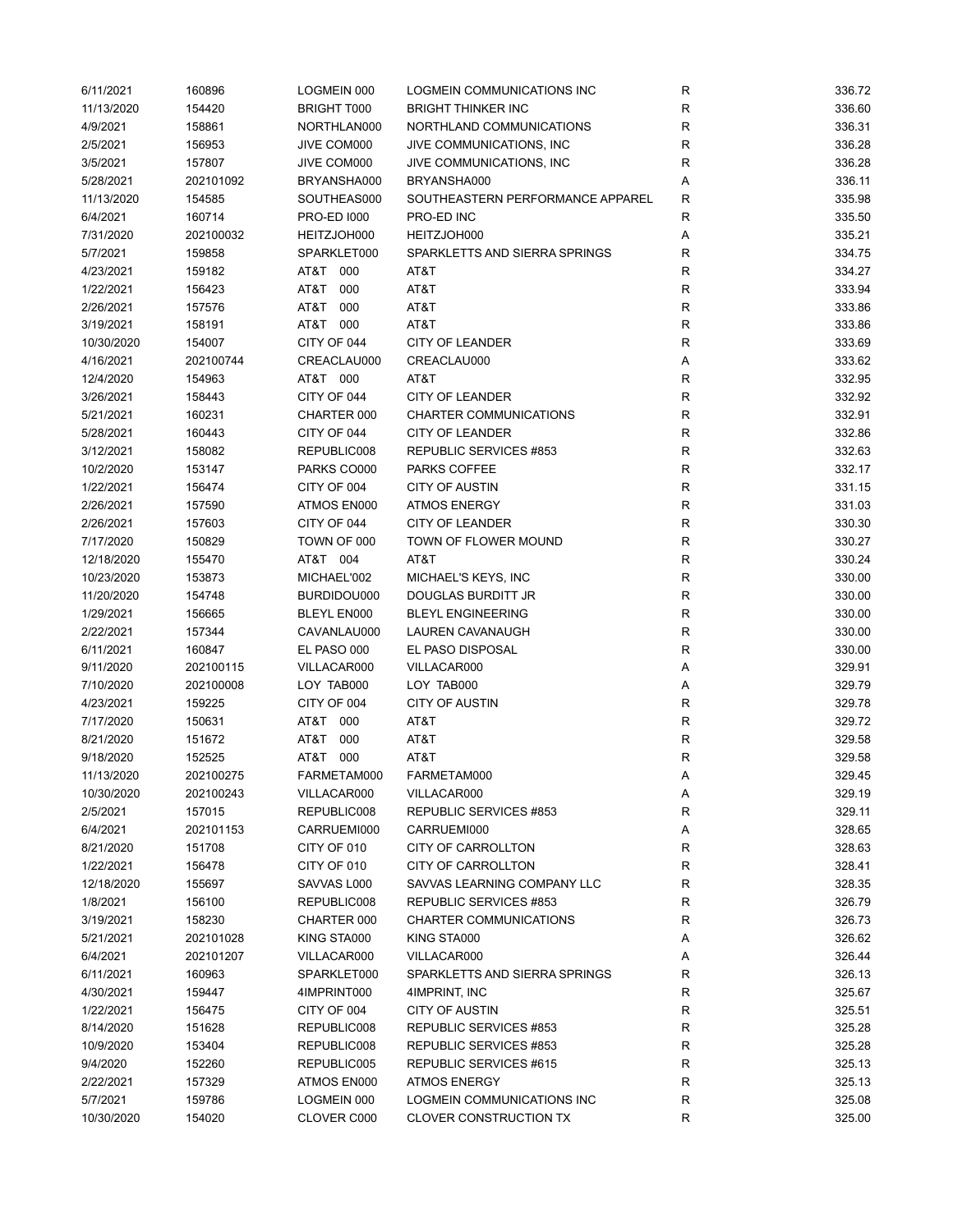| 11/13/2020 | 154378    | JOHNSON 001               | JOHNSON CONTROLS SECURITY SOLUTIONS           | R           | 325.00 |
|------------|-----------|---------------------------|-----------------------------------------------|-------------|--------|
| 2/12/2021  | 157176    | FEUERHAL000               | <b>HALEY FEUERBACHER</b>                      | R           | 325.00 |
| 3/12/2021  | 158070    | POWERJIA000               | <b>JIAAN POWERS</b>                           | R           | 325.00 |
| 4/9/2021   | 158872    | POWERJIA000               | <b>JIAAN POWERS</b>                           | R           | 325.00 |
| 6/11/2021  | 202101253 | NINO PAT000               | NINO PAT000                                   | Α           | 325.00 |
| 11/6/2020  | 154308    | REPUBLIC008               | REPUBLIC SERVICES #853                        | R           | 324.62 |
| 2/22/2021  | 157355    | CITY OF 004               | <b>CITY OF AUSTIN</b>                         | R           | 324.47 |
| 12/4/2020  | 155116    | REPUBLIC008               | REPUBLIC SERVICES #853                        | R           | 324.45 |
| 3/19/2021  | 202100649 | PORTECHA000               | PORTECHA000                                   | Α           | 324.24 |
| 3/26/2021  | 202100666 | SHANKTER000               | SHANKTER000                                   | Α           | 324.00 |
| 4/9/2021   | 202100723 | SHANKTER000               | SHANKTER000                                   | Α           | 324.00 |
| 8/21/2020  | 151853    | <b>UPS 001</b>            | <b>UPS</b>                                    | $\mathsf R$ | 323.27 |
| 4/16/2021  | 202100767 | PORTECHA000               | PORTECHA000                                   | Α           | 322.56 |
| 4/30/2021  | 159616    | TEXAS GA000               | <b>TEXAS GAS SERVICE</b>                      | $\mathsf R$ | 322.55 |
| 3/12/2021  | 157999    | CITY OF 060               | CITY OF TYLER                                 | R           | 322.16 |
| 8/21/2020  | 151698    | CHARTER 000               | CHARTER COMMUNICATIONS                        | $\mathsf R$ | 321.91 |
| 9/18/2020  | 152562    | CHARTER 000               | CHARTER COMMUNICATIONS                        | R           | 321.91 |
| 10/16/2020 | 153524    | CHARTER 000               | <b>CHARTER COMMUNICATIONS</b>                 | R           | 321.91 |
| 11/20/2020 | 154754    | CHARTER 000               | CHARTER COMMUNICATIONS                        | R           | 321.91 |
| 12/18/2020 | 155509    | CHARTER 000               | CHARTER COMMUNICATIONS                        | $\mathsf R$ | 321.91 |
| 1/15/2021  | 156192    | CHARTER 000               | <b>CHARTER COMMUNICATIONS</b>                 | R           | 321.91 |
| 3/5/2021   | 157757    | CHARTER 000               | <b>CHARTER COMMUNICATIONS</b>                 | R           | 321.91 |
| 4/16/2021  | 158974    | CHARTER 000               | CHARTER COMMUNICATIONS                        | R           | 321.91 |
| 8/7/2020   | 151281    | ARBOR SC000               | <b>ARBOR SCIENTIFIC</b>                       | R           | 321.66 |
| 2/5/2021   | 202100514 | SHARPMEL000               | SHARPMEL000                                   | Α           | 321.22 |
| 12/11/2020 | 155403    | CITY OF 068               | THE CITY OF COPPELL                           | R           | 321.20 |
| 10/30/2020 | 154053    | HARVEST 000               | HARVEST CHURCH OF SE TEXAS                    | $\mathsf R$ | 321.00 |
| 7/17/2020  | 150779    | PURCHASE000               | <b>PURCHASE POWER</b>                         | $\mathsf R$ | 320.99 |
| 9/18/2020  | 152688    | PURCHASE000               | <b>PURCHASE POWER</b>                         | R           | 320.99 |
| 9/18/2020  | 152689    | PURCHASE000               | <b>PURCHASE POWER</b>                         | R           | 320.99 |
|            |           |                           | <b>PURCHASE POWER</b>                         |             |        |
| 12/11/2020 | 155341    | PURCHASE000               |                                               | R           | 320.99 |
| 5/14/2021  | 160055    | PURCHASE000               | <b>PURCHASE POWER</b>                         | R           | 320.99 |
| 5/21/2021  | 202101044 | NELSOJAN000               | NELSOJAN000                                   | Α           | 320.22 |
| 10/16/2020 | 153618    | MCGILCAL000               | <b>CALVIN MCGILL</b>                          | R           | 320.00 |
| 3/5/2021   | 157747    | BUXTON 000                | <b>BUXTON</b>                                 | R           | 320.00 |
| 4/9/2021   | 158791    | BUXTON 000                | <b>BUXTON</b>                                 | R           | 320.00 |
| 4/30/2021  | 159480    | BUXTON 000<br>SECOND B000 | <b>BUXTON</b><br><b>SECOND BAPTIST CHURCH</b> | R           | 320.00 |
| 5/7/2021   | 159854    |                           |                                               | $\mathsf R$ | 320.00 |
| 5/21/2021  | 160313    | JOHNSMIC002               | MICHAEL JOHNSON                               | R           | 320.00 |
| 6/25/2021  | 161414    | LONE STA004               | LONE STAR LEARNING                            | R           | 320.00 |
| 3/19/2021  | 158233    | CITY OF 004               | CITY OF AUSTIN                                | R           | 319.92 |
| 5/21/2021  | 202101006 | FARMETAM000               | FARMETAM000                                   | Α           | 319.76 |
| 1/29/2021  | 156772    | PEDIATRI000               | THE PEDIATRIC THERAPY CENTER                  | $\mathsf R$ | 319.52 |
| 8/14/2020  | 151646    | TOWN OF 000               | TOWN OF FLOWER MOUND                          | R           | 319.27 |
| 8/21/2020  | 151790    | LAKE CIT001               | LAKE CITIES MUNICIPAL AUTHORITY               | R           | 318.44 |
| 5/14/2021  | 202100960 | CREACLAU000               | CREACLAU000                                   | Α           | 318.40 |
| 10/2/2020  | 153144    | NATIONAL006               | NATIONAL EDUCATORS LAW INSTITUTE              | R           | 317.50 |
| 9/11/2020  | 152446    | <b>PAR INC 000</b>        | PAR INC                                       | R           | 316.44 |
| 3/12/2021  | 158026    | ENTERGY 000               | <b>ENTERGY</b>                                | $\mathsf R$ | 316.36 |
| 1/22/2021  | 156623    | UPS<br>001                | <b>UPS</b>                                    | R           | 315.97 |
| 11/13/2020 | 154479    | DOBSOMAR000               | <b>MARY CASEY DOBSON</b>                      | R           | 315.00 |
| 12/18/2020 | 202100362 | ALLENJUL000               | ALLENJUL000                                   | А           | 314.90 |
| 4/2/2021   | 158700    | POPE PLU000               | POPE PLUMBING, INC                            | R           | 314.86 |
| 2/22/2021  | 157320    | AT&T 004                  | AT&T                                          | R           | 314.47 |
| 4/9/2021   | 158783    | ATMOS EN000               | <b>ATMOS ENERGY</b>                           | R           | 314.45 |
| 4/30/2021  | 159494    | CITY OF 003               | CITY OF AMARILLO                              | R           | 313.67 |
| 3/12/2021  | 158027    | ENTERGY 000               | <b>ENTERGY</b>                                | $\mathsf R$ | 313.51 |
| 12/23/2020 | 202100399 | CREACLAU000               | CREACLAU000                                   | Α           | 312.46 |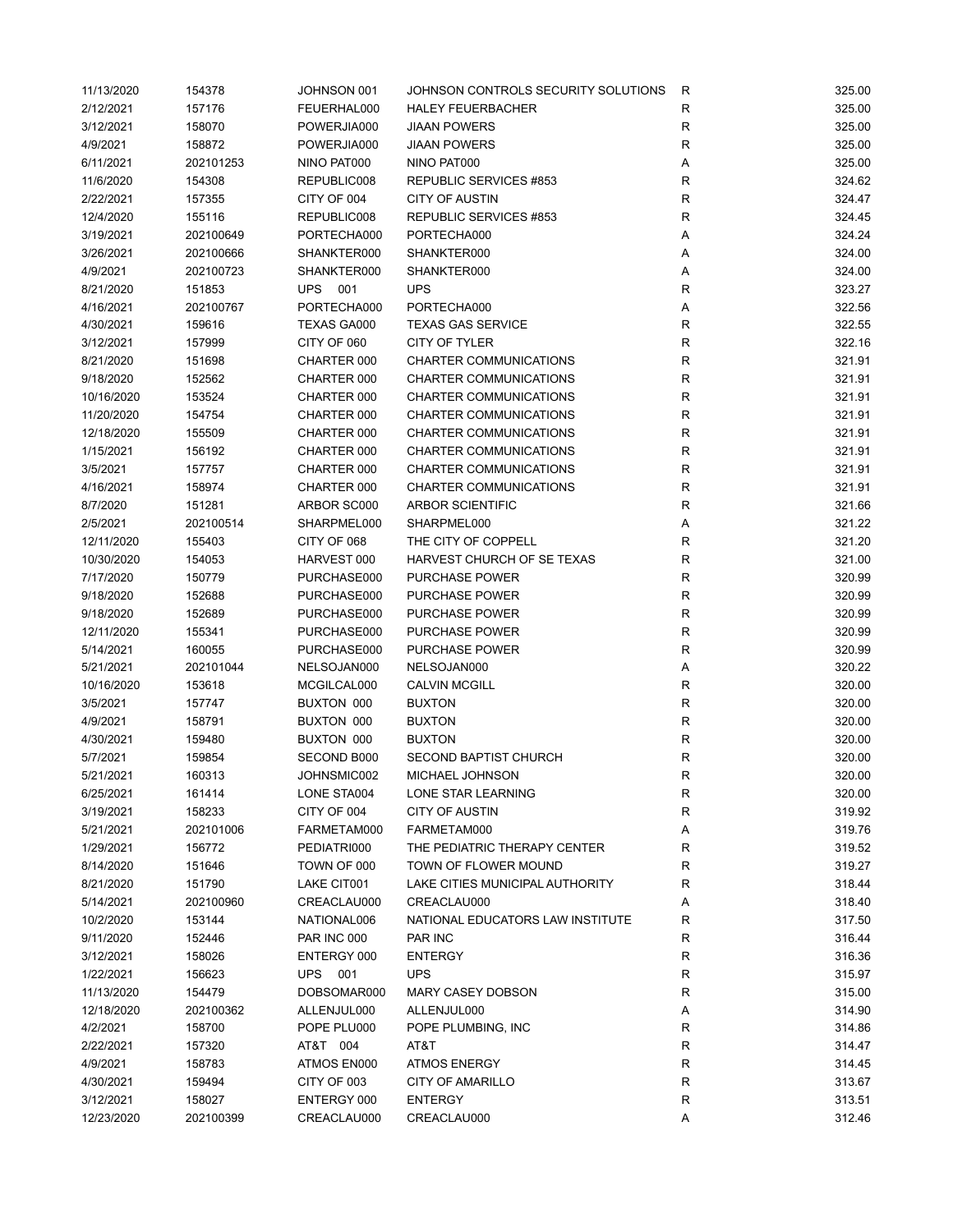| 1/22/2021  | 202100464 | WALSH GA000            | WALSH GA000                         | Α            | 312.44 |
|------------|-----------|------------------------|-------------------------------------|--------------|--------|
| 12/18/2020 | 155727    | TRC STAF000            | <b>TRC STAFFING SERVICES</b>        | $\mathsf{R}$ | 312.38 |
| 2/12/2021  | 202100525 | CREACLAU000            | CREACLAU000                         | Α            | 312.30 |
| 6/11/2021  | 202101218 | BRUNTHEI000            | BRUNTHEI000                         | Α            | 312.28 |
| 1/22/2021  | 156449    | <b>BARNES &amp;001</b> | BARNES & NOBLE BOOKSELLERS INC      | R            | 312.00 |
| 6/11/2021  | 160802    | ATMOS EN000            | <b>ATMOS ENERGY</b>                 | R            | 311.38 |
| 7/17/2020  | 150735    | FRONTIER003            | <b>FRONTIER COMMUNICATIONS</b>      | R            | 310.98 |
| 8/14/2020  | 151578    | FRONTIER003            | <b>FRONTIER COMMUNICATIONS</b>      | $\mathsf{R}$ | 310.98 |
| 9/18/2020  | 152626    | FRONTIER003            | <b>FRONTIER COMMUNICATIONS</b>      | $\mathsf{R}$ | 310.98 |
| 10/16/2020 | 153587    | FRONTIER003            | <b>FRONTIER COMMUNICATIONS</b>      | $\mathsf{R}$ | 310.98 |
|            |           |                        | THE CITY OF COPPELL                 |              |        |
| 6/11/2021  | 160822    | CITY OF 068            |                                     | $\mathsf{R}$ | 310.86 |
| 1/29/2021  | 202100471 | CREACLAU000            | CREACLAU000                         | Α            | 310.81 |
| 12/18/2020 | 155521    | CITY OF 010            | <b>CITY OF CARROLLTON</b>           | R            | 310.57 |
| 2/5/2021   | 156927    | ENTERPRI004            | <b>ENTERPRISE RENT-A-CAR</b>        | $\mathsf{R}$ | 310.54 |
| 9/18/2020  | 152513    | ACCELERA000            | ACCELERATED CHRISTIAN EDUCATION INC | R            | 310.51 |
| 7/24/2020  | 151030    | LAKE CIT001            | LAKE CITIES MUNICIPAL AUTHORITY     | R            | 310.49 |
| 1/8/2021   | 156037    | JIVE COM000            | JIVE COMMUNICATIONS, INC            | $\mathsf{R}$ | 310.07 |
| 2/22/2021  | 157345    | CENTERPO001            | <b>CENTERPOINT ENERGY</b>           | R            | 310.03 |
| 1/8/2021   | 156083    | POPE PLU000            | POPE PLUMBING, INC                  | R            | 310.00 |
| 12/11/2020 | 155270    | CITY OF 014            | CITY OF DALLAS                      | R            | 309.86 |
| 1/15/2021  | 202100429 | CREACLAU000            | CREACLAU000                         | Α            | 309.47 |
| 2/22/2021  | 157408    | EL PASO 011            | EL PASO JAG INC                     | $\mathsf{R}$ | 309.25 |
| 12/18/2020 | 155724    | TOWN OF 000            | TOWN OF FLOWER MOUND                | $\mathsf{R}$ | 306.76 |
| 11/13/2020 | 202100280 | LUCASKIM000            | LUCASKIM000                         | Α            | 306.69 |
| 11/13/2020 | 154433    | CITY OF 014            | CITY OF DALLAS                      | $\mathsf{R}$ | 305.95 |
| 6/18/2021  | 161168    | HOME DEP000            | <b>HOME DEPOT</b>                   | $\mathsf{R}$ | 305.78 |
| 12/4/2020  | 202100325 | CREACLAU000            | CREACLAU000                         | Α            | 305.71 |
| 7/24/2020  | 150993    | ENTERGY 000            | <b>ENTERGY</b>                      | $\mathsf{R}$ | 305.65 |
| 5/21/2021  | 160254    | CITY OF 046            | <b>CITY OF LEWISVILLE</b>           | $\mathsf{R}$ | 304.32 |
| 12/4/2020  | 155059    | GOPHERSP000            | <b>GOPHERSPORT</b>                  | $\mathsf{R}$ | 304.20 |
|            |           |                        |                                     |              |        |
| 4/2/2021   | 158612    | CITY OF 003            | <b>CITY OF AMARILLO</b>             | $\mathsf{R}$ | 304.01 |
| 11/13/2020 | 202100270 | CREACLAU000            | CREACLAU000                         | Α            | 303.85 |
| 5/21/2021  | 160240    | CITY OF 004            | <b>CITY OF AUSTIN</b>               | R            | 303.63 |
| 1/22/2021  | 202100453 | HUNT KEL000            | HUNT KEL000                         | Α            | 303.40 |
| 9/18/2020  | 152674    | NORTH EA000            | NORTH EAST AC HEATING & PLUMBING    | R            | 303.04 |
| 8/21/2020  | 151677    | AT&T 004               | AT&T                                | R            | 302.65 |
| 12/30/2020 | 155917    | CITY OF 014            | <b>CITY OF DALLAS</b>               | $\mathsf{R}$ | 302.53 |
| 9/25/2020  | 152843    | CENTERPO001            | <b>CENTERPOINT ENERGY</b>           | $\mathsf{R}$ | 302.44 |
| 3/19/2021  | 158210    | ATMOS EN000            | <b>ATMOS ENERGY</b>                 | $\mathsf{R}$ | 301.62 |
| 1/29/2021  | 156780    | PURCHASE000            | PURCHASE POWER                      | ${\sf R}$    | 301.50 |
| 9/18/2020  | 152734    | ULINE 000              | <b>ULINE</b>                        | ${\sf R}$    | 300.72 |
| 8/7/2020   | 151385    | FAIRLJAN000            | <b>JANEE FAIRLEY</b>                | ${\sf R}$    | 300.00 |
| 10/9/2020  | 153258    | BETHESDA000            | BETHESDA CHRISTIAN SCHOOL           | ${\sf R}$    | 300.00 |
| 10/9/2020  | 153263    | BURDIDOU000            | <b>DOUGLAS BURDITT JR</b>           | R            | 300.00 |
| 11/13/2020 | 154422    | BURDIDOU000            | DOUGLAS BURDITT JR                  | R            | 300.00 |
| 11/13/2020 | 154556    | PRINTED 000            | PRINTED THREADS LLC                 | $\mathsf{R}$ | 300.00 |
| 12/18/2020 | 155534    | CITY OF 047            | <b>CITY OF LEWISVILLE</b>           | R            | 300.00 |
| 1/8/2021   | 156044    | <b>JM LAWNC001</b>     | <b>JM LAWNCARE &amp; SPRINKLER</b>  | R            | 300.00 |
| 2/12/2021  | 157157    | DAW PEST000            | DAW PEST CONTROL                    | R            | 300.00 |
| 2/26/2021  | 157606    | CITY OF 078            | CITY OF SCHERTZ                     | R            | 300.00 |
| 3/12/2021  | 158020    | E WILKS 000            | E WILKS LLC                         | R            | 300.00 |
| 3/19/2021  | 158360    | ROBINMUR000            | <b>MURRAY ROBINSON</b>              | R            | 300.00 |
| 3/26/2021  | 158499    | MANGUM L000            | MANGUM LANDSCAPE, INC               | R            | 300.00 |
| 3/26/2021  | 158502    | MANGUM L000            | MANGUM LANDSCAPE, INC               | $\mathsf{R}$ | 300.00 |
|            |           |                        |                                     |              |        |
| 5/7/2021   | 159812    | MULTI-SP000            | MULTI-SPORTS OFFICIALS ASSOCIATION  | R            | 300.00 |
| 5/28/2021  | 160496    | GURU ACA000            | <b>GURU ACADEMIC ADVISING</b>       | R            | 300.00 |
| 6/18/2021  | 161247    | TURNER S000            | TURNER SIGN SYSTEMS INC             | R            | 300.00 |
| 10/30/2020 | 202100224 | ALLEE TH000            | ALLEE TH000                         | Α            | 300.00 |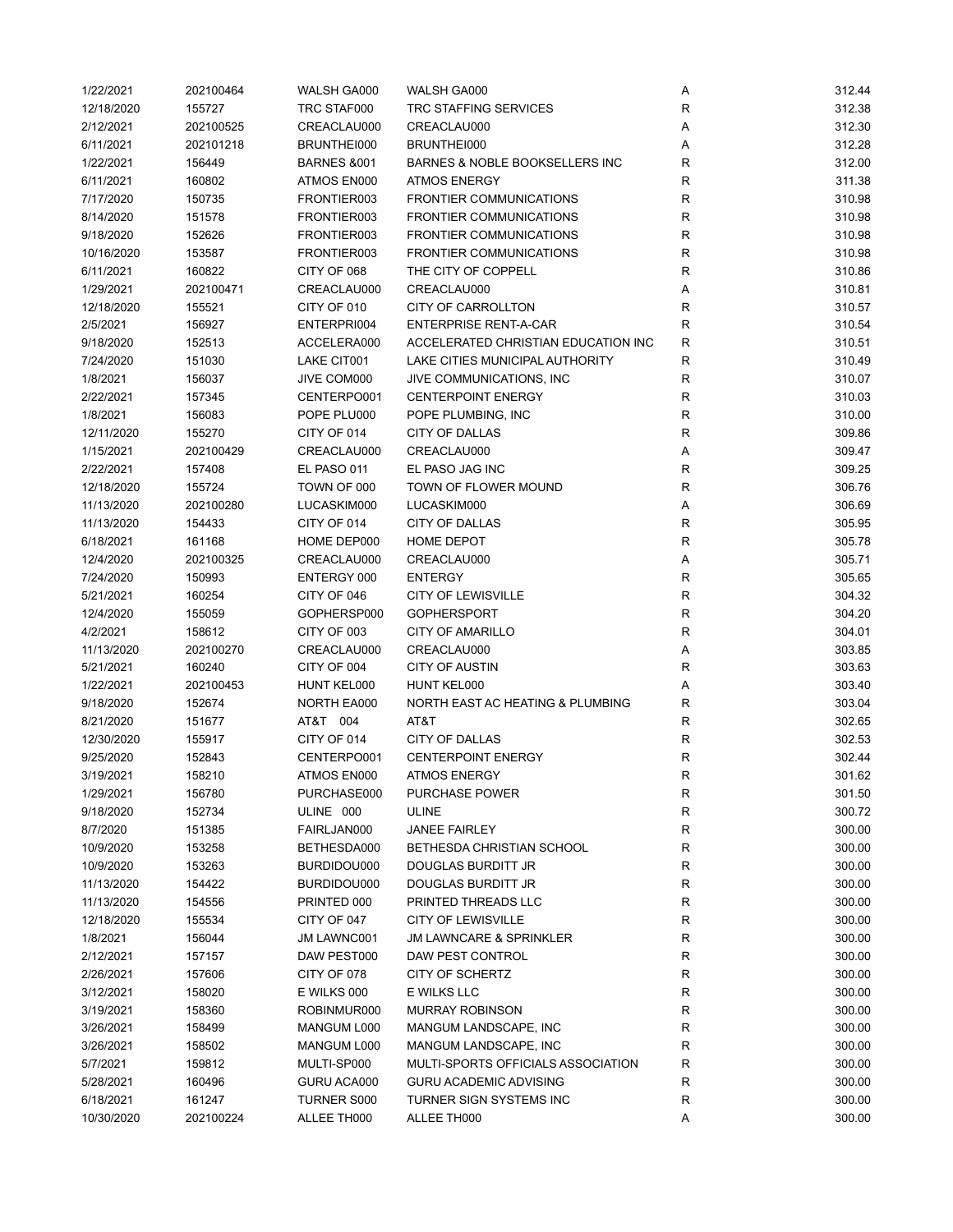| 11/20/2020 | 154887    | SAVVAS L000        | SAVVAS LEARNING COMPANY LLC         | $\mathsf R$  | 299.97 |
|------------|-----------|--------------------|-------------------------------------|--------------|--------|
| 7/24/2020  | 151051    | REF EXPE000        | REF EXPERTS AND HVAC LLC            | $\mathsf R$  | 299.00 |
| 11/13/2020 | 154579    | <b>ROTO ROO003</b> | ROTO ROOTER                         | $\mathsf R$  | 299.00 |
| 4/2/2021   | 158668    | JONES SC000        | JONES SCHOOL SUPPLY CO, INC         | $\mathsf R$  | 298.94 |
| 4/16/2021  | 159104    | TOWN OF 000        | TOWN OF FLOWER MOUND                | $\mathsf R$  | 298.38 |
| 1/22/2021  | 156440    | ATMOS EN000        | <b>ATMOS ENERGY</b>                 | R            | 298.32 |
| 9/25/2020  | 152915    | MICHAEL'002        | MICHAEL'S KEYS, INC                 | R            | 298.09 |
| 5/21/2021  | 202101065 | SNIPEABR000        | SNIPEABR000                         | Α            | 297.92 |
|            |           |                    |                                     |              |        |
| 12/30/2020 | 155911    | CITY OF 003        | <b>CITY OF AMARILLO</b>             | $\mathsf R$  | 297.57 |
| 10/9/2020  | 153266    | CARROLLT003        | <b>CARROLLTON PARK MAINTENANCE</b>  | $\mathsf R$  | 297.50 |
| 10/16/2020 | 153515    | BORDEN D000        | <b>BORDEN DAIRY</b>                 | $\mathsf R$  | 297.50 |
| 5/28/2021  | 202101141 | WETTEGIN000        | WETTEGIN000                         | Α            | 297.37 |
| 4/2/2021   | 158595    | ATMOS EN000        | <b>ATMOS ENERGY</b>                 | R            | 297.24 |
| 9/18/2020  | 152729    | TOWN OF 000        | TOWN OF FLOWER MOUND                | $\mathsf R$  | 297.06 |
| 4/30/2021  | 202100859 | HOBSOJEN000        | HOBSOJEN000                         | Α            | 297.01 |
| 11/20/2020 | 202100304 | MAGANANG001        | MAGANANG001                         | Α            | 297.00 |
| 4/2/2021   | 158728    | TEXAS GA000        | <b>TEXAS GAS SERVICE</b>            | $\mathsf R$  | 296.76 |
| 3/26/2021  | 202100658 | CREACLAU000        | CREACLAU000                         | Α            | 296.62 |
| 6/11/2021  | 160897    | LOGMEIN 000        | <b>LOGMEIN COMMUNICATIONS INC</b>   | $\mathsf R$  | 296.35 |
| 9/18/2020  | 152530    | AT&T 004           | AT&T                                | R            | 296.30 |
| 2/26/2021  | 202100568 | CREACLAU000        | CREACLAU000                         | Α            | 295.95 |
| 10/30/2020 | 153972    | ATMOS EN000        | <b>ATMOS ENERGY</b>                 | R            | 295.90 |
| 1/29/2021  | 156685    | CITY OF 044        | <b>CITY OF LEANDER</b>              | $\mathsf R$  | 295.49 |
|            |           | ACCELERA000        | ACCELERATED CHRISTIAN EDUCATION INC |              |        |
| 2/26/2021  | 157567    |                    |                                     | R            | 295.27 |
| 9/25/2020  | 152807    | A & F EL000        | A & F ELEVATOR COMPANY              | $\mathsf{R}$ | 295.00 |
| 10/30/2020 | 153997    | CHRISTAL000        | CHRISTAL VISION INC                 | ${\sf R}$    | 295.00 |
| 5/21/2021  | 202101079 | WALSH GA000        | WALSH GA000                         | Α            | 295.00 |
| 1/22/2021  | 156428    | AT&T 004           | AT&T                                | $\mathsf R$  | 294.33 |
| 6/11/2021  | 202101227 | CREACLAU000        | CREACLAU000                         | Α            | 292.99 |
| 8/28/2020  | 202100079 | CREACLAU000        | CREACLAU000                         | Α            | 292.48 |
| 7/24/2020  | 150964    | CITY OF 010        | CITY OF CARROLLTON                  | $\mathsf R$  | 292.45 |
| 9/18/2020  | 152568    | CITY OF 010        | CITY OF CARROLLTON                  | $\mathsf R$  | 292.23 |
| 5/14/2021  | 160107    | TOWN OF 000        | TOWN OF FLOWER MOUND                | $\mathsf R$  | 292.09 |
| 3/26/2021  | 158493    | LAKE CIT001        | LAKE CITIES MUNICIPAL AUTHORITY     | $\mathsf R$  | 291.77 |
| 10/30/2020 | 202100227 | CREACLAU000        | CREACLAU000                         | Α            | 291.54 |
| 1/8/2021   | 155970    | ABUNDANT001        | ABUNDANT LIVING FAITH CENTER        | R            | 291.50 |
| 4/16/2021  | 159091    | SUDDENLI000        | <b>SUDDENLINK</b>                   | $\mathsf R$  | 291.30 |
| 4/23/2021  | 159226    | CITY OF 004        | <b>CITY OF AUSTIN</b>               | R            | 290.41 |
| 7/24/2020  | 202100024 | FREEMAUS000        | FREEMAUS000                         | Α            | 290.39 |
| 10/9/2020  | 202100184 | TYLERDA'000        | TYLERDA'000                         |              |        |
|            |           |                    |                                     | Α            | 290.23 |
| 10/16/2020 | 153611    | JIVE COM000        | JIVE COMMUNICATIONS, INC            | R            | 290.14 |
| 11/13/2020 | 154569    | REPUBLIC005        | REPUBLIC SERVICES #615              | R            | 289.25 |
| 12/11/2020 | 155351    | REPUBLIC005        | REPUBLIC SERVICES #615              | R            | 289.25 |
| 1/15/2021  | 156287    | REPUBLIC005        | REPUBLIC SERVICES #615              | R            | 289.25 |
| 2/12/2021  | 157233    | REPUBLIC005        | REPUBLIC SERVICES #615              | R            | 289.25 |
| 3/19/2021  | 158354    | REPUBLIC005        | REPUBLIC SERVICES #615              | R            | 289.25 |
| 4/30/2021  | 159591    | REPUBLIC005        | REPUBLIC SERVICES #615              | R            | 289.25 |
| 5/14/2021  | 160071    | REPUBLIC005        | REPUBLIC SERVICES #615              | R            | 289.25 |
| 6/11/2021  | 202101274 | YATESAMY000        | YATESAMY000                         | Α            | 289.13 |
| 7/31/2020  | 151148    | CARDERAE000        | RAELYN CARDENAS                     | R            | 289.00 |
| 3/12/2021  | 202100622 | STEVEAMA000        | STEVEAMA000                         | Α            | 288.96 |
| 10/2/2020  | 153159    | RIVERSID002        | <b>RIVERSIDE INSIGHTS</b>           | R            | 288.40 |
| 7/24/2020  | 150936    | AT&T 004           | AT&T                                | R            | 288.33 |
| 8/21/2020  | 151657    | 1ST SOUR000        | <b>1ST SOURCE DIGITAL</b>           | R            | 288.00 |
| 10/2/2020  | 153058    | CAREY'S 000        | CAREY'S SPORTING GOODS              | R            | 288.00 |
| 2/5/2021   | 156877    | CITY OF 003        | CITY OF AMARILLO                    | $\mathsf R$  | 287.91 |
| 4/30/2021  | 202100881 | SLAUGSTE001        | SLAUGSTE001                         | Α            | 287.68 |
|            |           |                    |                                     |              |        |
| 6/4/2021   | 202101182 | MANZANAN000        | MANZANAN000                         | А            | 286.71 |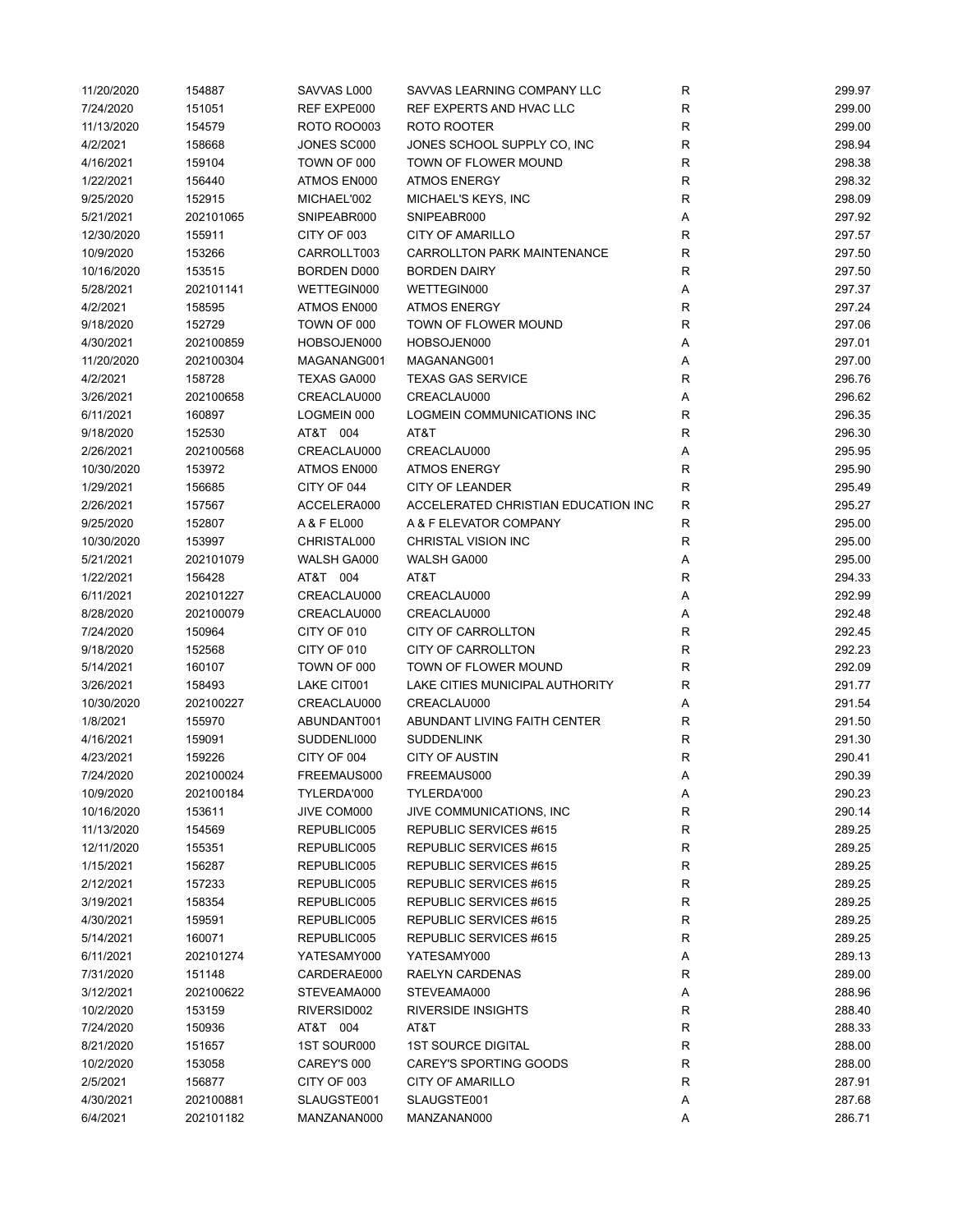| 5/28/2021  | 160559    | <b>TEXAS GA000</b>         | <b>TEXAS GAS SERVICE</b>                  | R           | 286.59 |
|------------|-----------|----------------------------|-------------------------------------------|-------------|--------|
| 2/22/2021  | 157332    | ATMOS EN000                | <b>ATMOS ENERGY</b>                       | R           | 286.58 |
| 10/23/2020 | 153916    | SPRINGHI000                | <b>SPRINGHILL SUITES</b>                  | $\mathsf R$ | 285.69 |
| 6/4/2021   | 202101200 | RIOS ERI001                | RIOS ERI001                               | Α           | 285.60 |
| 8/14/2020  | 151629    | S & S WO000                | S & S WORLDWIDE, INC                      | $\mathsf R$ | 285.39 |
| 9/18/2020  | 152642    | HITMAN P000                | HITMAN PEST CONTROL                       | R           | 285.00 |
| 12/11/2020 | 155308    | HITMAN P000                | HITMAN PEST CONTROL                       | R           | 285.00 |
| 12/18/2020 | 155592    | ELECTRO 001                | ELECTRO COOLING SERVICE LLC               | $\mathsf R$ | 285.00 |
| 3/12/2021  | 158042    | HITMAN P000                | HITMAN PEST CONTROL                       | R           | 285.00 |
| 6/11/2021  | 160877    | HITMAN P000                | <b>HITMAN PEST CONTROL</b>                | $\mathsf R$ | 285.00 |
| 5/7/2021   | 159785    | LOGMEIN 000                | LOGMEIN COMMUNICATIONS INC                | $\mathsf R$ | 283.96 |
| 8/21/2020  | 151693    | <b>BLICK AR000</b>         | <b>BLICK ART MATERIALS LLC</b>            | $\mathsf R$ | 283.27 |
| 7/24/2020  | 151049    | READY RE000                | <b>READY REFRESH</b>                      | $\mathsf R$ | 283.09 |
| 10/23/2020 | 153840    | EVERY SE000                | <b>EVERY SEASON</b>                       | R           | 282.44 |
| 9/4/2020   | 152180    | FOLLETT 000                | FOLLETT SCHOOL SOLUTIONS, INC             | $\mathsf R$ | 282.27 |
|            |           |                            |                                           |             |        |
| 5/28/2021  | 202101121 | LUJANYVE000                | LUJANYVE000                               | Α           | 281.76 |
| 3/19/2021  | 158218    | <b>BARNES &amp;001</b>     | BARNES & NOBLE BOOKSELLERS INC            | R           | 281.70 |
| 6/11/2021  | 160832    | CONSOLID000                | CONSOLIDATED COMMUNICATIONS               | R           | 281.58 |
| 11/20/2020 | 154763    | CITY OF 010                | <b>CITY OF CARROLLTON</b>                 | $\mathsf R$ | 280.39 |
| 12/30/2020 | 155903    | ATMOS EN000                | <b>ATMOS ENERGY</b>                       | R           | 280.38 |
| 4/2/2021   | 158714    | SCHOLAST000                | <b>SCHOLASTIC INC</b>                     | R           | 280.33 |
| 12/11/2020 | 155269    | CITY OF 013                | CITY OF DALLAS                            | R           | 280.00 |
| 12/11/2020 | 155326    | MICHAEL'002                | MICHAEL'S KEYS, INC                       | R           | 280.00 |
| 1/15/2021  | 156305    | SPECIALI000                | SPECIALIZED ASSESSMENT & CONSULTING, LI R |             | 280.00 |
| 3/26/2021  | 158563    | VANDEFRA000                | <b>FRANK EVAN VANDERPOOL</b>              | R           | 280.00 |
| 6/4/2021   | 160668    | DEVCO PA000                | DEVCO PARKING LOT SERVICES                | $\mathsf R$ | 280.00 |
| 1/22/2021  | 156552    | LAKE CIT001                | LAKE CITIES MUNICIPAL AUTHORITY           | $\mathsf R$ | 279.75 |
| 4/23/2021  | 159201    | ATMOS EN000                | <b>ATMOS ENERGY</b>                       | R           | 279.26 |
| 3/5/2021   | 157918    | UPS INC 000                | UPS INC                                   | R           | 279.24 |
| 6/25/2021  | 202101358 | WALSH GA000                | WALSH GA000                               | Α           | 278.00 |
| 4/23/2021  | 159235    | CITY OF 044                | <b>CITY OF LEANDER</b>                    | $\mathsf R$ | 277.88 |
| 6/18/2021  | 161191    | MICHAEL'002                | MICHAEL'S KEYS, INC                       | $\mathsf R$ | 277.50 |
| 1/15/2021  | 156327    | TOWN OF 000                | TOWN OF FLOWER MOUND                      | $\mathsf R$ | 277.33 |
| 3/12/2021  | 158099    | TEACHERS002                | <b>TEACHERS PAY TEACHERS</b>              | $\mathsf R$ | 276.99 |
| 12/18/2020 | 155532    | CITY OF 046                | <b>CITY OF LEWISVILLE</b>                 | R           | 276.94 |
| 2/22/2021  | 157364    | CITY OF 014                | CITY OF DALLAS                            | R           | 276.88 |
| 11/6/2020  | 154238    | DECKER E000                | DECKER EQUIPMENT/SCHOOL FIX               | R           | 276.56 |
| 3/12/2021  | 158121    | UPS INC 000                | UPS INC                                   | R           | 276.21 |
| 5/28/2021  | 202101137 | VOGELJEN000                | VOGELJEN000                               | Α           | 276.12 |
| 2/22/2021  | 157453    | LAKE CIT001                | LAKE CITIES MUNICIPAL AUTHORITY           | R           | 276.09 |
| 12/4/2020  | 155017    | CITY OF 014                | CITY OF DALLAS                            | R           | 276.07 |
| 12/30/2020 | 155918    | CITY OF 014                | CITY OF DALLAS                            | R           | 276.07 |
| 2/5/2021   | 156883    | CITY OF 014                | CITY OF DALLAS                            | R           | 276.07 |
| 3/12/2021  | 157988    | CITY OF 014                | CITY OF DALLAS                            | R           | 276.07 |
| 4/9/2021   | 158797    | CITY OF 014                | CITY OF DALLAS                            | R           | 276.07 |
|            |           |                            | CITY OF DALLAS                            |             |        |
| 5/7/2021   | 159713    | CITY OF 014<br>CITY OF 014 |                                           | R           | 276.07 |
| 6/4/2021   | 160636    |                            | CITY OF DALLAS                            | R           | 276.07 |
| 9/25/2020  | 153003    | YATES CO001                | YATES COMPANY, LLC                        | $\mathsf R$ | 276.00 |
| 12/4/2020  | 155227    | YATES CO001                | YATES COMPANY, LLC                        | R           | 276.00 |
| 1/15/2021  | 156338    | YATES CO001                | YATES COMPANY, LLC                        | R           | 276.00 |
| 1/22/2021  | 156635    | YATES CO001                | YATES COMPANY, LLC                        | R           | 276.00 |
| 4/30/2021  | 159671    | YATES CO001                | YATES COMPANY, LLC                        | R           | 276.00 |
| 5/14/2021  | 160140    | YATES CO001                | YATES COMPANY, LLC                        | R           | 276.00 |
| 6/25/2021  | 161490    | YATES CO001                | YATES COMPANY, LLC                        | R           | 276.00 |
| 1/8/2021   | 155994    | BURCHRIC000                | RICHARD L BURCH                           | $\mathsf R$ | 275.73 |
| 12/23/2020 | 202100400 | DAILY SP000                | DAILY SP000                               | Α           | 275.25 |
| 8/28/2020  | 151949    | BRITTEN 000                | BRITTEN LIFT AND INSTALLATION SVS LLC     | R           | 275.00 |
| 9/4/2020   | 152164    | DADEYSAM000                | SAMUEL DADEY                              | R           | 275.00 |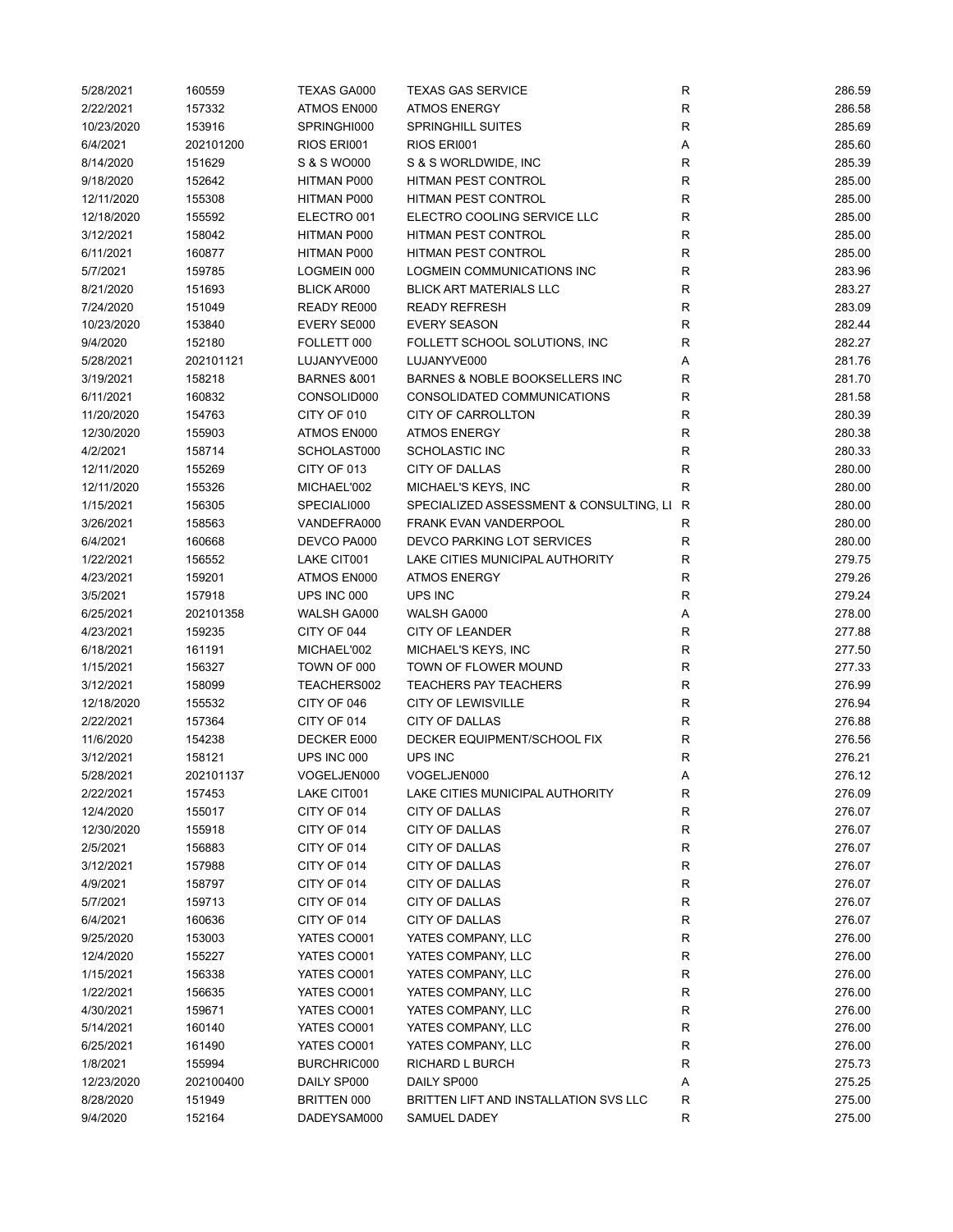| 9/4/2020               | 152176           | ESCALMAR000                | <b>MARINELLA ESCALANTE</b>         | ${\sf R}$    | 275.00 |
|------------------------|------------------|----------------------------|------------------------------------|--------------|--------|
| 9/4/2020               | 152280           | SHIVASOU000                | SOUMYA SHIVANNA                    | ${\sf R}$    | 275.00 |
| 9/4/2020               | 152303           | TANGUSRI000                | <b>SRIDEVI TANGUDU</b>             | $\mathsf{R}$ | 275.00 |
| 9/25/2020              | 152925           | <b>PAR INC 000</b>         | PAR INC                            | $\mathsf{R}$ | 275.00 |
| 11/20/2020             | 154867           | MID VALL000                | MID VALLEY PEST CONTROL, LLC       | $\mathsf{R}$ | 275.00 |
| 6/11/2021              | 160946           | REPUBLIC005                | REPUBLIC SERVICES #615             | R            | 274.00 |
| 6/18/2021              | 161053           | ABUNDANT001                | ABUNDANT LIVING FAITH CENTER       | R            | 273.98 |
| 4/9/2021               | 158803           | CITY OF 068                | THE CITY OF COPPELL                | $\mathsf{R}$ | 273.67 |
| 11/13/2020             | 154606           | TOWN OF 000                | TOWN OF FLOWER MOUND               | $\mathsf{R}$ | 273.07 |
| 3/12/2021              | 158128           | VERBEGEN000                | <b>GENNIE VERBECK</b>              | $\mathsf{R}$ | 273.00 |
| 12/18/2020             | 202100387        | SONITROL000                | SONITROL000                        | Α            | 273.00 |
| 1/15/2021              | 156296           | SCHOOL H000                | SCHOOL HEALTH CORPORATION          | $\mathsf{R}$ | 272.83 |
| 2/26/2021              | 157666           | PROFESSI000                | PROFESSIONAL BINDING PRODUCTS, INC | $\mathsf{R}$ | 272.40 |
| 6/18/2021              | 161075           | AT&T 004                   | AT&T                               | R            | 272.37 |
| 1/29/2021              | 156785           | SCHOOL H000                | SCHOOL HEALTH CORPORATION          | $\mathsf{R}$ | 271.77 |
| 5/14/2021              | 160010           | FLAGHOUS000                | <b>FLAGHOUSE, INC</b>              | R            | 271.73 |
| 6/18/2021              | 161195           | MR ROOTE003                | MR ROOTER OF MONTGOMERY COUNTY     | R            | 271.06 |
| 10/30/2020             | 154099           | PURCHASE000                | PURCHASE POWER                     | R            | 270.99 |
| 11/20/2020             | 154847           | ISTATION000                | <b>ISTATION</b>                    | $\mathsf{R}$ | 270.00 |
| 2/12/2021              | 157258           | SPARKLET000                | SPARKLETTS AND SIERRA SPRINGS      | R            | 269.97 |
| 5/7/2021               | 159815           | NORTHLAN000                | NORTHLAND COMMUNICATIONS           | R            | 269.95 |
| 6/11/2021              | 160913           | NORTHLAN000                | NORTHLAND COMMUNICATIONS           | R            | 269.95 |
| 2/5/2021               | 156980           | NORTH EA000                | NORTH EAST AC HEATING & PLUMBING   | $\mathsf{R}$ | 269.54 |
| 7/17/2020              | 150645           | ATMOS EN000                | <b>ATMOS ENERGY</b>                | R            | 269.33 |
|                        |                  |                            | TOWN OF FLOWER MOUND               | $\mathsf{R}$ | 269.18 |
| 3/12/2021<br>4/23/2021 | 158107<br>159359 | TOWN OF 000<br>ROTO ROO003 | ROTO ROOTER                        | ${\sf R}$    | 268.99 |
|                        |                  |                            |                                    | $\mathsf{R}$ |        |
| 3/5/2021               | 157758           | CITY OF 003                | <b>CITY OF AMARILLO</b>            |              | 268.83 |
| 11/13/2020             | 202100264        | ALLENJUL000                | ALLENJUL000                        | Α            | 268.56 |
| 1/8/2021               | 156109           | SCHOOL H000                | SCHOOL HEALTH CORPORATION          | R            | 268.50 |
| 7/17/2020              | 150761           | MICHAEL'002                | MICHAEL'S KEYS, INC                | $\mathsf{R}$ | 268.46 |
| 1/15/2021              | 156328           | TOWN OF 000                | TOWN OF FLOWER MOUND               | $\mathsf{R}$ | 268.28 |
| 7/24/2020              | 150965           | CITY OF 010                | <b>CITY OF CARROLLTON</b>          | $\mathsf{R}$ | 268.11 |
| 8/21/2020              | 151709           | CITY OF 010                | CITY OF CARROLLTON                 | $\mathsf{R}$ | 268.11 |
| 12/18/2020             | 155484           | ATMOS EN000                | <b>ATMOS ENERGY</b>                | $\mathsf{R}$ | 267.76 |
| 10/2/2020              | 153044           | ATMOS EN000                | <b>ATMOS ENERGY</b>                | $\mathsf{R}$ | 266.67 |
| 4/16/2021              | 202100740        | CAREACYN000                | CAREACYN000                        | Α            | 266.30 |
| 1/29/2021              | 156684           | CITY OF 021                | <b>CITY OF DENTON</b>              | R            | 266.17 |
| 9/18/2020              | 152730           | TOWN OF 000                | TOWN OF FLOWER MOUND               | R            | 265.42 |
| 12/4/2020              | 155010           | CITY OF 003                | CITY OF AMARILLO                   | R            | 265.14 |
| 12/30/2020             | 155910           | CITY OF 003                | <b>CITY OF AMARILLO</b>            | R            | 265.14 |
| 10/30/2020             | 154005           | CITY OF 014                | CITY OF DALLAS                     | ${\sf R}$    | 265.02 |
| 9/18/2020              | 152645           | HOWELERI003                | <b>ERIN HOWELL</b>                 | ${\sf R}$    | 265.00 |
| 10/16/2020             | 153691           | WILDSCAR000                | <b>CAROL WILDSMITH</b>             | R            | 265.00 |
| 11/13/2020             | 154533           | MICHAEL'002                | MICHAEL'S KEYS, INC                | R            | 265.00 |
| 4/16/2021              | 158975           | CHARTER 000                | CHARTER COMMUNICATIONS             | R            | 264.98 |
| 5/14/2021              | 159947           | CHARTER 000                | CHARTER COMMUNICATIONS             | R            | 264.98 |
| 6/11/2021              | 160815           | CHARTER 000                | CHARTER COMMUNICATIONS             | R            | 264.98 |
| 4/9/2021               | 202100711        | COKERTER001                | COKERTER001                        | Α            | 264.72 |
| 10/16/2020             | 153584           | FASTSIGN009                | FASTSIGNS 10501 - LEWISVILLE       | R            | 264.54 |
| 12/18/2020             | 155481           | ATMOS EN000                | <b>ATMOS ENERGY</b>                | R            | 264.45 |
| 11/6/2020              | 154282           | PEARSON 004                | PEARSON CLINICAL ASSESSMENT        | R            | 264.00 |
| 1/8/2021               | 156055           | MULTI-SP000                | MULTI-SPORTS OFFICIALS ASSOCIATION | R            | 264.00 |
| 6/18/2021              | 161232           | TEACHER 007                | TEACHER INNOVATIONS INC            | R            | 264.00 |
| 6/18/2021              | 202101314        | PIERIFRE000                | PIERIFRE000                        | Α            | 263.97 |
| 4/16/2021              | 158978           | CITY OF 010                | CITY OF CARROLLTON                 | R            | 263.57 |
| 4/2/2021               | 202100686        | GOFF GUA000                | GOFF GUA000                        | Α            | 263.20 |
| 5/28/2021              | 202101122        | MOREHBRA000                | MOREHBRA000                        | Α            | 263.20 |
| 11/6/2020              | 154317           | SONITROL000                | SONITROL OF EL PASO                | R            | 263.00 |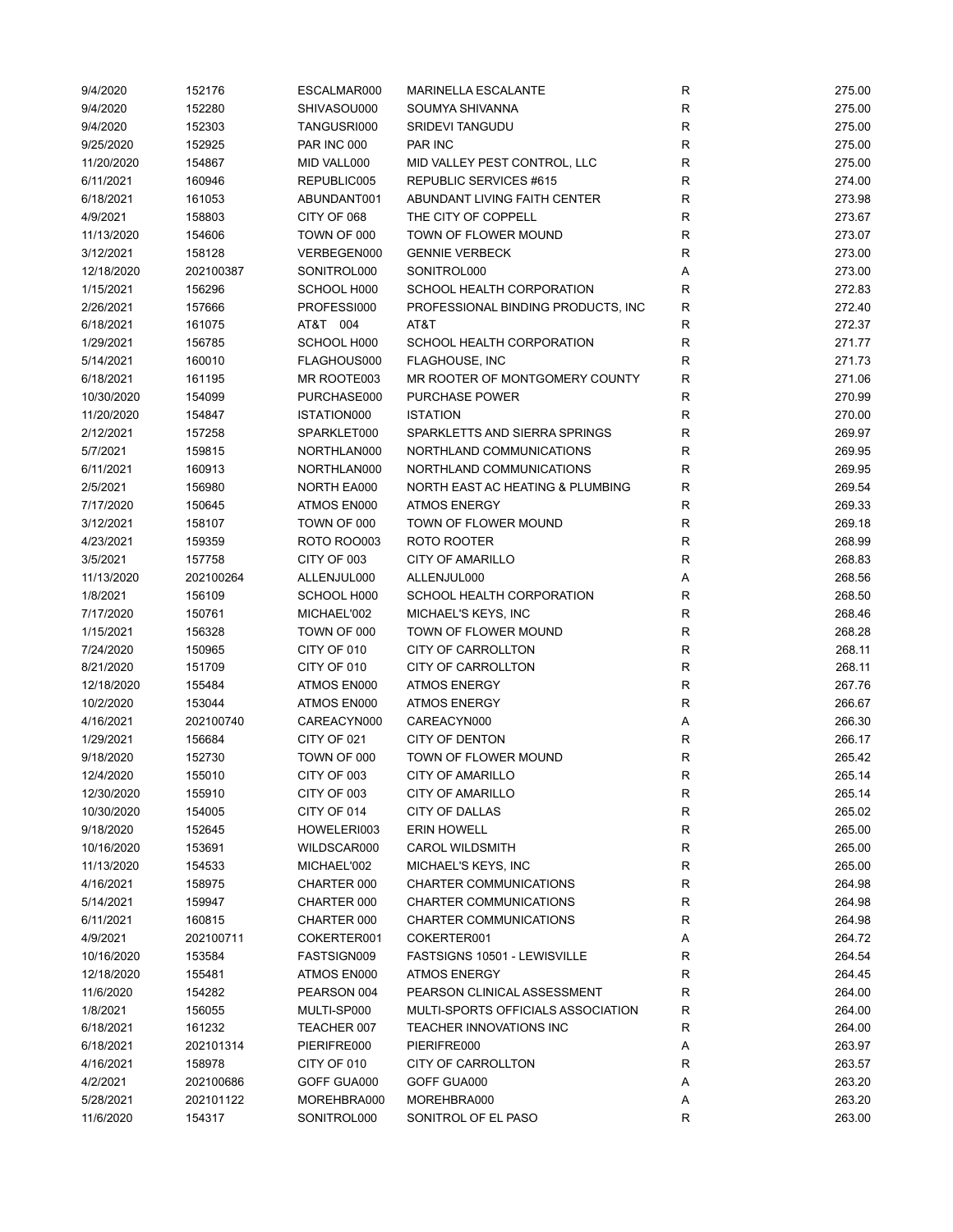| 1/8/2021   | 202100420 | SONITROL000 | SONITROL000                              | Α            | 263.00 |
|------------|-----------|-------------|------------------------------------------|--------------|--------|
| 4/2/2021   | 202100698 | SONITROL000 | SONITROL000                              | Α            | 263.00 |
| 4/30/2021  | 202100882 | SONITROL000 | SONITROL000                              | Α            | 263.00 |
| 5/28/2021  | 202101133 | SONITROL000 | SONITROL000                              | Α            | 263.00 |
| 6/25/2021  | 202101354 | SONITROL000 | SONITROL000                              | Α            | 263.00 |
| 6/18/2021  | 202101300 | HOSS NIC000 | HOSS NIC000                              | Α            | 262.78 |
| 7/17/2020  | 150853    | WOODWIND000 | WOODWIND & BRASSWIND, INC                | $\mathsf R$  | 262.50 |
| 10/30/2020 | 154102    | QUAVERMU000 | QUAVERMUSIC.COM LLC                      | $\mathsf R$  | 262.50 |
| 11/13/2020 | 154523    | LEARNING000 | LEARNING A-Z, LLC                        | $\mathsf R$  | 262.35 |
| 6/25/2021  | 161327    | ATMOS EN000 | <b>ATMOS ENERGY</b>                      | ${\sf R}$    | 262.25 |
| 10/16/2020 | 202100192 | FRISERUT000 | FRISERUT000                              | Α            | 262.00 |
|            |           |             | CONSTELLATION NEWENERGY INC              | $\mathsf R$  | 261.74 |
| 8/7/2020   | 151364    | CONSTELL001 |                                          |              |        |
| 2/5/2021   | 157005    | READY RE000 | <b>READY REFRESH</b>                     | R            | 261.68 |
| 4/2/2021   | 202100680 | CREACLAU000 | CREACLAU000                              | Α            | 261.38 |
| 7/24/2020  | 202100021 | CREACLAU000 | CREACLAU000                              | Α            | 261.16 |
| 12/11/2020 | 155402    | CITY OF 068 | THE CITY OF COPPELL                      | R            | 260.73 |
| 3/12/2021  | 158046    | JOHNSON 001 | JOHNSON CONTROLS SECURITY SOLUTIONS      | $\mathsf{R}$ | 260.01 |
| 12/18/2020 | 155452    | ACCELERA002 | ACCELERATE LEARNING, INC.                | $\mathsf R$  | 259.87 |
| 9/25/2020  | 152839    | BURCHRIC000 | RICHARD L BURCH                          | R            | 259.02 |
| 3/12/2021  | 202100613 | CREACLAU000 | CREACLAU000                              | Α            | 258.35 |
| 7/31/2020  | 151229    | MICHAEL'002 | MICHAEL'S KEYS, INC                      | R            | 257.90 |
| 12/4/2020  | 155165    | TROXELL 000 | TROXELL COMMUNICATIONS INC               | $\mathsf R$  | 257.75 |
| 8/14/2020  | 151623    | REPUBLIC005 | REPUBLIC SERVICES #615                   | $\mathsf R$  | 257.54 |
| 10/2/2020  | 153068    | CITY OF 003 | <b>CITY OF AMARILLO</b>                  | $\mathsf{R}$ | 257.49 |
| 5/21/2021  | 160198    | AT&T 004    | AT&T                                     | ${\sf R}$    | 257.33 |
| 3/19/2021  | 158234    | CITY OF 004 | <b>CITY OF AUSTIN</b>                    | $\mathsf R$  | 257.07 |
| 2/26/2021  | 157595    | BURCHRIC000 | RICHARD L BURCH                          | $\mathsf R$  | 256.99 |
| 12/18/2020 | 155480    | ATMOS EN000 | <b>ATMOS ENERGY</b>                      | $\mathsf R$  | 256.73 |
| 2/22/2021  | 157360    | CITY OF 010 | <b>CITY OF CARROLLTON</b>                | $\mathsf R$  | 256.27 |
| 4/16/2021  | 158999    | CLEARPOI000 | <b>CLEARPOINT CHURCH</b>                 | R            | 256.00 |
| 4/16/2021  | 159044    | LIFEPOIN000 | LIFEPOINT BAPTIST CHURCH OF SAN ANGELO   | $\mathsf{R}$ | 256.00 |
| 2/5/2021   | 156876    | CITY OF 003 | <b>CITY OF AMARILLO</b>                  | R            | 255.92 |
| 12/4/2020  | 154973    | ATMOS EN000 | <b>ATMOS ENERGY</b>                      | $\mathsf R$  | 255.82 |
| 1/15/2021  | 202100430 | DAILY SP000 | DAILY SP000                              | Α            | 255.70 |
| 12/18/2020 | 202100386 | SHARPMEL000 | SHARPMEL000                              | Α            | 255.30 |
| 10/9/2020  | 153264    | CAREY'S 000 | CAREY'S SPORTING GOODS                   | R            | 255.00 |
| 2/22/2021  | 157444    | JOHNSON 001 | JOHNSON CONTROLS SECURITY SOLUTIONS      | R            | 255.00 |
| 2/22/2021  | 157447    | JOHNSON 001 | JOHNSON CONTROLS SECURITY SOLUTIONS      | $\mathsf{R}$ | 255.00 |
| 9/11/2020  | 152468    | REPUBLIC005 | REPUBLIC SERVICES #615                   | R            | 254.77 |
| 10/9/2020  | 153398    | REPUBLIC005 | REPUBLIC SERVICES #615                   | $\mathsf{R}$ | 254.77 |
| 6/11/2021  | 160954    | RICHARD 000 | RICHARD L SHORKEY EDUCATION & REHAB C1 R |              | 254.68 |
| 6/11/2021  | 161029    | UPS INC 000 | UPS INC                                  | R            | 253.94 |
| 10/16/2020 | 153677    | TOWN OF 000 | TOWN OF FLOWER MOUND                     | R            | 253.66 |
| 8/7/2020   | 151321    | CITY OF 014 | CITY OF DALLAS                           | R            | 253.20 |
| 10/2/2020  | 153075    | CITY OF 014 | CITY OF DALLAS                           | R            | 253.20 |
| 2/22/2021  | 157502    | TOWN OF 000 | TOWN OF FLOWER MOUND                     | R            | 252.98 |
| 2/12/2021  | 157166    | ENTERGY 000 | <b>ENTERGY</b>                           | R            | 252.89 |
| 4/9/2021   | 158935    | WOODWIND000 | WOODWIND & BRASSWIND, INC                | R            | 252.50 |
| 2/26/2021  | 202100567 | CASH ALL000 | CASH ALL000                              | А            | 252.00 |
| 6/18/2021  | 161119    | CITY OF 046 | <b>CITY OF LEWISVILLE</b>                | R            | 251.68 |
| 6/25/2021  | 161339    | BURCHRIC000 | RICHARD L BURCH                          | R            | 251.64 |
| 10/30/2020 | 154090    | PARKS CO000 | PARKS COFFEE                             | R            | 251.55 |
| 1/29/2021  | 156770    | PARKS CO000 | PARKS COFFEE                             | R            | 251.55 |
| 4/9/2021   | 158864    | PARKS CO000 |                                          | ${\sf R}$    |        |
|            |           |             | PARKS COFFEE                             | $\mathsf{R}$ | 251.55 |
| 12/4/2020  | 154972    | ATMOS EN000 | <b>ATMOS ENERGY</b>                      |              | 251.25 |
| 11/6/2020  | 154239    | DRURY SU000 | DRURY SUITES MCALLEN                     | R            | 251.14 |
| 2/22/2021  | 157356    | CITY OF 004 | <b>CITY OF AUSTIN</b>                    | R            | 250.99 |
| 1/15/2021  | 156239    | ENTERGY 000 | <b>ENTERGY</b>                           | $\mathsf R$  | 250.90 |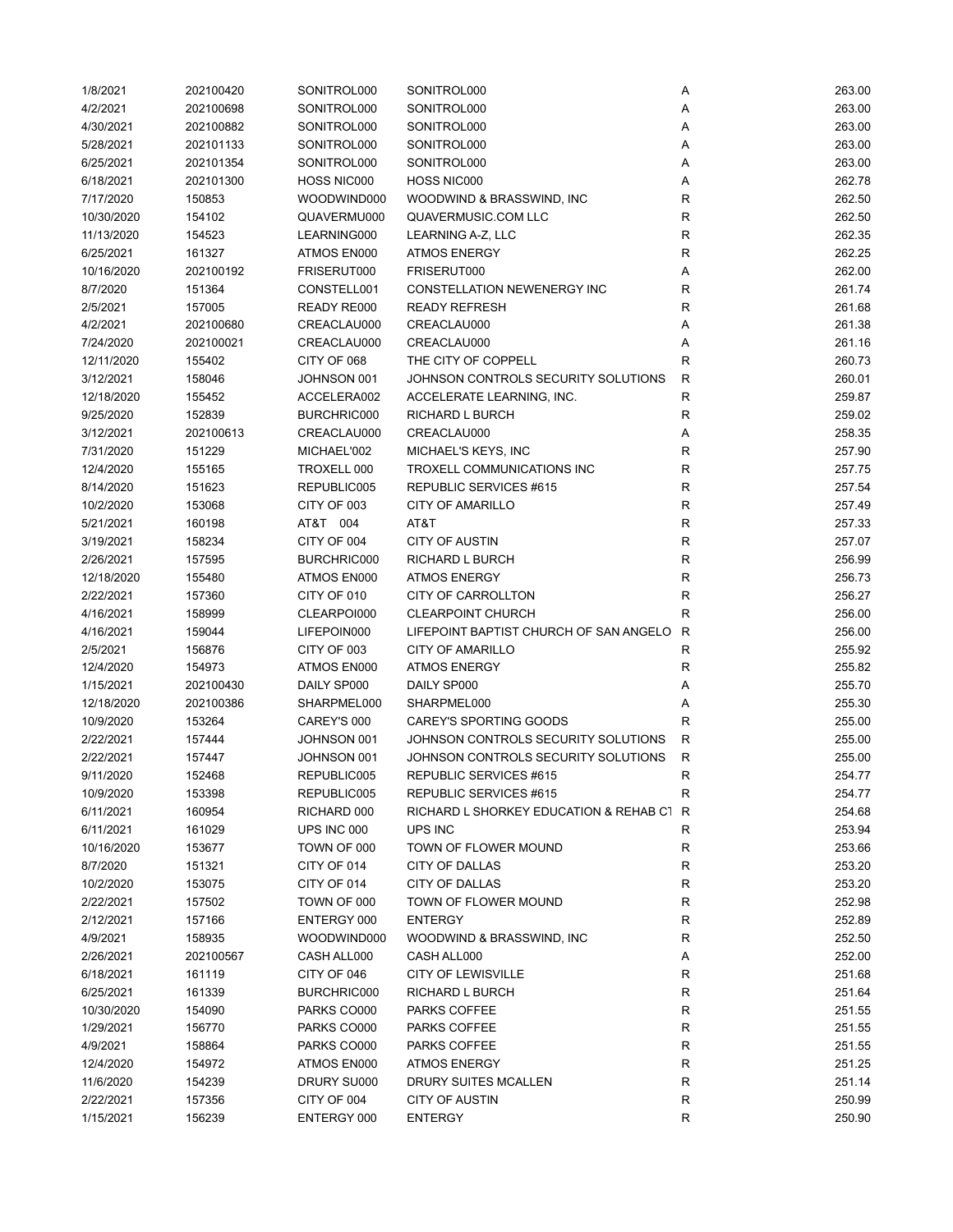| 8/7/2020               | 151463           | SUDDENLI000                | <b>SUDDENLINK</b>                       | ${\sf R}$    | 250.36           |
|------------------------|------------------|----------------------------|-----------------------------------------|--------------|------------------|
| 12/4/2020              | 155146           | SUDDENLI000                | <b>SUDDENLINK</b>                       | R            | 250.36           |
| 1/15/2021              | 156349           | SUDDENLI000                | <b>SUDDENLINK</b>                       | ${\sf R}$    | 250.36           |
| 1/29/2021              | 156752           | MENTORIN000                | MENTORING MINDS, L P                    | R            | 250.31           |
| 11/20/2020             | 154883           | RICHARD 000                | RICHARD L SHORKEY EDUCATION & REHAB C1  | R            | 250.30           |
| 5/21/2021              | 160245           | CITY OF 010                | <b>CITY OF CARROLLTON</b>               | R            | 250.24           |
| 7/17/2020              | 150762           | MORE THA000                | MORE THAN A TEACHER                     | R            | 250.00           |
| 8/28/2020              | 152078           | VANDERFO000                | VANDERFORD AIR, INC.                    | $\mathsf{R}$ | 250.00           |
| 8/28/2020              | 152087           | MCGILCAL000                | <b>CALVIN MCGILL</b>                    | $\mathsf{R}$ | 250.00           |
| 9/18/2020              | 152663           | MCGILCAL000                | <b>CALVIN MCGILL</b>                    | $\mathsf{R}$ | 250.00           |
| 10/2/2020              | 153206           | VANDERFO000                | VANDERFORD AIR, INC.                    | ${\sf R}$    | 250.00           |
| 10/9/2020              | 153237           | ADAMS EX001                | ADAMS EXTERMINATING COMPANY             | ${\sf R}$    | 250.00           |
| 11/6/2020              | 154296           | <b>PRIDE &amp; 000</b>     | PRIDE & GLORY PRO-WRESTLING             | $\mathsf R$  | 250.00           |
| 11/13/2020             | 154394           | ALPINE E000                | ALPINE ELECTRIC, LP                     | R            | 250.00           |
| 12/4/2020              | 155034           | COLONIAL002                | COLONIAL ROOFING AND CONSTRUCTION LLC R |              | 250.00           |
| 12/18/2020             | 155453           | ADAMS EX001                | ADAMS EXTERMINATING COMPANY             | R            | 250.00           |
| 2/5/2021               | 156948           | HUNTSVIL002                | HUNTSVILLE-WALKER COUNTY COFC           | R            | 250.00           |
| 2/12/2021              | 157266           | <b>TCSAAL L000</b>         | <b>TCSAAL LLC</b>                       | R            | 250.00           |
| 3/19/2021              | 158254           | CLAIR GL000                | <b>CLAIR GLOBAL INTEGRATION LLC</b>     | $\mathsf R$  | 250.00           |
| 4/30/2021              | 159520           | CPR ASSO000                | CPR ASSOCIATES OF TEXAS, INC.           | $\mathsf R$  | 250.00           |
| 6/11/2021              | 161038           | VANDERFO000                | VANDERFORD AIR, INC.                    | R            | 250.00           |
| 6/11/2021              | 161042           | WHITTMIC000                | MICHELLE A WHITTLESEY                   | R            | 250.00           |
| 2/12/2021              | 202100527        | EP REMOD000                | EP REMOD000                             | Α            | 250.00           |
| 8/28/2020              | 151989           | EL PASO 006                | EL PASO WATER UTILITIES                 | $\mathsf{R}$ | 249.86           |
|                        |                  |                            | EL PASO WATER UTILITIES                 | $\mathsf{R}$ |                  |
| 8/28/2020<br>8/28/2020 | 151991<br>151993 | EL PASO 006<br>EL PASO 006 | EL PASO WATER UTILITIES                 | ${\sf R}$    | 249.86<br>249.86 |
|                        | 159654           |                            | UPS INC                                 | R            | 249.47           |
| 4/30/2021              |                  | UPS INC 000                |                                         |              |                  |
| 6/18/2021              | 202101278        | BANKSCAT000                | BANKSCAT000                             | Α            | 249.35           |
| 11/6/2020              | 154216           | CITY OF 003                | <b>CITY OF AMARILLO</b>                 | $\mathsf R$  | 249.20           |
| 6/18/2021              | 161088           | ATMOS EN000                | <b>ATMOS ENERGY</b>                     | $\mathsf R$  | 248.80           |
| 10/16/2020             | 153508           | BACKYARD000                | <b>BACKYARD BRAINS</b>                  | $\mathsf R$  | 248.47           |
| 3/26/2021              | 158565           | WESTERN 003                | WESTERN PSYCHOLOGICAL SERVICES          | $\mathsf R$  | 247.50           |
| 7/31/2020              | 151244           | REPUBLIC005                | REPUBLIC SERVICES #615                  | R            | 247.14           |
| 2/12/2021              | 157283           | <b>UPS</b><br>001          | <b>UPS</b>                              | $\mathsf R$  | 245.87           |
| 12/14/2020             | 155433           | KEY CONS000                | <b>KEY CONSTRUCTION TEXAS LLC</b>       | $\mathsf R$  | 245.65           |
| 5/28/2021              | 160557           | TEXAS ED000                | <b>TEXAS EDUCATION AGENCY</b>           | R            | 245.00           |
| 12/18/2020             | 202100392        | WRIGHTIM000                | WRIGHTIM000                             | Α            | 244.46           |
| 11/20/2020             | 154879           | PRINTED 000                | PRINTED THREADS LLC                     | R            | 244.04           |
| 1/8/2021               | 202100422        | TEMPEMAR000                | TEMPEMAR000                             | Α            | 243.75           |
| 4/30/2021              | 159493           | CITY OF 003                | <b>CITY OF AMARILLO</b>                 | ${\sf R}$    | 243.49           |
| 8/14/2020              | 151580           | FRONTIER003                | <b>FRONTIER COMMUNICATIONS</b>          | ${\sf R}$    | 243.37           |
| 4/23/2021              | 159289           | GOPHERSP000                | <b>GOPHERSPORT</b>                      | $\mathsf{R}$ | 243.00           |
| 1/29/2021              | 156811           | UPS 001                    | <b>UPS</b>                              | R            | 241.73           |
| 3/12/2021              | 158002           | CITY OF 068                | THE CITY OF COPPELL                     | R            | 241.33           |
| 4/16/2021              | 202100747        | DAVISALI000                | DAVISALI000                             | Α            | 241.25           |
| 12/4/2020              | 155087           | NORTH EA000                | NORTH EAST AC HEATING & PLUMBING        | R            | 241.00           |
| 7/24/2020              | 151008           | FRONTIER003                | FRONTIER COMMUNICATIONS                 | R            | 240.98           |
| 2/22/2021              | 157330           | ATMOS EN000                | <b>ATMOS ENERGY</b>                     | R            | 240.91           |
| 5/28/2021              | 202101115        | KAUR DEV000                | KAUR DEV000                             | Α            | 240.66           |
| 9/4/2020               | 152139           | CITY OF 014                | CITY OF DALLAS                          | R            | 240.54           |
| 7/17/2020              | 150805           | SUDDENLI000                | <b>SUDDENLINK</b>                       | R            | 240.36           |
| 12/4/2020              | 155145           | SUDDENLI000                | <b>SUDDENLINK</b>                       | R            | 240.36           |
| 2/26/2021              | 157615           | DECKER E000                | DECKER EQUIPMENT/SCHOOL FIX             | R            | 240.06           |
| 9/4/2020               | 152285           | SPANGKEI000                | <b>KEISHA SPANGLER</b>                  | R            | 240.00           |
| 9/25/2020              | 152917           | MR ROOTE003                | MR ROOTER OF MONTGOMERY COUNTY          | R            | 240.00           |
| 3/19/2021              | 158277           | E WILKS 000                | E WILKS LLC                             | ${\sf R}$    | 240.00           |
| 4/23/2021              | 159268           | E WILKS 000                | E WILKS LLC                             | R            | 240.00           |
| 6/11/2021              | 160843           | E WILKS 000                | E WILKS LLC                             | R            | 240.00           |
|                        |                  |                            |                                         |              |                  |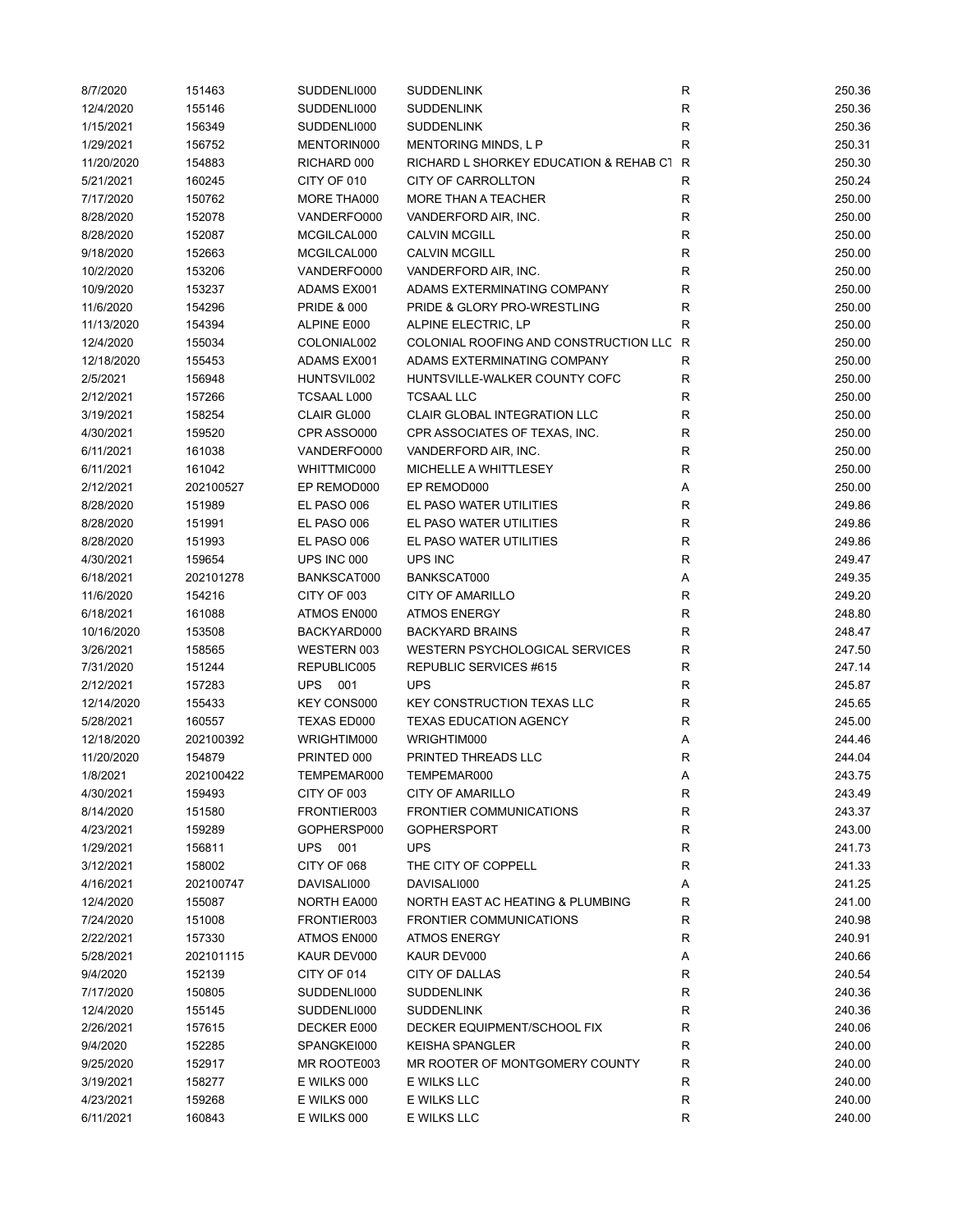| 6/11/2021            | 160868              | GLOVEMAR000                       | MARTHA JULIETA GLOVER                         | R            | 240.00           |
|----------------------|---------------------|-----------------------------------|-----------------------------------------------|--------------|------------------|
| 8/21/2020            | 202100064           | ALLEE TH000                       | ALLEE TH000                                   | Α            | 240.00           |
| 4/23/2021            | 202100807           | MARQUJES000                       | MARQUJES000                                   | Α            | 240.00           |
| 12/4/2020            | 155079              | LONE STA004                       | LONE STAR LEARNING                            | R            | 239.98           |
| 9/4/2020             | 152297              | SUDDENLI000                       | <b>SUDDENLINK</b>                             | R            | 239.95           |
| 10/9/2020            | 153424              | SUDDENLI000                       | <b>SUDDENLINK</b>                             | R            | 239.95           |
| 11/6/2020            | 154327              | SUDDENLI000                       | <b>SUDDENLINK</b>                             | $\mathsf{R}$ | 239.95           |
| 1/15/2021            | 156316              | SUDDENLI000                       | <b>SUDDENLINK</b>                             | R            | 239.95           |
| 1/15/2021            | 156355              | SUDDENLI000                       | <b>SUDDENLINK</b>                             | ${\sf R}$    | 239.95           |
| 2/5/2021             | 157047              | SUDDENLI000                       | <b>SUDDENLINK</b>                             | $\mathsf R$  | 239.95           |
| 3/5/2021             | 157881              | SUDDENLI000                       | <b>SUDDENLINK</b>                             | ${\sf R}$    | 239.95           |
| 9/18/2020            | 152692              | REF EXPE000                       | REF EXPERTS AND HVAC LLC                      | $\mathsf R$  | 239.20           |
| 10/23/2020           | 202100221           | VILLACAR000                       | VILLACAR000                                   | Α            | 238.25           |
| 4/23/2021            | 202100797           | HARMOCAS000                       | HARMOCAS000                                   | Α            | 238.16           |
| 3/19/2021            | 158314              | JM LAWNC002                       | JM LAWNCARE & SPRINKLER LLC                   | R            | 237.50           |
| 3/19/2021            | 158316              | JM LAWNC002                       | <b>JM LAWNCARE &amp; SPRINKLER LLC</b>        | R            | 237.50           |
| 8/14/2020            | 151558              | E-THERAP001                       | E-THERAPY LLC                                 | R            | 237.42           |
| 1/8/2021             | 156084              | POSITIVE000                       | POSITIVE PROMOTIONS, INC.                     | $\mathsf R$  | 236.90           |
| 12/11/2020           | 155297              | ENTERPRI004                       | <b>ENTERPRISE RENT-A-CAR</b>                  | R            | 236.88           |
| 4/2/2021             | 158634              | CITY OF 103                       | <b>CITY OF CROCKETT</b>                       | R            | 236.54           |
| 11/20/2020           | 154892              | SPARKLET000                       | SPARKLETTS AND SIERRA SPRINGS                 | R            | 236.39           |
| 10/2/2020            | 153134              | KLEEN AI000                       | KLEEN AIR FILTER SERVICE & SALES              | R            | 236.25           |
| 12/4/2020            | 155167              | <b>TURNER S000</b>                | TURNER SIGN SYSTEMS INC                       | R            | 236.00           |
| 1/8/2021             | 156002              | CITY OF 068                       | THE CITY OF COPPELL                           | $\mathsf{R}$ | 235.94           |
| 3/26/2021            | 158562              | ULINE 000                         | ULINE                                         | $\mathsf R$  | 235.42           |
| 5/21/2021            | 160255              | CITY OF 046                       | <b>CITY OF LEWISVILLE</b>                     | $\mathsf R$  | 235.33           |
| 5/28/2021            | 160542              | SAM'S CL001                       | SAM'S CLUB DIRECT #457                        | R            | 234.62           |
| 1/22/2021            | 156472              | CITY OF 004                       | <b>CITY OF AUSTIN</b>                         | R            | 234.33           |
| 4/16/2021            | 159062              | PARKS CO000                       | PARKS COFFEE                                  | $\mathsf R$  | 234.26           |
| 9/18/2020            | 152602              | CPS ENER000                       | <b>CPS ENERGY</b>                             | R            | 234.17           |
| 12/18/2020           | 155488              | ATMOS EN000                       | <b>ATMOS ENERGY</b>                           | $\mathsf R$  | 234.15           |
| 2/12/2021            | 157248              | <b>ROTO ROO008</b>                | ROTO ROOTER SERVICE CO                        | R            | 233.82           |
| 1/22/2021            | 156506              | CRAWSLEI000                       | LEIGH HERBERT CRAWSHAW                        | $\mathsf R$  | 233.75           |
|                      |                     | ATMOS EN000                       | <b>ATMOS ENERGY</b>                           |              |                  |
| 12/4/2020            | 154974              |                                   |                                               | R            | 233.74           |
| 5/7/2021<br>4/9/2021 | 159700<br>202100716 | <b>BLICK AR000</b><br>FRONTIER003 | <b>BLICK ART MATERIALS LLC</b><br>FRONTIER003 | R            | 233.68<br>233.54 |
|                      |                     |                                   | <b>CPS ENERGY</b>                             | Α            |                  |
| 3/19/2021            | 158268<br>202100247 | CPS ENER000<br>CHAMBTAR000        | CHAMBTAR000                                   | R            | 233.53           |
| 11/6/2020            |                     |                                   | TIPTOMEL000                                   | Α            | 233.37<br>232.80 |
| 6/18/2021            | 202101325           | TIPTOMEL000                       |                                               | Α            |                  |
| 12/18/2020           | 155530              | CITY OF 046                       | <b>CITY OF LEWISVILLE</b>                     | ${\sf R}$    | 232.76           |
| 12/18/2020           | 155489              | ATMOS EN000                       | <b>ATMOS ENERGY</b>                           | R            | 232.40           |
| 9/25/2020            | 152824              | AT&T LON000                       | AT&T LONG DISTANCE                            | R            | 232.28           |
| 9/4/2020             | 152132              | CITY OF 003                       | CITY OF AMARILLO                              | R            | 231.71           |
| 2/12/2021            | 157133              | CITY OF 068                       | THE CITY OF COPPELL                           | R            | 231.09           |
| 10/9/2020            | 153382              | PROFESSI000                       | PROFESSIONAL BINDING PRODUCTS, INC.           | R            | 230.90           |
| 5/7/2021             | 202100916           | HATAWJUL000                       | HATAWJUL000                                   | Α            | 230.75           |
| 3/12/2021            | 158025              | ENTERGY 000                       | <b>ENTERGY</b>                                | R            | 230.17           |
| 12/4/2020            | 155130              | SCHOOL S000                       | <b>SCHOOL SPECIALTY</b>                       | R            | 230.02           |
| 10/16/2020           | 153500              | ATMOS EN000                       | <b>ATMOS ENERGY</b>                           | R            | 229.32           |
| 2/12/2021            | 157167              | ENTERGY 000                       | <b>ENTERGY</b>                                | R            | 228.89           |
| 3/12/2021            | 158024              | ENTERGY 000                       | <b>ENTERGY</b>                                | R            | 228.68           |
| 11/20/2020           | 154776              | CITY OF 046                       | <b>CITY OF LEWISVILLE</b>                     | R            | 227.90           |
| 9/4/2020             | 152249              | READY RE000                       | <b>READY REFRESH</b>                          | R            | 227.74           |
| 12/18/2020           | 155529              | CITY OF 046                       | <b>CITY OF LEWISVILLE</b>                     | R            | 227.64           |
| 12/18/2020           | 155548              | CITY OF 078                       | CITY OF SCHERTZ                               | $\mathsf R$  | 227.63           |
| 1/22/2021            | 156484              | CITY OF 046                       | <b>CITY OF LEWISVILLE</b>                     | R            | 227.03           |
| 10/30/2020           | 154074              | LAKESHOR000                       | LAKESHORE LEARNING MATERIALS                  | R            | 226.58           |
| 10/16/2020           | 153530              | CITY OF 014                       | CITY OF DALLAS                                | R            | 225.30           |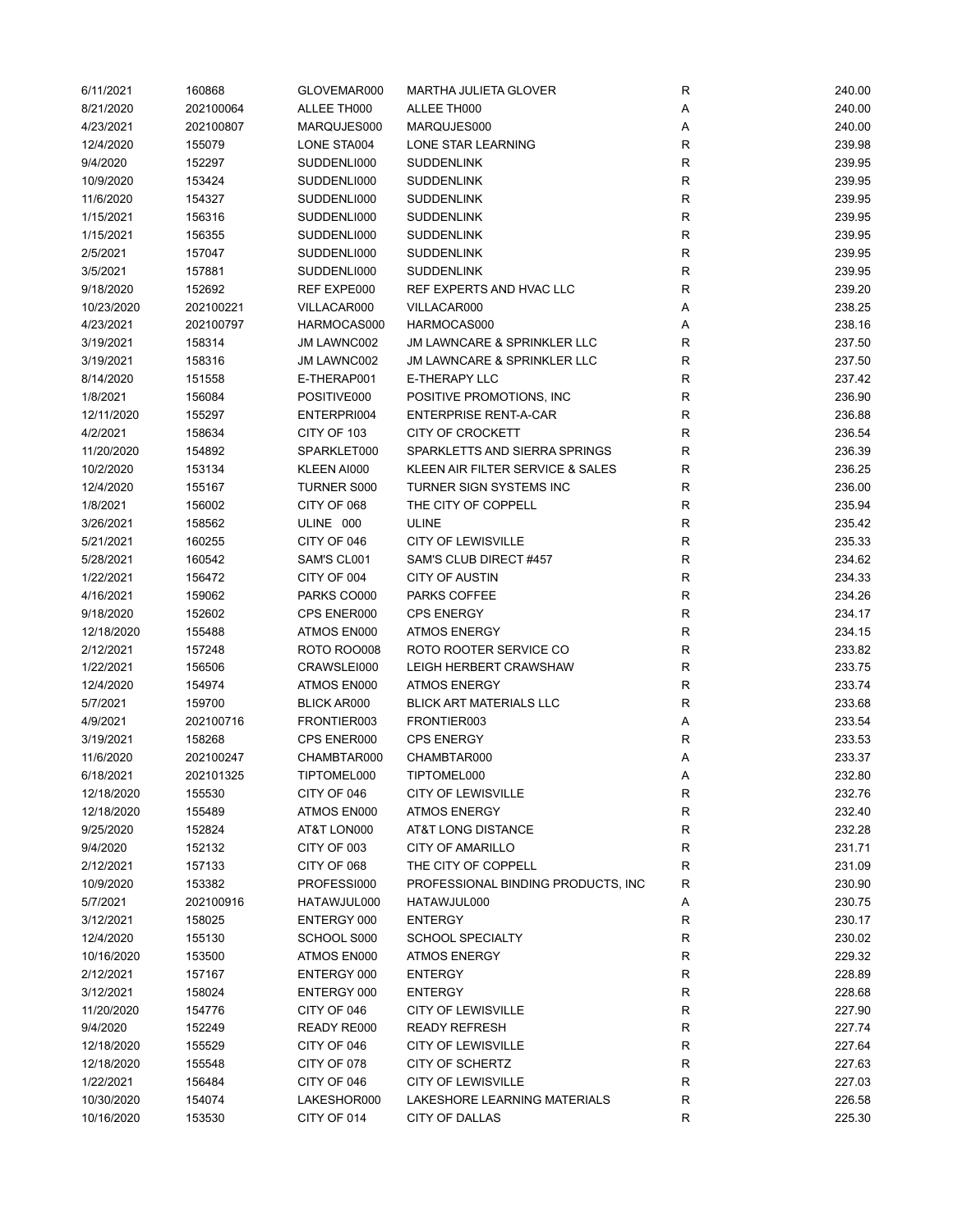| 6/11/2021  | 202101256 | PARKEKAR000        | PARKEKAR000                       | Α            | 225.12 |
|------------|-----------|--------------------|-----------------------------------|--------------|--------|
| 7/24/2020  | 150953    | CELEBRAT000        | <b>CELEBRATION CHURCH</b>         | R            | 225.00 |
| 9/4/2020   | 152316    | TONY SME000        | TONY SMEATON PEST CONTROL         | R            | 225.00 |
| 10/9/2020  | 153378    | PIZZICAT000        | PIZZICATO PUBLISHING LLC          | $\mathsf R$  | 225.00 |
| 10/23/2020 | 153907    | SINGAPOR000        | SINGAPORE MATH, INC               | R            | 225.00 |
| 12/4/2020  | 155160    | TONY SME000        | TONY SMEATON PEST CONTROL         | R            | 225.00 |
| 12/18/2020 | 155687    | REGION 1010        | <b>REGION 16 EDUC SERV CENTER</b> | $\mathsf R$  | 225.00 |
| 3/5/2021   | 157901    | TONY SME000        | TONY SMEATON PEST CONTROL         | $\mathsf R$  | 225.00 |
| 4/9/2021   | 158836    | LIBERTY 005        | <b>LIBERTY CHRISTIAN SCHOOL</b>   | $\mathsf R$  | 225.00 |
| 6/4/2021   | 160763    | TONY SME000        | TONY SMEATON PEST CONTROL         | $\mathsf R$  | 225.00 |
| 6/11/2021  | 160780    | ADAMS EX001        | ADAMS EXTERMINATING COMPANY       | $\mathsf R$  | 225.00 |
| 6/25/2021  | 161436    | REGION 1010        | <b>REGION 16 EDUC SERV CENTER</b> | R            | 225.00 |
| 5/21/2021  | 160330    | MICHAEL'002        | MICHAEL'S KEYS, INC               | R            | 224.99 |
| 6/11/2021  | 202101233 | FRONTIER003        | FRONTIER003                       | Α            | 224.85 |
| 5/14/2021  | 202100969 | MULLIJUS000        | MULLIJUS000                       | Α            | 224.42 |
| 3/19/2021  | 158294    | FIRST BA015        | <b>FIRST BAPTIST CHURCH</b>       | ${\sf R}$    | 224.00 |
| 10/9/2020  | 153357    | PENDER'S000        | PENDER'S MUSIC                    | $\mathsf R$  | 223.95 |
| 2/12/2021  | 202100529 | FRONTIER003        | FRONTIER003                       | Α            | 223.54 |
| 3/12/2021  | 202100615 | FRONTIER003        | FRONTIER003                       | Α            | 223.54 |
| 9/25/2020  | 152852    | CITY OF 044        | <b>CITY OF LEANDER</b>            | R            | 222.83 |
| 4/9/2021   | 158834    | JONES SC000        | JONES SCHOOL SUPPLY CO, INC       | R            | 222.60 |
|            |           |                    | SHEPPSHE000                       |              | 222.33 |
| 9/18/2020  | 202100130 | SHEPPSHE000        | CREACLAU000                       | Α            | 222.27 |
| 7/10/2020  | 202100004 | CREACLAU000        |                                   | Α            |        |
| 4/23/2021  | 159299    | HORN JAS000        | <b>JASON HORN</b>                 | $\mathsf{R}$ | 222.00 |
| 1/15/2021  | 202100437 | PLAINS D000        | PLAINS D000                       | A            | 222.00 |
| 4/30/2021  | 202100874 | PLAINS D000        | PLAINS D000                       | Α            | 222.00 |
| 5/14/2021  | 202100971 | PLAINS D000        | PLAINS D000                       | Α            | 222.00 |
| 10/9/2020  | 153442    | ULINE 000          | ULINE                             | R            | 221.69 |
| 6/4/2021   | 202101195 | QUADEMAR000        | QUADEMAR000                       | Α            | 221.13 |
| 7/17/2020  | 150669    | CITY OF 068        | THE CITY OF COPPELL               | $\mathsf R$  | 221.00 |
| 4/30/2021  | 159489    | CENTURYL000        | <b>CENTURYLINK</b>                | $\mathsf R$  | 220.55 |
| 6/4/2021   | 160633    | CENTURYL000        | <b>CENTURYLINK</b>                | $\mathsf R$  | 220.55 |
| 4/2/2021   | 158593    | ATMOS EN000        | <b>ATMOS ENERGY</b>               | R            | 220.48 |
| 4/2/2021   | 158613    | CITY OF 003        | <b>CITY OF AMARILLO</b>           | $\mathsf R$  | 220.46 |
| 4/30/2021  | 159468    | ATMOS EN000        | <b>ATMOS ENERGY</b>               | R            | 220.46 |
| 12/23/2020 | 202100410 | WRIGHTIM000        | WRIGHTIM000                       | Α            | 220.42 |
| 7/31/2020  | 151154    | CENTERPO001        | <b>CENTERPOINT ENERGY</b>         | R            | 220.10 |
| 9/11/2020  | 152414    | EXAMITY 000        | <b>EXAMITY INC</b>                | ${\sf R}$    | 220.00 |
| 1/29/2021  | 156679    | CENTURYL000        | <b>CENTURYLINK</b>                | $\mathsf{R}$ | 219.99 |
| 3/5/2021   | 157755    | CENTURYL000        | <b>CENTURYLINK</b>                | ${\sf R}$    | 219.99 |
| 4/2/2021   | 158610    | CENTURYL000        | <b>CENTURYLINK</b>                | R            | 219.99 |
| 11/20/2020 | 154733    | ATMOS EN000        | <b>ATMOS ENERGY</b>               | $\mathsf R$  | 219.60 |
| 7/17/2020  | 150665    | CITY OF 046        | <b>CITY OF LEWISVILLE</b>         | R            | 219.51 |
| 5/28/2021  | 160498    | HERFF JO006        | <b>HERFF JONES</b>                | R            | 219.50 |
| 11/20/2020 | 154774    | CITY OF 046        | <b>CITY OF LEWISVILLE</b>         | R            | 219.38 |
| 1/15/2021  | 156238    | ENTERGY 000        | <b>ENTERGY</b>                    | R            | 219.34 |
| 9/11/2020  | 152396    | CORE KNO000        | <b>CORE KNOWLEDGE</b>             | R            | 219.15 |
| 2/22/2021  | 157485    | STAPLES 003        | STAPLES TECHNOLOGY SOLUTIONS      | R            | 219.00 |
| 6/4/2021   | 202101201 | RONALAMA000        | RONALAMA000                       | А            | 218.40 |
| 11/6/2020  | 154214    | CENTURYL000        | <b>CENTURYLINK</b>                | R            | 218.29 |
| 12/4/2020  | 155005    | CENTURYL000        | <b>CENTURYLINK</b>                | R            | 218.29 |
| 1/5/2021   | 155943    | CENTURYL000        | <b>CENTURYLINK</b>                | R            | 218.29 |
| 9/4/2020   | 152128    | CENTURYL000        | <b>CENTURYLINK</b>                | R            | 218.09 |
| 10/2/2020  | 153064    | CENTURYL000        | <b>CENTURYLINK</b>                | $\mathsf{R}$ | 218.09 |
| 6/18/2021  | 161103    | <b>BLICK AR000</b> | <b>BLICK ART MATERIALS LLC</b>    | $\mathsf R$  | 217.99 |
| 7/31/2020  | 151157    | CENTURYL000        | <b>CENTURYLINK</b>                | R            | 217.93 |
| 5/21/2021  | 202101001 | COON ANN000        | COON ANN000                       | Α            | 217.34 |
| 11/20/2020 | 154777    | CITY OF 046        | <b>CITY OF LEWISVILLE</b>         | $\mathsf R$  | 217.20 |
|            |           |                    |                                   |              |        |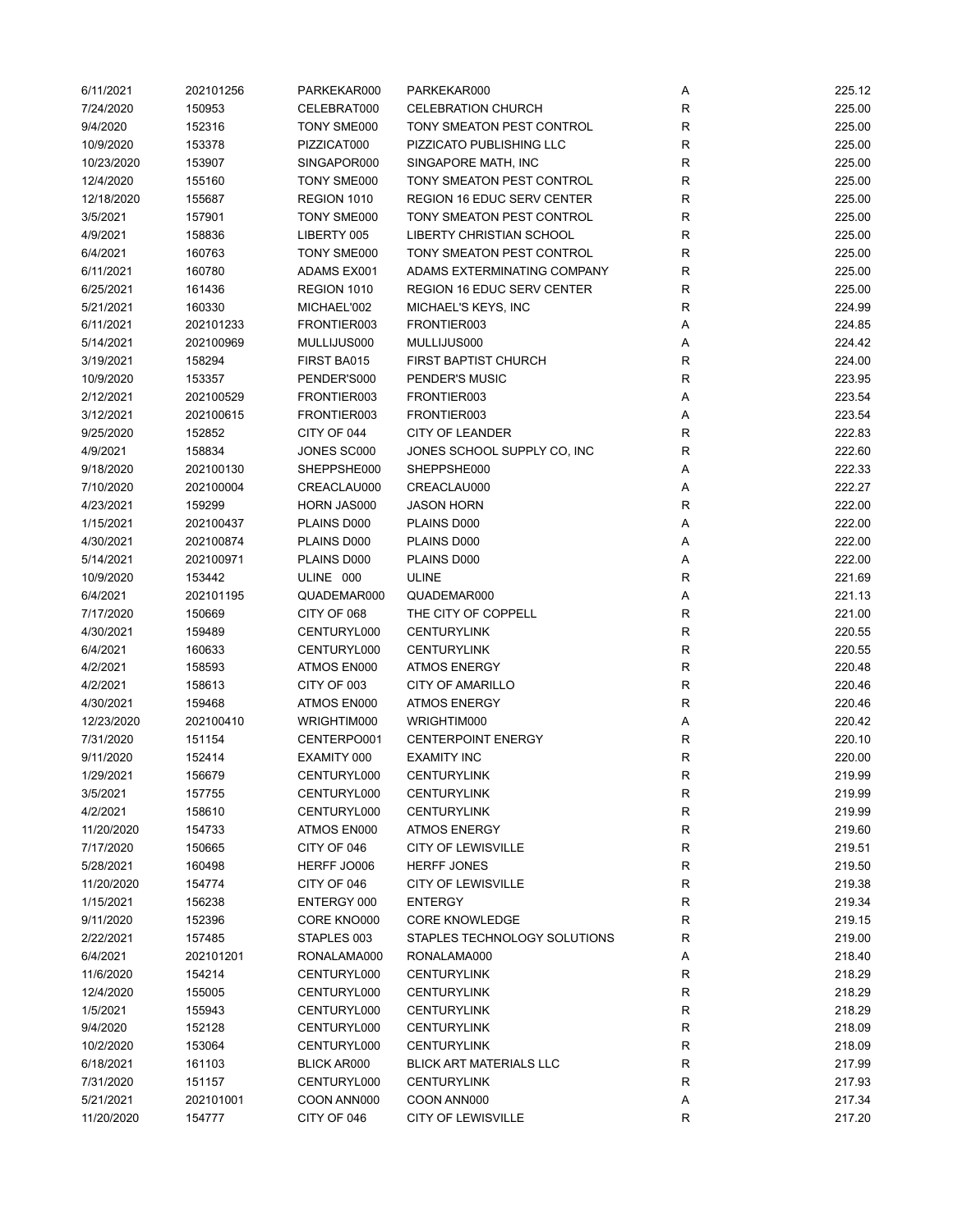| 10/16/2020 | 153657    | SCHOOLMA001            | <b>SCHOOLMATE</b>                           | R                 | 217.00 |
|------------|-----------|------------------------|---------------------------------------------|-------------------|--------|
| 9/4/2020   | 152121    | BURCHRIC000            | RICHARD L BURCH                             | ${\sf R}$         | 216.86 |
| 12/18/2020 | 155713    | TEACHER 007            | TEACHER INNOVATIONS INC                     | $\mathsf{R}$      | 216.00 |
| 6/25/2021  | 161424    | NO BULL 000            | NO BULL FROG INC                            | $\mathsf{R}$      | 216.00 |
| 7/10/2020  | 150398    | CENTURYL000            | <b>CENTURYLINK</b>                          | R                 | 215.89 |
| 4/2/2021   | 158703    | REALLY G000            | <b>REALLY GOOD STUFF LLC</b>                | R                 | 215.79 |
| 5/21/2021  | 202101056 | ROBERLIN000            | ROBERLIN000                                 | Α                 | 215.72 |
| 12/4/2020  | 202100321 | BRADSANN001            | BRADSANN001                                 | Α                 | 215.46 |
| 11/20/2020 | 154773    | CITY OF 046            | <b>CITY OF LEWISVILLE</b>                   | $\mathsf{R}$      | 215.02 |
| 5/7/2021   | 202100935 | PARKEKAR000            | PARKEKAR000                                 | Α                 | 214.40 |
| 8/14/2020  | 151582    | FRONTIER003            | <b>FRONTIER COMMUNICATIONS</b>              | $\mathsf{R}$      | 214.31 |
| 9/11/2020  | 152419    | FRONTIER003            | <b>FRONTIER COMMUNICATIONS</b>              | $\mathsf{R}$      | 214.31 |
| 10/16/2020 | 153592    | FRONTIER003            | <b>FRONTIER COMMUNICATIONS</b>              | R                 | 214.31 |
| 5/7/2021   | 159695    | ATMOS EN000            | <b>ATMOS ENERGY</b>                         | R                 | 214.23 |
| 1/22/2021  | 156486    | CITY OF 046            | <b>CITY OF LEWISVILLE</b>                   | $\mathsf{R}$      | 214.19 |
| 9/18/2020  | 152567    | CITY OF 010            | <b>CITY OF CARROLLTON</b>                   | R                 | 214.06 |
| 6/11/2021  | 202101252 | MORROJOR000            | MORROJOR000                                 | Α                 | 213.94 |
| 11/13/2020 | 154526    | LIFETOUC000            | LIFETOUCH NSS ACCTS RECEIVABLE              | $\mathsf{R}$      | 213.50 |
| 5/28/2021  | 160446    | CITY OF 046            | <b>CITY OF LEWISVILLE</b>                   | R                 | 213.44 |
| 10/2/2020  | 153121    | GATEWAY 000            | <b>GATEWAY PRINTING &amp; OFFICE SUPPLY</b> | R                 | 213.37 |
| 8/7/2020   | 151316    | CITY OF 003            | <b>CITY OF AMARILLO</b>                     | R                 | 212.81 |
| 9/4/2020   | 152098    | ARLINGTO003            | <b>ARLINGTON UTILITIES</b>                  | R                 | 212.03 |
| 5/21/2021  | 202101039 | MCCARSHE000            | MCCARSHE000                                 | Α                 | 211.92 |
| 12/18/2020 | 155652    | MICHAEL'002            | MICHAEL'S KEYS, INC                         | $\mathsf{R}$      | 211.84 |
| 10/16/2020 | 153684    | ULINE 000              | <b>ULINE</b>                                | $\mathsf{R}$      | 211.63 |
| 2/26/2021  | 157687    | TEACHERS002            | <b>TEACHERS PAY TEACHERS</b>                | $\mathsf{R}$      | 210.89 |
| 6/4/2021   | 202101148 | <b>BAIN NIC000</b>     | <b>BAIN NIC000</b>                          | Α                 | 210.56 |
|            |           |                        | <b>CITY OF LEWISVILLE</b>                   |                   |        |
| 8/21/2020  | 151716    | CITY OF 046            |                                             | R<br>$\mathsf{R}$ | 210.25 |
| 12/4/2020  | 155129    | SCHOOL H000            | SCHOOL HEALTH CORPORATION                   |                   | 210.08 |
| 9/4/2020   | 152205    | KOLLURUS000            | <b>RUSHIKESH KOLLURI</b>                    | $\mathsf{R}$      | 210.00 |
| 12/18/2020 | 155645    | LUBBEROW000            | ROWELL W LUBBERS                            | $\mathsf{R}$      | 210.00 |
| 5/14/2021  | 160128    | VANDEFRA000            | FRANK EVAN VANDERPOOL                       | $\mathsf{R}$      | 210.00 |
| 6/18/2021  | 161252    | VANDEFRA000            | <b>FRANK EVAN VANDERPOOL</b>                | $\mathsf{R}$      | 210.00 |
| 7/10/2020  | 150467    | FRONTIER003            | <b>FRONTIER COMMUNICATIONS</b>              | R                 | 209.76 |
| 5/21/2021  | 202100996 | CHANEKAR000            | CHANEKAR000                                 | Α                 | 209.44 |
| 7/31/2020  | 151167    | CITY OF 044            | <b>CITY OF LEANDER</b>                      | R                 | 209.27 |
| 8/28/2020  | 151967    | CITY OF 044            | <b>CITY OF LEANDER</b>                      | $\mathsf{R}$      | 208.65 |
| 4/30/2021  | 202100875 | PURVIHEA000            | PURVIHEA000                                 | Α                 | 208.22 |
| 11/20/2020 | 202100305 | MULLIJUS000            | MULLIJUS000                                 | Α                 | 208.19 |
| 10/16/2020 | 153527    | CITY OF 010            | CITY OF CARROLLTON                          | ${\sf R}$         | 208.03 |
| 4/16/2021  | 158976    | CITY OF 010            | CITY OF CARROLLTON                          | ${\sf R}$         | 208.03 |
| 9/18/2020  | 152653    | JW PEPPE000            | JW PEPPER & SON INC                         | R                 | 208.00 |
| 8/14/2020  | 151553    | CPS ENER000            | <b>CPS ENERGY</b>                           | R                 | 206.79 |
| 4/23/2021  | 202100833 | WOOD KIM000            | WOOD KIM000                                 | Α                 | 206.32 |
| 3/5/2021   | 157742    | <b>BARNES &amp;001</b> | BARNES & NOBLE BOOKSELLERS INC              | R                 | 206.02 |
| 1/29/2021  | 156676    | CENTERPO001            | <b>CENTERPOINT ENERGY</b>                   | R                 | 205.93 |
| 5/14/2021  | 160041    | MUSIC MO000            | MUSIC MOUNTAIN SPRING WATER                 | $\mathsf{R}$      | 205.76 |
| 12/18/2020 | 155701    | SPARKLET000            | SPARKLETTS AND SIERRA SPRINGS               | R                 | 205.72 |
| 4/16/2021  | 202100735 | BRADFRAC000            | BRADFRAC000                                 | Α                 | 205.64 |
| 9/18/2020  | 152601    | COSERV 000             | <b>COSERV</b>                               | R                 | 205.55 |
| 11/13/2020 | 154406    | AT&T 005               | AT&T                                        | R                 | 204.71 |
| 8/21/2020  | 202100067 | CENICJEA000            | CENICJEA000                                 | Α                 | 204.34 |
| 9/4/2020   | 152250    | REALLY G000            | REALLY GOOD STUFF LLC                       | R                 | 203.92 |
| 7/17/2020  | 150646    | ATMOS EN000            | <b>ATMOS ENERGY</b>                         | R                 | 202.77 |
| 2/5/2021   | 202100515 | STOCKASH000            | STOCKASH000                                 | Α                 | 202.64 |
| 12/18/2020 | 155519    | CITY OF 010            | CITY OF CARROLLTON                          | R                 | 202.00 |
| 11/13/2020 | 154407    | AT&T 005               | AT&T                                        | R                 | 201.92 |
| 4/9/2021   | 158831    | <b>INSECT L000</b>     | INSECT LORE PRODUCTS INC                    | $\mathsf{R}$      | 201.22 |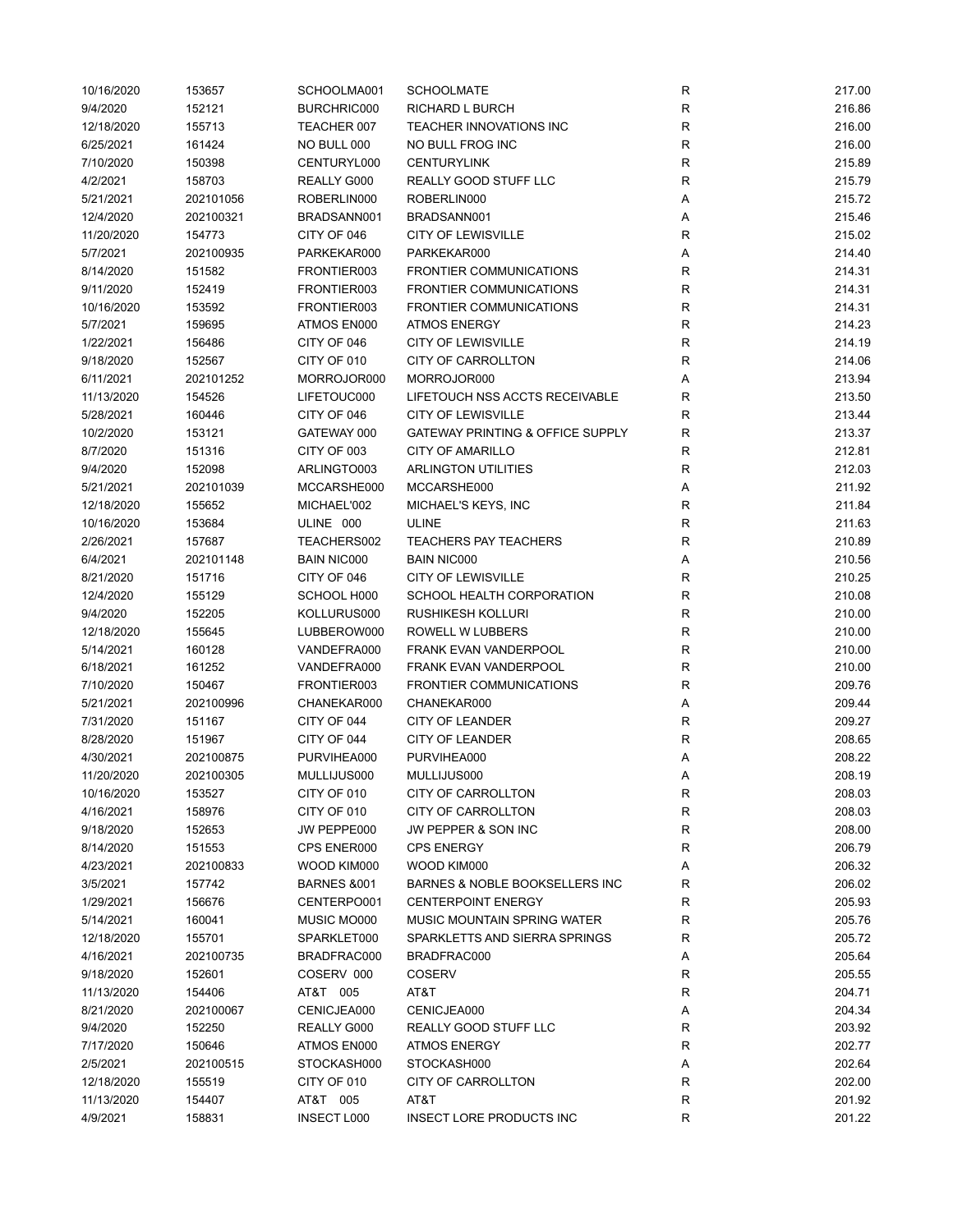| 7/10/2020  | 150575    | THE COLL000        | THE COLLEGE BOARD                           | ${\sf R}$    | 201.00 |
|------------|-----------|--------------------|---------------------------------------------|--------------|--------|
| 4/23/2021  | 159199    | ATMOS EN000        | <b>ATMOS ENERGY</b>                         | ${\sf R}$    | 200.97 |
| 8/21/2020  | 151683    | ATMOS EN000        | <b>ATMOS ENERGY</b>                         | $\mathsf{R}$ | 200.94 |
| 2/12/2021  | 157104    | AT&T 005           | AT&T                                        | $\mathsf{R}$ | 200.88 |
| 2/12/2021  | 157105    | AT&T<br>005        | AT&T                                        | $\mathsf{R}$ | 200.88 |
| 5/7/2021   | 159691    | AT&T<br>005        | AT&T                                        | $\mathsf{R}$ | 200.48 |
| 5/7/2021   | 159692    | AT&T 005           | AT&T                                        | $\mathsf{R}$ | 200.48 |
|            |           |                    |                                             |              |        |
| 9/11/2020  | 152408    | ENTERGY 000        | <b>ENTERGY</b>                              | R            | 200.21 |
| 8/21/2020  | 151664    | APPLIED 001        | <b>APPLIED PRACTICE</b>                     | R            | 200.00 |
| 8/21/2020  | 151754    | EVENTS P000        | <b>EVENTS PLUS</b>                          | R            | 200.00 |
| 8/21/2020  | 151877    | WILLIAMS002        | WILLIAMSON COUNTY AND CITIES HEALTH DIS     | R            | 200.00 |
| 10/9/2020  | 153317    | GURU ACA000        | <b>GURU ACADEMIC ADVISING</b>               | R            | 200.00 |
| 10/9/2020  | 153321    | HEBRON H000        | HEBRON HAWKS CC & TRACK BOOSTER CLUB R      |              | 200.00 |
| 10/9/2020  | 153335    | LOCKER R000        | LOCKER ROOM SPORTSWEAR INC                  | $\mathsf R$  | 200.00 |
| 11/20/2020 | 154865    | MID VALL000        | MID VALLEY PEST CONTROL, LLC                | R            | 200.00 |
| 12/18/2020 | 155712    | <b>TCSAAL L000</b> | <b>TCSAAL LLC</b>                           | R            | 200.00 |
| 1/15/2021  | 156186    | BRITTEN 000        | BRITTEN LIFT AND INSTALLATION SVS LLC       | R            | 200.00 |
| 1/15/2021  | 156228    | DEANAN G000        | DEANAN GOURMET POPCORN                      | $\mathsf R$  | 200.00 |
| 1/29/2021  | 156710    | DEANAN G000        | <b>DEANAN GOURMET POPCORN</b>               | R            | 200.00 |
| 1/29/2021  | 156718    | ECTONHEA000        | <b>HEATHER ECTON</b>                        | R            | 200.00 |
| 2/12/2021  | 157246    | ROSALAND000        | ANDREA ROSALES                              | $\mathsf R$  | 200.00 |
| 4/16/2021  | 159049    | MID VALL000        | MID VALLEY PEST CONTROL, LLC                | R            | 200.00 |
|            |           |                    |                                             |              |        |
| 4/16/2021  | 159051    | MID VALL000        | MID VALLEY PEST CONTROL, LLC                | R            | 200.00 |
| 4/23/2021  | 159334    | MID VALL000        | MID VALLEY PEST CONTROL, LLC                | R            | 200.00 |
| 4/30/2021  | 159540    | GRACE CR000        | <b>GRACE CROSSING A COMMUNITY CHURCH OF</b> | R            | 200.00 |
| 5/7/2021   | 159884    | THE AMER000        | THE AMERICAN LEGION POST 71                 | R            | 200.00 |
| 6/4/2021   | 160691    | KIDS THE000        | KIDS THERAPY, S.E.T., LLC                   | $\mathsf{R}$ | 200.00 |
| 6/18/2021  | 161223    | SOTOLMAR000        | MARIA I SOTOLONGO                           | ${\sf R}$    | 200.00 |
| 6/11/2021  | 202101247 | MCCLANAT000        | MCCLANAT000                                 | Α            | 200.00 |
| 10/30/2020 | 154156    | <b>UPS</b><br>001  | <b>UPS</b>                                  | $\mathsf{R}$ | 199.99 |
| 6/4/2021   | 160617    | AT&T<br>005        | AT&T                                        | $\mathsf{R}$ | 199.88 |
| 6/4/2021   | 160618    | AT&T 005           | AT&T                                        | $\mathsf{R}$ | 199.88 |
| 3/5/2021   | 202100603 | PLAINS D000        | PLAINS D000                                 | Α            | 199.80 |
| 9/18/2020  | 152740    | VOYAGER 000        | <b>VOYAGER SOPRIS LEARNING INC</b>          | $\mathsf{R}$ | 199.77 |
| 10/16/2020 | 153566    | CPS ENER000        | <b>CPS ENERGY</b>                           | R            | 199.51 |
| 8/28/2020  | 151970    | CITY OF 087        | <b>CITY OF FRISCO</b>                       | ${\sf R}$    | 199.31 |
| 9/4/2020   | 152154    | COMCAST 000        | <b>COMCAST</b>                              | R            | 199.18 |
| 3/12/2021  | 157971    | AT&T 005           | AT&T                                        | $\mathsf{R}$ | 199.08 |
|            |           |                    |                                             |              |        |
| 3/12/2021  | 157972    | AT&T 005           | AT&T                                        | R            | 199.08 |
| 4/9/2021   | 158776    | AT&T 005           | AT&T                                        | R            | 199.08 |
| 4/9/2021   | 158777    | AT&T 005           | AT&T                                        | ${\sf R}$    | 199.08 |
| 8/21/2020  | 151719    | CITY OF 046        | <b>CITY OF LEWISVILLE</b>                   | ${\sf R}$    | 199.00 |
| 9/18/2020  | 152668    | MWENYMAR000        | <b>MARY MWENYE</b>                          | $\mathsf{R}$ | 199.00 |
| 1/15/2021  | 156161    | ACCO BRA000        | ACCO BRANDS USA, LLC                        | $\mathsf{R}$ | 199.00 |
| 2/5/2021   | 156822    | ACCO BRA000        | ACCO BRANDS USA, LLC                        | R            | 199.00 |
| 6/4/2021   | 160605    | ACCO BRA000        | ACCO BRANDS USA, LLC                        | R            | 199.00 |
| 8/28/2020  | 151958    | CENTERPO001        | <b>CENTERPOINT ENERGY</b>                   | R            | 198.90 |
| 4/30/2021  | 159669    | WINDSTRE000        | <b>WINDSTREAM</b>                           | R            | 198.87 |
| 12/11/2020 | 155232    | ACCESS L000        | <b>ACCESS LITERACY</b>                      | R            | 198.84 |
| 2/12/2021  | 157119    | BRACKETT000        | <b>BRACKETT &amp; ELLIS</b>                 | $\mathsf{R}$ | 198.00 |
| 5/7/2021   | 159795    | LOGMEIN 000        | LOGMEIN COMMUNICATIONS INC                  | R            | 197.84 |
| 12/18/2020 | 202100365 | CHAMBTAR000        | CHAMBTAR000                                 | Α            | 197.80 |
| 7/31/2020  | 151163    | CITY OF 020        | CITY OF DENTON                              | R            | 197.76 |
| 8/28/2020  | 151965    | CITY OF 020        | CITY OF DENTON                              | R            | 197.76 |
|            |           |                    |                                             |              |        |
| 10/2/2020  | 153078    | CITY OF 020        | <b>CITY OF DENTON</b>                       | $\mathsf{R}$ | 197.76 |
| 11/6/2020  | 154220    | CITY OF 020        | CITY OF DENTON                              | ${\sf R}$    | 197.76 |
| 3/5/2021   | 157769    | CITY OF 021        | CITY OF DENTON                              | ${\sf R}$    | 197.76 |
| 4/2/2021   | 158623    | CITY OF 021        | <b>CITY OF DENTON</b>                       | $\mathsf{R}$ | 197.76 |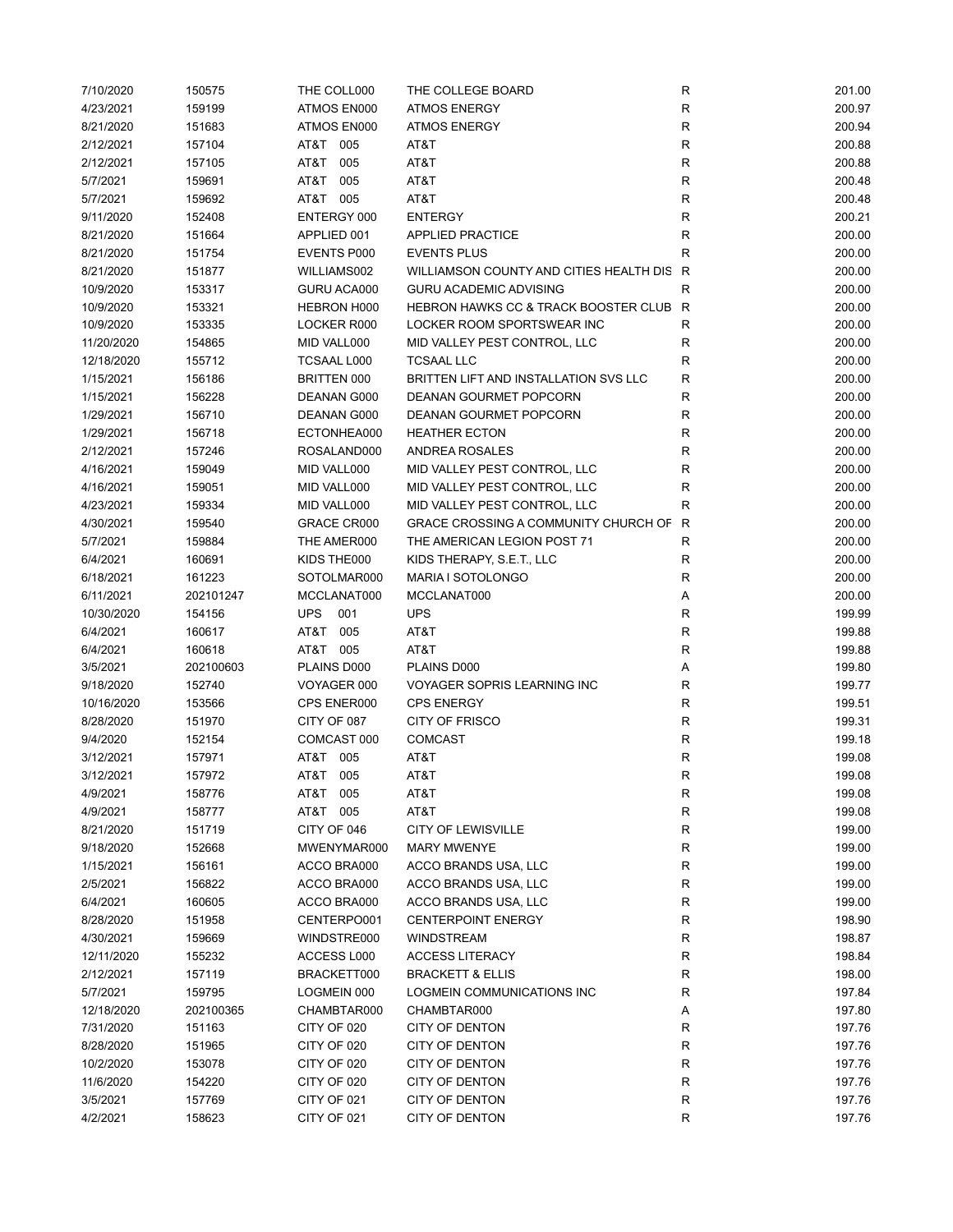| 4/30/2021  | 159500    | CITY OF 021 | <b>CITY OF DENTON</b>                       | R           | 197.76 |
|------------|-----------|-------------|---------------------------------------------|-------------|--------|
| 5/28/2021  | 160441    | CITY OF 021 | <b>CITY OF DENTON</b>                       | R           | 197.76 |
| 4/2/2021   | 158705    | REPUBLIC005 | REPUBLIC SERVICES #615                      | R           | 197.47 |
| 11/6/2020  | 202100254 | LILLADAV001 | LILLADAV001                                 | Α           | 196.87 |
| 4/30/2021  | 202100888 | WATSOSTA002 | WATSOSTA002                                 | Α           | 196.87 |
| 12/11/2020 | 155251    | AT&T<br>005 | AT&T                                        | $\mathsf R$ | 196.84 |
| 12/11/2020 | 155252    | AT&T<br>005 | AT&T                                        | $\mathsf R$ | 196.84 |
| 1/15/2021  | 156175    | AT&T<br>005 | AT&T                                        | R           | 196.84 |
| 1/15/2021  |           | AT&T 005    | AT&T                                        |             | 196.84 |
|            | 156176    |             |                                             | R           |        |
| 6/4/2021   | 160716    | READY RE000 | <b>READY REFRESH</b>                        | R           | 196.75 |
| 10/9/2020  | 153306    | ENTERGY 000 | <b>ENTERGY</b>                              | $\mathsf R$ | 196.35 |
| 10/2/2020  | 153149    | PLAINS D000 | PLAINS DAIRY                                | $\mathsf R$ | 196.20 |
| 4/16/2021  | 202100745 | CUNNIANG000 | CUNNIANG000                                 | Α           | 196.18 |
| 3/19/2021  | 158197    | AT&T 004    | AT&T                                        | ${\sf R}$   | 196.13 |
| 9/25/2020  | 152953    | SPRINGHI000 | <b>SPRINGHILL SUITES</b>                    | $\mathsf R$ | 195.81 |
| 3/19/2021  | 158244    | CITY OF 046 | <b>CITY OF LEWISVILLE</b>                   | $\mathsf R$ | 195.61 |
| 5/7/2021   | 202100936 | PECK CHR000 | PECK CHR000                                 | Α           | 195.33 |
| 4/16/2021  | 202100773 | TALKPATH000 | TALKPATH000                                 | Α           | 195.00 |
| 10/9/2020  | 153326    | JIVE COM000 | JIVE COMMUNICATIONS, INC                    | $\mathsf R$ | 194.93 |
| 8/14/2020  | 151500    | ARLINGTO003 | <b>ARLINGTON UTILITIES</b>                  | $\mathsf R$ | 194.73 |
| 5/28/2021  | 160445    | CITY OF 046 | <b>CITY OF LEWISVILLE</b>                   | $\mathsf R$ | 194.20 |
| 9/11/2020  | 202100110 | HAUSSMAT000 | HAUSSMAT000                                 | Α           | 194.16 |
| 4/30/2021  | 159531    | EL PASO 011 | EL PASO JAG INC                             | R           | 194.00 |
| 5/14/2021  | 159961    | CITY OF 068 | THE CITY OF COPPELL                         | R           | 193.94 |
| 8/7/2020   | 151289    | AT&T 005    | AT&T                                        | $\mathsf R$ | 193.76 |
| 8/7/2020   | 151290    | AT&T 005    | AT&T                                        | R           | 193.76 |
|            |           |             |                                             | $\mathsf R$ |        |
| 2/12/2021  | 157165    | ENTERGY 000 | ENTERGY                                     |             | 193.43 |
| 10/16/2020 | 153658    | SPARKLET000 | SPARKLETTS AND SIERRA SPRINGS               | ${\sf R}$   | 193.18 |
| 4/9/2021   | 158849    | LOGMEIN 000 | LOGMEIN COMMUNICATIONS INC                  | $\mathsf R$ | 192.84 |
| 5/7/2021   | 159793    | LOGMEIN 000 | LOGMEIN COMMUNICATIONS INC                  | R           | 192.84 |
| 6/11/2021  | 160901    | LOGMEIN 000 | LOGMEIN COMMUNICATIONS INC                  | $\mathsf R$ | 192.84 |
| 6/4/2021   | 202101209 | WILSOMIS000 | WILSOMIS000                                 | Α           | 192.64 |
| 1/8/2021   | 156040    | JIVE COM000 | JIVE COMMUNICATIONS, INC                    | R           | 192.54 |
| 2/5/2021   | 156960    | JIVE COM000 | JIVE COMMUNICATIONS, INC                    | $\mathsf R$ | 192.54 |
| 3/5/2021   | 157810    | JIVE COM000 | JIVE COMMUNICATIONS, INC                    | $\mathsf R$ | 192.54 |
| 12/11/2020 | 155234    | ACTON SE000 | <b>ACTON SEPTIC, INC</b>                    | $\mathsf R$ | 192.50 |
| 10/16/2020 | 153574    | E-THERAP001 | E-THERAPY LLC                               | R           | 192.48 |
| 9/11/2020  | 152383    | CITY OF 068 | THE CITY OF COPPELL                         | R           | 192.44 |
| 12/18/2020 | 155735    | VANDEFRA000 | <b>FRANK EVAN VANDERPOOL</b>                | R           | 192.15 |
| 12/18/2020 | 155446    | 1ST SOUR000 | <b>1ST SOURCE DIGITAL</b>                   | R           | 192.00 |
| 1/15/2021  | 156229    | DEGENCOU000 | <b>COURTNI DEGENER</b>                      | R           | 192.00 |
| 3/12/2021  | 158075    | REALLY G000 | REALLY GOOD STUFF LLC                       | R           | 191.99 |
| 5/28/2021  | 160534    | REALLY G000 | REALLY GOOD STUFF LLC                       | R           | 191.99 |
| 5/7/2021   | 159841    | REPUBLIC005 | REPUBLIC SERVICES #615                      | R           | 191.82 |
| 12/4/2020  | 155074    | JIVE COM000 | JIVE COMMUNICATIONS, INC                    | R           | 191.63 |
| 11/6/2020  | 154262    | JIVE COM000 | JIVE COMMUNICATIONS, INC                    | R           | 191.57 |
| 7/10/2020  | 150366    | ARLINGTO003 | <b>ARLINGTON UTILITIES</b>                  | R           | 191.36 |
|            |           |             |                                             |             |        |
| 2/12/2021  | 157154    | CPS ENER000 | <b>CPS ENERGY</b>                           | R           | 191.31 |
| 1/15/2021  | 156236    | ENTERGY 000 | <b>ENTERGY</b>                              | R           | 191.20 |
| 6/11/2021  | 202101245 | LEISICHR001 | LEISICHR001                                 | Α           | 190.72 |
| 4/16/2021  | 159026    | GATEWAY 000 | <b>GATEWAY PRINTING &amp; OFFICE SUPPLY</b> | R           | 190.71 |
| 6/18/2021  | 161135    | CPS ENER000 | <b>CPS ENERGY</b>                           | R           | 190.62 |
| 4/30/2021  | 202100847 | CONNEHOP000 | CONNEHOP000                                 | Α           | 190.59 |
| 4/30/2021  | 202100880 | SISK EMI000 | SISK EMI000                                 | А           | 190.57 |
| 4/23/2021  | 202100819 | RAMSEPAT001 | RAMSEPAT001                                 | Α           | 190.50 |
| 9/11/2020  | 152350    | AT&T<br>005 | AT&T                                        | R           | 190.48 |
| 9/11/2020  | 152351    | 005<br>AT&T | AT&T                                        | R           | 190.48 |
| 10/9/2020  | 153251    | AT&T<br>005 | AT&T                                        | $\mathsf R$ | 190.48 |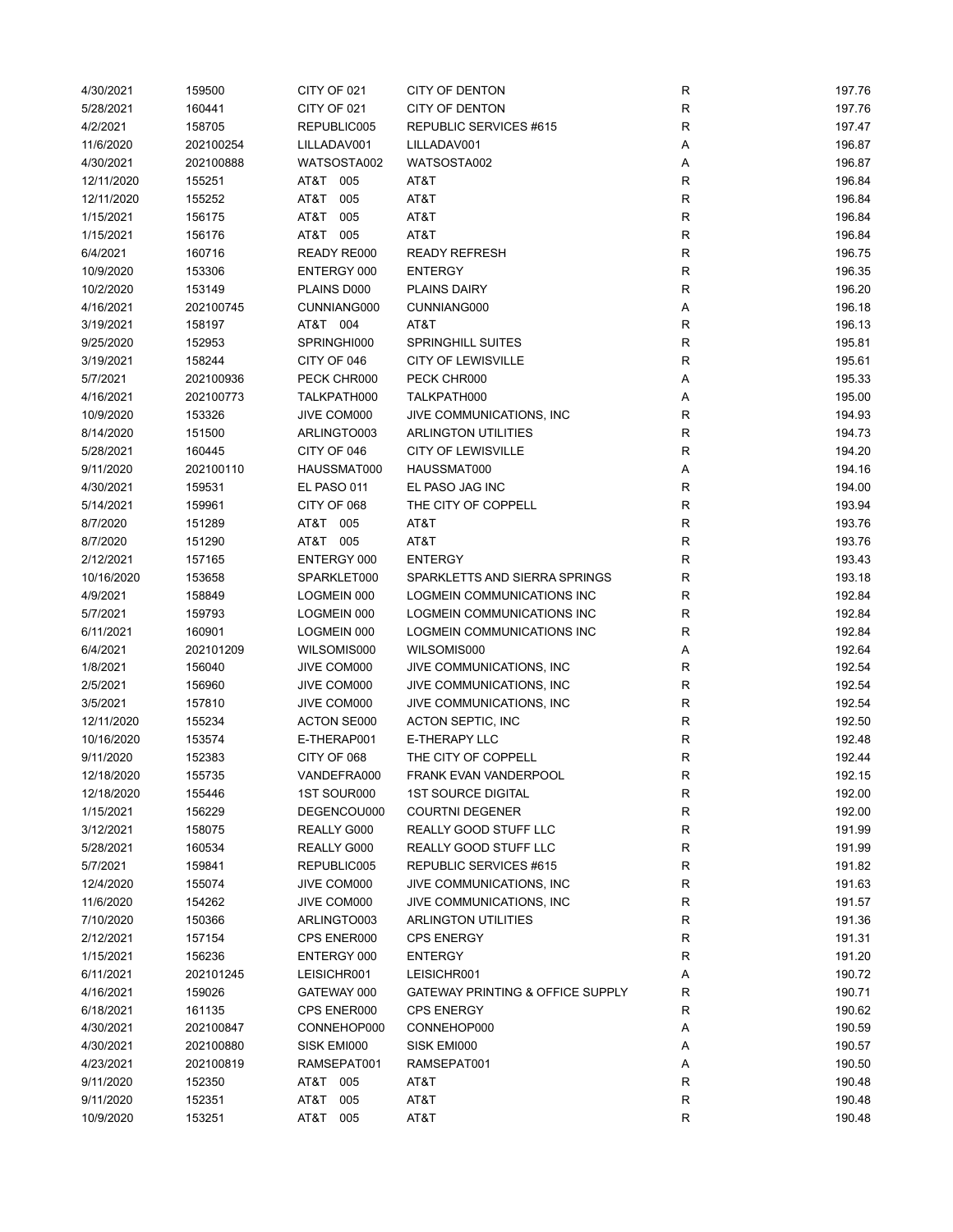| 10/9/2020  | 153252    | AT&T 005    | AT&T                                     | R            | 190.48 |
|------------|-----------|-------------|------------------------------------------|--------------|--------|
| 7/17/2020  | 150693    | CONSTELL001 | CONSTELLATION NEWENERGY INC              | $\mathsf R$  | 190.32 |
| 3/5/2021   | 157858    | RICHARD 000 | RICHARD L SHORKEY EDUCATION & REHAB C1 R |              | 190.20 |
| 8/14/2020  | 151518    | CITY OF 014 | CITY OF DALLAS                           | R            | 190.01 |
| 1/22/2021  | 156488    | CITY OF 046 | <b>CITY OF LEWISVILLE</b>                | $\mathsf{R}$ | 190.01 |
| 4/23/2021  | 159241    | CITY OF 046 | <b>CITY OF LEWISVILLE</b>                | R            | 190.01 |
| 2/22/2021  | 157443    | JOHNSON 001 | JOHNSON CONTROLS SECURITY SOLUTIONS      | R            | 189.93 |
| 8/28/2020  | 152018    | LAKESHOR000 | LAKESHORE LEARNING MATERIALS             | R            | 189.92 |
| 1/22/2021  | 156473    | CITY OF 004 | <b>CITY OF AUSTIN</b>                    | R            | 189.64 |
| 10/23/2020 | 153795    | CITY OF 046 | <b>CITY OF LEWISVILLE</b>                | R            | 189.22 |
| 12/18/2020 | 155601    | FLINN SC000 | FLINN SCIENTIFIC, INC                    | $\mathsf{R}$ | 189.20 |
| 5/28/2021  | 160586    | WINDSTRE000 | <b>WINDSTREAM</b>                        | $\mathsf{R}$ | 189.20 |
| 6/25/2021  | 161486    | WINDSTRE000 | <b>WINDSTREAM</b>                        | ${\sf R}$    | 189.20 |
| 10/2/2020  | 153094    | COMCAST 000 | <b>COMCAST</b>                           | $\mathsf{R}$ | 189.13 |
| 10/30/2020 | 154023    | COMCAST 000 | <b>COMCAST</b>                           | $\mathsf{R}$ | 189.13 |
| 12/11/2020 | 155285    | COMCAST 000 | <b>COMCAST</b>                           | $\mathsf{R}$ | 189.13 |
| 1/5/2021   | 155949    | COMCAST 000 | <b>COMCAST</b>                           | $\mathsf{R}$ | 189.13 |
| 1/22/2021  | 156485    | CITY OF 046 | <b>CITY OF LEWISVILLE</b>                | $\mathsf{R}$ | 189.01 |
| 4/23/2021  | 159239    | CITY OF 046 | <b>CITY OF LEWISVILLE</b>                | R            | 188.92 |
| 2/5/2021   | 156900    | COMCAST 000 | <b>COMCAST</b>                           | $\mathsf{R}$ | 188.57 |
| 3/5/2021   | 157781    | COMCAST 000 | <b>COMCAST</b>                           | R            | 188.57 |
| 4/2/2021   | 158639    | COMCAST 000 | <b>COMCAST</b>                           | R            | 188.57 |
| 4/30/2021  | 159512    | COMCAST 000 | <b>COMCAST</b>                           | R            | 188.57 |
| 6/4/2021   | 160653    | COMCAST 000 | <b>COMCAST</b>                           | $\mathsf{R}$ | 188.57 |
| 5/7/2021   | 159835    | REF EXPE000 | REF EXPERTS AND HVAC LLC                 | $\mathsf{R}$ | 188.50 |
| 4/30/2021  | 159668    | WINDSTRE000 | WINDSTREAM                               | $\mathsf{R}$ | 188.40 |
| 7/24/2020  | 151080    | TIME WAR008 | TIME WARNER CABLE                        | ${\sf R}$    | 188.35 |
| 4/9/2021   | 158887    | REPUBLIC005 | REPUBLIC SERVICES #615                   | $\mathsf{R}$ | 187.15 |
| 5/7/2021   | 159837    | REPUBLIC005 | REPUBLIC SERVICES #615                   | R            | 187.15 |
| 6/4/2021   | 160726    | REPUBLIC005 | REPUBLIC SERVICES #615                   | R            | 187.15 |
| 12/23/2020 | 155873    | SCHOLAST000 | <b>SCHOLASTIC INC</b>                    | $\mathsf R$  | 186.78 |
| 9/18/2020  | 152576    | CITY OF 046 | <b>CITY OF LEWISVILLE</b>                | $\mathsf R$  | 186.75 |
| 6/18/2021  | 161161    | GOPHERSP000 | <b>GOPHERSPORT</b>                       | $\mathsf R$  | 186.61 |
| 12/18/2020 | 155614    | HAGAR RE000 | HAGAR RESTAURANT SERVICE INC             | R            | 186.60 |
| 10/9/2020  | 153307    | ENTERGY 000 | <b>ENTERGY</b>                           | R            | 186.50 |
| 12/18/2020 | 155485    | ATMOS EN000 | <b>ATMOS ENERGY</b>                      | R            | 186.47 |
| 8/21/2020  | 151808    | PITNEY B001 | PITNEY BOWES GLOBAL FINANCIAL            | R            | 186.42 |
| 9/11/2020  | 152450    | PITNEY B001 | PITNEY BOWES GLOBAL FINANCIAL            | R            | 186.42 |
| 9/18/2020  | 152683    | PITNEY B001 | PITNEY BOWES GLOBAL FINANCIAL            | R            | 186.42 |
| 11/20/2020 | 154876    | PITNEY B001 | PITNEY BOWES GLOBAL FINANCIAL            | R            | 186.42 |
| 12/4/2020  | 155097    | PITNEY B001 | PITNEY BOWES GLOBAL FINANCIAL            | R            | 186.42 |
| 12/23/2020 | 155867    | PITNEY B001 | PITNEY BOWES GLOBAL FINANCIAL            | ${\sf R}$    | 186.42 |
| 2/22/2021  | 157468    | PITNEY B001 | PITNEY BOWES GLOBAL FINANCIAL            | $\mathsf{R}$ | 186.42 |
| 3/5/2021   | 157838    | PITNEY B001 | PITNEY BOWES GLOBAL FINANCIAL            | R            | 186.42 |
| 3/12/2021  | 158068    | PITNEY B001 | PITNEY BOWES GLOBAL FINANCIAL            | R            | 186.42 |
| 5/14/2021  | 160048    | PITNEY B001 | PITNEY BOWES GLOBAL FINANCIAL            | R            | 186.42 |
| 6/4/2021   | 160712    | PITNEY B001 | PITNEY BOWES GLOBAL FINANCIAL            | R            | 186.42 |
| 6/11/2021  | 160923    | PITNEY B001 | PITNEY BOWES GLOBAL FINANCIAL            | R            | 186.42 |
| 7/17/2020  | 150640    | AT&T 005    | AT&T                                     | R            | 186.32 |
| 7/17/2020  | 150641    | AT&T 005    | AT&T                                     | R            | 186.32 |
| 2/12/2021  | 157164    | ENTERGY 000 | <b>ENTERGY</b>                           | R            | 186.00 |
| 8/7/2020   | 202100050 | SCHROJIL000 | SCHROJIL000                              | Α            | 185.96 |
| 7/31/2020  | 151147    | BURCHRIC000 | RICHARD L BURCH                          | R            | 185.83 |
| 10/23/2020 | 153913    | SPARKLET000 | SPARKLETTS AND SIERRA SPRINGS            | R            | 185.66 |
| 1/22/2021  | 156513    | DTK FACI001 | DTK FACILITY SERVICES LLC - SUPPLIES     | R            | 185.60 |
| 5/21/2021  | 160370    | TROXELL 000 | TROXELL COMMUNICATIONS INC               | $\mathsf{R}$ | 185.58 |
| 3/19/2021  | 158243    | CITY OF 046 | <b>CITY OF LEWISVILLE</b>                | ${\sf R}$    | 185.30 |
| 9/4/2020   | 152261    | REYNALOR000 | LORENA REYNA                             | R            | 185.00 |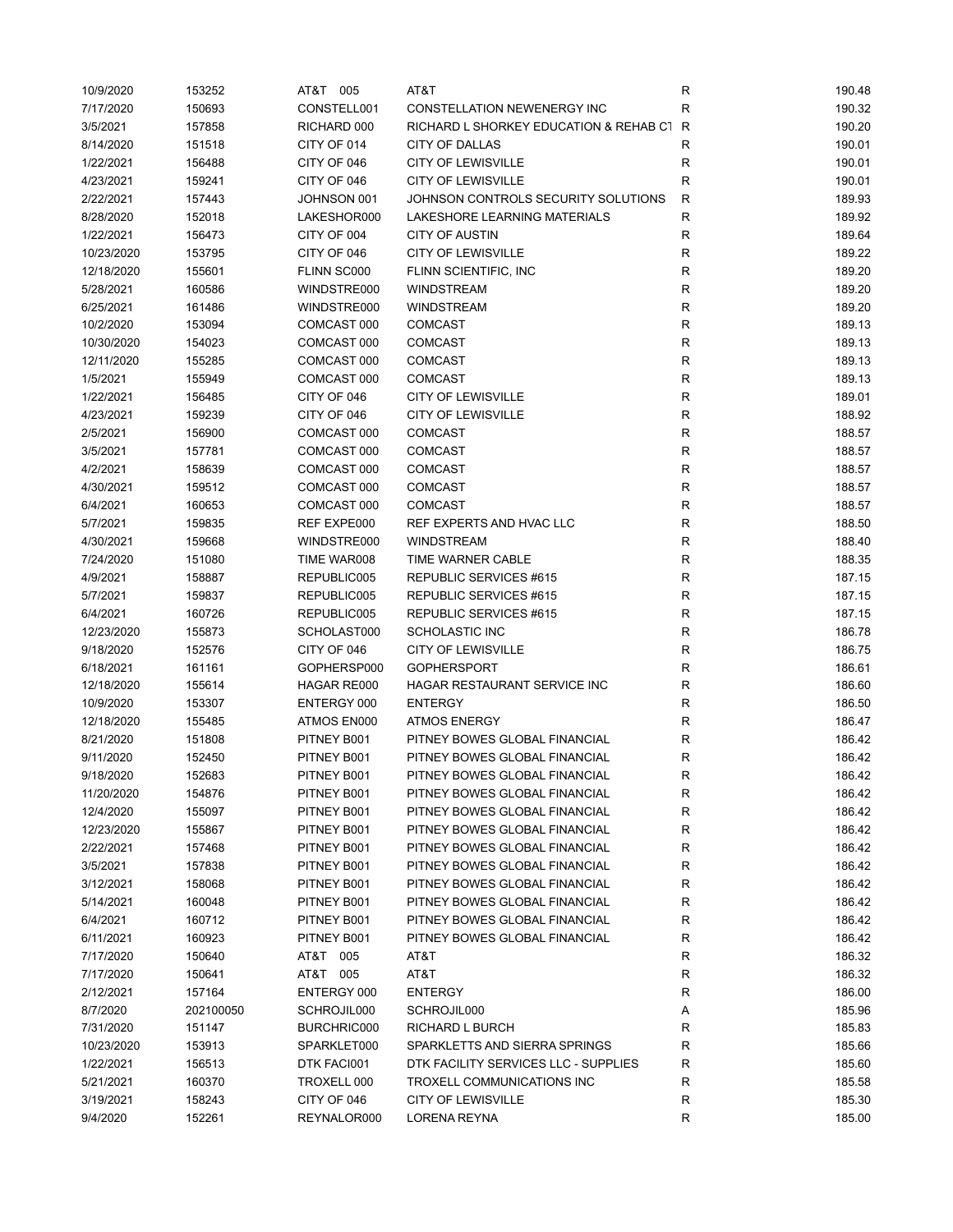| 9/4/2020   | 152265    | ROMO JEN000 | JENNIFER LYNN ROMO WALDRON            | R            | 185.00 |
|------------|-----------|-------------|---------------------------------------|--------------|--------|
| 9/4/2020   | 152266    | ROMO MAR001 | <b>MARIA ROMO</b>                     | $\mathsf R$  | 185.00 |
| 9/4/2020   | 152302    | SURAPSWA000 | SWAPNA SURAPANENI                     | $\mathsf R$  | 185.00 |
| 12/4/2020  | 155049    | EAPPEANN000 | <b>ANNIE EAPPEN</b>                   | R            | 185.00 |
| 7/17/2020  | 150812    | SUDDENLI000 | <b>SUDDENLINK</b>                     | $\mathsf R$  | 184.76 |
| 8/7/2020   | 151469    | SUDDENLI000 | <b>SUDDENLINK</b>                     | $\mathsf{R}$ | 184.76 |
| 9/25/2020  | 152937    | RAINBOW 000 | RAINBOW RESOURCE CENTER, INC.         | R            | 184.25 |
| 3/12/2021  | 158080    | REPUBLIC005 | REPUBLIC SERVICES #615                | R            | 183.83 |
| 5/21/2021  | 202101073 | TRAMMALA000 | TRAMMALA000                           | Α            | 183.70 |
| 9/18/2020  | 152579    | CITY OF 046 | <b>CITY OF LEWISVILLE</b>             | $\mathsf{R}$ | 183.35 |
| 5/21/2021  | 202101023 | HICKSYOL000 | HICKSYOL000                           | Α            | 183.20 |
| 5/28/2021  | 202101098 | DALLACRY000 | DALLACRY000                           | Α            | 183.00 |
| 9/11/2020  | 152409    | ENTERGY 000 | <b>ENTERGY</b>                        | ${\sf R}$    | 181.71 |
| 2/5/2021   | 157014    | REPUBLIC005 | REPUBLIC SERVICES #615                | $\mathsf{R}$ | 181.57 |
| 2/22/2021  | 157370    | CITY OF 046 | <b>CITY OF LEWISVILLE</b>             | $\mathsf R$  | 181.49 |
| 1/29/2021  | 156753    | MICHAEL'002 | MICHAEL'S KEYS, INC                   | $\mathsf{R}$ | 181.25 |
| 6/11/2021  | 202101222 | CLICKCAS000 | CLICKCAS000                           | Α            | 180.88 |
| 7/17/2020  | 150716    | CPS ENER000 | <b>CPS ENERGY</b>                     | $\mathsf{R}$ | 180.79 |
| 10/30/2020 | 202100237 | MULLIJUS000 | MULLIJUS000                           | Α            | 180.77 |
| 7/24/2020  | 151037    | MCGRAW-H000 | MCGRAW-HILL SCHOOL EDUCATION HOLDING: | R            | 180.73 |
| 6/11/2021  | 160905    | LOGMEIN 000 | LOGMEIN COMMUNICATIONS INC            | R            | 180.59 |
| 12/4/2020  | 154977    | ATMOS EN000 | <b>ATMOS ENERGY</b>                   | R            | 180.28 |
| 4/9/2021   | 158838    | LOGMEIN 000 | LOGMEIN COMMUNICATIONS INC            | R            | 180.22 |
| 5/7/2021   | 159791    | LOGMEIN 000 | LOGMEIN COMMUNICATIONS INC            | $\mathsf{R}$ | 180.22 |
| 6/11/2021  | 160892    | LOGMEIN 000 | LOGMEIN COMMUNICATIONS INC            | $\mathsf{R}$ | 180.22 |
| 10/16/2020 | 153586    | FRONTIER003 | <b>FRONTIER COMMUNICATIONS</b>        | $\mathsf{R}$ | 180.12 |
| 6/11/2021  | 160851    | ENTERGY 000 | <b>ENTERGY</b>                        | ${\sf R}$    | 180.10 |
| 1/8/2021   | 156098    | REPUBLIC005 | REPUBLIC SERVICES #615                | $\mathsf R$  | 180.06 |
| 4/23/2021  | 159355    | REGION 1010 | <b>REGION 16 EDUC SERV CENTER</b>     | $\mathsf R$  | 180.00 |
| 12/11/2020 | 202100355 | SHANKTER000 | SHANKTER000                           | Α            | 180.00 |
| 1/22/2021  | 202100444 | ALLEE TH000 | ALLEE TH000                           | Α            | 180.00 |
| 1/29/2021  | 202100477 | HOSTEMEL000 | HOSTEMEL000                           | Α            | 180.00 |
| 4/23/2021  | 202100780 | BEYER PL000 | BEYER PL000                           | Α            | 180.00 |
| 4/23/2021  | 202100820 | SHANKTER000 | SHANKTER000                           | Α            | 180.00 |
| 6/18/2021  | 202101282 | CAREAISR000 | CAREAISR000                           | Α            | 180.00 |
| 9/25/2020  | 152938    | READY RE000 | <b>READY REFRESH</b>                  | R            | 179.86 |
| 2/5/2021   | 156958    | JIVE COM000 | JIVE COMMUNICATIONS, INC              | R            | 179.86 |
| 3/5/2021   | 157818    | JIVE COM000 | JIVE COMMUNICATIONS, INC              | $\mathsf{R}$ | 179.86 |
| 5/7/2021   | 159886    | TIDMORE 001 | TIDMORE FLAGS                         | R            | 179.85 |
| 7/17/2020  | 150734    | FRONTIER003 | <b>FRONTIER COMMUNICATIONS</b>        | R            | 179.63 |
| 8/21/2020  | 151760    | FRONTIER003 | <b>FRONTIER COMMUNICATIONS</b>        | ${\sf R}$    | 179.63 |
| 9/18/2020  | 152625    | FRONTIER003 | FRONTIER COMMUNICATIONS               | $\mathsf{R}$ | 179.63 |
| 6/11/2021  | 202101243 | KING ARI000 | KING ARI000                           | Α            | 179.60 |
| 5/21/2021  | 160213    | ATMOS EN000 | <b>ATMOS ENERGY</b>                   | R            | 179.55 |
| 4/30/2021  | 202100837 | BAKERDEA000 | BAKERDEA000                           | Α            | 179.47 |
| 10/9/2020  | 153243    | ARLINGTO003 | <b>ARLINGTON UTILITIES</b>            | R            | 179.42 |
| 7/10/2020  | 150484    | JIVE COM000 | JIVE COMMUNICATIONS, INC              | R            | 179.18 |
| 8/7/2020   | 151403    | JIVE COM000 | JIVE COMMUNICATIONS, INC.             | R            | 179.03 |
| 6/11/2021  | 160903    | LOGMEIN 000 | LOGMEIN COMMUNICATIONS INC            | $\mathsf{R}$ | 179.02 |
| 6/11/2021  | 160826    | COLLEGE 002 | THE COLLEGE BOARD                     | R            | 179.00 |
| 9/4/2020   | 152259    | REPUBLIC005 | REPUBLIC SERVICES #615                | R            | 178.99 |
| 9/4/2020   | 152200    | JIVE COM000 | JIVE COMMUNICATIONS, INC              | R            | 178.89 |
| 11/6/2020  | 154197    | AT&T 000    | AT&T                                  | R            | 178.77 |
| 11/6/2020  | 154306    | REPUBLIC005 | REPUBLIC SERVICES #615                | R            | 178.67 |
| 4/9/2021   | 158767    | AT&T 000    | AT&T                                  | $\mathsf{R}$ | 178.61 |
| 5/14/2021  | 159930    | ATMOS EN000 | <b>ATMOS ENERGY</b>                   | $\mathsf{R}$ | 178.57 |
| 12/4/2020  | 155115    | REPUBLIC005 | REPUBLIC SERVICES #615                | ${\sf R}$    | 178.55 |
| 4/30/2021  | 159457    | AT&T 000    | AT&T                                  | $\mathsf{R}$ | 178.55 |
|            |           |             |                                       |              |        |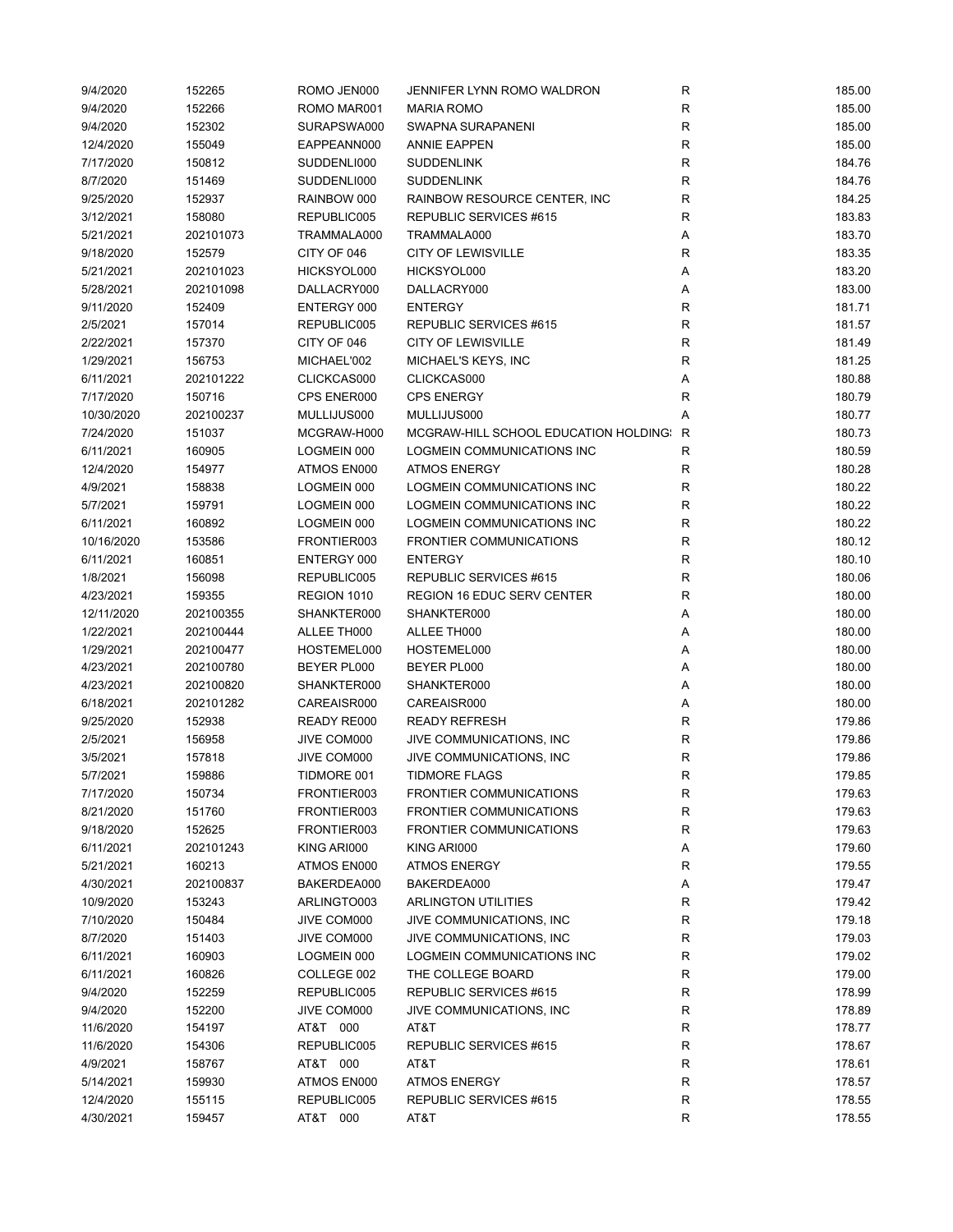| 6/4/2021   | 160616    | AT&T 000           | AT&T                               | R            | 178.22 |
|------------|-----------|--------------------|------------------------------------|--------------|--------|
| 4/23/2021  | 159200    | ATMOS EN000        | <b>ATMOS ENERGY</b>                | R            | 178.09 |
| 3/19/2021  | 158237    | CITY OF 010        | <b>CITY OF CARROLLTON</b>          | $\mathsf R$  | 177.88 |
| 9/18/2020  | 152541    | ATMOS EN000        | <b>ATMOS ENERGY</b>                | $\mathsf R$  | 177.75 |
| 3/12/2021  | 157961    | AT&T<br>000        | AT&T                               | $\mathsf R$  | 177.68 |
| 4/9/2021   | 158778    | AT&T 005           | AT&T                               | $\mathsf R$  | 177.68 |
| 1/29/2021  | 156694    | CITY OF 097        | CITY OF HUNTSVILLE - UTILITIES     | R            | 177.66 |
| 11/20/2020 | 154726    | ATMOS EN000        | <b>ATMOS ENERGY</b>                | R            | 176.75 |
| 6/18/2021  | 161108    | CELEBRAT000        | <b>CELEBRATION CHURCH</b>          | $\mathsf R$  | 176.60 |
| 3/26/2021  | 158481    | GRAINGER000        | <b>GRAINGER</b>                    | R            | 176.52 |
| 3/5/2021   | 157816    | JIVE COM000        | JIVE COMMUNICATIONS, INC           | $\mathsf R$  | 176.51 |
| 5/7/2021   | 159684    | ARLINGTO003        | <b>ARLINGTON UTILITIES</b>         | $\mathsf R$  | 176.26 |
| 12/18/2020 | 155463    | 000<br>AT&T        | AT&T                               | ${\sf R}$    | 176.12 |
| 1/15/2021  | 156178    | AT&T 005           | AT&T                               | $\mathsf R$  | 176.12 |
| 4/9/2021   | 158848    | LOGMEIN 000        | LOGMEIN COMMUNICATIONS INC         | $\mathsf R$  | 175.93 |
| 8/21/2020  | 151842    | TIME WAR008        | TIME WARNER CABLE                  | $\mathsf R$  | 175.90 |
| 9/18/2020  | 152726    | TIME WAR008        | TIME WARNER CABLE                  | R            | 175.90 |
| 10/23/2020 | 153928    | TIME WAR008        | TIME WARNER CABLE                  | R            | 175.90 |
| 11/20/2020 | 154903    | TIME WAR008        | TIME WARNER CABLE                  | $\mathsf R$  | 175.90 |
| 12/18/2020 | 155722    | TIME WAR008        | TIME WARNER CABLE                  | $\mathsf R$  | 175.90 |
| 1/22/2021  | 156602    | TIME WAR008        | TIME WARNER CABLE                  | R            | 175.90 |
| 2/22/2021  | 157497    | TIME WAR008        | TIME WARNER CABLE                  | R            | 175.90 |
| 3/19/2021  | 158391    | TIME WAR008        | TIME WARNER CABLE                  | R            | 175.90 |
| 4/23/2021  | 159383    | TIME WAR008        | TIME WARNER CABLE                  | $\mathsf R$  | 175.90 |
| 5/21/2021  | 160368    | TIME WAR008        | TIME WARNER CABLE                  | $\mathsf R$  | 175.90 |
| 6/18/2021  | 161242    | TIME WAR008        | TIME WARNER CABLE                  | $\mathsf R$  | 175.90 |
| 9/25/2020  | 152910    | LAKESHOR000        | LAKESHORE LEARNING MATERIALS       | $\mathsf{R}$ | 175.68 |
| 4/23/2021  | 159238    | CITY OF 046        | <b>CITY OF LEWISVILLE</b>          | R            | 175.63 |
|            |           |                    | MULLIJUS000                        |              |        |
| 4/30/2021  | 202100870 | MULLIJUS000        |                                    | Α            | 175.36 |
| 5/7/2021   | 159707    | CAROLINA000        | CAROLINA BIOLOGICAL SUPPLY COMPANY | R            | 175.22 |
| 8/7/2020   | 151440    | REPUBLIC005        | REPUBLIC SERVICES #615             | $\mathsf R$  | 175.12 |
| 7/10/2020  | 150507    | PARKETAT000        | <b>TATIANA PARKER</b>              | $\mathsf R$  | 175.00 |
| 9/18/2020  | 152554    | <b>BORDEN D000</b> | <b>BORDEN DAIRY COMPANY</b>        | $\mathsf R$  | 175.00 |
| 9/25/2020  | 152998    | WILLIISA000        | <b>ISAURA WILLIAMS</b>             | $\mathsf R$  | 175.00 |
| 10/9/2020  | 153261    | BORDEN D000        | <b>BORDEN DAIRY</b>                | $\mathsf R$  | 175.00 |
| 10/23/2020 | 153821    | DAW PEST000        | DAW PEST CONTROL                   | R            | 175.00 |
| 10/30/2020 | 154071    | LAKE CIT000        | LAKE CITIES CHAMBER OF COMMERCE    | R            | 175.00 |
| 10/30/2020 | 154174    | WILHISHA000        | <b>SHARON WILHITE</b>              | R            | 175.00 |
| 11/20/2020 | 154808    | CSAF, IN000        | CSAF, INC.                         | R            | 175.00 |
| 12/11/2020 | 155327    | MORADGAF000        | <b>GAFAYAT MORADEYO</b>            | R            | 175.00 |
| 12/18/2020 | 155579    | DAW PEST000        | DAW PEST CONTROL                   | R            | 175.00 |
| 12/18/2020 | 155670    | PIETRMEL000        | MELANIE PIETRZAK                   | $\mathsf R$  | 175.00 |
| 1/22/2021  | 156416    | ALVA JAY000        | JAYANTH ALVA                       | R            | 175.00 |
| 1/22/2021  | 156511    | DONELAMB000        | AMBER DONELSON                     | R            | 175.00 |
| 1/22/2021  | 156562    | MORRIBRA001        | <b>BRANDON MORRIS</b>              | R            | 175.00 |
| 2/12/2021  | 157112    | BARBAMEL000        | <b>MELISSA BARBA</b>               | R            | 175.00 |
| 2/12/2021  | 157174    | EWINGDAN000        | DANA HART EWING                    | R            | 175.00 |
| 2/12/2021  | 157301    | ADVOWAST000        | ADVOWASTE MEDICAL SERVICES LLC     | $\mathsf R$  | 175.00 |
| 2/22/2021  | 157467    | PICKLSTE000        | <b>STEPHANIE PICKLE</b>            | $\mathsf R$  | 175.00 |
| 2/22/2021  | 157475    | REDDYMIT000        | <b>MITALI REDDY</b>                | R            | 175.00 |
| 2/22/2021  | 157499    | TOTH LIN000        | <b>LINDSAY TOTH</b>                | R            | 175.00 |
| 4/30/2021  | 159516    | CORCOAAR000        | AARON CORCORAN                     | R            | 175.00 |
| 6/11/2021  | 161036    | VALIDATE000        | <b>VALIDATEME! LLC</b>             | R            | 175.00 |
| 1/22/2021  | 202100461 | SMITHJES000        | SMITHJES000                        | Α            | 175.00 |
| 4/9/2021   | 202100720 | NINO PAT000        | NINO PAT000                        | Α            | 175.00 |
| 5/14/2021  | 202100970 | NINO PAT000        | NINO PAT000                        | А            | 175.00 |
| 10/23/2020 | 153890    | PITNEY B001        | PITNEY BOWES GLOBAL FINANCIAL      | R            | 174.78 |
| 12/11/2020 | 155335    | PITNEY B001        | PITNEY BOWES GLOBAL FINANCIAL      | R            | 174.78 |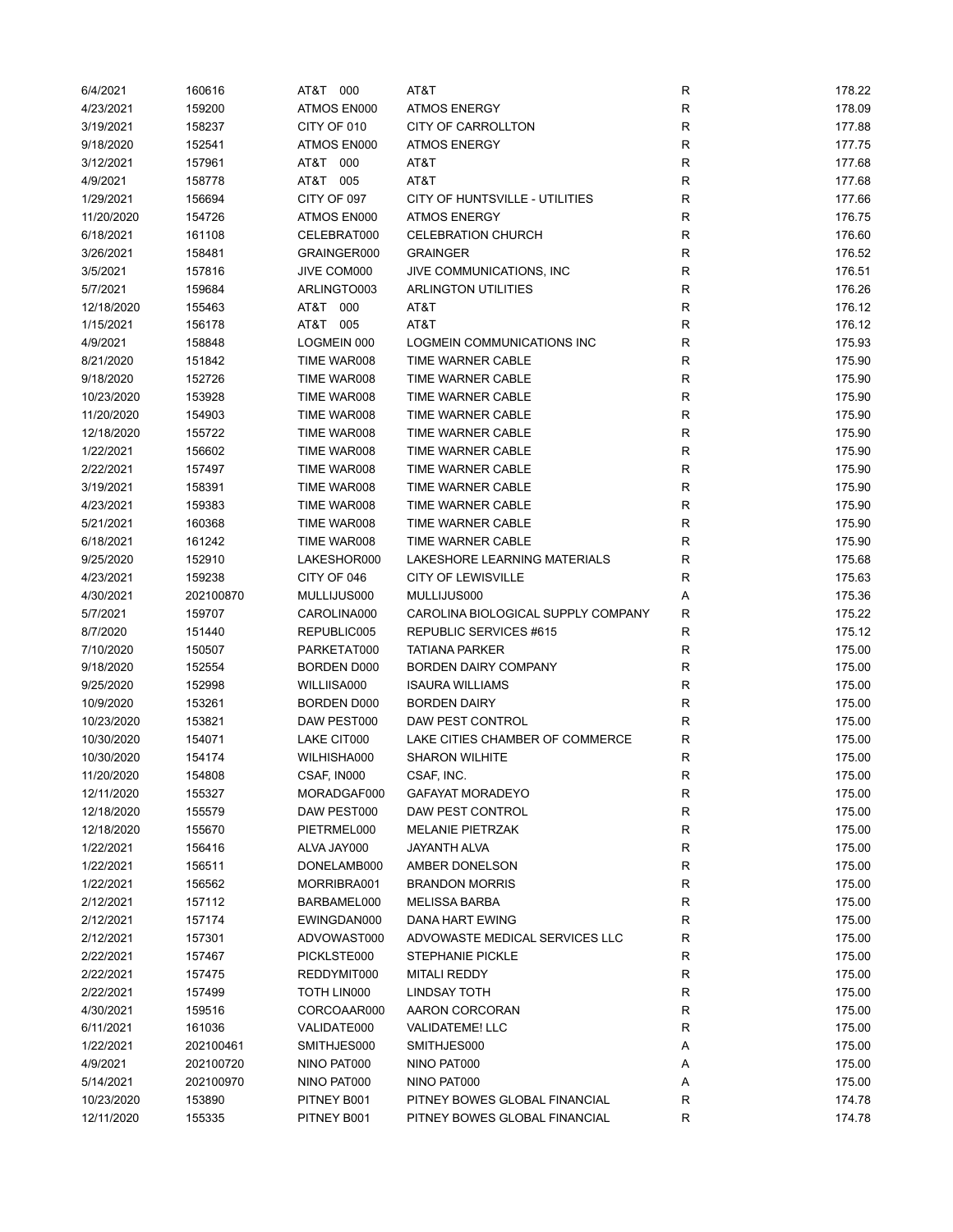| 1/29/2021             | 156773           | PITNEY B001        | PITNEY BOWES GLOBAL FINANCIAL                                  | R           | 174.78 |
|-----------------------|------------------|--------------------|----------------------------------------------------------------|-------------|--------|
| 3/5/2021              | 157842           | PITNEY B001        | PITNEY BOWES GLOBAL FINANCIAL                                  | R           | 174.78 |
| 4/16/2021             | 159065           | PITNEY B001        | PITNEY BOWES GLOBAL FINANCIAL                                  | $\mathsf R$ | 174.78 |
| 4/23/2021             | 159345           | PITNEY B001        | PITNEY BOWES GLOBAL FINANCIAL                                  | $\mathsf R$ | 174.78 |
| 5/7/2021              | 159825           | PITNEY B001        | PITNEY BOWES GLOBAL FINANCIAL                                  | R           | 174.78 |
| 6/11/2021             | 160921           | PITNEY B001        | PITNEY BOWES GLOBAL FINANCIAL                                  | R           | 174.78 |
| 3/26/2021             | 158427           | CAREY'S 000        | CAREY'S SPORTING GOODS                                         | $\mathsf R$ | 174.75 |
| 1/8/2021              | 155974           | ARLINGTO003        | <b>ARLINGTON UTILITIES</b>                                     | $\mathsf R$ | 174.72 |
| 5/7/2021              | 159794           | LOGMEIN 000        | LOGMEIN COMMUNICATIONS INC                                     | $\mathsf R$ | 173.56 |
| 6/11/2021             | 160899           | LOGMEIN 000        | LOGMEIN COMMUNICATIONS INC                                     | $\mathsf R$ | 173.56 |
| 9/11/2020             | 152386           | CITY OF 078        | CITY OF SCHERTZ                                                | ${\sf R}$   | 173.53 |
| 10/23/2020            | 153937           | VOYAGER 000        | <b>VOYAGER SOPRIS LEARNING INC</b>                             | $\mathsf R$ | 173.47 |
| 10/23/2020            | 153774           | <b>BSN SPOR000</b> | <b>BSN SPORTS, LLC</b>                                         | $\mathsf R$ | 173.25 |
| 2/22/2021             | 157515           | UPS INC 000        | UPS INC                                                        | $\mathsf R$ | 173.19 |
| 4/2/2021              | 158594           | ATMOS EN000        | <b>ATMOS ENERGY</b>                                            | $\mathsf R$ | 173.08 |
| 9/11/2020             | 152406           | ENTERGY 000        | <b>ENTERGY</b>                                                 | R           | 172.66 |
| 2/22/2021             | 202100560        | STOCKASH000        | STOCKASH000                                                    | Α           | 172.60 |
| 4/30/2021             | 159471           | ATMOS EN000        | <b>ATMOS ENERGY</b>                                            | R           | 172.49 |
| 10/9/2020             | 153391           | REPUBLIC005        | REPUBLIC SERVICES #615                                         | $\mathsf R$ | 172.26 |
| 9/4/2020              | 152255           | REPUBLIC005        | REPUBLIC SERVICES #615                                         | R           | 172.17 |
| 10/2/2020             | 153164           | SCHOOL H000        | SCHOOL HEALTH CORPORATION                                      | R           | 172.04 |
| 8/7/2020              | 151416           | NORTHLAN000        | NORTHLAND COMMUNICATIONS                                       | $\mathsf R$ | 171.99 |
| 8/7/2020              | 151417           | NORTHLAN000        | NORTHLAND COMMUNICATIONS                                       | $\mathsf R$ | 171.99 |
| 9/11/2020             | 152444           | NORTHLAN000        | NORTHLAND COMMUNICATIONS                                       | $\mathsf R$ | 171.99 |
| 10/9/2020             | 153349           | NORTHLAN000        | NORTHLAND COMMUNICATIONS                                       | $\mathsf R$ | 171.99 |
| 11/13/2020            | 154542           | NORTHLAN000        | NORTHLAND COMMUNICATIONS                                       | $\mathsf R$ | 171.99 |
| 12/11/2020            | 155329           | NORTHLAN000        | NORTHLAND COMMUNICATIONS                                       | R           | 171.99 |
| 1/15/2021             | 156260           | NORTHLAN000        | NORTHLAND COMMUNICATIONS                                       | $\mathsf R$ | 171.99 |
| 2/12/2021             | 157205           | NORTHLAN000        | NORTHLAND COMMUNICATIONS                                       | $\mathsf R$ | 171.99 |
| 3/12/2021             | 158063           | NORTHLAN000        | NORTHLAND COMMUNICATIONS                                       | $\mathsf R$ | 171.99 |
| 11/6/2020             | 154305           | REPUBLIC005        | REPUBLIC SERVICES #615                                         | $\mathsf R$ | 171.87 |
| 12/4/2020             | 155111           | REPUBLIC005        | REPUBLIC SERVICES #615                                         | R           | 171.73 |
| 9/4/2020              | 152104           | AT&T 005           | AT&T                                                           | R           | 171.71 |
| 10/2/2020             | 153039           | AT&T 005           | AT&T                                                           | R           | 171.71 |
| 3/26/2021             | 158420           | BAIRDMAR000        | <b>MARTIN D BAIRD</b>                                          | R           | 171.00 |
| 11/6/2020             | 202100260        | SMITHSTA000        | SMITHSTA000                                                    | Α           | 170.84 |
| 9/11/2020             | 152453           | PITNEY B001        | PITNEY BOWES GLOBAL FINANCIAL                                  | R           | 170.67 |
| 12/4/2020             | 155094           | PITNEY B001        | PITNEY BOWES GLOBAL FINANCIAL                                  | $\mathsf R$ | 170.67 |
| 3/5/2021              | 157836           | PITNEY B001        | PITNEY BOWES GLOBAL FINANCIAL                                  | R           | 170.67 |
| 6/4/2021              | 160710           | PITNEY B001        | PITNEY BOWES GLOBAL FINANCIAL                                  | R           | 170.67 |
| 1/8/2021              | 156097           | REPUBLIC005        | REPUBLIC SERVICES #615                                         | R           | 170.64 |
| 4/9/2021              | 158932           | WESTERN 003        | WESTERN PSYCHOLOGICAL SERVICES                                 | R           | 170.50 |
| 7/10/2020             |                  | PITNEY B001        | PITNEY BOWES GLOBAL FINANCIAL                                  | R           | 170.31 |
| 7/10/2020             | 150511<br>150513 | PITNEY B001        | PITNEY BOWES GLOBAL FINANCIAL                                  | R           | 170.31 |
|                       |                  | PITNEY B001        | PITNEY BOWES GLOBAL FINANCIAL                                  |             | 170.31 |
| 8/14/2020<br>9/4/2020 | 151610<br>152238 | PITNEY B001        | PITNEY BOWES GLOBAL FINANCIAL                                  | R<br>R      | 170.31 |
|                       |                  |                    | PITNEY BOWES GLOBAL FINANCIAL                                  |             |        |
| 10/9/2020             | 153359           | PITNEY B001        |                                                                | R           | 170.31 |
| 10/9/2020             | 153360           | PITNEY B001        | PITNEY BOWES GLOBAL FINANCIAL                                  | R           | 170.31 |
| 10/9/2020             | 153362           | PITNEY B001        | PITNEY BOWES GLOBAL FINANCIAL                                  | R           | 170.31 |
| 11/13/2020            | 154550           | PITNEY B001        | PITNEY BOWES GLOBAL FINANCIAL<br>PITNEY BOWES GLOBAL FINANCIAL | R           | 170.31 |
| 12/4/2020             | 155092           | PITNEY B001        |                                                                | R           | 170.31 |
| 1/8/2021              | 156065           | PITNEY B001        | PITNEY BOWES GLOBAL FINANCIAL                                  | R           | 170.31 |
| 1/8/2021              | 156066           | PITNEY B001        | PITNEY BOWES GLOBAL FINANCIAL                                  | R           | 170.31 |
| 1/8/2021              | 156071           | PITNEY B001        | PITNEY BOWES GLOBAL FINANCIAL                                  | R           | 170.31 |
| 2/12/2021             | 157215           | PITNEY B001        | PITNEY BOWES GLOBAL FINANCIAL                                  | R           | 170.31 |
| 2/26/2021             | 157661           | PITNEY B001        | PITNEY BOWES GLOBAL FINANCIAL                                  | R           | 170.31 |
| 4/2/2021              | 158679           | PITNEY B001        | PITNEY BOWES GLOBAL FINANCIAL                                  | R           | 170.31 |
| 4/2/2021              | 158681           | PITNEY B001        | PITNEY BOWES GLOBAL FINANCIAL                                  | R           | 170.31 |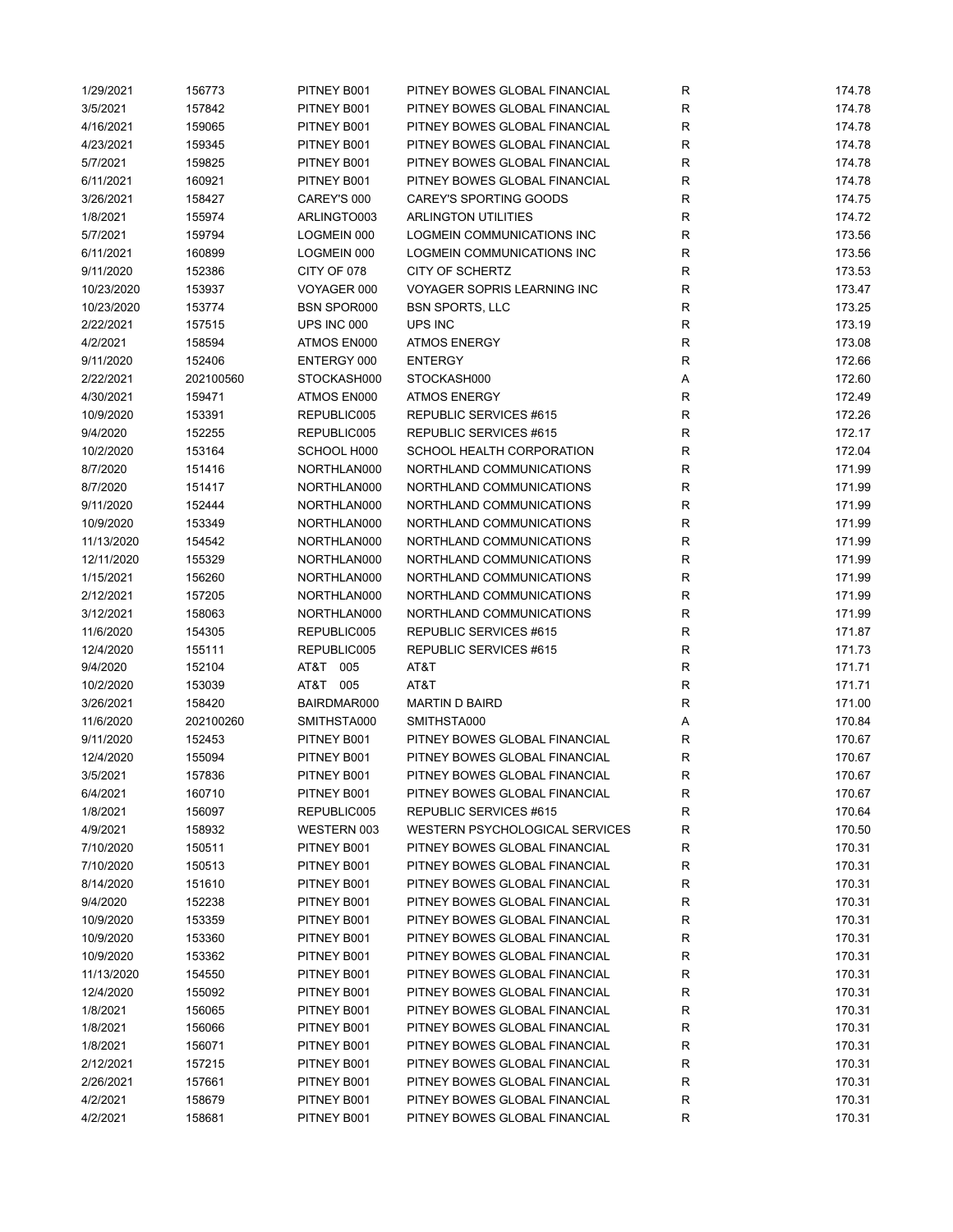| 4/2/2021   | 158691    | PITNEY B001            | PITNEY BOWES GLOBAL FINANCIAL             | R            | 170.31 |
|------------|-----------|------------------------|-------------------------------------------|--------------|--------|
| 5/7/2021   | 159826    | PITNEY B001            | PITNEY BOWES GLOBAL FINANCIAL             | R            | 170.31 |
| 5/28/2021  | 160525    | PITNEY B001            | PITNEY BOWES GLOBAL FINANCIAL             | $\mathsf R$  | 170.31 |
| 9/4/2020   | 152188    | HAYDEDEB000            | <b>DEBRA HAYDEN</b>                       | R            | 170.00 |
| 10/23/2020 | 153815    | COWANFRA000            | <b>FRANK DANIEL COWAN</b>                 | R            | 170.00 |
| 10/30/2020 | 154078    | MCGILCAL000            | <b>CALVIN MCGILL</b>                      | $\mathsf R$  | 170.00 |
| 11/13/2020 | 154532    | MCGILCAL000            | <b>CALVIN MCGILL</b>                      | R            | 170.00 |
| 11/13/2020 | 154588    | SPECIALI000            | SPECIALIZED ASSESSMENT & CONSULTING, LI   | R            | 170.00 |
| 4/2/2021   | 158718    | SPECIALI000            | SPECIALIZED ASSESSMENT & CONSULTING, LI R |              | 170.00 |
| 6/18/2021  | 161178    | JW PEPPE000            | JW PEPPER & SON INC                       | R            | 170.00 |
| 2/22/2021  | 157372    | CITY OF 046            | <b>CITY OF LEWISVILLE</b>                 | $\mathsf R$  | 169.95 |
| 12/4/2020  | 155209    | UPS<br>001             | <b>UPS</b>                                | R            | 169.90 |
| 12/4/2020  | 154980    | ATMOS EN000            | <b>ATMOS ENERGY</b>                       | $\mathsf R$  | 169.56 |
| 6/18/2021  | 161190    | MEMORIA 000            | MEMORIA PRESS, INC.                       | $\mathsf R$  | 169.50 |
| 11/13/2020 | 154470    | CPS ENER000            | <b>CPS ENERGY</b>                         | $\mathsf R$  | 169.27 |
| 7/10/2020  | 150547    | SAM'S CL004            | SAM'S CLUB DIRECT #866                    | $\mathsf R$  | 168.80 |
| 3/5/2021   | 157856    | REPUBLIC005            | REPUBLIC SERVICES #615                    | $\mathsf R$  | 168.69 |
|            | 159979    | CPS ENER000            | <b>CPS ENERGY</b>                         |              | 168.68 |
| 5/14/2021  |           |                        |                                           | R            |        |
| 5/28/2021  | 202101095 | COON ANN000            | COON ANN000                               | Α            | 168.19 |
| 10/23/2020 | 153748    | AGBA 000               | AGBA                                      | R            | 168.00 |
| 5/21/2021  | 202101052 | PRINZAMA000            | PRINZAMA000                               | Α            | 168.00 |
| 1/15/2021  | 202100428 | CASTIDIA000            | CASTIDIA000                               | Α            | 166.97 |
| 3/5/2021   | 157819    | JIVE COM000            | JIVE COMMUNICATIONS, INC                  | $\mathsf R$  | 166.90 |
| 9/18/2020  | 202100126 | NASONSHA000            | NASONSHA000                               | Α            | 166.88 |
| 1/8/2021   | 155991    | <b>BARNES &amp;001</b> | BARNES & NOBLE BOOKSELLERS INC            | $\mathsf R$  | 166.80 |
| 2/5/2021   | 157010    | REPUBLIC005            | REPUBLIC SERVICES #615                    | $\mathsf R$  | 166.60 |
| 6/4/2021   | 160612    | ARLINGTO003            | <b>ARLINGTON UTILITIES</b>                | R            | 166.10 |
| 5/28/2021  | 160497    | HALL PAS000            | <b>HALL PASS</b>                          | $\mathsf R$  | 166.00 |
| 10/2/2020  | 202100157 | MULLIJUS000            | MULLIJUS000                               | Α            | 165.85 |
| 1/22/2021  | 156477    | CITY OF 010            | CITY OF CARROLLTON                        | R            | 165.82 |
| 9/25/2020  | 152945    | SCHOOL S000            | <b>SCHOOL SPECIALTY</b>                   | $\mathsf R$  | 165.27 |
| 10/16/2020 | 202100199 | OWENSJAC000            | OWENSJAC000                               | Α            | 165.12 |
| 5/21/2021  | 202100991 | BEAUCDEO000            | BEAUCDEO000                               | Α            | 165.08 |
| 9/11/2020  | 152368    | CITY OF 014            | CITY OF DALLAS                            | R            | 164.94 |
| 10/16/2020 | 153598    | GOPHERSP000            | <b>GOPHERSPORT</b>                        | R            | 164.85 |
| 12/4/2020  | 155153    | TEXAS GA000            | <b>TEXAS GAS SERVICE</b>                  | $\mathsf R$  | 164.61 |
| 3/19/2021  | 158246    | CITY OF 046            | <b>CITY OF LEWISVILLE</b>                 | $\mathsf{R}$ | 164.01 |
| 7/10/2020  | 150542    | REPUBLIC005            | <b>REPUBLIC SERVICES #615</b>             | ${\sf R}$    | 163.94 |
| 3/5/2021   | 202100596 | GARNEREN000            | GARNEREN000                               | Α            | 163.52 |
| 4/30/2021  | 159530    | EDLIO LL000            | EDLIO LLC                                 | R            | 163.35 |
| 6/18/2021  | 202101312 | OLIVAJAR000            | OLIVAJAR000                               | Α            | 162.54 |
| 2/5/2021   | 157006    | REF EXPE000            | REF EXPERTS AND HVAC LLC                  | R            | 162.50 |
| 3/19/2021  | 158347    | REF EXPE000            | REF EXPERTS AND HVAC LLC                  | R            | 162.50 |
| 4/30/2021  | 202100853 | FISCHAMY000            | FISCHAMY000                               | Α            | 161.52 |
| 2/12/2021  | 157231    | REPUBLIC005            | REPUBLIC SERVICES #615                    | R            | 161.51 |
|            |           |                        |                                           |              |        |
| 11/13/2020 | 154411    | ATMOS EN000            | <b>ATMOS ENERGY</b>                       | R            | 161.14 |
| 10/2/2020  | 153190    | UPS<br>001             | <b>UPS</b>                                | R            | 160.58 |
| 12/4/2020  | 155043    | CULPEPPE000            | <b>CULPEPPER ELECTRIC LLC</b>             | R            | 160.52 |
| 1/15/2021  | 156225    | CPS ENER000            | <b>CPS ENERGY</b>                         | R            | 160.26 |
| 4/30/2021  | 202100866 | MCCARSHE000            | MCCARSHE000                               | Α            | 160.26 |
| 8/7/2020   | 151387    | FOUSERAC000            | RACHEL FOUSE                              | R            | 160.00 |
| 8/7/2020   | 151418    | PALMELAU000            | LAURA PALMER                              | R            | 160.00 |
| 8/7/2020   | 151455    | SMITHGRA000            | <b>GRACE SMITH</b>                        | ${\sf R}$    | 160.00 |
| 10/16/2020 | 153582    | EXAMITY 000            | <b>EXAMITY INC</b>                        | $\mathsf{R}$ | 160.00 |
| 4/2/2021   | 158659    | GONSANOE000            | NOEL JUDE GONSALVEZ                       | $\mathsf R$  | 160.00 |
| 4/23/2021  | 159290    | GRACE CO001            | <b>GRACE COVENANT CHURCH</b>              | R            | 160.00 |
| 5/14/2021  | 202100965 | GONSANOE000            | GONSANOE000                               | А            | 160.00 |
| 5/21/2021  | 202101080 | WARRECAN000            | WARRECAN000                               | Α            | 159.60 |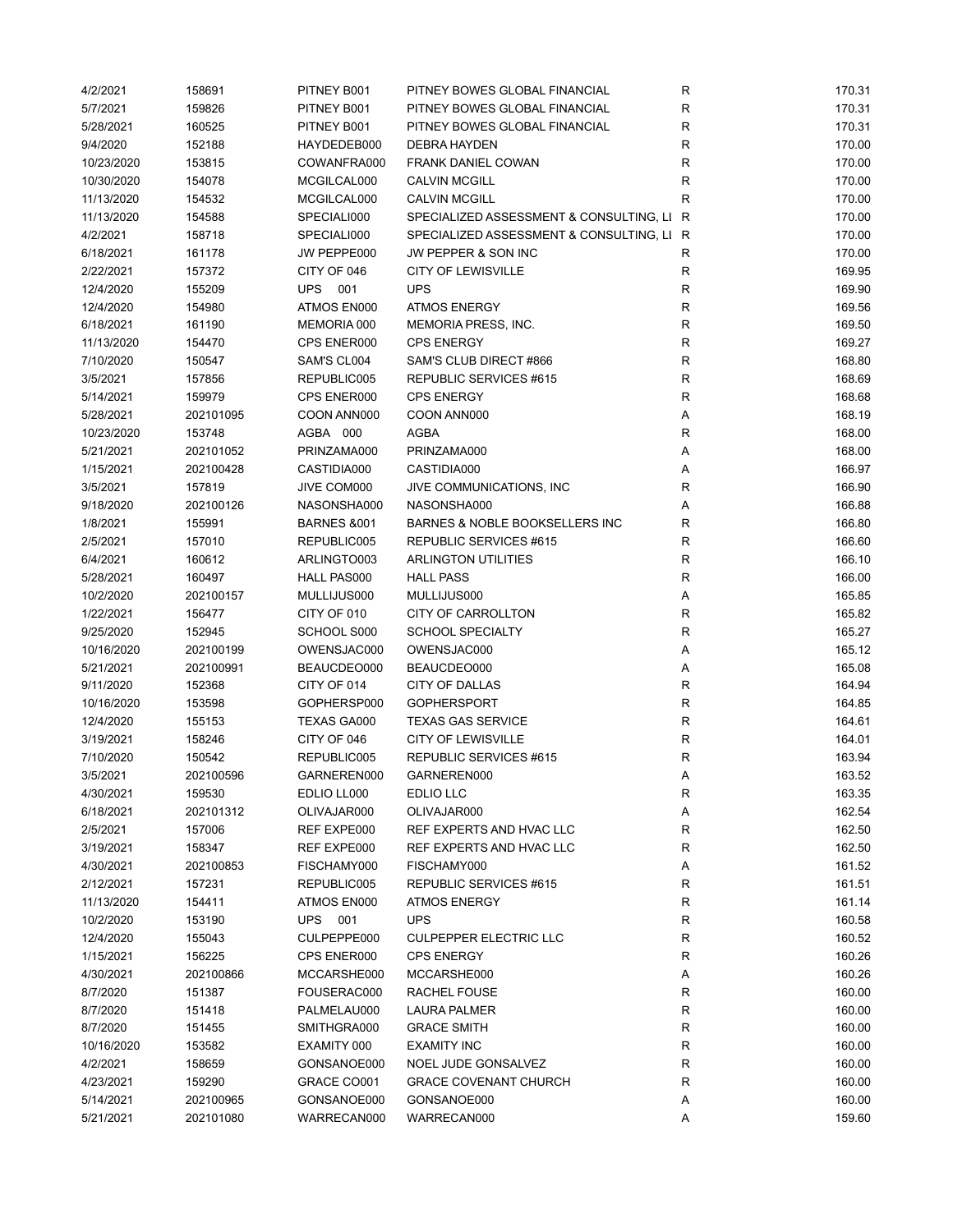| 3/19/2021  | 158352    | REPUBLIC005        | REPUBLIC SERVICES #615            | R            | 159.16 |
|------------|-----------|--------------------|-----------------------------------|--------------|--------|
| 4/30/2021  | 159589    | REPUBLIC005        | REPUBLIC SERVICES #615            | R            | 159.16 |
| 5/14/2021  | 160069    | REPUBLIC005        | REPUBLIC SERVICES #615            | $\mathsf R$  | 159.16 |
| 6/11/2021  | 160944    | REPUBLIC005        | REPUBLIC SERVICES #615            | R            | 159.16 |
| 9/18/2020  | 152667    | MOBYMAX,000        | MOBYMAX, LLC                      | $\mathsf R$  | 159.00 |
| 6/11/2021  | 161031    | UPS INC 000        | UPS INC                           | $\mathsf R$  | 158.39 |
| 4/9/2021   | 158837    | LOGMEIN 000        | <b>LOGMEIN COMMUNICATIONS INC</b> | $\mathsf R$  | 158.09 |
| 5/21/2021  | 160335    | NORTH EA000        | NORTH EAST AC HEATING & PLUMBING  | $\mathsf R$  | 158.00 |
| 5/21/2021  | 202101030 | LEMARDES000        | LEMARDES000                       | Α            | 157.92 |
| 6/11/2021  | 160823    | CITY OF 068        | THE CITY OF COPPELL               | $\mathsf R$  | 157.71 |
| 3/19/2021  | 158366    | SCHOOL H000        | SCHOOL HEALTH CORPORATION         | R            | 157.53 |
| 9/11/2020  | 152407    | ENTERGY 000        | <b>ENTERGY</b>                    | R            | 157.53 |
| 5/28/2021  | 160521    | OAK HALL000        | OAK HALL CAP AND GOWN             | $\mathsf R$  | 157.50 |
| 10/23/2020 | 153769    | <b>BARNEY C000</b> | BARNEY CHARTER SCHOOL INITIATIVE  | $\mathsf R$  | 157.42 |
| 5/21/2021  | 202100999 | COKERTER001        | COKERTER001                       | Α            | 157.37 |
| 4/30/2021  | 202100843 | CARRUEMI000        | CARRUEMI000                       | Α            | 157.33 |
| 4/16/2021  | 159006    | CPS ENER000        | <b>CPS ENERGY</b>                 | R            | 157.11 |
| 7/17/2020  | 150785    | REPUBLIC005        | REPUBLIC SERVICES #615            | R            | 156.81 |
| 8/14/2020  | 151622    | REPUBLIC005        | REPUBLIC SERVICES #615            | R            | 156.81 |
|            |           |                    |                                   | $\mathsf R$  |        |
| 9/11/2020  | 152466    | REPUBLIC005        | REPUBLIC SERVICES #615            |              | 156.81 |
| 10/9/2020  | 153396    | REPUBLIC005        | REPUBLIC SERVICES #615            | $\mathsf R$  | 156.81 |
| 11/13/2020 | 154567    | REPUBLIC005        | REPUBLIC SERVICES #615            | $\mathsf{R}$ | 156.81 |
| 12/11/2020 | 155349    | REPUBLIC005        | REPUBLIC SERVICES #615            | $\mathsf R$  | 156.81 |
| 1/15/2021  | 156285    | REPUBLIC005        | REPUBLIC SERVICES #615            | $\mathsf R$  | 156.81 |
| 4/30/2021  | 202100863 | KING STA000        | KING STA000                       | Α            | 156.71 |
| 4/23/2021  | 159364    | SCHOOL H000        | SCHOOL HEALTH CORPORATION         | R            | 156.48 |
| 7/17/2020  | 150726    | ENTERGY 000        | <b>ENTERGY</b>                    | $\mathsf R$  | 155.87 |
| 7/17/2020  | 150725    | ENTERGY 000        | <b>ENTERGY</b>                    | $\mathsf R$  | 155.76 |
| 10/9/2020  | 153304    | ENTERGY 000        | <b>ENTERGY</b>                    | $\mathsf R$  | 155.69 |
| 10/2/2020  | 153208    | WILLIAM 001        | WILLIAM H SADLIER, INC            | $\mathsf R$  | 155.36 |
| 1/15/2021  | 156262    | PEDIATRI000        | THE PEDIATRIC THERAPY CENTER      | $\mathsf R$  | 155.20 |
| 5/28/2021  | 160405    | ATMOS EN000        | <b>ATMOS ENERGY</b>               | R            | 155.06 |
| 3/5/2021   | 157724    | ARLINGTO003        | <b>ARLINGTON UTILITIES</b>        | R            | 154.57 |
| 10/30/2020 | 154095    | PLAINS D000        | <b>PLAINS DAIRY</b>               | R            | 154.50 |
| 8/14/2020  | 151493    | ABILENE 004        | ABILENE GOODWILL INDUSTRIES INC   | $\mathsf R$  | 152.45 |
| 6/18/2021  | 202101288 | DAVISALI000        | DAVISALI000                       | Α            | 152.38 |
| 5/21/2021  | 202101021 | HAVERSTE000        | HAVERSTE000                       | Α            | 152.23 |
| 1/15/2021  | 156294    | SAM'S CL004        | SAM'S CLUB DIRECT #866            | $\mathsf R$  | 152.18 |
| 10/9/2020  | 153332    | LAKESHOR000        | LAKESHORE LEARNING MATERIALS      | R            | 151.90 |
| 8/14/2020  | 151569    | ENTERGY 000        | <b>ENTERGY</b>                    | ${\sf R}$    | 151.84 |
| 6/4/2021   | 160621    | ATMOS EN000        | <b>ATMOS ENERGY</b>               | R            | 151.63 |
| 5/21/2021  | 202101059 | SASSISHA001        | SASSISHA001                       | Α            | 151.43 |
| 10/23/2020 | 153891    | PITNEY B002        | PITNEY BOWES, INC                 | R            | 151.18 |
| 12/4/2020  | 155101    | PITNEY B002        | PITNEY BOWES, INC                 | R            | 151.18 |
| 6/18/2021  | 161052    | ABUNDANT000        | ABUNDANT GRACE COMMUNITY CHURCH   | R            | 150.52 |
| 12/4/2020  | 155102    | PLAINS D000        | PLAINS DAIRY                      | R            | 150.30 |
| 5/21/2021  | 160256    | CITY OF 046        | <b>CITY OF LEWISVILLE</b>         | R            | 150.07 |
| 8/21/2020  | 151745    | DASILRAC000        | RACHEL DASILVA                    | R            | 150.00 |
|            |           | ADAMS EX001        | ADAMS EXTERMINATING COMPANY       |              |        |
| 9/4/2020   | 152092    |                    |                                   | R            | 150.00 |
| 9/25/2020  | 152831    | AUDIO VI001        | AUDIO VIDEO SOLUTIONS TEXAS       | R            | 150.00 |
| 9/25/2020  | 152837    | BOYD ISD000        | <b>BOYD ISD</b>                   | R            | 150.00 |
| 9/25/2020  | 152840    | BURDIDOU000        | DOUGLAS BURDITT JR                | $\mathsf R$  | 150.00 |
| 10/9/2020  | 153436    | TMEA REG002        | TMEA REGION 24 ORCHESTRA          | $\mathsf R$  | 150.00 |
| 10/23/2020 | 153912    | SOUTHWES011        | SOUTHWEST CHRISTIAN SCHOOL INC    | $\mathsf R$  | 150.00 |
| 10/30/2020 | 154081    | MILLER M000        | MILLER MEDIA HOLDINGS LLC         | R            | 150.00 |
| 11/13/2020 | 154389    | ABSOLUTE000        | ABSOLUTE LAWN CARE, INC           | R            | 150.00 |
| 12/4/2020  | 154950    | ADAMS EX001        | ADAMS EXTERMINATING COMPANY       | R            | 150.00 |
| 2/22/2021  | 157425    | GURU ACA000        | <b>GURU ACADEMIC ADVISING</b>     | $\mathsf R$  | 150.00 |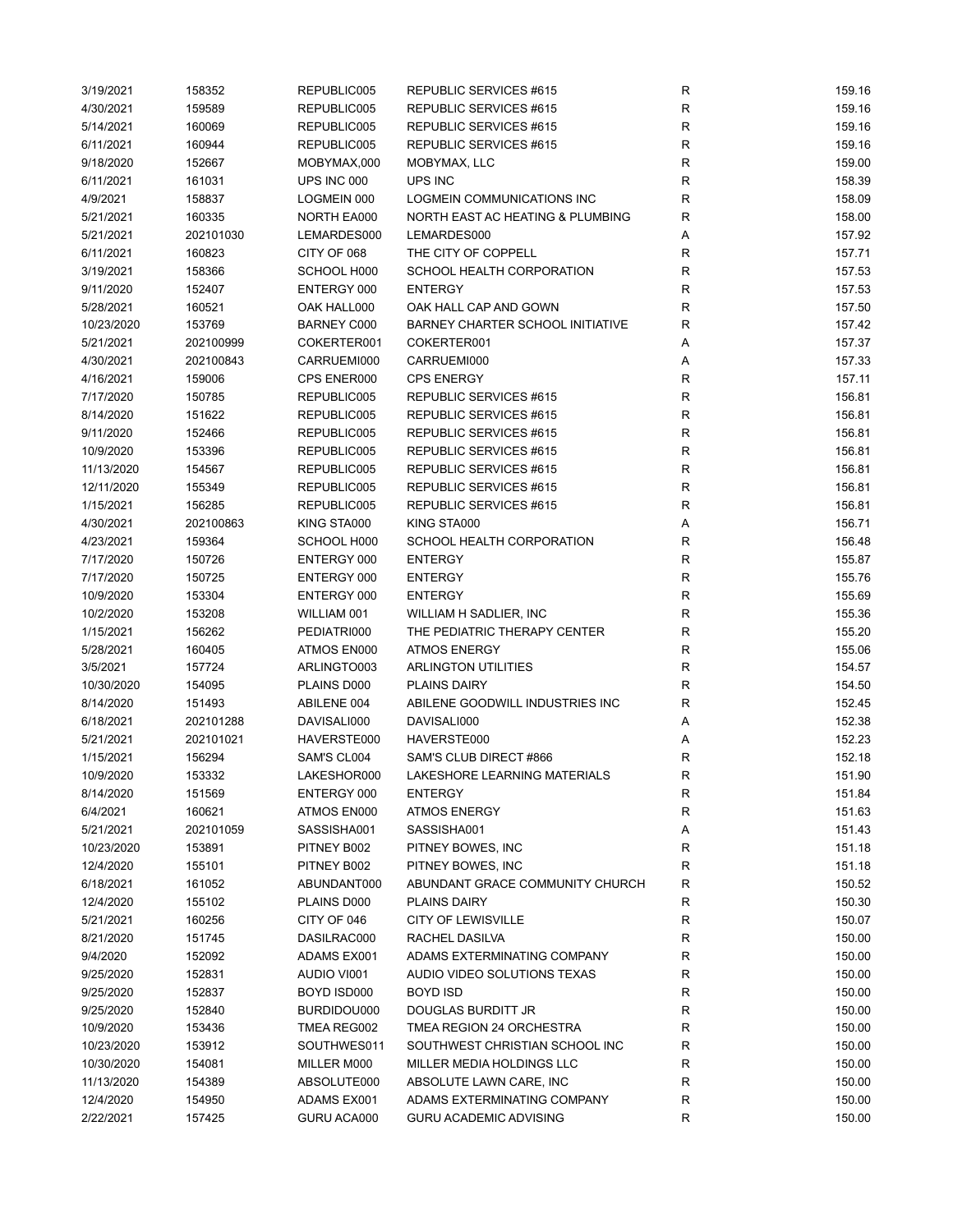| 4/9/2021               | 158757              | ADVOWAST000                | ADVOWASTE MEDICAL SERVICES LLC       | R                | 150.00           |
|------------------------|---------------------|----------------------------|--------------------------------------|------------------|------------------|
| 4/9/2021               | 158859              | MULTI-SP000                | MULTI-SPORTS OFFICIALS ASSOCIATION   | $\mathsf R$      | 150.00           |
| 4/30/2021              | 159584              | PURCHASE000                | <b>PURCHASE POWER</b>                | R                | 150.00           |
| 5/7/2021               | 159781              | KIRBYVIL000                | <b>KIRBYVILLE CISD</b>               | R                | 150.00           |
| 1/8/2021               | 202100424           | WALLACHR000                | WALLACHR000                          | Α                | 149.94           |
| 4/9/2021               | 158920              | TEXAS GA000                | <b>TEXAS GAS SERVICE</b>             | R                | 149.59           |
| 7/17/2020              | 150667              | CITY OF 046                | <b>CITY OF LEWISVILLE</b>            | R                | 149.12           |
| 10/9/2020              | 153416              | SPARKLET000                | SPARKLETTS AND SIERRA SPRINGS        | R                | 148.94           |
| 8/14/2020              | 151528              | CITY OF 068                | THE CITY OF COPPELL                  | $\mathsf R$      | 148.77           |
| 9/11/2020              | 152456              | <b>PRO-ED 1000</b>         | PRO-ED INC                           | R                | 148.50           |
| 2/12/2021              | 202100535           | MULLIJUS000                | MULLIJUS000                          | Α                | 148.32           |
| 5/14/2021              | 159932              | ATMOS EN000                | <b>ATMOS ENERGY</b>                  | $\mathsf R$      | 148.21           |
| 7/17/2020              | 150759              | MARINHEL000                | <b>HELEN CHRISTINE MARINCEL</b>      | $\mathsf R$      | 148.12           |
| 1/15/2021              | 156237              | ENTERGY 000                | <b>ENTERGY</b>                       | $\mathsf R$      | 148.07           |
| 11/20/2020             | 154840              | HAGAR RE000                | HAGAR RESTAURANT SERVICE INC         | R                | 148.00           |
| 5/21/2021              | 202101008           | FISCHAMY000                | FISCHAMY000                          | Α                | 147.84           |
| 5/28/2021              | 202101110           | HYLANDEN000                | HYLANDEN000                          | Α                | 147.84           |
| 6/11/2021              | 202101229           | FISCHAMY000                | FISCHAMY000                          | Α                | 147.84           |
| 12/18/2020             | 155596              | EXAMITY 000                | <b>EXAMITY INC</b>                   | $\mathsf R$      | 147.50           |
| 5/28/2021              | 202101126           | RAMSEPAT001                | RAMSEPAT001                          | Α                | 147.46           |
| 12/4/2020              | 155224              | VOYAGER 000                | <b>VOYAGER SOPRIS LEARNING INC</b>   | $\mathsf R$      | 147.18           |
| 1/8/2021               | 156108              | SCHOLAST002                | SCHOLASTIC STORE ONLINE              | R                | 147.09           |
| 1/15/2021              | 156184              | BORDEN D000                | <b>BORDEN DAIRY</b>                  | R                | 147.00           |
| 6/11/2021              | 160850              | ENTERGY 000                | <b>ENTERGY</b>                       | $\mathsf R$      | 146.56           |
| 6/11/2021              | 202101242           | KELLYAPR000                | KELLYAPR000                          | Α                | 146.48           |
| 6/18/2021              | 202101303           | KELLYAPR000                | KELLYAPR000                          | Α                | 146.48           |
| 2/12/2021              | 157208              | ORIENTAL000                | ORIENTAL TRADING AND MINDWARE        | $\mathsf R$      | 146.18           |
| 3/12/2021              | 202100625           | WAYFAIR 000                | WAYFAIR 000                          | Α                | 145.49           |
| 10/30/2020             | 154103              | READY RE000                | <b>READY REFRESH</b>                 | R                | 145.37           |
| 2/22/2021              | 157368              | CITY OF 046                | <b>CITY OF LEWISVILLE</b>            | R                | 145.17           |
| 9/4/2020               | 202100092           | HEFFLJAN000                | HEFFLJAN000                          | А                | 145.00           |
| 2/26/2021              | 157631              | GOPHERSP000                | <b>GOPHERSPORT</b>                   | $\mathsf R$      | 144.74           |
| 1/8/2021               | 156005              | CITY OF 103                | <b>CITY OF CROCKETT</b>              | $\mathsf R$      | 144.72           |
| 2/5/2021               | 156910              | DANIELS 003                | <b>DANIELS AIR</b>                   | $\mathsf R$      | 144.50           |
| 6/18/2021              | 161087              | ATMOS EN000                | <b>ATMOS ENERGY</b>                  | $\mathsf R$      | 144.45           |
| 2/26/2021              | 202100573           | PLAINS D000                | PLAINS D000                          | Α                | 144.30           |
| 2/22/2021              | 157377              | CITY OF 078                | <b>CITY OF SCHERTZ</b>               | R                | 144.27           |
| 7/17/2020              | 150722              | ENTERGY 000                | <b>ENTERGY</b>                       | R                | 144.24           |
| 7/24/2020              | 150973              | COLLINS 000                | COLLINS FIRE & SAFETY, INC           | R                | 144.00           |
| 11/13/2020             | 154461              | COLLINS 000                | COLLINS FIRE & SAFETY, INC           | R                | 144.00           |
| 3/5/2021               | 157780              | COLLINS 000                | COLLINS FIRE & SAFETY, INC           | R                | 144.00           |
| 4/16/2021              | 159030              | HALL PAS000                | <b>HALL PASS</b>                     | $\mathsf R$      | 144.00           |
| 3/5/2021               | 157716              | ABUNDANT000                | ABUNDANT GRACE COMMUNITY CHURCH      | $\mathsf R$      | 143.80           |
| 12/11/2020             | 155404              | CPS ENER000                | <b>CPS ENERGY</b>                    | R                | 143.27           |
| 3/19/2021              | 202100640           | LIVERSHA000                | LIVERSHA000                          | А                | 143.21           |
| 10/30/2020             | 154084              | MTS PUBL000                | <b>MTS PUBLICATIONS</b>              | R                | 143.00           |
| 11/6/2020              | 154252              | HALL PAS000                | <b>HALL PASS</b>                     | R                | 143.00           |
| 5/21/2021              | 202101069           | TALKPATH000                | TALKPATH000                          | Α                | 143.00           |
| 2/26/2021              | 157682              | SPRINGHI000                | <b>SPRINGHILL SUITES</b>             | $\mathsf R$      | 142.84           |
| 1/29/2021              | 202100480           | MCCLANAT000                | MCCLANAT000                          | А                | 142.00           |
| 7/10/2020              | 150450              | CORNERST000                | <b>CORNERSTONE STAFFING</b>          | R                | 141.98           |
| 11/20/2020             | 154729              | ATMOS EN000                | <b>ATMOS ENERGY</b>                  | R                | 141.55           |
| 7/10/2020              | 150421              | CITY OF 078                | CITY OF SCHERTZ                      | R                | 141.23           |
| 5/21/2021              | 202101020           | HATFIEDN000                | HATFIEDN000                          |                  | 140.97           |
| 4/23/2021              |                     | HANCOCAT000                | HANCOCAT000                          | А                | 140.10           |
|                        | 202100796           |                            |                                      | Α                |                  |
| 5/21/2021<br>7/10/2020 | 202101017<br>150602 | HANCOCAT000<br>VANDEFRA000 | HANCOCAT000<br>FRANK EVAN VANDERPOOL | Α<br>$\mathsf R$ | 140.10<br>140.00 |
|                        |                     |                            |                                      |                  |                  |
| 8/7/2020               | 151309              | BROWNAND000                | ANDREA BROWN                         | R                | 140.00           |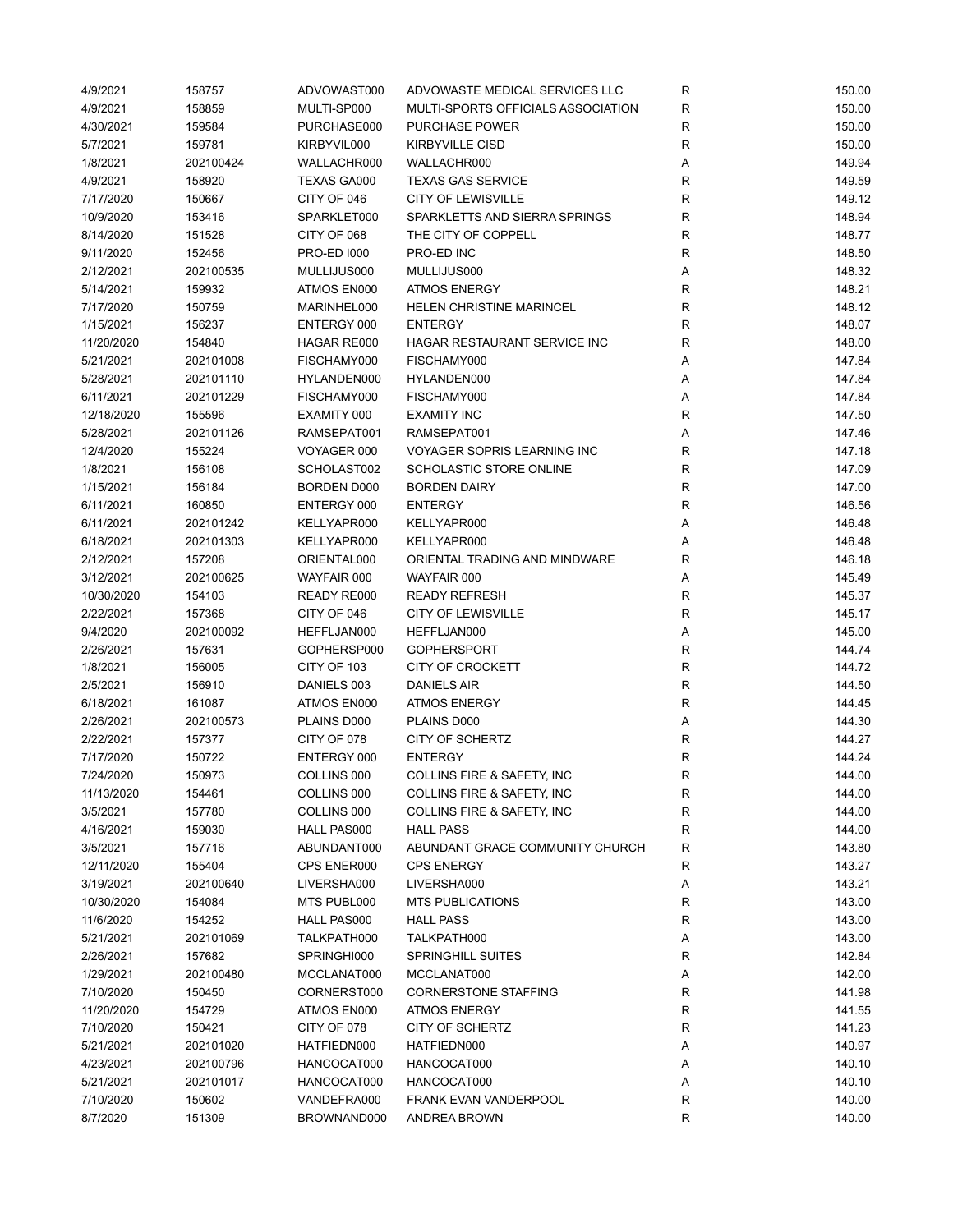| 8/7/2020              | 151400              | JIMENAMB000                | AMBER JIMENEZ                             | ${\sf R}$    | 140.00           |
|-----------------------|---------------------|----------------------------|-------------------------------------------|--------------|------------------|
| 8/7/2020              | 151405              | KIELICIE000                | <b>CIERRA KIELISZEWSKI</b>                | R            | 140.00           |
| 8/7/2020              | 151413              | MUNOZCHE000                | CHELSEA MUNOZ                             | ${\sf R}$    | 140.00           |
| 8/7/2020              | 151419              | PARCOLEA000                | <b>LEAH PARCON</b>                        | $\mathsf{R}$ | 140.00           |
| 8/7/2020              | 151454              | SMITHAMB000                | AMBER SMITH                               | $\mathsf{R}$ | 140.00           |
| 8/7/2020              | 151481              | TODD ASH000                | <b>ASHLEY TODD</b>                        | R            | 140.00           |
| 8/7/2020              | 151482              | TORREANN000                | <b>ANNA TORRES</b>                        | $\mathsf{R}$ | 140.00           |
| 10/9/2020             | 153437              | TMEA REG004                | TMEA REGION 2 HS/MS SSC                   | $\mathsf{R}$ | 140.00           |
| 4/2/2021              | 158713              | SANCHCRI000                | <b>CRISTINA SANCHEZ</b>                   | $\mathsf{R}$ | 140.00           |
| 5/7/2021              | 159908              | VANDEFRA000                | <b>FRANK EVAN VANDERPOOL</b>              | $\mathsf{R}$ | 140.00           |
| 6/25/2021             | 161366              | CROWN TR000                | <b>CROWN TROPHY</b>                       | ${\sf R}$    | 140.00           |
| 5/7/2021              | 202100915           | GONSANOE000                | GONSANOE000                               | A            | 140.00           |
| 5/28/2021             | 202101084           | ADVOWAST000                | ADVOWAST000                               | Α            | 140.00           |
| 4/23/2021             | 159237              | CITY OF 046                | <b>CITY OF LEWISVILLE</b>                 | $\mathsf{R}$ | 139.90           |
| 5/7/2021              | 202100913           | FOLEYCHR000                | FOLEYCHR000                               | Α            | 139.70           |
| 4/23/2021             | 159196              | ATMOS EN000                | <b>ATMOS ENERGY</b>                       | $\mathsf R$  | 139.47           |
| 5/21/2021             | 202101055           | RAMSEPAT001                | RAMSEPAT001                               | Α            | 139.25           |
| 11/13/2020            | 154587              | SPARKLET000                | SPARKLETTS AND SIERRA SPRINGS             | R            | 138.15           |
| 6/18/2021             | 202101326           | TREVILIS001                | TREVILIS001                               | Α            | 138.02           |
| 3/5/2021              | 157784              | CORPORAT000                | CORPORATE COMMUNICATIONS CENTER, INC.     | R            | 138.00           |
| 11/13/2020            | 154618              | UPS 001                    | <b>UPS</b>                                | R            | 137.94           |
| 9/4/2020              | 152126              | CAROLINA000                | CAROLINA BIOLOGICAL SUPPLY COMPANY        | R            | 137.63           |
| 8/21/2020             | 151798              | MICHAEL'002                | MICHAEL'S KEYS, INC                       | $\mathsf{R}$ | 137.50           |
| 7/10/2020             | 150463              | FLINN SC000                | FLINN SCIENTIFIC, INC                     | $\mathsf{R}$ | 137.39           |
|                       |                     |                            | SAM'S CLUB DIRECT #866                    | $\mathsf{R}$ |                  |
| 6/4/2021<br>10/9/2020 | 160775<br>202100175 | SAM'S CL004<br>MARTIMEL001 | MARTIMEL001                               | A            | 137.08<br>137.03 |
|                       |                     |                            |                                           | $\mathsf{R}$ |                  |
| 5/7/2021              | 159694              | ATMOS EN000                | <b>ATMOS ENERGY</b>                       | $\mathsf{R}$ | 137.01           |
| 8/14/2020             | 151570              | ENTERGY 000                | <b>ENTERGY</b>                            |              | 136.94           |
| 6/4/2021              | 202101173           | HUDSOLES000                | HUDSOLES000                               | Α            | 136.63           |
| 5/7/2021              | 159818              | NOVAKHOL000                | <b>HOLLY NOVAK</b>                        | ${\sf R}$    | 136.00           |
| 4/23/2021             | 159411              | ATMOS EN000                | <b>ATMOS ENERGY</b>                       | $\mathsf{R}$ | 135.80           |
| 1/22/2021             | 156492              | CITY OF 078                | CITY OF SCHERTZ                           | $\mathsf{R}$ | 135.76           |
| 4/30/2021             | 159653              | UPS INC 000                | UPS INC                                   | R            | 135.69           |
| 11/6/2020             | 154207              | ATMOS EN000                | <b>ATMOS ENERGY</b>                       | $\mathsf{R}$ | 135.61           |
| 7/17/2020             | 150724              | ENTERGY 000                | <b>ENTERGY</b>                            | R            | 135.21           |
| 7/24/2020             | 150924              | ABILITIE000                | ABILITIES THERAPY AND CONSULTING, LLC     | R            | 135.00           |
| 2/5/2021              | 156836              | ARLINGTO003                | <b>ARLINGTON UTILITIES</b>                | R            | 135.00           |
| 2/22/2021             | 157476              | REGION 1010                | <b>REGION 16 EDUC SERV CENTER</b>         | R            | 135.00           |
| 3/5/2021              | 157866              | SEA SERP000                | SEA SERPENT AQUATICS-CHRIS "THE FISH GU   | R            | 135.00           |
| 3/26/2021             | 158527              | REGION 1010                | <b>REGION 16 EDUC SERV CENTER</b>         | R            | 135.00           |
| 4/9/2021              | 158895              | SEA SERP000                | SEA SERPENT AQUATICS-CHRIS "THE FISH GU R |              | 135.00           |
| 4/30/2021             | 159603              | SEA SERP000                | SEA SERPENT AQUATICS-CHRIS "THE FISH GU R |              | 135.00           |
| 6/4/2021              | 160719              | REGION 1010                | <b>REGION 16 EDUC SERV CENTER</b>         | R            | 135.00           |
| 6/4/2021              | 160738              | SEA SERP000                | SEA SERPENT AQUATICS-CHRIS "THE FISH GU   | R            | 135.00           |
| 12/11/2020            | 202100354           | REGION 4000                | REGION 4000                               | Α            | 135.00           |
| 5/7/2021              | 202100896           | BERGEPAM001                | BERGEPAM001                               | Α            | 134.19           |
| 12/4/2020             | 155028              | CITY OF 103                | CITY OF CROCKETT                          | R            | 133.90           |
| 6/18/2021             | 161102              | <b>BLEYL EN000</b>         | <b>BLEYL ENGINEERING</b>                  | $\mathsf{R}$ | 133.75           |
| 8/7/2020              | 151291              | AT&T 005                   | AT&T                                      | R            | 133.51           |
| 9/25/2020             | 152808              | ABILITIE000                | ABILITIES THERAPY AND CONSULTING, LLC     | R            | 133.28           |
| 5/28/2021             | 202101108           | HANCOCAT000                | HANCOCAT000                               | Α            | 132.72           |
| 4/2/2021              | 158620              | CITY OF 010                | CITY OF CARROLLTON                        | R            | 132.67           |
| 10/9/2020             | 153305              | ENTERGY 000                | <b>ENTERGY</b>                            | R            | 132.61           |
| 10/30/2020            | 153964              | AT&T LON000                | AT&T LONG DISTANCE                        | R            | 132.58           |
| 10/30/2020            | 153970              | ATMOS EN000                | <b>ATMOS ENERGY</b>                       | $\mathsf{R}$ | 132.35           |
| 11/20/2020            | 154732              | ATMOS EN000                | <b>ATMOS ENERGY</b>                       | $\mathsf{R}$ | 132.19           |
| 5/28/2021             | 202101130           | ROBISMIC000                | ROBISMIC000                               | Α            | 132.09           |
| 4/23/2021             | 159340              | NORTH CE000                | NORTH CENTRAL TEXAS COLLEGE               | R            | 132.00           |
|                       |                     |                            |                                           |              |                  |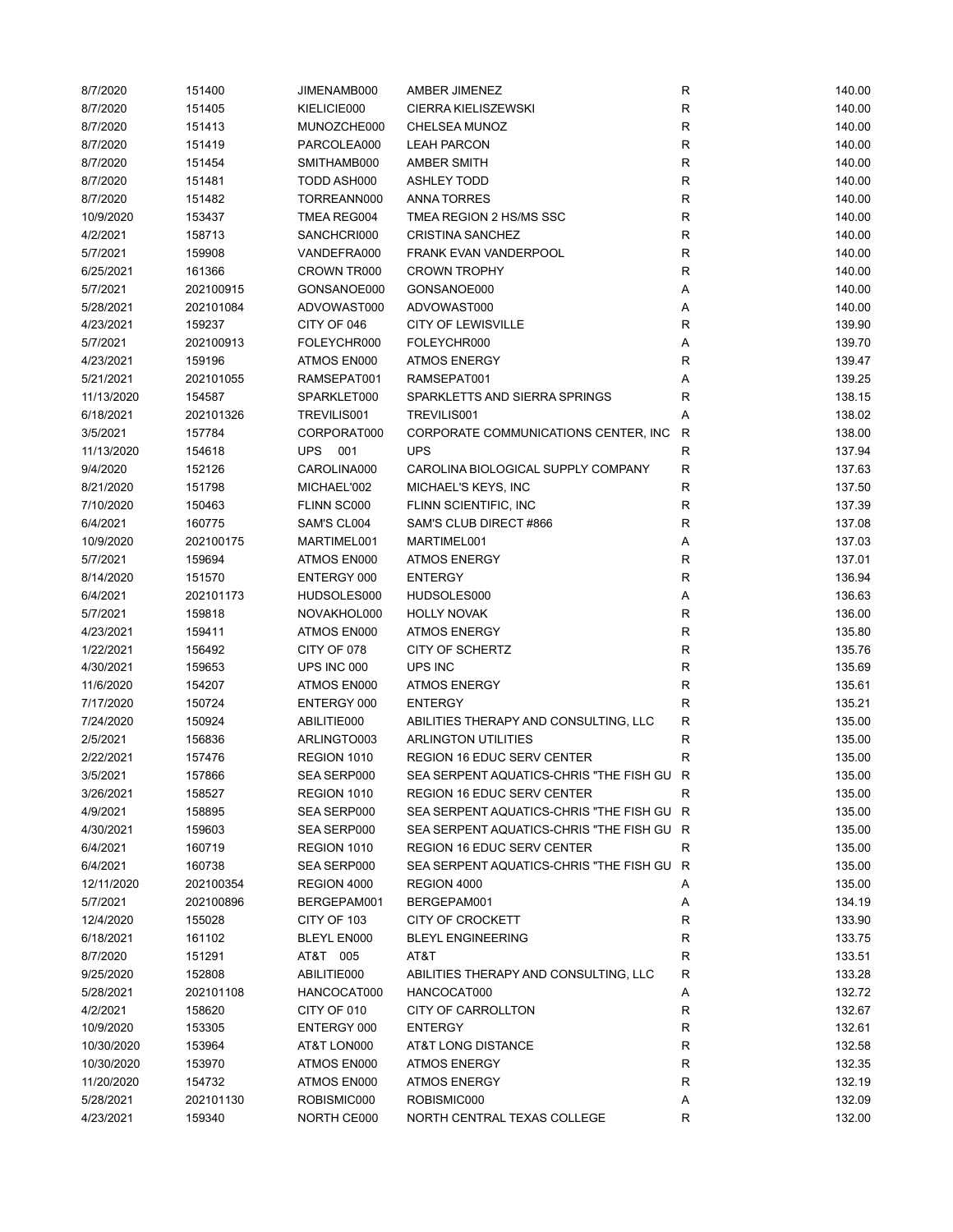| 8/21/2020  | 151817    | REALLY G000        | REALLY GOOD STUFF LLC                  | R           | 131.90 |
|------------|-----------|--------------------|----------------------------------------|-------------|--------|
| 9/4/2020   | 152157    | CORPORAT000        | CORPORATE COMMUNICATIONS CENTER, INC   | R           | 131.50 |
| 4/23/2021  | 159401    | VOYAGER 000        | <b>VOYAGER SOPRIS LEARNING INC</b>     | $\mathsf R$ | 131.45 |
| 2/12/2021  | 157282    | <b>UPS</b><br>001  | <b>UPS</b>                             | R           | 131.14 |
| 4/30/2021  | 202100873 | NELSOJAN000        | NELSOJAN000                            | Α           | 131.04 |
| 4/9/2021   | 202100718 | HOLLAMIR000        | HOLLAMIR000                            | Α           | 131.00 |
| 4/23/2021  | 202100831 | WHITEJAC000        | WHITEJAC000                            | Α           | 131.00 |
| 6/18/2021  | 202101287 | COON ANN000        | COON ANN000                            | Α           | 130.64 |
| 4/23/2021  | 159363    | SCHOLAST002        | SCHOLASTIC STORE ONLINE                | $\mathsf R$ | 130.64 |
| 7/10/2020  | 150594    | UPS<br>001         | <b>UPS</b>                             | $\mathsf R$ | 130.63 |
| 5/28/2021  | 160463    | CONSOLID000        | CONSOLIDATED COMMUNICATIONS            | $\mathsf R$ | 130.26 |
|            |           |                    |                                        | ${\sf R}$   |        |
| 11/13/2020 | 154509    | HITMAN P000        | HITMAN PEST CONTROL                    |             | 130.00 |
| 2/5/2021   | 157064    | TRIUMPH 000        | <b>TRIUMPH CHURCH</b>                  | ${\sf R}$   | 130.00 |
| 7/17/2020  | 150642    | AT&T 005           | AT&T                                   | $\mathsf R$ | 129.95 |
| 10/2/2020  | 153169    | SPARKLET000        | SPARKLETTS AND SIERRA SPRINGS          | $\mathsf R$ | 129.72 |
| 6/25/2021  | 161354    | CITY OF 087        | <b>CITY OF FRISCO</b>                  | $\mathsf R$ | 129.60 |
| 12/18/2020 | 155533    | CITY OF 046        | <b>CITY OF LEWISVILLE</b>              | $\mathsf R$ | 129.39 |
| 4/9/2021   | 158763    | ARLINGTO003        | <b>ARLINGTON UTILITIES</b>             | $\mathsf R$ | 129.33 |
| 7/31/2020  | 151208    | GUITAR C000        | <b>GUITAR CENTER</b>                   | $\mathsf R$ | 129.00 |
| 9/4/2020   | 152217    | MIKE'S P000        | MIKE'S PEST CONTROL, INC.              | $\mathsf R$ | 129.00 |
| 12/23/2020 | 155828    | CITY OF 026        | CITY OF EL PASO                        | $\mathsf R$ | 129.00 |
| 2/26/2021  | 157665    | <b>PRO-ED 1000</b> | PRO-ED INC                             | R           | 128.70 |
| 4/16/2021  | 159073    | REF EXPE000        | REF EXPERTS AND HVAC LLC               | R           | 128.70 |
| 6/11/2021  | 160848    | ENTERGY 000        | <b>ENTERGY</b>                         | $\mathsf R$ | 128.45 |
| 12/4/2020  | 154970    | AT&T LON000        | AT&T LONG DISTANCE                     | $\mathsf R$ | 128.14 |
| 7/31/2020  | 151185    | CROWN TR000        | <b>CROWN TROPHY</b>                    | ${\sf R}$   | 128.00 |
| 1/22/2021  | 156420    | ASHLYBOW000        | <b>BOWIE ASHLY</b>                     | ${\sf R}$   | 128.00 |
| 3/26/2021  | 158495    | LIFEPOIN000        | LIFEPOINT BAPTIST CHURCH OF SAN ANGELO | R           | 128.00 |
| 7/17/2020  | 150729    | ENTERGY 000        | <b>ENTERGY</b>                         | R           | 127.94 |
| 12/18/2020 | 155574    | CRAWSLEI000        | LEIGH HERBERT CRAWSHAW                 | R           | 127.50 |
| 5/21/2021  | 202101047 | PARKEKAR000        | PARKEKAR000                            | Α           | 127.49 |
| 10/30/2020 | 153979    | <b>BLICK AR000</b> | <b>BLICK ART MATERIALS LLC</b>         | $\mathsf R$ | 127.14 |
| 1/22/2021  | 156458    | <b>BSN SPOR000</b> | <b>BSN SPORTS, LLC</b>                 | $\mathsf R$ | 127.05 |
| 2/12/2021  | 157252    | SCHOOL S000        | SCHOOL SPECIALTY LLC                   | $\mathsf R$ | 126.58 |
| 5/21/2021  | 160212    | ATMOS EN000        | <b>ATMOS ENERGY</b>                    | R           | 126.44 |
| 3/5/2021   | 157752    | CENTERPO001        | <b>CENTERPOINT ENERGY</b>              | $\mathsf R$ | 126.20 |
| 4/23/2021  | 202100818 | QUATTEMI000        | QUATTEMI000                            | Α           | 125.68 |
| 8/21/2020  | 151786    | JOESEJUL001        | <b>JULIE JOESEL</b>                    | $\mathsf R$ | 125.00 |
| 9/18/2020  | 152607    | DZIUKLIS000        | LISA DZIUK                             | R           | 125.00 |
| 10/30/2020 | 153976    | BAKERDOS000        | <b>DOSSLIN BAKER</b>                   | R           | 125.00 |
| 10/30/2020 | 154054    | HENDEJIM000        | <b>JIM HENDERSON</b>                   | R           | 125.00 |
| 11/13/2020 | 154477    | DEMPSROB000        | ROBERT DEMPSEY                         | R           | 125.00 |
| 11/13/2020 | 154507    | HENNIDAV000        | DAVID HENNING                          | R           | 125.00 |
| 12/18/2020 | 202100370 | DAVISALI000        | DAVISALI000                            | Α           | 125.00 |
| 5/28/2021  | 160471    | CULPEPPE000        | <b>CULPEPPER ELECTRIC LLC</b>          | R           | 124.59 |
| 2/26/2021  | 157598    | CDW GOVE000        | CDW GOVERNMENT, INC                    | R           | 124.54 |
| 5/7/2021   | 202100908 | DOWNSSAR000        | DOWNSSAR000                            | А           | 124.32 |
| 5/28/2021  | 160453    | CITY OF 087        | <b>CITY OF FRISCO</b>                  | R           | 124.23 |
| 8/7/2020   | 151373    | CROWN TR000        | <b>CROWN TROPHY</b>                    | R           | 124.00 |
| 10/7/2020  | 153214    | TOWN OF 003        | TOWN OF PROSPER                        | R           | 124.00 |
| 8/7/2020   | 151333    | CITY OF 078        | CITY OF SCHERTZ                        | R           | 123.90 |
| 6/11/2021  | 202101257 | REAGAHEA000        | REAGAHEA000                            | Α           | 123.90 |
| 6/11/2021  | 160849    | ENTERGY 000        | <b>ENTERGY</b>                         | R           | 123.66 |
| 5/28/2021  | 202101104 | GARREELL000        | GARREELL000                            | Α           | 123.51 |
| 6/4/2021   | 160622    | ATMOS EN000        | <b>ATMOS ENERGY</b>                    | R           | 123.26 |
| 6/4/2021   | 160692    | LAKESHOR000        | LAKESHORE LEARNING MATERIALS           | $\mathsf R$ | 123.02 |
| 5/14/2021  | 159964    | CITY OF 078        | CITY OF SCHERTZ                        | $\mathsf R$ | 122.99 |
| 11/13/2020 | 202100282 | MALLODOR001        | MALLODOR001                            |             | 122.69 |
|            |           |                    |                                        | Α           |        |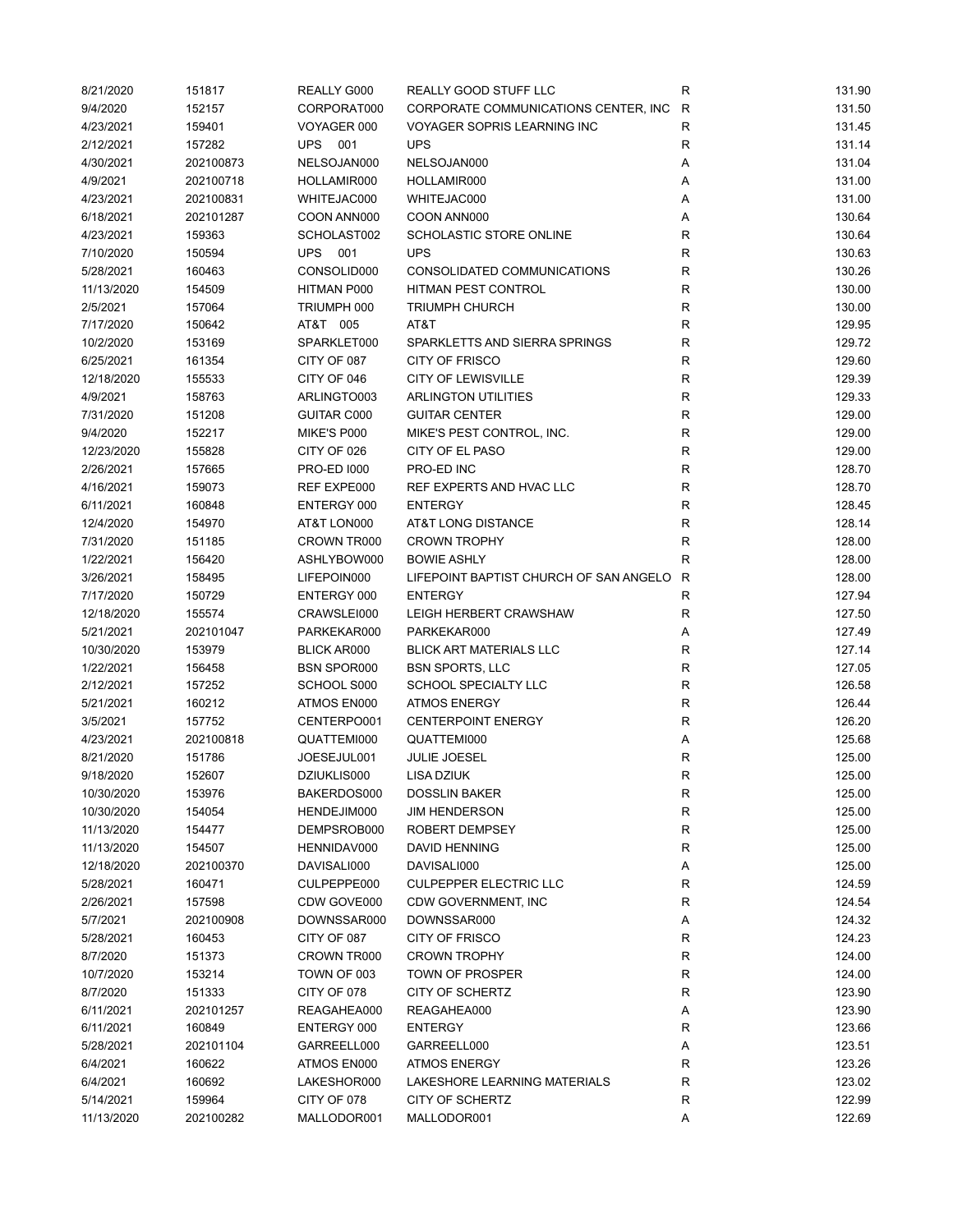| 12/18/2020 | 155552    | CITY OF 087        | <b>CITY OF FRISCO</b>              | R            | 122.58 |
|------------|-----------|--------------------|------------------------------------|--------------|--------|
| 12/11/2020 | 155264    | BORDEN D000        | <b>BORDEN DAIRY</b>                | R            | 122.50 |
| 12/18/2020 | 155499    | BORDEN D000        | <b>BORDEN DAIRY</b>                | R            | 122.50 |
| 1/22/2021  | 156455    | BORDEN D000        | <b>BORDEN DAIRY</b>                | R            | 122.50 |
| 1/29/2021  | 156666    | BORDEN D000        | <b>BORDEN DAIRY</b>                | R            | 122.50 |
| 2/5/2021   | 156859    | BORDEN D000        | <b>BORDEN DAIRY</b>                | R            | 122.50 |
| 2/12/2021  | 157118    | BORDEN D000        | <b>BORDEN DAIRY</b>                | R            | 122.50 |
| 2/22/2021  | 157340    | BORDEN D000        | <b>BORDEN DAIRY</b>                | ${\sf R}$    | 122.50 |
| 3/5/2021   | 157744    | BORDEN D000        | <b>BORDEN DAIRY</b>                | ${\sf R}$    | 122.50 |
| 3/26/2021  | 158423    | <b>BORDEN D000</b> | <b>BORDEN DAIRY</b>                | ${\sf R}$    | 122.50 |
| 10/16/2020 | 153637    | PLAINS D000        | PLAINS DAIRY                       | ${\sf R}$    | 122.40 |
| 5/7/2021   | 159696    | ATMOS EN000        | <b>ATMOS ENERGY</b>                | ${\sf R}$    | 121.44 |
| 4/23/2021  | 159410    | ATMOS EN000        | <b>ATMOS ENERGY</b>                | $\mathsf R$  | 121.37 |
| 4/30/2021  | 159467    | ATMOS EN000        | <b>ATMOS ENERGY</b>                | ${\sf R}$    | 121.37 |
| 8/14/2020  | 151567    | ENTERGY 000        | <b>ENTERGY</b>                     | R            | 121.09 |
| 11/20/2020 | 154734    | ATMOS EN000        | <b>ATMOS ENERGY</b>                | R            | 121.02 |
| 3/26/2021  | 158449    | CITY OF 087        | CITY OF FRISCO                     | ${\sf R}$    | 120.93 |
| 2/22/2021  | 157390    | COSERV 000         | <b>COSERV</b>                      | $\mathsf R$  | 120.29 |
| 5/7/2021   | 202100937 | RAMSEPAT001        | RAMSEPAT001                        | Α            | 120.27 |
| 8/7/2020   | 151392    | HAGANFRA000        | <b>FRANK HAGAN</b>                 | R            | 120.00 |
| 8/21/2020  | 151755    | EXAMITY 000        | <b>EXAMITY INC</b>                 | R            | 120.00 |
| 5/14/2021  | 159997    | ENTERGY 000        | <b>ENTERGY</b>                     | R            | 119.61 |
| 11/20/2020 | 154787    | CITY OF 087        | <b>CITY OF FRISCO</b>              | ${\sf R}$    | 119.28 |
| 3/5/2021   | 157766    | CITY OF 010        | <b>CITY OF CARROLLTON</b>          | R            | 119.11 |
| 11/6/2020  | 202100253 | HAZELSAM000        | HAZELSAM000                        | Α            | 118.87 |
| 11/13/2020 | 202100288 | TUBBSANN000        | TUBBSANN000                        | Α            | 118.87 |
| 12/23/2020 | 202100409 | VILLAAMY000        | VILLAAMY000                        | Α            | 118.87 |
|            |           |                    |                                    |              |        |
| 10/23/2020 | 153799    | CITY OF 087        | <b>CITY OF FRISCO</b>              | R            | 118.86 |
| 6/11/2021  | 160927    | PRECISIO001        | PRECISION PEST CONTROL, INC        | $\mathsf R$  | 118.75 |
| 5/21/2021  | 202101016 | GUILLLYN000        | GUILLLYN000                        | Α            | 118.18 |
| 5/21/2021  | 160273    | CRESCENT000        | <b>CRESCENT ELECTRIC</b>           | $\mathsf R$  | 118.00 |
| 4/23/2021  | 159333    | MICHAEL'002        | MICHAEL'S KEYS, INC                | R            | 117.46 |
| 1/29/2021  | 156781    | READY RE000        | <b>READY REFRESH</b>               | R            | 117.37 |
| 5/14/2021  | 159998    | ENTERGY 000        | <b>ENTERGY</b>                     | R            | 117.34 |
| 12/11/2020 | 155336    | PLAINS D000        | <b>PLAINS DAIRY</b>                | R            | 117.00 |
| 11/13/2020 | 154488    | ENTERGY 000        | <b>ENTERGY</b>                     | R            | 116.98 |
| 4/16/2021  | 159016    | ENTERGY 000        | <b>ENTERGY</b>                     | $\mathsf{R}$ | 116.83 |
| 4/23/2021  | 159246    | CITY OF 087        | <b>CITY OF FRISCO</b>              | $\mathsf R$  | 116.80 |
| 7/10/2020  | 150378    | ATMOS EN000        | <b>ATMOS ENERGY</b>                | R            | 116.49 |
| 12/14/2020 | 155444    | KEY CONS000        | <b>KEY CONSTRUCTION TEXAS LLC</b>  | R            | 116.30 |
| 11/13/2020 | 154489    | ENTERGY 000        | <b>ENTERGY</b>                     | ${\sf R}$    | 116.01 |
| 1/29/2021  | 156778    | PRECISIO001        | PRECISION PEST CONTROL, INC        | R            | 115.80 |
| 3/26/2021  | 158523    | RAINBOW 000        | RAINBOW RESOURCE CENTER, INC.      | $\mathsf R$  | 115.50 |
| 12/18/2020 | 155657    | MUSIC IN000        | <b>MUSIC IN MOTION</b>             | R            | 115.12 |
| 8/28/2020  | 151931    | APPLIED 001        | <b>APPLIED PRACTICE</b>            | R            | 115.00 |
| 11/20/2020 | 154740    | BAXTECHA000        | <b>CHARLES E BAXTER</b>            | R            | 115.00 |
| 6/18/2021  | 202101317 | RICHAAND001        | RICHAAND001                        | А            | 114.72 |
| 10/30/2020 | 153969    | ATMOS EN000        | <b>ATMOS ENERGY</b>                | R            | 114.50 |
| 10/9/2020  | 153254    | ATMOS EN000        | <b>ATMOS ENERGY</b>                | R            | 114.22 |
| 2/22/2021  | 157315    | ACE MART000        | ACE MART RESTAURANT SUPPLY COMPANY | R            | 114.10 |
| 2/12/2021  | 157254    | SINGAPOR000        | SINGAPORE MATH, INC                | R            | 114.00 |
| 11/20/2020 | 154855    | LAKESHOR000        | LAKESHORE LEARNING MATERIALS       | ${\sf R}$    | 113.97 |
| 9/11/2020  | 152353    | ATMOS EN000        | <b>ATMOS ENERGY</b>                | R            | 113.73 |
| 4/23/2021  | 159409    | ATMOS EN000        | <b>ATMOS ENERGY</b>                | ${\sf R}$    | 113.71 |
| 10/2/2020  | 153046    | ATMOS EN000        | <b>ATMOS ENERGY</b>                | $\mathsf{R}$ | 113.41 |
| 5/7/2021   | 202100939 | RICHAAND001        | RICHAAND001                        | Α            | 112.97 |
| 3/12/2021  | 157990    | CITY OF 046        | <b>CITY OF LEWISVILLE</b>          | R            | 111.64 |
| 12/18/2020 | 155506    | CENTERPO001        | <b>CENTERPOINT ENERGY</b>          | $\mathsf R$  | 111.55 |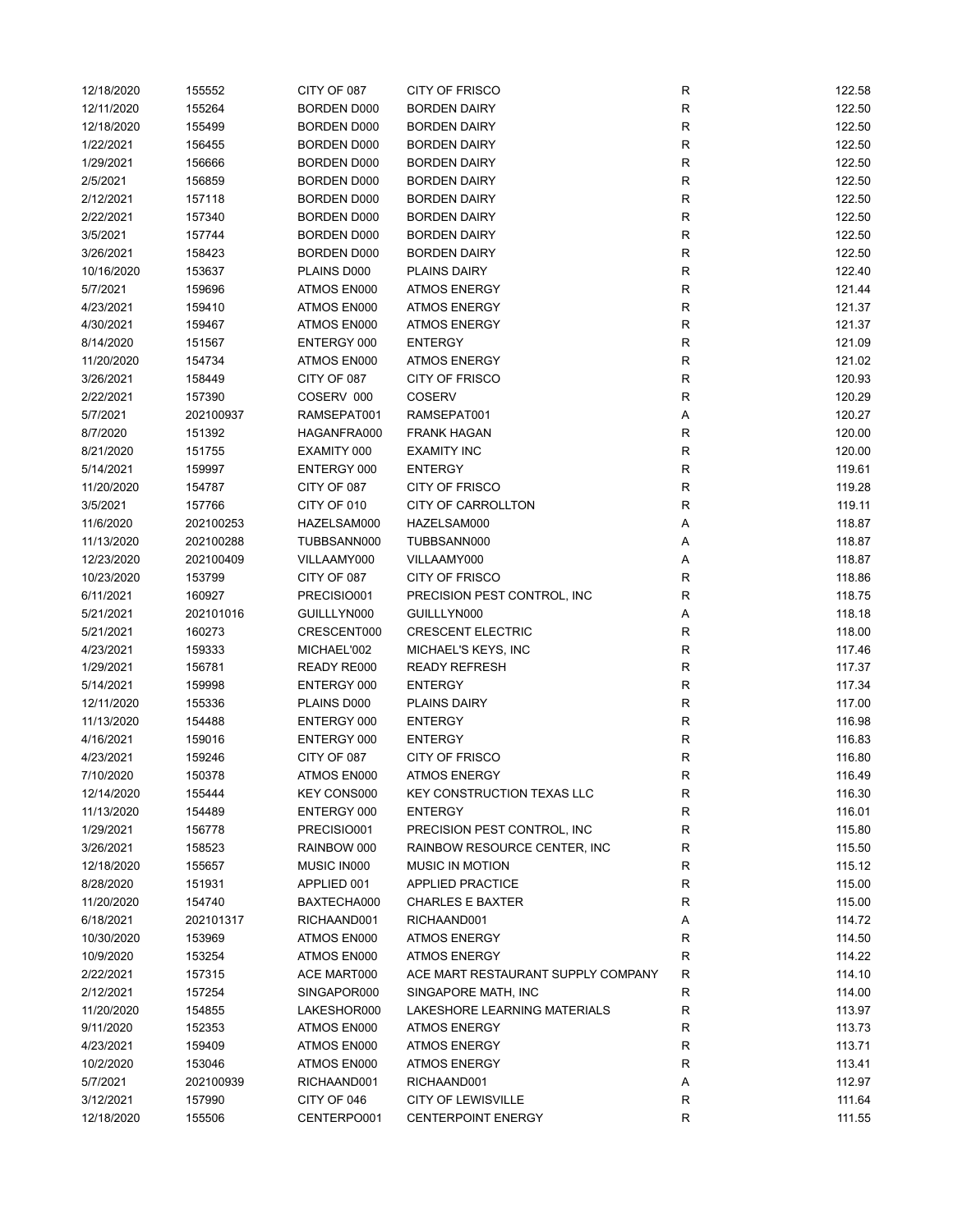| 9/18/2020  | 152650    | JIVE COM000 | JIVE COMMUNICATIONS, INC              | R           | 111.53 |
|------------|-----------|-------------|---------------------------------------|-------------|--------|
| 1/29/2021  | 156692    | CITY OF 087 | <b>CITY OF FRISCO</b>                 | R           | 111.02 |
| 11/6/2020  | 154293    | PLAINS D000 | <b>PLAINS DAIRY</b>                   | R           | 111.00 |
| 11/13/2020 | 154553    | PLAINS D000 | <b>PLAINS DAIRY</b>                   | R           | 111.00 |
| 1/29/2021  | 202100484 | PLAINS D000 | PLAINS D000                           | Α           | 111.00 |
| 3/26/2021  | 202100664 | PLAINS D000 | PLAINS D000                           | Α           | 111.00 |
| 4/2/2021   | 202100693 | PLAINS D000 | PLAINS D000                           | Α           | 111.00 |
| 4/9/2021   | 202100722 | PLAINS D000 | PLAINS D000                           | Α           | 111.00 |
|            |           |             |                                       |             |        |
| 4/16/2021  | 202100765 | PLAINS D000 | PLAINS D000                           | Α           | 111.00 |
| 5/21/2021  | 202101049 | PLAINS D000 | PLAINS D000                           | Α           | 111.00 |
| 9/18/2020  | 152578    | CITY OF 046 | <b>CITY OF LEWISVILLE</b>             | $\mathsf R$ | 110.97 |
| 6/18/2021  | 202101304 | MARTIJEN001 | MARTIJEN001                           | Α           | 110.88 |
| 6/25/2021  | 161477    | UPS INC 000 | UPS INC                               | $\mathsf R$ | 110.86 |
| 4/30/2021  | 159587    | READY RE000 | <b>READY REFRESH</b>                  | $\mathsf R$ | 110.85 |
| 4/16/2021  | 159014    | ENTERGY 000 | <b>ENTERGY</b>                        | R           | 110.82 |
| 9/25/2020  | 152841    | CAVANLAU000 | LAUREN CAVANAUGH                      | R           | 110.50 |
| 11/20/2020 | 154735    | ATMOS EN000 | <b>ATMOS ENERGY</b>                   | ${\sf R}$   | 110.35 |
| 6/25/2021  | 161328    | ATMOS EN000 | <b>ATMOS ENERGY</b>                   | $\mathsf R$ | 110.26 |
| 8/21/2020  | 151811    | PLAINS D000 | <b>PLAINS DAIRY</b>                   | $\mathsf R$ | 110.00 |
| 1/15/2021  | 156187    | BURDIDOU000 | DOUGLAS BURDITT JR                    | R           | 110.00 |
| 1/15/2021  | 156247    | HALL PAS000 | <b>HALL PASS</b>                      | R           | 110.00 |
| 5/28/2021  | 160382    | ABILITIE000 | ABILITIES THERAPY AND CONSULTING, LLC | R           | 110.00 |
| 5/28/2021  | 160469    | CROWN AW000 | <b>CROWN AWARDS</b>                   | $\mathsf R$ | 109.96 |
| 10/16/2020 | 153686    | VOYAGER 000 | <b>VOYAGER SOPRIS LEARNING INC</b>    | $\mathsf R$ | 109.95 |
| 5/21/2021  | 160205    | ATMOS EN000 | <b>ATMOS ENERGY</b>                   | $\mathsf R$ | 109.89 |
| 1/15/2021  | 202100436 | MULLIJUS000 | MULLIJUS000                           |             | 109.66 |
|            |           |             |                                       | Α           |        |
| 10/30/2020 | 153974    | ATMOS EN000 | <b>ATMOS ENERGY</b>                   | $\mathsf R$ | 109.07 |
| 9/4/2020   | 152240    | PLAINS D000 | <b>PLAINS DAIRY</b>                   | R           | 109.00 |
| 9/18/2020  | 152685    | PLAINS D000 | <b>PLAINS DAIRY</b>                   | $\mathsf R$ | 109.00 |
| 3/26/2021  | 158448    | CITY OF 087 | <b>CITY OF FRISCO</b>                 | R           | 108.95 |
| 5/21/2021  | 160326    | LUCKS MU000 | LUCKS MUSIC LIBRARY                   | R           | 108.90 |
| 12/18/2020 | 155634    | JW PEPPE000 | JW PEPPER & SON INC                   | R           | 108.49 |
| 3/12/2021  | 157980    | ATMOS EN000 | <b>ATMOS ENERGY</b>                   | R           | 108.41 |
| 12/18/2020 | 155650    | MENTORIN000 | MENTORING MINDS, L P                  | $\mathsf R$ | 108.30 |
| 4/23/2021  | 202100813 | MORROJOR000 | MORROJOR000                           | Α           | 107.96 |
| 2/12/2021  | 157126    | CITY OF 046 | <b>CITY OF LEWISVILLE</b>             | R           | 107.19 |
| 8/14/2020  | 202100053 | BODDESTE000 | BODDESTE000                           | Α           | 106.95 |
| 8/14/2020  | 151568    | ENTERGY 000 | <b>ENTERGY</b>                        | $\mathsf R$ | 106.66 |
| 6/11/2021  | 202101251 | MORRIBEN000 | MORRIBEN000                           | Α           | 106.16 |
| 5/7/2021   | 159852    | SCHOOL S000 | SCHOOL SPECIALTY LLC                  | ${\sf R}$   | 106.00 |
| 5/28/2021  | 160533    | READY RE000 | <b>READY REFRESH</b>                  | ${\sf R}$   | 105.86 |
| 12/11/2020 | 155409    | ENTERGY 000 | <b>ENTERGY</b>                        | R           | 105.46 |
| 6/11/2021  | 160965    | SPARKLET000 | SPARKLETTS AND SIERRA SPRINGS         | R           | 105.45 |
| 6/4/2021   | 160646    | CITY OF 103 | CITY OF CROCKETT                      | R           | 105.39 |
| 3/19/2021  | 158401    | VANDEFRA000 | FRANK EVAN VANDERPOOL                 | R           | 105.35 |
| 9/4/2020   | 152107    | ATMOS EN000 | <b>ATMOS ENERGY</b>                   | R           | 105.23 |
| 6/4/2021   | 160770    | VOYAGER 000 | VOYAGER SOPRIS LEARNING INC           | R           | 105.16 |
|            |           |             | <b>JOHN SELLMYER</b>                  |             |        |
| 9/25/2020  | 152946    | SELLMJOH000 |                                       | R           | 105.00 |
| 10/16/2020 | 153581    | EUSTIGUS000 | <b>GUS EUSTICE</b>                    | R           | 105.00 |
| 10/23/2020 | 153773    | BORDEN D000 | <b>BORDEN DAIRY</b>                   | R           | 105.00 |
| 10/23/2020 | 153800    | CLARKPAT000 | PATRICK CLARK                         | R           | 105.00 |
| 10/23/2020 | 153853    | GLIDDGEO000 | <b>GEOFFREY GLIDDEN</b>               | R           | 105.00 |
| 10/23/2020 | 153866    | KELLEMIC000 | MICHAEL KELLEY                        | R           | 105.00 |
| 10/23/2020 | 153868    | LAMBIMAR000 | MARCELO A LAMBINO                     | ${\sf R}$   | 105.00 |
| 10/23/2020 | 153870    | MANUEJAM000 | <b>JAMES MANUEL</b>                   | ${\sf R}$   | 105.00 |
| 10/23/2020 | 153875    | MILLESCO000 | <b>SCOTT MILLER</b>                   | ${\sf R}$   | 105.00 |
| 10/23/2020 | 153881    | NIETOTHO000 | <b>THOMAS NIETO</b>                   | R           | 105.00 |
| 10/23/2020 | 153889    | PETERTRE000 | <b>TREY PETERS</b>                    | $\mathsf R$ | 105.00 |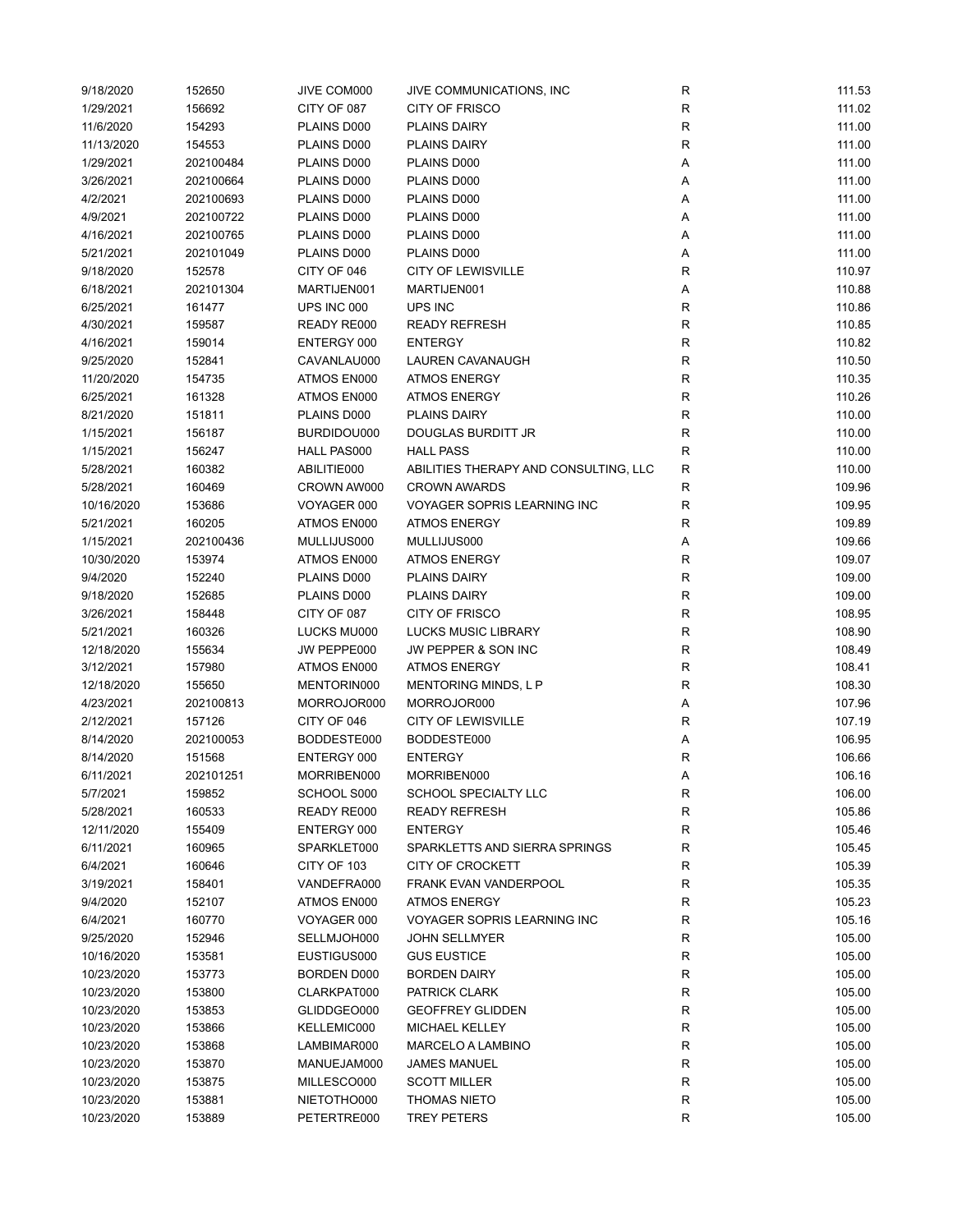| 10/23/2020 | 153905    | SCOTTMIK000        | <b>MIKE SCOTT</b>              | R           | 105.00 |
|------------|-----------|--------------------|--------------------------------|-------------|--------|
| 10/23/2020 | 153917    | ST PEJAM000        | <b>JAMES ST PETER</b>          | R           | 105.00 |
| 10/23/2020 | 153920    | STRIDDAV000        | DAVID M STRIDER                | R           | 105.00 |
| 10/23/2020 | 153940    | WHITESTE001        | STEVE B WHITE                  | R           | 105.00 |
| 10/23/2020 | 153941    | WILLILAW000        | <b>LAWRENCE R WILLIAMS</b>     | R           | 105.00 |
| 10/30/2020 | 153951    | ALBERREG000        | REGINAL ALBERT                 | R           | 105.00 |
| 10/30/2020 | 153981    | BORDEN D000        | <b>BORDEN DAIRY</b>            | R           | 105.00 |
| 10/30/2020 | 154019    | CLARKPAT000        | PATRICK CLARK                  | R           | 105.00 |
| 11/6/2020  | 154210    | BORDEN D000        | <b>BORDEN DAIRY</b>            | R           | 105.00 |
| 11/13/2020 | 154419    | BORDEN D000        | <b>BORDEN DAIRY</b>            | $\mathsf R$ | 105.00 |
| 11/13/2020 |           | HOLLOMAR001        | <b>MARK A HOLLOWAY</b>         | $\mathsf R$ | 105.00 |
|            | 154510    |                    |                                |             |        |
| 11/13/2020 | 154514    | JENKIBAR000        | <b>BARRY JENKINS</b>           | $\mathsf R$ | 105.00 |
| 11/13/2020 | 154538    | MOOS RAN000        | RANDALL ANTHONY MOOS           | R           | 105.00 |
| 11/13/2020 | 154634    | YOUNGTER000        | <b>TERRY YOUNG</b>             | R           | 105.00 |
| 11/20/2020 | 154746    | BORDEN D000        | <b>BORDEN DAIRY</b>            | R           | 105.00 |
| 12/4/2020  | 154990    | BORDEN D000        | <b>BORDEN DAIRY</b>            | R           | 105.00 |
| 1/29/2021  | 156733    | HAYNEJAM001        | <b>JAMES HAYNES</b>            | R           | 105.00 |
| 2/5/2021   | 156912    | DAVISGRE000        | <b>GREGORY W DAVIS</b>         | R           | 105.00 |
| 2/5/2021   | 156929    | FLOWEHER000        | <b>HERBERT FLOWERS III</b>     | $\mathsf R$ | 105.00 |
| 2/5/2021   | 156942    | HENEXLUK000        | <b>LUKE HENEXSON</b>           | R           | 105.00 |
| 2/5/2021   | 156946    | HUBBADAM000        | DAMIONE HUBBARD                | R           | 105.00 |
| 2/5/2021   | 157030    | SHAUGKUR000        | <b>KURT SHAUGHNESSY</b>        | R           | 105.00 |
| 2/5/2021   | 157038    | ST PEJAM000        | <b>JAMES ST PETER</b>          | R           | 105.00 |
| 2/5/2021   | 157076    | WOODSFLO000        | <b>FLOYD WOODS</b>             | R           | 105.00 |
| 3/19/2021  | 158223    | BORDEN D000        | <b>BORDEN DAIRY</b>            | R           | 105.00 |
| 4/2/2021   | 158601    | BORDEN D000        | <b>BORDEN DAIRY</b>            | $\mathsf R$ | 105.00 |
| 4/9/2021   | 158789    | BORDEN D000        | <b>BORDEN DAIRY</b>            | R           | 105.00 |
| 4/16/2021  | 158964    | BORDEN D000        | <b>BORDEN DAIRY</b>            | R           | 105.00 |
| 4/23/2021  | 159212    | BORDEN D000        | <b>BORDEN DAIRY</b>            | R           | 105.00 |
| 4/23/2021  | 159247    | CLARKROB002        | ROBERT CLARKE                  | R           | 105.00 |
| 4/30/2021  | 159476    | BORDEN D000        | <b>BORDEN DAIRY</b>            | R           | 105.00 |
| 5/7/2021   | 159702    | BORDEN D000        | <b>BORDEN DAIRY</b>            | R           | 105.00 |
| 5/14/2021  | 159938    | BORDEN D000        | <b>BORDEN DAIRY</b>            | R           | 105.00 |
| 5/21/2021  | 160223    | BORDEN D000        | <b>BORDEN DAIRY</b>            | $\mathsf R$ | 105.00 |
| 6/11/2021  | 161037    | VANDEFRA000        | <b>FRANK EVAN VANDERPOOL</b>   | R           | 105.00 |
| 11/13/2020 | 154486    | ENTERGY 000        | <b>ENTERGY</b>                 | R           | 104.91 |
| 2/26/2021  | 157675    | SCHOOL S000        | SCHOOL SPECIALTY LLC           | R           | 104.90 |
| 9/18/2020  | 152742    | WILLIAM 001        | WILLIAM H SADLIER, INC         | $\mathsf R$ | 104.81 |
| 5/28/2021  | 160408    | ATMOS EN000        | <b>ATMOS ENERGY</b>            | R           | 104.78 |
| 8/14/2020  | 151538    | CITY OF 087        | CITY OF FRISCO                 | R           | 104.40 |
| 2/26/2021  | 157610    | CITY OF 087        | <b>CITY OF FRISCO</b>          | R           | 104.00 |
| 12/18/2020 | 155550    | CITY OF 087        | CITY OF FRISCO                 | R           | 103.58 |
| 3/26/2021  | 158447    | CITY OF 087        | CITY OF FRISCO                 | R           | 102.76 |
| 5/28/2021  | 160451    | CITY OF 087        | <b>CITY OF FRISCO</b>          | R           | 102.76 |
| 6/25/2021  | 161329    | ATMOS EN000        | <b>ATMOS ENERGY</b>            | R           | 102.57 |
| 9/25/2020  | 152836    | <b>BLICK AR000</b> | <b>BLICK ART MATERIALS LLC</b> | R           | 102.21 |
| 12/4/2020  | 155152    | TEXAS GA000        | <b>TEXAS GAS SERVICE</b>       | R           | 102.13 |
| 4/9/2021   | 158804    | CITY OF 068        | THE CITY OF COPPELL            | R           | 101.96 |
| 4/30/2021  | 159617    | TEXAS GA000        | <b>TEXAS GAS SERVICE</b>       | R           | 101.82 |
|            |           |                    |                                |             |        |
| 4/16/2021  | 158971    | CENTERPO001        | <b>CENTERPOINT ENERGY</b>      | R           | 101.79 |
| 10/2/2020  | 153045    | ATMOS EN000        | <b>ATMOS ENERGY</b>            | R           | 101.55 |
| 4/16/2021  | 159017    | ENTERGY 000        | <b>ENTERGY</b>                 | R           | 100.99 |
| 12/18/2020 | 155603    | FRONTIER003        | FRONTIER COMMUNICATIONS INC    | R           | 100.94 |
| 1/22/2021  | 156489    | CITY OF 046        | <b>CITY OF LEWISVILLE</b>      | R           | 100.92 |
| 12/1/2020  | 154948    | TEXAS GA000        | <b>TEXAS GAS SERVICE</b>       | R           | 100.62 |
| 10/23/2020 | 153792    | CITY OF 046        | <b>CITY OF LEWISVILLE</b>      | R           | 100.61 |
| 12/4/2020  | 155140    | SPRINGHI000        | <b>SPRINGHILL SUITES</b>       | R           | 100.58 |
| 4/23/2021  | 202100790 | FRIENTAY000        | FRIENTAY000                    | Α           | 100.36 |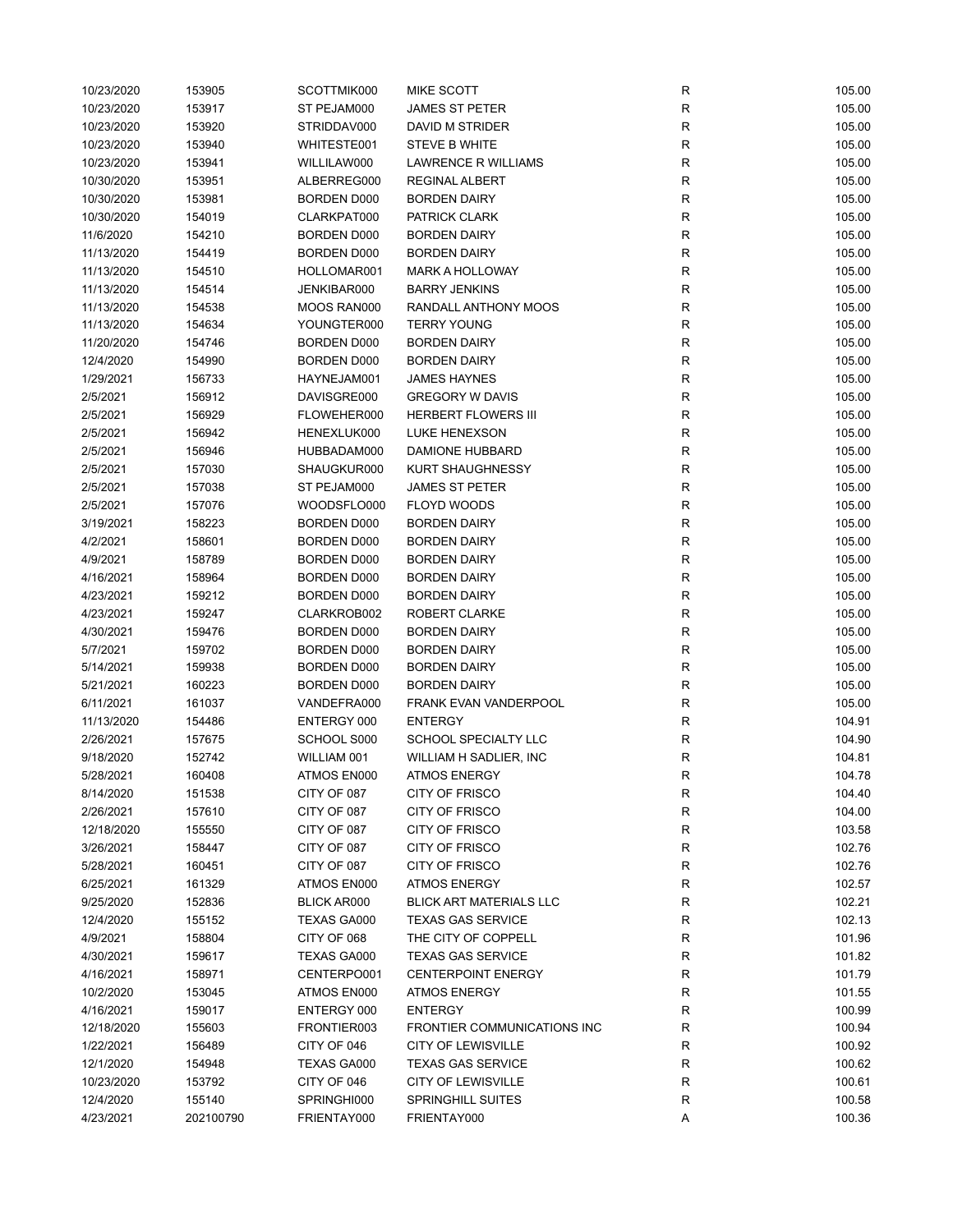| 5/21/2021  | 202101010 | FRIENTAY000        | FRIENTAY000                          | Α            | 100.36 |
|------------|-----------|--------------------|--------------------------------------|--------------|--------|
| 5/28/2021  | 202101102 | FRIENTAY000        | FRIENTAY000                          | Α            | 100.36 |
| 4/30/2021  | 159509    | CITY OF 103        | <b>CITY OF CROCKETT</b>              | $\mathsf{R}$ | 100.02 |
| 7/10/2020  | 150391    | CARTEDAN000        | DANIEL A CARTER                      | $\mathsf{R}$ | 100.00 |
| 7/10/2020  | 150529    | POARCJAS000        | <b>JASON MARK POARCH</b>             | $\mathsf{R}$ | 100.00 |
| 8/7/2020   | 151301    | <b>BAER KAI000</b> | KAILA MARIE BAER                     | R            | 100.00 |
| 9/25/2020  | 152905    | JASPER-L000        | JASPER-LAKE SAM RAYBURN AREA CHAMBER | R            | 100.00 |
| 10/2/2020  | 153057    | BURDIDOU000        | DOUGLAS BURDITT JR                   | R            | 100.00 |
| 10/2/2020  | 153080    | CITY OF 030        | <b>CITY OF GARLAND</b>               | $\mathsf{R}$ | 100.00 |
| 10/16/2020 | 153672    | THE UNIV006        | THE UNIVERSITY OF TEXAS AT AUSTIN    | $\mathsf{R}$ | 100.00 |
| 10/30/2020 | 153988    | BURDIDOU000        | DOUGLAS BURDITT JR                   | $\mathsf{R}$ | 100.00 |
| 10/30/2020 | 154014    | CITY OF 078        | CITY OF SCHERTZ                      | $\mathsf{R}$ | 100.00 |
| 11/13/2020 | 154535    | MIKE'S P000        | MIKE'S PEST CONTROL, INC.            | $\mathsf{R}$ | 100.00 |
| 12/23/2020 | 155852    | KIDS THE000        | KIDS THERAPY, S.E.T., LLC            | R            | 100.00 |
| 1/8/2021   | 156089    | PURCHASE000        | <b>PURCHASE POWER</b>                | R            | 100.00 |
| 3/5/2021   | 157853    | REGION 1001        | <b>REGION 11 EDUC SERV CENTER</b>    | $\mathsf{R}$ | 100.00 |
| 3/19/2021  | 158184    | ADVOWAST000        | ADVOWASTE MEDICAL SERVICES LLC       | R            | 100.00 |
| 3/19/2021  | 158369    | SCUBLANI000        | ANISARA SCUBLA                       | R            | 100.00 |
| 5/7/2021   | 159724    | CITY OF 108        | <b>CITY OF GARLAND</b>               | $\mathsf{R}$ | 100.00 |
| 2/5/2021   | 202100510 | ROBERJER000        | ROBERJER000                          | Α            | 100.00 |
| 3/12/2021  | 202100618 | NINO PAT000        | NINO PAT000                          | Α            | 100.00 |
| 4/16/2021  | 202100760 | NINO PAT000        | NINO PAT000                          | Α            | 100.00 |
| 4/30/2021  | 202100834 | ADVOWAST000        | ADVOWAST000                          | Α            | 100.00 |
| 5/7/2021   | 159861    | SPARKLET000        | SPARKLETTS AND SIERRA SPRINGS        | R            | 99.95  |
| 1/22/2021  | 202100455 | PLAINS D000        | PLAINS D000                          | Α            | 99.90  |
| 10/23/2020 | 153883    | NORTH EA000        | NORTH EAST AC HEATING & PLUMBING     | $\mathsf{R}$ | 99.59  |
| 5/21/2021  | 202101064 | SMITHKEL002        | SMITHKEL002                          | Α            | 99.28  |
| 4/23/2021  | 159244    | CITY OF 087        | <b>CITY OF FRISCO</b>                | $\mathsf{R}$ | 99.04  |
| 4/9/2021   | 202100727 | STOCKASH000        | STOCKASH000                          | Α            | 99.02  |
| 10/9/2020  | 153441    | TYLER AT000        | <b>TYLER ATHLETICS INC</b>           | $\mathsf{R}$ | 99.00  |
| 10/2/2020  | 153048    | ATMOS EN000        | <b>ATMOS ENERGY</b>                  | $\mathsf{R}$ | 98.95  |
| 6/18/2021  | 161094    | ATMOS EN000        | <b>ATMOS ENERGY</b>                  | $\mathsf{R}$ | 98.90  |
| 11/20/2020 | 154785    | CITY OF 087        | CITY OF FRISCO                       | $\mathsf{R}$ | 98.63  |
| 9/25/2020  | 152854    | CITY OF 087        | CITY OF FRISCO                       | $\mathsf{R}$ | 98.21  |
| 6/4/2021   | 160765    | TOWN OF 003        | <b>TOWN OF PROSPER</b>               | $\mathsf{R}$ | 98.15  |
| 4/16/2021  | 202100736 | BROGDJAS000        | BROGDJAS000                          | Α            | 98.09  |
| 1/22/2021  | 156560    | MIKE'S P000        | MIKE'S PEST CONTROL, INC.            | R            | 98.00  |
| 6/11/2021  | 202101254 | NUNEZSHE000        | NUNEZSHE000                          | Α            | 97.88  |
| 6/18/2021  | 202101311 | NUNEZSHE000        | NUNEZSHE000                          | Α            | 97.88  |
| 1/29/2021  | 156690    | CITY OF 087        | CITY OF FRISCO                       | $\mathsf{R}$ | 97.39  |
| 8/14/2020  | 151507    | ATMOS EN000        | <b>ATMOS ENERGY</b>                  | ${\sf R}$    | 97.32  |
| 10/9/2020  | 153316    | GUITAR C000        | <b>GUITAR CENTER</b>                 | ${\sf R}$    | 97.00  |
| 7/24/2020  | 151091    | UPS 001            | <b>UPS</b>                           | ${\sf R}$    | 96.98  |
| 2/22/2021  | 157369    | CITY OF 046        | <b>CITY OF LEWISVILLE</b>            | R            | 96.85  |
| 2/22/2021  | 157373    | CITY OF 046        | <b>CITY OF LEWISVILLE</b>            | R            | 96.85  |
| 3/19/2021  | 158242    | CITY OF 046        | <b>CITY OF LEWISVILLE</b>            | ${\sf R}$    | 96.85  |
| 3/19/2021  | 158247    | CITY OF 046        | <b>CITY OF LEWISVILLE</b>            | R            | 96.85  |
| 4/23/2021  | 159242    | CITY OF 046        | <b>CITY OF LEWISVILLE</b>            | ${\sf R}$    | 96.85  |
| 2/12/2021  | 157287    | UPS 001            | <b>UPS</b>                           | R            | 96.77  |
| 12/11/2020 | 155410    | ENTERGY 000        | <b>ENTERGY</b>                       | R            | 96.10  |
| 10/30/2020 | 153982    | BRACKETT000        | <b>BRACKETT &amp; ELLIS</b>          | R            | 96.00  |
| 12/1/2020  | 154936    | CENTERPO001        | <b>CENTERPOINT ENERGY</b>            | R            | 95.96  |
| 5/28/2021  | 202101129 | ROBERLIN000        | ROBERLIN000                          | Α            | 95.88  |
| 2/26/2021  | 157608    | CITY OF 087        | CITY OF FRISCO                       | R            | 95.74  |
| 8/7/2020   | 151297    | ATMOS EN000        | <b>ATMOS ENERGY</b>                  | $\mathsf{R}$ | 95.10  |
| 11/20/2020 | 154747    | BOWDEMAR002        | <b>MARK BOWDEN</b>                   | ${\sf R}$    | 95.00  |
| 12/4/2020  | 154982    | BAKERLYN000        | LYNDA BAKER                          | R            | 95.00  |
| 12/30/2020 | 155902    | ATMOS EN000        | <b>ATMOS ENERGY</b>                  | $\mathsf{R}$ | 95.00  |
|            |           |                    |                                      |              |        |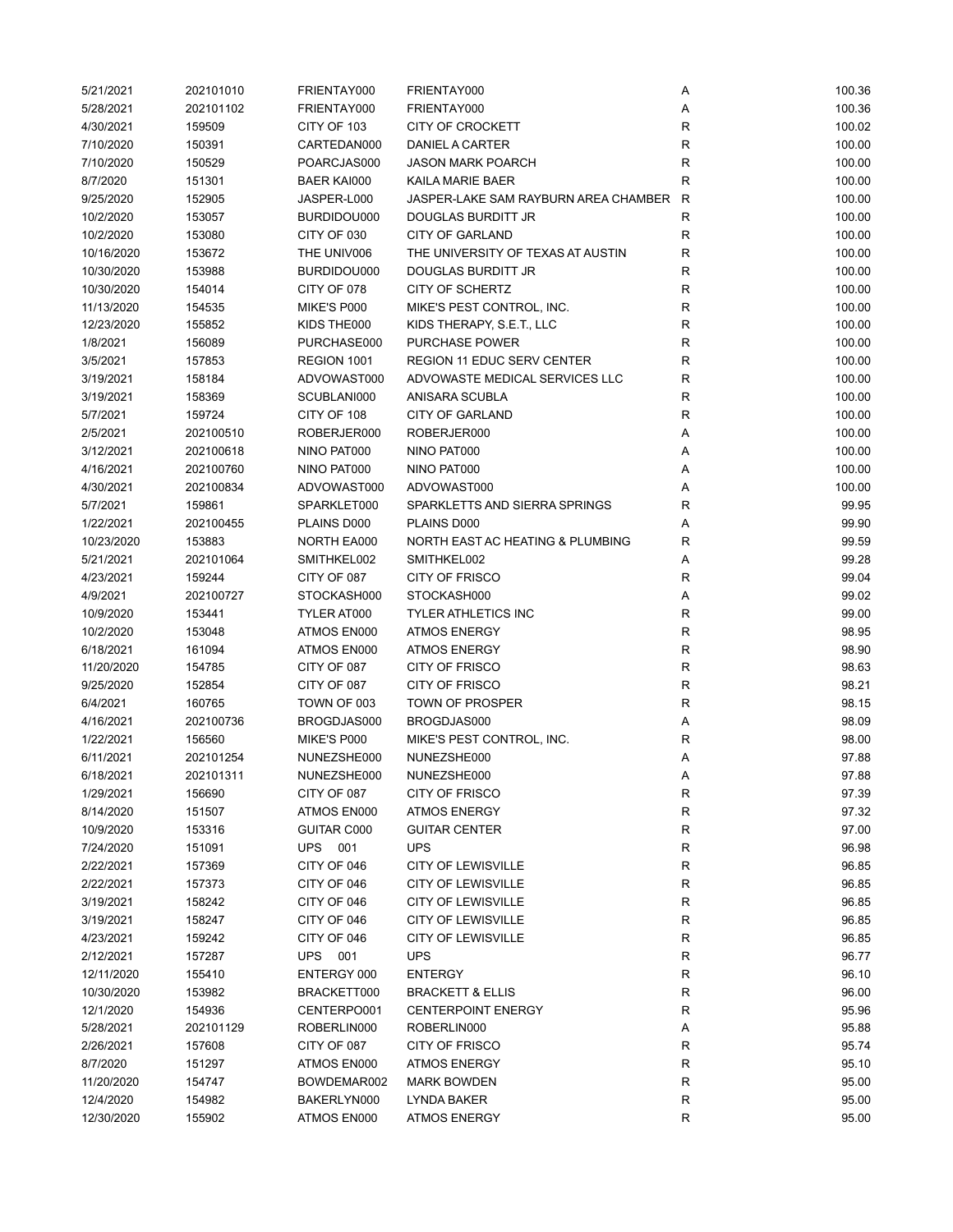| 2/12/2021  | 157087    | <b>ACTON SE000</b> | ACTON SEPTIC, INC                     | R            | 95.00 |
|------------|-----------|--------------------|---------------------------------------|--------------|-------|
| 3/26/2021  | 158407    | ACTON SE000        | <b>ACTON SEPTIC, INC</b>              | ${\sf R}$    | 95.00 |
| 5/7/2021   | 159829    | PRECISIO001        | PRECISION PEST CONTROL, INC           | $\mathsf{R}$ | 95.00 |
| 5/14/2021  | 160131    | WATTSKEN000        | <b>KENNA WATTS</b>                    | $\mathsf{R}$ | 95.00 |
| 5/28/2021  | 202101109 | HEIGHTS 000        | HEIGHTS 000                           | Α            | 95.00 |
| 12/11/2020 | 155321    | LONE STA004        | LONE STAR LEARNING                    | R            | 94.99 |
| 7/24/2020  | 150970    | CITY OF 087        | <b>CITY OF FRISCO</b>                 | R            | 94.91 |
| 8/28/2020  | 151972    | CITY OF 087        | CITY OF FRISCO                        | R            | 94.91 |
| 1/29/2021  | 156691    | CITY OF 087        | CITY OF FRISCO                        | $\mathsf{R}$ | 94.91 |
| 2/26/2021  | 157609    | CITY OF 087        | CITY OF FRISCO                        | $\mathsf{R}$ | 94.91 |
| 4/23/2021  | 159245    | CITY OF 087        | <b>CITY OF FRISCO</b>                 | $\mathsf{R}$ | 94.91 |
| 5/7/2021   | 202100940 | ROBISMIC000        | ROBISMIC000                           | Α            | 94.35 |
| 5/28/2021  | 202101106 | GOODWLYN000        | GOODWLYN000                           | Α            | 94.08 |
| 5/14/2021  | 202100963 | FINNECAR000        | FINNECAR000                           | Α            | 93.90 |
| 5/14/2021  | 159995    | ENTERGY 000        | <b>ENTERGY</b>                        | R            | 93.64 |
| 9/4/2020   | 152108    | ATMOS EN000        | <b>ATMOS ENERGY</b>                   | $\mathsf{R}$ | 93.04 |
| 4/9/2021   | 202100708 | CAREAISR000        | CAREAISR000                           | Α            | 93.04 |
| 12/4/2020  | 155149    | TEACHERS002        | <b>TEACHERS PAY TEACHERS</b>          | $\mathsf{R}$ | 92.98 |
| 4/30/2021  | 202100857 | HARKIELI000        | HARKIELI000                           | Α            | 92.52 |
| 2/26/2021  | 157596    | CAREY'S 000        | CAREY'S SPORTING GOODS                | $\mathsf{R}$ | 92.50 |
| 2/26/2021  | 157565    | ABILITIE000        | ABILITIES THERAPY AND CONSULTING, LLC | R            | 92.04 |
| 7/31/2020  | 202100033 | JACKSHUN000        | JACKSHUN000                           | A            | 92.03 |
| 8/7/2020   | 151298    | ATMOS EN000        | <b>ATMOS ENERGY</b>                   | R            | 92.00 |
| 12/18/2020 | 155665    | NORTH EA000        | NORTH EAST AC HEATING & PLUMBING      | $\mathsf{R}$ | 92.00 |
| 6/25/2021  | 161322    | AT&T LON000        | AT&T LONG DISTANCE                    | $\mathsf{R}$ | 91.85 |
| 10/30/2020 | 154111    | S & S WO000        | S & S WORLDWIDE, INC                  | $\mathsf{R}$ | 91.66 |
| 5/28/2021  | 160407    | ATMOS EN000        | <b>ATMOS ENERGY</b>                   | $\mathsf{R}$ | 91.13 |
| 3/19/2021  | 202100644 | MULLIJUS000        | MULLIJUS000                           | Α            | 91.07 |
|            |           |                    |                                       | $\mathsf{R}$ |       |
| 7/31/2020  | 151201    | FLINN SC000        | FLINN SCIENTIFIC, INC                 |              | 91.03 |
| 11/20/2020 | 154889    | SCHNISHE000        | SHELLEY SCHNITTKER                    | $\mathsf{R}$ | 91.00 |
| 4/16/2021  | 159126    | WOOD DAV000        | DAVID EUGENE WOOD                     | $\mathsf{R}$ | 91.00 |
| 5/21/2021  | 160278    | EASTLROB000        | ROBIN EASTLAND                        | $\mathsf{R}$ | 91.00 |
| 5/21/2021  | 160333    | MOSLETOM000        | <b>TOM MOSLEY</b>                     | $\mathsf{R}$ | 91.00 |
| 5/21/2021  | 160334    | MWENYMAR000        | <b>MARY MWENYE</b>                    | $\mathsf{R}$ | 91.00 |
| 5/21/2021  | 160344    | REED LES000        | <b>LESLIE REED</b>                    | $\mathsf{R}$ | 91.00 |
| 5/21/2021  | 160378    | VANDUMIC000        | MICHAEL VANDUZER                      | R            | 91.00 |
| 5/21/2021  | 160379    | WARREVAN000        | <b>VANESSA WARREN</b>                 | R            | 91.00 |
| 6/4/2021   | 160627    | BUTLEMIC000        | <b>MICHAEL BUTLER</b>                 | $\mathsf{R}$ | 91.00 |
| 6/4/2021   | 160690    | JOY GRA000         | <b>GRACE JOY</b>                      | R            | 91.00 |
| 6/4/2021   | 160697    | MARTILIS000        | <b>LISA MARTINEZ</b>                  | R            | 91.00 |
| 5/21/2021  | 202101024 | JONESNIC000        | JONESNIC000                           | Α            | 91.00 |
| 5/21/2021  | 202101070 | TAYLOSAS000        | TAYLOSAS000                           | Α            | 91.00 |
| 5/7/2021   | 159754    | ENTERPRI004        | <b>ENTERPRISE RENT-A-CAR</b>          | $\mathsf{R}$ | 90.95 |
| 6/18/2021  | 161091    | ATMOS EN000        | <b>ATMOS ENERGY</b>                   | R            | 90.44 |
| 7/10/2020  | 150478    | HYATTAMY000        | AMY HYATT                             | R            | 90.00 |
| 11/20/2020 | 154861    | MCMILJAC000        | JACQUQUANDALA MCMILLIAN               | R            | 90.00 |
| 1/29/2021  | 156699    | COINDMAR000        | MARIA ALICIA COINDREAU                | R            | 90.00 |
| 1/29/2021  | 156732    | GODDABEC000        | <b>BECKY GODDARD</b>                  | R            | 90.00 |
| 1/29/2021  | 156751    | MCMILJAC000        | JACQUQUANDALA MCMILLIAN               | $\mathsf{R}$ | 90.00 |
| 3/5/2021   | 157854    | REGION 1010        | <b>REGION 16 EDUC SERV CENTER</b>     | R            | 90.00 |
| 3/5/2021   | 157862    | ROBINMUR000        | <b>MURRAY ROBINSON</b>                | R            | 90.00 |
| 5/7/2021   | 159758    | FASTSIGN009        | FASTSIGNS 10501 - LEWISVILLE          | R            | 90.00 |
| 6/11/2021  | 160837    | CREASMAR000        | <b>MARY CREASON</b>                   | R            | 90.00 |
| 11/13/2020 | 202100267 | BARNEJAS000        | BARNEJAS000                           | Α            | 90.00 |
| 5/7/2021   | 202100892 | ADVOWAST000        | ADVOWAST000                           | Α            | 90.00 |
| 8/14/2020  | 151505    | AT&T 002           | AT&T                                  | R            | 89.95 |
| 5/14/2021  | 159942    | CAROLINA000        | CAROLINA BIOLOGICAL SUPPLY COMPANY    | $\mathsf{R}$ | 89.95 |
| 4/16/2021  | 202100761 | NOLANJES000        | NOLANJES000                           | Α            | 89.91 |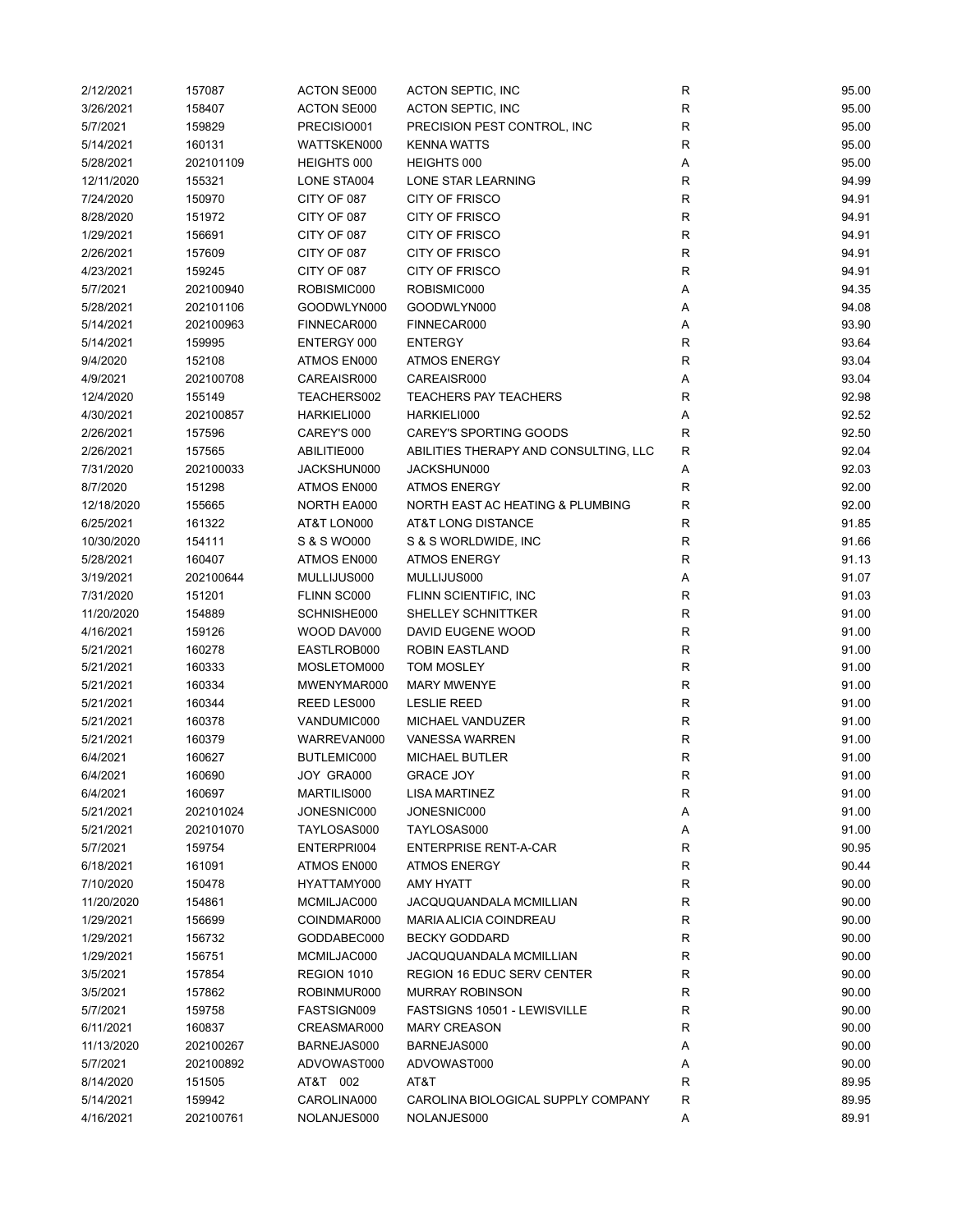| 10/16/2020 | 153613    | JW PEPPE000        | JW PEPPER & SON INC              | ${\sf R}$    | 89.80 |
|------------|-----------|--------------------|----------------------------------|--------------|-------|
| 2/22/2021  | 157343    | CAREY'S 000        | <b>CAREY'S SPORTING GOODS</b>    | $\mathsf{R}$ | 89.70 |
| 6/11/2021  | 160852    | ENTERGY 000        | <b>ENTERGY</b>                   | $\mathsf{R}$ | 89.66 |
| 9/4/2020   | 152113    | ATMOS EN000        | <b>ATMOS ENERGY</b>              | $\mathsf{R}$ | 89.54 |
| 11/20/2020 | 154714    | AT&T 000           | AT&T                             | $\mathsf{R}$ | 89.52 |
| 12/18/2020 | 155461    | AT&T<br>000        | AT&T                             | $\mathsf R$  | 89.52 |
| 3/19/2021  | 158190    | AT&T<br>000        | AT&T                             | $\mathsf{R}$ | 89.52 |
| 5/14/2021  | 159918    | AT&T<br>000        | AT&T                             | $\mathsf{R}$ | 89.52 |
|            |           |                    |                                  |              |       |
| 6/18/2021  | 161063    | AT&T 000           | AT&T                             | R            | 89.52 |
| 6/18/2021  | 161064    | AT&T 000           | AT&T                             | R            | 89.52 |
| 12/30/2020 | 155908    | CENTERPO001        | <b>CENTERPOINT ENERGY</b>        | $\mathsf{R}$ | 89.34 |
| 7/17/2020  | 150839    | <b>UPS</b><br>001  | <b>UPS</b>                       | R            | 89.33 |
| 1/22/2021  | 156554    | LANGE DI000        | LANGE DISTRIBUTING COMPANY INC   | $\mathsf{R}$ | 89.25 |
| 3/5/2021   | 157917    | UPS INC 000        | UPS INC                          | $\mathsf{R}$ | 89.22 |
| 11/20/2020 | 154838    | GOPHERSP000        | <b>GOPHERSPORT</b>               | $\mathsf R$  | 88.90 |
| 2/5/2021   | 202100509 | PLAINS D000        | PLAINS D000                      | Α            | 88.80 |
| 5/7/2021   | 159881    | TEXAS GA000        | <b>TEXAS GAS SERVICE</b>         | R            | 88.77 |
| 10/30/2020 | 153994    | CENTERPO001        | <b>CENTERPOINT ENERGY</b>        | $\mathsf{R}$ | 88.68 |
| 10/23/2020 | 153797    | CITY OF 087        | CITY OF FRISCO                   | $\mathsf{R}$ | 88.31 |
| 4/30/2021  | 159465    | AT&T LON000        | AT&T LONG DISTANCE               | $\mathsf{R}$ | 88.23 |
| 6/4/2021   | 202101190 | OEHLECRY000        | OEHLECRY000                      | Α            | 88.11 |
| 1/29/2021  | 156754    | MIKE'S P000        | MIKE'S PEST CONTROL, INC.        | $\mathsf{R}$ | 88.00 |
| 12/1/2020  | 154947    | <b>TEXAS GA000</b> | <b>TEXAS GAS SERVICE</b>         | $\mathsf{R}$ | 86.85 |
| 10/2/2020  | 153150    | POWERCAS000        | <b>CASEY POWERS</b>              | R            | 86.23 |
| 2/26/2021  | 157674    | SCHOOL N000        | SCHOOL NURSE SUPPLY, INC.        | R            | 86.10 |
|            |           |                    |                                  | $\mathsf{R}$ |       |
| 10/9/2020  | 153301    | ENTERGY 000        | <b>ENTERGY</b>                   |              | 85.85 |
| 4/23/2021  | 202100805 | LEWALCHA001        | LEWALCHA001                      | Α            | 85.80 |
| 2/26/2021  | 157582    | AT&T LON000        | AT&T LONG DISTANCE               | $\mathsf R$  | 85.26 |
| 10/16/2020 | 153503    | ATMOS EN000        | <b>ATMOS ENERGY</b>              | ${\sf R}$    | 85.19 |
| 10/16/2020 | 153634    | PITNEY B001        | PITNEY BOWES GLOBAL FINANCIAL    | R            | 85.15 |
| 1/15/2021  | 156266    | PITNEY B001        | PITNEY BOWES GLOBAL FINANCIAL    | R            | 85.15 |
| 4/9/2021   | 158869    | PITNEY B001        | PITNEY BOWES GLOBAL FINANCIAL    | R            | 85.15 |
| 8/7/2020   | 151396    | HITMAN P000        | HITMAN PEST CONTROL              | $\mathsf R$  | 85.00 |
| 11/20/2020 | 154813    | DEMPSROB000        | <b>ROBERT DEMPSEY</b>            | R            | 85.00 |
| 2/22/2021  | 157491    | TEXAS AS008        | TEXAS ASSOC OF STUDENT COUNCILS  | $\mathsf R$  | 85.00 |
| 3/12/2021  | 158023    | EDUCATIO008        | EDUCATIONAL THERAPY SERVICES LLC | $\mathsf R$  | 85.00 |
| 3/12/2021  | 158057    | MCCAFFET000        | MCCAFFETY ELECTRIC CO, INC       | R            | 85.00 |
| 5/7/2021   | 159748    | EDUCATIO008        | EDUCATIONAL THERAPY SERVICES LLC | R            | 85.00 |
| 1/29/2021  | 202100485 | REGION 4000        | REGION 4000                      | Α            | 85.00 |
| 10/30/2020 | 153986    | <b>BSN SPOR000</b> | <b>BSN SPORTS, LLC</b>           | R            | 84.80 |
| 3/5/2021   | 157776    | CITY OF 103        | <b>CITY OF CROCKETT</b>          | ${\sf R}$    | 84.70 |
| 7/10/2020  | 150379    | ATMOS EN000        | <b>ATMOS ENERGY</b>              | R            | 84.51 |
| 7/10/2020  | 150394    | CENTERPO001        | <b>CENTERPOINT ENERGY</b>        | R            | 84.34 |
| 5/14/2021  | 160002    | ENTERPRI004        | <b>ENTERPRISE RENT-A-CAR</b>     | $\mathsf{R}$ | 84.22 |
| 11/13/2020 | 154504    | GUITAR C000        | <b>GUITAR CENTER</b>             | $\mathsf{R}$ | 84.00 |
|            | 155120    |                    |                                  |              |       |
| 12/4/2020  |           | RIGHTEOU000        | <b>RIGHTEOUS BBQ</b>             | R            | 84.00 |
| 6/4/2021   | 160741    | SPARKLET000        | SPARKLETTS AND SIERRA SPRINGS    | R            | 83.97 |
| 9/18/2020  | 152574    | CITY OF 046        | <b>CITY OF LEWISVILLE</b>        | R            | 83.92 |
| 11/13/2020 | 154487    | ENTERGY 000        | <b>ENTERGY</b>                   | R            | 83.69 |
| 3/26/2021  | 158467    | EL PASO 006        | EL PASO WATER UTILITIES          | R            | 83.66 |
| 3/26/2021  | 158470    | EL PASO 006        | EL PASO WATER UTILITIES          | R            | 83.66 |
| 8/14/2020  | 202100059 | NASONSHA000        | NASONSHA000                      | Α            | 83.44 |
| 11/20/2020 | 202100306 | NASONSHA000        | NASONSHA000                      | А            | 83.44 |
| 2/5/2021   | 202100506 | NASONSHA000        | NASONSHA000                      | Α            | 83.44 |
| 5/21/2021  | 202101043 | NASONSHA000        | NASONSHA000                      | Α            | 83.44 |
| 7/17/2020  | 150626    | AT&T 000           | AT&T                             | R            | 83.27 |
| 8/21/2020  | 151669    | AT&T<br>000        | AT&T                             | R            | 83.27 |
| 9/18/2020  | 152523    | AT&T<br>000        | AT&T                             | $\mathsf R$  | 83.27 |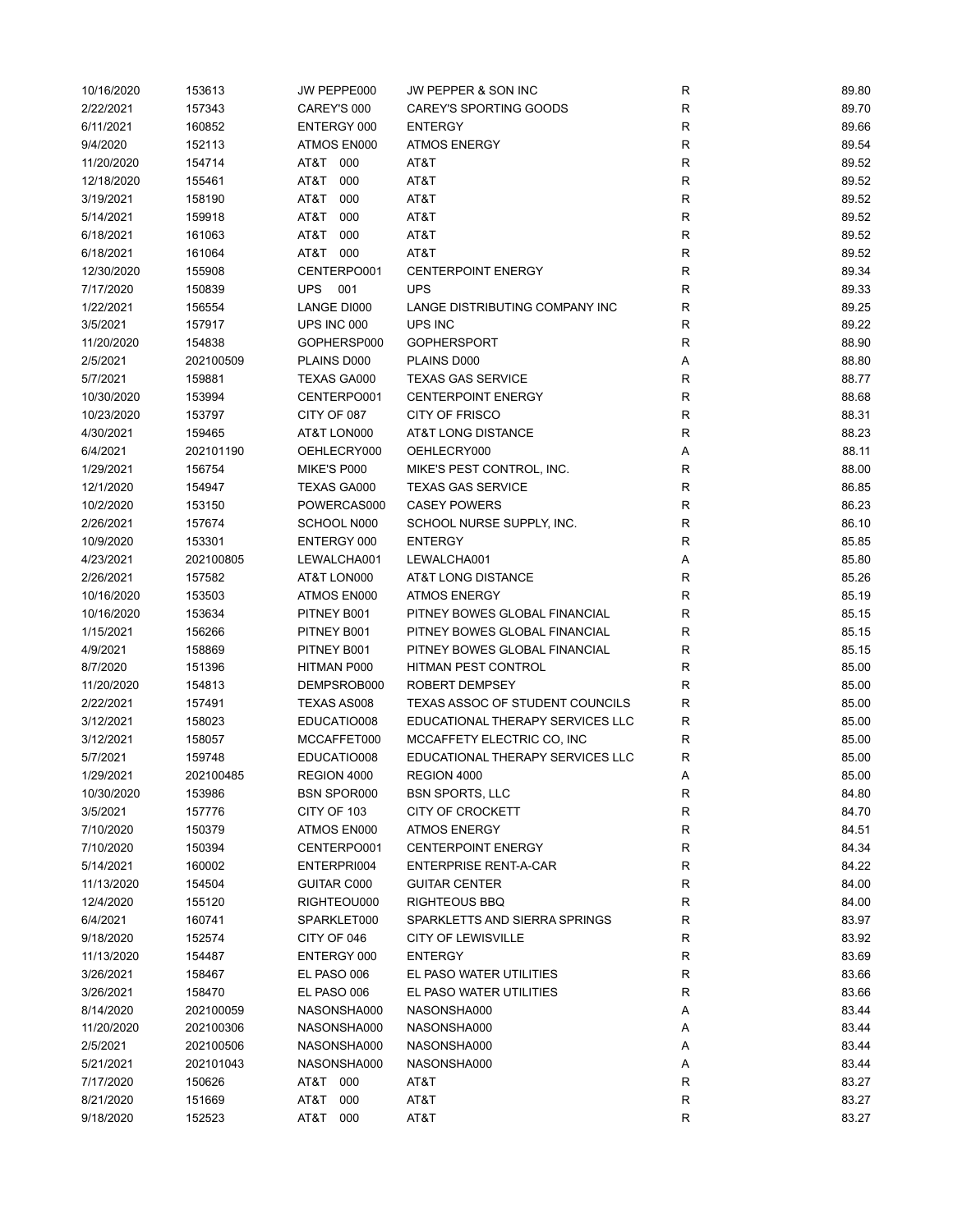| 12/4/2020  | 154961    | AT&T 000    | AT&T                            | R           | 83.27 |
|------------|-----------|-------------|---------------------------------|-------------|-------|
| 12/11/2020 | 155407    | ENTERGY 000 | <b>ENTERGY</b>                  | $\mathsf R$ | 83.27 |
| 1/22/2021  | 156422    | AT&T<br>000 | AT&T                            | $\mathsf R$ | 83.27 |
| 4/9/2021   | 158765    | AT&T<br>000 | AT&T                            | $\mathsf R$ | 83.27 |
| 12/18/2020 | 155469    | AT&T 004    | AT&T                            | $\mathsf R$ | 83.16 |
| 10/2/2020  | 153062    | CENTERPO001 | <b>CENTERPOINT ENERGY</b>       | R           | 83.07 |
| 6/4/2021   | 202101168 | HATFIEDN000 | HATFIEDN000                     | Α           | 82.81 |
| 12/11/2020 | 155368    | SPARKLET000 | SPARKLETTS AND SIERRA SPRINGS   | R           | 82.80 |
| 4/16/2021  | 159015    | ENTERGY 000 | <b>ENTERGY</b>                  | R           | 82.75 |
| 10/16/2020 | 153619    | MEMORIA 000 | <b>MEMORIA PRESS, INC.</b>      | R           | 82.74 |
| 12/4/2020  | 202100327 | DAVISALI000 | DAVISALI000                     | Α           | 82.64 |
| 9/25/2020  | 152828    | ATMOS EN000 | <b>ATMOS ENERGY</b>             | R           | 82.16 |
| 8/14/2020  | 151499    | ARBOR SC000 | <b>ARBOR SCIENTIFIC</b>         | $\mathsf R$ | 82.12 |
| 7/17/2020  | 150664    | CITY OF 046 | <b>CITY OF LEWISVILLE</b>       | $\mathsf R$ | 82.09 |
| 5/14/2021  | 160032    | LANGE DI000 | LANGE DISTRIBUTING COMPANY INC  | R           | 82.00 |
| 10/23/2020 | 153791    | CITY OF 046 | <b>CITY OF LEWISVILLE</b>       | $\mathsf R$ | 81.71 |
| 2/22/2021  | 157516    | UPS INC 000 | UPS INC                         | $\mathsf R$ | 81.46 |
| 9/11/2020  | 152333    | ABILENE 004 | ABILENE GOODWILL INDUSTRIES INC | R           | 81.19 |
| 10/9/2020  | 153256    | ATMOS EN000 | <b>ATMOS ENERGY</b>             | R           | 81.13 |
| 10/16/2020 | 153499    | ATMOS EN000 | <b>ATMOS ENERGY</b>             | $\mathsf R$ | 80.91 |
| 12/18/2020 | 155674    | PITNEY B002 | PITNEY BOWES, INC               | R           | 80.74 |
| 6/11/2021  | 160792    | AT&T 002    | AT&T                            | R           | 80.70 |
| 9/11/2020  | 152344    | AT&T<br>002 | AT&T                            | R           | 80.65 |
| 10/16/2020 | 153494    | T&TA<br>002 | AT&T                            | R           | 80.65 |
| 11/13/2020 | 154404    | T&TA<br>002 | AT&T                            | R           | 80.65 |
| 12/11/2020 | 155243    | AT&T<br>002 | AT&T                            | $\mathsf R$ | 80.65 |
| 1/15/2021  | 156172    | AT&T<br>002 | AT&T                            | $\mathsf R$ | 80.65 |
| 2/12/2021  | 157098    | T&TA<br>002 | AT&T                            | $\mathsf R$ | 80.65 |
| 3/12/2021  | 157964    | AT&T<br>002 | AT&T                            | $\mathsf R$ | 80.65 |
| 4/16/2021  | 158950    | T&TA<br>002 | AT&T                            | R           | 80.65 |
| 5/14/2021  | 159924    | AT&T 002    | AT&T                            | $\mathsf R$ | 80.65 |
| 7/17/2020  | 150728    | ENTERGY 000 | <b>ENTERGY</b>                  | $\mathsf R$ | 80.52 |
| 7/10/2020  | 150353    | ABILENE 004 | ABILENE GOODWILL INDUSTRIES INC | $\mathsf R$ | 80.50 |
| 2/5/2021   | 156894    | CITY OF 103 | <b>CITY OF CROCKETT</b>         | R           | 80.15 |
| 10/16/2020 | 153516    | BOWDEMAR002 | <b>MARK BOWDEN</b>              | $\mathsf R$ | 80.00 |
| 10/16/2020 | 153571    | DEMPSROB000 | ROBERT DEMPSEY                  | R           | 80.00 |
| 10/16/2020 | 153612    | JUDKIMIK000 | <b>MIKE JUDKINS</b>             | R           | 80.00 |
| 10/16/2020 | 153653    | RUTOSJOH000 | <b>JOHN RUTOSKEY II</b>         | R           | 80.00 |
| 10/16/2020 | 153685    | VAUGHKAR000 | KAREN VAUGHN                    | R           | 80.00 |
| 11/13/2020 | 154421    | BROWNCAR000 | <b>CARRIE R BROWN</b>           | R           | 80.00 |
| 11/13/2020 | 154527    | LONDOMAT000 | <b>MATTHEW LONDON</b>           | R           | 80.00 |
| 11/20/2020 | 154739    | BARNARON000 | RONALD W BARNARD                | $\mathsf R$ | 80.00 |
| 12/18/2020 | 155611    | GLOVEMAR000 | <b>MARTHA JULIETA GLOVER</b>    | $\mathsf R$ | 80.00 |
|            |           |             | <b>RESIDENT TECHNOLOGY</b>      |             |       |
| 5/7/2021   | 159843    | RESIDENT001 |                                 | R           | 80.00 |
| 6/18/2021  | 202101330 | WHEELKAR000 | WHEELKAR000                     | Α           | 79.90 |
| 10/2/2020  | 153111    | EL PASO 006 | EL PASO WATER UTILITIES         | R           | 79.86 |
| 10/2/2020  | 153113    | EL PASO 006 | EL PASO WATER UTILITIES         | R           | 79.86 |
| 10/23/2020 | 153834    | EL PASO 006 | EL PASO WATER UTILITIES         | R           | 79.86 |
| 11/6/2020  | 154244    | EL PASO 006 | EL PASO WATER UTILITIES         | $\mathsf R$ | 79.86 |
| 12/1/2020  | 154942    | EL PASO 006 | EL PASO WATER UTILITIES         | R           | 79.86 |
| 12/1/2020  | 154944    | EL PASO 006 | EL PASO WATER UTILITIES         | R           | 79.86 |
| 1/5/2021   | 155953    | EL PASO 006 | EL PASO WATER UTILITIES         | R           | 79.86 |
| 1/5/2021   | 155956    | EL PASO 006 | EL PASO WATER UTILITIES         | R           | 79.86 |
| 2/5/2021   | 156922    | EL PASO 006 | EL PASO WATER UTILITIES         | R           | 79.86 |
| 2/5/2021   | 156925    | EL PASO 006 | EL PASO WATER UTILITIES         | R           | 79.86 |
| 2/26/2021  | 157623    | EL PASO 006 | EL PASO WATER UTILITIES         | R           | 79.86 |
| 2/26/2021  | 157626    | EL PASO 006 | EL PASO WATER UTILITIES         | $\mathsf R$ | 79.86 |
| 6/18/2021  | 202101307 | MORRIBEN000 | MORRIBEN000                     | Α           | 79.62 |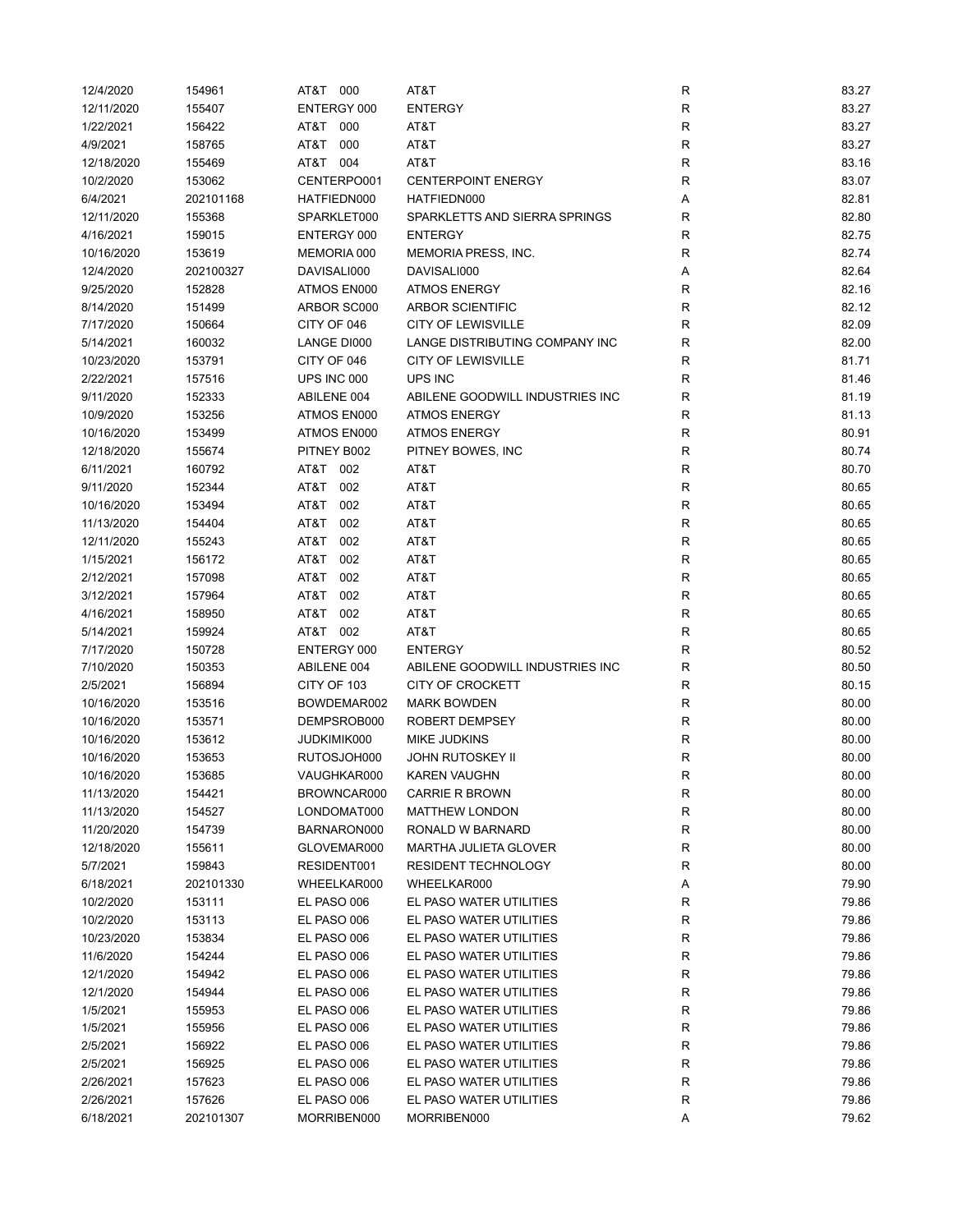| 2/12/2021  | 157111    | ATMOS EN000        | <b>ATMOS ENERGY</b>                   | ${\sf R}$    | 79.40 |
|------------|-----------|--------------------|---------------------------------------|--------------|-------|
| 7/31/2020  | 151155    | CENTERPO001        | <b>CENTERPOINT ENERGY</b>             | $\mathsf{R}$ | 79.35 |
| 6/11/2021  | 202101259 | RICHAAND001        | RICHAAND001                           | Α            | 79.08 |
| 6/4/2021   | 160628    | CAROLINA000        | CAROLINA BIOLOGICAL SUPPLY COMPANY    | R            | 79.05 |
| 5/21/2021  | 160264    | CORPORAT000        | CORPORATE COMMUNICATIONS CENTER, INC. | R            | 79.00 |
| 5/14/2021  | 159996    | ENTERGY 000        | <b>ENTERGY</b>                        | R            | 78.92 |
| 5/21/2021  | 202101077 | WALKEDAR000        | WALKEDAR000                           | Α            | 78.84 |
| 7/17/2020  | 150636    | AT&T 002           | AT&T                                  | R            | 78.77 |
|            |           | ATMOS EN000        | <b>ATMOS ENERGY</b>                   | $\mathsf{R}$ | 78.55 |
| 9/25/2020  | 152827    |                    |                                       |              |       |
| 9/18/2020  | 152540    | ATMOS EN000        | <b>ATMOS ENERGY</b>                   | $\mathsf{R}$ | 78.00 |
| 10/30/2020 | 154045    | <b>EPI - ED000</b> | EPI - EDUCATIONAL PRODUCTS INC        | $\mathsf{R}$ | 78.00 |
| 2/22/2021  | 202100556 | REISIKIM000        | REISIKIM000                           | Α            | 78.00 |
| 3/12/2021  | 202100619 | PLAINS D000        | PLAINS D000                           | Α            | 77.70 |
| 9/11/2020  | 152410    | ENTERGY 000        | <b>ENTERGY</b>                        | $\mathsf{R}$ | 77.61 |
| 2/5/2021   | 157035    | SPARKLET000        | SPARKLETTS AND SIERRA SPRINGS         | $\mathsf{R}$ | 77.60 |
| 8/28/2020  | 151959    | CENTERPO001        | <b>CENTERPOINT ENERGY</b>             | $\mathsf{R}$ | 77.48 |
| 7/10/2020  | 150553    | SCHOOLMA001        | <b>SCHOOLMATE</b>                     | $\mathsf{R}$ | 77.10 |
| 10/16/2020 | 153502    | ATMOS EN000        | <b>ATMOS ENERGY</b>                   | $\mathsf{R}$ | 77.03 |
| 4/30/2021  | 159528    | E-THERAP001        | E-THERAPY LLC                         | $\mathsf{R}$ | 77.00 |
| 10/30/2020 | 153975    | ATMOS EN000        | <b>ATMOS ENERGY</b>                   | $\mathsf{R}$ | 76.88 |
| 5/7/2021   | 159901    | UPS INC 000        | <b>UPS INC</b>                        | $\mathsf{R}$ | 76.59 |
| 9/4/2020   | 152327    | WOODWIND000        | WOODWIND & BRASSWIND, INC             | R            | 76.50 |
| 8/28/2020  | 151996    | ENTERPRI004        | <b>ENTERPRISE RENT-A-CAR</b>          | R            | 76.42 |
| 4/2/2021   | 202100703 | WALKEDAR000        | WALKEDAR000                           | Α            | 75.92 |
| 9/18/2020  | 202100119 | CANTEMAU000        | CANTEMAU000                           | Α            | 75.76 |
| 10/16/2020 | 153501    | ATMOS EN000        | <b>ATMOS ENERGY</b>                   | $\mathsf{R}$ | 75.40 |
| 9/18/2020  | 152516    | ADAMS EX001        | ADAMS EXTERMINATING COMPANY           | ${\sf R}$    | 75.00 |
| 9/25/2020  | 152811    | ADAMS EX001        | ADAMS EXTERMINATING COMPANY           | R            | 75.00 |
| 11/6/2020  | 154251    | HALBEBLA000        | <b>BLAINE HALBERSTADT</b>             | R            | 75.00 |
|            |           |                    |                                       |              |       |
| 11/20/2020 | 154816    | DOBSOMAR000        | <b>MARY CASEY DOBSON</b>              | R            | 75.00 |
| 11/20/2020 | 154908    | VAUGHKAR000        | <b>KAREN VAUGHN</b>                   | $\mathsf{R}$ | 75.00 |
| 12/11/2020 | 155372    | STOTTJAD000        | <b>JADA STOTTS</b>                    | $\mathsf{R}$ | 75.00 |
| 2/26/2021  | 157568    | ADAMS EX001        | ADAMS EXTERMINATING COMPANY           | $\mathsf{R}$ | 75.00 |
| 4/30/2021  | 159452    | ADAMS EX001        | ADAMS EXTERMINATING COMPANY           | $\mathsf{R}$ | 75.00 |
| 5/7/2021   | 159675    | ADAMS EX001        | ADAMS EXTERMINATING COMPANY           | $\mathsf{R}$ | 75.00 |
| 2/5/2021   | 202100507 | NINO PAT000        | NINO PAT000                           | Α            | 75.00 |
| 10/2/2020  | 153156    | REALLY G000        | <b>REALLY GOOD STUFF LLC</b>          | R            | 74.97 |
| 9/25/2020  | 152911    | LANGE DI000        | LANGE DISTRIBUTING COMPANY INC        | R            | 74.75 |
| 11/20/2020 | 154856    | LANGE DI000        | LANGE DISTRIBUTING COMPANY INC        | R            | 74.75 |
| 10/2/2020  | 153049    | ATMOS EN000        | <b>ATMOS ENERGY</b>                   | R            | 74.52 |
| 10/16/2020 | 202100204 | SHARPMEL000        | SHARPMEL000                           | Α            | 74.52 |
| 12/4/2020  | 202100338 | SHARPMEL000        | SHARPMEL000                           | Α            | 74.52 |
| 10/16/2020 | 202100194 | KING ARI000        | KING ARI000                           | Α            | 74.50 |
| 10/23/2020 | 153763    | ATMOS EN000        | <b>ATMOS ENERGY</b>                   | R            | 74.37 |
| 7/31/2020  | 151262    | THOMPJES000        | <b>JESSICA THOMPSON</b>               | R            | 74.00 |
| 5/28/2021  | 160531    | <b>PRO-ED 1000</b> | PRO-ED INC                            | R            | 73.70 |
| 4/23/2021  | 202100817 | NUNEZSHE000        | NUNEZSHE000                           | Α            | 73.41 |
| 6/18/2021  | 161090    | ATMOS EN000        | <b>ATMOS ENERGY</b>                   | R            | 73.32 |
| 3/26/2021  | 158475    | ENTERPRI004        | <b>ENTERPRISE RENT-A-CAR</b>          | $\mathsf{R}$ | 73.27 |
| 5/21/2021  | 160204    | ATMOS EN000        | <b>ATMOS ENERGY</b>                   | R            | 73.26 |
| 6/25/2021  | 161332    | BETSY RO000        | BETSY ROSS FLAG GIRL, INC             | R            | 73.00 |
| 5/21/2021  | 160287    | ENTERPRI004        | <b>ENTERPRISE RENT-A-CAR</b>          | R            | 72.73 |
| 6/11/2021  | 202101270 | WARRECAN000        | WARRECAN000                           | Α            | 72.72 |
| 3/19/2021  | 202100652 | SHARPMEL000        | SHARPMEL000                           |              | 72.58 |
|            |           |                    |                                       | Α            |       |
| 5/21/2021  | 202101061 | SHARPMEL000        | SHARPMEL000                           | Α            | 72.58 |
| 3/5/2021   | 157874    | STAPLES 003        | STAPLES TECHNOLOGY SOLUTIONS          | R            | 72.52 |
| 7/17/2020  | 150662    | CITY OF 046        | <b>CITY OF LEWISVILLE</b>             | $\mathsf{R}$ | 72.51 |
| 8/21/2020  | 151714    | CITY OF 046        | <b>CITY OF LEWISVILLE</b>             | R            | 72.51 |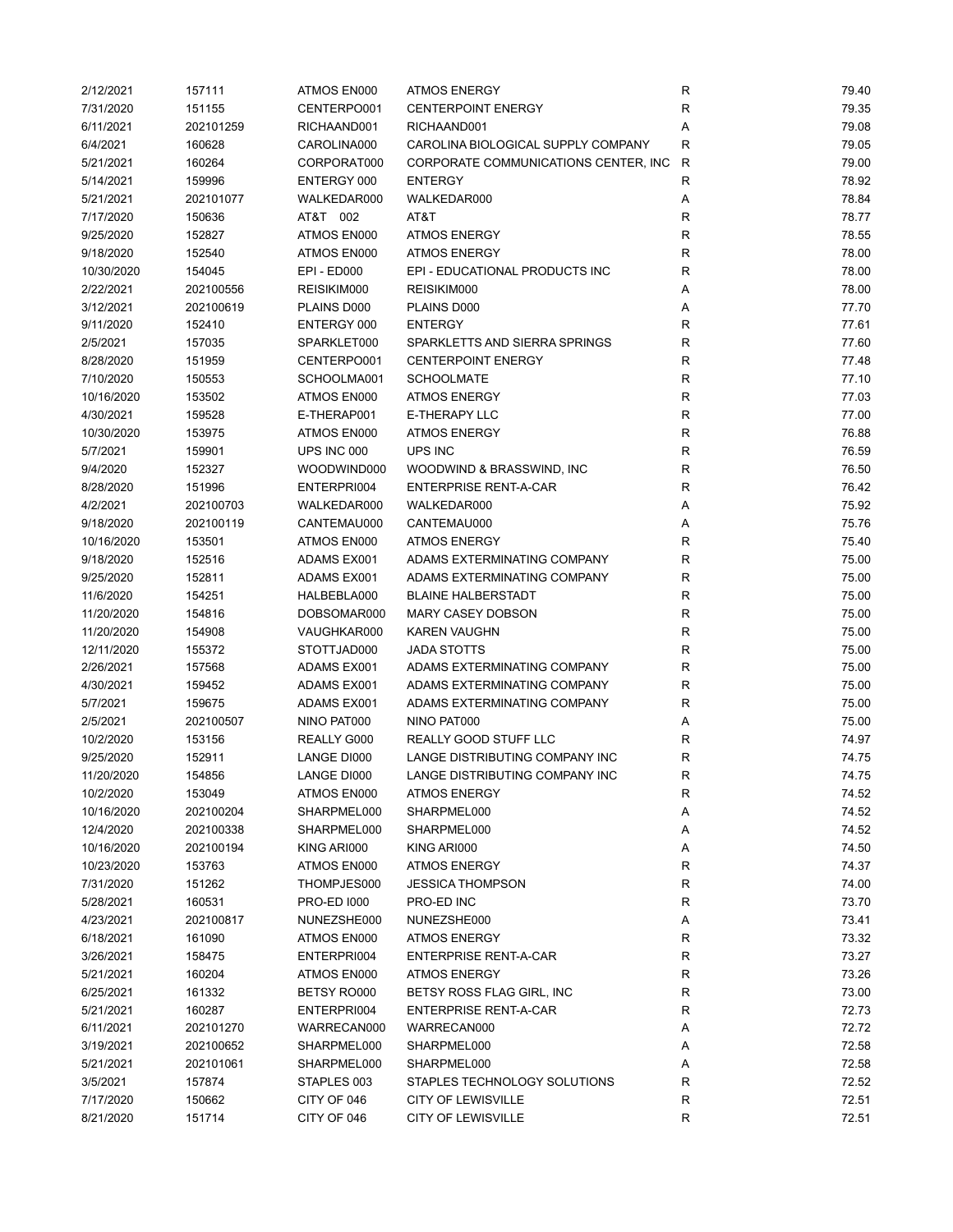| 11/20/2020 | 154858    | LEECKLYN000        | LYNETTE LEECK                       | ${\sf R}$    | 72.25 |
|------------|-----------|--------------------|-------------------------------------|--------------|-------|
| 9/25/2020  | 152963    | <b>TEXAS GA000</b> | <b>TEXAS GAS SERVICE</b>            | $\mathsf{R}$ | 72.04 |
| 2/22/2021  | 157450    | JOHNSON 001        | JOHNSON CONTROLS SECURITY SOLUTIONS | $\mathsf{R}$ | 72.00 |
| 6/4/2021   | 160743    | STAMPHEA000        | <b>HEATHER STAMPER</b>              | $\mathsf{R}$ | 72.00 |
| 9/18/2020  | 152539    | ATMOS EN000        | <b>ATMOS ENERGY</b>                 | $\mathsf{R}$ | 71.93 |
| 8/28/2020  | 202100086 | SCHNECHA001        | SCHNECHA001                         | Α            | 71.90 |
| 5/21/2021  | 160211    | ATMOS EN000        | <b>ATMOS ENERGY</b>                 | $\mathsf{R}$ | 71.83 |
| 10/30/2020 | 154094    | PITNEY B002        | PITNEY BOWES, INC                   | R            | 71.81 |
| 4/23/2021  | 159188    | AT&T 004           | AT&T                                | R            | 71.77 |
| 5/7/2021   | 159690    | AT&T 004           | AT&T                                | $\mathsf{R}$ | 71.77 |
| 4/30/2021  | 159655    | UPS INC 000        | UPS INC                             | $\mathsf{R}$ | 71.70 |
| 5/28/2021  | 160560    | TEXAS GA000        | <b>TEXAS GAS SERVICE</b>            | $\mathsf{R}$ | 71.69 |
| 9/4/2020   | 152112    | ATMOS EN000        | <b>ATMOS ENERGY</b>                 | $\mathsf{R}$ | 71.39 |
| 7/24/2020  | 150942    | ATMOS EN000        | <b>ATMOS ENERGY</b>                 | ${\sf R}$    | 71.34 |
| 8/14/2020  | 151597    | LAKESHOR000        | LAKESHORE LEARNING MATERIALS        | $\mathsf{R}$ | 71.22 |
| 10/23/2020 | 153794    | CITY OF 046        | <b>CITY OF LEWISVILLE</b>           | R            | 71.09 |
| 7/31/2020  | 151121    | ANN MCBR000        | ANN MCBRIDE INSURANCE AGENCY        | $\mathsf{R}$ | 71.00 |
| 1/29/2021  | 156651    | AT&T 004           | AT&T                                | $\mathsf{R}$ | 70.91 |
| 2/26/2021  | 157581    | AT&T<br>004        | AT&T                                | $\mathsf{R}$ | 70.91 |
| 3/12/2021  | 157970    | AT&T<br>004        | AT&T                                | $\mathsf{R}$ | 70.91 |
| 4/2/2021   | 158589    | AT&T<br>004        | AT&T                                | $\mathsf{R}$ | 70.91 |
| 4/9/2021   | 158775    | AT&T<br>004        | AT&T                                | $\mathsf{R}$ | 70.91 |
| 6/18/2021  | 161074    | AT&T 004           | AT&T                                | R            | 70.91 |
| 7/24/2020  | 151043    | PENDER'S000        | PENDER'S MUSIC                      | R            | 70.85 |
| 4/30/2021  | 159551    | JONES SC000        | JONES SCHOOL SUPPLY CO, INC         | $\mathsf{R}$ | 70.84 |
| 11/13/2020 | 154490    | ENTERGY 000        | <b>ENTERGY</b>                      | $\mathsf{R}$ | 70.77 |
| 7/10/2020  | 150380    | ATMOS EN000        | <b>ATMOS ENERGY</b>                 | $\mathsf{R}$ | 70.63 |
| 4/16/2021  | 202100766 | PLAYERHO000        | PLAYERHO000                         | Α            | 70.56 |
| 5/21/2021  | 202101002 | COPSEAMY000        | COPSEAMY000                         | Α            | 70.35 |
| 11/6/2020  | 154268    | LAKESHOR000        | LAKESHORE LEARNING MATERIALS        | $\mathsf{R}$ | 70.27 |
| 11/20/2020 | 154913    | WATTSKIM000        | KIMBERLY KNIGHT WATTS               | R            | 70.25 |
| 8/21/2020  | 151744    | DAMOFSAR000        | <b>SARAH DAMOFF</b>                 | $\mathsf{R}$ | 70.00 |
| 10/16/2020 | 153663    | TAGNOJUL000        | <b>JULIEN TAGNON</b>                | $\mathsf{R}$ | 70.00 |
| 10/23/2020 | 153876    | MITCHTYR000        | <b>TYRONE MITCHELL</b>              | $\mathsf{R}$ | 70.00 |
| 11/20/2020 | 154737    | BAKERLYN000        | LYNDA BAKER                         | $\mathsf{R}$ | 70.00 |
| 11/20/2020 | 154907    | VANDEFRA000        | FRANK EVAN VANDERPOOL               | $\mathsf{R}$ | 70.00 |
| 2/5/2021   | 156872    | CHEADSCO000        | <b>SCORPIO CHEADLE</b>              | R            | 70.00 |
| 2/5/2021   | 156916    | EDWARGAR000        | <b>GARY LYNN EDWARDS JR</b>         | R            | 70.00 |
| 5/21/2021  | 160377    | VANDEFRA000        | FRANK EVAN VANDERPOOL               | R            | 70.00 |
| 3/5/2021   | 157800    | ENTERPRI004        | <b>ENTERPRISE RENT-A-CAR</b>        | R            | 69.86 |
| 7/10/2020  | 150389    | BURCHRIC000        | <b>RICHARD L BURCH</b>              | ${\sf R}$    | 69.83 |
| 8/7/2020   | 151299    | ATMOS EN000        | <b>ATMOS ENERGY</b>                 | $\mathsf{R}$ | 69.45 |
| 1/29/2021  | 156805    | TRIUMPH 000        | <b>TRIUMPH CHURCH</b>               | $\mathsf{R}$ | 69.38 |
| 1/22/2021  | 156442    | ATMOS EN000        | <b>ATMOS ENERGY</b>                 | $\mathsf{R}$ | 69.06 |
| 10/30/2020 | 153961    | AT&T 004           | AT&T                                | $\mathsf{R}$ | 68.38 |
| 11/13/2020 | 154405    | AT&T<br>004        | AT&T                                | R            | 68.38 |
| 12/11/2020 | 155249    | T&TA<br>004        | AT&T                                | $\mathsf{R}$ | 68.38 |
| 12/23/2020 | 155807    | AT&T<br>004        | AT&T                                | $\mathsf{R}$ | 68.38 |
| 1/15/2021  | 156173    | AT&T<br>004        | AT&T                                | R            | 68.38 |
| 5/21/2021  | 160200    | AT&T LON000        | AT&T LONG DISTANCE                  | $\mathsf{R}$ | 68.36 |
| 12/18/2020 | 155621    | HOUGHTON001        | <b>HOUGHTON MIFFLIN HARCOURT</b>    | R            | 68.12 |
| 7/31/2020  | 151133    | AT&T 004           | AT&T                                | R            | 68.06 |
| 8/14/2020  | 151506    | AT&T<br>004        | AT&T                                | R            | 68.06 |
| 8/28/2020  | 151938    | T&TA<br>004        | AT&T                                | R            | 68.06 |
| 9/18/2020  | 152529    | AT&T<br>004        | AT&T                                | R            | 68.06 |
| 10/2/2020  | 153038    | AT&T<br>004        | AT&T                                | R            | 68.06 |
| 10/16/2020 | 153495    | AT&T 004           | AT&T                                | $\mathsf{R}$ | 68.06 |
| 3/5/2021   | 157802    | GLATTRAY001        | RAYMOND GLATT                       | $\mathsf{R}$ | 68.00 |
|            |           |                    |                                     |              |       |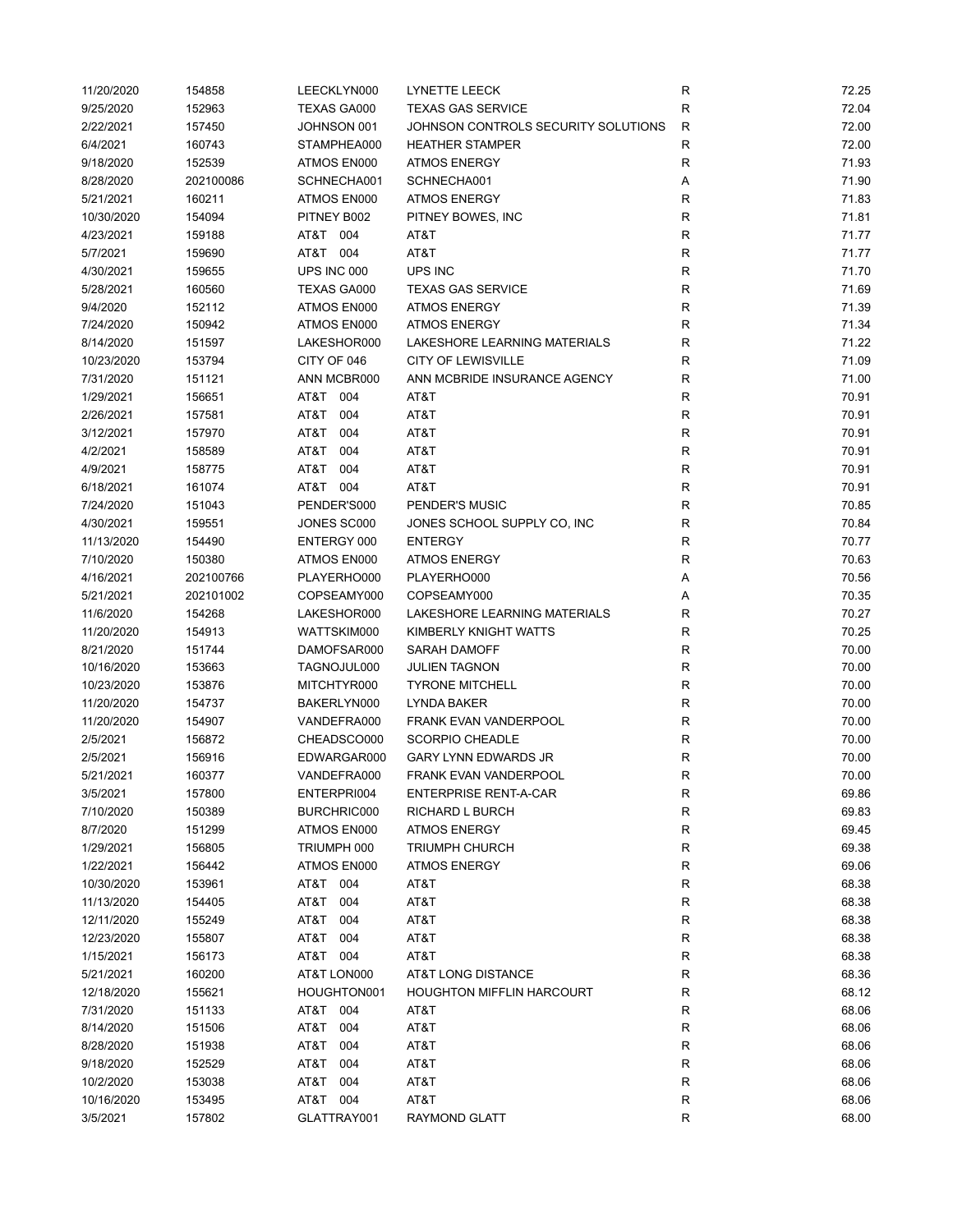| 3/5/2021   | 157829    | MIRELRIC001        | <b>RICHARD MIRELES</b>                  | ${\sf R}$    | 68.00 |
|------------|-----------|--------------------|-----------------------------------------|--------------|-------|
| 7/17/2020  | 150670    | CITY OF 068        | THE CITY OF COPPELL                     | ${\sf R}$    | 67.94 |
| 4/16/2021  | 202100763 | PARKEKAR000        | PARKEKAR000                             | Α            | 67.68 |
| 5/7/2021   | 202100902 | CASTIDIA000        | CASTIDIA000                             | Α            | 67.64 |
| 5/28/2021  | 160400    | AT&T 004           | AT&T                                    | $\mathsf{R}$ | 67.55 |
| 6/11/2021  | 160798    | T&TA<br>004        | AT&T                                    | $\mathsf{R}$ | 67.55 |
| 6/25/2021  | 161320    | AT&T 004           | AT&T                                    | $\mathsf{R}$ | 67.55 |
| 1/29/2021  | 156762    | OFF WE G000        | OFF WE GO LLC                           | R            | 67.50 |
| 3/5/2021   | 157753    | CENTERPO001        | <b>CENTERPOINT ENERGY</b>               | R            | 67.22 |
| 4/16/2021  | 159063    | PEARTVAN000        | <b>VANESSA PEART</b>                    | $\mathsf{R}$ | 67.00 |
| 6/11/2021  | 160924    | PITNEY B002        | PITNEY BOWES, INC                       | $\mathsf{R}$ | 67.00 |
| 12/11/2020 | 155408    | ENTERGY 000        | <b>ENTERGY</b>                          | $\mathsf{R}$ | 66.71 |
| 6/4/2021   | 202101158 | COOK CHR000        | COOK CHR000                             | Α            | 66.66 |
| 3/19/2021  | 202100648 | PLAINS D000        | PLAINS D000                             | Α            | 66.60 |
| 5/28/2021  | 202101124 | PLAINS D000        | PLAINS D000                             | Α            | 66.60 |
| 9/25/2020  | 152829    | ATMOS EN000        | <b>ATMOS ENERGY</b>                     | $\mathsf{R}$ | 66.52 |
| 2/5/2021   | 202100498 | HUNT KEL000        | HUNT KEL000                             | Α            | 66.24 |
| 10/23/2020 | 153766    | ATMOS EN000        | <b>ATMOS ENERGY</b>                     | $\mathsf{R}$ | 66.20 |
| 8/21/2020  | 151686    | ATMOS EN000        | <b>ATMOS ENERGY</b>                     | $\mathsf{R}$ | 66.18 |
| 7/24/2020  | 150941    | ATMOS EN000        | <b>ATMOS ENERGY</b>                     | $\mathsf{R}$ | 66.17 |
| 6/11/2021  | 160874    | HEINEMAN000        | <b>HEINEMANN</b>                        | $\mathsf{R}$ | 65.95 |
| 6/18/2021  | 161164    | HEINEMAN000        | <b>HEINEMANN</b>                        | $\mathsf{R}$ | 65.95 |
| 10/16/2020 | 153692    | WILLIAM 001        | WILLIAM H SADLIER, INC                  | R            | 65.86 |
| 4/30/2021  | 202100865 | LIESVAMY000        | LIESVAMY000                             | Α            | 65.84 |
| 8/21/2020  | 151685    | ATMOS EN000        | <b>ATMOS ENERGY</b>                     | $\mathsf{R}$ | 65.27 |
| 8/28/2020  | 152006    | HITMAN P000        | <b>HITMAN PEST CONTROL</b>              | $\mathsf{R}$ | 65.00 |
| 8/28/2020  | 152007    | HITMAN P000        | HITMAN PEST CONTROL                     | $\mathsf{R}$ | 65.00 |
| 10/16/2020 | 153604    | HITMAN P000        | <b>HITMAN PEST CONTROL</b>              | $\mathsf{R}$ | 65.00 |
| 10/16/2020 | 153616    | MANUEJAM000        | <b>JAMES MANUEL</b>                     | $\mathsf{R}$ | 65.00 |
| 2/5/2021   | 156944    | HITMAN P000        | HITMAN PEST CONTROL                     | $\mathsf{R}$ | 65.00 |
| 2/12/2021  | 157303    | HITMAN P000        | HITMAN PEST CONTROL                     | R            | 65.00 |
| 5/7/2021   | 159776    | HITMAN P000        | HITMAN PEST CONTROL                     | $\mathsf{R}$ | 65.00 |
| 5/14/2021  | 160021    | HITMAN P000        | HITMAN PEST CONTROL                     | $\mathsf{R}$ | 65.00 |
| 7/24/2020  | 150943    | ATMOS EN000        | <b>ATMOS ENERGY</b>                     | $\mathsf{R}$ | 64.89 |
| 4/2/2021   | 202100682 | DELGAANA000        | DELGAANA000                             |              | 64.84 |
| 7/24/2020  | 151007    | FRONTIER003        | <b>FRONTIER COMMUNICATIONS</b>          | Α<br>R       | 64.74 |
| 9/18/2020  | 152575    | CITY OF 046        | <b>CITY OF LEWISVILLE</b>               | R            | 64.63 |
| 9/18/2020  | 152511    | ABUNDANT001        | ABUNDANT LIVING FAITH CENTER            | R            | 64.57 |
| 7/17/2020  | 150639    | AT&T 004           |                                         | R            | 64.36 |
|            |           |                    | AT&T                                    |              | 64.16 |
| 9/18/2020  | 152608    | E-THERAP001        | E-THERAPY LLC                           | R            |       |
| 6/18/2021  | 161227    | SPRINGHI001        | SPRINGHILL SUITES HOUSTON NORTH         | ${\sf R}$    | 64.03 |
| 10/9/2020  | 153318    | HALL PAS000        | <b>HALL PASS</b>                        | R            | 64.00 |
| 4/9/2021   | 158825    | FIRST BA014        | FIRST BAPTIST CHURCH OF EDNA            | $\mathsf{R}$ | 64.00 |
| 10/23/2020 | 202100214 | MANOTMAT000        | MANOTMAT000                             | Α            | 63.96 |
| 4/23/2021  | 159304    | <b>INSECT L000</b> | INSECT LORE PRODUCTS INC                | R            | 63.93 |
| 11/20/2020 | 154788    | CLASSICA001        | <b>CLASSICAL ACADEMIC PRESS</b>         | R            | 63.84 |
| 3/26/2021  | 158428    | CAROLINA000        | CAROLINA BIOLOGICAL SUPPLY COMPANY      | R            | 63.82 |
| 1/8/2021   | 156115    | SPECIALI000        | SPECIALIZED ASSESSMENT & CONSULTING, LI | R            | 63.75 |
| 6/11/2021  | 160980    | TEXAS GA000        | <b>TEXAS GAS SERVICE</b>                | R            | 63.63 |
| 5/14/2021  | 159945    | CENTERPO001        | <b>CENTERPOINT ENERGY</b>               | R            | 63.43 |
| 7/10/2020  | 202100006 | HEITZJOH000        | HEITZJOH000                             | Α            | 63.40 |
| 5/7/2021   | 159880    | TEXAS GA000        | <b>TEXAS GAS SERVICE</b>                | R            | 63.07 |
| 6/18/2021  | 161125    | COLLAJER000        | <b>JERRI COLLANDER</b>                  | R            | 63.00 |
| 5/21/2021  | 202101068 | STOKEKEL000        | STOKEKEL000                             | Α            | 62.60 |
| 4/9/2021   | 158919    | TEXAS GA000        | <b>TEXAS GAS SERVICE</b>                | R            | 62.07 |
| 6/11/2021  | 160979    | TEXAS GA000        | <b>TEXAS GAS SERVICE</b>                | R            | 62.07 |
| 8/21/2020  | 151688    | ATMOS EN000        | <b>ATMOS ENERGY</b>                     | $\mathsf{R}$ | 62.06 |
| 5/21/2021  | 202101048 | PARKERHO000        | PARKERHO000                             | Α            | 61.92 |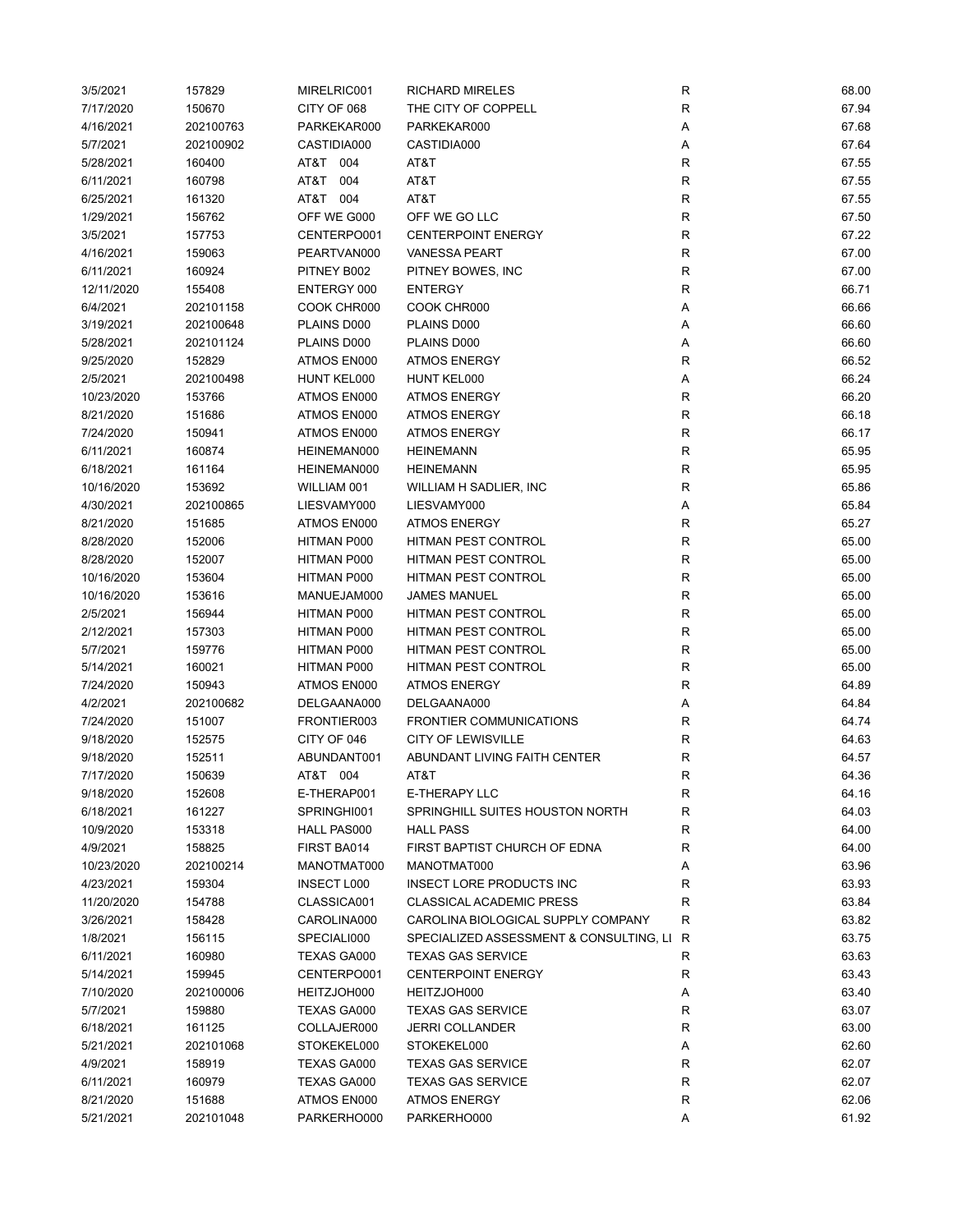| 12/30/2020 | 155912    | CITY OF 010        | <b>CITY OF CARROLLTON</b>                | R                         | 61.71 |
|------------|-----------|--------------------|------------------------------------------|---------------------------|-------|
| 3/5/2021   | 157745    | <b>BSN SPOR000</b> | <b>BSN SPORTS, LLC</b>                   | ${\sf R}$                 | 61.00 |
| 7/10/2020  | 150381    | ATMOS EN000        | <b>ATMOS ENERGY</b>                      | $\mathsf{R}$              | 60.96 |
| 7/10/2020  | 150376    | ATMOS EN000        | <b>ATMOS ENERGY</b>                      | $\mathsf{R}$              | 60.88 |
| 9/25/2020  | 152964    | TEXAS GA000        | <b>TEXAS GAS SERVICE</b>                 | $\mathsf{R}$              | 60.68 |
| 4/2/2021   | 158609    | CENTERPO001        | <b>CENTERPOINT ENERGY</b>                | $\mathsf{R}$              | 60.51 |
| 6/18/2021  | 202101313 | PECK CHR000        | PECK CHR000                              | Α                         | 60.48 |
| 6/18/2021  | 161086    | ATMOS EN000        | <b>ATMOS ENERGY</b>                      | R                         | 60.41 |
| 7/24/2020  | 151032    | LANGE DI000        | LANGE DISTRIBUTING COMPANY INC           | R                         | 60.25 |
|            | 202100925 |                    |                                          |                           |       |
| 5/7/2021   |           | LIVERSHA000        | LIVERSHA000                              | Α                         | 60.15 |
| 10/9/2020  | 153310    | EXAMITY 000        | <b>EXAMITY INC</b>                       | R                         | 60.00 |
| 10/9/2020  | 153348    | NATIONAL014        | NATIONAL SCIENCE TEACHERS ASSOCIATION    | R                         | 60.00 |
| 11/13/2020 | 154580    | RUTOSJOH000        | JOHN RUTOSKEY II                         | $\mathsf{R}$              | 60.00 |
| 11/20/2020 | 154916    | ZIMMESON000        | SONDRA ZIMMERMAN                         | ${\sf R}$                 | 60.00 |
| 12/4/2020  | 155045    | DEATOPAU000        | PAULA DEATON                             | $\mathsf{R}$              | 60.00 |
| 5/28/2021  | 160508    | JW PEPPE000        | JW PEPPER & SON INC                      | R                         | 60.00 |
| 5/21/2021  | 160208    | ATMOS EN000        | <b>ATMOS ENERGY</b>                      | $\mathsf{R}$              | 59.64 |
| 3/5/2021   | 202100591 | EDWARKAT000        | EDWARKAT000                              | Α                         | 59.40 |
| 4/30/2021  | 159487    | CENTERPO001        | <b>CENTERPOINT ENERGY</b>                | $\mathsf{R}$              | 59.38 |
| 3/5/2021   | 157738    | ATMOS EN000        | <b>ATMOS ENERGY</b>                      | $\mathsf{R}$              | 59.26 |
| 1/29/2021  | 156677    | CENTERPO001        | <b>CENTERPOINT ENERGY</b>                | $\mathsf{R}$              | 59.18 |
| 4/23/2021  | 202100827 | WALKEDAR000        | WALKEDAR000                              | Α                         | 59.13 |
| 5/28/2021  | 202101138 | WALKEDAR000        | WALKEDAR000                              | Α                         | 59.13 |
| 12/18/2020 | 155477    | ATMOS EN000        | <b>ATMOS ENERGY</b>                      | R                         | 58.92 |
| 9/4/2020   | 152274    | SCHOOL H000        | SCHOOL HEALTH CORPORATION                | $\mathsf{R}$              | 58.41 |
| 3/5/2021   | 157762    | CITY OF 010        | CITY OF CARROLLTON                       | $\mathsf{R}$              | 58.32 |
| 4/2/2021   | 158616    | CITY OF 010        | <b>CITY OF CARROLLTON</b>                | $\mathsf{R}$              | 58.32 |
| 3/19/2021  | 158377    | STEWART 001        | THE STEWART ORGANIZATION, INC.           | $\mathsf{R}$              | 57.94 |
| 12/18/2020 | 155448    | ABILENE 004        | ABILENE GOODWILL INDUSTRIES INC          | $\mathsf{R}$              | 57.83 |
| 4/30/2021  | 159466    | ATMOS EN000        | <b>ATMOS ENERGY</b>                      | R                         | 57.65 |
| 5/14/2021  | 159941    | CARO CHR000        | <b>CHRISTY CARO</b>                      | R                         | 57.25 |
| 7/31/2020  | 151191    | DTK FACI001        | DTK FACILITY SERVICES LLC - SUPPLIES     | $\mathsf{R}$              | 56.73 |
| 9/18/2020  | 152536    | ATMOS EN000        | <b>ATMOS ENERGY</b>                      | $\mathsf{R}$              | 56.68 |
| 11/13/2020 | 154426    | CENTERPO001        | <b>CENTERPOINT ENERGY</b>                | $\mathsf{R}$              | 56.47 |
| 6/18/2021  | 161092    | ATMOS EN000        | <b>ATMOS ENERGY</b>                      | R                         | 56.38 |
| 8/7/2020   | 151293    | ATMOS EN000        | <b>ATMOS ENERGY</b>                      | $\mathsf{R}$              | 56.32 |
| 10/30/2020 | 154043    | ENTERPRI004        | <b>ENTERPRISE RENT-A-CAR</b>             | R                         | 56.28 |
| 7/17/2020  | 150771    | PITNEY B001        | PITNEY BOWES GLOBAL FINANCIAL            | R                         | 56.20 |
| 8/21/2020  | 151718    | CITY OF 046        | <b>CITY OF LEWISVILLE</b>                | R                         | 56.15 |
| 5/14/2021  | 202100955 | BERGERON000        | BERGERON000                              | Α                         | 55.62 |
| 11/20/2020 | 154877    | PLAINS D000        | PLAINS DAIRY                             | R                         | 55.50 |
| 12/11/2020 | 202100350 | GUERRSHE000        | GUERRSHE000                              | Α                         | 55.26 |
| 5/28/2021  | 160404    | ATMOS EN000        | <b>ATMOS ENERGY</b>                      | $\mathsf{R}$              | 55.24 |
| 5/21/2021  | 202100990 | BANKSCAT000        | BANKSCAT000                              | Α                         | 55.18 |
| 3/12/2021  | 158103    | TEXAS GA000        | <b>TEXAS GAS SERVICE</b>                 | R                         | 55.08 |
| 12/4/2020  | 155004    | CENTERPO001        | <b>CENTERPOINT ENERGY</b>                | R                         | 55.06 |
| 11/13/2020 | 154501    | GODDABEC000        | <b>BECKY GODDARD</b>                     | R                         | 55.00 |
| 4/9/2021   | 158925    | TSHA-THD000        | TSHA-THD                                 | R                         | 55.00 |
| 5/28/2021  | 160381    | A+ LOCKS000        | A+ LOCKSMITH                             | R                         | 55.00 |
| 10/30/2020 | 154000    | CITY OF 010        | CITY OF CARROLLTON                       | ${\sf R}$                 | 54.93 |
| 12/4/2020  | 155012    | CITY OF 010        | CITY OF CARROLLTON                       | R                         | 54.93 |
| 2/5/2021   | 156878    | CITY OF 010        | CITY OF CARROLLTON                       | R                         | 54.93 |
| 4/30/2021  | 159496    | CITY OF 010        | CITY OF CARROLLTON                       | R                         | 54.93 |
| 5/28/2021  |           | CITY OF 010        | CITY OF CARROLLTON                       | R                         | 54.93 |
|            | 160436    |                    |                                          |                           |       |
| 7/10/2020  | 150401    | CITY OF 010        | CITY OF CARROLLTON                       | R                         | 54.43 |
| 8/7/2020   | 151318    | CITY OF 010        | CITY OF CARROLLTON                       | R                         | 54.43 |
| 9/4/2020   | 152134    | CITY OF 010        | CITY OF CARROLLTON<br>CITY OF CARROLLTON | ${\sf R}$<br>$\mathsf{R}$ | 54.43 |
| 10/2/2020  | 153070    | CITY OF 010        |                                          |                           | 54.43 |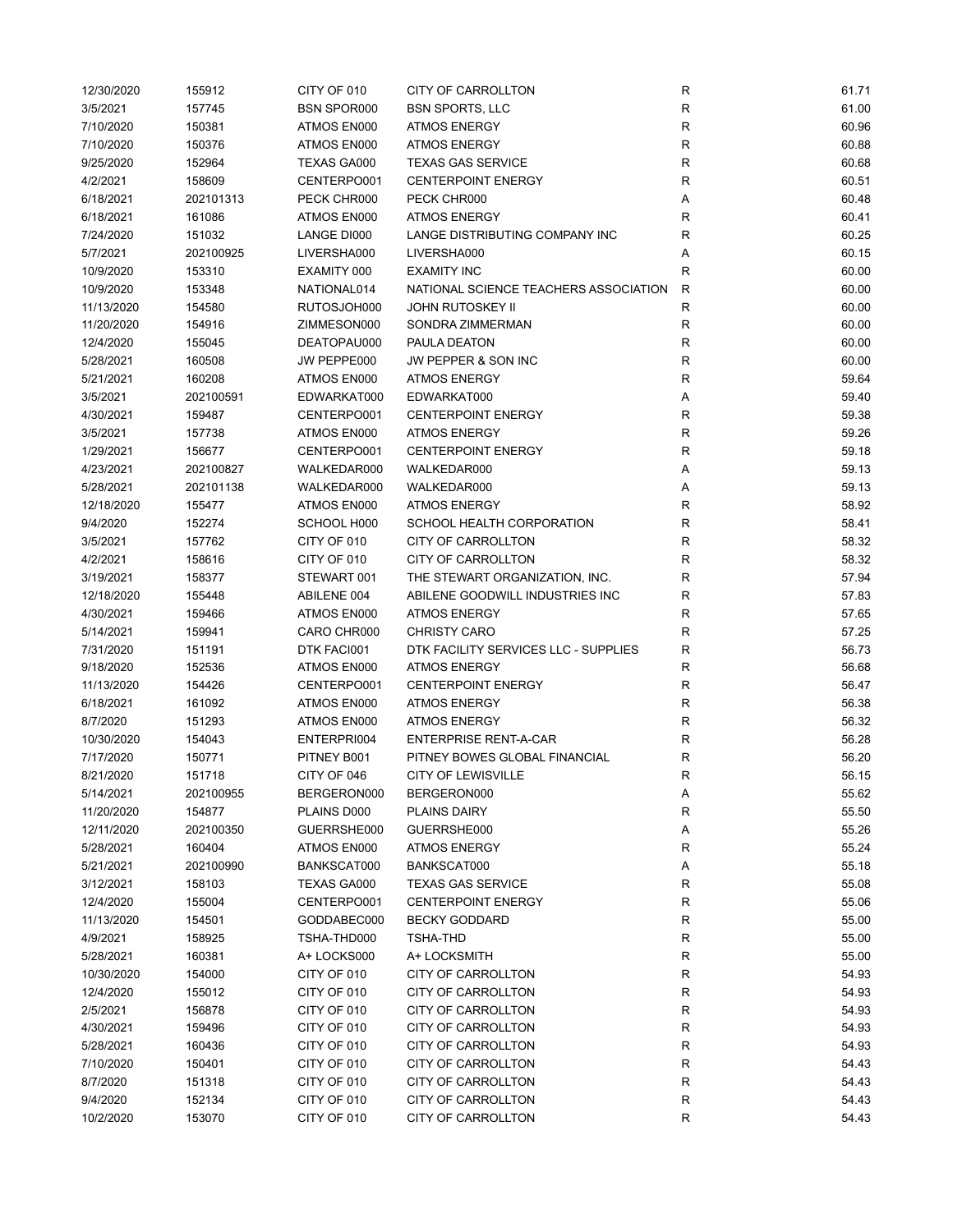| 9/11/2020  | 152354    | ATMOS EN000 | <b>ATMOS ENERGY</b>              | R            | 54.27 |
|------------|-----------|-------------|----------------------------------|--------------|-------|
| 3/26/2021  | 158413    | AT&T LON000 | AT&T LONG DISTANCE               | ${\sf R}$    | 54.18 |
| 10/16/2020 | 153600    | GUITAR C000 | <b>GUITAR CENTER</b>             | $\mathsf R$  | 54.00 |
| 12/4/2020  | 155135    | SOUTHEAS000 | SOUTHEASTERN PERFORMANCE APPAREL | $\mathsf{R}$ | 54.00 |
| 3/26/2021  | 158525    | REED LES000 | <b>LESLIE REED</b>               | $\mathsf R$  | 54.00 |
| 10/30/2020 | 153995    | CENTERPO001 | <b>CENTERPOINT ENERGY</b>        | R            | 53.89 |
| 7/31/2020  | 151139    | ATMOS EN000 | <b>ATMOS ENERGY</b>              | R            | 53.48 |
| 10/2/2020  | 153063    | CENTERPO001 | <b>CENTERPOINT ENERGY</b>        | R            | 53.28 |
| 7/17/2020  | 150663    | CITY OF 046 | <b>CITY OF LEWISVILLE</b>        | $\mathsf{R}$ | 53.23 |
| 8/21/2020  | 151715    | CITY OF 046 | <b>CITY OF LEWISVILLE</b>        | $\mathsf{R}$ | 53.23 |
| 12/30/2020 | 155909    | CENTERPO001 | <b>CENTERPOINT ENERGY</b>        | $\mathsf{R}$ | 53.15 |
| 10/2/2020  | 202100149 | BROGDJAS000 | BROGDJAS000                      | Α            | 53.04 |
| 5/28/2021  | 160523    | PENDER'S000 | PENDER'S MUSIC                   | $\mathsf{R}$ | 52.99 |
| 9/4/2020   | 152109    | ATMOS EN000 | <b>ATMOS ENERGY</b>              | $\mathsf{R}$ | 52.87 |
| 10/16/2020 | 153564    | COSERV 000  | <b>COSERV</b>                    | R            | 52.82 |
| 7/10/2020  | 150395    | CENTERPO001 | <b>CENTERPOINT ENERGY</b>        | $\mathsf{R}$ | 52.65 |
| 8/14/2020  | 151529    | CITY OF 068 | THE CITY OF COPPELL              | $\mathsf{R}$ | 52.50 |
| 4/16/2021  | 202100734 | BRADFKAT000 | BRADFKAT000                      | Α            | 52.40 |
| 5/28/2021  | 202101119 | LEMARDES000 | LEMARDES000                      | Α            | 52.36 |
| 10/16/2020 | 202100200 | PARDOCAR000 | PARDOCAR000                      | Α            | 52.30 |
| 1/22/2021  | 156479    | CITY OF 010 | CITY OF CARROLLTON               | R            | 51.58 |
|            |           |             |                                  |              |       |
| 2/22/2021  | 157362    | CITY OF 010 | CITY OF CARROLLTON               | R            | 51.58 |
| 3/19/2021  | 158239    | CITY OF 010 | CITY OF CARROLLTON               | R            | 51.58 |
| 10/30/2020 | 154001    | CITY OF 010 | <b>CITY OF CARROLLTON</b>        | $\mathsf{R}$ | 51.31 |
| 10/30/2020 | 154002    | CITY OF 010 | <b>CITY OF CARROLLTON</b>        | $\mathsf{R}$ | 51.31 |
| 10/30/2020 | 154003    | CITY OF 010 | CITY OF CARROLLTON               | $\mathsf{R}$ | 51.31 |
| 10/30/2020 | 154004    | CITY OF 010 | CITY OF CARROLLTON               | ${\sf R}$    | 51.31 |
| 12/4/2020  | 155013    | CITY OF 010 | CITY OF CARROLLTON               | $\mathsf{R}$ | 51.31 |
| 12/4/2020  | 155014    | CITY OF 010 | CITY OF CARROLLTON               | $\mathsf{R}$ | 51.31 |
| 12/4/2020  | 155015    | CITY OF 010 | CITY OF CARROLLTON               | R            | 51.31 |
| 12/4/2020  | 155016    | CITY OF 010 | CITY OF CARROLLTON               | ${\sf R}$    | 51.31 |
| 12/30/2020 | 155913    | CITY OF 010 | CITY OF CARROLLTON               | $\mathsf{R}$ | 51.31 |
| 12/30/2020 | 155914    | CITY OF 010 | CITY OF CARROLLTON               | $\mathsf{R}$ | 51.31 |
| 12/30/2020 | 155915    | CITY OF 010 | CITY OF CARROLLTON               | $\mathsf{R}$ | 51.31 |
| 12/30/2020 | 155916    | CITY OF 010 | CITY OF CARROLLTON               | ${\sf R}$    | 51.31 |
| 2/5/2021   | 156879    | CITY OF 010 | CITY OF CARROLLTON               | R            | 51.31 |
| 2/5/2021   | 156880    | CITY OF 010 | CITY OF CARROLLTON               | R            | 51.31 |
| 2/5/2021   | 156881    | CITY OF 010 | <b>CITY OF CARROLLTON</b>        | $\mathsf{R}$ | 51.31 |
| 2/5/2021   | 156882    | CITY OF 010 | CITY OF CARROLLTON               | R            | 51.31 |
| 3/5/2021   | 157763    | CITY OF 010 | <b>CITY OF CARROLLTON</b>        | R            | 51.31 |
| 3/5/2021   | 157764    | CITY OF 010 | CITY OF CARROLLTON               | $\mathsf{R}$ | 51.31 |
| 3/5/2021   | 157765    | CITY OF 010 | CITY OF CARROLLTON               | ${\sf R}$    | 51.31 |
| 4/2/2021   | 158617    | CITY OF 010 | CITY OF CARROLLTON               | $\mathsf{R}$ | 51.31 |
| 4/2/2021   | 158618    | CITY OF 010 | <b>CITY OF CARROLLTON</b>        | R            | 51.31 |
| 4/2/2021   | 158619    | CITY OF 010 | <b>CITY OF CARROLLTON</b>        | R            | 51.31 |
| 4/30/2021  | 159495    | CITY OF 010 | CITY OF CARROLLTON               | R            | 51.31 |
| 4/30/2021  | 159497    | CITY OF 010 | CITY OF CARROLLTON               | R            | 51.31 |
| 4/30/2021  | 159498    | CITY OF 010 | CITY OF CARROLLTON               | R            | 51.31 |
| 4/30/2021  | 159499    | CITY OF 010 | CITY OF CARROLLTON               | $\mathsf{R}$ | 51.31 |
| 5/28/2021  | 160437    | CITY OF 010 | CITY OF CARROLLTON               | R            | 51.31 |
| 5/28/2021  | 160438    | CITY OF 010 | CITY OF CARROLLTON               | R            | 51.31 |
| 5/28/2021  | 160439    | CITY OF 010 | CITY OF CARROLLTON               | R            | 51.31 |
| 5/28/2021  | 160440    | CITY OF 010 | CITY OF CARROLLTON               | R            | 51.31 |
| 7/24/2020  | 150939    | ATMOS EN000 | <b>ATMOS ENERGY</b>              | R            | 51.26 |
| 1/22/2021  | 156633    | UPS<br>001  | <b>UPS</b>                       | ${\sf R}$    | 50.96 |
| 9/18/2020  | 152535    | ATMOS EN000 | <b>ATMOS ENERGY</b>              | $\mathsf{R}$ | 50.88 |
| 7/10/2020  | 150402    | CITY OF 010 | CITY OF CARROLLTON               | ${\sf R}$    | 50.81 |
| 7/10/2020  | 150403    | CITY OF 010 | CITY OF CARROLLTON               | $\mathsf{R}$ | 50.81 |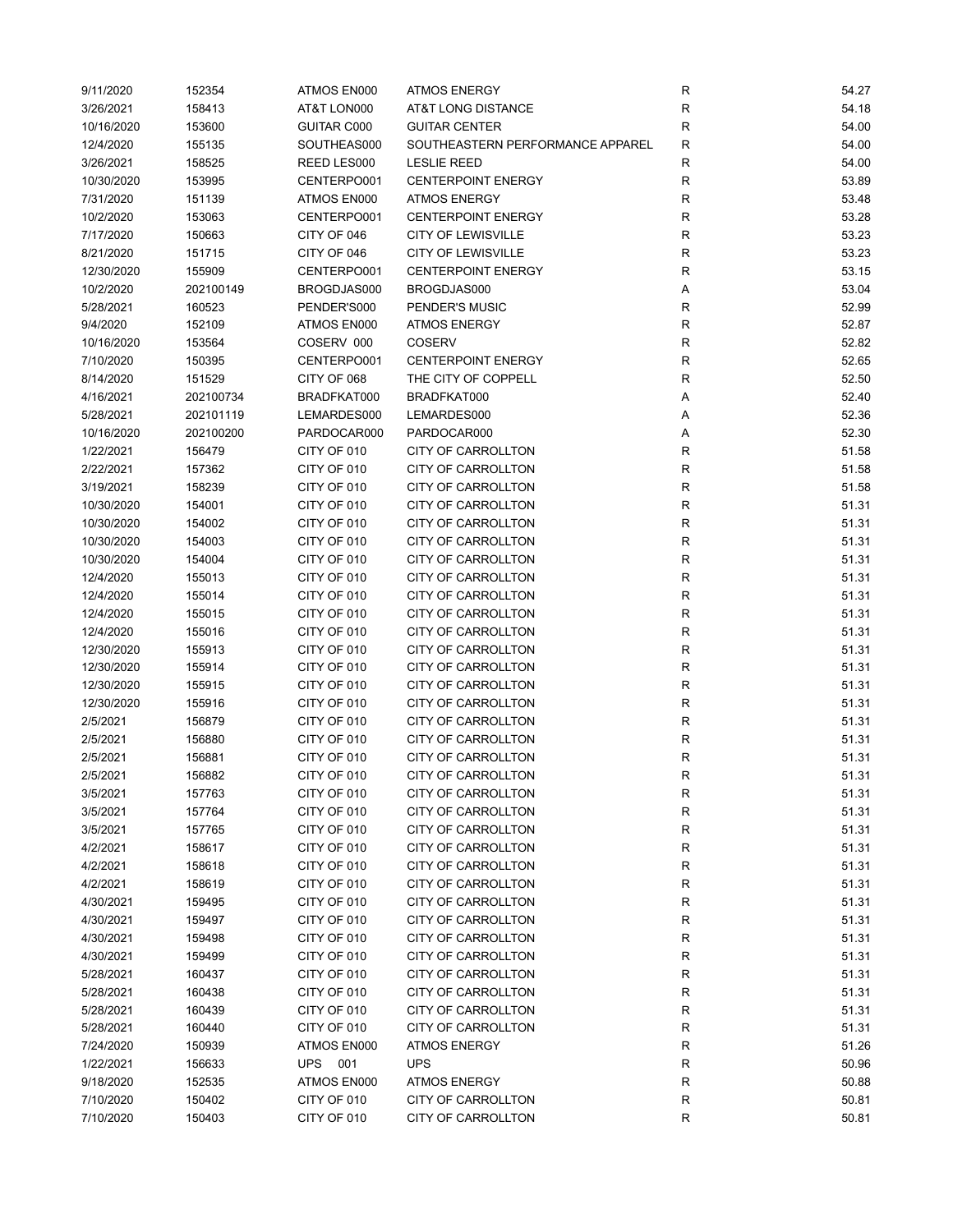| 7/10/2020  | 150404    | CITY OF 010 | <b>CITY OF CARROLLTON</b>            | ${\sf R}$    | 50.81 |
|------------|-----------|-------------|--------------------------------------|--------------|-------|
| 7/10/2020  | 150405    | CITY OF 010 | <b>CITY OF CARROLLTON</b>            | ${\sf R}$    | 50.81 |
| 8/7/2020   | 151319    | CITY OF 010 | CITY OF CARROLLTON                   | $\mathsf{R}$ | 50.81 |
| 8/7/2020   | 151320    | CITY OF 010 | <b>CITY OF CARROLLTON</b>            | $\mathsf{R}$ | 50.81 |
| 8/28/2020  | 151963    | CITY OF 010 | CITY OF CARROLLTON                   | ${\sf R}$    | 50.81 |
| 8/28/2020  | 151964    | CITY OF 010 | CITY OF CARROLLTON                   | $\mathsf{R}$ | 50.81 |
| 9/4/2020   |           |             |                                      | $\mathsf{R}$ | 50.81 |
|            | 152135    | CITY OF 010 | CITY OF CARROLLTON                   |              |       |
| 9/4/2020   | 152136    | CITY OF 010 | <b>CITY OF CARROLLTON</b>            | $\mathsf{R}$ | 50.81 |
| 9/4/2020   | 152137    | CITY OF 010 | CITY OF CARROLLTON                   | R            | 50.81 |
| 9/4/2020   | 152138    | CITY OF 010 | CITY OF CARROLLTON                   | R            | 50.81 |
| 10/2/2020  | 153071    | CITY OF 010 | CITY OF CARROLLTON                   | $\mathsf{R}$ | 50.81 |
| 10/2/2020  | 153072    | CITY OF 010 | CITY OF CARROLLTON                   | $\mathsf{R}$ | 50.81 |
| 10/2/2020  | 153073    | CITY OF 010 | <b>CITY OF CARROLLTON</b>            | $\mathsf{R}$ | 50.81 |
| 10/2/2020  | 153074    | CITY OF 010 | CITY OF CARROLLTON                   | ${\sf R}$    | 50.81 |
| 7/31/2020  | 151156    | CENTERPO001 | <b>CENTERPOINT ENERGY</b>            | ${\sf R}$    | 50.79 |
| 8/28/2020  | 151960    | CENTERPO001 | <b>CENTERPOINT ENERGY</b>            | $\mathsf{R}$ | 50.79 |
| 6/25/2021  | 161394    | HEYWOCHR000 | <b>CHRISTINE HEYWOOD</b>             | $\mathsf{R}$ | 50.50 |
| 5/21/2021  | 202101058 | SASSIKEN000 | SASSIKEN000                          | Α            | 50.32 |
| 8/21/2020  | 151680    | ATMOS EN000 | <b>ATMOS ENERGY</b>                  | $\mathsf{R}$ | 50.27 |
| 10/23/2020 | 153761    | ATMOS EN000 | <b>ATMOS ENERGY</b>                  | ${\sf R}$    | 50.27 |
| 6/18/2021  | 202101279 | BEAUCDEO000 | BEAUCDEO000                          | Α            | 50.27 |
| 7/24/2020  | 150967    | CITY OF 047 | <b>CITY OF LEWISVILLE</b>            | $\mathsf{R}$ | 50.00 |
|            |           |             |                                      |              |       |
| 7/24/2020  | 151002    | FIREHAWK000 | FIREHAWK SAFETY SYSTEMS, INC         | $\mathsf R$  | 50.00 |
| 8/21/2020  | 151757    | FIREHAWK000 | FIREHAWK SAFETY SYSTEMS, INC         | R            | 50.00 |
| 9/18/2020  | 152622    | FIREHAWK000 | FIREHAWK SAFETY SYSTEMS, INC         | R            | 50.00 |
| 10/23/2020 | 153841    | FIREHAWK000 | FIREHAWK SAFETY SYSTEMS, INC         | $\mathsf{R}$ | 50.00 |
| 12/4/2020  | 155054    | FIREHAWK000 | FIREHAWK SAFETY SYSTEMS, INC         | $\mathsf{R}$ | 50.00 |
| 12/18/2020 | 155600    | FIREHAWK000 | FIREHAWK SAFETY SYSTEMS, INC         | ${\sf R}$    | 50.00 |
| 1/22/2021  | 156454    | BLEYL EN000 | <b>BLEYL ENGINEERING</b>             | ${\sf R}$    | 50.00 |
| 1/29/2021  | 156727    | FIREHAWK000 | FIREHAWK SAFETY SYSTEMS, INC         | $\mathsf R$  | 50.00 |
| 1/29/2021  | 156768    | OSBORYES000 | YESENIA OSBORNE                      | R            | 50.00 |
| 2/12/2021  | 157089    | ADVOWAST000 | ADVOWASTE MEDICAL SERVICES LLC       | $\mathsf R$  | 50.00 |
| 2/22/2021  | 157339    | BLEYL EN000 | <b>BLEYL ENGINEERING</b>             | $\mathsf R$  | 50.00 |
| 2/22/2021  | 157414    | FIREHAWK000 | FIREHAWK SAFETY SYSTEMS, INC         | $\mathsf R$  | 50.00 |
| 2/26/2021  | 157570    | ADVOWAST000 | ADVOWASTE MEDICAL SERVICES LLC       | $\mathsf R$  | 50.00 |
| 2/26/2021  | 157600    | CENTERVE000 | <b>CENTERVENTION</b>                 | $\mathsf R$  | 50.00 |
| 3/5/2021   | 157720    | ADVOWAST000 | ADVOWASTE MEDICAL SERVICES LLC       | $\mathsf R$  | 50.00 |
| 3/12/2021  | 157955    | ADVOWAST000 | ADVOWASTE MEDICAL SERVICES LLC       | R            | 50.00 |
|            |           |             |                                      |              |       |
| 3/19/2021  | 158229    | CENTERVE000 | <b>CENTERVENTION</b>                 | R            | 50.00 |
| 3/19/2021  | 158292    | FIREHAWK000 | FIREHAWK SAFETY SYSTEMS, INC         | R            | 50.00 |
| 3/26/2021  | 158409    | ADVOWAST000 | ADVOWASTE MEDICAL SERVICES LLC       | R            | 50.00 |
| 4/2/2021   | 158579    | ADVOWAST000 | ADVOWASTE MEDICAL SERVICES LLC       | ${\sf R}$    | 50.00 |
| 4/2/2021   | 158625    | CITY OF 047 | <b>CITY OF LEWISVILLE</b>            | ${\sf R}$    | 50.00 |
| 4/9/2021   | 158890    | ROBINMUR000 | <b>MURRAY ROBINSON</b>               | $\mathsf{R}$ | 50.00 |
| 4/23/2021  | 159284    | FIREHAWK000 | FIREHAWK SAFETY SYSTEMS, INC         | $\mathsf{R}$ | 50.00 |
| 5/7/2021   | 159767    | GARDEN R000 | <b>GARDEN RIDGE CHURCH OF CHRIST</b> | R            | 50.00 |
| 8/7/2020   | 202100039 | ALVARGLO000 | ALVARGLO000                          | Α            | 50.00 |
| 3/5/2021   | 202100602 | NINO PAT000 | NINO PAT000                          | Α            | 50.00 |
| 4/2/2021   | 202100689 | MAHNSERI000 | MAHNSERI000                          | Α            | 50.00 |
| 4/2/2021   | 202100692 | NINO PAT000 | NINO PAT000                          | Α            | 50.00 |
| 4/2/2021   | 202100700 | THOMPLOR001 | THOMPLOR001                          | Α            | 50.00 |
| 5/21/2021  | 202101007 | FIREHAWK000 | FIREHAWK000                          | Α            | 50.00 |
| 6/4/2021   | 202101145 | ADVOWAST000 | ADVOWAST000                          | Α            | 50.00 |
| 6/18/2021  | 202101294 | FIREHAWK000 | FIREHAWK000                          | Α            | 50.00 |
|            |           |             |                                      |              |       |
| 10/30/2020 | 202100229 | GUY VER000  | GUY VER000                           | Α            | 49.95 |
| 11/13/2020 | 202100283 | MIES KAL000 | MIES KAL000                          | Α            | 49.95 |
| 12/18/2020 | 155564    | CORE KNO000 | <b>CORE KNOWLEDGE</b>                | R            | 49.75 |
| 5/28/2021  | 202101132 | SMITHKEL002 | SMITHKEL002                          | Α            | 49.72 |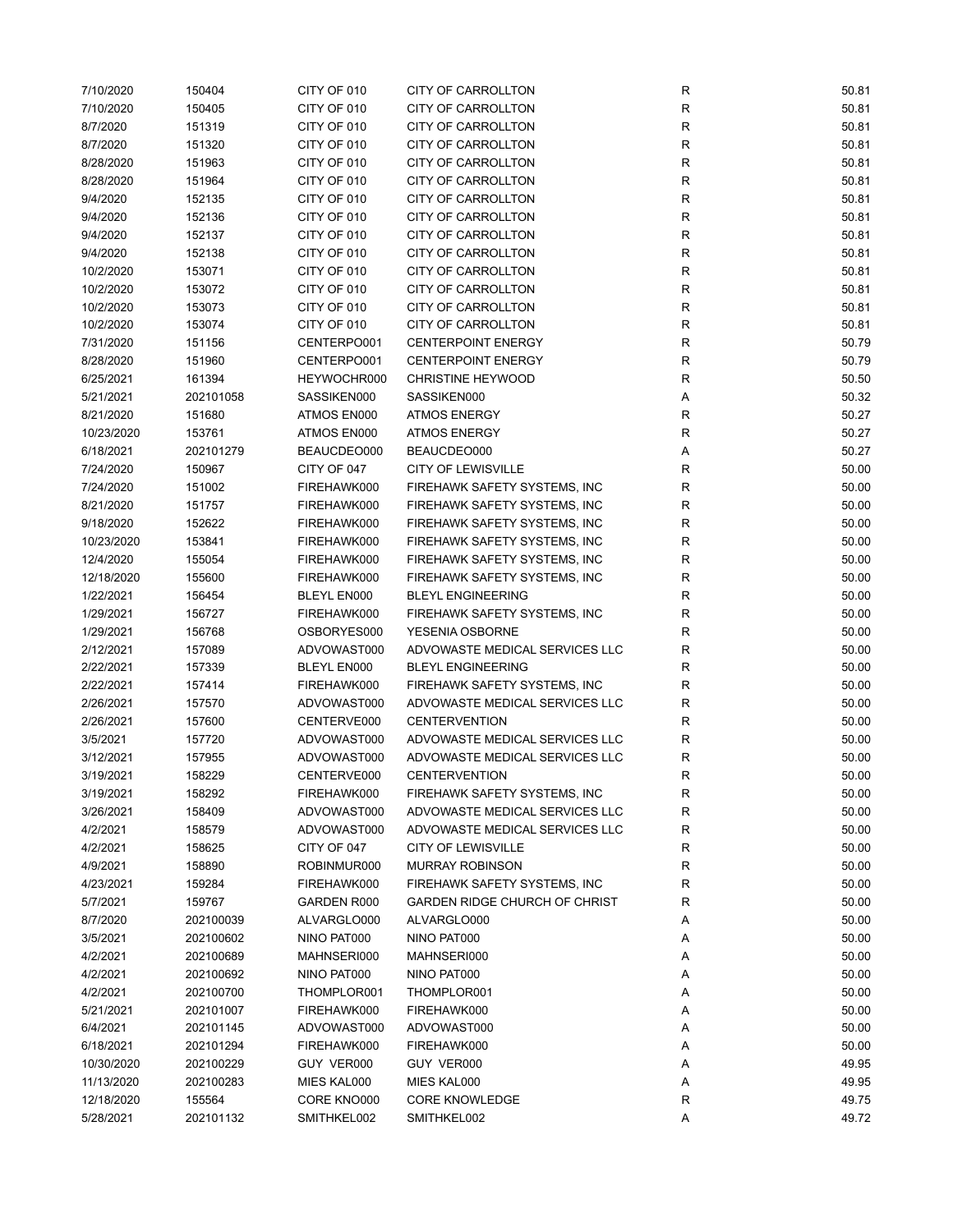| 5/21/2021  | 202101033 | LONG KAC000 | LONG KAC000                           | Α            | 49.50 |
|------------|-----------|-------------|---------------------------------------|--------------|-------|
| 1/22/2021  | 156587    | SPARKLET000 | SPARKLETTS AND SIERRA SPRINGS         | $\mathsf R$  | 49.27 |
| 3/19/2021  | 202100634 | DUGELAMY000 | DUGELAMY000                           | Α            | 48.97 |
| 6/11/2021  | 160813    | CENTERPO001 | <b>CENTERPOINT ENERGY</b>             | R            | 48.35 |
| 12/11/2020 | 155411    | ENTERGY 000 | <b>ENTERGY</b>                        | $\mathsf{R}$ | 48.13 |
| 7/24/2020  | 151050    | REDLAANG001 | ANGELA REDLAND                        | $\mathsf{R}$ | 48.00 |
| 7/31/2020  | 151149    | CARLTJUA000 | <b>JUANITA CARLTON</b>                | R            | 48.00 |
| 6/4/2021   | 160648    | CLASSICA001 | <b>CLASSICAL ACADEMIC PRESS</b>       | R            | 47.40 |
| 3/12/2021  | 158119    | UPS INC 000 | UPS INC                               | $\mathsf{R}$ | 47.08 |
| 10/2/2020  | 153197    | UPS 001     | <b>UPS</b>                            | $\mathsf{R}$ | 47.07 |
| 7/31/2020  | 151248    | RODRIBRE000 | <b>BREDA RODRIGUEZ</b>                | $\mathsf{R}$ | 47.00 |
| 9/4/2020   | 152123    | BURNSKRI000 | <b>KRISTEN BURNSIDE</b>               | $\mathsf{R}$ | 47.00 |
| 2/5/2021   | 202100511 | SARVIALI000 | SARVIALI000                           | Α            | 46.90 |
| 12/18/2020 | 155675    | PLAINS D000 | <b>PLAINS DAIRY</b>                   | $\mathsf{R}$ | 46.80 |
| 4/30/2021  | 202100855 | GARCISAM000 | GARCISAM000                           | Α            | 46.80 |
| 1/22/2021  | 156476    | CITY OF 004 | <b>CITY OF AUSTIN</b>                 | $\mathsf R$  | 46.13 |
| 2/26/2021  | 157597    | CAROLINA000 | CAROLINA BIOLOGICAL SUPPLY COMPANY    | R            | 45.90 |
| 8/14/2020  | 151571    | ENTERGY 000 | <b>ENTERGY</b>                        | R            | 45.66 |
| 1/15/2021  | 156297    | SCHOOL S000 | SCHOOL SPECIALTY LLC                  | R            | 45.48 |
| 3/26/2021  | 158569    | WOODWIND000 | WOODWIND & BRASSWIND, INC             | $\mathsf R$  | 45.25 |
| 10/16/2020 | 153522    | CENTERPO001 | <b>CENTERPOINT ENERGY</b>             | R            | 45.18 |
| 7/17/2020  | 150823    | TEXTBOOK001 | <b>TEXTBOOK WAREHOUSE LLC</b>         | R            | 45.00 |
| 6/11/2021  | 160878    | HITMAN P000 | HITMAN PEST CONTROL                   | R            | 45.00 |
| 10/16/2020 | 202100197 | NASONSHA000 | NASONSHA000                           | Α            | 45.00 |
| 4/30/2021  | 202100871 | NASONSHA000 | NASONSHA000                           | Α            | 45.00 |
| 12/4/2020  | 155210    | UPS 001     | <b>UPS</b>                            | $\mathsf{R}$ | 44.58 |
| 4/16/2021  | 202100762 | O'LEABAR000 | O'LEABAR000                           | Α            | 44.35 |
| 6/4/2021   | 202101165 | HARMOCAS000 | HARMOCAS000                           | Α            | 44.04 |
| 8/21/2020  | 151802    | MIRELRIC001 | <b>RICHARD MIRELES</b>                | $\mathsf{R}$ | 44.00 |
|            |           |             |                                       |              |       |
| 8/28/2020  | 152039    | QUINNMON000 | <b>MONICA QUINN</b>                   | R            | 44.00 |
| 6/11/2021  | 161007    | UPS INC 000 | UPS INC                               | $\mathsf{R}$ | 43.39 |
| 1/8/2021   | 156003    | CITY OF 068 | THE CITY OF COPPELL                   | $\mathsf{R}$ | 43.37 |
| 2/12/2021  | 157134    | CITY OF 068 | THE CITY OF COPPELL                   | $\mathsf{R}$ | 43.37 |
| 9/11/2020  | 152364    | CENTERPO001 | <b>CENTERPOINT ENERGY</b>             | $\mathsf R$  | 43.35 |
| 7/17/2020  | 150666    | CITY OF 046 | <b>CITY OF LEWISVILLE</b>             | $\mathsf{R}$ | 43.33 |
| 6/4/2021   | 160620    | ATMOS EN000 | <b>ATMOS ENERGY</b>                   | R            | 43.30 |
| 10/23/2020 | 153933    | TYLER AT000 | <b>TYLER ATHLETICS INC</b>            | R            | 42.00 |
| 5/28/2021  | 160427    | CENTERPO001 | <b>CENTERPOINT ENERGY</b>             | $\mathsf{R}$ | 41.86 |
| 8/21/2020  | 151682    | ATMOS EN000 | <b>ATMOS ENERGY</b>                   | R            | 41.69 |
| 8/21/2020  | 151687    | ATMOS EN000 | <b>ATMOS ENERGY</b>                   | R            | 41.47 |
| 4/30/2021  | 159486    | CENTERPO001 | <b>CENTERPOINT ENERGY</b>             | ${\sf R}$    | 41.44 |
| 12/23/2020 | 155808    | AT&T LON000 | AT&T LONG DISTANCE                    | $\mathsf{R}$ | 41.32 |
| 2/12/2021  | 202100537 | RAMIRMYR000 | RAMIRMYR000                           | Α            | 41.28 |
| 5/14/2021  | 202100983 | YEOKUFER000 | YEOKUFER000                           | Α            | 41.20 |
| 5/28/2021  | 202101096 | COPSEVIC000 | COPSEVIC000                           | Α            | 40.78 |
| 11/20/2020 | 154725    | ATMOS EN000 | <b>ATMOS ENERGY</b>                   | R            | 40.62 |
| 5/21/2021  | 202101082 | WILLSBEC000 | WILLSBEC000                           | Α            | 40.52 |
| 4/2/2021   | 158608    | CENTERPO001 | <b>CENTERPOINT ENERGY</b>             | R            | 40.42 |
| 5/28/2021  | 160426    | CENTERPO001 | <b>CENTERPOINT ENERGY</b>             | $\mathsf{R}$ | 40.42 |
| 8/28/2020  | 152065    | UPS<br>001  | <b>UPS</b>                            | R            | 40.41 |
| 4/30/2021  | 202100867 | MCGUIMIC000 | MCGUIMIC000                           | Α            | 40.25 |
| 7/24/2020  | 151064    | SHIELELI000 | ELIZABETH SHIELDS                     | R            | 40.00 |
| 8/7/2020   | 151389    | GARCITAN000 | <b>TANAIRI GARCIA</b>                 | R            | 40.00 |
| 8/7/2020   | 151473    | SUTTOKAT000 | <b>KATY SUTTON</b>                    | R            | 40.00 |
| 8/7/2020   | 151487    | UNDERJAC000 | JACLYN UNDERWOOD                      | R            | 40.00 |
| 10/16/2020 | 153475    | ABILITIE000 | ABILITIES THERAPY AND CONSULTING, LLC | $\mathsf{R}$ | 40.00 |
| 11/20/2020 | 154818    | DOYLETRA000 | <b>TRAVIS DOYLE</b>                   | ${\sf R}$    | 40.00 |
| 11/20/2020 | 154878    | PLANO RD000 | PLANO RDSPD                           | R            | 40.00 |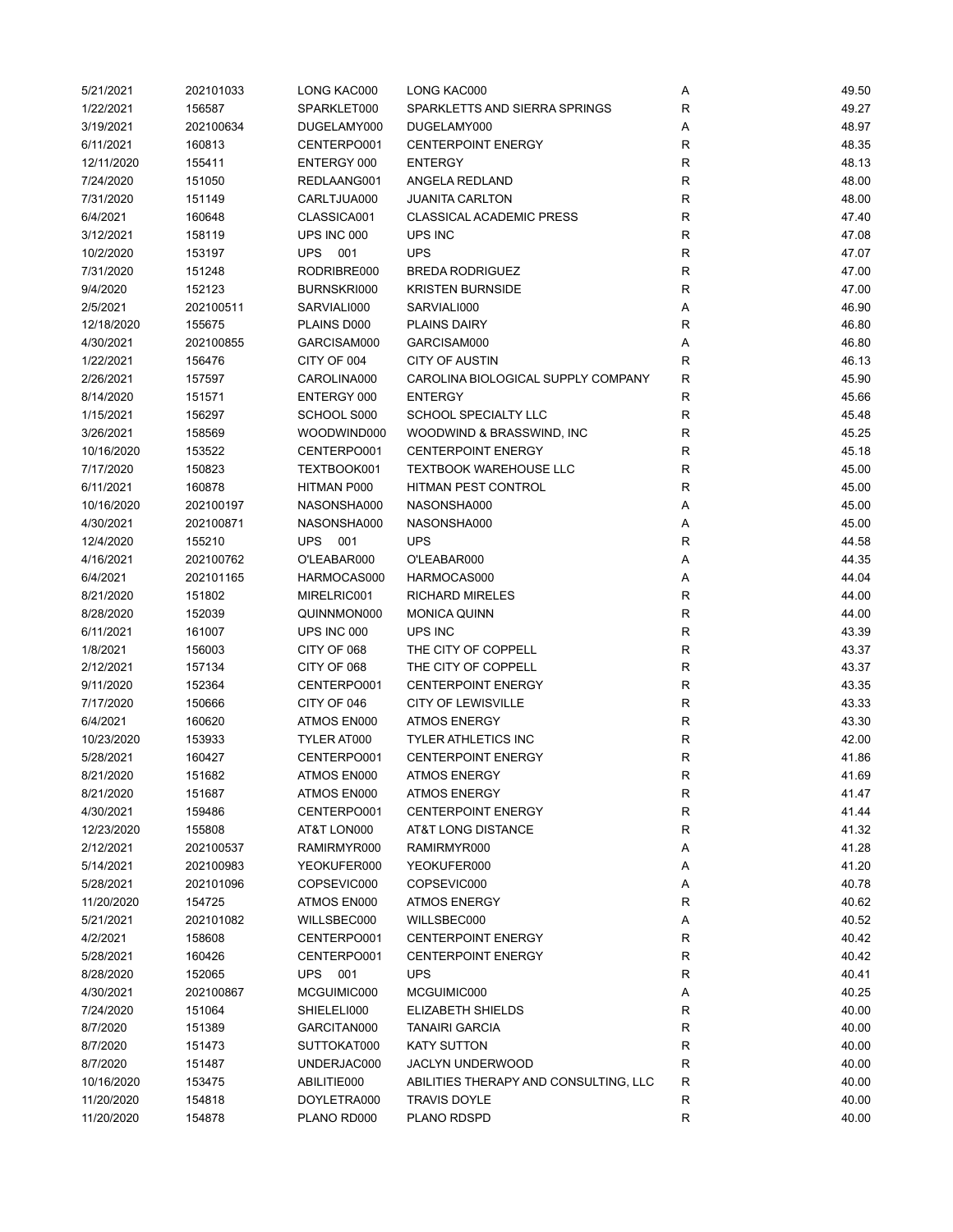| 12/4/2020  | 155125    | SAM'S CL003        | SAM'S CLUB DIRECT #864                   | R            | 40.00 |
|------------|-----------|--------------------|------------------------------------------|--------------|-------|
| 3/19/2021  | 158383    | TEXAS DE004        | <b>TEXAS DEPT OF LICENSING &amp; REG</b> | R            | 40.00 |
| 4/23/2021  | 159437    | ROBERCHE000        | <b>CHELSI ROBERTS</b>                    | R            | 40.00 |
| 4/23/2021  | 159444    | WALLATRA000        | <b>TRACI WALLACE</b>                     | R            | 40.00 |
| 4/23/2021  | 159446    | WRIGHDAR000        | DARREN WRIGHTLESTER                      | $\mathsf R$  | 40.00 |
| 5/14/2021  | 160030    | KEMEISTE000        | <b>STEPHANIE KEMEI</b>                   | $\mathsf R$  | 40.00 |
| 3/5/2021   | 202100585 | BROOKLAR000        | BROOKLAR000                              | Α            | 40.00 |
| 3/5/2021   | 157947    | WRIGHMIC000        | <b>MICHAEL WRIGHT</b>                    | $\mathsf R$  | 39.95 |
| 8/14/2020  | 202100055 | DIFURRAC000        | DIFURRAC000                              | Α            | 39.95 |
| 8/14/2020  | 202100061 | TUCKECAT001        | TUCKECAT001                              | Α            | 39.95 |
| 8/21/2020  | 202100071 | FAUSTMAC000        | FAUSTMAC000                              | Α            | 39.95 |
| 8/28/2020  | 202100082 | KING BET000        | KING BET000                              | Α            | 39.95 |
| 9/11/2020  | 202100108 | BAKKEJUL000        | BAKKEJUL000                              | Α            | 39.95 |
| 9/11/2020  | 202100111 | MUNOZTER000        | MUNOZTER000                              | Α            | 39.95 |
| 9/11/2020  | 202100112 | RUTHEROB000        | RUTHEROB000                              | Α            | 39.95 |
| 9/18/2020  | 202100127 | PASCHJAC000        | PASCHJAC000                              | Α            | 39.95 |
| 10/2/2020  | 202100160 | PAIVASTE000        | PAIVASTE000                              | Α            | 39.95 |
| 10/30/2020 | 202100225 | BAKERCHR000        | BAKERCHR000                              | Α            | 39.95 |
| 10/30/2020 | 202100230 | HARTEJAM000        | HARTEJAM000                              | Α            | 39.95 |
| 10/30/2020 | 202100233 | KING BRI000        | KING BRI000                              | Α            | 39.95 |
| 10/30/2020 | 202100236 | MORANJAM000        | MORANJAM000                              | Α            | 39.95 |
| 7/17/2020  | 150727    | ENTERGY 000        | <b>ENTERGY</b>                           | $\mathsf R$  | 39.12 |
|            |           |                    |                                          |              |       |
| 2/26/2021  | 202100576 | TALKPATH000        | TALKPATH000                              | Α            | 39.00 |
| 2/5/2021   | 156846    | ATMOS EN000        | <b>ATMOS ENERGY</b>                      | $\mathsf R$  | 38.99 |
| 7/10/2020  | 150377    | ATMOS EN000        | <b>ATMOS ENERGY</b>                      | $\mathsf R$  | 38.70 |
| 5/14/2021  | 159999    | ENTERGY 000        | <b>ENTERGY</b>                           | $\mathsf R$  | 38.59 |
| 4/23/2021  | 159211    | <b>BLICK AR000</b> | <b>BLICK ART MATERIALS LLC</b>           | $\mathsf R$  | 38.57 |
| 12/23/2020 | 155837    | E-THERAP001        | E-THERAPY LLC                            | $\mathsf R$  | 38.50 |
| 9/4/2020   | 152237    | PEREZGLO001        | <b>GLORIA PEREZ</b>                      | $\mathsf R$  | 38.00 |
| 11/13/2020 | 154628    | WILSOFLO000        | <b>FLOYD WILSON</b>                      | R            | 38.00 |
| 1/22/2021  | 156525    | ENTERGY 000        | <b>ENTERGY</b>                           | R            | 37.95 |
| 5/28/2021  | 202101089 | ARIASLYM000        | ARIASLYM000                              | Α            | 37.92 |
| 4/30/2021  | 202100862 | KING ARI000        | KING ARI000                              | Α            | 37.62 |
| 8/7/2020   | 151275    | <b>ACTION S000</b> | ACTION SHRED OF TEXAS, LLC               | R            | 37.50 |
| 7/31/2020  | 151198    | ENTERPRI004        | <b>ENTERPRISE RENT-A-CAR</b>             | R            | 37.41 |
| 5/21/2021  | 202101015 | GUERROSC000        | GUERROSC000                              | Α            | 37.36 |
| 2/12/2021  | 157149    | CORPORAT000        | CORPORATE COMMUNICATIONS CENTER, INC.    | $\mathsf{R}$ | 37.27 |
| 10/23/2020 | 153777    | CDW GOVE000        | CDW GOVERNMENT, INC                      | $\mathsf R$  | 36.92 |
| 5/21/2021  | 202100987 | ALVARERI001        | ALVARERI001                              | Α            | 36.84 |
| 5/21/2021  | 160315    | JONES SC000        | JONES SCHOOL SUPPLY CO, INC              | R            | 36.72 |
| 3/19/2021  | 158287    | ENTERGY 000        | <b>ENTERGY</b>                           | R            | 36.59 |
| 8/7/2020   | 151474    | SUTTOSTE000        | STEPHANIE SUTTON                         | R            | 36.50 |
| 6/4/2021   | 202101181 | MAJERSAR000        | MAJERSAR000                              | А            | 36.23 |
| 5/14/2021  | 159931    | ATMOS EN000        | <b>ATMOS ENERGY</b>                      | R            | 36.20 |
| 9/4/2020   | 152282    | SIMS COU000        | <b>COURNIESHA SIMS</b>                   | $\mathsf R$  | 36.00 |
| 12/11/2020 | 155293    | CORPORAT000        | CORPORATE COMMUNICATIONS CENTER, INC.    | R            | 36.00 |
| 6/4/2021   | 160662    | CRABBELI000        | ELISABETH CRABB                          | R            | 36.00 |
| 8/7/2020   | 151351    | CONSTELL001        | <b>CONSTELLATION NEWENERGY INC</b>       | R            | 35.99 |
| 7/10/2020  | 150437    | CONSTELL001        | <b>CONSTELLATION NEWENERGY INC</b>       | R            | 35.87 |
| 4/16/2021  | 159018    | ENTERGY 000        | <b>ENTERGY</b>                           | R            | 35.85 |
| 6/11/2021  | 160956    | SAN ANTO004        | SAN ANTONIO WATER SYSTEM                 | R            | 35.84 |
| 7/24/2020  | 151071    | STOVAJER000        | <b>JEREMY STOVALL</b>                    | $\mathsf{R}$ | 35.00 |
| 8/14/2020  | 151587    | GUITAR C000        | <b>GUITAR CENTER</b>                     | R            | 35.00 |
| 8/28/2020  | 152043    | ROSS WIN000        | <b>WINTER ROSS</b>                       | R            | 35.00 |
| 9/4/2020   | 152124    | CALHOHAI000        | HAILEY CALHOUN                           | R            | 35.00 |
| 9/4/2020   | 152203    | JONESTON001        | TONYA JONES ALLEN                        | R            | 35.00 |
| 9/18/2020  | 152551    | BLAIRSON000        | SONYA BLAIR                              | R            | 35.00 |
| 9/18/2020  | 152681    | PIERSANN000        | ANN PIERSON                              | $\mathsf R$  | 35.00 |
|            |           |                    |                                          |              |       |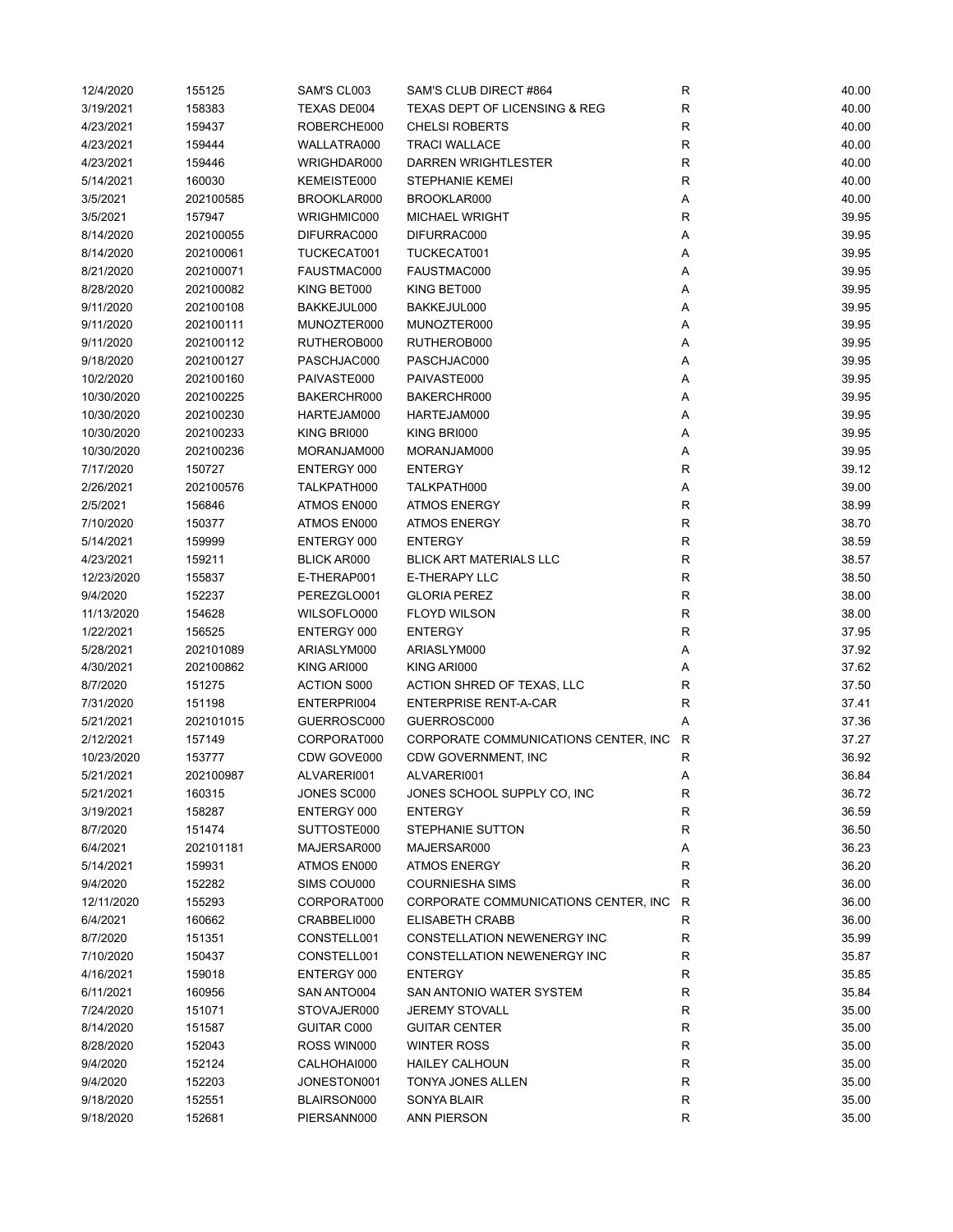| 9/18/2020  | 152696    | RIVEREDI000        | <b>EDITH RIVERA</b>                                                   | R           | 35.00          |
|------------|-----------|--------------------|-----------------------------------------------------------------------|-------------|----------------|
| 9/18/2020  | 152706    | SOSA ROX000        | ROXANA SOSA                                                           | R           | 35.00          |
| 10/16/2020 | 153617    | MCCUISHA000        | <b>SHALUNTA MCCUIN</b>                                                | $\mathsf R$ | 35.00          |
| 10/23/2020 | 153909    | SOLORGOR000        | GORETTY SOLORZANO-MIRANDA                                             | $\mathsf R$ | 35.00          |
| 11/13/2020 | 154524    | LEE NAG000         | <b>NAGYEONG LEE</b>                                                   | ${\sf R}$   | 35.00          |
| 12/4/2020  | 154955    | ANDERDON003        | <b>DON ANDERSON</b>                                                   | $\mathsf R$ | 35.00          |
| 10/2/2020  | 202100151 | EVERHMEL000        | EVERHMEL000                                                           | Α           | 35.00          |
| 12/4/2020  | 202100339 | STOCKASH000        | STOCKASH000                                                           | Α           | 34.96          |
| 6/4/2021   | 160699    | MEMORIA 000        | MEMORIA PRESS, INC.                                                   | $\mathsf R$ | 34.95          |
| 11/20/2020 | 202100316 | HIDELL A000        | HIDELL A000                                                           | Α           | 34.75          |
| 11/13/2020 | 154412    | ATMOS EN000        | <b>ATMOS ENERGY</b>                                                   | $\mathsf R$ | 34.70          |
| 5/7/2021   | 159672    | 9 SQUARE000        | 9 SQUARE IN THE AIR                                                   | $\mathsf R$ | 34.67          |
| 12/18/2020 | 155487    | ATMOS EN000        | <b>ATMOS ENERGY</b>                                                   | ${\sf R}$   | 34.34          |
| 4/16/2021  | 158959    | ATMOS EN000        | <b>ATMOS ENERGY</b>                                                   | $\mathsf R$ | 34.04          |
| 2/5/2021   | 157031    | SHELERAC000        | RACHEL SHELEY                                                         | $\mathsf R$ | 34.00          |
| 1/29/2021  | 156742    | LAKESHOR000        | LAKESHORE LEARNING MATERIALS                                          | $\mathsf R$ | 33.24          |
| 4/16/2021  | 159079    | SAN ANTO004        | SAN ANTONIO WATER SYSTEM                                              | R           | 33.14          |
| 5/14/2021  | 160082    | SAN ANTO004        | SAN ANTONIO WATER SYSTEM                                              | R           | 33.14          |
| 11/6/2020  | 154313    | SAN ANTO004        | SAN ANTONIO WATER SYSTEM                                              | R           | 33.04          |
| 12/11/2020 | 155415    | SAN ANTO004        | SAN ANTONIO WATER SYSTEM                                              | R           | 33.04          |
| 8/28/2020  | 152030    | NOTARY P000        | NOTARY PUBLIC UNDERWRITERS AGENCY OF                                  | R           | 33.00          |
| 9/4/2020   | 152272    | SARGENT-000        | SARGENT-WELCH                                                         | R           | 33.00          |
| 10/23/2020 | 153892    | PLAINS D000        | <b>PLAINS DAIRY</b>                                                   | R           | 32.70          |
| 4/2/2021   | 202100694 | ROBERLIN000        | ROBERLIN000                                                           | Α           | 32.48          |
| 4/16/2021  | 202100741 | CASH ALL000        | CASH ALL000                                                           | Α           | 32.25          |
| 5/21/2021  | 202101037 | LUNETNYS000        | LUNETNYS000                                                           | Α           | 32.20          |
| 10/9/2020  | 153412    | SAN ANTO004        | SAN ANTONIO WATER SYSTEM                                              | $\mathsf R$ | 31.94          |
| 1/22/2021  | 156580    | SAN ANTO004        | SAN ANTONIO WATER SYSTEM                                              | $\mathsf R$ | 31.94          |
| 2/12/2021  | 157249    | SAN ANTO004        | SAN ANTONIO WATER SYSTEM                                              | $\mathsf R$ | 31.94          |
| 3/19/2021  | 158364    | SAN ANTO004        | SAN ANTONIO WATER SYSTEM                                              | $\mathsf R$ | 31.94          |
| 4/2/2021   | 158636    | CLASSICA001        | <b>CLASSICAL ACADEMIC PRESS</b>                                       | $\mathsf R$ | 31.92          |
|            |           |                    |                                                                       | $\mathsf R$ | 31.89          |
| 5/21/2021  | 160215    | ATMOS EN000        | <b>ATMOS ENERGY</b>                                                   | R           |                |
| 2/12/2021  | 157168    | ENTERGY 000        | <b>ENTERGY</b>                                                        |             | 31.69          |
| 5/21/2021  | 202101032 | LIVERSHA000        | LIVERSHA000                                                           | Α           | 31.47          |
| 4/23/2021  | 159322    | LEARNING006        | LEARNING WITHOUT TEARS                                                | $\mathsf R$ | 31.44          |
| 11/20/2020 | 154886    | S & S WO000        | S & S WORLDWIDE, INC                                                  | R           | 31.24<br>31.14 |
| 10/30/2020 | 154079    | MCGRAW-H000        | MCGRAW-HILL SCHOOL EDUCATION HOLDING:<br><b>ENTERPRISE RENT-A-CAR</b> | R           |                |
| 7/10/2020  | 150461    | ENTERPRI004        |                                                                       | R           | 31.06          |
| 8/21/2020  | 151874    | UPS<br>001         | <b>UPS</b>                                                            | R           | 30.99          |
| 12/4/2020  | 202100335 | POLGLMAR000        | POLGLMAR000                                                           | Α           | 30.99          |
| 10/16/2020 | 153505    | ATMOS EN000        | <b>ATMOS ENERGY</b>                                                   | R           | 30.53          |
| 3/12/2021  | 158003    | CITY OF 068        | THE CITY OF COPPELL                                                   | $\mathsf R$ | 30.45          |
| 7/10/2020  | 150548    | SAN ANTO004        | SAN ANTONIO WATER SYSTEM                                              | $\mathsf R$ | 30.42          |
| 8/7/2020   | 151446    | SAN ANTO004        | SAN ANTONIO WATER SYSTEM                                              | R           | 30.42          |
| 9/4/2020   | 152271    | SAN ANTO004        | SAN ANTONIO WATER SYSTEM                                              | R           | 30.42          |
| 3/19/2021  | 158231    | CHARTER 000        | CHARTER COMMUNICATIONS                                                | R           | 30.06          |
| 8/21/2020  | 151807    | PHAM ISA000        | <b>ISABELLE PHAM</b>                                                  | R           | 30.00          |
| 9/18/2020  | 152621    | FAROOERU000        | ERUM FAROOQ                                                           | R           | 30.00          |
| 10/2/2020  | 153103    | CROWN TR000        | <b>CROWN TROPHY</b>                                                   | $\mathsf R$ | 30.00          |
| 10/16/2020 | 153623    | MIDLAND 004        | MIDLAND HEALTH DEPARTMENT                                             | R           | 30.00          |
| 10/16/2020 | 153675    | TMEA REG001        | TMEA REGION 2 ORCHESTRA                                               | R           | 30.00          |
| 12/11/2020 | 155233    | <b>ACTION S000</b> | ACTION SHRED OF TEXAS, LLC                                            | R           | 30.00          |
| 4/23/2021  | 159354    | REED HAL000        | <b>HALLIE REED</b>                                                    | R           | 30.00          |
| 8/21/2020  | 202100066 | BURGEMAR000        | BURGEMAR000                                                           | Α           | 30.00          |
| 8/21/2020  | 202100070 | DICKEJEN000        | DICKEJEN000                                                           | Α           | 30.00          |
| 8/21/2020  | 202100074 | O'QUIJER000        | O'QUIJER000                                                           | Α           | 30.00          |
| 9/4/2020   | 202100099 | SEGURJOS000        | SEGURJOS000                                                           | Α           | 30.00          |
| 9/4/2020   | 202100101 | STENMJAN000        | STENMJAN000                                                           | Α           | 30.00          |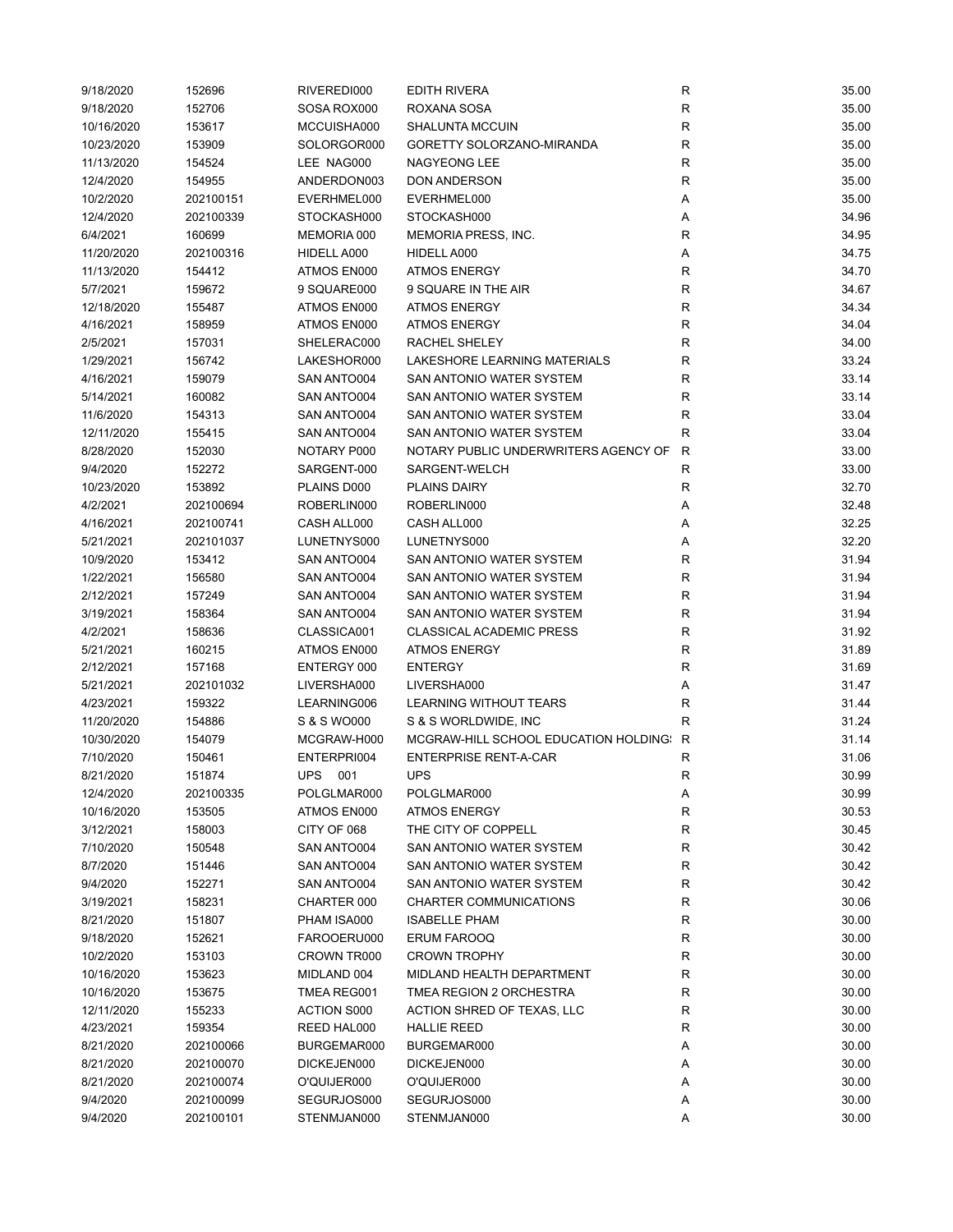| 9/4/2020   | 202100106 | WILLITAB000 | WILLITAB000                     | Α            | 30.00 |
|------------|-----------|-------------|---------------------------------|--------------|-------|
| 9/11/2020  | 202100107 | AVE-LAMB000 | AVE-LAMB000                     | Α            | 30.00 |
| 11/13/2020 | 202100266 | BAKERDEA000 | BAKERDEA000                     | Α            | 30.00 |
| 11/13/2020 | 202100272 | DAVISFRA000 | DAVISFRA000                     | Α            | 30.00 |
| 10/2/2020  | 153155    | PURCHASE000 | <b>PURCHASE POWER</b>           | R            | 29.99 |
| 9/11/2020  | 202100116 | WILHEKRI000 | WILHEKRI000                     | Α            | 29.96 |
| 7/24/2020  | 150954    | CENTRAL 005 | CENTRAL ON-LINE SECURITY        | R            | 29.95 |
| 8/14/2020  | 151517    | CENTRAL 005 | CENTRAL ON-LINE SECURITY        | $\mathsf{R}$ | 29.95 |
| 9/18/2020  | 152560    | CENTRAL 005 | CENTRAL ON-LINE SECURITY        | $\mathsf{R}$ | 29.95 |
| 10/9/2020  | 153269    | CENTRAL 005 | CENTRAL ON-LINE SECURITY        | $\mathsf{R}$ | 29.95 |
| 11/20/2020 | 154753    | CENTRAL 005 | CENTRAL ON-LINE SECURITY        | $\mathsf{R}$ | 29.95 |
| 12/18/2020 | 155507    | CENTRAL 005 | <b>CENTRAL ON-LINE SECURITY</b> | $\mathsf R$  | 29.95 |
| 1/22/2021  | 156462    | CENTRAL 005 | CENTRAL ON-LINE SECURITY        | R            | 29.95 |
| 2/22/2021  | 157346    | CENTRAL 005 | CENTRAL ON-LINE SECURITY        | R            | 29.95 |
| 3/12/2021  | 157985    | CENTRAL 005 | CENTRAL ON-LINE SECURITY        | $\mathsf R$  | 29.95 |
| 4/16/2021  | 158973    | CENTRAL 005 | CENTRAL ON-LINE SECURITY        | R            | 29.95 |
| 5/21/2021  | 160230    | CENTRAL 005 | CENTRAL ON-LINE SECURITY        | R            | 29.95 |
| 6/18/2021  | 161109    | CENTRAL 005 | CENTRAL ON-LINE SECURITY        | $\mathsf R$  | 29.95 |
| 8/28/2020  | 151939    | AT&T LON000 | AT&T LONG DISTANCE              | R            | 29.61 |
| 5/14/2021  | 160067    | REPUBLIC002 | REPUBLIC SERVICES #794          | R            | 29.25 |
| 6/18/2021  | 202101297 | GATLIDEA000 | GATLIDEA000                     | Α            | 29.18 |
| 7/24/2020  | 151068    | SPARKLET000 | SPARKLETTS AND SIERRA SPRINGS   | $\mathsf R$  | 29.00 |
| 8/28/2020  | 152022    | MARTIAMB000 | AMBER MARTINEZ LLANES           | $\mathsf R$  | 29.00 |
| 9/4/2020   | 152286    | SPARKLET000 | SPARKLETTS AND SIERRA SPRINGS   | $\mathsf{R}$ | 29.00 |
| 12/4/2020  | 155064    | HEINIRIK000 | <b>RIKKI HEINIS</b>             | $\mathsf R$  | 29.00 |
| 4/23/2021  | 159414    | CALERCHR000 | <b>CHRISTOPHER CALER</b>        | $\mathsf R$  | 29.00 |
| 4/23/2021  | 159415    | CARLTJUA001 | <b>JUANITA CARLTON</b>          | $\mathsf{R}$ | 29.00 |
|            |           |             | ESTHER A CASTAGNETTO            |              |       |
| 4/23/2021  | 159416    | CASTAEST000 |                                 | R            | 29.00 |
| 4/23/2021  | 159426    | HARTMJEN000 | <b>JENNIFER NEEL HARTMAN</b>    | R            | 29.00 |
| 4/23/2021  | 159436    | RIPLEROC000 | ROCHELLE RIPLEY                 | $\mathsf R$  | 29.00 |
| 10/30/2020 | 202100223 | AHMEDSAI000 | AHMEDSAI000                     | Α            | 29.00 |
| 10/30/2020 | 154101    | PURCHASE000 | <b>PURCHASE POWER</b>           | R            | 28.99 |
| 9/4/2020   | 152269    | SAM'S CL001 | SAM'S CLUB DIRECT #457          | $\mathsf{R}$ | 28.52 |
| 4/23/2021  | 159397    | UPS INC 000 | UPS INC                         | R            | 28.20 |
| 8/21/2020  | 151848    | TURNESHE000 | SHERYL TURNER                   | R            | 28.00 |
| 9/11/2020  | 152417    | FREDECAT000 | <b>CATHERINE FREDERICKSEN</b>   | $\mathsf{R}$ | 28.00 |
| 9/18/2020  | 152743    | WILLIJAC000 | <b>JACQUELINE WILLIAMS</b>      | $\mathsf{R}$ | 28.00 |
| 7/17/2020  | 150848    | WEST MUS000 | WEST MUSIC COMPANY INC          | $\mathsf{R}$ | 27.90 |
| 7/24/2020  | 150944    | ATMOS EN000 | <b>ATMOS ENERGY</b>             | R            | 27.74 |
| 4/16/2021  | 159115    | UPS INC 000 | UPS INC                         | ${\sf R}$    | 27.62 |
| 9/4/2020   | 152111    | ATMOS EN000 | <b>ATMOS ENERGY</b>             | ${\sf R}$    | 27.21 |
| 9/25/2020  | 152830    | ATMOS EN000 | <b>ATMOS ENERGY</b>             | $\mathsf{R}$ | 27.21 |
| 6/11/2021  | 202101216 | BROGDJAS000 | BROGDJAS000                     | Α            | 27.04 |
| 10/2/2020  | 153172    | STANSCIE000 | <b>CIESON STANSBURY</b>         | ${\sf R}$    | 27.01 |
| 7/31/2020  | 151227    | MATHIKAL000 | <b>KALON MATHIS</b>             | R            | 27.00 |
| 8/14/2020  | 151508    | BELCHKEL000 | <b>KELLY BELCHER</b>            | R            | 27.00 |
| 9/4/2020   | 152183    | GRABECYN000 | <b>CYNTHIA GRABER</b>           | ${\sf R}$    | 27.00 |
| 9/4/2020   | 152218    | MILES 000   | <b>NAOMI MILES</b>              | R            | 27.00 |
| 9/4/2020   | 152281    | SIMONSTA000 | <b>STACY SIMON</b>              | R            | 27.00 |
| 9/18/2020  | 152548    | BERRYYVO000 | YVONNE BERRY                    | R            | 27.00 |
| 9/18/2020  | 152747    | WOOD COD000 | CODY WOOD                       | R            | 27.00 |
| 10/16/2020 | 153555    | COFFESAN000 | SANDY COFFEY                    | R            | 27.00 |
| 10/16/2020 | 153620    | METTSANN001 | ANNA METTS                      | ${\sf R}$    | 27.00 |
| 11/6/2020  | 154211    | CALHOCRI001 | <b>CRISTINA CALHOUN</b>         | ${\sf R}$    | 27.00 |
| 10/9/2020  | 202100166 | ADAMSMAR002 | ADAMSMAR002                     | Α            | 27.00 |
| 11/6/2020  | 202100257 | NASONSHA000 | NASONSHA000                     | Α            | 27.00 |
| 5/14/2021  | 202100956 | CAROSJAS000 | CAROSJAS000                     | Α            | 27.00 |
| 5/14/2021  | 202100962 | FANNIMAR000 | FANNIMAR000                     | Α            | 27.00 |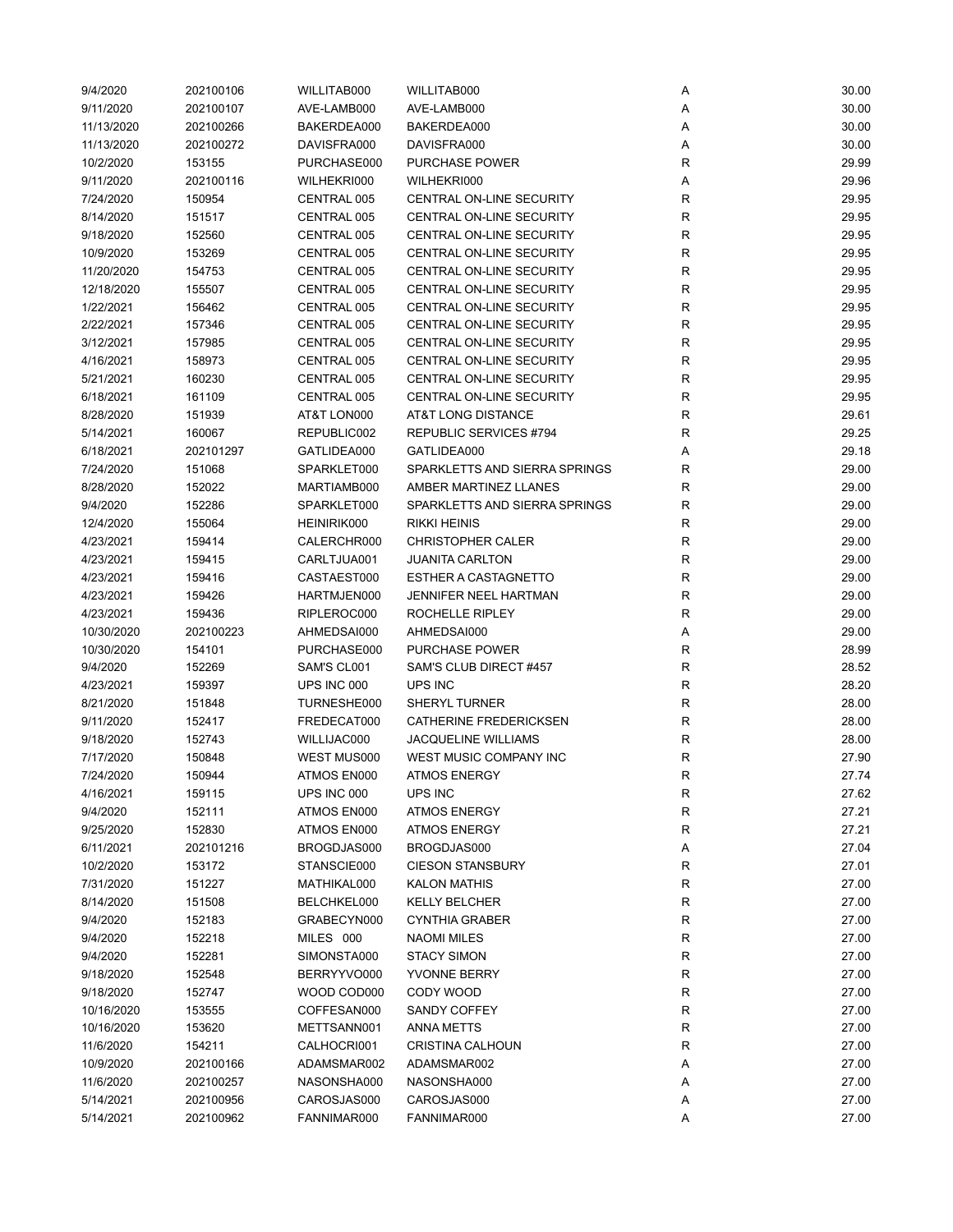| 8/28/2020  | 152038    | PURCHASE000            | PURCHASE POWER                     | R           | 26.80 |
|------------|-----------|------------------------|------------------------------------|-------------|-------|
| 5/14/2021  | 160120    | UPS INC 000            | UPS INC                            | R           | 26.63 |
| 4/9/2021   | 158883    | REPUBLIC002            | REPUBLIC SERVICES #794             | R           | 26.55 |
| 10/9/2020  | 153388    | REPUBLIC002            | REPUBLIC SERVICES #794             | R           | 26.48 |
| 11/13/2020 | 154565    | REPUBLIC002            | <b>REPUBLIC SERVICES #794</b>      | R           | 26.48 |
| 12/11/2020 | 155347    | REPUBLIC002            | REPUBLIC SERVICES #794             | R           | 26.48 |
| 1/15/2021  | 156283    | REPUBLIC002            | <b>REPUBLIC SERVICES #794</b>      | R           | 26.48 |
| 2/12/2021  | 157241    | REPUBLIC006            | REPUBLIC SERVICES #691             | R           | 26.48 |
| 3/12/2021  | 158078    | REPUBLIC002            | REPUBLIC SERVICES #794             | R           | 26.48 |
| 7/24/2020  | 151102    | ATMOS EN000            | <b>ATMOS ENERGY</b>                | R           | 26.38 |
| 5/7/2021   | 159804    | <b>LYON &amp; H000</b> | LYON & HEALY WEST                  | $\mathsf R$ | 26.14 |
| 1/29/2021  | 156654    | AT&T LON000            | AT&T LONG DISTANCE                 | R           | 26.05 |
| 7/17/2020  | 150782    | REPUBLIC002            | REPUBLIC SERVICES #794             | R           | 26.04 |
| 9/11/2020  | 152462    | REPUBLIC002            | REPUBLIC SERVICES #794             | R           | 26.04 |
| 9/11/2020  | 152463    | REPUBLIC002            | REPUBLIC SERVICES #794             | R           | 26.04 |
| 7/10/2020  | 150591    | UPS<br>001             | <b>UPS</b>                         | $\mathsf R$ | 26.02 |
| 7/31/2020  | 151135    | AT&T LON000            | AT&T LONG DISTANCE                 | R           | 25.84 |
| 6/11/2021  | 160994    | UPS INC 000            | UPS INC                            | $\mathsf R$ | 25.27 |
| 5/14/2021  | 202100967 | HYLANDEN000            | HYLANDEN000                        | Α           | 25.25 |
| 5/21/2021  | 202101038 | MAJERSAR000            | MAJERSAR000                        | Α           | 25.01 |
| 7/10/2020  | 150364    | ANDERKRI000            | <b>KRISTY ANDERSON</b>             | R           | 25.00 |
| 7/24/2020  | 151039    | NAKUNANT000            | ANTOINETTE NAKUNDA                 | R           | 25.00 |
| 9/4/2020   | 152230    | PARK SUN000            | <b>SUNGHA PARK</b>                 | R           | 25.00 |
| 10/23/2020 | 153820    | DANIETER000            | <b>TERESA DANIELS</b>              | R           | 25.00 |
| 6/11/2021  | 160987    | THE UNIV006            | THE UNIVERSITY OF TEXAS AT AUSTIN  | R           | 25.00 |
| 11/20/2020 | 154851    | JW PEPPE000            | JW PEPPER & SON INC                | R           | 24.99 |
| 12/11/2020 | 155316    | JW PEPPE000            | JW PEPPER & SON INC                | R           | 24.99 |
| 7/17/2020  | 150836    | <b>UPS 001</b>         | <b>UPS</b>                         | R           | 24.55 |
| 2/5/2021   |           |                        |                                    | R           | 24.25 |
|            | 156911    | DAUGHPAU000            | PAULA DAUGHTREY                    |             |       |
| 9/4/2020   | 152120    | BRACKETT000            | <b>BRACKETT &amp; ELLIS</b>        | R           | 24.00 |
| 12/23/2020 | 155848    | HANCOROS000            | ROSALINDA D HANCOCK                | $\mathsf R$ | 24.00 |
| 11/6/2020  | 154299    | REALLY G000            | REALLY GOOD STUFF LLC              | R           | 23.98 |
| 7/17/2020  | 150730    | ENTERPRI004            | <b>ENTERPRISE RENT-A-CAR</b>       | $\mathsf R$ | 23.57 |
| 8/21/2020  | 202100065 | ARMEAMEL000            | ARMEAMEL000                        | Α           | 23.46 |
| 5/28/2021  | 202101086 | ALLENAUB000            | ALLENAUB000                        | Α           | 22.40 |
| 3/5/2021   | 157910    | UPS INC 000            | UPS INC                            | R           | 22.16 |
| 7/24/2020  | 151075    | TERZOABI000            | <b>ABIGAIL TERZO</b>               | R           | 22.00 |
| 6/11/2021  | 161020    | UPS INC 000            | UPS INC                            | ${\sf R}$   | 21.94 |
| 6/11/2021  | 160995    | UPS INC 000            | UPS INC                            | R           | 21.76 |
| 5/21/2021  | 202101042 | MOORERAC000            | MOORERAC000                        | A           | 21.72 |
| 8/14/2020  | 151512    | CAROLINA000            | CAROLINA BIOLOGICAL SUPPLY COMPANY | $\mathsf R$ | 21.71 |
| 6/11/2021  | 160825    | CLASSICA001            | <b>CLASSICAL ACADEMIC PRESS</b>    | R           | 21.56 |
| 11/13/2020 | 202100274 | DONAGTAN000            | DONAGTAN000                        | Α           | 21.47 |
| 10/30/2020 | 154172    | UPS 001                | <b>UPS</b>                         | R           | 21.46 |
| 6/11/2021  | 202101214 | BEAUCDEO000            | BEAUCDEO000                        | Α           | 21.29 |
| 4/30/2021  | 159522    | CRAWSLEI000            | LEIGH HERBERT CRAWSHAW             | R           | 21.25 |
| 10/30/2020 | 154150    | <b>UPS</b><br>001      | <b>UPS</b>                         | R           | 21.06 |
| 1/22/2021  | 156624    | <b>UPS</b><br>001      | <b>UPS</b>                         | R           | 21.04 |
| 7/17/2020  | 150668    | CITY OF 068            | THE CITY OF COPPELL                | R           | 21.00 |
| 8/14/2020  | 151527    | CITY OF 068            | THE CITY OF COPPELL                | R           | 21.00 |
| 9/11/2020  | 152382    | CITY OF 068            | THE CITY OF COPPELL                | R           | 21.00 |
| 10/9/2020  | 153274    | CITY OF 068            | THE CITY OF COPPELL                | R           | 21.00 |
| 11/13/2020 | 154442    | CITY OF 068            | THE CITY OF COPPELL                | R           | 21.00 |
| 12/11/2020 | 155401    | CITY OF 068            | THE CITY OF COPPELL                | R           | 21.00 |
| 1/8/2021   | 156001    | CITY OF 068            | THE CITY OF COPPELL                | R           | 21.00 |
| 2/12/2021  | 157132    | CITY OF 068            | THE CITY OF COPPELL                | R           | 21.00 |
| 3/12/2021  | 158001    | CITY OF 068            | THE CITY OF COPPELL                | R           | 21.00 |
| 4/9/2021   | 158802    | CITY OF 068            | THE CITY OF COPPELL                | R           | 21.00 |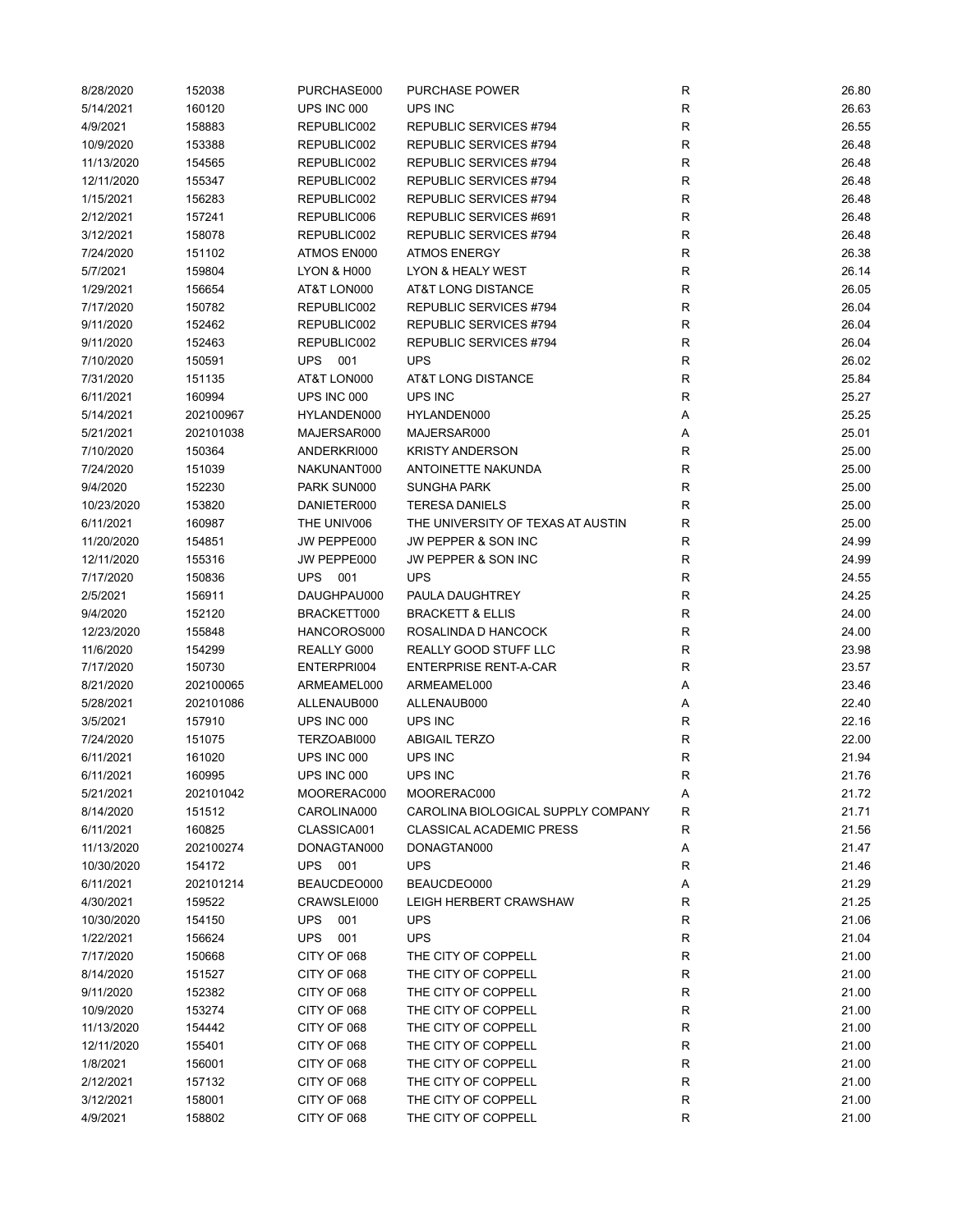| 5/14/2021  | 159959    | CITY OF 068 | THE CITY OF COPPELL                         | R            | 21.00 |
|------------|-----------|-------------|---------------------------------------------|--------------|-------|
| 6/11/2021  | 160821    | CITY OF 068 | THE CITY OF COPPELL                         | R            | 21.00 |
| 7/24/2020  | 151065    | SILVER A000 | SILVER AGE MUSIC INC                        | R            | 20.96 |
| 9/11/2020  | 152434    | JONES SC000 | JONES SCHOOL SUPPLY CO, INC                 | R            | 20.74 |
| 3/5/2021   | 157932    | UPS INC 000 | UPS INC                                     | R            | 20.74 |
| 4/16/2021  | 202100737 | BROOKLAR000 | BROOKLAR000                                 | Α            | 20.50 |
| 9/25/2020  | 152978    | UPS 001     | <b>UPS</b>                                  | $\mathsf R$  | 20.14 |
| 7/31/2020  | 151224    | LOZANALE000 | ALEXIS RENE LOZANO                          | R            | 20.00 |
| 8/7/2020   | 151310    | CAMPBDEA001 | <b>DEAN CAMPBELL</b>                        | ${\sf R}$    | 20.00 |
| 8/7/2020   | 151339    | COE KEN000  | <b>KENNA COE</b>                            | $\mathsf{R}$ | 20.00 |
| 8/7/2020   | 151397    | ISMAIMUH000 | <b>MUHAMMED ISMAIL</b>                      | ${\sf R}$    | 20.00 |
| 8/7/2020   | 151399    | JERNITRI000 | <b>TRICIA JERNIGAN</b>                      | R            | 20.00 |
| 8/7/2020   | 151409    | MARTIKRI002 | <b>KRISTEN MARTIN</b>                       | $\mathsf{R}$ | 20.00 |
| 8/7/2020   | 151414    | NGUYEDAR000 | DARLENE NGUYEN                              | $\mathsf R$  | 20.00 |
| 9/4/2020   | 152178    | FICHEGAB000 | <b>GABRIELA FICHERA</b>                     | R            | 20.00 |
| 9/4/2020   | 152210    | MELENCYN000 | CYNTHIA I. MELENDEZ                         | R            | 20.00 |
| 9/4/2020   | 152264    | ROLFSKAT000 | KATHRYN M. ROLFS                            | $\mathsf R$  | 20.00 |
| 9/4/2020   | 152313    | THOMPJES000 | <b>JESSICA THOMPSON</b>                     | $\mathsf R$  | 20.00 |
| 9/18/2020  | 152643    | HOLMSCAS000 | CASSANDRA ROSE HOLMSTEN                     | R            | 20.00 |
| 10/9/2020  | 153432    | TEXAS DE004 | <b>TEXAS DEPT OF LICENSING &amp; REG</b>    | R            | 20.00 |
| 10/16/2020 | 153557    | COLONSHA000 | SHALAMAR COLON                              | R            | 20.00 |
| 10/23/2020 | 153943    | WOMELCAR000 | <b>CARLINA WOMELDORPH</b>                   | $\mathsf R$  | 20.00 |
| 11/20/2020 | 154898    | TEXAS DE004 | <b>TEXAS DEPT OF LICENSING &amp; REG</b>    | $\mathsf R$  | 20.00 |
| 12/4/2020  | 155057    | FLOREKIM000 | KIMBERLY FLOREN                             | $\mathsf R$  | 20.00 |
| 12/11/2020 | 155385    | TEXAS DE004 | TEXAS DEPT OF LICENSING & REG               | $\mathsf R$  | 20.00 |
| 12/18/2020 | 155609    | GATEWAY 000 | <b>GATEWAY PRINTING &amp; OFFICE SUPPLY</b> | $\mathsf R$  | 20.00 |
| 3/26/2021  | 158480    | FRANKJAM002 | <b>JAMIELLE L. FRANKLIN</b>                 | R            | 20.00 |
| 4/23/2021  | 159406    | ALLENSHA000 | SHAMIRA ALLEN                               | R            | 20.00 |
| 4/23/2021  | 159421    | EDWARISE000 | <b>ISELA EDWARDS</b>                        | R            | 20.00 |
| 4/23/2021  | 159424    | GRINDJES000 | <b>JESSICA GRINDROD</b>                     | R            | 20.00 |
| 4/23/2021  | 159427    | MAY RAC000  | RACHEL MAY                                  | R            | 20.00 |
| 4/23/2021  | 159428    | MCCAWJEN000 | <b>JENNIFER MCCAW</b>                       | R            | 20.00 |
| 4/23/2021  | 159429    | OSBORYES000 | YESENIA OSBORNE                             | R            | 20.00 |
| 4/23/2021  | 159430    | PIETRMEL000 | <b>MELANIE PIETRZAK</b>                     | R            | 20.00 |
| 4/23/2021  | 159435    | REED ANN000 | ANN DARLING REED                            | R            | 20.00 |
| 4/23/2021  | 159438    | RUIZ AIM001 | AIMEE RUIZ                                  | $\mathsf{R}$ | 20.00 |
| 4/23/2021  | 159440    | TALAMSHE000 | SHELLY TALAMANTEZ                           | R            | 20.00 |
| 4/30/2021  | 159542    | GRAY MEL002 | <b>MELISSA GRAY</b>                         | ${\sf R}$    | 20.00 |
| 4/30/2021  | 159601    | SAMPLSAM000 | SAMANTHA SAMPLE                             | R            | 20.00 |
| 4/30/2021  | 159624    | THOMPABI000 | ABIGAIL JOAN THOMPSON                       | R            | 20.00 |
| 8/7/2020   | 202100046 | GILPABRA000 | GILPABRA000                                 | Α            | 20.00 |
| 8/7/2020   | 202100048 | MOUNTKRI000 | MOUNTKRI000                                 | Α            | 20.00 |
| 2/26/2021  | 157630    | ENTERPRI004 | <b>ENTERPRISE RENT-A-CAR</b>                | R            | 19.73 |
| 4/16/2021  | 159019    | ENTERGY 000 | <b>ENTERGY</b>                              | R            | 19.11 |
| 5/14/2021  | 160001    | ENTERGY 000 | <b>ENTERGY</b>                              | R            | 19.11 |
| 6/11/2021  | 160855    | ENTERGY 000 | <b>ENTERGY</b>                              | R            | 19.11 |
| 9/18/2020  | 152512    | ABUNDANT001 | ABUNDANT LIVING FAITH CENTER                | R            | 18.94 |
| 10/30/2020 | 154093    | PENDER'S000 | PENDER'S MUSIC                              | R            | 18.91 |
| 8/14/2020  | 151573    | ENTERGY 000 | <b>ENTERGY</b>                              | R            | 18.87 |
| 9/18/2020  | 152615    | ENTERGY 000 | <b>ENTERGY</b>                              | R            | 18.87 |
| 10/9/2020  | 153302    | ENTERGY 000 | <b>ENTERGY</b>                              | R            | 18.87 |
| 11/13/2020 | 154492    | ENTERGY 000 | <b>ENTERGY</b>                              | R            | 18.87 |
| 12/11/2020 | 155414    | ENTERGY 000 | <b>ENTERGY</b>                              | R            | 18.87 |
| 1/15/2021  | 156240    | ENTERGY 000 |                                             | ${\sf R}$    | 18.87 |
|            |           |             | ENTERGY                                     | $\mathsf{R}$ |       |
| 3/12/2021  | 158029    | ENTERGY 000 | <b>ENTERGY</b>                              |              | 18.87 |
| 8/28/2020  | 152016    | JONES SC000 | JONES SCHOOL SUPPLY CO, INC                 | R            | 18.65 |
| 2/12/2021  | 157171    | ENTERGY 000 | ENTERGY                                     | R            | 18.48 |
| 8/28/2020  | 152046    | SCHOOL S000 | <b>SCHOOL SPECIALTY</b>                     | $\mathsf R$  | 18.35 |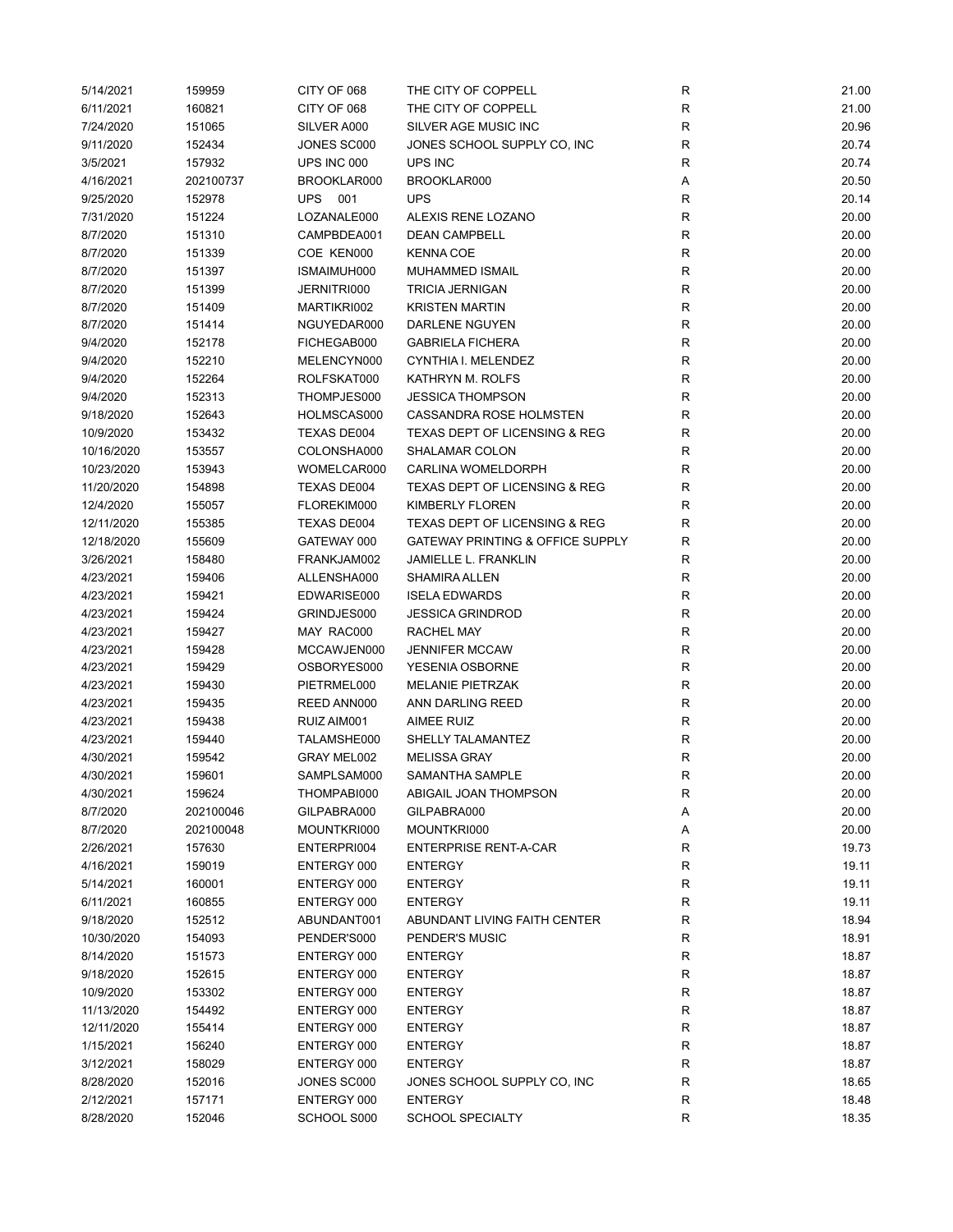| 12/4/2020 | 155134    | SO HEI000          | <b>HEIDI SO</b>                | ${\sf R}$    | 18.00 |
|-----------|-----------|--------------------|--------------------------------|--------------|-------|
| 4/23/2021 | 159434    | RAVERVAL000        | <b>VALERIE RAVER</b>           | ${\sf R}$    | 18.00 |
| 6/18/2021 | 161179    | KATY ISD000        | KATY ISD PUBLIC OFFICE INFO    | $\mathsf{R}$ | 18.00 |
| 6/4/2021  | 202101192 | PLANTCHR000        | PLANTCHR000                    | Α            | 17.96 |
| 2/5/2021  | 156857    | <b>BLICK AR000</b> | <b>BLICK ART MATERIALS LLC</b> | R            | 17.60 |
| 11/6/2020 | 154285    | PITNEY B001        | PITNEY BOWES GLOBAL FINANCIAL  | R            | 17.58 |
| 7/10/2020 | 150590    | UPS 001            | <b>UPS</b>                     | $\mathsf{R}$ | 17.14 |
| 2/5/2021  | 156823    | ADEOGBRA000        | <b>BRANDI ADEOGUN</b>          | $\mathsf{R}$ | 17.00 |
| 2/5/2021  | 156830    | ALEX JIM000        | JIM ALEX                       | $\mathsf{R}$ | 17.00 |
| 2/5/2021  | 156843    | ATHYSKAN000        | KANAHA ATHYSIVAM               | $\mathsf{R}$ | 17.00 |
| 2/5/2021  | 156855    | BESSIVIC000        | <b>VICTORIA BESSIRE-WRIGHT</b> | $\mathsf{R}$ | 17.00 |
| 2/5/2021  | 156856    | <b>BHAT PRA000</b> | PRASHANT BHAT                  | $\mathsf{R}$ | 17.00 |
| 2/5/2021  | 156864    | BURRORAE000        | <b>RAENOR BURROW</b>           | $\mathsf{R}$ | 17.00 |
| 2/5/2021  | 156865    | CASTELIS000        | LISA CASTELLO                  | $\mathsf{R}$ | 17.00 |
| 2/5/2021  | 156867    | CENICSAR000        | <b>SARA CENICEROS</b>          | $\mathsf{R}$ | 17.00 |
| 2/5/2021  | 156871    | CHARTTRA000        | <b>TRACEY CHARTERS</b>         | $\mathsf{R}$ | 17.00 |
| 2/5/2021  | 156873    | CHOI JEN000        | <b>JENNY CHOI</b>              | $\mathsf{R}$ | 17.00 |
| 2/5/2021  | 156897    | COLLEKRI000        | <b>KRISTIN FAY COLLEY</b>      | $\mathsf{R}$ | 17.00 |
| 2/5/2021  | 156907    | CRUZ JEN001        | <b>JENNIFER CRUZ</b>           | $\mathsf{R}$ | 17.00 |
| 2/5/2021  | 156931    | GARDSAUD000        | <b>AUDREY GARDSBANE</b>        | R            | 17.00 |
| 2/5/2021  | 156932    | GARIMVEN000        | <b>VENUGOPAL GARIMELLA</b>     | R            | 17.00 |
| 2/5/2021  | 156935    | GORMALAU000        | LAURA JEAN GORMAN              | $\mathsf{R}$ | 17.00 |
| 2/5/2021  | 156939    | GUTIEKAT000        | KATHLEEN GUTIERREZ             | $\mathsf{R}$ | 17.00 |
| 2/5/2021  | 156940    | HARRISCO002        | <b>SCOTT HARRIS</b>            | $\mathsf{R}$ | 17.00 |
| 2/5/2021  | 156941    | HASENMAR000        | <b>MARK HASENMYER</b>          | $\mathsf{R}$ | 17.00 |
| 2/5/2021  | 156945    | HOLLOERI000        | <b>ERIN HOLLOWAY</b>           | $\mathsf{R}$ | 17.00 |
| 2/5/2021  | 156947    | HUDGITOD000        | <b>TODD HUDGINS</b>            | $\mathsf{R}$ | 17.00 |
| 2/5/2021  | 156951    | IRLBEKAT001        | KATHLEEN IRLBECK               | $\mathsf{R}$ | 17.00 |
| 2/5/2021  | 156952    | JACKSELI002        | ELIZABETH JACKSON              | $\mathsf{R}$ | 17.00 |
|           |           |                    |                                | $\mathsf{R}$ |       |
| 2/5/2021  | 156961    | JOHNSJOH000        | JOHNSY JOHNSON                 |              | 17.00 |
| 2/5/2021  | 156963    | KEARNSUZ000        | <b>SUZAN KEARNEY</b>           | $\mathsf{R}$ | 17.00 |
| 2/5/2021  | 156964    | KIZZIDIA000        | <b>DIANE KIZZIAR</b>           | $\mathsf{R}$ | 17.00 |
| 2/5/2021  | 156965    | KLEINERI000        | <b>ERICH KLEIN</b>             | $\mathsf{R}$ | 17.00 |
| 2/5/2021  | 156966    | LEDBESHA000        | SHANNON LEDBETTER              | $\mathsf{R}$ | 17.00 |
| 2/5/2021  | 156967    | LEECKLYN000        | LYNETTE LEECK                  | R            | 17.00 |
| 2/5/2021  | 156970    | MALLOFLO000        | <b>FLORY MALLOY</b>            | $\mathsf{R}$ | 17.00 |
| 2/5/2021  | 156971    | MCAHRLES000        | <b>LESLIE MCAHREN</b>          | $\mathsf{R}$ | 17.00 |
| 2/5/2021  | 156973    | MCGEEJUS000        | <b>JUSTIN MCGEE</b>            | ${\sf R}$    | 17.00 |
| 2/5/2021  | 156978    | NELSONAD000        | <b>NADINE NELSON</b>           | R            | 17.00 |
| 2/5/2021  | 156979    | NOLANGRE000        | <b>GREG NOLAN</b>              | ${\sf R}$    | 17.00 |
| 2/5/2021  | 156983    | O'HARCON000        | <b>CONNIE O'HARA</b>           | ${\sf R}$    | 17.00 |
| 2/5/2021  | 156985    | PAULEJOE000        | <b>JOEL PAULE</b>              | ${\sf R}$    | 17.00 |
| 2/5/2021  | 156990    | PHILIDAV000        | DAVID PHILIPS                  | ${\sf R}$    | 17.00 |
| 2/5/2021  | 156991    | PINEDCYN000        | <b>CYNTHIA PINEDA</b>          | ${\sf R}$    | 17.00 |
| 2/5/2021  | 157000    | POLANCAR000        | <b>CARISA POLANCO</b>          | ${\sf R}$    | 17.00 |
| 2/5/2021  | 157019    | ROMO MAR000        | <b>MARIA ROMO</b>              | $\mathsf{R}$ | 17.00 |
| 2/5/2021  | 157020    | ROQUETAM000        | <b>TAMMY ROQUEBERT</b>         | ${\sf R}$    | 17.00 |
| 2/5/2021  | 157024    | SCHOENAT000        | NATHAN SCHOESSLER              | R            | 17.00 |
| 2/5/2021  | 157028    | SEEDOJUS000        | <b>JUSTIN SEEDORF</b>          | R            | 17.00 |
| 2/5/2021  | 157032    | SIMEOTRI000        | <b>TRICCIA SIMEON</b>          | R            | 17.00 |
| 2/5/2021  | 157037    | SREENSRE000        | <b>SREE SREENATH</b>           | $\mathsf{R}$ | 17.00 |
| 2/5/2021  | 157050    | TARVELAR000        | <b>LARRIE TARVER</b>           | R            | 17.00 |
| 2/5/2021  | 157070    | VO HOA000          | <b>HOANYEN VO</b>              | ${\sf R}$    | 17.00 |
| 2/5/2021  | 157077    | YOUNGJUL000        | <b>JULIE YOUNG</b>             | $\mathsf{R}$ | 17.00 |
| 2/12/2021 | 157115    | BLAKETIM000        | <b>TIM BLAKE</b>               | $\mathsf{R}$ | 17.00 |
| 2/12/2021 | 157140    | COLLIJOB000        | <b>JOBETH COLLIER</b>          | ${\sf R}$    | 17.00 |
| 2/12/2021 | 157148    | COOK MIC001        | MICHELLE COOK                  | R            | 17.00 |
| 2/12/2021 | 157155    | CREASMAR000        | <b>MARY CREASON</b>            | $\mathsf{R}$ | 17.00 |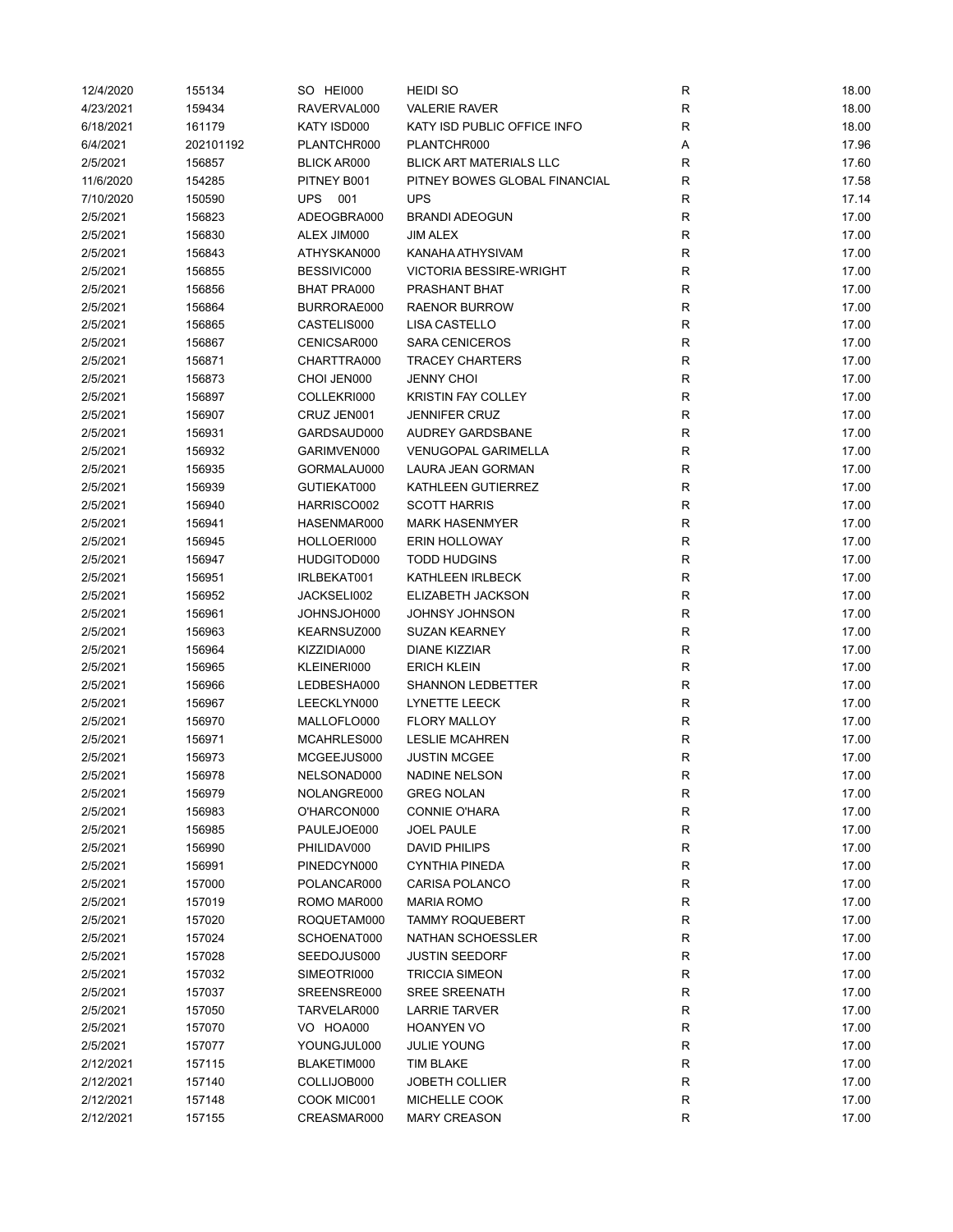| 2/12/2021  | 157161    | EDWARDIA000            | <b>DIANNE EDWARDS</b>           | R           | 17.00 |
|------------|-----------|------------------------|---------------------------------|-------------|-------|
| 2/12/2021  | 157162    | EKSTEHAN000            | <b>HANNAH LEE EKSTEEN</b>       | R           | 17.00 |
| 2/12/2021  | 157179    | FREDECAT000            | CATHERINE FREDERICKSEN          | R           | 17.00 |
| 2/12/2021  | 157185    | ICE SHA000             | <b>SHANNON ICE</b>              | R           | 17.00 |
| 2/12/2021  | 157190    | LEWISMEL000            | MELISSA ANNETTE LEWIS           | R           | 17.00 |
| 2/12/2021  | 157196    | MISTRSTE000            | <b>STEPHANIE MISTRY</b>         | R           | 17.00 |
| 2/12/2021  | 157197    | MOOREMEL000            | MELISSA JEAN MOORE              | R           | 17.00 |
| 2/12/2021  | 157199    | MORRILIN000            | <b>LINDA MORRISON</b>           | R           | 17.00 |
| 2/12/2021  | 157202    | MURUGLAV001            | LAVANYA MURUGAN                 | R           | 17.00 |
| 2/12/2021  | 157263    | SWAMISAR000            | SARAH SWAMINATHAN               | $\mathsf R$ | 17.00 |
| 2/12/2021  | 157291    | VANDUMIC000            | MICHAEL VANDUZER                | ${\sf R}$   | 17.00 |
| 2/12/2021  | 157292    | VISENKEL000            | <b>KELLY VISENTINE</b>          | $\mathsf R$ | 17.00 |
| 2/12/2021  | 157293    | VITA MAR000            | <b>MARY VITA</b>                | R           | 17.00 |
| 2/12/2021  | 157295    | WALLACHR001            | <b>CHRISTINA WALLACE</b>        | R           | 17.00 |
| 2/12/2021  | 157296    | WATTSKIM000            | KIMBERLY KNIGHT WATTS           | R           | 17.00 |
| 2/22/2021  | 157402    | EAKINJEN000            | <b>JENNIFER EAKINS</b>          | R           | 17.00 |
| 2/22/2021  | 157421    | GENIUCHE000            | <b>CHESTER GENIUSZ</b>          | $\mathsf R$ | 17.00 |
| 2/22/2021  | 157430    | HILL LAU000            | <b>LAURA TRACEY HILL</b>        | $\mathsf R$ | 17.00 |
| 2/22/2021  | 157436    | JEMISBRI000            | <b>BRIANA LAWREN JEMISON</b>    | $\mathsf R$ | 17.00 |
| 2/22/2021  | 157437    | JEONGHEO000            | <b>HEONMI JEONG</b>             | R           | 17.00 |
|            |           |                        |                                 |             |       |
| 2/22/2021  | 157454    | LEHNENOR000            | NORBERT LEHNERTZ                | $\mathsf R$ | 17.00 |
| 2/22/2021  | 157459    | MORELJIM000            | <b>JIM MORELAND</b>             | R           | 17.00 |
| 2/22/2021  | 157460    | MORRIHEA000            | <b>HEATHER MORRIS</b>           | R           | 17.00 |
| 2/22/2021  | 157462    | MURPHTER000            | <b>TERESA MURPHREY</b>          | R           | 17.00 |
| 2/22/2021  | 157463    | NEAL CIN000            | <b>CINDY NEAL</b>               | ${\sf R}$   | 17.00 |
| 2/22/2021  | 157464    | NUKALJAN000            | JANAKI NUKALA                   | $\mathsf R$ | 17.00 |
| 2/22/2021  | 157477    | REYESRAN000            | RANDOLPH REYES                  | R           | 17.00 |
| 2/22/2021  | 157479    | ROBERMAR002            | <b>MARCIE ROBERSON</b>          | R           | 17.00 |
| 2/22/2021  | 157486    | SUARESHE000            | <b>SHERRY SUAREZ</b>            | R           | 17.00 |
| 2/22/2021  | 157489    | SUNDEALI000            | <b>ALIM SUNDERJI</b>            | R           | 17.00 |
| 4/2/2021   | 158675    | MORRIJAN000            | <b>JANETTE MORRIS</b>           | R           | 17.00 |
| 4/2/2021   | 158745    | EKPUNSCH000            | SCHOLASTICA EKPUNOBI            | $\mathsf R$ | 17.00 |
| 2/5/2021   | 202100494 | FANNIMAR000            | FANNIMAR000                     | Α           | 17.00 |
| 2/5/2021   | 202100497 | HARGULES001            | HARGULES001                     | Α           | 17.00 |
| 2/5/2021   | 202100499 | JONESNIC000            | JONESNIC000                     | Α           | 17.00 |
| 2/5/2021   | 202100501 | MALLODOR001            | MALLODOR001                     | Α           | 17.00 |
| 2/5/2021   | 202100502 | MCCOLJEN000            | MCCOLJEN000                     | Α           | 17.00 |
| 2/5/2021   | 202100503 | MONGEJOY000            | MONGEJOY000                     | Α           | 17.00 |
| 2/5/2021   | 202100504 | MORRINAT000            | MORRINAT000                     | Α           | 17.00 |
| 2/5/2021   | 202100505 | NAIR-RAN000            | NAIR-RAN000                     | Α           | 17.00 |
| 2/5/2021   | 202100508 | PALMEANG001            | PALMEANG001                     | Α           | 17.00 |
| 2/5/2021   | 202100516 | SUMLITIF000            | SUMLITIF000                     | Α           | 17.00 |
| 2/12/2021  | 202100530 | JEFFRMEL000            | JEFFRMEL000                     | A           | 17.00 |
| 2/12/2021  | 202100532 | LAMBEMAR000            | LAMBEMAR000                     | Α           | 17.00 |
| 2/12/2021  | 202100534 | MORRINAT000            | MORRINAT000                     | Α           | 17.00 |
| 2/12/2021  | 202100541 | TAYLOSAS000            | TAYLOSAS000                     | Α           | 17.00 |
| 2/12/2021  | 202100543 | WOODWKIM001            | WOODWKIM001                     | А           | 17.00 |
| 3/26/2021  | 202100671 | WOZNIDAR000            | WOZNIDAR000                     | А           | 17.00 |
| 7/17/2020  | 150654    | <b>BLICK AR000</b>     | <b>BLICK ART MATERIALS LLC</b>  | R           | 16.94 |
| 4/23/2021  | 159336    | NASCO 000              | <b>NASCO</b>                    | R           | 16.92 |
| 4/30/2021  | 159631    | UPS INC 000            | UPS INC                         | R           | 16.86 |
|            |           |                        |                                 |             |       |
| 6/11/2021  | 161011    | UPS INC 000            | UPS INC                         | R           | 16.85 |
| 8/21/2020  | 151690    | <b>BARNES &amp;001</b> | BARNES & NOBLE BOOKSELLERS INC  | R           | 16.77 |
| 12/11/2020 | 155230    | ABILENE 004            | ABILENE GOODWILL INDUSTRIES INC | R           | 16.65 |
| 1/15/2021  | 156156    | ABILENE 004            | ABILENE GOODWILL INDUSTRIES INC | R           | 16.65 |
| 7/10/2020  | 150592    | <b>UPS</b><br>001      | <b>UPS</b>                      | R           | 16.52 |
| 4/30/2021  | 159630    | UPS INC 000            | UPS INC                         | R           | 16.30 |
| 12/4/2020  | 155191    | <b>UPS</b><br>001      | <b>UPS</b>                      | R           | 16.28 |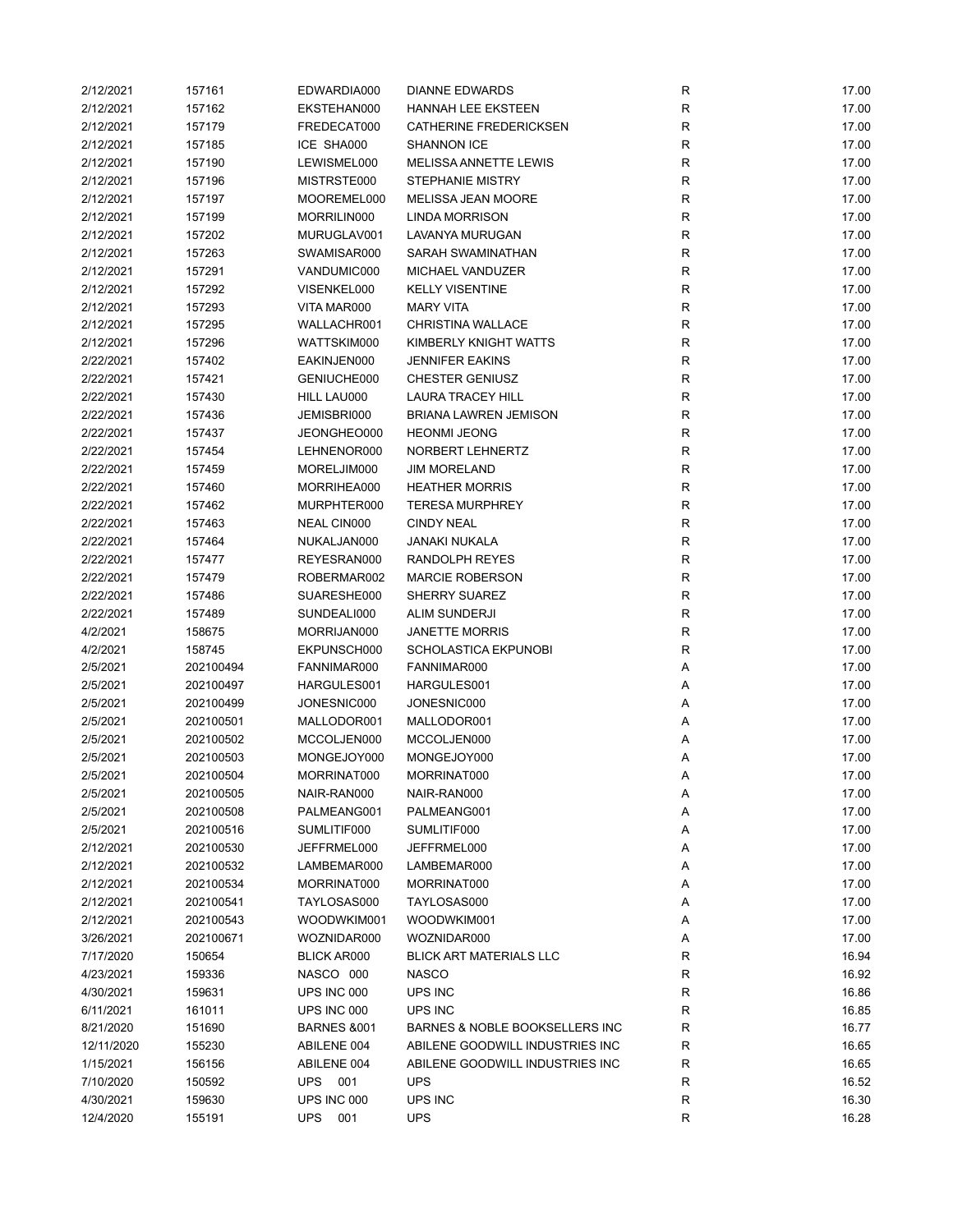| 6/25/2021  | 202101338 | COPSEAMY000       | COPSEAMY000                        | Α           | 16.22 |
|------------|-----------|-------------------|------------------------------------|-------------|-------|
| 6/25/2021  | 161435    | PURCHASE000       | <b>PURCHASE POWER</b>              | ${\sf R}$   | 16.11 |
| 11/20/2020 | 154911    | VON PERI000       | ERIN VON PONGRACZ                  | R           | 16.00 |
| 7/17/2020  | 150763    | MOUNTAIN000       | <b>MOUNTAIN GLACIER, LLC</b>       | $\mathsf R$ | 15.99 |
| 11/6/2020  | 154349    | UPS 001           | <b>UPS</b>                         | R           | 15.68 |
| 8/7/2020   | 151447    | SARGENT-000       | SARGENT-WELCH                      | R           | 15.60 |
| 7/31/2020  | 151210    | HEAD ELI000       | <b>ELISA HEAD</b>                  | R           | 15.00 |
| 8/14/2020  | 151590    | HOUGHJAM000       | <b>JAMIE HOUGHAM</b>               | R           | 15.00 |
| 8/21/2020  | 151801    | MILLSMEL000       | <b>MELANIE MILLS</b>               | $\mathsf R$ | 15.00 |
| 9/4/2020   | 152221    | MOWREKEL000       | <b>KELLY KAYE MOWRER</b>           | ${\sf R}$   | 15.00 |
|            |           |                   |                                    | $\mathsf R$ |       |
| 9/4/2020   | 152329    | XU XIA000         | <b>XIAOMING XU</b>                 |             | 15.00 |
| 9/18/2020  | 152702    | SCHONCYN000       | <b>CYNTHIA SCHONHOLZ</b>           | $\mathsf R$ | 15.00 |
| 11/13/2020 | 154467    | CONRAMIC000       | MICHELLE CONRAD                    | $\mathsf R$ | 15.00 |
| 11/13/2020 | 154516    | JOHNSDEN001       | <b>DENA JOHNSON</b>                | $\mathsf R$ | 15.00 |
| 4/9/2021   | 158787    | BATHAAMI000       | AMIR BATHAEIAN                     | $\mathsf R$ | 15.00 |
| 6/11/2021  | 160884    | KAMBASAI000       | SAITEJ KAMBAMPATI                  | R           | 15.00 |
| 2/26/2021  | 202100566 | BUSSEBRE000       | BUSSEBRE000                        | Α           | 15.00 |
| 10/23/2020 | 202100210 | FRIERTAM000       | FRIERTAM000                        | Α           | 14.95 |
| 6/11/2021  | 202101267 | TWITTMOR000       | TWITTMOR000                        | Α           | 14.95 |
| 10/30/2020 | 154149    | <b>UPS</b><br>001 | <b>UPS</b>                         | R           | 14.37 |
| 6/4/2021   | 202101154 | CLAWSSCO000       | CLAWSSCO000                        | Α           | 14.25 |
| 5/7/2021   | 159905    | UPS INC 000       | UPS INC                            | $\mathsf R$ | 14.17 |
| 6/18/2021  | 202101309 | NORWORIT000       | NORWORIT000                        | Α           | 14.05 |
| 7/17/2020  | 150625    | ASHCRJEN000       | <b>JENNIFER ASHCRAFT</b>           | $\mathsf R$ | 14.00 |
| 8/28/2020  | 151948    | BOUDRDEA000       | DEANN BOUDREAUX                    | ${\sf R}$   | 14.00 |
| 6/11/2021  | 161021    | UPS INC 000       | UPS INC                            | $\mathsf R$ | 13.78 |
| 8/7/2020   | 151328    | CITY OF 060       | CITY OF TYLER                      | R           | 13.68 |
| 9/4/2020   | 152143    | CITY OF 060       | CITY OF TYLER                      | R           | 13.68 |
| 10/2/2020  | 153083    | CITY OF 060       | CITY OF TYLER                      | R           | 13.68 |
|            |           |                   |                                    |             |       |
| 10/30/2020 | 154010    | CITY OF 060       | CITY OF TYLER                      | R           | 13.68 |
| 11/20/2020 | 154779    | CITY OF 060       | CITY OF TYLER                      | R           | 13.68 |
| 1/5/2021   | 155947    | CITY OF 060       | CITY OF TYLER                      | R           | 13.68 |
| 2/5/2021   | 156888    | CITY OF 060       | CITY OF TYLER                      | $\mathsf R$ | 13.68 |
| 3/12/2021  | 157997    | CITY OF 060       | <b>CITY OF TYLER</b>               | R           | 13.68 |
| 4/9/2021   | 158799    | CITY OF 060       | CITY OF TYLER                      | R           | 13.68 |
| 4/30/2021  | 159503    | CITY OF 060       | CITY OF TYLER                      | R           | 13.68 |
| 6/25/2021  | 161350    | CITY OF 060       | CITY OF TYLER                      | $\mathsf R$ | 13.68 |
| 2/5/2021   | 202100493 | DUGELAMY000       | DUGELAMY000                        | Α           | 13.64 |
| 10/30/2020 | 154153    | <b>UPS</b><br>001 | <b>UPS</b>                         | R           | 13.35 |
| 4/23/2021  | 202100794 | GUERROSC000       | GUERROSC000                        | A           | 13.16 |
| 7/31/2020  | 151114    | ACOSTSUH000       | SUHEIL ACOSTA                      | R           | 13.00 |
| 6/11/2021  | 161002    | UPS INC 000       | UPS INC                            | R           | 12.45 |
| 10/16/2020 | 153504    | ATMOS EN000       | <b>ATMOS ENERGY</b>                | R           | 12.40 |
| 3/12/2021  | 158030    | ENTERPRI004       | <b>ENTERPRISE RENT-A-CAR</b>       | R           | 12.40 |
| 5/28/2021  | 160574    | UPS INC 000       | UPS INC                            | R           | 12.38 |
| 6/11/2021  | 161009    | UPS INC 000       | UPS INC                            | R           | 12.33 |
| 3/5/2021   | 157913    | UPS INC 000       | UPS INC                            | R           | 12.24 |
| 4/16/2021  | 202100732 | ARIASLYM000       | ARIASLYM000                        | А           | 12.20 |
| 12/18/2020 | 155498    | BLUE LEA000       | <b>BLUE LEARNING</b>               | R           | 12.00 |
| 5/7/2021   | 159680    | ALIEF IS000       | ALIEF ISD                          | R           | 12.00 |
| 8/28/2020  | 152069    | <b>UPS</b><br>001 | <b>UPS</b>                         | R           | 11.99 |
| 10/16/2020 | 202100195 | MARTIMEL001       | MARTIMEL001                        |             | 11.94 |
|            |           |                   |                                    | А           |       |
| 12/4/2020  | 155058    | FOLLETT 000       | FOLLETT SCHOOL SOLUTIONS, INC      | R           | 11.36 |
| 6/11/2021  | 161001    | UPS INC 000       | UPS INC                            | $\mathsf R$ | 10.96 |
| 6/25/2021  | 161382    | ENTERPRI004       | <b>ENTERPRISE RENT-A-CAR</b>       | R           | 10.93 |
| 4/16/2021  | 158991    | CITY OF 078       | CITY OF SCHERTZ                    | R           | 10.80 |
| 1/29/2021  | 156672    | CAROLINA000       | CAROLINA BIOLOGICAL SUPPLY COMPANY | R           | 10.78 |
| 5/21/2021  | 202101031 | LIESVAMY000       | LIESVAMY000                        | Α           | 10.74 |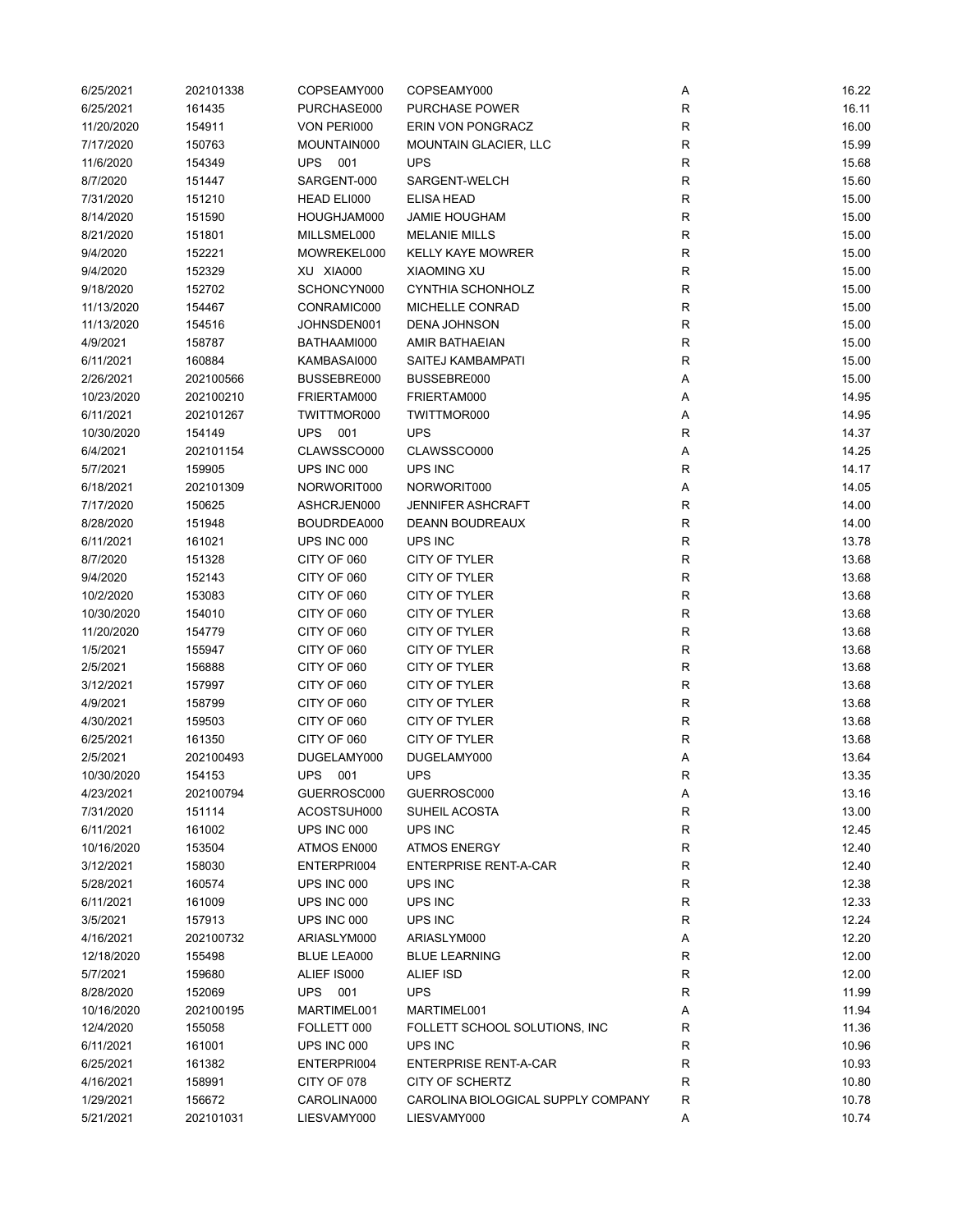| 3/12/2021  | 158120    | UPS INC 000       | UPS INC                            | R            | 10.55 |
|------------|-----------|-------------------|------------------------------------|--------------|-------|
| 6/18/2021  | 161241    | THOMPANN000       | ANNABELLE THOMPSON                 | R            | 10.25 |
| 6/11/2021  | 161006    | UPS INC 000       | UPS INC                            | R            | 10.05 |
| 8/7/2020   | 151375    | DISE DOD000       | DODY DISE                          | R            | 10.00 |
| 8/21/2020  | 151804    | MONDRMAY000       | <b>MAYRA MONDRAGON</b>             | R            | 10.00 |
| 10/2/2020  | 153123    | HALL PAS000       | <b>HALL PASS</b>                   | R            | 10.00 |
| 10/9/2020  | 153334    | LILLYLEA000       | <b>LEAH LILLY</b>                  | $\mathsf R$  | 10.00 |
| 1/15/2021  | 156277    | PURCHASE000       | PURCHASE POWER                     | $\mathsf R$  | 10.00 |
| 4/30/2021  | 159523    | CROWN TR000       | <b>CROWN TROPHY</b>                | $\mathsf R$  | 10.00 |
| 5/7/2021   | 159709    | CENTERVE000       | <b>CENTERVENTION</b>               | R            | 10.00 |
| 5/14/2021  | 159968    | CLARKEBO000       | <b>EBONIE CLARKE</b>               | R            | 10.00 |
| 5/14/2021  | 159992    | ELLIOCAR000       | <b>CAROLINE ELLIOT</b>             | $\mathsf R$  | 10.00 |
| 9/11/2020  | 152361    | CAROLINA000       | CAROLINA BIOLOGICAL SUPPLY COMPANY | R            | 9.53  |
| 5/14/2021  | 160124    | UPS INC 000       | UPS INC                            | R            | 9.37  |
| 12/4/2020  | 155202    | <b>UPS</b><br>001 | <b>UPS</b>                         | $\mathsf R$  | 9.32  |
| 1/22/2021  | 156632    | <b>UPS</b><br>001 | <b>UPS</b>                         | R            | 9.11  |
| 10/2/2020  | 153193    | 001<br><b>UPS</b> | <b>UPS</b>                         | R            | 9.00  |
| 12/4/2020  | 155166    | TSHEKSHA000       | <b>SHARON TSHEKECHE</b>            | R            | 9.00  |
| 4/23/2021  | 159413    | BROWNBRI002       | <b>BRIDGET BROWN</b>               | R            | 9.00  |
|            |           | COUCHCRI000       | <b>CRISSY COUCH</b>                | $\mathsf R$  |       |
| 4/23/2021  | 159417    |                   | <b>MARIE DIONNE</b>                |              | 9.00  |
| 4/23/2021  | 159419    | DIONNMAR000       |                                    | $\mathsf{R}$ | 9.00  |
| 4/23/2021  | 159420    | ECTONHEA000       | <b>HEATHER ECTON</b>               | $\mathsf R$  | 9.00  |
| 4/23/2021  | 159423    | GOMEZJEN000       | <b>JENNIFER GOMEZ</b>              | $\mathsf R$  | 9.00  |
| 4/23/2021  | 159425    | HARPEJEN000       | <b>JENNIFER HARPER</b>             | $\mathsf R$  | 9.00  |
| 4/23/2021  | 159441    | TALUBRAC000       | RACHEL TALUBAN                     | R            | 9.00  |
| 4/23/2021  | 159443    | VINCEJEN000       | <b>JENNIFER VINCENT</b>            | $\mathsf R$  | 9.00  |
| 4/23/2021  | 159445    | WEINAJES000       | <b>JESSICA WEINAUG</b>             | $\mathsf R$  | 9.00  |
| 5/7/2021   | 159892    | UPS INC 000       | UPS INC                            | R            | 8.95  |
| 4/30/2021  | 159646    | UPS INC 000       | UPS INC                            | R            | 8.91  |
| 12/4/2020  | 155182    | <b>UPS</b><br>001 | <b>UPS</b>                         | R            | 8.90  |
| 2/22/2021  | 157519    | UPS INC 000       | UPS INC                            | R            | 8.85  |
| 5/14/2021  | 202100966 | HEAD GEO000       | HEAD GEO000                        | А            | 8.74  |
| 11/6/2020  | 154346    | <b>UPS</b><br>001 | <b>UPS</b>                         | R            | 8.70  |
| 5/7/2021   | 159893    | UPS INC 000       | UPS INC                            | R            | 8.66  |
| 4/30/2021  | 159652    | UPS INC 000       | UPS INC                            | R            | 8.57  |
| 5/7/2021   | 159890    | UPS INC 000       | UPS INC                            | $\mathsf R$  | 8.57  |
| 5/7/2021   | 159904    | UPS INC 000       | UPS INC                            | $\mathsf R$  | 8.57  |
| 6/11/2021  | 161024    | UPS INC 000       | UPS INC                            | $\mathsf R$  | 8.57  |
| 7/17/2020  | 150697    | CONSTELL001       | CONSTELLATION NEWENERGY INC        | R            | 8.54  |
| 8/7/2020   | 151368    | CONSTELL001       | CONSTELLATION NEWENERGY INC        | R            | 8.54  |
| 4/30/2021  | 159638    | UPS INC 000       | UPS INC                            | R            | 8.43  |
| 5/28/2021  | 160576    | UPS INC 000       | UPS INC                            | R            | 8.34  |
| 1/22/2021  | 156610    | UPS<br>001        | <b>UPS</b>                         | R            | 8.32  |
| 6/11/2021  | 161010    | UPS INC 000       | UPS INC                            | R            | 8.24  |
| 2/12/2021  | 157281    | <b>UPS</b><br>001 | <b>UPS</b>                         | R            | 8.16  |
| 12/23/2020 | 155869    | PURCHASE000       | <b>PURCHASE POWER</b>              | R            | 8.00  |
| 7/10/2020  | 150600    | <b>UPS</b><br>001 | <b>UPS</b>                         | R            | 7.84  |
| 7/10/2020  | 150601    | <b>UPS</b><br>001 | <b>UPS</b>                         | R            | 7.84  |
| 10/2/2020  | 153195    | <b>UPS</b><br>001 | <b>UPS</b>                         | R            | 7.84  |
| 10/2/2020  | 153196    | <b>UPS</b><br>001 | <b>UPS</b>                         | R            | 7.84  |
| 10/30/2020 | 154162    | <b>UPS</b><br>001 | <b>UPS</b>                         | $\mathsf R$  | 7.84  |
| 3/5/2021   | 157848    | PURCHASE000       | PURCHASE POWER                     | R            | 7.80  |
| 6/11/2021  | 160983    | TEXTBOOK001       | <b>TEXTBOOK WAREHOUSE LLC</b>      | R            | 7.56  |
| 3/26/2021  | 158496    | JIVE COM000       | LOGMEIN COMMUNICATIONS INC         | R            | 7.50  |
| 4/30/2021  | 202100858 | HEAD GEO000       | HEAD GEO000                        | Α            | 6.62  |
| 6/11/2021  | 161027    | UPS INC 000       | UPS INC                            | R            | 6.36  |
| 9/25/2020  | 152991    | UPS<br>001        | <b>UPS</b>                         | R            | 6.05  |
| 12/11/2020 | 155298    | FLINN SC000       | FLINN SCIENTIFIC, INC              | R            | 6.01  |
|            |           |                   |                                    |              |       |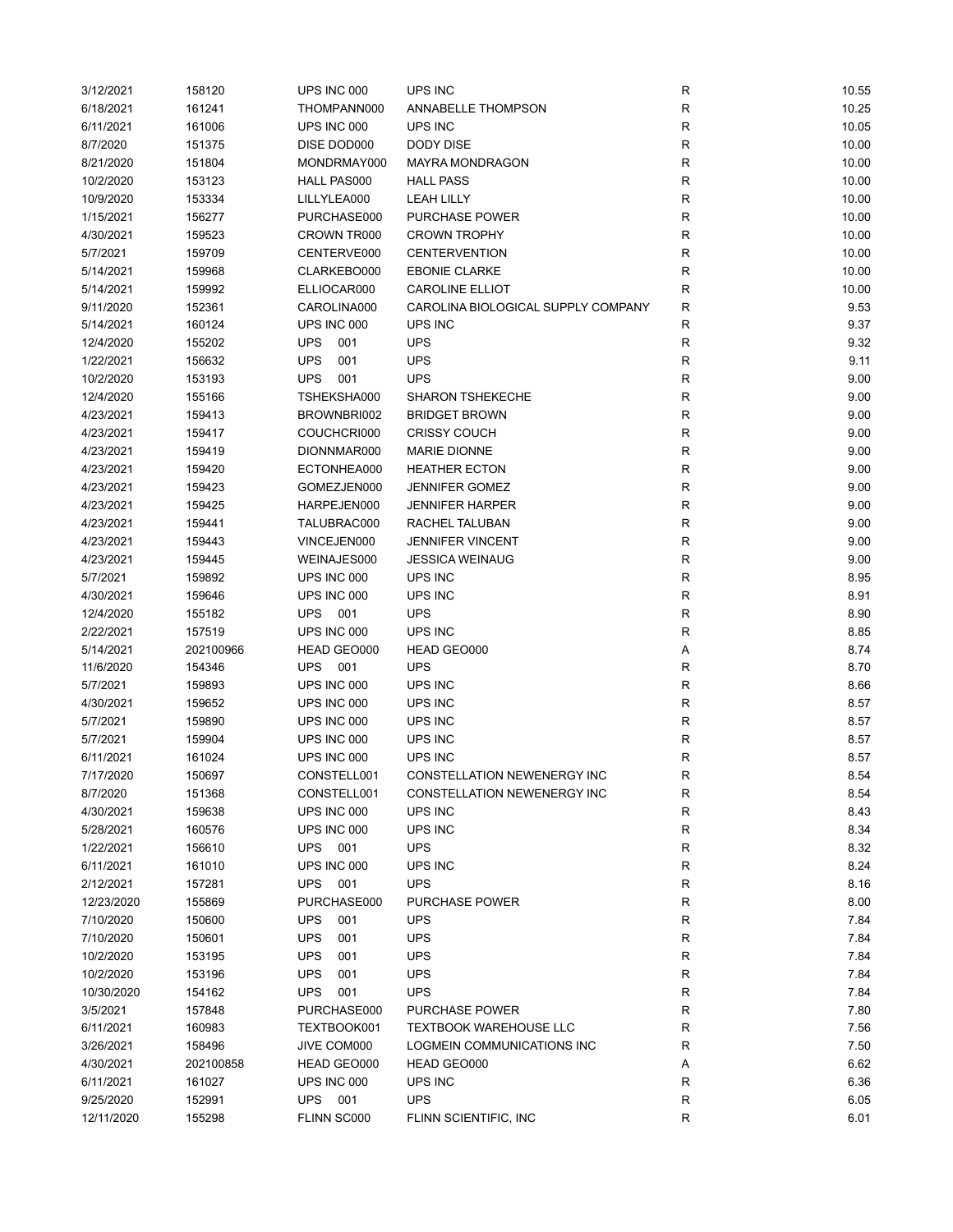| 4/23/2021  | 159352    | PURCHASE000        | <b>PURCHASE POWER</b>              | R           | 6.00 |
|------------|-----------|--------------------|------------------------------------|-------------|------|
| 4/23/2021  | 159390    | UPS INC 000        | UPS INC                            | R           | 6.00 |
| 4/2/2021   | 158737    | UPS INC 000        | UPS INC                            | $\mathsf R$ | 5.99 |
| 1/29/2021  | 156809    | UPS<br>001         | <b>UPS</b>                         | R           | 5.98 |
| 3/5/2021   | 157931    | UPS INC 000        | UPS INC                            | $\mathsf R$ | 5.98 |
| 11/20/2020 | 154891    | SCHOOL S000        | <b>SCHOOL SPECIALTY</b>            | R           | 5.68 |
| 1/22/2021  | 156621    | <b>UPS</b><br>001  | <b>UPS</b>                         | R           | 5.61 |
| 7/17/2020  | 150835    | <b>UPS</b><br>001  | <b>UPS</b>                         | R           | 5.54 |
| 5/7/2021   | 202100932 | MUNGUJEN000        | MUNGUJEN000                        | Α           | 5.47 |
| 4/16/2021  | 202100748 | DELGAANA000        | DELGAANA000                        | А           | 5.43 |
| 10/30/2020 | 154151    | <b>UPS</b><br>001  | <b>UPS</b>                         | R           | 5.40 |
| 12/4/2020  | 155219    | <b>UPS</b><br>001  | <b>UPS</b>                         | $\mathsf R$ | 5.40 |
| 12/4/2020  | 155220    | <b>UPS</b><br>001  | <b>UPS</b>                         | $\mathsf R$ | 5.01 |
| 9/4/2020   | 152278    | SETTLMIC000        | <b>MICAH SETTLEMIRE</b>            | $\mathsf R$ | 5.00 |
| 9/18/2020  | 152638    | HALLICAR000        | CAROLYN HALLIBURTON                | R           | 5.00 |
| 1/22/2021  | 156537    | HANCOROS000        | ROSALINDA D HANCOCK                | $\mathsf R$ | 5.00 |
| 8/14/2020  | 151633    | SPARKLET000        | SPARKLETTS AND SIERRA SPRINGS      | $\mathsf R$ | 4.99 |
| 3/5/2021   | 157870    | SPARKLET000        | SPARKLETTS AND SIERRA SPRINGS      | R           | 4.99 |
| 5/7/2021   | 159859    | SPARKLET000        | SPARKLETTS AND SIERRA SPRINGS      | R           | 4.99 |
|            |           | UPS INC 000        |                                    |             | 4.81 |
| 4/30/2021  | 159662    |                    | UPS INC                            | R           |      |
| 1/22/2021  | 156616    | <b>UPS</b><br>001  | <b>UPS</b>                         | R           | 4.76 |
| 9/11/2020  | 152504    | <b>UPS</b><br>001  | <b>UPS</b>                         | R           | 4.68 |
| 12/18/2020 | 155503    | CAROLINA000        | CAROLINA BIOLOGICAL SUPPLY COMPANY | R           | 4.59 |
| 10/30/2020 | 154164    | <b>UPS</b><br>001  | <b>UPS</b>                         | R           | 4.58 |
| 6/11/2021  | 160996    | UPS INC 000        | UPS INC                            | $\mathsf R$ | 4.49 |
| 7/10/2020  | 150386    | <b>BLICK AR000</b> | <b>BLICK ART MATERIALS LLC</b>     | $\mathsf R$ | 4.45 |
| 3/5/2021   | 157929    | UPS INC 000        | UPS INC                            | $\mathsf R$ | 4.45 |
| 3/5/2021   | 157935    | UPS INC 000        | UPS INC                            | $\mathsf R$ | 4.45 |
| 4/30/2021  | 159648    | UPS INC 000        | UPS INC                            | R           | 4.33 |
| 4/30/2021  | 159663    | UPS INC 000        | UPS INC                            | R           | 4.33 |
| 5/14/2021  | 160119    | UPS INC 000        | UPS INC                            | $\mathsf R$ | 4.33 |
| 2/22/2021  | 157520    | UPS INC 000        | UPS INC                            | R           | 4.31 |
| 3/5/2021   | 157908    | UPS INC 000        | UPS INC                            | R           | 4.31 |
| 3/5/2021   | 157909    | UPS INC 000        | UPS INC                            | R           | 4.31 |
| 1/22/2021  | 156615    | <b>UPS</b><br>001  | <b>UPS</b>                         | R           | 4.30 |
| 10/30/2020 | 154159    | <b>UPS</b><br>001  | <b>UPS</b>                         | R           | 4.27 |
| 4/30/2021  | 159634    | UPS INC 000        | UPS INC                            | R           | 4.23 |
| 2/12/2021  | 157280    | <b>UPS</b><br>001  | <b>UPS</b>                         | $\mathsf R$ | 4.22 |
| 2/22/2021  | 157513    | UPS INC 000        | UPS INC                            | R           | 4.22 |
| 7/24/2020  | 151088    | 001<br><b>UPS</b>  | <b>UPS</b>                         | R           | 4.15 |
| 10/30/2020 | 154154    | <b>UPS</b><br>001  | <b>UPS</b>                         | ${\sf R}$   | 4.15 |
| 8/28/2020  | 152074    | <b>UPS</b><br>001  | UPS                                | ${\sf R}$   | 4.14 |
| 8/28/2020  | 152075    | <b>UPS</b><br>001  | UPS                                | R           | 4.14 |
| 6/25/2021  | 161471    | UPS INC 000        | UPS INC                            | R           | 4.12 |
| 6/25/2021  | 161484    | UPS INC 000        | UPS INC                            | $\mathsf R$ | 4.12 |
| 6/11/2021  | 161008    | UPS INC 000        | UPS INC                            | R           | 4.11 |
| 6/11/2021  | 161012    | UPS INC 000        | UPS INC                            | R           | 4.11 |
| 6/11/2021  | 161018    | UPS INC 000        | UPS INC                            | R           | 4.11 |
| 6/11/2021  | 161023    | UPS INC 000        | UPS INC                            | R           | 4.11 |
| 6/11/2021  | 161025    | UPS INC 000        | UPS INC                            | R           | 4.11 |
| 6/11/2021  | 161028    | UPS INC 000        | UPS INC                            | R           | 4.11 |
| 6/25/2021  | 161473    | UPS INC 000        | UPS INC                            | R           | 4.11 |
|            |           |                    |                                    |             |      |
| 6/25/2021  | 161474    | UPS INC 000        | UPS INC                            | R           | 4.11 |
| 6/25/2021  | 161475    | UPS INC 000        | UPS INC                            | R           | 4.11 |
| 6/25/2021  | 161476    | UPS INC 000        | UPS INC                            | ${\sf R}$   | 4.11 |
| 6/25/2021  | 161482    | UPS INC 000        | UPS INC                            | R           | 4.11 |
| 5/7/2021   | 159897    | UPS INC 000        | UPS INC                            | R           | 4.10 |
| 5/7/2021   | 159900    | UPS INC 000        | UPS INC                            | $\mathsf R$ | 4.10 |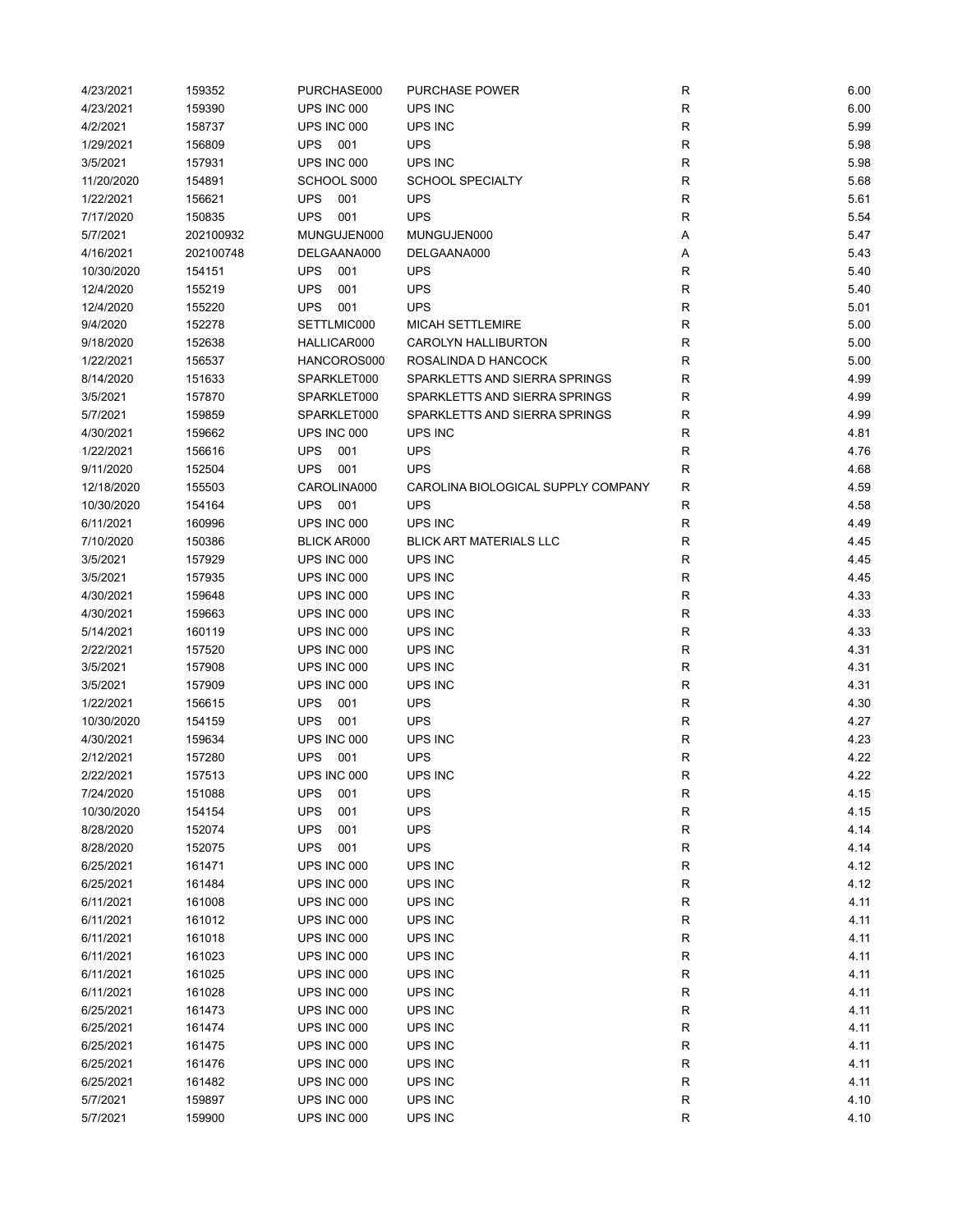| 5/14/2021 | 160117           | UPS INC 000       | UPS INC    | R           | 4.10 |
|-----------|------------------|-------------------|------------|-------------|------|
| 5/14/2021 | 160118           | UPS INC 000       | UPS INC    | R           | 4.10 |
| 5/14/2021 | 160121           | UPS INC 000       | UPS INC    | R           | 4.10 |
| 5/14/2021 | 160125           | UPS INC 000       | UPS INC    | R           | 4.10 |
| 5/14/2021 | 160126           | UPS INC 000       | UPS INC    | R           | 4.10 |
| 5/28/2021 | 160583           | UPS INC 000       | UPS INC    | R           | 4.10 |
| 5/28/2021 | 160584           | UPS INC 000       | UPS INC    | R           | 4.10 |
| 6/11/2021 | 161017           | UPS INC 000       | UPS INC    | R           | 4.10 |
| 6/11/2021 | 161022           | UPS INC 000       | UPS INC    | R           | 4.10 |
| 4/2/2021  | 158741           | UPS INC 000       | UPS INC    | R           | 4.09 |
| 4/16/2021 | 159114           | UPS INC 000       | UPS INC    | R           | 4.09 |
| 4/16/2021 | 159118           | UPS INC 000       | UPS INC    | R           | 4.09 |
| 4/23/2021 | 159394           | UPS INC 000       | UPS INC    | R           | 4.09 |
| 4/30/2021 | 159629           | UPS INC 000       | UPS INC    | R           | 4.09 |
| 4/30/2021 | 159635           | UPS INC 000       | UPS INC    | R           | 4.09 |
| 4/30/2021 | 159644           | UPS INC 000       | UPS INC    | R           | 4.09 |
| 4/30/2021 | 159650           | UPS INC 000       | UPS INC    | R           | 4.09 |
| 4/30/2021 | 159661           | UPS INC 000       | UPS INC    | R           | 4.09 |
| 4/30/2021 | 159664           | UPS INC 000       | UPS INC    | R           | 4.09 |
| 4/30/2021 | 159665           | UPS INC 000       | UPS INC    | R           | 4.09 |
| 4/30/2021 | 159666           | UPS INC 000       | UPS INC    | R           | 4.09 |
| 5/7/2021  | 159898           | UPS INC 000       | UPS INC    | R           | 4.09 |
| 5/7/2021  | 159899           | UPS INC 000       | UPS INC    | R           | 4.09 |
| 2/12/2021 | 157288           | <b>UPS</b><br>001 | <b>UPS</b> | R           | 4.08 |
| 2/12/2021 | 157289           | <b>UPS</b><br>001 | <b>UPS</b> | R           | 4.08 |
| 3/5/2021  | 157906           | UPS INC 000       | UPS INC    | R           | 4.08 |
| 3/5/2021  | 157911           | UPS INC 000       | UPS INC    | R           | 4.08 |
| 3/5/2021  |                  | UPS INC 000       | UPS INC    | R           | 4.08 |
| 3/5/2021  | 157912<br>157916 | UPS INC 000       | UPS INC    | R           | 4.08 |
|           |                  |                   |            |             |      |
| 3/5/2021  | 157922           | UPS INC 000       | UPS INC    | R           | 4.08 |
| 3/5/2021  | 157923           | UPS INC 000       | UPS INC    | R           | 4.08 |
| 3/5/2021  | 157925           | UPS INC 000       | UPS INC    | R           | 4.08 |
| 3/5/2021  | 157926           | UPS INC 000       | UPS INC    | R           | 4.08 |
| 3/5/2021  | 157927           | UPS INC 000       | UPS INC    | R           | 4.08 |
| 3/5/2021  | 157934           | UPS INC 000       | UPS INC    | R           | 4.08 |
| 3/5/2021  | 157936           | UPS INC 000       | UPS INC    | R           | 4.08 |
| 3/5/2021  | 157937           | UPS INC 000       | UPS INC    | R           | 4.08 |
| 3/5/2021  | 157938           | UPS INC 000       | UPS INC    | $\mathsf R$ | 4.08 |
| 3/12/2021 | 158112           | UPS INC 000       | UPS INC    | R           | 4.08 |
| 3/12/2021 | 158113           | UPS INC 000       | UPS INC    | R           | 4.08 |
| 3/12/2021 | 158117           | UPS INC 000       | UPS INC    | ${\sf R}$   | 4.08 |
| 3/12/2021 | 158118           | UPS INC 000       | UPS INC    | R           | 4.08 |
| 3/12/2021 | 158125           | UPS INC 000       | UPS INC    | R           | 4.08 |
| 3/12/2021 | 158126           | UPS INC 000       | UPS INC    | R           | 4.08 |
| 3/12/2021 | 158127           | UPS INC 000       | UPS INC    | R           | 4.08 |
| 7/10/2020 | 150587           | <b>UPS</b><br>001 | <b>UPS</b> | R           | 4.07 |
| 12/4/2020 | 155199           | <b>UPS</b><br>001 | <b>UPS</b> | R           | 4.07 |
| 12/4/2020 | 155206           | <b>UPS</b><br>001 | <b>UPS</b> | R           | 4.07 |
| 1/15/2021 | 156362           | <b>UPS</b><br>001 | <b>UPS</b> | R           | 4.07 |
| 1/22/2021 | 156612           | <b>UPS</b><br>001 | <b>UPS</b> | R           | 4.07 |
| 1/22/2021 | 156614           | <b>UPS</b><br>001 | <b>UPS</b> | R           | 4.07 |
| 1/22/2021 | 156617           | <b>UPS</b><br>001 | <b>UPS</b> | R           | 4.07 |
| 1/22/2021 | 156619           | <b>UPS</b><br>001 | <b>UPS</b> | R           | 4.07 |
| 1/22/2021 | 156620           | <b>UPS</b><br>001 | <b>UPS</b> | R           | 4.07 |
| 1/22/2021 | 156629           | <b>UPS</b><br>001 | <b>UPS</b> | ${\sf R}$   | 4.07 |
| 1/22/2021 | 156630           | <b>UPS</b><br>001 | <b>UPS</b> | R           | 4.07 |
| 1/22/2021 | 156631           | <b>UPS</b><br>001 | <b>UPS</b> | R           | 4.07 |
| 1/29/2021 | 156810           | <b>UPS</b><br>001 | <b>UPS</b> | $\mathsf R$ | 4.07 |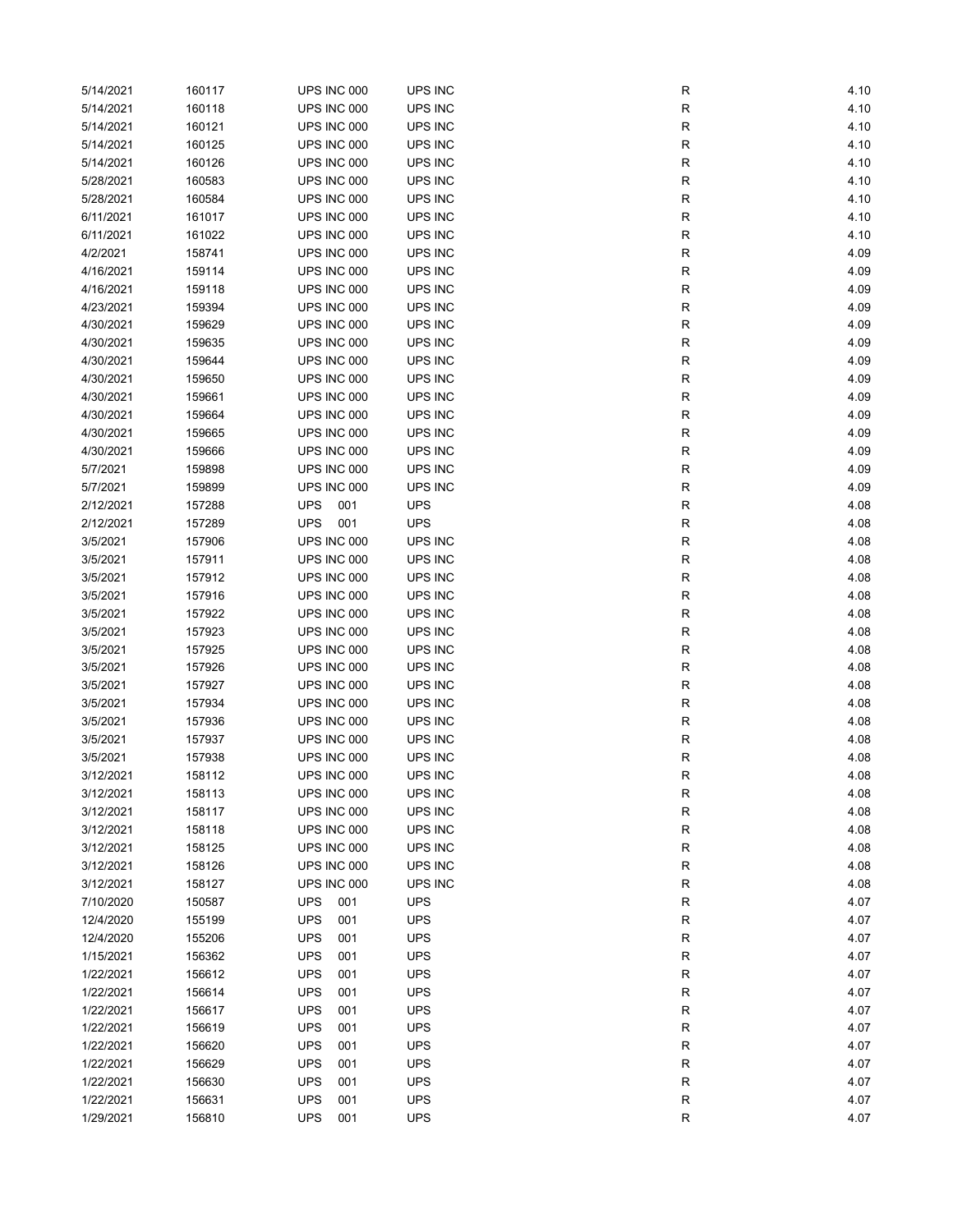| 2/22/2021  | 157514 | UPS INC 000       | UPS INC                        | R            | 4.07         |
|------------|--------|-------------------|--------------------------------|--------------|--------------|
| 3/5/2021   | 157905 | UPS INC 000       | UPS INC                        | ${\sf R}$    | 4.07         |
| 3/5/2021   | 157924 | UPS INC 000       | UPS INC                        | $\mathsf{R}$ | 4.07         |
| 11/6/2020  | 154350 | <b>UPS</b><br>001 | <b>UPS</b>                     | R            | 3.96         |
| 7/10/2020  | 150586 | <b>UPS</b><br>001 | <b>UPS</b>                     | $\mathsf{R}$ | 3.92         |
| 7/10/2020  | 150588 | <b>UPS</b><br>001 | <b>UPS</b>                     | $\mathsf{R}$ | 3.92         |
| 7/10/2020  | 150593 | <b>UPS</b><br>001 | <b>UPS</b>                     | $\mathsf{R}$ | 3.92         |
| 7/17/2020  | 150833 | <b>UPS</b><br>001 | <b>UPS</b>                     | $\mathsf{R}$ | 3.92         |
| 7/17/2020  | 150837 | <b>UPS</b><br>001 | <b>UPS</b>                     | $\mathsf{R}$ | 3.92         |
|            |        |                   |                                |              |              |
| 7/17/2020  | 150844 | <b>UPS</b><br>001 | <b>UPS</b>                     | $\mathsf{R}$ | 3.92         |
| 7/24/2020  | 151090 | <b>UPS</b><br>001 | <b>UPS</b>                     | $\mathsf{R}$ | 3.92         |
| 7/24/2020  | 151093 | <b>UPS</b><br>001 | <b>UPS</b>                     | $\mathsf{R}$ | 3.92         |
| 8/21/2020  | 151864 | <b>UPS</b><br>001 | <b>UPS</b>                     | ${\sf R}$    | 3.92         |
| 8/21/2020  | 151867 | <b>UPS</b><br>001 | <b>UPS</b>                     | $\mathsf{R}$ | 3.92         |
| 8/28/2020  | 152066 | <b>UPS</b><br>001 | <b>UPS</b>                     | $\mathsf{R}$ | 3.92         |
| 8/28/2020  | 152067 | <b>UPS</b><br>001 | <b>UPS</b>                     | $\mathsf{R}$ | 3.92         |
| 8/28/2020  | 152076 | <b>UPS</b><br>001 | <b>UPS</b>                     | $\mathsf{R}$ | 3.92         |
| 9/25/2020  | 152984 | <b>UPS</b><br>001 | <b>UPS</b>                     | R            | 3.92         |
| 9/25/2020  | 152985 | <b>UPS</b><br>001 | <b>UPS</b>                     | R            | 3.92         |
| 10/2/2020  | 153194 | <b>UPS</b><br>001 | <b>UPS</b>                     | ${\sf R}$    | 3.92         |
| 10/2/2020  | 153204 | <b>UPS</b><br>001 | <b>UPS</b>                     | $\mathsf{R}$ | 3.92         |
| 10/30/2020 | 154152 | <b>UPS</b><br>001 | <b>UPS</b>                     | $\mathsf{R}$ | 3.92         |
| 10/30/2020 | 154163 | <b>UPS</b><br>001 | <b>UPS</b>                     | $\mathsf{R}$ | 3.92         |
| 10/30/2020 | 154167 | <b>UPS</b><br>001 | <b>UPS</b>                     | ${\sf R}$    | 3.92         |
| 10/30/2020 | 154168 | <b>UPS</b><br>001 | <b>UPS</b>                     | $\mathsf{R}$ | 3.92         |
| 11/6/2020  | 154345 | <b>UPS</b><br>001 | <b>UPS</b>                     | ${\sf R}$    | 3.92         |
| 11/6/2020  | 154348 | <b>UPS</b><br>001 | <b>UPS</b>                     | ${\sf R}$    | 3.92         |
| 11/6/2020  | 154352 | <b>UPS</b><br>001 | <b>UPS</b>                     | ${\sf R}$    | 3.92         |
| 11/6/2020  | 154360 | <b>UPS</b><br>001 | <b>UPS</b>                     | $\mathsf{R}$ | 3.92         |
|            |        |                   |                                |              |              |
| 11/13/2020 | 154615 | <b>UPS</b><br>001 | <b>UPS</b>                     | $\mathsf{R}$ | 3.92         |
| 11/13/2020 | 154617 | <b>UPS</b><br>001 | <b>UPS</b>                     | $\mathsf{R}$ | 3.92         |
| 11/13/2020 | 154622 | <b>UPS</b><br>001 | <b>UPS</b>                     | $\mathsf{R}$ | 3.92         |
| 11/13/2020 | 154623 | <b>UPS</b><br>001 | <b>UPS</b>                     | R            | 3.92         |
| 12/4/2020  | 155177 | <b>UPS</b><br>001 | <b>UPS</b>                     | R            | 3.92         |
| 12/4/2020  | 155181 | <b>UPS</b><br>001 | <b>UPS</b>                     | ${\sf R}$    | 3.92         |
| 12/4/2020  | 155192 | <b>UPS</b><br>001 | <b>UPS</b>                     | $\mathsf{R}$ | 3.92         |
| 12/4/2020  | 155193 | <b>UPS</b><br>001 | <b>UPS</b>                     | $\mathsf{R}$ | 3.92         |
| 12/4/2020  | 155194 | <b>UPS</b><br>001 | <b>UPS</b>                     | ${\sf R}$    | 3.92         |
| 12/4/2020  | 155204 | <b>UPS</b><br>001 | <b>UPS</b>                     | R            | 3.92         |
| 12/4/2020  | 155205 | <b>UPS</b><br>001 | <b>UPS</b>                     | ${\sf R}$    | 3.92         |
| 12/4/2020  | 155217 | <b>UPS</b><br>001 | <b>UPS</b>                     | ${\sf R}$    | 3.92         |
| 12/4/2020  | 155218 | <b>UPS</b><br>001 | <b>UPS</b>                     | $\mathsf{R}$ | 3.92         |
| 2/22/2021  | 157521 | UPS INC 000       | UPS INC                        | $\mathsf{R}$ | 3.92         |
| 10/2/2020  | 153191 | <b>UPS</b><br>001 | <b>UPS</b>                     | R            | 3.91         |
| 10/23/2020 | 153898 | PURCHASE000       | PURCHASE POWER                 | R            | 3.80         |
| 7/17/2020  | 150840 | <b>UPS</b><br>001 | <b>UPS</b>                     | ${\sf R}$    | 3.77         |
| 8/7/2020   | 151384 | ENTERPRI004       | <b>ENTERPRISE RENT-A-CAR</b>   | R            | 3.42         |
| 6/11/2021  | 160998 | UPS INC 000       | UPS INC                        | R            | 3.11         |
| 6/11/2021  | 160999 | UPS INC 000       | UPS INC                        | $\mathsf{R}$ | 2.89         |
| 3/5/2021   | 157930 | UPS INC 000       | UPS INC                        | R            | 1.86         |
| 4/2/2021   | 158742 | UPS INC 000       | UPS INC                        | $\mathsf{R}$ | 1.86         |
| 5/7/2021   | 159907 | UPS INC 000       | UPS INC                        | ${\sf R}$    | 1.86         |
|            |        |                   |                                | $\mathsf{R}$ | 0.04         |
| 12/18/2020 | 155462 | AT&T 000          | AT&T                           |              |              |
| 1/5/2021   | 155958 | JIVE COM000       | JIVE COMMUNICATIONS, INC       | ${\sf R}$    | 0.01         |
| 1/5/2021   | 155959 | JIVE COM000       | JIVE COMMUNICATIONS, INC       | R            | 0.01         |
| 7/1/2020   | 150137 | CELEBRAT000       | <b>CELEBRATION CHURCH</b>      | R            | 30,030.00    |
| 7/16/2020  | 150137 | CELEBRAT000       | CELEBRAT000                    | V            | $-30,030.00$ |
| 7/10/2020  | 150422 | CITY OF 097       | CITY OF HUNTSVILLE - UTILITIES | $\mathsf{R}$ | 1,799.16     |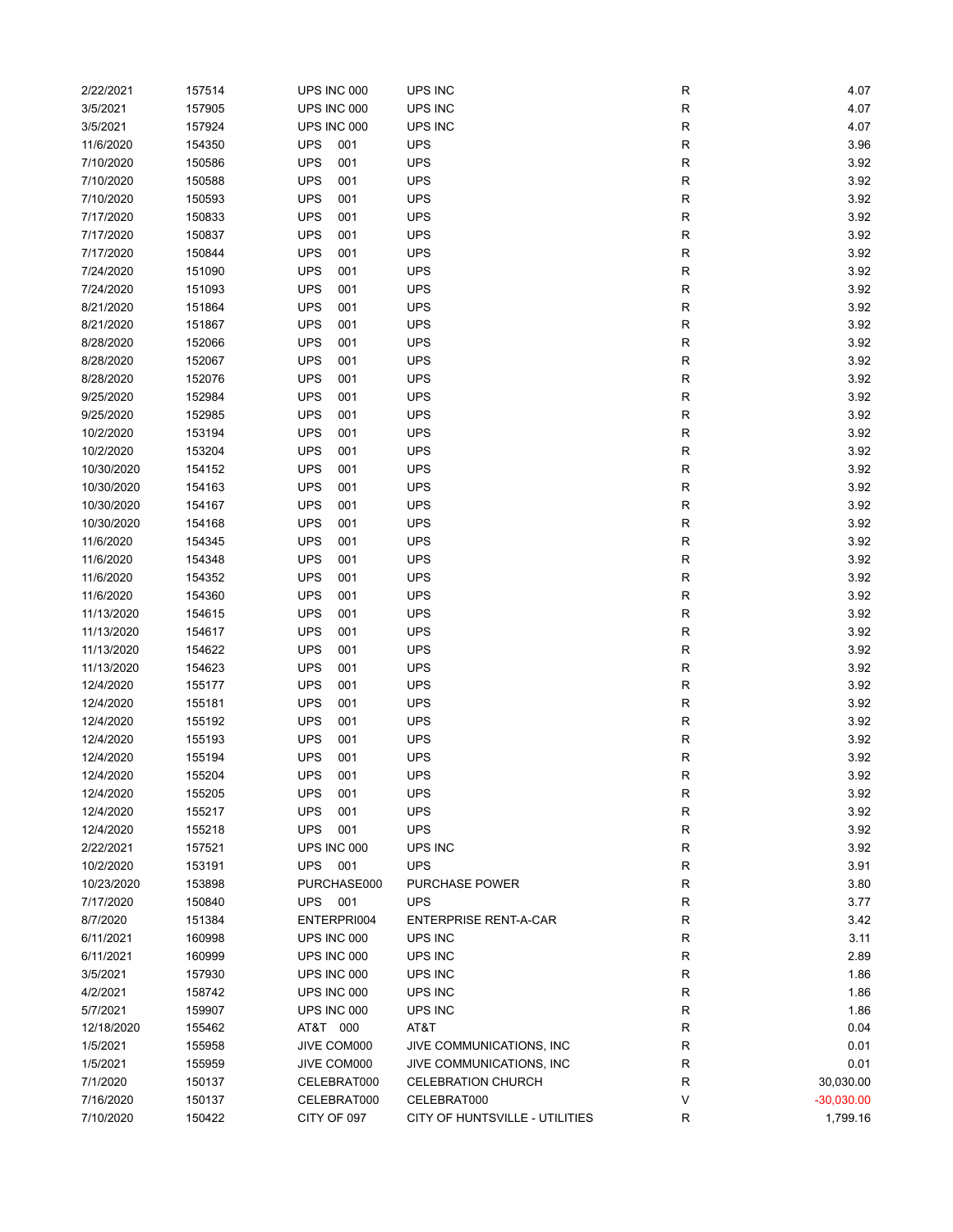| 7/9/2020   | 150422 | CITY OF 097 | CITY OF 097                    | V           | $-1,799.16$  |
|------------|--------|-------------|--------------------------------|-------------|--------------|
| 7/10/2020  | 150423 | CITY OF 097 | CITY OF HUNTSVILLE - UTILITIES | $\mathsf R$ | 2,003.31     |
| 7/9/2020   | 150423 | CITY OF 097 | CITY OF 097                    | V           | $-2,003.31$  |
| 7/10/2020  | 150424 | CITY OF 097 | CITY OF HUNTSVILLE - UTILITIES | $\mathsf R$ | 2,465.04     |
| 7/9/2020   | 150424 | CITY OF 097 | CITY OF 097                    | V           | $-2,465.04$  |
| 7/10/2020  | 150502 | NORTHLAN000 | NORTHLAND COMMUNICATIONS       | R           | 171.99       |
| 8/5/2020   | 150502 | NORTHLAN000 | NORTHLAN000                    | V           | $-171.99$    |
| 7/10/2020  | 150505 | PARK JAN000 | <b>JANE PARK</b>               | R           | 25.00        |
| 9/2/2020   | 150505 | PARK SUN000 | PARK SUN000                    | V           | $-25.00$     |
| 7/17/2020  | 150780 | PUSH SPE000 | PUSH SPEECH SERVICES LLC       | R           | 1,572.50     |
| 8/10/2020  | 150780 | PUSH SPE000 | PUSH SPE000                    | V           | $-1,572.50$  |
| 8/1/2020   | 150884 | LONE STA002 | LONE STAR COLLEGE SYSTEM       | $\mathsf R$ | 68,168.03    |
| 8/25/2020  | 150884 | LONE STA002 | LONE STA002                    | V           | $-68,168.03$ |
| 7/24/2020  | 150984 | DANIETER000 | <b>TERESA DANIELS</b>          | $\mathsf R$ | 25.00        |
| 10/15/2020 | 150984 | DANIETER000 | DANIETER000                    | V           | $-25.00$     |
| 7/24/2020  | 151001 | EXAMITY 000 | <b>EXAMITY INC</b>             | $\mathsf R$ | 400.00       |
| 12/16/2020 | 151001 | EXAMITY 000 | EXAMITY 000                    | V           | $-400.00$    |
| 7/24/2020  | 151027 | JONESTON001 | TONYA JONES ALLEN              | R           | 35.00        |
|            |        | JONESTON001 |                                | V           | $-35.00$     |
| 8/27/2020  | 151027 |             | JONESTON001                    |             |              |
| 7/24/2020  | 151033 | LEE NAG000  | <b>NAGYEONG LEE</b>            | R           | 35.00        |
| 11/5/2020  | 151033 | LEE NAG000  | LEE NAG000                     | V           | $-35.00$     |
| 7/24/2020  | 151036 | MCCUISHA000 | <b>SHALUNTA MCCUIN</b>         | R           | 35.00        |
| 10/14/2020 | 151036 | MCCUISHA000 | MCCUISHA000                    | V           | $-35.00$     |
| 7/24/2020  | 151058 | ROSS WIN000 | <b>WINTER ROSS</b>             | R           | 35.00        |
| 8/25/2020  | 151058 | ROSS WIN000 | ROSS WIN000                    | V           | $-35.00$     |
| 7/24/2020  | 151067 | SOLORGOR000 | GORETTY SOLORZANO-MIRANDA      | $\mathsf R$ | 35.00        |
| 10/15/2020 | 151067 | SOLORGOR000 | SOLORGOR000                    | V           | $-35.00$     |
| 7/31/2020  | 151138 | ATMOS EN000 | <b>ATMOS ENERGY</b>            | $\mathsf R$ | 54.42        |
| 7/30/2020  | 151138 | ATMOS EN000 | ATMOS EN000                    | V           | $-54.42$     |
| 7/31/2020  | 151164 | CITY OF 036 | <b>CITY OF HUNTSVILLE</b>      | $\mathsf R$ | 4,026.59     |
| 7/30/2020  | 151164 | CITY OF 036 | CITY OF 036                    | V           | $-4,026.59$  |
| 8/7/2020   | 151284 | AT&T 003    | AT&T                           | $\mathsf R$ | 15.19        |
| 8/6/2020   | 151284 | AT&T 003    | AT&T 003                       | V           | $-15.19$     |
| 8/7/2020   | 151341 | COLONSHA000 | SHALAMAR COLON                 | $\mathsf R$ | 20.00        |
| 10/13/2020 | 151341 | COLONSHA000 | COLONSHA000                    | V           | $-20.00$     |
| 8/7/2020   | 151369 | CONSTELL001 | CONSTELLATION NEWENERGY INC    | R           | 78.81        |
| 8/6/2020   | 151369 | CONSTELL001 | CONSTELL001                    | V           | $-78.81$     |
| 8/7/2020   | 151431 | PROFORMA000 | PROFORMA GREEN MARKETING       | R           | 157.81       |
| 8/10/2020  | 151431 | PROFORMA000 | PROFORMA000                    | V           | $-157.81$    |
| 8/14/2020  | 151495 | AL HEDAY000 | AL HEDAYAH ACADEMY INC         | R           | 665.95       |
| 9/22/2020  | 151495 | AL HEDAY000 | AL HEDAY000                    | V           | $-665.95$    |
| 8/14/2020  | 151497 | ANDERDON003 | DON ANDERSON                   | R           | 35.00        |
| 11/18/2020 | 151497 | ANDERDON003 | ANDERDON003                    | V           | $-35.00$     |
| 8/14/2020  | 151577 | FRANKJAM002 | <b>JAMIELLE L. FRANKLIN</b>    | R           | 20.00        |
| 3/23/2021  | 151577 | FRANKJAM002 | FRANKJAM002                    | V           | $-20.00$     |
| 8/21/2020  | 151772 | HEINIRIK000 | <b>RIKKI HEINIS</b>            | R           | 29.00        |
| 11/19/2020 | 151772 | HEINIRIK000 | HEINIRIK000                    | V           | $-29.00$     |
| 9/1/2020   | 151909 | LONE STA002 | LONE STAR COLLEGE SYSTEM       | R           | 68,168.03    |
| 9/22/2020  | 151909 | LONE STA002 | LONE STA002                    | V           | $-68,168.03$ |
| 8/28/2020  | 151953 | BUELL IN000 | <b>BUELL INC</b>               | R           | 7,244.00     |
| 9/14/2020  | 151953 | BUELL IN000 | <b>BUELL IN000</b>             | V           | $-7,244.00$  |
|            |        |             |                                |             |              |
| 9/4/2020   | 152190 | HIDALCAR001 | CARLA HIDALGO                  | R           | 370.00       |
| 11/19/2020 | 152190 | HIDALCAR001 | HIDALCAR001                    | V           | $-370.00$    |
| 9/4/2020   | 152248 | PUSH SPE000 | PUSH SPEECH SERVICES LLC       | R           | 616.25       |
| 9/23/2020  | 152248 | FLOWER M001 | FLOWER M001                    | V           | $-616.25$    |
| 9/4/2020   | 152331 | ATMOS EN000 | <b>ATMOS ENERGY</b>            | $\mathsf R$ | 7,599.72     |
| 9/3/2020   | 152331 | ATMOS EN000 | ATMOS EN000                    | V           | $-7,599.72$  |
| 9/11/2020  | 152475 | S & S WO000 | S & S WORLDWIDE, INC           | R           | 503.05       |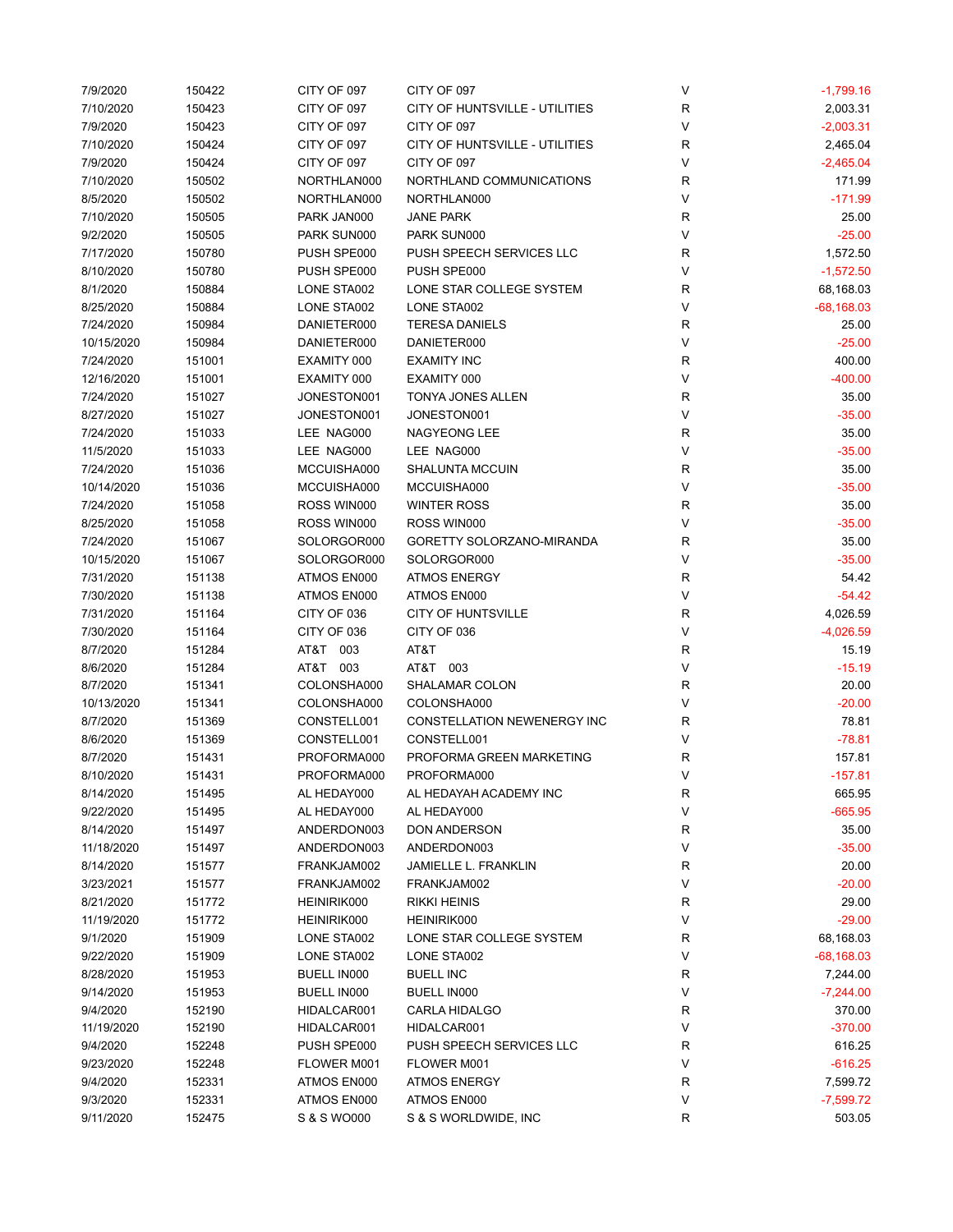| 12/2/2020  | 152475           | S & S WO000        | S & S WO000                             | ٧           | $-503.05$    |
|------------|------------------|--------------------|-----------------------------------------|-------------|--------------|
| 9/18/2020  | 152691           | REED HAL000        | <b>HALLIE REED</b>                      | R           | 30.00        |
| 4/20/2021  | 152691           | REED HAL000        | REED HAL000                             | V           | $-30.00$     |
| 9/18/2020  | 152698           | S & S WO000        | S & S WORLDWIDE, INC                    | R           | 760.15       |
| 12/2/2020  | 152698           | S & S WO000        | S & S WO000                             | V           | $-760.15$    |
| 10/1/2020  | 152787           | JORDAN S000        | THE JORDAN SCHOOL                       | R           | 8,806.00     |
| 9/28/2020  | 152787           | JORDAN S000        | JORDAN S000                             | V           | $-8,806.00$  |
| 9/25/2020  | 152936           | PUSH SPE000        | PUSH SPEECH SERVICES LLC                | R           | 255.00       |
| 9/23/2020  | 152936           | FLOWER M001        | FLOWER M001                             | V           | $-255.00$    |
| 9/25/2020  | 152957           | STRATACT000        | STRATACT MEDIA GROUP LLC                | $\mathsf R$ | 10,000.00    |
| 10/8/2020  | 152957           | STRATACT000        | STRATACT000                             | V           | $-10,000.00$ |
| 10/9/2020  | 153409           | ROSE SAR000        | SARAH ROSE                              | $\mathsf R$ | 5,359.10     |
| 12/2/2020  | 153409           | ROSE SAR000        | ROSE SAR000                             | V           | $-5,359.10$  |
| 10/16/2020 | 153488           | AT&T 000           | AT&T                                    | $\mathsf R$ | 83.27        |
| 11/19/2020 | 153488           | 000<br>AT&T        | AT&T<br>000                             | V           | $-83.27$     |
| 10/16/2020 | 153489           | AT&T<br>000        | AT&T                                    | $\mathsf R$ | 690.59       |
| 11/19/2020 | 153489           | AT&T<br>000        | AT&T<br>000                             | V           | $-690.59$    |
| 10/16/2020 | 153490           | AT&T<br>000        | AT&T                                    | R           | 332.95       |
| 11/19/2020 | 153490           | AT&T 000           | AT&T 000                                | V           | $-332.95$    |
|            |                  |                    | COLONIAL ROOFING AND CONSTRUCTION LLC R |             | 250.00       |
| 10/16/2020 | 153556           | COLONIAL002        |                                         |             |              |
| 11/19/2020 | 153556           | COLONIAL002        | COLONIAL002                             | V           | $-250.00$    |
| 10/16/2020 | 153621           | MICHAEL'002        | MICHAEL'S KEYS, INC                     | R           | 1,855.00     |
| 10/26/2020 | 153621           | MICHAEL'002        | MICHAEL'002                             | V           | $-1,855.00$  |
| 10/16/2020 | 153696           | YATES CO001        | YATES COMPANY, LLC                      | $\mathsf R$ | 1,123.00     |
| 11/9/2020  | 153696           | YATES CO001        | YATES CO001                             | V           | $-1,123.00$  |
| 10/23/2020 | 153910           | SONITROL000        | SONITROL OF EL PASO                     | $\mathsf R$ | 263.00       |
| 11/6/2020  | 153910           | SONITROL000        | SONITROL000                             | V           | $-263.00$    |
| 10/23/2020 | 153923           | TCSAAL L000        | <b>TCSAAL LLC</b>                       | $\mathsf R$ | 3,600.00     |
| 10/26/2020 | 153923           | TCSAAL L000        | <b>TCSAAL L000</b>                      | V           | $-3,600.00$  |
| 10/30/2020 | 154068           | JONES, D000        | JONES, DAVIS & JACKSON PC               | R           | 1,933.23     |
| 11/2/2020  | 154068           | JONES, D000        | JONES, D000                             | V           | $-1,933.23$  |
| 11/6/2020  | 154367           | WHEELS 0000        | WHEELS OF FREESTYLE INC                 | R           | 1,297.00     |
| 1/25/2021  | 154367           | WHEELS 0000        | WHEELS 0000                             | V           | $-1,297.00$  |
| 11/13/2020 | 154595           | <b>TEXAS FI001</b> | TEXAS FIRE ALARM, INC                   | R           | 1,120.00     |
| 12/8/2020  | 154595           | TEXAS FI001        | TEXAS FI001                             | V           | $-1,120.00$  |
| 11/13/2020 | 154601           | THE UNIV006        | THE UNIVERSITY OF TEXAS AT AUSTIN       | R           | 770.00       |
| 5/18/2021  | 154601           | THE UNIV006        | THE UNIV006                             | V           | $-770.00$    |
| 11/20/2020 | 154720           | AT&T<br>004        | AT&T                                    | $\mathsf R$ | 340.82       |
| 1/13/2021  | 154720           | AT&T<br>004        | AT&T<br>004                             | V           | $-340.82$    |
| 12/4/2020  | 155020           | CITY OF 020        | <b>CITY OF DENTON</b>                   | R           | 197.76       |
| 1/13/2021  | 155020           | CITY OF 021        | CITY OF 021                             | V           | $-197.76$    |
| 12/11/2020 | 155374           | SUDDENLI000        | <b>SUDDENLINK</b>                       | $\mathsf R$ | 250.36       |
| 1/13/2021  | 155374           | SUDDENLI000        | SUDDENLI000                             | V           | $-250.36$    |
| 12/11/2020 | 155379           | SUDDENLI000        | <b>SUDDENLINK</b>                       | R           | 389.13       |
| 1/13/2021  | 155379           | SUDDENLI000        | SUDDENLI000                             | V           | $-389.13$    |
| 12/11/2020 | 155380           | SUDDENLI000        | <b>SUDDENLINK</b>                       | R           | 239.95       |
| 1/13/2021  | 155380           | SUDDENLI000        | SUDDENLI000                             | V           | $-239.95$    |
| 12/11/2020 | 155382           | SUDDENLI000        | <b>SUDDENLINK</b>                       | R           | 616.23       |
| 1/13/2021  | 155382           | SUDDENLI000        | SUDDENLI000                             | V           | $-616.23$    |
| 12/18/2020 | 155451           | ABUNDANT001        | ABUNDANT LIVING FAITH CENTER            | R           | 2,277.00     |
| 1/13/2021  | 155451           | ABUNDANT001        | ABUNDANT001                             | V           | $-2,277.00$  |
| 12/18/2020 |                  | EDU GAME000        | EDU GAME CHANGERS LLC                   | R           | 5,750.00     |
| 1/11/2021  | 155587<br>155587 | EDU GAME000        | EDU GAME000                             | V           | $-5,750.00$  |
|            |                  |                    |                                         |             |              |
| 12/18/2020 | 155664           | NINO PAT000        | PATRICK LEE NINO                        | R           | 325.00       |
| 1/5/2021   | 155664           | NINO PAT000        | NINO PAT000                             | V           | $-325.00$    |
| 12/23/2020 | 155797           | ACCESS L000        | <b>ACCESS LITERACY</b>                  | R           | 198.84       |
| 1/12/2021  | 155797           | ACCESS L000        | ACCESS L000                             | V           | $-198.84$    |
| 12/23/2020 | 155814           | BRIDGEFI000        | BRIDGEFIELD CASUALTY INSURANCE CO       | $\mathsf R$ | 40,244.39    |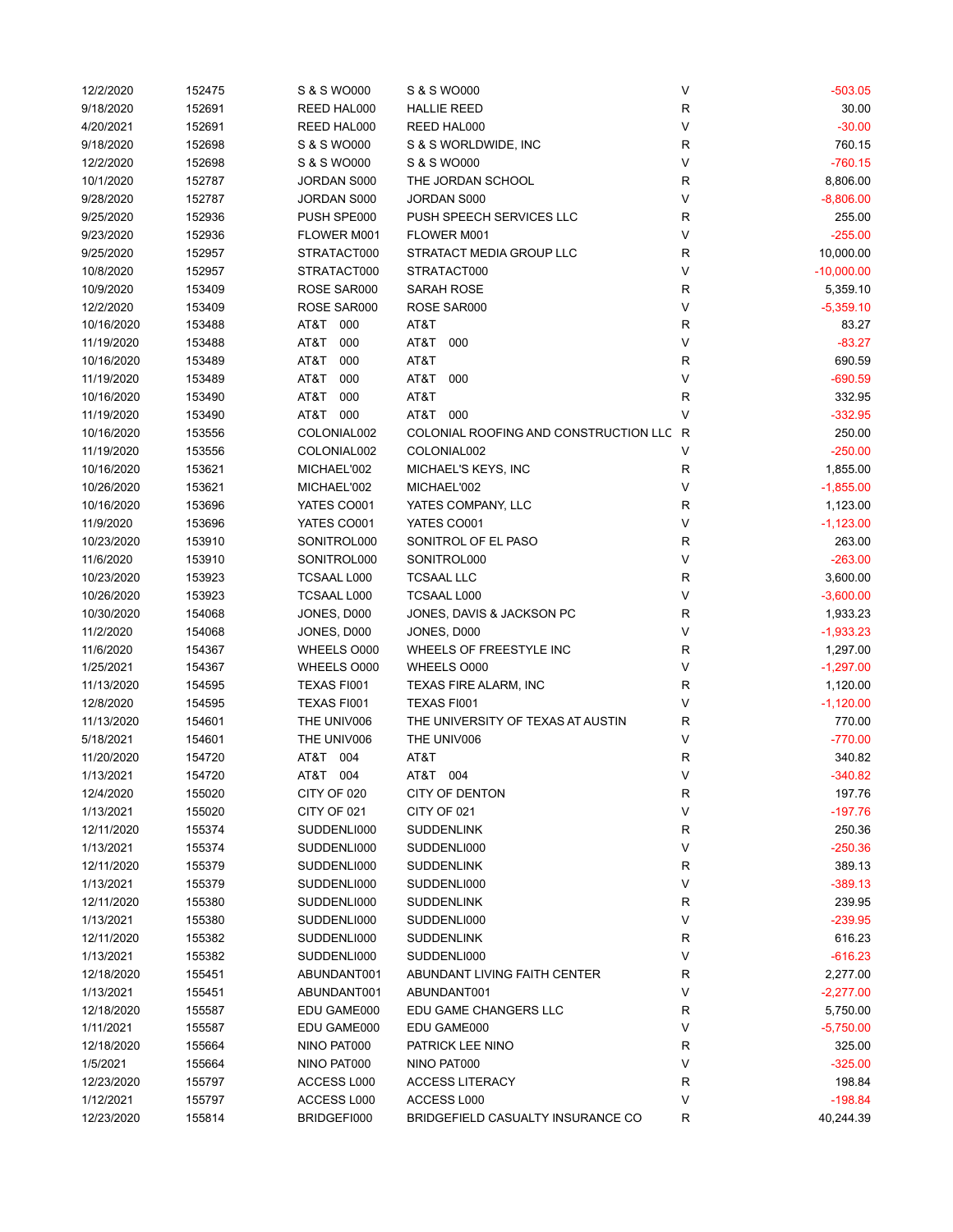| 12/22/2020 | 155814 | BRIDGEFI000       | BRIDGEFI000                           | V            | $-40,244.39$ |
|------------|--------|-------------------|---------------------------------------|--------------|--------------|
| 12/30/2020 | 155921 | CITY OF 020       | <b>CITY OF DENTON</b>                 | $\mathsf{R}$ | 197.76       |
| 1/13/2021  | 155921 | CITY OF 021       | CITY OF 021                           | V            | $-197.76$    |
| 1/8/2021   | 156026 | FIRETROL000       | FIRETROL PROTECTION SYSTEMS, INC.     | $\mathsf{R}$ | 335.00       |
| 1/11/2021  | 156026 | FIRETROL000       | FIRETROL000                           | V            | $-335.00$    |
| 1/8/2021   | 156142 | <b>UPS</b><br>001 | <b>UPS</b>                            | R            | 4.22         |
| 2/11/2021  | 156142 | UPS INC 000       | UPS INC 000                           | V            | $-4.22$      |
| 1/8/2021   | 156143 | <b>UPS</b><br>001 | <b>UPS</b>                            | R            | 4.07         |
| 2/11/2021  | 156143 | UPS INC 000       | UPS INC 000                           | $\vee$       | $-4.07$      |
| 1/8/2021   | 156144 | <b>UPS</b><br>001 | <b>UPS</b>                            | $\mathsf{R}$ | 173.19       |
| 2/11/2021  | 156144 | UPS INC 000       | UPS INC 000                           | V            | $-173.19$    |
| 1/8/2021   | 156145 | <b>UPS</b><br>001 | <b>UPS</b>                            | $\mathsf{R}$ | 81.46        |
| 2/11/2021  | 156145 | UPS INC 000       | UPS INC 000                           | $\vee$       | $-81.46$     |
| 1/8/2021   | 156148 | <b>UPS</b><br>001 | <b>UPS</b>                            | R            | 8.85         |
| 2/11/2021  | 156148 | UPS INC 000       | UPS INC 000                           | $\vee$       | $-8.85$      |
| 1/8/2021   | 156149 | <b>UPS</b><br>001 | <b>UPS</b>                            | $\mathsf{R}$ | 4.31         |
| 2/11/2021  | 156149 | UPS INC 000       | UPS INC 000                           | $\vee$       | $-4.31$      |
| 1/8/2021   | 156150 | <b>UPS</b><br>001 | <b>UPS</b>                            | $\mathsf{R}$ | 3.92         |
| 2/11/2021  | 156150 | UPS INC 000       | UPS INC 000                           | $\vee$       | $-3.92$      |
| 1/15/2021  | 156191 | CENTERPO001       | <b>CENTERPOINT ENERGY</b>             | R            | 1,904.23     |
| 1/13/2021  | 156191 | CENTERPO001       | CENTERPO001                           | $\vee$       | $-1,904.23$  |
| 1/22/2021  | 156499 | COMMITTE000       | <b>COMMITTEE FOR CHILDREN</b>         | $\mathsf{R}$ | 409.00       |
| 2/9/2021   | 156499 | COMMITTE000       | COMMITTE000                           | $\vee$       | $-409.00$    |
| 1/29/2021  | 156662 | BAKERLYN000       | LYNDA BAKER                           | $\mathsf{R}$ | 70.00        |
| 2/3/2021   | 156662 | BAKERLYN000       | BAKERLYN000                           | V            | $-70.00$     |
| 1/29/2021  | 156729 | FOUNDERS012       | FOUNDERS CLASSICAL ACADEMY OF CORINTI | R            | 375.00       |
| 3/10/2021  | 156729 | FOUNDERS012       | FOUNDERS012                           | V            | $-375.00$    |
| 2/5/2021   | 156917 | EKPUNSCH000       | SCHOLASTICA EKPUNOBI                  | R            | 17.00        |
| 3/31/2021  | 156917 | EKPUNSCH000       | EKPUNSCH000                           | V            | $-17.00$     |
| 2/12/2021  | 157094 | AT&T 000          | AT&T                                  | R            | 83.27        |
| 4/5/2021   | 157094 | AT&T<br>000       | AT&T<br>000                           | $\vee$       | $-83.27$     |
| 2/12/2021  | 157095 | AT&T<br>000       | AT&T                                  | R            | 178.61       |
| 4/5/2021   | 157095 | AT&T<br>000       | AT&T<br>000                           | $\vee$       | $-178.61$    |
| 2/12/2021  | 157103 | AT&T<br>004       | AT&T                                  | R            | 70.91        |
| 4/5/2021   | 157103 | AT&T 004          | AT&T 004                              | V            | $-70.91$     |
| 2/12/2021  | 157198 | MORRIJAN000       | <b>JANETTE MORRIS</b>                 | R            | 17.00        |
| 3/29/2021  | 157198 | MORRIJAN000       | MORRIJAN000                           | $\vee$       | $-17.00$     |
| 2/12/2021  | 157300 | WOZNIDAR000       | DARLENE MARIA WOZNIAK                 | $\mathsf{R}$ | 17.00        |
| 3/24/2021  | 157300 | WOZNIDAR000       | WOZNIDAR000                           | $\vee$       | $-17.00$     |
| 2/22/2021  | 157384 | CORCOAAR000       | AARON CORCORAN                        | ${\sf R}$    | 175.00       |
| 4/28/2021  | 157384 | CORCOAAR000       | CORCOAAR000                           | $\vee$       | $-175.00$    |
| 3/1/2021   | 157527 | AL HEDAY000       | AL HEDAYAH ACADEMY INC                | R            | 5,000.00     |
| 3/15/2021  | 157527 | AL HEDAY000       | AL HEDAY000                           | V            | $-5,000.00$  |
| 3/19/2021  | 158248 | CITY OF 047       | <b>CITY OF LEWISVILLE</b>             | R            | 250.00       |
| 4/6/2021   | 158248 | CITY OF 047       | CITY OF 047                           | V            | $-250.00$    |
| 4/2/2021   | 158643 | COSERV 000        | <b>COSERV</b>                         | R            | 2,832.24     |
| 5/18/2021  | 158643 | COSERV 000        | COSERV 000                            | V            | $-2,832.24$  |
| 4/16/2021  | 158946 | AT&T 000          | AT&T                                  | R            | 89.52        |
| 6/15/2021  | 158946 | AT&T<br>000       | AT&T<br>000                           | V            | $-89.52$     |
| 4/16/2021  | 158951 | AT&T 004          | AT&T                                  | R            | 70.91        |
| 6/15/2021  | 158951 | AT&T 004          | AT&T 004                              | V            | $-70.91$     |
| 4/16/2021  | 159122 | WATTSKEN000       | <b>KENNA WATTS</b>                    | R            | 95.00        |
| 5/4/2021   | 159122 | WATTSKEN000       | WATTSKEN000                           | V            | $-95.00$     |
| 4/23/2021  | 159278 | ELECTRO 001       | ELECTRO COOLING SERVICE LLC           | R            | 2,400.00     |
| 5/11/2021  | 159278 | ELECTRO 001       | ELECTRO 001                           | V            | $-2,400.00$  |
| 4/23/2021  | 159439 | SCHERTZ 001       | SCHERTZ UNITED METHODIST CHURCH       | R            | 960.00       |
| 5/11/2021  | 159439 | SCHERTZ 001       | SCHERTZ 001                           | V            | $-960.00$    |
| 4/30/2021  | 159526 | DFW PART000       | DFW PARTY RENTAL                      | $\mathsf{R}$ | 1,363.40     |
|            |        |                   |                                       |              |              |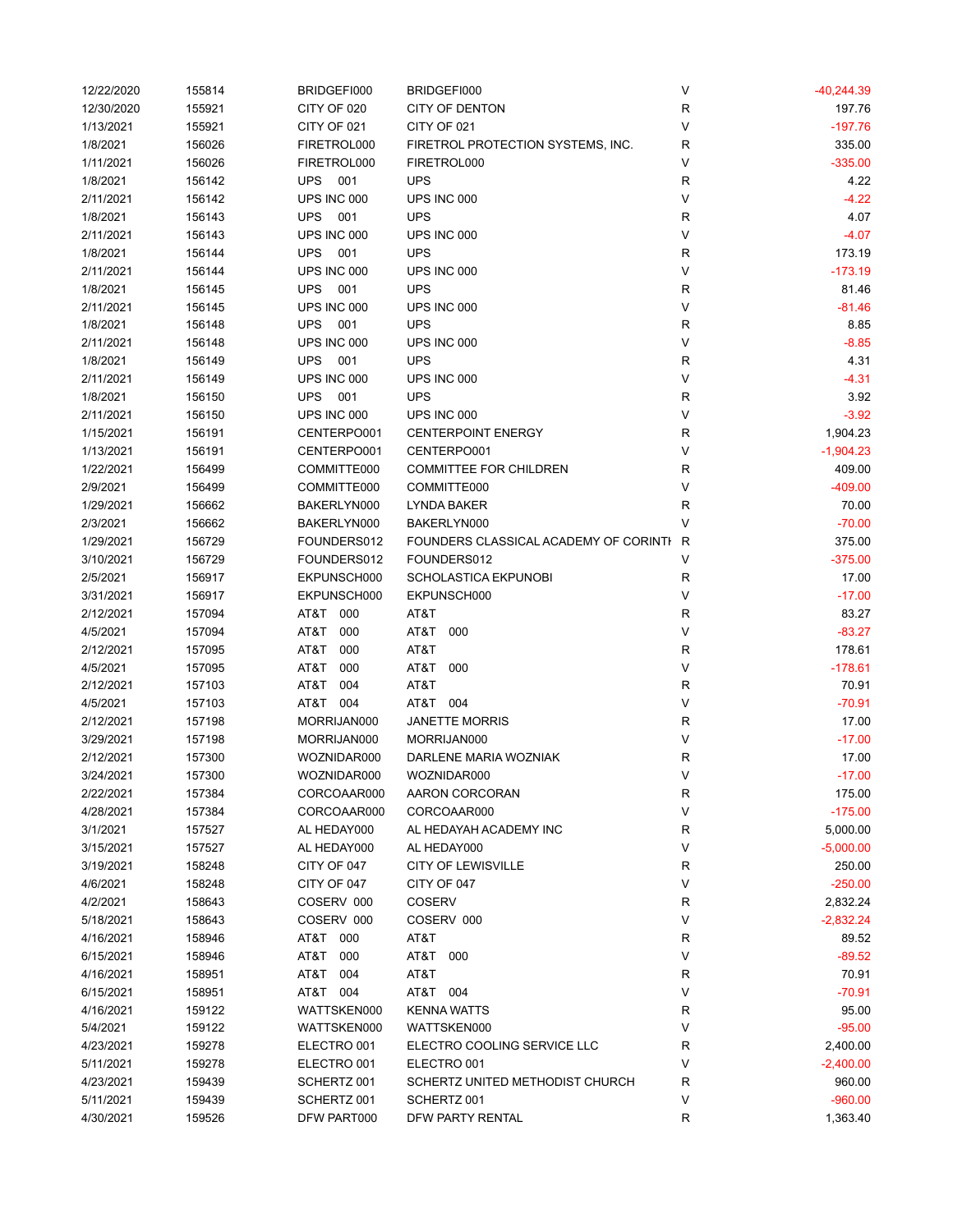| 5/11/2021  | 159526    | DFW PART000 | DFW PART000                          | V | $-1,363.40$  |
|------------|-----------|-------------|--------------------------------------|---|--------------|
| 4/30/2021  | 159560    | MR ROOTE003 | MR ROOTER OF MONTGOMERY COUNTY       | R | 271.06       |
| 6/15/2021  | 159560    | MR ROOTE003 | MR ROOTE003                          | V | $-271.06$    |
| 5/7/2021   | 159716    | CITY OF 045 | CITY OF LEANDER-ALARM PROGRAM        | R | 30.00        |
| 6/28/2021  | 159716    | CITY OF 045 | CITY OF 045                          | V | $-30.00$     |
| 5/28/2021  | 160564    | TEXAS WO000 | <b>TEXAS WOMAN'S UNIVERSITY</b>      | R | 9,752.50     |
| 6/15/2021  | 160564    | TEXAS WO000 | <b>TEXAS WO000</b>                   | V | $-9,752.50$  |
| 6/4/2021   | 160694    | LEIGHT C000 | LEIGHT CONSULTING SERVICES, LLC      | R | 797.50       |
| 6/22/2021  | 160694    | LEIGHT C000 | LEIGHT C000                          | V | $-797.50$    |
| 6/25/2021  | 161361    | CORPORAT000 | CORPORATE COMMUNICATIONS CENTER, INC | R | 15,127.92    |
| 6/25/2021  | 161361    | CORPORAT000 | CORPORAT000                          | V | $-15,127.92$ |
| 5/28/2021  | 202101139 | WALSH GA000 | WALSH GA000                          | Α | 6,063.50     |
| 5/28/2021  | 202101139 | WALSH GA000 | WALSH GA000                          | V | $-6,063.50$  |
| 6/11/2021  | 202101224 | COMMUNIT010 | COMMUNIT010                          | Α | 13,602.75    |
| 6/11/2021  | 202101224 | COMMUNIT010 | COMMUNIT010                          | V | $-13,602.75$ |
| 8/27/2020  | 150075    | SETTLMIC000 | SETTLMIC000                          | V | $-5.00$      |
| 8/3/2020   | 149163    | DISE DOD000 | DISE DOD000                          | V | $-10.00$     |
| 7/27/2020  | 149088    | ACOSTSUH000 | ACOSTSUH000                          | V | $-13.00$     |
| 7/7/2020   | 147525    | ASHCRJEN000 | ASHCRJEN000                          | V | $-14.00$     |
| 8/25/2020  | 147559    | BOUDRDEA000 | BOUDRDEA000                          | V | $-14.00$     |
| 8/11/2020  | 147712    | HOUGHJAM000 | HOUGHJAM000                          | V | $-15.00$     |
| 8/17/2020  | 147764    | MILLSMEL000 | MILLSMEL000                          | V | $-15.00$     |
| 9/10/2020  | 147840    | SCHONCYN000 | SCHONCYN000                          | V | $-15.00$     |
|            |           | CONRAMIC000 | CONRAMIC000                          | V |              |
| 11/5/2020  | 149885    | JOHNSDEN001 |                                      | V | $-15.00$     |
| 11/5/2020  | 149975    |             | JOHNSDEN001                          | V | $-15.00$     |
| 8/27/2020  | 150015    | MOWREKEL000 | MOWREKEL000                          | V | $-15.00$     |
| 9/2/2020   | 150127    | XU XIA000   | XU XIA000                            |   | $-15.00$     |
| 8/11/2020  | 149180    | FRANKJAM002 | FRANKJAM002                          | V | $-20.00$     |
| 9/15/2020  | 149203    | HOLMSCAS000 | HOLMSCAS000                          | V | $-20.00$     |
| 8/3/2020   | 149207    | ISMAIMUH000 | ISMAIMUH000                          | V | $-20.00$     |
| 7/27/2020  | 149224    | LOZANALE000 | LOZANALE000                          | V | $-20.00$     |
| 9/2/2020   | 149231    | MELENCYN000 | MELENCYN000                          | V | $-20.00$     |
| 9/2/2020   | 149254    | ROLFSKAT000 | ROLFSKAT000                          | V | $-20.00$     |
| 9/2/2020   | 149939    | FICHEGAB000 | FICHEGAB000                          | V | $-20.00$     |
| 8/27/2020  | 150098    | THOMPJES000 | THOMPJES000                          | V | $-20.00$     |
| 12/16/2020 | 150262    | EXAMITY 000 | EXAMITY 000                          | V | $-20.00$     |
| 7/20/2020  | 147879    | TERZOABI000 | TERZOABI000                          | V | $-22.00$     |
| 7/8/2020   | 147549    | BEEHLLAU000 | BEEHLLAU000                          | V | $-24.00$     |
| 7/8/2020   | 147697    | HANEYPAI000 | HANEYPAI000                          | V | $-24.00$     |
| 7/8/2020   | 147711    | HOSTEMEL001 | HOSTEMEL001                          | ٧ | $-24.00$     |
| 9/2/2020   | 147727    | KIEFESUS000 | KIEFESUS000                          | V | $-24.00$     |
| 7/30/2020  | 147748    | MALLOJIL000 | MALLOJIL000                          | V | $-24.00$     |
| 7/20/2020  | 148021    | DANIETER000 | DANIETER000                          | V | $-25.00$     |
| 7/20/2020  | 148106    | NAKUNANT000 | NAKUNANT000                          | V | $-25.00$     |
| 7/7/2020   | 148116    | PARK JAN000 | PARK JAN000                          | V | $-25.00$     |
| 8/11/2020  | 148437    | BELCHKEL000 | BELCHKEL000                          | V | $-27.00$     |
| 9/10/2020  | 148443    | BERRYYVO000 | BERRYYVO000                          | V | $-27.00$     |
| 8/27/2020  | 149196    | GRABECYN000 | GRABECYN000                          | V | $-27.00$     |
| 7/27/2020  | 149473    | MATHIKAL000 | MATHIKAL000                          | V | $-27.00$     |
| 8/27/2020  | 149551    | SIMONSTA000 | SIMONSTA000                          | V | $-27.00$     |
| 9/10/2020  | 149636    | WOOD COD000 | WOOD COD000                          | V | $-27.00$     |
| 11/3/2020  | 149847    | CALHOCRI001 | CALHOCRI001                          | V | $-27.00$     |
| 8/27/2020  | 150009    | MILES 000   | MILES 000                            | V | $-27.00$     |
| 8/17/2020  | 147899    | TURNESHE000 | TURNESHE000                          | V | $-28.00$     |
| 9/10/2020  | 148198    | WILLIJAC000 | WILLIJAC000                          | V | $-28.00$     |
| 8/17/2020  | 147702    | HEINIRIK000 | HEINIRIK000                          | ٧ | $-29.00$     |
| 8/25/2020  | 147753    | MARTIAMB000 | MARTIAMB000                          | ٧ | $-29.00$     |
| 8/17/2020  | 147799    | PHAM ISA000 | PHAM ISA000                          | V | $-30.00$     |